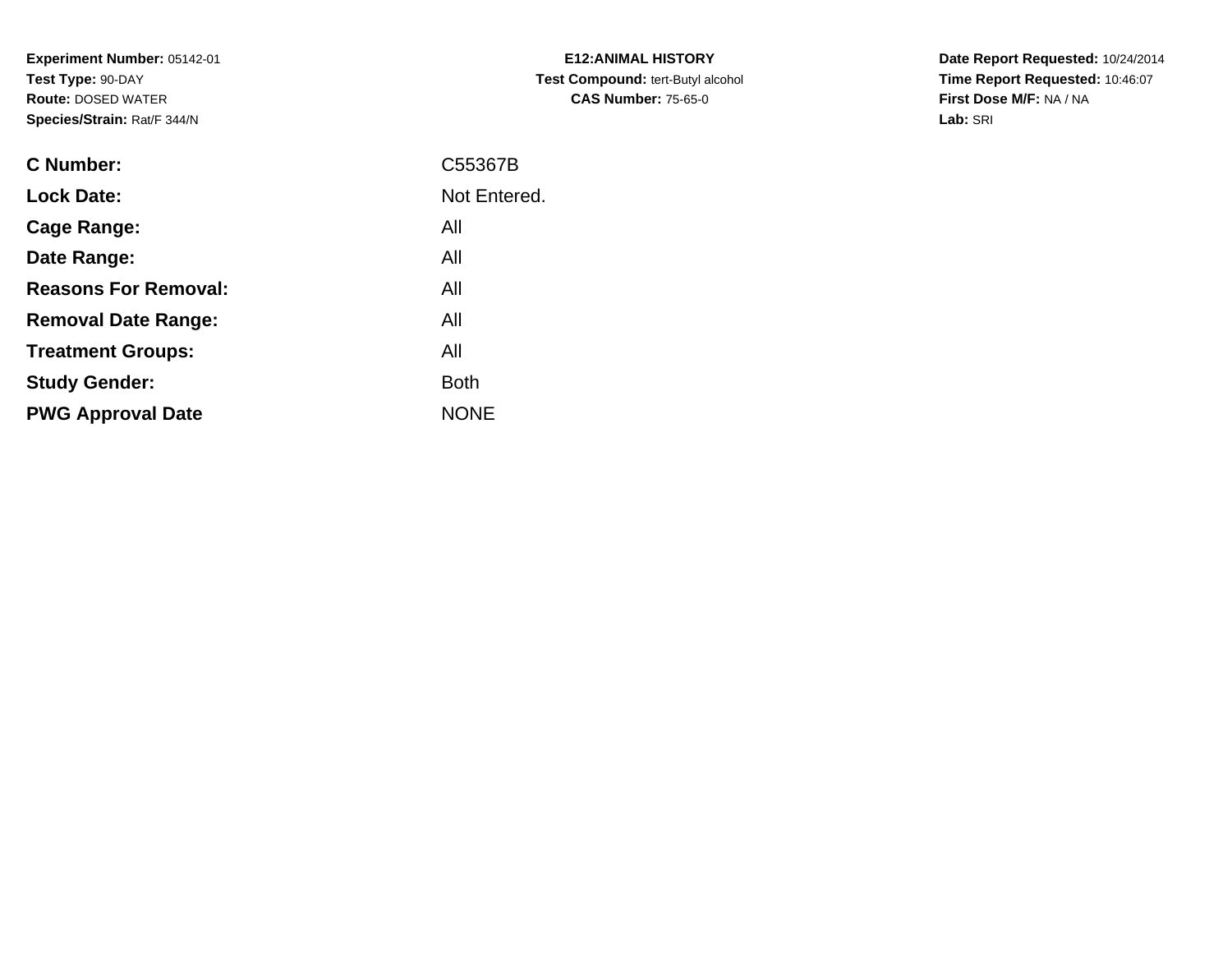**Test Type:** 90-DAY

**Route:** DOSED WATER

**Species/Strain:** Rat/F 344/N

# **E12:ANIMAL HISTORY Test Compound:** tert-Butyl alcohol **CAS Number:** 75-65-0

| <b>CAGE: 1</b><br><b>ANIMAL ID: 1</b> |             |       | <b>SEX: Male</b> |                    |       |                                | <b>TRT#: 1</b>  |                     |  |  |
|---------------------------------------|-------------|-------|------------------|--------------------|-------|--------------------------------|-----------------|---------------------|--|--|
| <b>DAY</b>                            | <b>DATE</b> | OP ID | <b>DOSE TIME</b> | <b>WEIGHT TIME</b> | WT(g) | <b>WEIGHT</b><br><b>STATUS</b> | <b>OBS TIME</b> | <b>OBSERVATIONS</b> |  |  |
|                                       | 12/02/85    | 6     |                  | 10:41:20           | 118.3 |                                | 10:41:20        | Normal              |  |  |
| 8                                     | 12/09/85    | 33    |                  | 13:15:24           | 155.7 |                                | 13:15:24        | Normal              |  |  |
| 15                                    | 12/16/85    | 33    |                  | 14:20:38           | 180.2 |                                | 14:20:38        | Normal              |  |  |
| າາ                                    | 10/22/95    | 22    |                  | 11.12.04           | 2076  |                                | 11.12.01        | <b>Normal</b>       |  |  |

| ັບ | 12/09/00 | ഄഄ                                            | 10.10.24 | 100.T | 10.10.24 | <b>INUITII</b> CH  |  |
|----|----------|-----------------------------------------------|----------|-------|----------|--------------------|--|
| 15 | 12/16/85 | 33                                            | 14:20:38 | 180.2 | 14:20:38 | Normal             |  |
| 22 | 12/23/85 | 33                                            | 14:12:04 | 207.6 | 14:12:04 | Normal             |  |
| 29 | 12/30/85 | 33                                            | 11:09:44 | 236.1 | 11:09:44 | <b>Ruffled Fur</b> |  |
| 36 | 01/06/86 | 33                                            | 10:51:52 | 263.5 | 10:51:52 | Normal             |  |
| 43 | 01/13/86 | 33                                            | 11:35:10 | 277.2 | 11:35:10 | Normal             |  |
| 50 | 01/20/86 | 33                                            | 14:26:50 | 298.2 | 14:26:50 | Normal             |  |
| 57 | 01/27/86 | 33                                            | 14:58:48 | 307.8 | 14:58:48 | <b>Ruffled Fur</b> |  |
| 64 | 02/03/86 | 12                                            | 11:17:00 | 323.0 | 11:17:00 | <b>Ruffled Fur</b> |  |
| 71 | 02/10/86 | 12                                            | 13:17:34 | 335.1 | 13:17:34 | <b>Ruffled Fur</b> |  |
| 78 | 02/17/86 | 9                                             | 14:15:44 | 348.3 | 14:15:44 | Normal             |  |
| 85 | 02/24/86 | 33                                            | 10:47:12 | 362.2 | 10:47:12 | Normal             |  |
|    |          | <b>REMOVED ** REASON - TERMINAL SACRIFICE</b> |          |       |          |                    |  |
| 94 | 03/05/86 | 41                                            | 07:48:14 | 366.6 | 07:48:14 | Normal             |  |
|    |          |                                               |          |       |          |                    |  |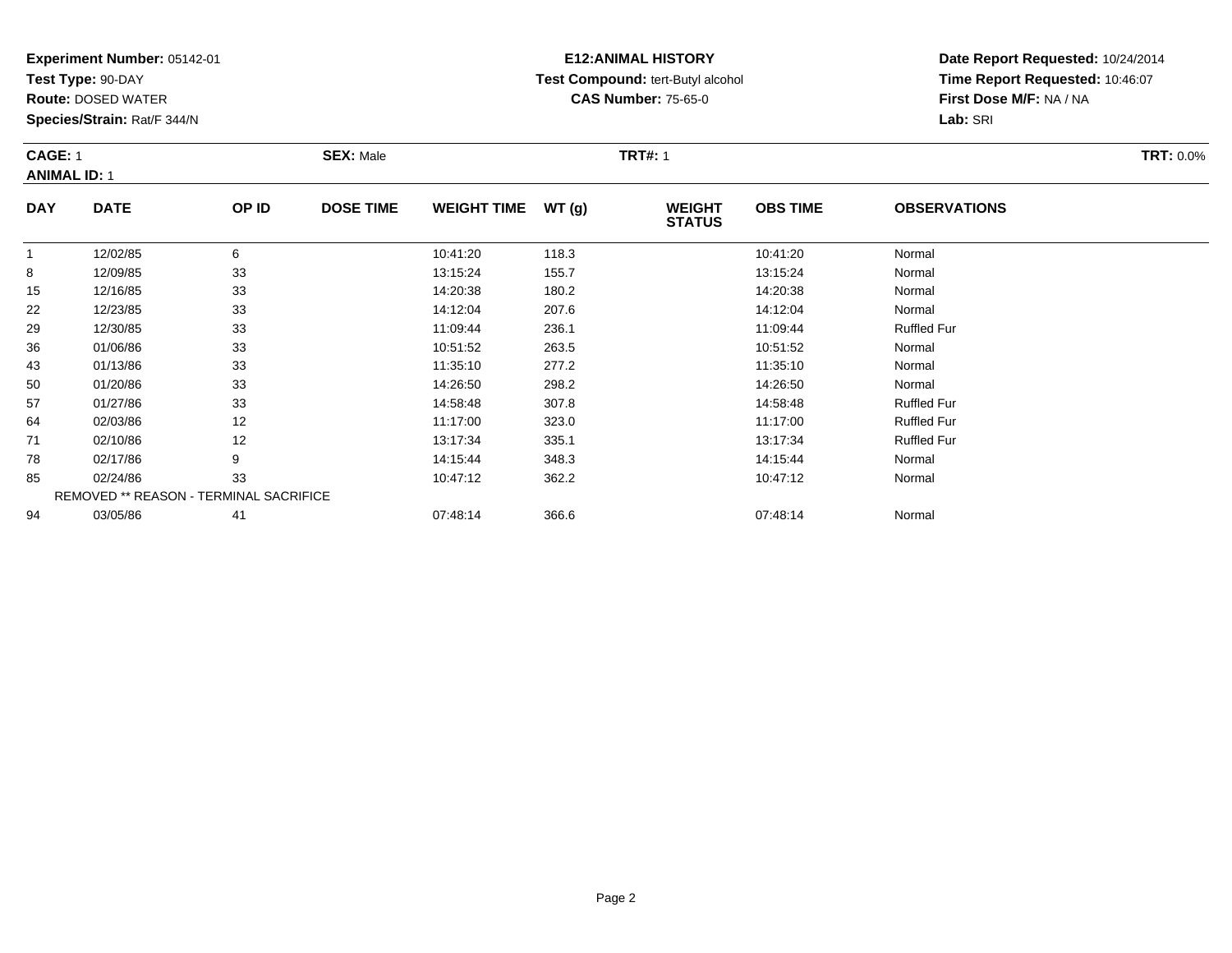**Test Type:** 90-DAY

50

57

64

71

78

85

92

**Route:** DOSED WATER

**Species/Strain:** Rat/F 344/N

REMOVED \*\* REASON - TERMINAL SACRIFICE

### **E12:ANIMAL HISTORY Test Compound:** tert-Butyl alcohol **CAS Number:** 75-65-0

**Date Report Requested:** 10/24/2014**Time Report Requested:** 10:46:07**First Dose M/F:** NA / NA**Lab:** SRI

| CAGE: 2<br><b>ANIMAL ID: 2</b> |             |       | <b>SEX: Male</b> |                    |       | <b>TRT#: 1</b>                 |                 | <b>TRT: 0.0%</b>    |  |
|--------------------------------|-------------|-------|------------------|--------------------|-------|--------------------------------|-----------------|---------------------|--|
| <b>DAY</b>                     | <b>DATE</b> | OP ID | <b>DOSE TIME</b> | <b>WEIGHT TIME</b> | WT(q) | <b>WEIGHT</b><br><b>STATUS</b> | <b>OBS TIME</b> | <b>OBSERVATIONS</b> |  |
|                                | 12/02/85    | 6     |                  | 10:44:32           | 116.5 |                                | 10:44:32        | Normal              |  |
| 8                              | 12/09/85    | 33    |                  | 13:16:34           | 152.3 |                                | 13:16:34        | Normal              |  |
| 15                             | 12/16/85    | 33    |                  | 13:22:36           | 175.3 |                                | 13:22:36        | Normal              |  |
| 22                             | 12/23/85    | 33    |                  | 14:12:42           | 204.8 |                                | 14:12:42        | Normal              |  |
| 29                             | 12/30/85    | 33    |                  | 11:10:20           | 231.0 |                                | 11:10:20        | Normal              |  |
| 36                             | 01/06/86    | 33    |                  | 10:52:24           | 252.9 |                                | 10:52:24        | Reddened Eye        |  |
| 43                             | 01/13/86    | 33    |                  | 11:35:52           | 271.7 |                                | 11:35:52        | Normal              |  |

01/20/86 <sup>33</sup> 14:27:34 292.2 14:27:34 Normal

7 01/27/86 33 3 14:54:30 306.0 14:54:30 14:54:30 14:54:30 14:54:30 Normal

4 02/03/86 12 12 11:14:58 315.3 11:14:58 11:14:58 Normal

1 02/10/86 12 12 13:18:54 331.8 13:18 13:18 13:18:54 Normal

8 02/17/86 9 9 14:16:38 339.0 13 14:16:38 Normal

5 02/24/86 33 3 10:48:06 353.2 10:48:06 353.2 10:48:06 Normal

03/03/86 <sup>41</sup> 07:49:58 356.9 07:49:58 Normal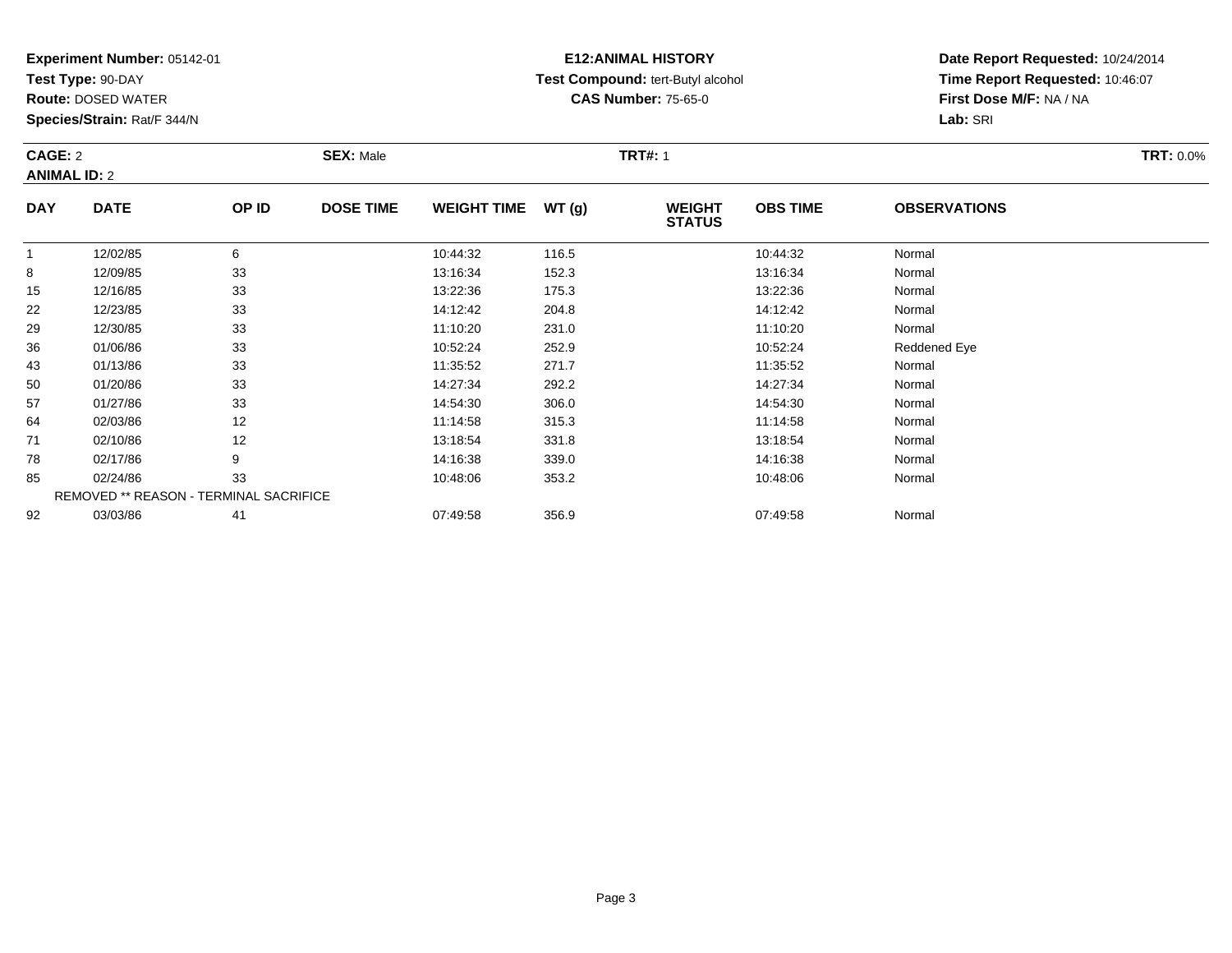**Test Type:** 90-DAY

**Route:** DOSED WATER

**Species/Strain:** Rat/F 344/N

# **E12:ANIMAL HISTORY Test Compound:** tert-Butyl alcohol **CAS Number:** 75-65-0

|              | CAGE: 3<br><b>ANIMAL ID: 3</b>         |       | <b>SEX: Male</b> |                    |       | <b>TRT#: 1</b>           | <b>TRT: 0.0%</b> |                                                     |  |
|--------------|----------------------------------------|-------|------------------|--------------------|-------|--------------------------|------------------|-----------------------------------------------------|--|
| <b>DAY</b>   | <b>DATE</b>                            | OP ID | <b>DOSE TIME</b> | WEIGHT TIME WT (g) |       | <b>WEIGHT<br/>STATUS</b> | <b>OBS TIME</b>  | <b>OBSERVATIONS</b>                                 |  |
| $\mathbf{1}$ | 12/02/85                               | 6     |                  | 10:46:00           | 119.7 |                          | 10:46:00         | Normal                                              |  |
| 8            | 12/09/85                               | 33    |                  | 13:17:42           | 137.1 |                          | 13:17:42         | Normal                                              |  |
| 15           | 12/16/85                               | 33    |                  | 14:21:22           | 165.2 |                          | 14:21:22         | <b>Ruffled Fur</b>                                  |  |
| 22           | 12/23/85                               | 33    |                  | 14:13:14           | 196.4 |                          | 14:13:14         | Normal                                              |  |
| 29           | 12/30/85                               | 33    |                  | 11:10:56           | 219.1 |                          | 11:10:56         | Opacity<br><b>Ruffled Fur</b>                       |  |
| 36           | 01/06/86                               | 33    |                  | 10:54:10           | 246.6 |                          | 10:54:10         | Opacity<br><b>Ruffled Fur</b>                       |  |
| 43           | 01/13/86                               | 33    |                  | 11:32:20           | 261.6 |                          | 11:32:20         | <b>Head Tilted</b><br>Opacity<br><b>Ruffled Fur</b> |  |
| 50           | 01/20/86                               | 33    |                  | 14:24:58           | 274.2 |                          | 14:24:58         | <b>Head Tilted</b><br>Opacity<br><b>Ruffled Fur</b> |  |
| 57           | 01/27/86                               | 33    |                  | 14:56:02           | 299.9 |                          | 14:56:02         | <b>Head Tilted</b><br>Opacity<br><b>Ruffled Fur</b> |  |
| 64           | 02/03/86                               | 12    |                  | 11:15:26           | 314.5 |                          | 11:15:26         | <b>Head Tilted</b><br><b>Ruffled Fur</b>            |  |
| 71           | 02/10/86                               | 12    |                  | 13:19:58           | 327.6 |                          | 13:19:58         | <b>Head Tilted</b><br><b>Ruffled Fur</b>            |  |
| 78           | 02/17/86                               | 9     |                  | 14:17:12           | 342.5 |                          | 14:17:12         | <b>Head Tilted</b>                                  |  |
| 85           | 02/24/86                               | 33    |                  | 10:48:46           | 353.6 |                          | 10:48:46         | <b>Head Tilted</b>                                  |  |
|              | REMOVED ** REASON - TERMINAL SACRIFICE |       |                  |                    |       |                          |                  | Opacity                                             |  |
| 93           | 03/04/86                               | 41    |                  | 08:18:00           | 356.2 |                          | 08:18:00         | <b>Head Tilted</b>                                  |  |
|              |                                        |       |                  |                    |       |                          |                  | Opacity                                             |  |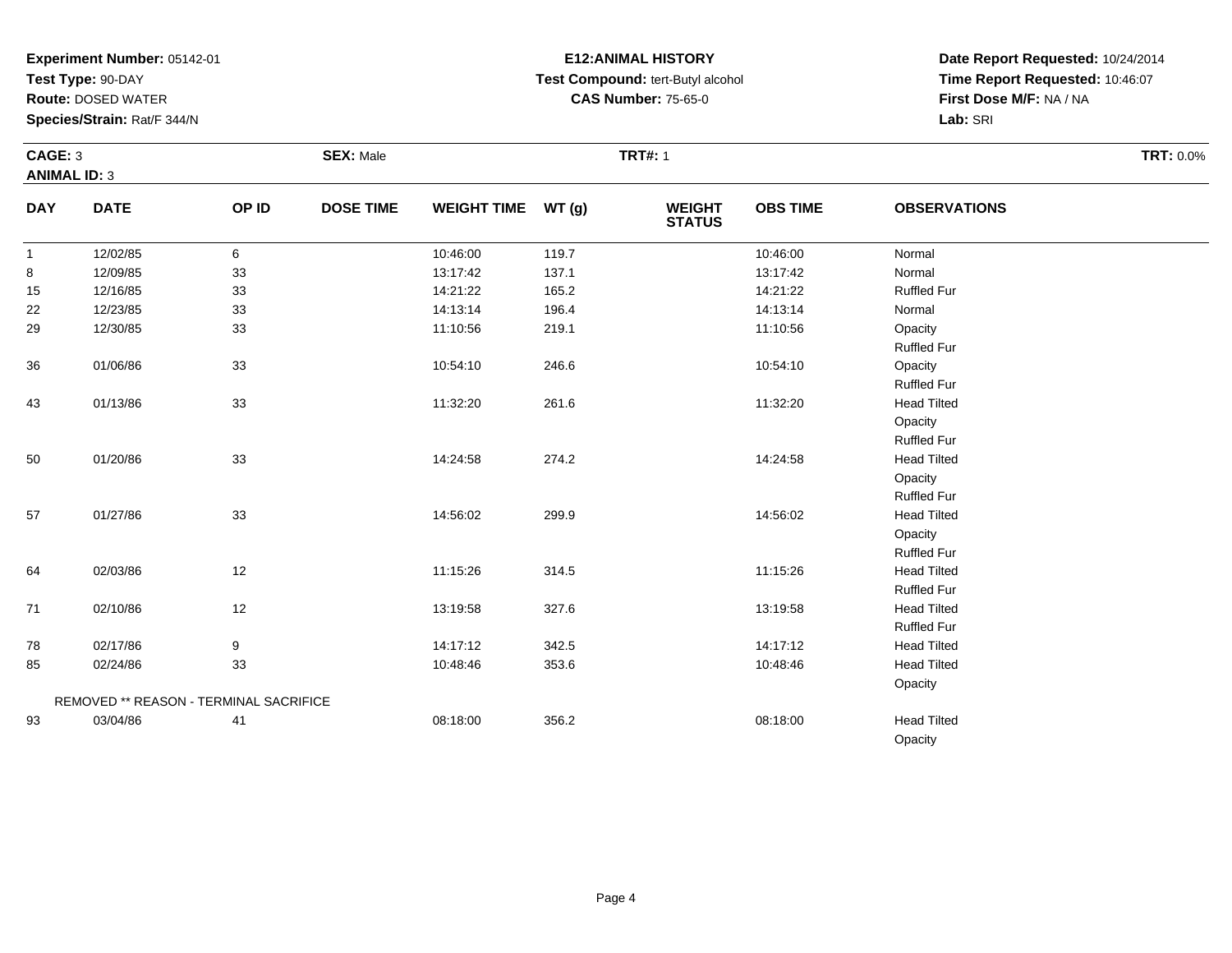**Test Type:** 90-DAY

94

**Route:** DOSED WATER

**Species/Strain:** Rat/F 344/N

REMOVED \*\* REASON - TERMINAL SACRIFICE

### **E12:ANIMAL HISTORY Test Compound:** tert-Butyl alcohol **CAS Number:** 75-65-0

**Date Report Requested:** 10/24/2014**Time Report Requested:** 10:46:07**First Dose M/F:** NA / NA**Lab:** SRI

| CAGE: 4<br><b>ANIMAL ID: 4</b> |             | <b>SEX: Male</b> |                  |                    | <b>TRT#: 1</b> | <b>TRT: 0.0%</b>               |                 |                     |  |
|--------------------------------|-------------|------------------|------------------|--------------------|----------------|--------------------------------|-----------------|---------------------|--|
| <b>DAY</b>                     | <b>DATE</b> | OP ID            | <b>DOSE TIME</b> | <b>WEIGHT TIME</b> | WT(g)          | <b>WEIGHT</b><br><b>STATUS</b> | <b>OBS TIME</b> | <b>OBSERVATIONS</b> |  |
| 1                              | 12/02/85    | 6                |                  | 10:47:20           | 108.6          |                                | 10:47:20        | Normal              |  |
| 8                              | 12/09/85    | 33               |                  | 13:18:16           | 139.3          |                                | 13:18:16        | Normal              |  |
| 15                             | 12/16/85    | 33               |                  | 14:21:58           | 163.6          |                                | 14:21:58        | Normal              |  |
| 22                             | 12/23/85    | 33               |                  | 14:13:54           | 196.1          |                                | 14:13:54        | Normal              |  |
| 29                             | 12/30/85    | 33               |                  | 11:08:20           | 217.5          |                                | 11:08:20        | Normal              |  |
| 36                             | 01/06/86    | 33               |                  | 10:50:20           | 234.9          |                                | 10:50:20        | Normal              |  |
| 43                             | 01/13/86    | 33               |                  | 11:33:24           | 247.1          |                                | 11:33:24        | Normal              |  |
| 50                             | 01/20/86    | 33               |                  | 14:25:36           | 262.9          |                                | 14:25:36        | Normal              |  |
| 57                             | 01/27/86    | 33               |                  | 14:56:58           | 280.8          |                                | 14:56:58        | Normal              |  |
| 64                             | 02/03/86    | 12               |                  | 11:15:56           | 294.5          |                                | 11:15:56        | Normal              |  |
| 71                             | 02/10/86    | 12               |                  | 13:21:44           | 304.6          |                                | 13:21:44        | Normal              |  |
| 78                             | 02/17/86    | 9                |                  | 14:17:48           | 316.0          |                                | 14:17:48        | Normal              |  |
| 85                             | 02/24/86    | 33               |                  | 10:49:42           | 321.6          |                                | 10:49:42        | Normal              |  |

4 03/05/86 41 41 07:55:50 335.7 07:55:50 07:55:50 Normal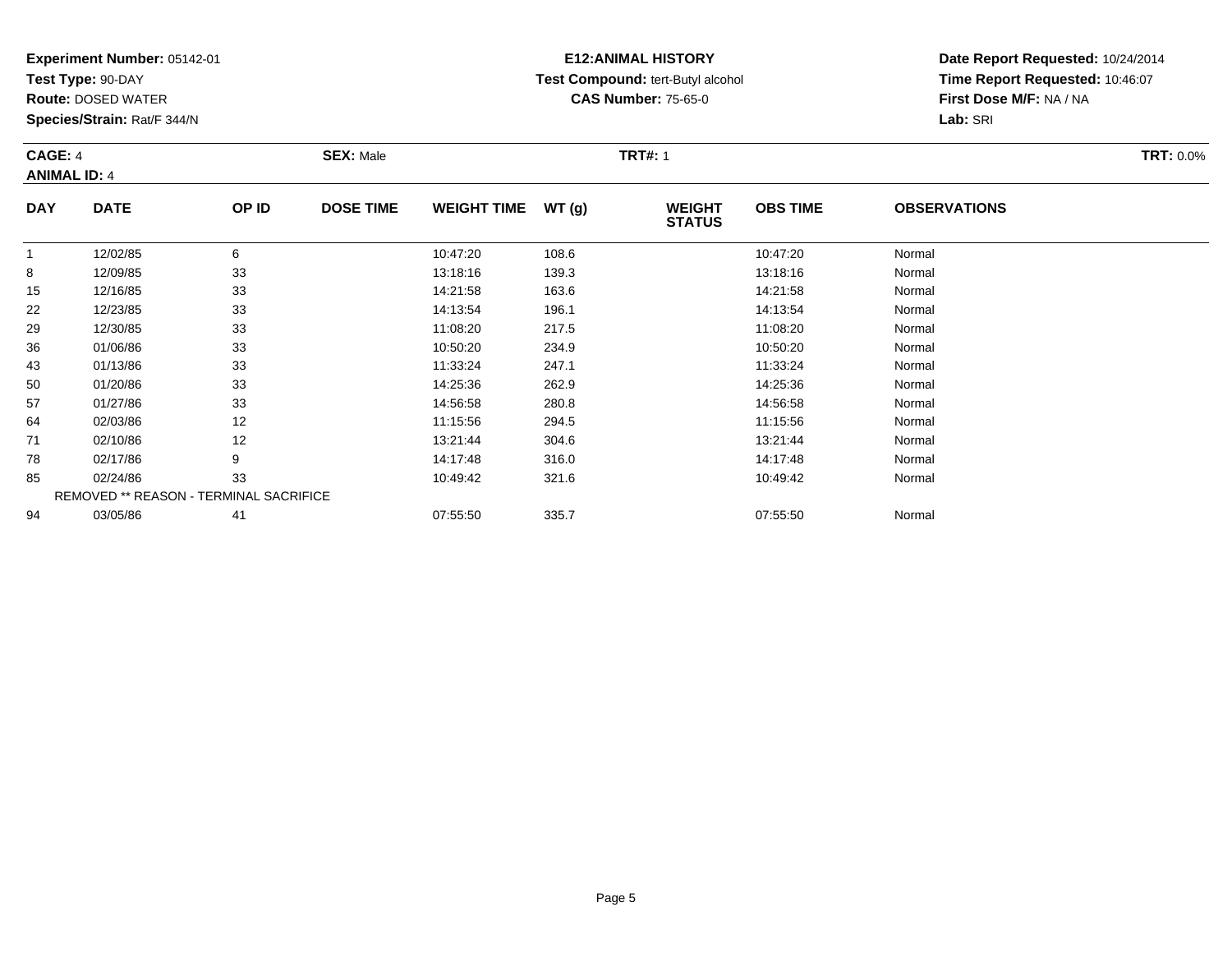**Test Type:** 90-DAY

**Route:** DOSED WATER

**Species/Strain:** Rat/F 344/N

# **E12:ANIMAL HISTORY Test Compound:** tert-Butyl alcohol **CAS Number:** 75-65-0

| <b>CAGE: 5</b><br><b>ANIMAL ID: 5</b> |             |       | <b>SEX: Male</b> |                    |       | <b>TRT#: 1</b>                 | <b>TRT: 0.0%</b> |                     |  |
|---------------------------------------|-------------|-------|------------------|--------------------|-------|--------------------------------|------------------|---------------------|--|
| <b>DAY</b>                            | <b>DATE</b> | OP ID | <b>DOSE TIME</b> | <b>WEIGHT TIME</b> | WT(g) | <b>WEIGHT</b><br><b>STATUS</b> | <b>OBS TIME</b>  | <b>OBSERVATIONS</b> |  |
|                                       | 12/02/85    |       |                  | 10:49:16           | 128.1 |                                | 10:49:16         | Normal              |  |
| 8                                     | 12/09/85    | 33    |                  | 13:18:50           | 170.9 |                                | 13:18:50         | Normal              |  |
| 15                                    | 12/16/85    | 33    |                  | 14:19:52           | 194.5 |                                | 14:19:52         | Normal              |  |
| 22                                    | 12/23/85    | 33    |                  | 14:11:28           | 225.2 |                                | 14:11:28         | Normal              |  |

|    | . . <i>.</i> | $\ddot{\phantom{0}}$                          |          | .     | .        | .                  |  |
|----|--------------|-----------------------------------------------|----------|-------|----------|--------------------|--|
| 15 | 12/16/85     | 33                                            | 14:19:52 | 194.5 | 14:19:52 | Normal             |  |
| 22 | 12/23/85     | 33                                            | 14:11:28 | 225.2 | 14:11:28 | Normal             |  |
| 29 | 12/30/85     | 33                                            | 11:09:00 | 252.6 | 11:09:00 | Normal             |  |
| 36 | 01/06/86     | 33                                            | 10:51:10 | 273.2 | 10:51:10 | Normal             |  |
| 43 | 01/13/86     | 33                                            | 11:34:20 | 286.9 | 11:34:20 | Normal             |  |
| 50 | 01/20/86     | 33                                            | 14:26:12 | 306.9 | 14:26:12 | Normal             |  |
| 57 | 01/27/86     | 33                                            | 14:57:50 | 323.5 | 14:57:50 | <b>Ruffled Fur</b> |  |
| 64 | 02/03/86     | 12                                            | 11:16:24 | 335.1 | 11:16:24 | <b>Ruffled Fur</b> |  |
| 71 | 02/10/86     | 12                                            | 13:22:38 | 348.6 | 13:22:38 | <b>Ruffled Fur</b> |  |
| 78 | 02/17/86     | 9                                             | 14:18:16 | 365.8 | 14:18:16 | Normal             |  |
| 85 | 02/24/86     | 33                                            | 10:45:56 | 383.2 | 10:45:56 | Normal             |  |
|    |              | <b>REMOVED ** REASON - TERMINAL SACRIFICE</b> |          |       |          |                    |  |
| 93 | 03/04/86     | 41                                            | 07:47:34 | 380.7 | 07:47:34 | <b>Ruffled Fur</b> |  |
|    |              |                                               |          |       |          |                    |  |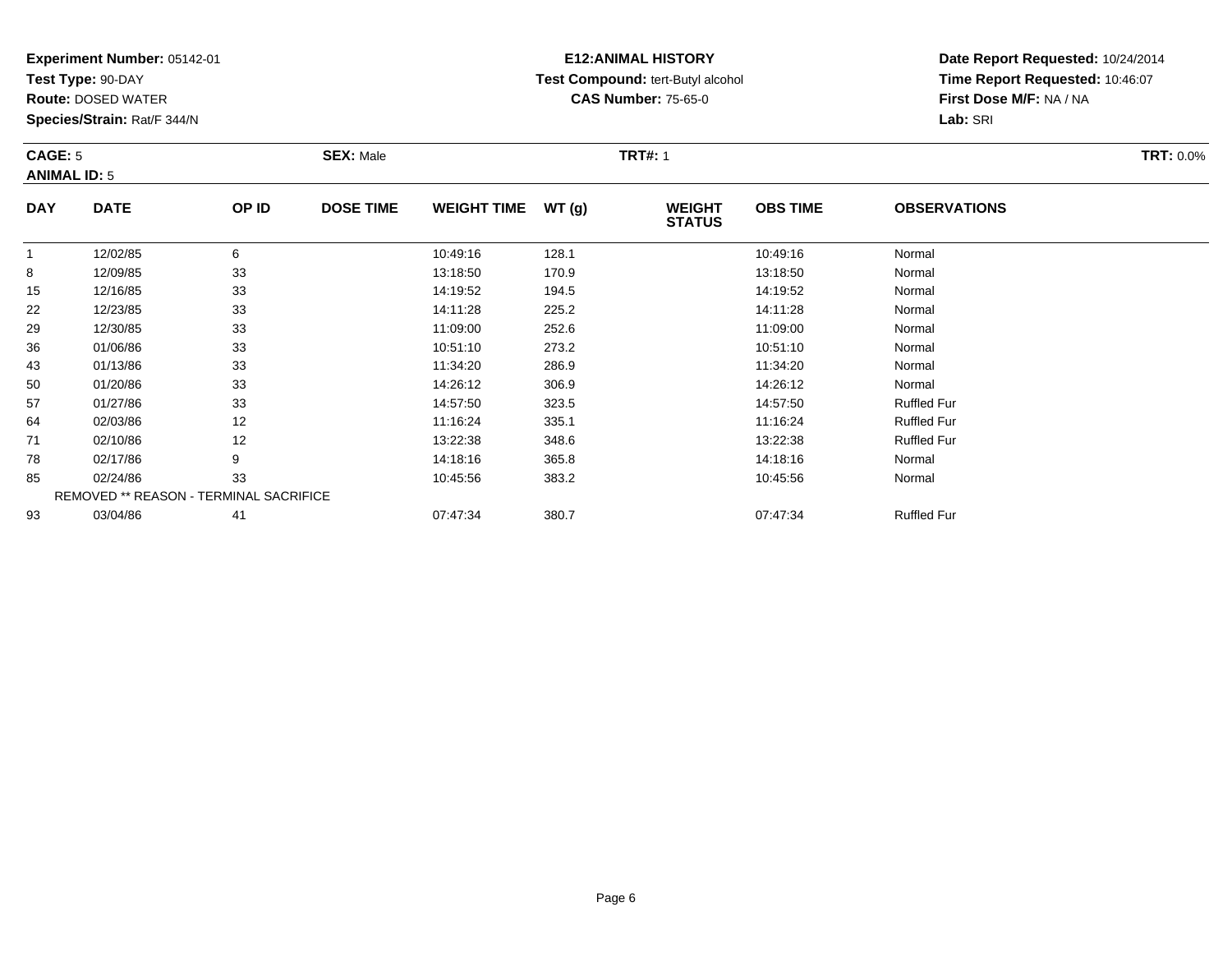**Test Type:** 90-DAY

**Route:** DOSED WATER

**Species/Strain:** Rat/F 344/N

# **E12:ANIMAL HISTORY Test Compound:** tert-Butyl alcohol **CAS Number:** 75-65-0

| CAGE: 6<br><b>ANIMAL ID: 6</b> |             |       | <b>SEX: Male</b> |                    |       | <b>TRT#: 1</b>                 | <b>TRT: 0.0%</b> |                     |  |
|--------------------------------|-------------|-------|------------------|--------------------|-------|--------------------------------|------------------|---------------------|--|
| <b>DAY</b>                     | <b>DATE</b> | OP ID | <b>DOSE TIME</b> | <b>WEIGHT TIME</b> | WT(q) | <b>WEIGHT</b><br><b>STATUS</b> | <b>OBS TIME</b>  | <b>OBSERVATIONS</b> |  |
|                                | 12/02/85    |       |                  | 10:50:42           | 126.3 |                                | 10:50:42         | Normal              |  |
| 8                              | 12/09/85    | 33    |                  | 13:19:42           | 164.0 |                                | 13:19:42         | Normal              |  |
| 15                             | 12/16/85    | 33    |                  | 14:29:06           | 185.8 |                                | 14:29:06         | Normal              |  |
| 22                             | 12/23/85    | 33    |                  | 14:01:26           | 215.3 |                                | 14:01:26         | Normal              |  |

| 8  | 12/09/85       | 33                                            | 13:19:42 | 164.0 | 13:19:42 | Normal             |  |
|----|----------------|-----------------------------------------------|----------|-------|----------|--------------------|--|
|    | 15<br>12/16/85 | 33                                            | 14:29:06 | 185.8 | 14:29:06 | Normal             |  |
|    | 22<br>12/23/85 | 33                                            | 14:01:26 | 215.3 | 14:01:26 | Normal             |  |
| 29 | 12/30/85       | 33                                            | 10:59:42 | 244.7 | 10:59:42 | Normal             |  |
|    | 36<br>01/06/86 | 33                                            | 11:04:00 | 258.6 | 11:04:00 | Normal             |  |
| 43 | 01/13/86       | 33                                            | 11:24:20 | 279.3 | 11:24:20 | Normal             |  |
| 50 | 01/20/86       | 33                                            | 14:16:46 | 293.8 | 14:16:46 | Normal             |  |
| 57 | 01/27/86       | 33                                            | 14:47:18 | 309.8 | 14:47:18 | <b>Ruffled Fur</b> |  |
| 64 | 02/03/86       | 12                                            | 11:23:24 | 324.9 | 11:23:24 | <b>Ruffled Fur</b> |  |
| 71 | 02/10/86       | 12                                            | 11:48:58 | 332.9 | 11:48:58 | <b>Ruffled Fur</b> |  |
| 78 | 02/17/86       | 9                                             | 14:22:04 | 347.8 | 14:22:04 | Normal             |  |
|    | 85<br>02/24/86 | 33                                            | 10:52:42 | 358.5 | 10:52:42 | <b>Ruffled Fur</b> |  |
|    |                | <b>REMOVED ** REASON - TERMINAL SACRIFICE</b> |          |       |          |                    |  |
| 93 | 03/04/86       | 41                                            | 07:44:30 | 361.5 | 07:44:30 | <b>Ruffled Fur</b> |  |
|    |                |                                               |          |       |          |                    |  |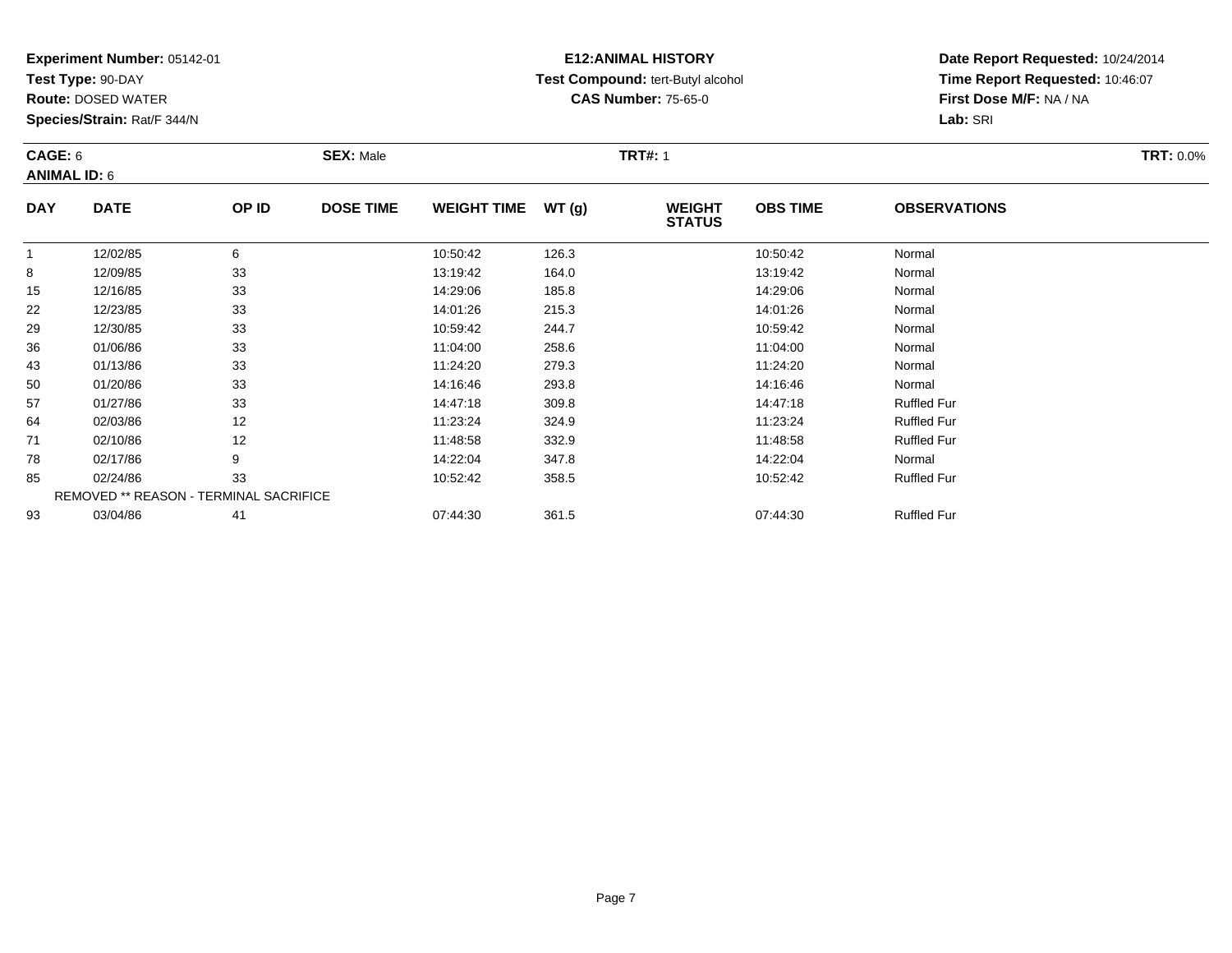**Test Type:** 90-DAY

**Route:** DOSED WATER

**Species/Strain:** Rat/F 344/N

# **E12:ANIMAL HISTORY Test Compound:** tert-Butyl alcohol **CAS Number:** 75-65-0

**Date Report Requested:** 10/24/2014 **Time Report Requested:** 10:46:07**First Dose M/F:** NA / NA**Lab:** SRI

Missing Anatomy Right Eye

|                     | CAGE: 7     |       | <b>SEX: Male</b> |                    |       | <b>TRT#: 1</b>                 |                 |                           | <b>TRT: 0.0%</b> |
|---------------------|-------------|-------|------------------|--------------------|-------|--------------------------------|-----------------|---------------------------|------------------|
| <b>ANIMAL ID: 7</b> |             |       |                  |                    |       |                                |                 |                           |                  |
| <b>DAY</b>          | <b>DATE</b> | OP ID | <b>DOSE TIME</b> | <b>WEIGHT TIME</b> | WT(g) | <b>WEIGHT</b><br><b>STATUS</b> | <b>OBS TIME</b> | <b>OBSERVATIONS</b>       |                  |
| $\overline{1}$      | 12/02/85    | 6     |                  | 10:52:02           | 107.7 |                                | 10:52:02        | Normal                    |                  |
| 8                   | 12/09/85    | 33    |                  | 13:20:34           | 139.6 |                                | 13:20:34        | Normal                    |                  |
| 15                  | 12/16/85    | 33    |                  | 13:17:30           | 164.8 |                                | 13:17:30        | Opacity                   |                  |
|                     |             |       |                  |                    |       |                                |                 | Swelling Right Eye        |                  |
| 22                  | 12/23/85    | 33    |                  | 14:02:04           | 189.1 |                                | 14:02:04        | Opacity                   |                  |
|                     |             |       |                  |                    |       |                                |                 | Swelling Right Eye        |                  |
| 29                  | 12/30/85    | 33    |                  | 11:00:22           | 221.4 |                                | 11:00:22        | Missing Anatomy Right Eye |                  |
|                     |             |       |                  |                    |       |                                |                 | Reddened Eye              |                  |
| 36                  | 01/06/86    | 33    |                  | 11:04:58           | 244.0 |                                | 11:04:58        | Missing Anatomy Right Eye |                  |
| 43                  | 01/13/86    | 33    |                  | 11:25:04           | 255.7 |                                | 11:25:04        | <b>Head Tilted</b>        |                  |
|                     |             |       |                  |                    |       |                                |                 | Missing Anatomy Right Eye |                  |
|                     |             |       |                  |                    |       |                                |                 | <b>Ruffled Fur</b>        |                  |
| 50                  | 01/20/86    | 33    |                  | 14:17:20           | 271.0 |                                | 14:17:20        | <b>Head Tilted</b>        |                  |
|                     |             |       |                  |                    |       |                                |                 | Missing Anatomy Right Eye |                  |
|                     |             |       |                  |                    |       |                                |                 | <b>Ruffled Fur</b>        |                  |
| 57                  | 01/27/86    | 33    |                  | 14:42:54           | 281.6 |                                | 14:42:54        | <b>Head Tilted</b>        |                  |
|                     |             |       |                  |                    |       |                                |                 | Missing Anatomy Right Eye |                  |
|                     |             |       |                  |                    |       |                                |                 | Reddened Eye              |                  |
|                     |             |       |                  |                    |       |                                |                 | <b>Ruffled Fur</b>        |                  |
| 64                  | 02/03/86    | 12    |                  | 11:20:48           | 298.4 |                                | 11:20:48        | <b>Head Tilted</b>        |                  |
|                     |             |       |                  |                    |       |                                |                 | Missing Anatomy Right Eye |                  |
|                     |             |       |                  |                    |       |                                |                 | Reddened Eye              |                  |
|                     |             |       |                  |                    |       |                                |                 | <b>Ruffled Fur</b>        |                  |
| 71                  | 02/10/86    | 12    |                  | 11:50:10           | 312.0 |                                | 11:50:10        | <b>Head Tilted</b>        |                  |
|                     |             |       |                  |                    |       |                                |                 | Missing Anatomy Right Eye |                  |
|                     |             |       |                  |                    |       |                                |                 | Reddened Eye              |                  |
|                     |             |       |                  |                    |       |                                |                 | <b>Ruffled Fur</b>        |                  |
| 78                  | 02/17/86    | 9     |                  | 14:22:34           | 319.9 |                                | 14:22:34        | <b>Head Tilted</b>        |                  |
|                     |             |       |                  |                    |       |                                |                 | Missing Anatomy Right Eye |                  |
| 85                  | 02/24/86    | 33    |                  | 10:53:44           | 327.3 |                                | 10:53:44        | <b>Head Tilted</b>        |                  |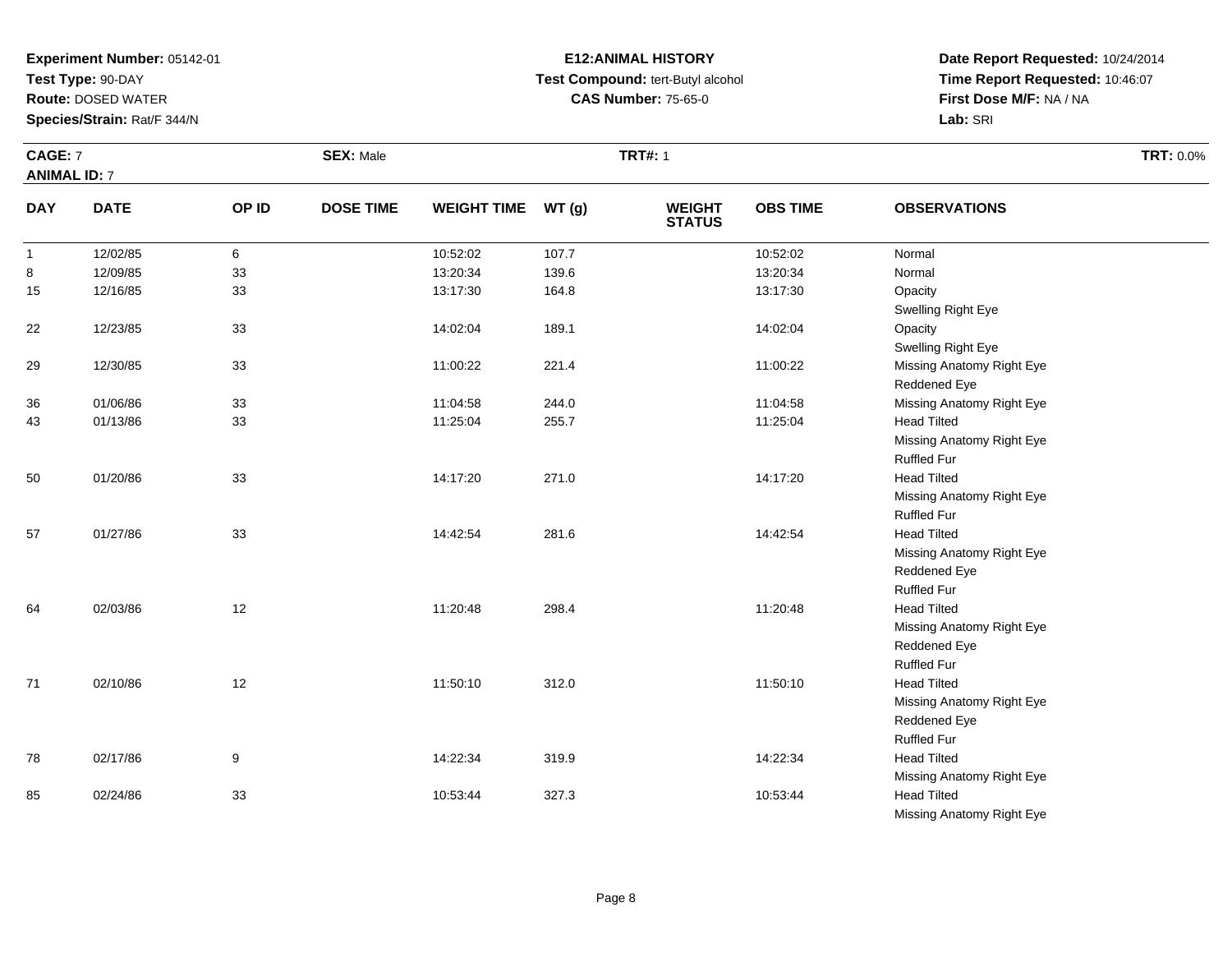|                                                           | Experiment Number: 05142-01<br>Test Type: 90-DAY<br><b>Route: DOSED WATER</b><br>Species/Strain: Rat/F 344/N |                                        |                  |                    |                | <b>E12:ANIMAL HISTORY</b><br>Test Compound: tert-Butyl alcohol<br><b>CAS Number: 75-65-0</b> | Date Report Requested: 10/24/2014<br>Time Report Requested: 10:46:07<br>First Dose M/F: NA / NA<br>Lab: SRI |                                                                       |
|-----------------------------------------------------------|--------------------------------------------------------------------------------------------------------------|----------------------------------------|------------------|--------------------|----------------|----------------------------------------------------------------------------------------------|-------------------------------------------------------------------------------------------------------------|-----------------------------------------------------------------------|
| <b>SEX: Male</b><br><b>CAGE: 7</b><br><b>ANIMAL ID: 7</b> |                                                                                                              |                                        |                  |                    | <b>TRT#: 1</b> |                                                                                              | <b>TRT: 0.0%</b>                                                                                            |                                                                       |
| <b>DAY</b>                                                | <b>DATE</b>                                                                                                  | <b>OP ID</b>                           | <b>DOSE TIME</b> | <b>WEIGHT TIME</b> | WT(q)          | <b>WEIGHT</b><br><b>STATUS</b>                                                               | <b>OBS TIME</b>                                                                                             | <b>OBSERVATIONS</b>                                                   |
|                                                           |                                                                                                              | REMOVED ** REASON - TERMINAL SACRIFICE |                  |                    |                |                                                                                              |                                                                                                             | <b>Ruffled Fur</b>                                                    |
| 92                                                        | 03/03/86                                                                                                     | 41                                     |                  | 07:46:12           | 332.4          |                                                                                              | 07:46:12                                                                                                    | <b>Head Tilted</b><br>Missing Anatomy Right Eye<br><b>Ruffled Fur</b> |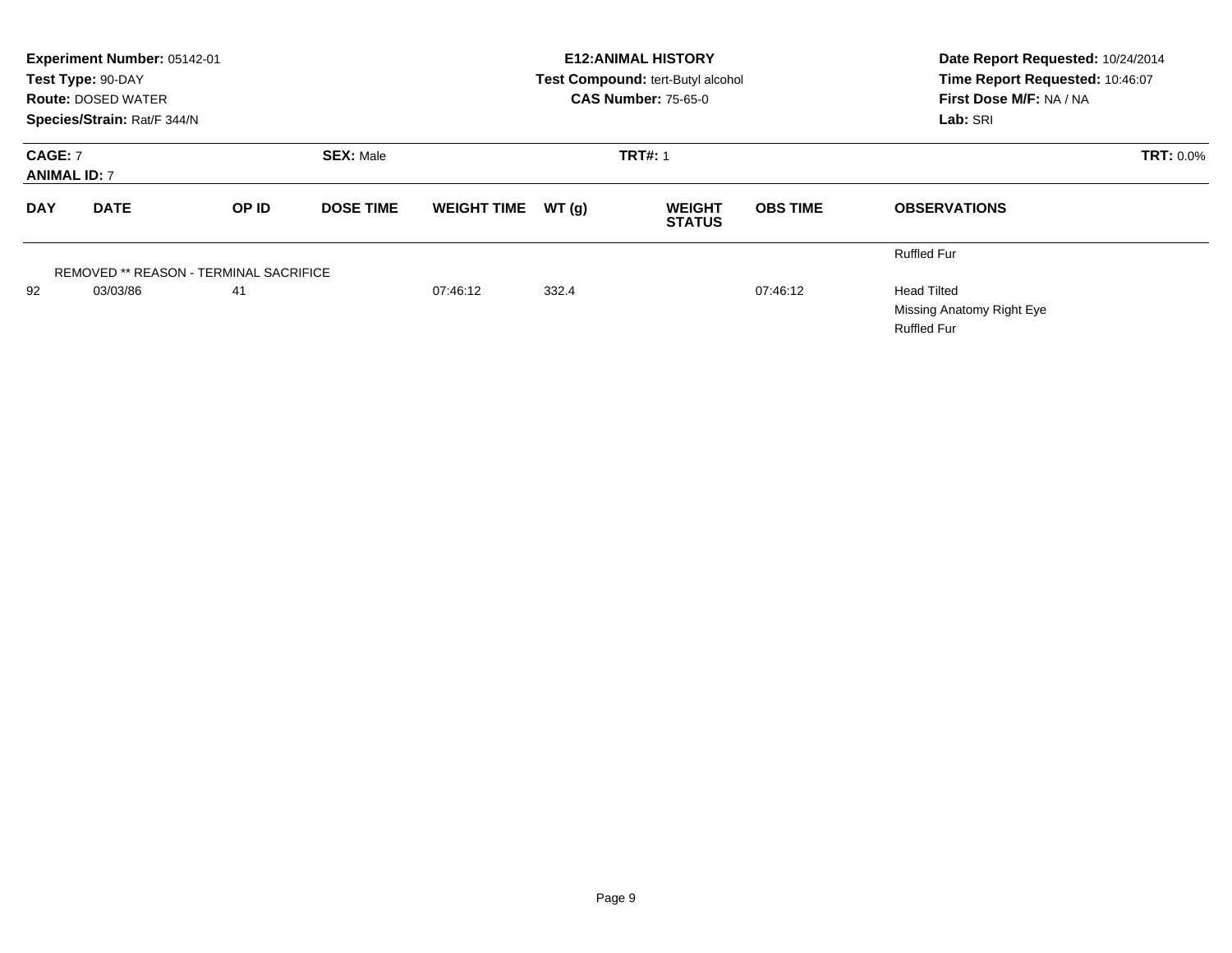**Test Type:** 90-DAY

**Route:** DOSED WATER

**Species/Strain:** Rat/F 344/N

# **E12:ANIMAL HISTORY Test Compound:** tert-Butyl alcohol **CAS Number:** 75-65-0

| CAGE: 8<br><b>ANIMAL ID: 8</b> |             |       | <b>SEX: Male</b> |                    |        | <b>TRT#: 1</b>                 |                 |                     | <b>TRT: 0.0%</b> |
|--------------------------------|-------------|-------|------------------|--------------------|--------|--------------------------------|-----------------|---------------------|------------------|
| <b>DAY</b>                     | <b>DATE</b> | OP ID | <b>DOSE TIME</b> | <b>WEIGHT TIME</b> | WT (g) | <b>WEIGHT</b><br><b>STATUS</b> | <b>OBS TIME</b> | <b>OBSERVATIONS</b> |                  |
| $\mathbf{1}$                   | 12/02/85    | 6     |                  | 10:53:12           | 112.6  |                                | 10:53:12        | Normal              |                  |
| 8                              | 12/09/85    | 33    |                  | 13:21:20           | 146.8  |                                | 13:21:20        | Normal              |                  |
| 15                             | 12/16/85    | 33    |                  | 14:30:08           | 173.1  |                                | 14:30:08        | <b>Ruffled Fur</b>  |                  |
| 22                             | 12/23/85    | 33    |                  | 14:03:10           | 206.7  |                                | 14:03:10        | Normal              |                  |
| 29                             | 12/30/85    | 33    |                  | 11:01:28           | 235.8  |                                | 11:01:28        | Normal              |                  |
| 36                             | 01/06/86    | 33    |                  | 11:05:50           | 262.7  |                                | 11:05:50        | <b>Head Tilted</b>  |                  |
|                                |             |       |                  |                    |        |                                |                 | <b>Ruffled Fur</b>  |                  |
| 43                             | 01/13/86    | 33    |                  | 11:21:42           | 282.2  |                                | 11:21:42        | <b>Head Tilted</b>  |                  |
|                                |             |       |                  |                    |        |                                |                 | <b>Ruffled Fur</b>  |                  |
| 50                             | 01/20/86    | 33    |                  | 14:14:30           | 299.4  |                                | 14:14:30        | <b>Head Tilted</b>  |                  |
|                                |             |       |                  |                    |        |                                |                 | <b>Ruffled Fur</b>  |                  |
| 57                             | 01/27/86    | 33    |                  | 14:43:58           | 312.9  |                                | 14:43:58        | <b>Head Tilted</b>  |                  |
|                                |             |       |                  |                    |        |                                |                 | <b>Ruffled Fur</b>  |                  |
| 64                             | 02/03/86    | 12    |                  | 11:21:34           | 330.8  |                                | 11:21:34        | <b>Head Tilted</b>  |                  |
|                                |             |       |                  |                    |        |                                |                 | <b>Ruffled Fur</b>  |                  |
| 71                             | 02/10/86    | 12    |                  | 11:51:42           | 333.6  |                                | 11:51:42        | <b>Head Tilted</b>  |                  |
|                                |             |       |                  |                    |        |                                |                 | <b>Ruffled Fur</b>  |                  |
| 78                             | 02/17/86    | 9     |                  | 14:23:44           | 345.8  |                                | 14:23:44        | <b>Head Tilted</b>  |                  |
| 85                             | 02/24/86    | 33    |                  | 10:54:56           | 358.2  |                                | 10:54:56        | <b>Head Tilted</b>  |                  |
|                                |             |       |                  |                    |        |                                |                 | Opacity             |                  |

|    |          | REMOVED ** REASON - TERMINAL SACRIFICE |          |       |          | <b>Ruffled Fur</b>                                  |
|----|----------|----------------------------------------|----------|-------|----------|-----------------------------------------------------|
| 92 | 03/03/86 | -41                                    | 08:15:06 | 362.7 | 08:15:06 | <b>Head Tilted</b><br>Opacity<br><b>Ruffled Fur</b> |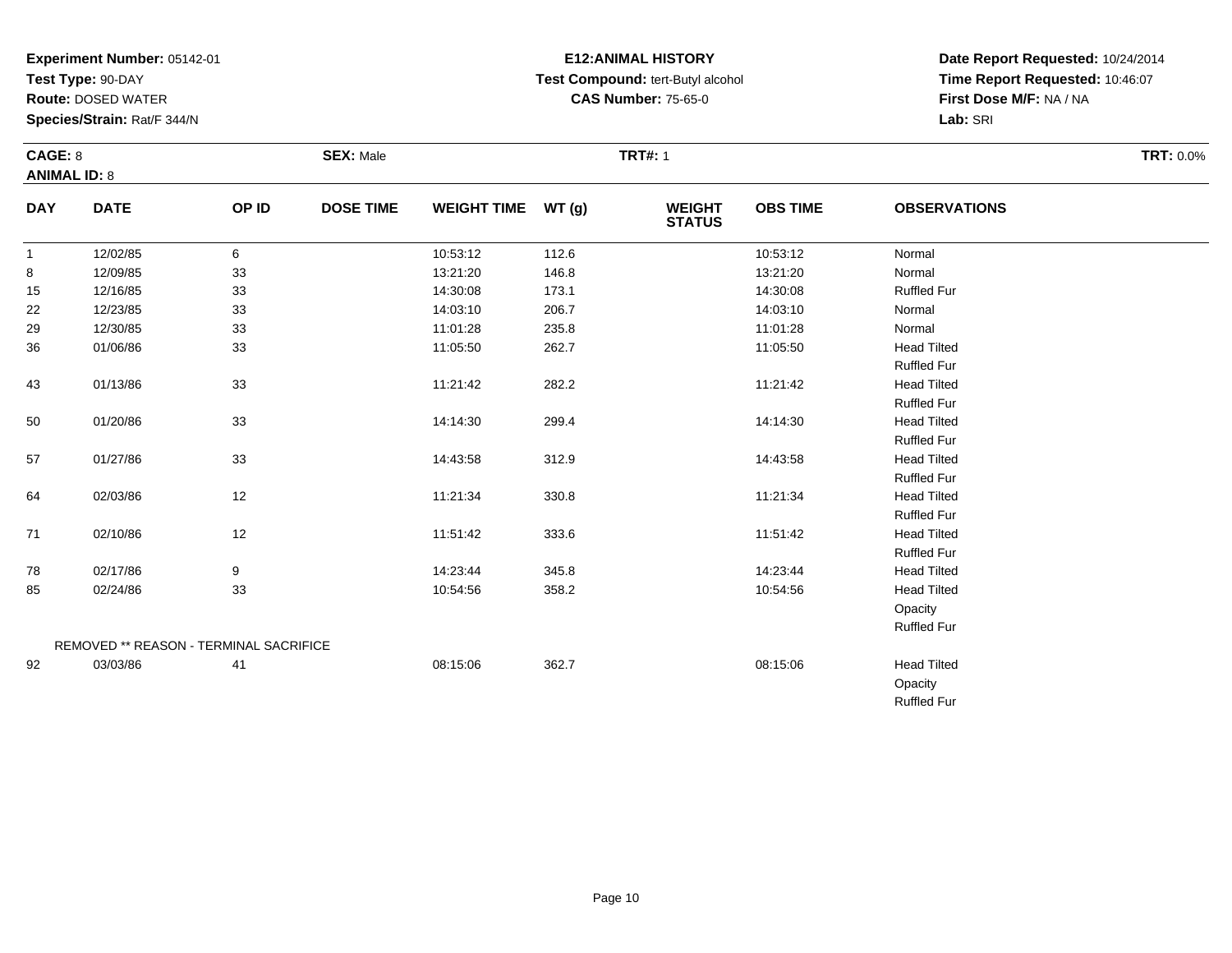**Test Type:** 90-DAY

57

64

71

78

85

94

**Route:** DOSED WATER

**Species/Strain:** Rat/F 344/N

REMOVED \*\* REASON - TERMINAL SACRIFICE

### **E12:ANIMAL HISTORY Test Compound:** tert-Butyl alcohol **CAS Number:** 75-65-0

**Date Report Requested:** 10/24/2014**Time Report Requested:** 10:46:07**First Dose M/F:** NA / NA**Lab:** SRI

| CAGE: 9<br><b>ANIMAL ID: 9</b> |             |              | <b>SEX: Male</b> |                    |       | <b>TRT#: 1</b>                 | <b>TRT: 0.0%</b> |                     |  |
|--------------------------------|-------------|--------------|------------------|--------------------|-------|--------------------------------|------------------|---------------------|--|
| <b>DAY</b>                     | <b>DATE</b> | <b>OP ID</b> | <b>DOSE TIME</b> | <b>WEIGHT TIME</b> | WT(g) | <b>WEIGHT</b><br><b>STATUS</b> | <b>OBS TIME</b>  | <b>OBSERVATIONS</b> |  |
|                                | 12/02/85    | 6            |                  | 10:54:16           | 121.9 |                                | 10:54:16         | Normal              |  |
| 8                              | 12/09/85    | 33           |                  | 13:22:44           | 157.7 |                                | 13:22:44         | Normal              |  |
| 15                             | 12/16/85    | 33           |                  | 14:30:58           | 186.1 |                                | 14:30:58         | <b>Ruffled Fur</b>  |  |
| 22                             | 12/23/85    | 33           |                  | 14:04:08           | 223.1 |                                | 14:04:08         | Normal              |  |
| 29                             | 12/30/85    | 33           |                  | 10:56:18           | 253.0 |                                | 10:56:18         | Normal              |  |
| 36                             | 01/06/86    | 33           |                  | 11:01:44           | 272.5 |                                | 11:01:44         | Normal              |  |
| 43                             | 01/13/86    | 33           |                  | 11:22:32           | 291.3 |                                | 11:22:32         | Normal              |  |
| 50                             | 01/20/86    | 33           |                  | 14:15:18           | 311.0 |                                | 14:15:18         | Normal              |  |

0 01/20/86 33 14:15:18 311.0 14:15:18 Normal

7 01/27/86 33 14:45:04 326.9 14:45:04 Ruffled Fur

4 02/03/86 12 12 11:22:06 346.1 11:22.06 11:22:06 Ruffled Fur

1 02/10/86 12 11:53:50 364.9 11:53:50 Ruffled Fur

8 02/17/86 9 9 14:24:28 375.5 14:24:28 02/17/86 Normal

5 02/24/86 33 3 10:55:48 388.4 10:55:48 398.4 10:55:48 Normal

03/05/86 <sup>41</sup> 08:23:44 402.6 08:23:44 Normal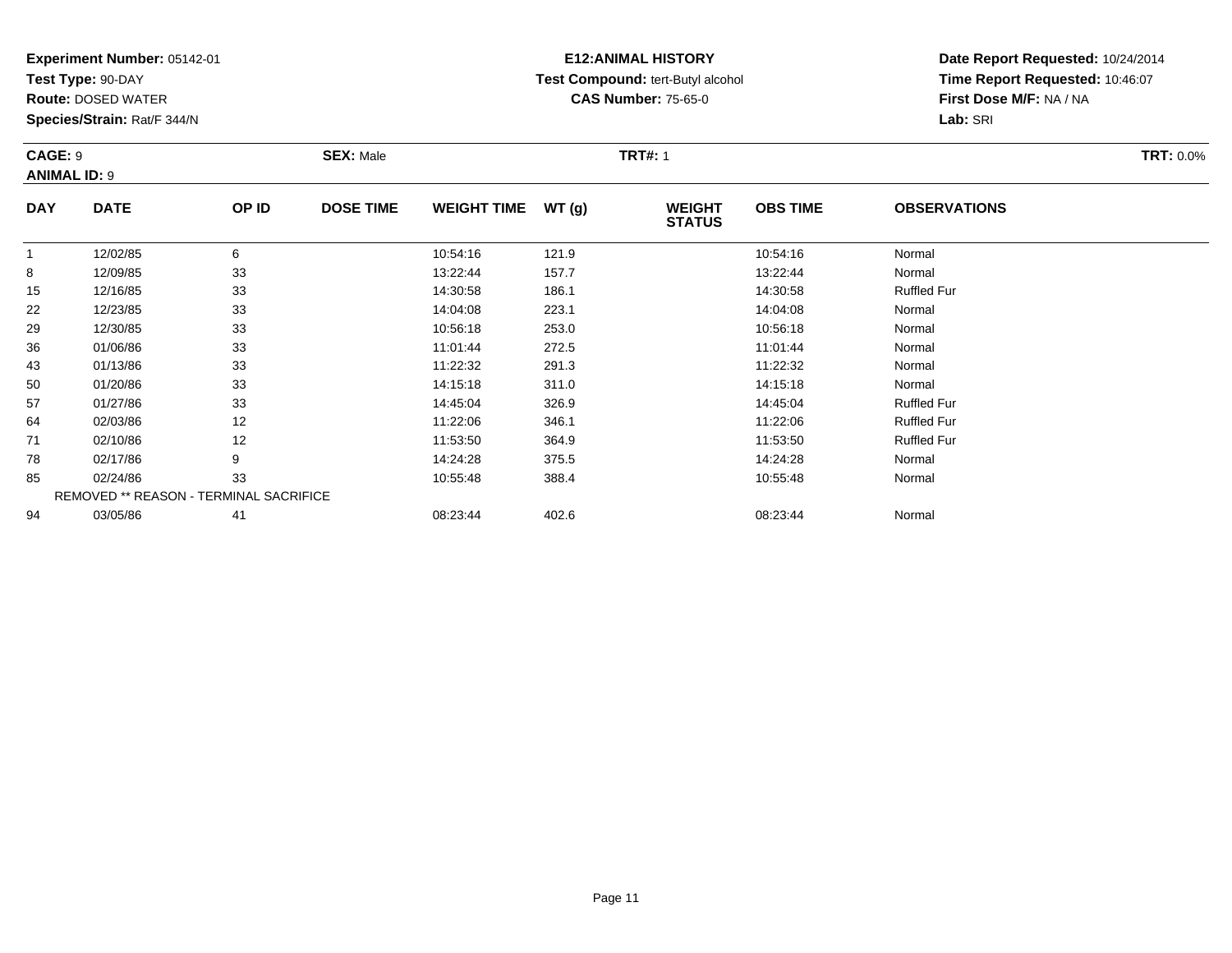**Test Type:** 90-DAY

**Route:** DOSED WATER

**Species/Strain:** Rat/F 344/N

## **E12:ANIMAL HISTORY Test Compound:** tert-Butyl alcohol **CAS Number:** 75-65-0

| <b>CAGE: 10</b>      |             |       | <b>SEX: Male</b> |                    |       | <b>TRT#: 1</b>                 |                 |                           | TRT: 0.0% |
|----------------------|-------------|-------|------------------|--------------------|-------|--------------------------------|-----------------|---------------------------|-----------|
| <b>ANIMAL ID: 10</b> |             |       |                  |                    |       |                                |                 |                           |           |
| <b>DAY</b>           | <b>DATE</b> | OP ID | <b>DOSE TIME</b> | <b>WEIGHT TIME</b> | WT(g) | <b>WEIGHT</b><br><b>STATUS</b> | <b>OBS TIME</b> | <b>OBSERVATIONS</b>       |           |
| $\mathbf{1}$         | 12/02/85    | 6     |                  | 10:56:40           | 112.5 |                                | 10:56:40        | Normal                    |           |
| 8                    | 12/09/85    | 33    |                  | 13:23:20           | 143.4 |                                | 13:23:20        | Normal                    |           |
| 15                   | 12/16/85    | 33    |                  | 14:28:14           | 165.7 |                                | 14:28:14        | Normal                    |           |
| 22                   | 12/23/85    | 33    |                  | 14:00:16           | 183.3 |                                | 14:00:16        | Sore Right Eye            |           |
| 29                   | 12/30/85    | 33    |                  | 10:57:08           | 215.7 |                                | 10:57:08        | Alopecia                  |           |
|                      |             |       |                  |                    |       |                                |                 | Missing Anatomy Right Eye |           |
|                      |             |       |                  |                    |       |                                |                 | Sore Face                 |           |
| 36                   | 01/06/86    | 33    |                  | 11:02:40           | 243.9 |                                | 11:02:40        | Alopecia                  |           |
|                      |             |       |                  |                    |       |                                |                 | Missing Anatomy Right Eye |           |
|                      |             |       |                  |                    |       |                                |                 | <b>Ruffled Fur</b>        |           |
| 43                   | 01/13/86    | 33    |                  | 11:23:16           | 261.8 |                                | 11:23:16        | Alopecia                  |           |
|                      |             |       |                  |                    |       |                                |                 | Missing Anatomy Right Eye |           |
|                      |             |       |                  |                    |       |                                |                 | <b>Ruffled Fur</b>        |           |
| 50                   | 01/20/86    | 33    |                  | 14:15:50           | 276.0 |                                | 14:15:50        | Alopecia                  |           |
|                      |             |       |                  |                    |       |                                |                 | Missing Anatomy Right Eye |           |
|                      |             |       |                  |                    |       |                                |                 | <b>Ruffled Fur</b>        |           |
| 57                   | 01/27/86    | 33    |                  | 14:46:00           | 295.8 |                                | 14:46:00        | Alopecia                  |           |
|                      |             |       |                  |                    |       |                                |                 | Missing Anatomy Right Eye |           |
|                      |             |       |                  |                    |       |                                |                 | Reddened Eye              |           |
|                      |             |       |                  |                    |       |                                |                 | Ruffled Fur               |           |
| 64                   | 02/03/86    | 12    |                  | 11:22:34           | 313.0 |                                | 11:22:34        | Alopecia                  |           |
|                      |             |       |                  |                    |       |                                |                 | <b>Head Tilted</b>        |           |
|                      |             |       |                  |                    |       |                                |                 | Missing Anatomy Right Eye |           |
|                      |             |       |                  |                    |       |                                |                 | <b>Ruffled Fur</b>        |           |
| $71$                 | 02/10/86    | 12    |                  | 11:55:28           | 325.0 |                                | 11:55:28        | Alopecia                  |           |
|                      |             |       |                  |                    |       |                                |                 | <b>Head Tilted</b>        |           |
|                      |             |       |                  |                    |       |                                |                 | Missing Anatomy Right Eye |           |
|                      |             |       |                  |                    |       |                                |                 | <b>Ruffled Fur</b>        |           |
| 78                   | 02/17/86    | 9     |                  | 14:24:58           | 339.2 |                                | 14:24:58        | <b>Head Tilted</b>        |           |
|                      |             |       |                  |                    |       |                                |                 | Missing Anatomy Right Eye |           |
| 85                   | 02/24/86    | 33    |                  | 10:51:40           | 346.3 |                                | 10:51:40        | <b>Head Tilted</b>        |           |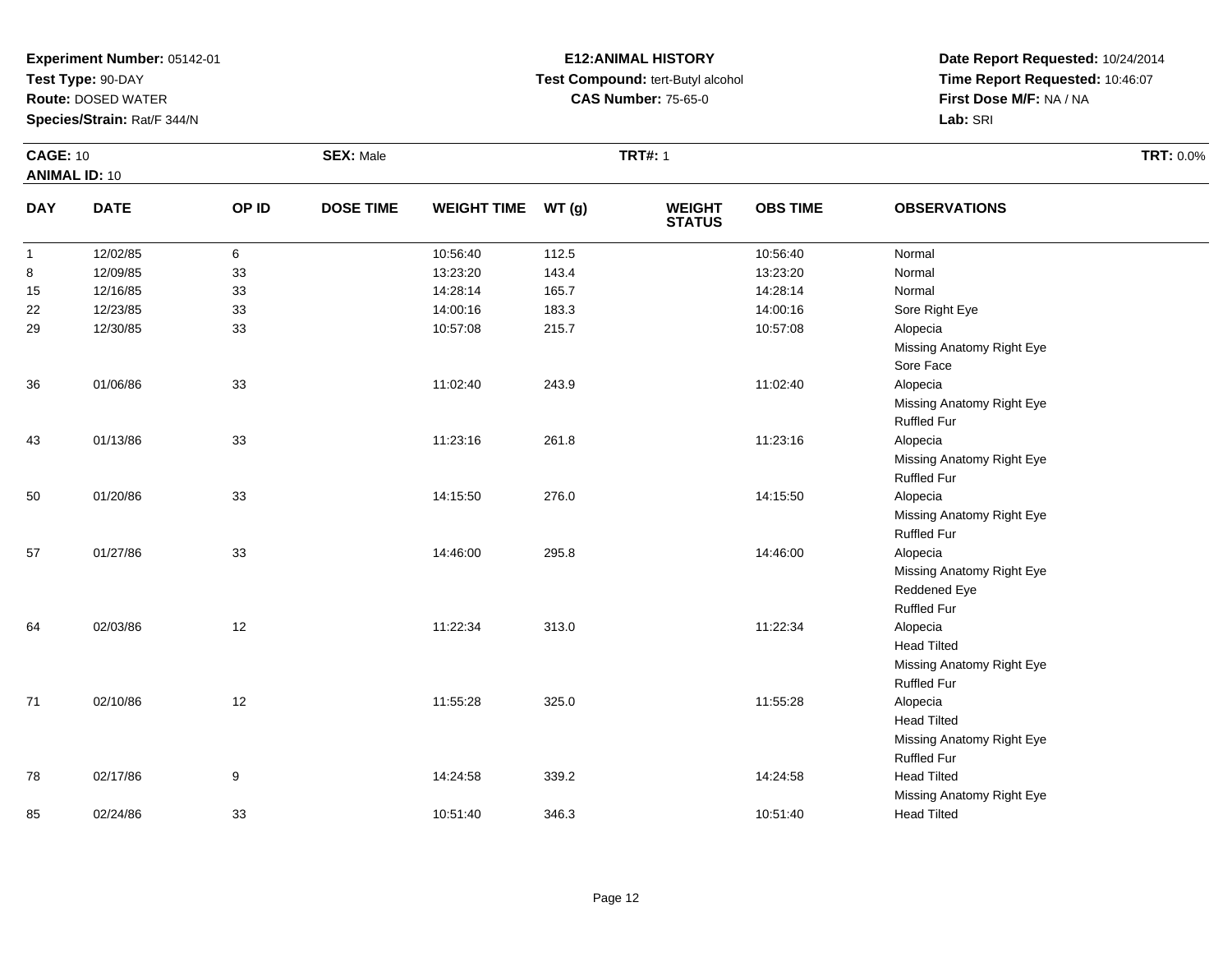|                                                             | Experiment Number: 05142-01<br>Test Type: 90-DAY<br><b>Route: DOSED WATER</b><br>Species/Strain: Rat/F 344/N |                                                     |                  |                    |                | <b>E12: ANIMAL HISTORY</b><br>Test Compound: tert-Butyl alcohol<br><b>CAS Number: 75-65-0</b> | Date Report Requested: 10/24/2014<br>Time Report Requested: 10:46:07<br>First Dose M/F: NA / NA<br>Lab: SRI |                                                                                                    |
|-------------------------------------------------------------|--------------------------------------------------------------------------------------------------------------|-----------------------------------------------------|------------------|--------------------|----------------|-----------------------------------------------------------------------------------------------|-------------------------------------------------------------------------------------------------------------|----------------------------------------------------------------------------------------------------|
| <b>SEX: Male</b><br><b>CAGE: 10</b><br><b>ANIMAL ID: 10</b> |                                                                                                              |                                                     |                  |                    | <b>TRT#: 1</b> | <b>TRT: 0.0%</b>                                                                              |                                                                                                             |                                                                                                    |
| <b>DAY</b>                                                  | <b>DATE</b>                                                                                                  | OP ID                                               | <b>DOSE TIME</b> | <b>WEIGHT TIME</b> | WT(g)          | <b>WEIGHT</b><br><b>STATUS</b>                                                                | <b>OBS TIME</b>                                                                                             | <b>OBSERVATIONS</b>                                                                                |
| 93                                                          | 03/04/86                                                                                                     | <b>REMOVED ** REASON - TERMINAL SACRIFICE</b><br>41 |                  | 08:26:06           | 356.4          |                                                                                               | 08:26:06                                                                                                    | Missing Anatomy Right Eye<br><b>Head Tilted</b><br>Missing Anatomy Right Eye<br><b>Ruffled Fur</b> |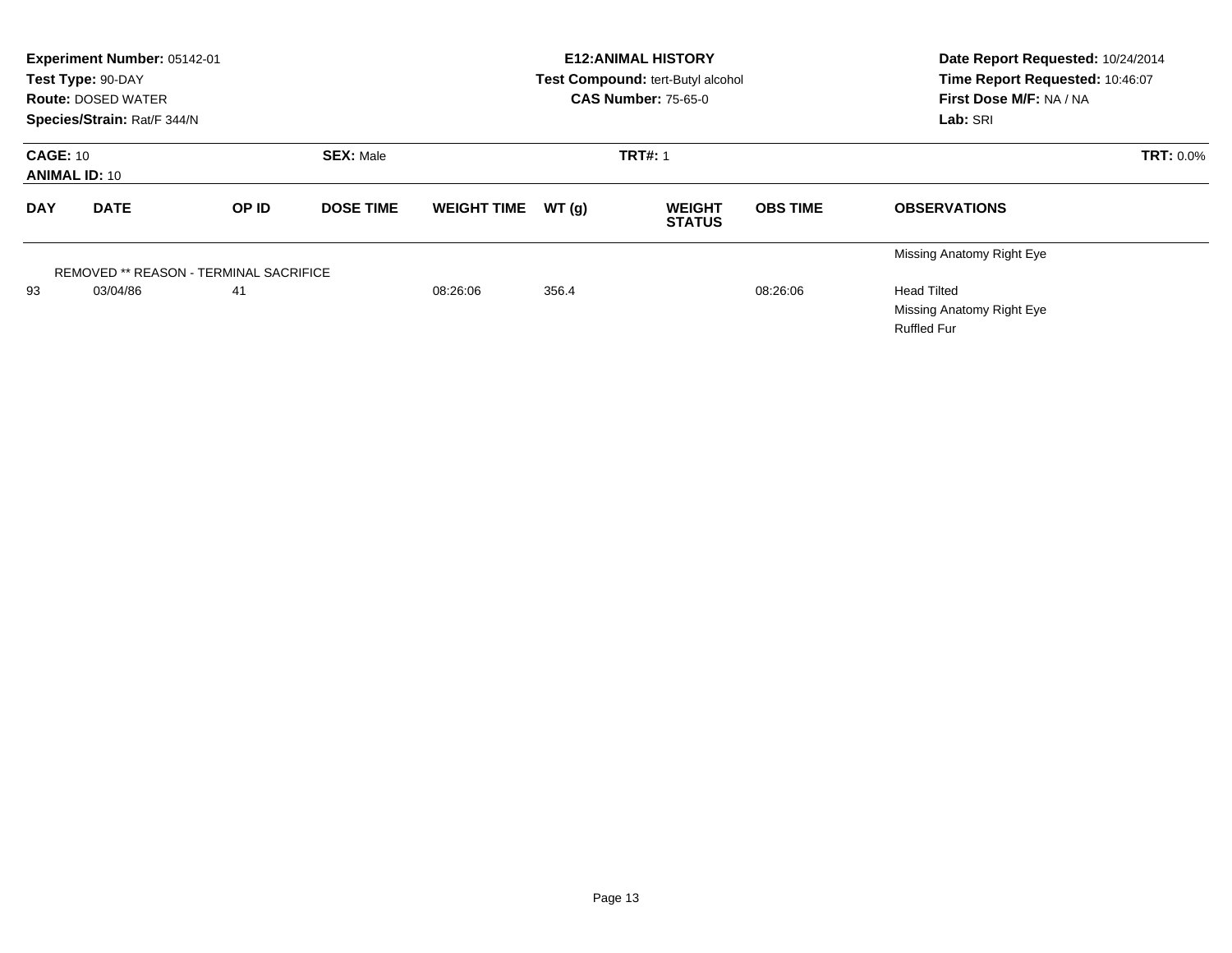**Test Type:** 90-DAY

**Route:** DOSED WATER

**Species/Strain:** Rat/F 344/N

# **E12:ANIMAL HISTORY Test Compound:** tert-Butyl alcohol **CAS Number:** 75-65-0

| <b>CAGE: 11</b><br><b>ANIMAL ID: 11</b> |             |       | <b>SEX: Male</b> |                    |        | TRT#: 3                        | <b>TRT: 0.25%</b> |                     |  |
|-----------------------------------------|-------------|-------|------------------|--------------------|--------|--------------------------------|-------------------|---------------------|--|
| <b>DAY</b>                              | <b>DATE</b> | OP ID | <b>DOSE TIME</b> | <b>WEIGHT TIME</b> | WT (q) | <b>WEIGHT</b><br><b>STATUS</b> | <b>OBS TIME</b>   | <b>OBSERVATIONS</b> |  |
|                                         | 12/02/85    | 6     |                  | 11:20:34           | 110.1  |                                | 11:20:34          | Normal              |  |
| 8                                       | 12/09/85    | 33    |                  | 13:31:24           | 147.0  |                                | 13:31:24          | <b>Ruffled Fur</b>  |  |
| 15                                      | 12/16/85    | 33    |                  | 14:16:56           | 162.4  |                                | 14:16:56          | Normal              |  |

| 8  | 12/09/85 | 33                                            | 13:31:24 | 147.0 | 13:31:24 | <b>Ruffled Fur</b> |
|----|----------|-----------------------------------------------|----------|-------|----------|--------------------|
| 15 | 12/16/85 | 33                                            | 14:16:56 | 162.4 | 14:16:56 | Normal             |
| 22 | 12/23/85 | 33                                            | 13:52:40 | 194.0 | 13:52:40 | Normal             |
| 29 | 12/30/85 | 33                                            | 11:27:44 | 220.6 | 11:27:44 | Normal             |
| 36 | 01/06/86 | 33                                            | 11:25:52 | 238.3 | 11:25:52 | Normal             |
| 43 | 01/13/86 | 33                                            | 13:25:20 | 250.1 | 13:25:20 | Normal             |
| 50 | 01/20/86 | 33                                            | 13:16:32 | 268.6 | 13:16:32 | <b>Ruffled Fur</b> |
| 57 | 01/27/86 | 33                                            | 14:36:18 | 284.9 | 14:36:18 | <b>Ruffled Fur</b> |
| 64 | 02/03/86 | 12                                            | 11:28:46 | 304.0 | 11:28:46 | <b>Ruffled Fur</b> |
| 71 | 02/10/86 | 12                                            | 14:41:22 | 310.2 | 14:41:22 | <b>Ruffled Fur</b> |
| 78 | 02/17/86 | 9                                             | 14:12:04 | 324.1 | 14:12:04 | Normal             |
| 85 | 02/24/86 | 33                                            | 11:02:04 | 335.4 | 11:02:04 | Normal             |
|    |          | <b>REMOVED ** REASON - TERMINAL SACRIFICE</b> |          |       |          |                    |
| 93 | 03/04/86 | 41                                            | 08:08:40 | 324.8 | 08:08:40 | Normal             |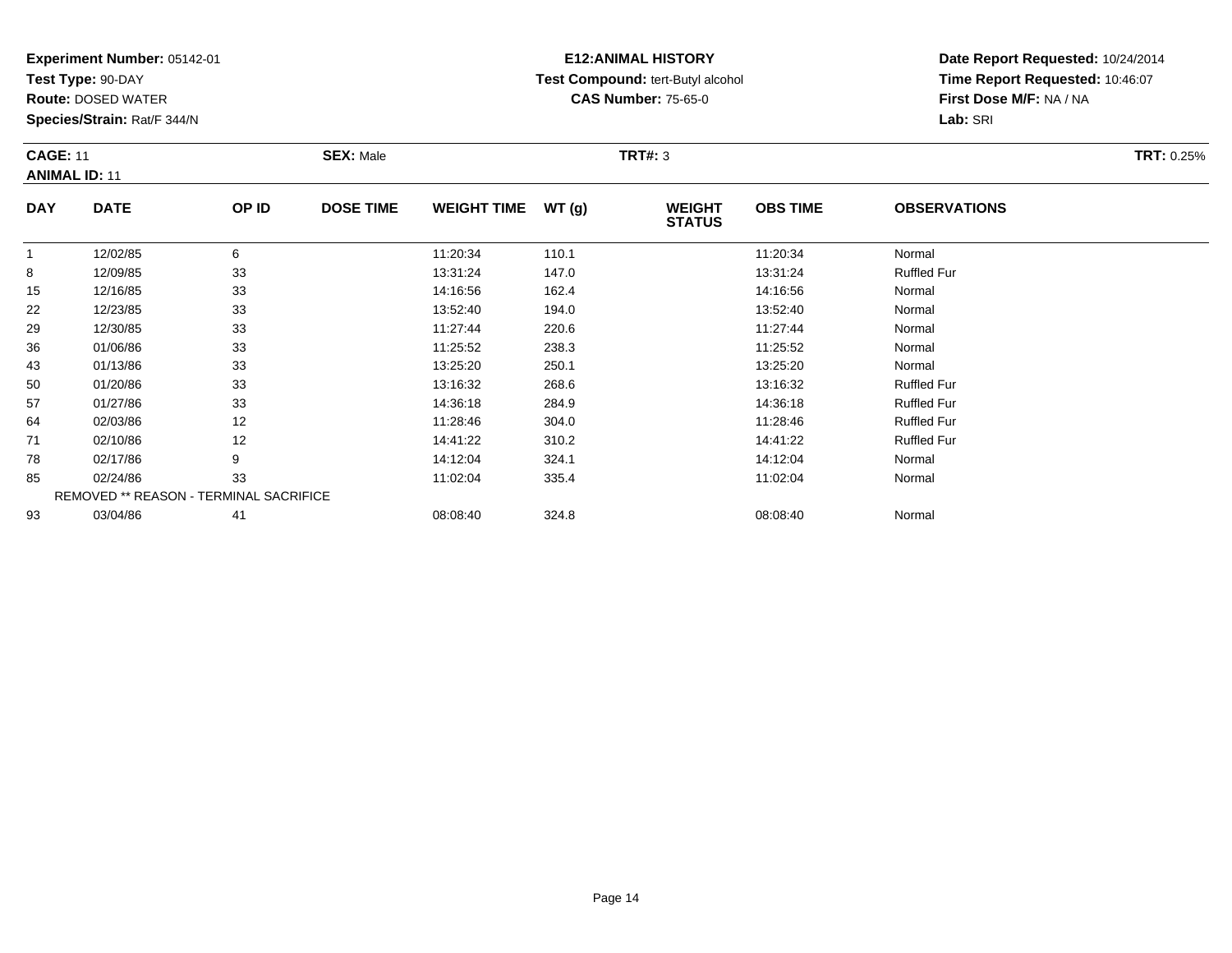**Test Type:** 90-DAY

93

**Route:** DOSED WATER

**Species/Strain:** Rat/F 344/N

# **E12:ANIMAL HISTORY Test Compound:** tert-Butyl alcohol **CAS Number:** 75-65-0

**Date Report Requested:** 10/24/2014**Time Report Requested:** 10:46:07**First Dose M/F:** NA / NA**Lab:** SRI

Opacity

|              | <b>CAGE: 12</b><br><b>ANIMAL ID: 12</b>       |       | <b>SEX: Male</b> |                    |        | <b>TRT#: 3</b>                 | <b>TRT: 0.25%</b> |                     |  |
|--------------|-----------------------------------------------|-------|------------------|--------------------|--------|--------------------------------|-------------------|---------------------|--|
| <b>DAY</b>   | <b>DATE</b>                                   | OP ID | <b>DOSE TIME</b> | <b>WEIGHT TIME</b> | WT (g) | <b>WEIGHT</b><br><b>STATUS</b> | <b>OBS TIME</b>   | <b>OBSERVATIONS</b> |  |
| $\mathbf{1}$ | 12/02/85                                      | 6     |                  | 11:24:16           | 107.9  |                                | 11:24:16          | Normal              |  |
| 8            | 12/09/85                                      | 33    |                  | 13:32:12           | 139.7  |                                | 13:32:12          | <b>Head Tilted</b>  |  |
| 15           | 12/16/85                                      | 33    |                  | 14:17:40           | 152.9  |                                | 14:17:40          | <b>Head Tilted</b>  |  |
| 22           | 12/23/85                                      | 33    |                  | 13:53:30           | 179.6  |                                | 13:53:30          | <b>Head Tilted</b>  |  |
|              |                                               |       |                  |                    |        |                                |                   | <b>Ruffled Fur</b>  |  |
| 29           | 12/30/85                                      | 33    |                  | 11:28:24           | 205.4  |                                | 11:28:24          | <b>Head Tilted</b>  |  |
|              |                                               |       |                  |                    |        |                                |                   | <b>Ruffled Fur</b>  |  |
| 36           | 01/06/86                                      | 33    |                  | 11:26:30           | 224.1  |                                | 11:26:30          | <b>Head Tilted</b>  |  |
|              |                                               |       |                  |                    |        |                                |                   | <b>Ruffled Fur</b>  |  |
| 43           | 01/13/86                                      | 33    |                  | 13:26:08           | 242.8  |                                | 13:26:08          | <b>Head Tilted</b>  |  |
|              |                                               |       |                  |                    |        |                                |                   | <b>Ruffled Fur</b>  |  |
| 50           | 01/20/86                                      | 33    |                  | 13:18:10           | 260.6  |                                | 13:18:10          | <b>Head Tilted</b>  |  |
|              |                                               |       |                  |                    |        |                                |                   | <b>Ruffled Fur</b>  |  |
| 57           | 01/27/86                                      | 33    |                  | 14:32:26           | 271.7  |                                | 14:32:26          | <b>Head Tilted</b>  |  |
|              |                                               |       |                  |                    |        |                                |                   | <b>Ruffled Fur</b>  |  |
| 64           | 02/03/86                                      | 12    |                  | 11:26:32           | 284.8  |                                | 11:26:32          | <b>Head Tilted</b>  |  |
|              |                                               |       |                  |                    |        |                                |                   | <b>Ruffled Fur</b>  |  |
| 71           | 02/10/86                                      | 12    |                  | 14:42:00           | 294.6  |                                | 14:42:00          | <b>Head Tilted</b>  |  |
|              |                                               |       |                  |                    |        |                                |                   | <b>Ruffled Fur</b>  |  |
| 78           | 02/17/86                                      | 9     |                  | 14:12:44           | 302.2  |                                | 14:12:44          | <b>Head Tilted</b>  |  |
| 85           | 02/24/86                                      | 33    |                  | 11:02:48           | 311.3  |                                | 11:02:48          | <b>Head Tilted</b>  |  |
|              | <b>REMOVED ** REASON - TERMINAL SACRIFICE</b> |       |                  |                    |        |                                |                   |                     |  |

03/04/86 <sup>41</sup> 08:43:28 297.8 08:43:28 Head Tilted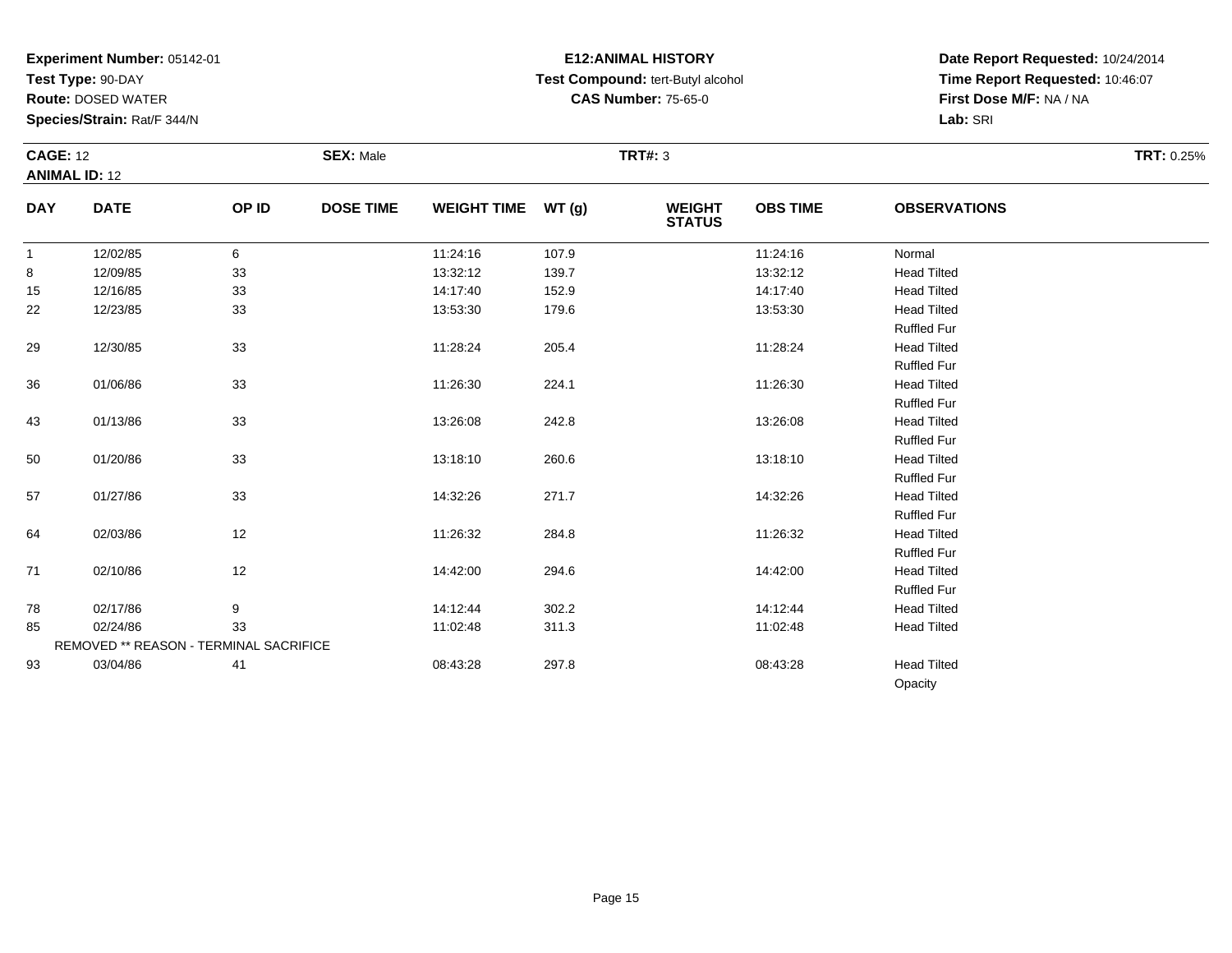**Test Type:** 90-DAY

64

71

78

85

93

**Route:** DOSED WATER

**Species/Strain:** Rat/F 344/N

REMOVED \*\* REASON - TERMINAL SACRIFICE

### **E12:ANIMAL HISTORY Test Compound:** tert-Butyl alcohol **CAS Number:** 75-65-0

**Date Report Requested:** 10/24/2014**Time Report Requested:** 10:46:07**First Dose M/F:** NA / NA**Lab:** SRI

| <b>CAGE: 13</b><br><b>ANIMAL ID: 13</b> |             | <b>SEX: Male</b> |                  |                    | <b>TRT#: 3</b> | <b>TRT: 0.25%</b>              |                 |                     |  |
|-----------------------------------------|-------------|------------------|------------------|--------------------|----------------|--------------------------------|-----------------|---------------------|--|
| <b>DAY</b>                              | <b>DATE</b> | OP ID            | <b>DOSE TIME</b> | <b>WEIGHT TIME</b> | WT(g)          | <b>WEIGHT</b><br><b>STATUS</b> | <b>OBS TIME</b> | <b>OBSERVATIONS</b> |  |
|                                         | 12/02/85    | 6                |                  | 11:25:48           | 119.0          |                                | 11:25:48        | Normal              |  |
| 8                                       | 12/09/85    | 33               |                  | 13:33:02           | 149.9          |                                | 13:33:02        | Normal              |  |
| 15                                      | 12/16/85    | 33               |                  | 14:18:14           | 165.6          |                                | 14:18:14        | Normal              |  |
| 22                                      | 12/23/85    | 33               |                  | 13:54:34           | 185.0          |                                | 13:54:34        | Normal              |  |
| 29                                      | 12/30/85    | 33               |                  | 11:29:16           | 218.0          |                                | 11:29:16        | Normal              |  |
| 36                                      | 01/06/86    | 33               |                  | 11:27:24           | 238.1          |                                | 11:27:24        | <b>Ruffled Fur</b>  |  |
| 43                                      | 01/13/86    | 33               |                  | 13:22:34           | 246.3          |                                | 13:22:34        | <b>Ruffled Fur</b>  |  |
| 50                                      | 01/20/86    | 33               |                  | 13:13:34           | 265.9          |                                | 13:13:34        | <b>Ruffled Fur</b>  |  |
| 57                                      | 01/27/86    | 33               |                  | 14:33:40           | 277.9          |                                | 14:33:40        | <b>Ruffled Fur</b>  |  |

02/03/86 <sup>12</sup> 11:27:02 286.4 11:27:02 Ruffled Fur

1 02/10/86 12 14:42:48 297.6 14:42:48 Ruffled Fur

8 02/17/86 9 9 14:13:20 311.9 11-19 14:13:20 Normal

5 02/24/86 33 3 11:03:22 330.7 11:03:22 350.7 11:03:22 Normal

3 03/04/86 41 41 08:23:46 327.9 08:23:46 08:23:46 08:23:46 Normal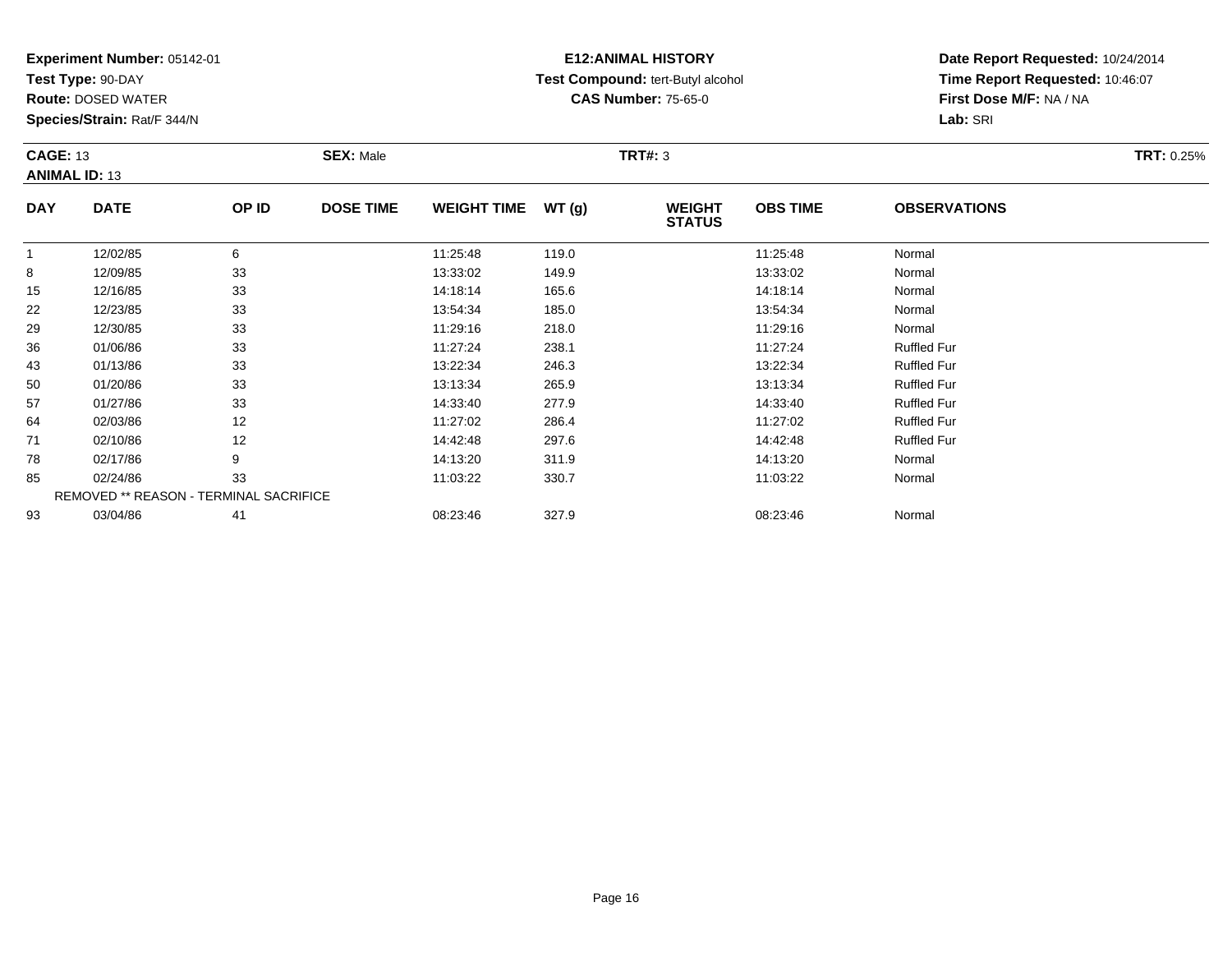**Test Type:** 90-DAY

**Route:** DOSED WATER

**Species/Strain:** Rat/F 344/N

# **E12:ANIMAL HISTORY Test Compound:** tert-Butyl alcohol **CAS Number:** 75-65-0

|              | <b>CAGE: 14</b><br><b>ANIMAL ID: 14</b> |       | <b>SEX: Male</b> |                    | <b>TRT#: 3</b> |                                |                 |                     | TRT: 0.25% |
|--------------|-----------------------------------------|-------|------------------|--------------------|----------------|--------------------------------|-----------------|---------------------|------------|
| <b>DAY</b>   | <b>DATE</b>                             | OP ID | <b>DOSE TIME</b> | <b>WEIGHT TIME</b> | WT(g)          | <b>WEIGHT</b><br><b>STATUS</b> | <b>OBS TIME</b> | <b>OBSERVATIONS</b> |            |
| $\mathbf{1}$ | 12/02/85                                | 6     |                  | 11:27:02           | 122.0          |                                | 11:27:02        | Normal              |            |
| 8            | 12/09/85                                | 33    |                  | 13:33:34           | 157.9          |                                | 13:33:34        | Normal              |            |
| 15           | 12/16/85                                | 33    |                  | 14:18:56           | 180.1          |                                | 14:18:56        | <b>Ruffled Fur</b>  |            |
| 22           | 12/23/85                                | 33    |                  | 13:55:18           | 210.3          |                                | 13:55:18        | <b>Ruffled Fur</b>  |            |
| 29           | 12/30/85                                | 33    |                  | 11:25:10           | 237.7          |                                | 11:25:10        | <b>Ruffled Fur</b>  |            |
|              |                                         |       |                  |                    |                |                                |                 | Sore Head           |            |
| 36           | 01/06/86                                | 33    |                  | 11:23:36           | 258.7          |                                | 11:23:36        | Alopecia            |            |
|              |                                         |       |                  |                    |                |                                |                 | <b>Head Tilted</b>  |            |
|              |                                         |       |                  |                    |                |                                |                 | <b>Ruffled Fur</b>  |            |
|              |                                         |       |                  |                    |                |                                |                 | Sore Head           |            |
| 43           | 01/13/86                                | 33    |                  | 13:23:12           | 274.0          |                                | 13:23:12        | Alopecia            |            |
|              |                                         |       |                  |                    |                |                                |                 | <b>Head Tilted</b>  |            |
|              |                                         |       |                  |                    |                |                                |                 | <b>Ruffled Fur</b>  |            |
| 50           | 01/20/86                                | 33    |                  | 13:14:52           | 290.9          |                                | 13:14:52        | Alopecia            |            |
|              |                                         |       |                  |                    |                |                                |                 | <b>Head Tilted</b>  |            |
|              |                                         |       |                  |                    |                |                                |                 | <b>Ruffled Fur</b>  |            |
| 57           | 01/27/86                                | 33    |                  | 14:34:26           | 308.4          |                                | 14:34:26        | Alopecia            |            |
|              |                                         |       |                  |                    |                |                                |                 | <b>Head Tilted</b>  |            |
|              |                                         |       |                  |                    |                |                                |                 | <b>Ruffled Fur</b>  |            |
| 64           | 02/03/86                                | 12    |                  | 11:27:30           | 324.8          |                                | 11:27:30        | Alopecia            |            |
|              |                                         |       |                  |                    |                |                                |                 | <b>Head Tilted</b>  |            |
|              |                                         |       |                  |                    |                |                                |                 | <b>Ruffled Fur</b>  |            |
| 71           | 02/10/86                                | 12    |                  | 14:43:42           | 331.1          |                                | 14:43:42        | Alopecia            |            |
|              |                                         |       |                  |                    |                |                                |                 | <b>Head Tilted</b>  |            |
|              |                                         |       |                  |                    |                |                                |                 | <b>Ruffled Fur</b>  |            |
| 78           | 02/17/86                                | 9     |                  | 14:14:00           | 343.2          |                                | 14:14:00        | <b>Head Tilted</b>  |            |
| 85           | 02/24/86                                | 33    |                  | 11:04:04           | 350.1          |                                | 11:04:04        | <b>Head Tilted</b>  |            |
|              | REMOVED ** REASON - TERMINAL SACRIFICE  |       |                  |                    |                |                                |                 |                     |            |
| 94           | 03/05/86                                | 41    |                  | 07:44:54           | 367.3          |                                | 07:44:54        | <b>Head Tilted</b>  |            |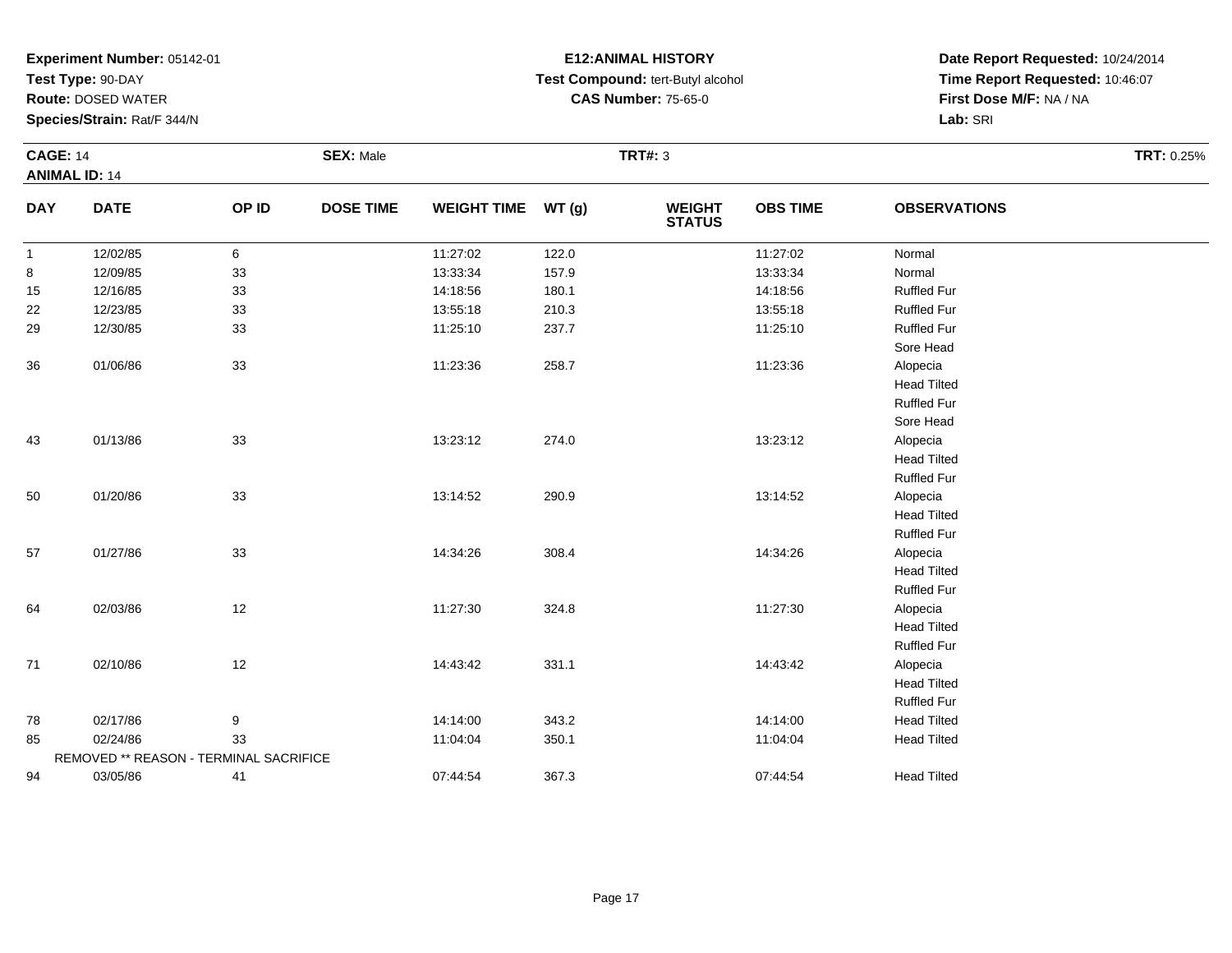**Test Type:** 90-DAY

93

**Route:** DOSED WATER

**Species/Strain:** Rat/F 344/N

## **E12:ANIMAL HISTORY Test Compound:** tert-Butyl alcohol **CAS Number:** 75-65-0

**Date Report Requested:** 10/24/2014**Time Report Requested:** 10:46:07**First Dose M/F:** NA / NA**Lab:** SRI

OpacityRuffled Fur

| <b>CAGE: 15</b> |                                        |       | <b>SEX: Male</b> |                    |       | <b>TRT#: 3</b>                 |                 |                     | TRT: 0.25% |
|-----------------|----------------------------------------|-------|------------------|--------------------|-------|--------------------------------|-----------------|---------------------|------------|
|                 | <b>ANIMAL ID: 15</b>                   |       |                  |                    |       |                                |                 |                     |            |
| <b>DAY</b>      | <b>DATE</b>                            | OP ID | <b>DOSE TIME</b> | <b>WEIGHT TIME</b> | WT(g) | <b>WEIGHT</b><br><b>STATUS</b> | <b>OBS TIME</b> | <b>OBSERVATIONS</b> |            |
| $\mathbf{1}$    | 12/02/85                               | 6     |                  | 11:28:12           | 117.1 |                                | 11:28:12        | Normal              |            |
| 8               | 12/09/85                               | 33    |                  | 13:34:16           | 149.5 |                                | 13:34:16        | Normal              |            |
| 15              | 12/16/85                               | 33    |                  | 14:16:20           | 174.1 |                                | 14:16:20        | Normal              |            |
| 22              | 12/23/85                               | 33    |                  | 13:52:02           | 204.4 |                                | 13:52:02        | Normal              |            |
| 29              | 12/30/85                               | 33    |                  | 11:26:12           | 232.4 |                                | 11:26:12        | Discharge Penis     |            |
|                 |                                        |       |                  |                    |       |                                |                 | <b>Ruffled Fur</b>  |            |
| 36              | 01/06/86                               | 33    |                  | 11:24:54           | 254.7 |                                | 11:24:54        | <b>Head Tilted</b>  |            |
|                 |                                        |       |                  |                    |       |                                |                 | <b>Ruffled Fur</b>  |            |
| 43              | 01/13/86                               | 33    |                  | 13:24:14           | 266.8 |                                | 13:24:14        | <b>Head Tilted</b>  |            |
|                 |                                        |       |                  |                    |       |                                |                 | <b>Ruffled Fur</b>  |            |
| 50              | 01/20/86                               | 33    |                  | 13:15:34           | 290.8 |                                | 13:15:34        | <b>Head Tilted</b>  |            |
|                 |                                        |       |                  |                    |       |                                |                 | <b>Ruffled Fur</b>  |            |
| 57              | 01/27/86                               | 33    |                  | 14:35:24           | 309.2 |                                | 14:35:24        | Discharge Penis     |            |
|                 |                                        |       |                  |                    |       |                                |                 | <b>Head Tilted</b>  |            |
|                 |                                        |       |                  |                    |       |                                |                 | <b>Ruffled Fur</b>  |            |
| 64              | 02/03/86                               | 12    |                  | 11:28:04           | 326.2 |                                | 11:28:04        | <b>Head Tilted</b>  |            |
|                 |                                        |       |                  |                    |       |                                |                 | <b>Ruffled Fur</b>  |            |
| 71              | 02/10/86                               | 12    |                  | 14:44:34           | 329.1 |                                | 14:44:34        | <b>Head Tilted</b>  |            |
|                 |                                        |       |                  |                    |       |                                |                 | <b>Ruffled Fur</b>  |            |
| 78              | 02/17/86                               | 9     |                  | 14:15:00           | 343.5 |                                | 14:15:00        | <b>Head Tilted</b>  |            |
| 85              | 02/24/86                               | 33    |                  | 11:01:00           | 357.9 |                                | 11:01:00        | <b>Head Tilted</b>  |            |
|                 |                                        |       |                  |                    |       |                                |                 | Micro-Ophthalmia    |            |
|                 |                                        |       |                  |                    |       |                                |                 | Opacity             |            |
|                 |                                        |       |                  |                    |       |                                |                 | <b>Ruffled Fur</b>  |            |
|                 | REMOVED ** REASON - TERMINAL SACRIFICE |       |                  |                    |       |                                |                 |                     |            |

03/04/86 <sup>41</sup> 07:51:36 359.7 07:51:36 Head Tilted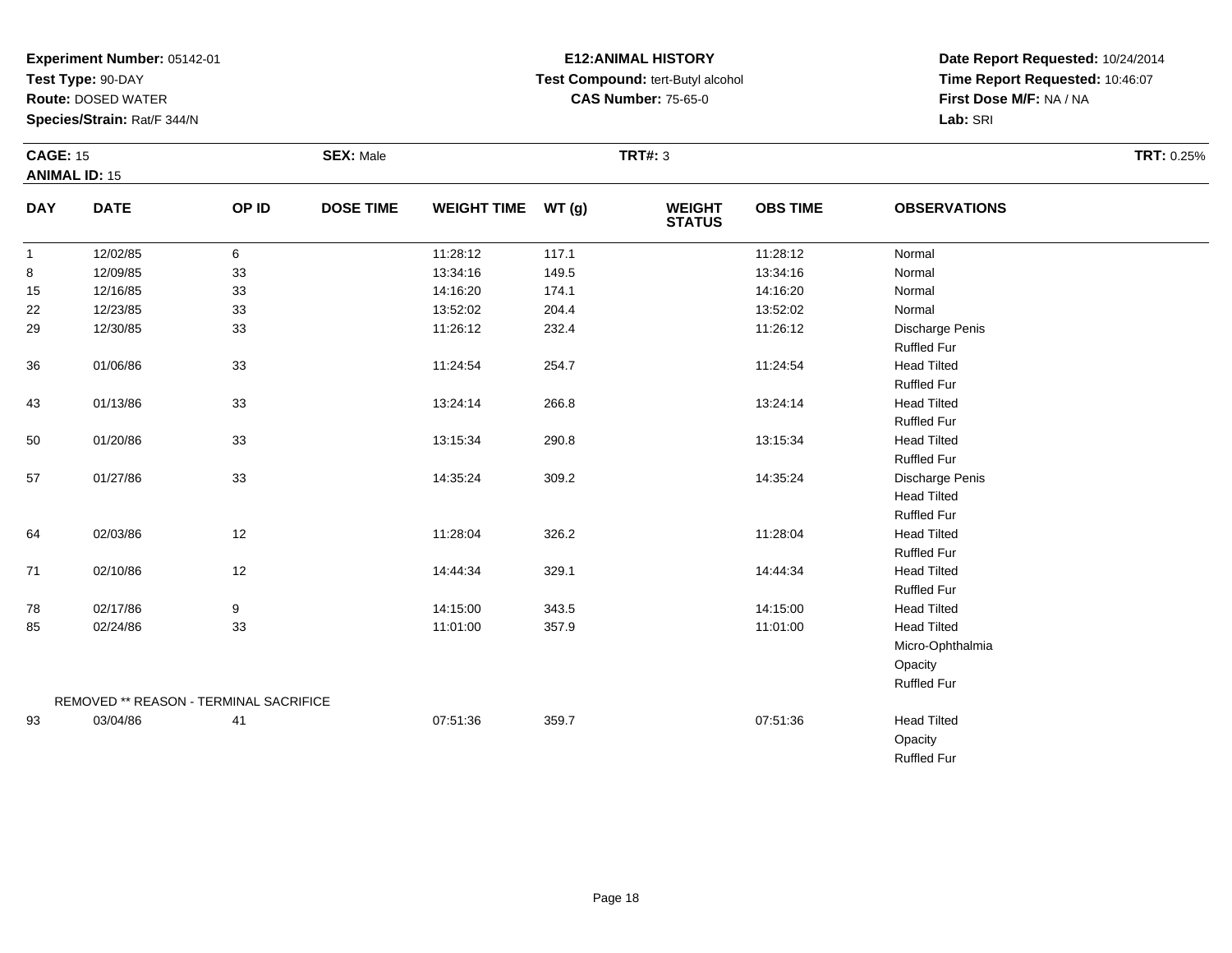**Test Type:** 90-DAY

**Route:** DOSED WATER

**Species/Strain:** Rat/F 344/N

# **E12:ANIMAL HISTORY Test Compound:** tert-Butyl alcohol **CAS Number:** 75-65-0

| <b>CAGE: 16</b> |                                        |       | <b>SEX: Male</b> |                    |       | <b>TRT#: 3</b>           |                 |                     | TRT: 0.25% |
|-----------------|----------------------------------------|-------|------------------|--------------------|-------|--------------------------|-----------------|---------------------|------------|
|                 | <b>ANIMAL ID: 16</b>                   |       |                  |                    |       |                          |                 |                     |            |
| <b>DAY</b>      | <b>DATE</b>                            | OP ID | <b>DOSE TIME</b> | <b>WEIGHT TIME</b> | WT(g) | <b>WEIGHT<br/>STATUS</b> | <b>OBS TIME</b> | <b>OBSERVATIONS</b> |            |
| $\overline{1}$  | 12/02/85                               | 6     |                  | 11:45:06           | 107.9 |                          | 11:45:06        | Normal              |            |
| 8               | 12/09/85                               | 33    |                  | 11:50:10           | 145.0 |                          | 11:50:10        | Normal              |            |
| 15              | 12/16/85                               | 33    |                  | 14:37:10           | 170.5 |                          | 14:37:10        | Normal              |            |
| 22              | 12/23/85                               | 33    |                  | 14:15:32           | 200.6 |                          | 14:15:32        | <b>Head Tilted</b>  |            |
| 29              | 12/30/85                               | 33    |                  | 10:49:04           | 228.9 |                          | 10:49:04        | <b>Head Tilted</b>  |            |
|                 |                                        |       |                  |                    |       |                          |                 | Opacity             |            |
| 36              | 01/06/86                               | 33    |                  | 10:46:34           | 244.4 |                          | 10:46:34        | <b>Head Tilted</b>  |            |
|                 |                                        |       |                  |                    |       |                          |                 | Opacity             |            |
|                 |                                        |       |                  |                    |       |                          |                 | <b>Ruffled Fur</b>  |            |
| 43              | 01/13/86                               | 33    |                  | 10:49:00           | 263.1 |                          | 10:49:00        | <b>Head Tilted</b>  |            |
|                 |                                        |       |                  |                    |       |                          |                 | Opacity             |            |
|                 |                                        |       |                  |                    |       |                          |                 | Ruffled Fur         |            |
| 50              | 01/20/86                               | 33    |                  | 14:30:10           | 279.0 |                          | 14:30:10        | <b>Head Tilted</b>  |            |
|                 |                                        |       |                  |                    |       |                          |                 | Opacity             |            |
|                 |                                        |       |                  |                    |       |                          |                 | Ruffled Fur         |            |
| 57              | 01/27/86                               | 33    |                  | 15:04:16           | 296.4 |                          | 15:04:16        | <b>Head Tilted</b>  |            |
|                 |                                        |       |                  |                    |       |                          |                 | Opacity             |            |
|                 |                                        |       |                  |                    |       |                          |                 | <b>Ruffled Fur</b>  |            |
| 64              | 02/03/86                               | 12    |                  | 11:02:48           | 310.5 |                          | 11:02:48        | <b>Head Tilted</b>  |            |
|                 |                                        |       |                  |                    |       |                          |                 | <b>Ruffled Fur</b>  |            |
| 71              | 02/10/86                               | 12    |                  | 14:45:28           | 318.1 |                          | 14:45:28        | <b>Head Tilted</b>  |            |
|                 |                                        |       |                  |                    |       |                          |                 | <b>Ruffled Fur</b>  |            |
| 78              | 02/17/86                               | 9     |                  | 14:30:16           | 331.6 |                          | 14:30:16        | <b>Head Tilted</b>  |            |
| 85              | 02/24/86                               | 33    |                  | 11:15:50           | 343.6 |                          | 11:15:50        | <b>Head Tilted</b>  |            |
|                 |                                        |       |                  |                    |       |                          |                 | Opacity             |            |
|                 | REMOVED ** REASON - TERMINAL SACRIFICE |       |                  |                    |       |                          |                 |                     |            |
| 93              | 03/04/86                               | 41    |                  | 07:59:08           | 343.0 |                          | 07:59:08        | <b>Head Tilted</b>  |            |
|                 |                                        |       |                  |                    |       |                          |                 | Opacity             |            |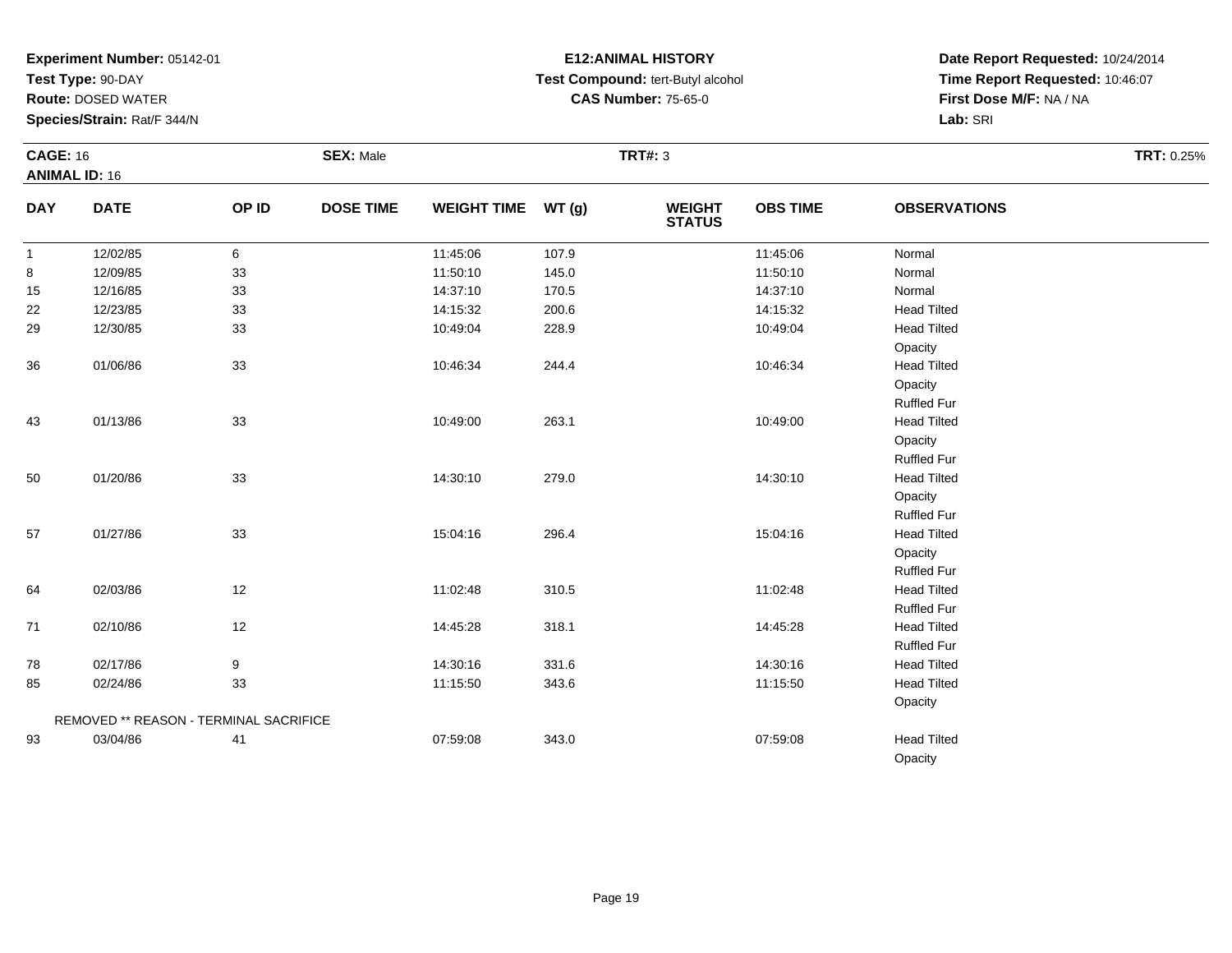**Test Type:** 90-DAY

57

64

71

78

85

92

REMOVED \*\* REASON - TERMINAL SACRIFICE

**Route:** DOSED WATER

**Species/Strain:** Rat/F 344/N

### **E12:ANIMAL HISTORY Test Compound:** tert-Butyl alcohol **CAS Number:** 75-65-0

**Date Report Requested:** 10/24/2014**Time Report Requested:** 10:46:07**First Dose M/F:** NA / NA**Lab:** SRI

Ruffled Fur**Head Tilted** 

Ruffled Fur**Head Tilted** 

Ruffled Fur**Head Tilted** 

**Opacity**  Ruffled Fur**Head Tilted** 

| <b>CAGE: 17</b><br><b>ANIMAL ID: 17</b> |             |       | <b>SEX: Male</b> |                    |       | TRT#: 3                        |                 |                     | <b>TRT: 0.25%</b> |
|-----------------------------------------|-------------|-------|------------------|--------------------|-------|--------------------------------|-----------------|---------------------|-------------------|
| <b>DAY</b>                              | <b>DATE</b> | OP ID | <b>DOSE TIME</b> | <b>WEIGHT TIME</b> | WT(g) | <b>WEIGHT</b><br><b>STATUS</b> | <b>OBS TIME</b> | <b>OBSERVATIONS</b> |                   |
|                                         | 12/02/85    | 6     |                  | 11:46:58           | 113.0 |                                | 11:46:58        | Normal              |                   |
| 8                                       | 12/09/85    | 33    |                  | 11:51:04           | 148.7 |                                | 11:51:04        | Normal              |                   |
| 15                                      | 12/16/85    | 33    |                  | 14:37:54           | 166.9 |                                | 14:37:54        | Normal              |                   |
| 22                                      | 12/23/85    | 33    |                  | 14:16:48           | 198.8 |                                | 14:16:48        | Normal              |                   |
| 29                                      | 12/30/85    | 33    |                  | 10:50:24           | 227.6 |                                | 10:50:24        | Normal              |                   |
| 36                                      | 01/06/86    | 33    |                  | 10:47:30           | 248.8 |                                | 10:47:30        | <b>Head Tilted</b>  |                   |
| 43                                      | 01/13/86    | 33    |                  | 10:49:58           | 265.4 |                                | 10:49:58        | <b>Head Tilted</b>  |                   |
|                                         |             |       |                  |                    |       |                                |                 | <b>Ruffled Fur</b>  |                   |
| 50                                      | 01/20/86    | 33    |                  | 14:30:50           | 282.9 |                                | 14:30:50        | <b>Head Tilted</b>  |                   |

01/27/86 <sup>33</sup> 14:59:56 296.3 14:59:56 Head Tilted

02/03/86 <sup>12</sup> 11:00:42 307.9 11:00:42 Head Tilted

1 02/10/86 12 14:46:12 321.8 14:46:12 Head Tilted

8 02/17/86 9 9 14:30:48 339.4 14:30:48 339.4 14:30:48 Head Tilted

02/24/86 <sup>33</sup> 11:16:30 349.3 11:16:30 Head Tilted

03/03/86 <sup>41</sup> 08:21:40 348.1 08:21:40 Head Tilted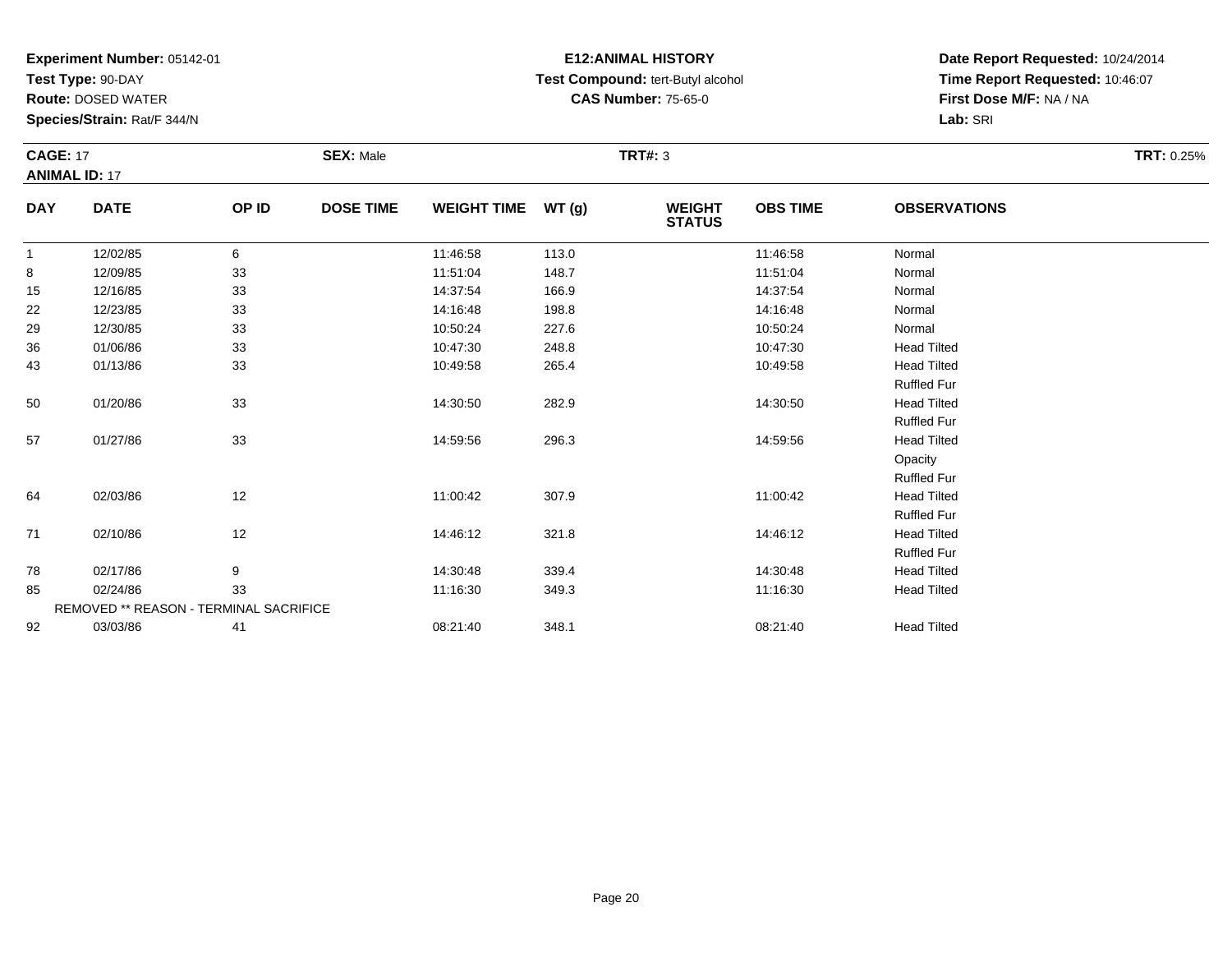**Test Type:** 90-DAY

**Route:** DOSED WATER

**Species/Strain:** Rat/F 344/N

# **E12:ANIMAL HISTORY Test Compound:** tert-Butyl alcohol **CAS Number:** 75-65-0

| <b>CAGE: 18</b> | <b>ANIMAL ID: 18</b>                          |       | <b>SEX: Male</b> |                    |       | <b>TRT#: 3</b>                 |                 |                     | <b>TRT: 0.25%</b> |
|-----------------|-----------------------------------------------|-------|------------------|--------------------|-------|--------------------------------|-----------------|---------------------|-------------------|
| <b>DAY</b>      | <b>DATE</b>                                   | OP ID | <b>DOSE TIME</b> | <b>WEIGHT TIME</b> | WT(g) | <b>WEIGHT</b><br><b>STATUS</b> | <b>OBS TIME</b> | <b>OBSERVATIONS</b> |                   |
|                 | 12/02/85                                      | 6     |                  | 11:48:20           | 111.0 |                                | 11:48:20        | Normal              |                   |
| 8               | 12/09/85                                      | 33    |                  | 11:51:56           | 146.9 |                                | 11:51:56        | Normal              |                   |
| 15              | 12/16/85                                      | 33    |                  | 14:38:38           | 166.1 |                                | 14:38:38        | Normal              |                   |
| 22              | 12/23/85                                      | 33    |                  | 14:17:22           | 198.5 |                                | 14:17:22        | Normal              |                   |
| 29              | 12/30/85                                      | 33    |                  | 10:51:18           | 216.7 |                                | 10:51:18        | Normal              |                   |
| 36              | 01/06/86                                      | 33    |                  | 10:48:32           | 248.5 |                                | 10:48:32        | Normal              |                   |
| 43              | 01/13/86                                      | 33    |                  | 10:44:44           | 259.0 |                                | 10:44:44        | <b>Ruffled Fur</b>  |                   |
| 50              | 01/20/86                                      | 33    |                  | 14:28:24           | 276.4 |                                | 14:28:24        | <b>Ruffled Fur</b>  |                   |
| 57              | 01/27/86                                      | 33    |                  | 15:00:48           | 295.8 |                                | 15:00:48        | <b>Ruffled Fur</b>  |                   |
| 64              | 02/03/86                                      | 12    |                  | 11:01:16           | 311.1 |                                | 11:01:16        | <b>Ruffled Fur</b>  |                   |
| 71              | 02/10/86                                      | 12    |                  | 14:46:40           | 318.8 |                                | 14:46:40        | <b>Ruffled Fur</b>  |                   |
| 78              | 02/17/86                                      | 9     |                  | 14:31:22           | 336.4 |                                | 14:31:22        | Normal              |                   |
| 85              | 02/24/86                                      | 33    |                  | 11:16:56           | 345.5 |                                | 11:16:56        | Normal              |                   |
|                 | <b>REMOVED ** REASON - TERMINAL SACRIFICE</b> |       |                  |                    |       |                                |                 |                     |                   |
| 93              | 03/04/86                                      | 41    |                  | 07:38:48           | 335.7 |                                | 07:38:48        | Normal              |                   |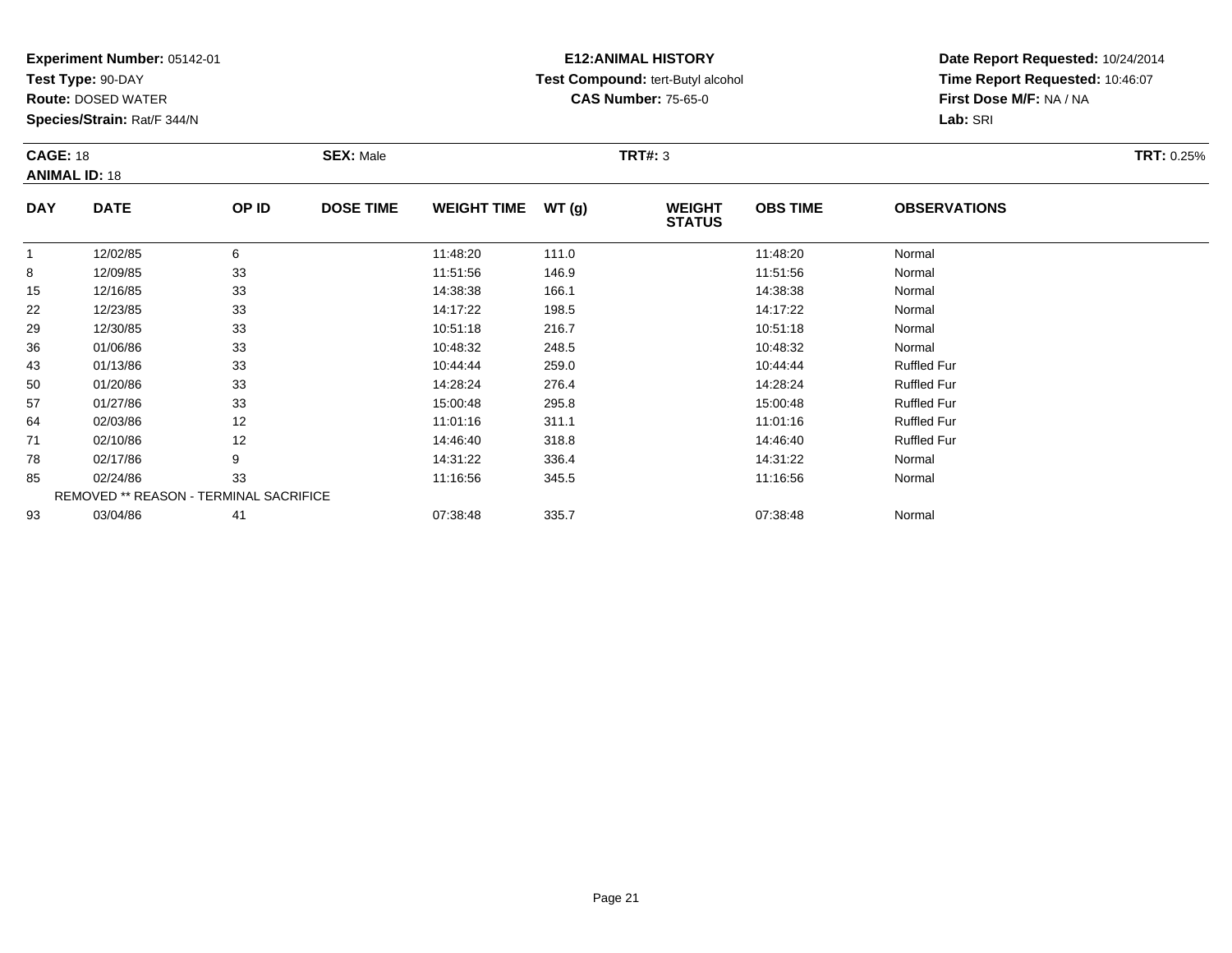**Test Type:** 90-DAY

94

**Route:** DOSED WATER

**Species/Strain:** Rat/F 344/N

REMOVED \*\* REASON - TERMINAL SACRIFICE

### **E12:ANIMAL HISTORY Test Compound:** tert-Butyl alcohol **CAS Number:** 75-65-0

**Date Report Requested:** 10/24/2014**Time Report Requested:** 10:46:07**First Dose M/F:** NA / NA**Lab:** SRI

| <b>CAGE: 19</b><br><b>ANIMAL ID: 19</b> |             |       | <b>SEX: Male</b> |                    |       | <b>TRT#: 3</b>                 |                 |                     | <b>TRT: 0.25%</b> |
|-----------------------------------------|-------------|-------|------------------|--------------------|-------|--------------------------------|-----------------|---------------------|-------------------|
| <b>DAY</b>                              | <b>DATE</b> | OP ID | <b>DOSE TIME</b> | <b>WEIGHT TIME</b> | WT(g) | <b>WEIGHT</b><br><b>STATUS</b> | <b>OBS TIME</b> | <b>OBSERVATIONS</b> |                   |
|                                         | 12/02/85    | 6     |                  | 11:49:30           | 115.2 |                                | 11:49:30        | Normal              |                   |
| 8                                       | 12/09/85    | 33    |                  | 11:52:58           | 148.9 |                                | 11:52:58        | Normal              |                   |
| 15                                      | 12/16/85    | 33    |                  | 14:39:14           | 166.2 |                                | 14:39:14        | Normal              |                   |
| 22                                      | 12/23/85    | 33    |                  | 14:17:56           | 191.1 |                                | 14:17:56        | Normal              |                   |
| 29                                      | 12/30/85    | 33    |                  | 10:47:44           | 215.3 |                                | 10:47:44        | Normal              |                   |
| 36                                      | 01/06/86    | 33    |                  | 10:44:52           | 237.2 |                                | 10:44:52        | Normal              |                   |
| 43                                      | 01/13/86    | 33    |                  | 10:46:36           | 250.7 |                                | 10:46:36        | <b>Ruffled Fur</b>  |                   |
| 50                                      | 01/20/86    | 33    |                  | 14:29:08           | 266.8 |                                | 14:29:08        | <b>Ruffled Fur</b>  |                   |
| 57                                      | 01/27/86    | 33    |                  | 15:01:44           | 280.6 |                                | 15:01:44        | Normal              |                   |
| 64                                      | 02/03/86    | 12    |                  | 11:01:46           | 296.5 |                                | 11:01:46        | <b>Ruffled Fur</b>  |                   |
| 71                                      | 02/10/86    | 12    |                  | 14:48:02           | 308.3 |                                | 14:48:02        | <b>Ruffled Fur</b>  |                   |
| 78                                      | 02/17/86    | 9     |                  | 14:34:22           | 323.3 |                                | 14:34:22        | Normal              |                   |
| 85                                      | 02/24/86    | 33    |                  | 11:17:26           | 337.1 |                                | 11:17:26        | Normal              |                   |

4 03/05/86 41 41 08:29:24 340.2 340.2 08:29:24 03/05/86 Normal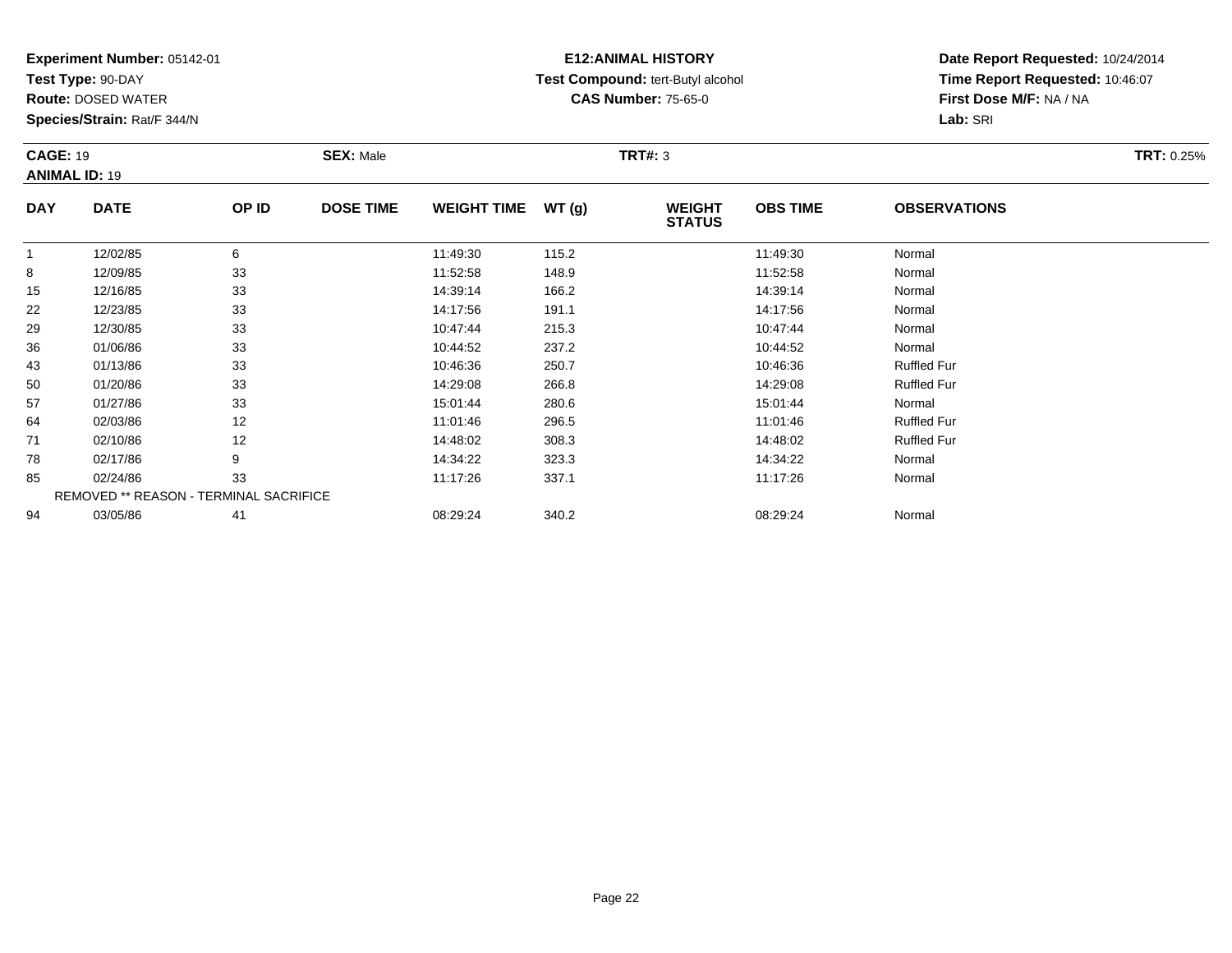**Test Type:** 90-DAY

78

85

94

**Route:** DOSED WATER

**Species/Strain:** Rat/F 344/N

REMOVED \*\* REASON - TERMINAL SACRIFICE

### **E12:ANIMAL HISTORY Test Compound:** tert-Butyl alcohol **CAS Number:** 75-65-0

**Date Report Requested:** 10/24/2014**Time Report Requested:** 10:46:07**First Dose M/F:** NA / NA**Lab:** SRI

| <b>CAGE: 20</b><br><b>ANIMAL ID: 20</b> |             |       | <b>SEX: Male</b> |                    |       | TRT#: 3                        |                 |                     | <b>TRT: 0.25%</b> |
|-----------------------------------------|-------------|-------|------------------|--------------------|-------|--------------------------------|-----------------|---------------------|-------------------|
| <b>DAY</b>                              | <b>DATE</b> | OP ID | <b>DOSE TIME</b> | <b>WEIGHT TIME</b> | WT(g) | <b>WEIGHT</b><br><b>STATUS</b> | <b>OBS TIME</b> | <b>OBSERVATIONS</b> |                   |
|                                         | 12/02/85    | 6     |                  | 11:50:36           | 123.0 |                                | 11:50:36        | Normal              |                   |
| 8                                       | 12/09/85    | 33    |                  | 11:53:48           | 153.8 |                                | 11:53:48        | Normal              |                   |
| 15                                      | 12/16/85    | 33    |                  | 14:36:00           | 172.4 |                                | 14:36:00        | Reddened Eye        |                   |
|                                         |             |       |                  |                    |       |                                |                 | <b>Ruffled Fur</b>  |                   |
| 22                                      | 12/23/85    | 33    |                  | 14:14:40           | 203.0 |                                | 14:14:40        | <b>Ruffled Fur</b>  |                   |
| 29                                      | 12/30/85    | 33    |                  | 10:48:28           | 231.9 |                                | 10:48:28        | Normal              |                   |
| 36                                      | 01/06/86    | 33    |                  | 10:45:42           | 254.3 |                                | 10:45:42        | Normal              |                   |
| 43                                      | 01/13/86    | 33    |                  | 10:47:40           | 268.2 |                                | 10:47:40        | Normal              |                   |
| 50                                      | 01/20/86    | 33    |                  | 14:29:40           | 281.4 |                                | 14:29:40        | <b>Ruffled Fur</b>  |                   |
| 57                                      | 01/27/86    | 33    |                  | 15:02:34           | 301.1 |                                | 15:02:34        | <b>Ruffled Fur</b>  |                   |
| 64                                      | 02/03/86    | 12    |                  | 11:02:16           | 305.4 |                                | 11:02:16        | <b>Ruffled Fur</b>  |                   |
| 71                                      | 02/10/86    | 12    |                  | 14:48:46           | 325.2 |                                | 14:48:46        | <b>Ruffled Fur</b>  |                   |

8 02/17/86 9 9 14:35:02 340.1 14:35:02 340.1 14:35:02 Normal

5 02/24/86 33 3 11:15:22 351.5 11:15:22 11:15:22 Normal

4 03/05/86 41 41 03/05/86 5 41 5 07:42:20 363.2 5 07:42:20 5 07:42:20 5 07:42:20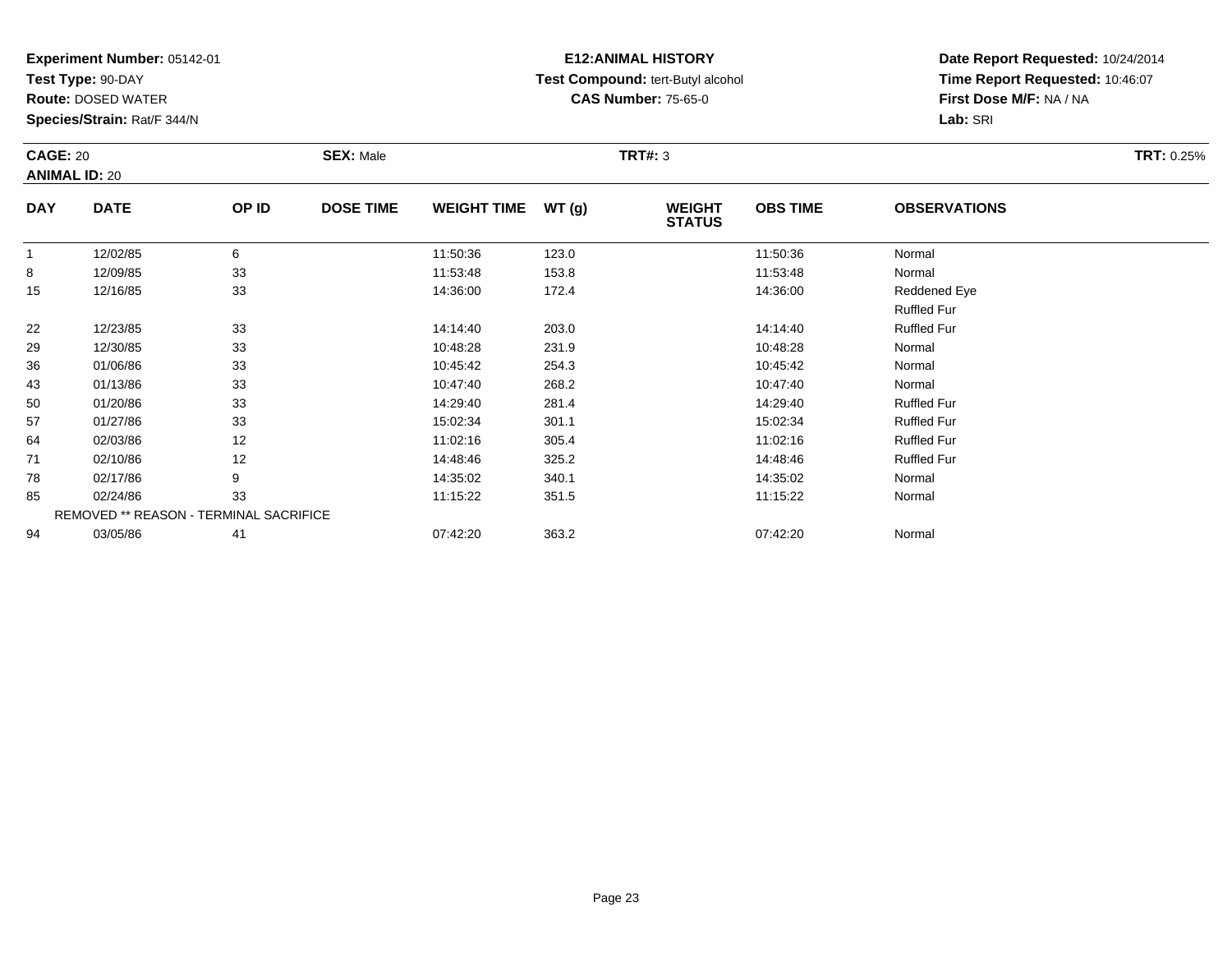**Test Type:** 90-DAY

94

**Route:** DOSED WATER

**Species/Strain:** Rat/F 344/N

REMOVED \*\* REASON - TERMINAL SACRIFICE

### **E12:ANIMAL HISTORY Test Compound:** tert-Butyl alcohol **CAS Number:** 75-65-0

**Date Report Requested:** 10/24/2014**Time Report Requested:** 10:46:07**First Dose M/F:** NA / NA**Lab:** SRI

| <b>CAGE: 21</b><br><b>ANIMAL ID: 21</b> |             |       | <b>SEX: Male</b> |                    |       | <b>TRT#: 5</b>                 |                 |                                          | <b>TRT: 0.5%</b> |
|-----------------------------------------|-------------|-------|------------------|--------------------|-------|--------------------------------|-----------------|------------------------------------------|------------------|
| <b>DAY</b>                              | <b>DATE</b> | OP ID | <b>DOSE TIME</b> | <b>WEIGHT TIME</b> | WT(g) | <b>WEIGHT</b><br><b>STATUS</b> | <b>OBS TIME</b> | <b>OBSERVATIONS</b>                      |                  |
| $\mathbf{1}$                            | 12/02/85    | 6     |                  | 01:46:00           | 120.0 |                                | 01:46:00        | Normal                                   |                  |
| 8                                       | 12/09/85    | 33    |                  | 11:37:26           | 153.8 |                                | 11:37:26        | Normal                                   |                  |
| 15                                      | 12/16/85    | 33    |                  | 15:33:48           | 181.0 |                                | 15:33:48        | Micro-Ophthalmia<br><b>Ruffled Fur</b>   |                  |
| 22                                      | 12/23/85    | 33    |                  | 15:05:10           | 210.8 |                                | 15:05:10        | Normal                                   |                  |
| 29                                      | 12/30/85    | 33    |                  | 15:05:00           | 236.0 |                                | 15:05:00        | <b>Ruffled Fur</b>                       |                  |
| 36                                      | 01/06/86    | 33    |                  | 09:09:12           | 260.1 |                                | 09:09:12        | <b>Ruffled Fur</b>                       |                  |
| 43                                      | 01/13/86    | 33    |                  | 08:34:52           | 274.6 |                                | 08:34:52        | <b>Ruffled Fur</b>                       |                  |
| 50                                      | 01/20/86    | 33    |                  | 15:28:04           | 286.1 |                                | 15:28:04        | <b>Head Tilted</b><br><b>Ruffled Fur</b> |                  |
| 57                                      | 01/27/86    | 33    |                  | 14:14:12           | 300.9 |                                | 14:14:12        | <b>Head Tilted</b><br><b>Ruffled Fur</b> |                  |
| 64                                      | 02/03/86    | 12    |                  | 10:39:52           | 312.5 |                                | 10:39:52        | <b>Head Tilted</b><br><b>Ruffled Fur</b> |                  |
| 71                                      | 02/10/86    | 12    |                  | 13:54:20           | 327.2 |                                | 13:54:20        | <b>Head Tilted</b><br><b>Ruffled Fur</b> |                  |
| 78                                      | 02/17/86    | 9     |                  | 13:57:22           | 333.7 |                                | 13:57:22        | Normal                                   |                  |
| 85                                      | 02/24/86    | 33    |                  | 11:35:52           | 350.1 |                                | 11:35:52        | Normal                                   |                  |

4 03/05/86 41 41 08:14:52 351.0 08:14:52 08:14:52 Normal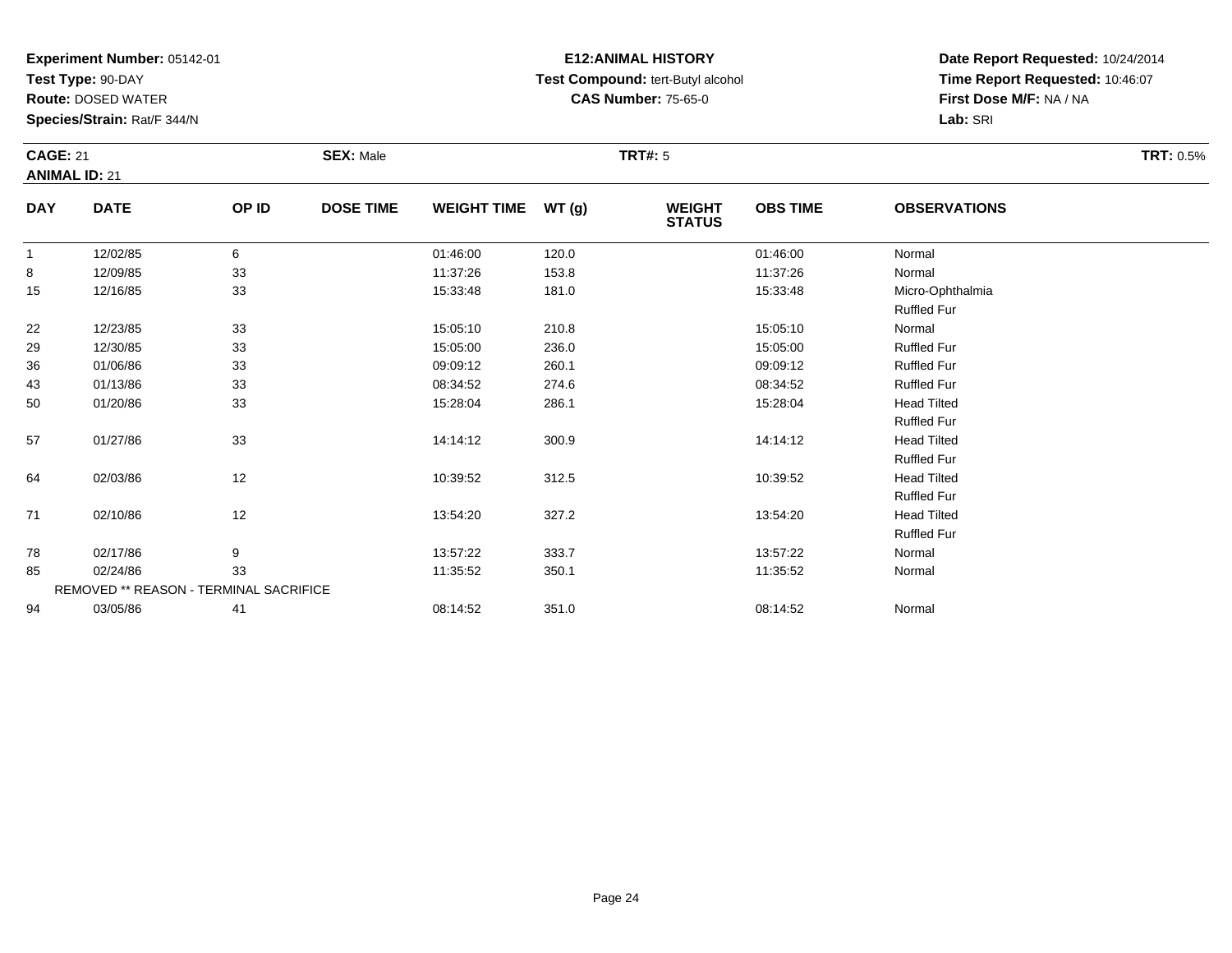**Test Type:** 90-DAY

78

85

94

**Route:** DOSED WATER

**Species/Strain:** Rat/F 344/N

REMOVED \*\* REASON - TERMINAL SACRIFICE

### **E12:ANIMAL HISTORY Test Compound:** tert-Butyl alcohol **CAS Number:** 75-65-0

**Date Report Requested:** 10/24/2014**Time Report Requested:** 10:46:07**First Dose M/F:** NA / NA**Lab:** SRI

| <b>CAGE: 22</b><br><b>ANIMAL ID: 22</b> |             |       | <b>SEX: Male</b> |                    |       | <b>TRT#: 5</b>                 |                 |                     | <b>TRT: 0.5%</b> |
|-----------------------------------------|-------------|-------|------------------|--------------------|-------|--------------------------------|-----------------|---------------------|------------------|
| <b>DAY</b>                              | <b>DATE</b> | OP ID | <b>DOSE TIME</b> | <b>WEIGHT TIME</b> | WT(g) | <b>WEIGHT</b><br><b>STATUS</b> | <b>OBS TIME</b> | <b>OBSERVATIONS</b> |                  |
|                                         | 12/02/85    | 6     |                  | 01:48:20           | 108.2 |                                | 01:48:20        | Normal              |                  |
| 8                                       | 12/09/85    | 33    |                  | 11:38:26           | 143.2 |                                | 11:38:26        | Normal              |                  |
| 15                                      | 12/16/85    | 33    |                  | 15:34:22           | 165.7 |                                | 15:34:22        | Normal              |                  |
| 22                                      | 12/23/85    | 33    |                  | 15:05:48           | 195.5 |                                | 15:05:48        | Normal              |                  |
| 29                                      | 12/30/85    | 33    |                  | 15:05:42           | 222.3 |                                | 15:05:42        | Normal              |                  |
| 36                                      | 01/06/86    | 33    |                  | 09:09:58           | 246.6 |                                | 09:09:58        | Normal              |                  |
| 43                                      | 01/13/86    | 33    |                  | 08:35:42           | 263.5 |                                | 08:35:42        | <b>Ruffled Fur</b>  |                  |
| 50                                      | 01/20/86    | 33    |                  | 15:29:12           | 274.0 |                                | 15:29:12        | <b>Ruffled Fur</b>  |                  |
| 57                                      | 01/27/86    | 33    |                  | 14:09:10           | 290.5 |                                | 14:09:10        | <b>Ruffled Fur</b>  |                  |
| 64                                      | 02/03/86    | 12    |                  | 10:37:58           | 304.0 |                                | 10:37:58        | <b>Ruffled Fur</b>  |                  |
| 71                                      | 02/10/86    | 12    |                  | 13:55:18           | 312.8 |                                | 13:55:18        | <b>Ruffled Fur</b>  |                  |

8 02/17/86 9 9 13:58:00 324.4 13:58:00 324.4 13:58:00 Normal

5 02/24/86 33 3 11:36:26 330.3 11:36:26 330.3 11:36:26 Normal

4 03/05/86 41 41 08:13:58 332.1 08:13:58 08:13:58 Normal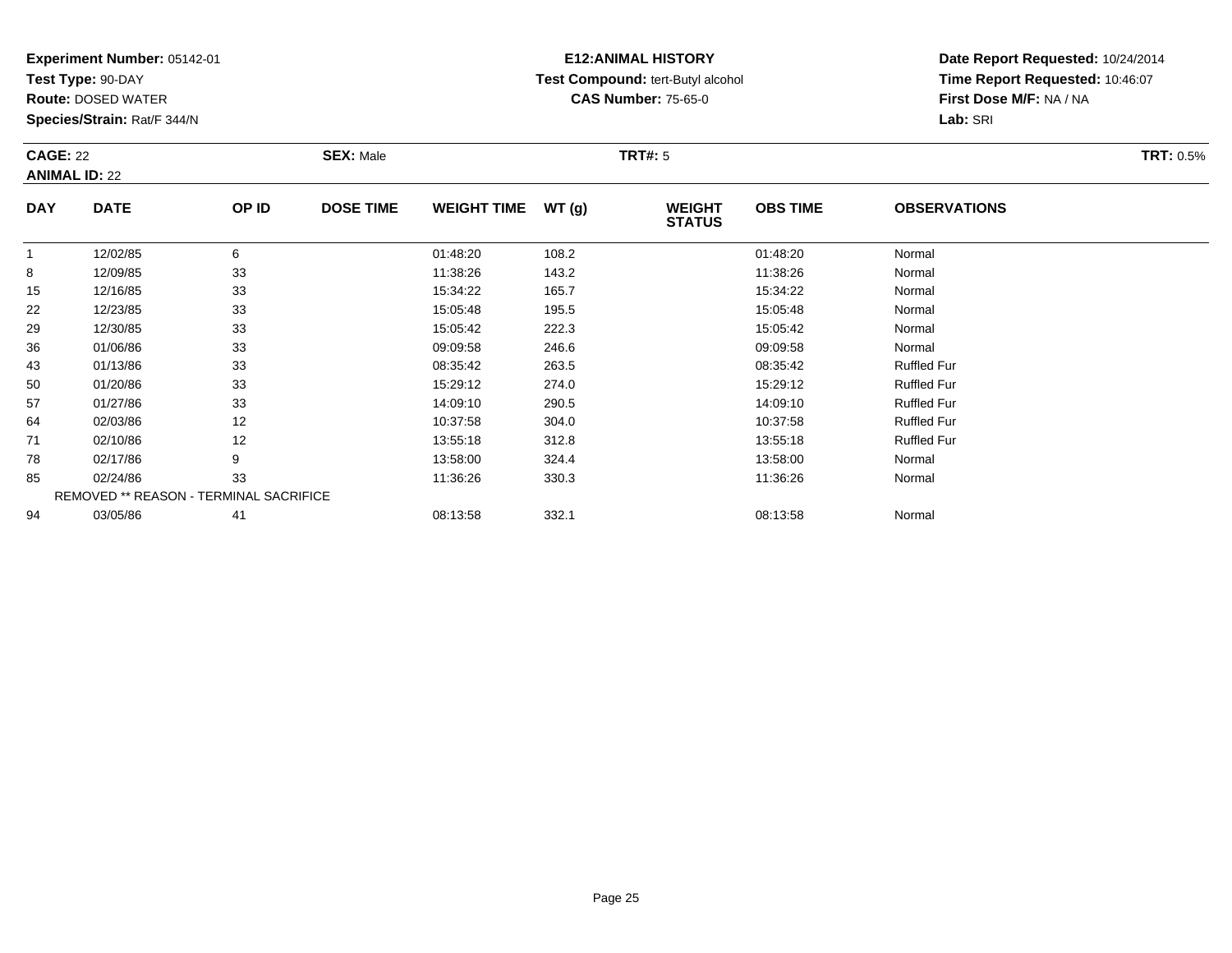**Test Type:** 90-DAY

92

**Route:** DOSED WATER

**Species/Strain:** Rat/F 344/N

REMOVED \*\* REASON - TERMINAL SACRIFICE

### **E12:ANIMAL HISTORY Test Compound:** tert-Butyl alcohol **CAS Number:** 75-65-0

**Date Report Requested:** 10/24/2014**Time Report Requested:** 10:46:07**First Dose M/F:** NA / NA**Lab:** SRI

| <b>CAGE: 23</b> | <b>ANIMAL ID: 23</b> |       | <b>SEX: Male</b> |                    |       | <b>TRT#: 5</b>                 |                 |                     | <b>TRT: 0.5%</b> |
|-----------------|----------------------|-------|------------------|--------------------|-------|--------------------------------|-----------------|---------------------|------------------|
| <b>DAY</b>      | <b>DATE</b>          | OP ID | <b>DOSE TIME</b> | <b>WEIGHT TIME</b> | WT(g) | <b>WEIGHT</b><br><b>STATUS</b> | <b>OBS TIME</b> | <b>OBSERVATIONS</b> |                  |
| 1               | 12/02/85             | 6     |                  | 01:49:30           | 116.2 |                                | 01:49:30        | Normal              |                  |
| 8               | 12/09/85             | 33    |                  | 11:39:26           | 141.7 |                                | 11:39:26        | Normal              |                  |
| 15              | 12/16/85             | 33    |                  | 15:34:46           | 161.3 |                                | 15:34:46        | Normal              |                  |
| 22              | 12/23/85             | 33    |                  | 15:06:26           | 187.2 |                                | 15:06:26        | Normal              |                  |
| 29              | 12/30/85             | 33    |                  | 15:06:16           | 208.2 |                                | 15:06:16        | <b>Ruffled Fur</b>  |                  |
| 36              | 01/06/86             | 33    |                  | 09:10:48           | 232.6 |                                | 09:10:48        | <b>Ruffled Fur</b>  |                  |
| 43              | 01/13/86             | 33    |                  | 08:28:54           | 246.7 |                                | 08:28:54        | <b>Ruffled Fur</b>  |                  |
| 50              | 01/20/86             | 33    |                  | 15:26:20           | 259.3 |                                | 15:26:20        | <b>Ruffled Fur</b>  |                  |
| 57              | 01/27/86             | 33    |                  | 14:09:58           | 276.4 |                                | 14:09:58        | <b>Ruffled Fur</b>  |                  |
| 64              | 02/03/86             | 12    |                  | 10:38:28           | 289.4 |                                | 10:38:28        | <b>Ruffled Fur</b>  |                  |
| 71              | 02/10/86             | 12    |                  | 13:56:36           | 304.2 |                                | 13:56:36        | <b>Ruffled Fur</b>  |                  |
| 78              | 02/17/86             | 9     |                  | 13:58:54           | 316.4 |                                | 13:58:54        | Normal              |                  |
| 85              | 02/24/86             | 33    |                  | 11:36:56           | 331.9 |                                | 11:36:56        | Normal              |                  |

5 02/24/86 33 11:36:56 331.9 11:36:56 Normal

03/03/86 <sup>41</sup> 08:30:42 340.2 08:30:42 Ruffled Fur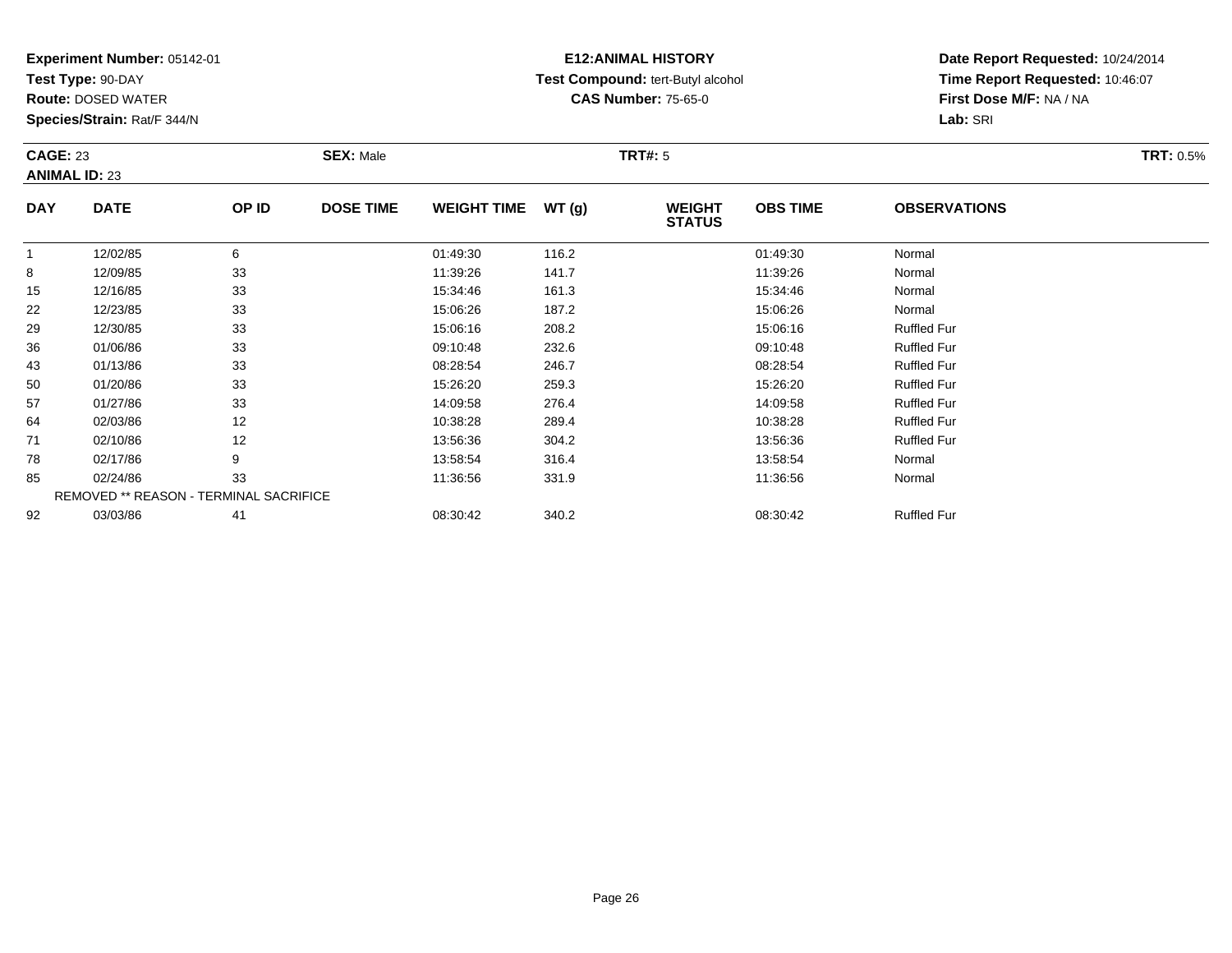**Test Type:** 90-DAY

85

93

**Route:** DOSED WATER

**Species/Strain:** Rat/F 344/N

REMOVED \*\* REASON - TERMINAL SACRIFICE

### **E12:ANIMAL HISTORY Test Compound:** tert-Butyl alcohol **CAS Number:** 75-65-0

**Date Report Requested:** 10/24/2014**Time Report Requested:** 10:46:07**First Dose M/F:** NA / NA**Lab:** SRI

| <b>CAGE: 24</b><br><b>ANIMAL ID: 24</b> |             |       | <b>SEX: Male</b> |                    |       | <b>TRT#: 5</b>                 |                 |                     | <b>TRT: 0.5%</b> |
|-----------------------------------------|-------------|-------|------------------|--------------------|-------|--------------------------------|-----------------|---------------------|------------------|
| <b>DAY</b>                              | <b>DATE</b> | OP ID | <b>DOSE TIME</b> | <b>WEIGHT TIME</b> | WT(g) | <b>WEIGHT</b><br><b>STATUS</b> | <b>OBS TIME</b> | <b>OBSERVATIONS</b> |                  |
|                                         | 12/02/85    | 6     |                  | 01:52:02           | 104.9 |                                | 01:52:02        | Normal              |                  |
| 8                                       | 12/09/85    | 33    |                  | 11:40:16           | 139.6 |                                | 11:40:16        | Normal              |                  |
| 15                                      | 12/16/85    | 33    |                  | 15:35:20           | 158.9 |                                | 15:35:20        | Normal              |                  |
| 22                                      | 12/23/85    | 33    |                  | 15:07:02           | 183.8 |                                | 15:07:02        | Normal              |                  |
| 29                                      | 12/30/85    | 33    |                  | 15:03:38           | 204.0 |                                | 15:03:38        | Normal              |                  |
| 36                                      | 01/06/86    | 33    |                  | 09:07:00           | 225.9 |                                | 09:07:00        | <b>Ruffled Fur</b>  |                  |
| 43                                      | 01/13/86    | 33    |                  | 08:31:52           | 241.1 |                                | 08:31:52        | <b>Ruffled Fur</b>  |                  |
| 50                                      | 01/20/86    | 33    |                  | 15:26:50           | 253.2 |                                | 15:26:50        | <b>Ruffled Fur</b>  |                  |
| 57                                      | 01/27/86    | 33    |                  | 14:11:36           | 267.2 |                                | 14:11:36        | <b>Ruffled Fur</b>  |                  |
| 64                                      | 02/03/86    | 12    |                  | 10:38:56           | 280.1 |                                | 10:38:56        | <b>Ruffled Fur</b>  |                  |
| 71                                      | 02/10/86    | 12    |                  | 13:57:58           | 287.5 |                                | 13:57:58        | <b>Ruffled Fur</b>  |                  |
| 78                                      | 02/17/86    | 9     |                  | 13:59:44           | 300.9 |                                | 13:59:44        | Normal              |                  |

5 02/24/86 33 3 11:37:34 312.7 312.7 11:37:34 Normal

03/04/86 <sup>41</sup> 08:54:44 300.9 08:54:44 Normal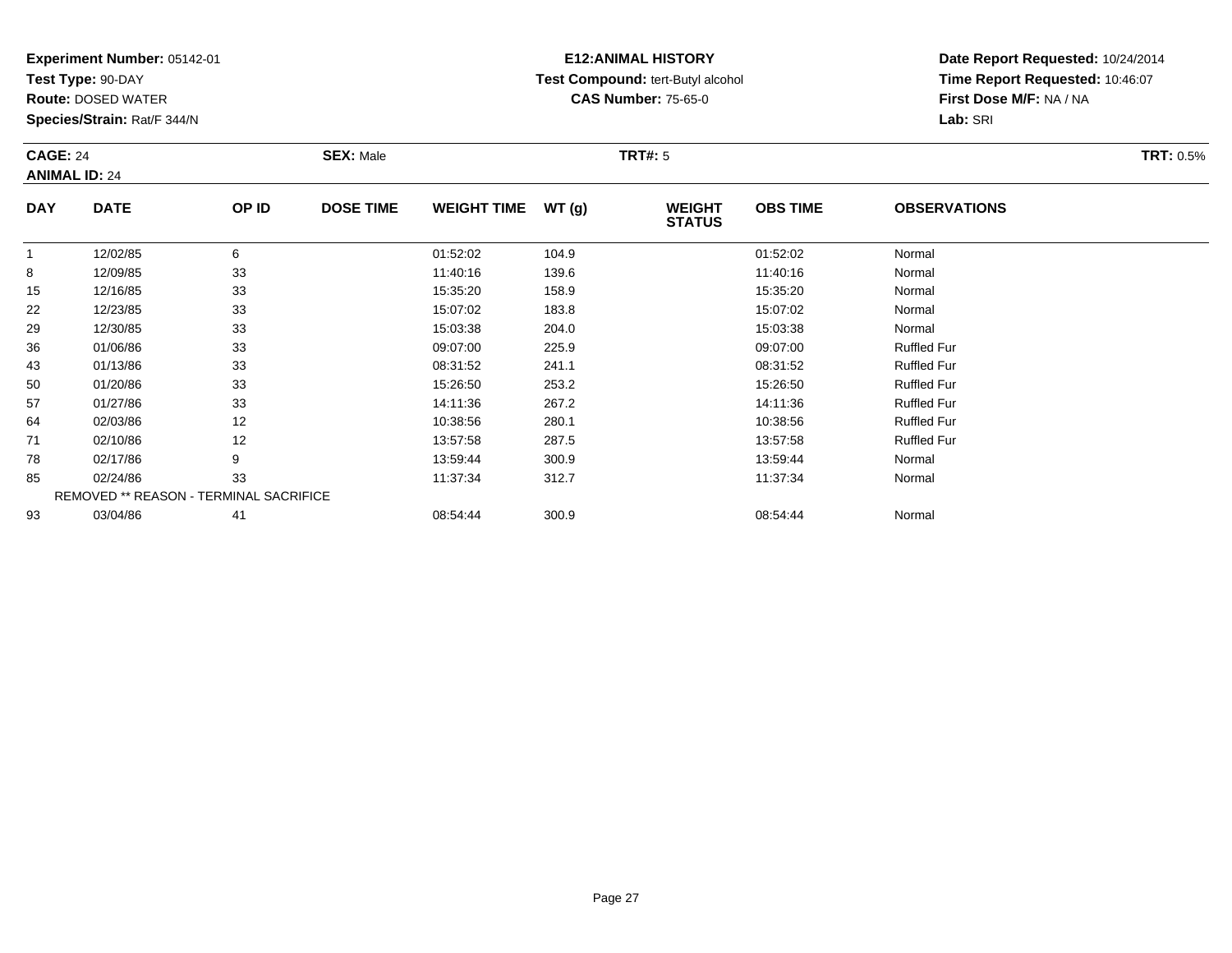**Test Type:** 90-DAY

**Route:** DOSED WATER

**Species/Strain:** Rat/F 344/N

# **E12:ANIMAL HISTORY Test Compound:** tert-Butyl alcohol **CAS Number:** 75-65-0

| <b>CAGE: 25</b> |                                        |       | <b>SEX: Male</b> |                    |       | <b>TRT#: 5</b>                 |                 |                     | <b>TRT: 0.5%</b> |
|-----------------|----------------------------------------|-------|------------------|--------------------|-------|--------------------------------|-----------------|---------------------|------------------|
|                 | <b>ANIMAL ID: 25</b>                   |       |                  |                    |       |                                |                 |                     |                  |
| <b>DAY</b>      | <b>DATE</b>                            | OP ID | <b>DOSE TIME</b> | <b>WEIGHT TIME</b> | WT(g) | <b>WEIGHT</b><br><b>STATUS</b> | <b>OBS TIME</b> | <b>OBSERVATIONS</b> |                  |
| $\overline{1}$  | 12/02/85                               | 6     |                  | 01:54:00           | 110.1 |                                | 01:54:00        | Normal              |                  |
| 8               | 12/09/85                               | 33    |                  | 11:41:14           | 146.4 |                                | 11:41:14        | Normal              |                  |
| 15              | 12/16/85                               | 33    |                  | 15:33:20           | 168.3 |                                | 15:33:20        | Reddened Eye        |                  |
|                 |                                        |       |                  |                    |       |                                |                 | <b>Ruffled Fur</b>  |                  |
| 22              | 12/23/85                               | 33    |                  | 15:04:22           | 195.7 |                                | 15:04:22        | Micro-Ophthalmia    |                  |
|                 |                                        |       |                  |                    |       |                                |                 | Reddened Eye        |                  |
| 29              | 12/30/85                               | 33    |                  | 15:04:10           | 215.5 |                                | 15:04:10        | Micro-Ophthalmia    |                  |
|                 |                                        |       |                  |                    |       |                                |                 | Reddened Eye        |                  |
| 36              | 01/06/86                               | 33    |                  | 09:07:50           | 241.1 |                                | 09:07:50        | Micro-Ophthalmia    |                  |
|                 |                                        |       |                  |                    |       |                                |                 | Reddened Eye        |                  |
|                 |                                        |       |                  |                    |       |                                |                 | <b>Ruffled Fur</b>  |                  |
| 43              | 01/13/86                               | 33    |                  | 08:32:52           | 258.5 |                                | 08:32:52        | Micro-Ophthalmia    |                  |
|                 |                                        |       |                  |                    |       |                                |                 | <b>Ruffled Fur</b>  |                  |
| 50              | 01/20/86                               | 33    |                  | 15:27:24           | 275.3 |                                | 15:27:24        | <b>Ruffled Fur</b>  |                  |
| 57              | 01/27/86                               | 33    |                  | 14:12:24           | 289.0 |                                | 14:12:24        | <b>Ruffled Fur</b>  |                  |
| 64              | 02/03/86                               | 12    |                  | 10:39:22           | 293.6 |                                | 10:39:22        | Reddened Eye        |                  |
|                 |                                        |       |                  |                    |       |                                |                 | Ruffled Fur         |                  |
| 71              | 02/10/86                               | 12    |                  | 13:59:18           | 305.1 |                                | 13:59:18        | <b>Ruffled Fur</b>  |                  |
| 78              | 02/17/86                               | 9     |                  | 14:00:22           | 323.8 |                                | 14:00:22        | Normal              |                  |
| 85              | 02/24/86                               | 33    |                  | 11:35:20           | 332.6 |                                | 11:35:20        | Normal              |                  |
|                 | REMOVED ** REASON - TERMINAL SACRIFICE |       |                  |                    |       |                                |                 |                     |                  |
| 94              | 03/05/86                               | 41    |                  | 08:27:16           | 321.8 |                                | 08:27:16        | Normal              |                  |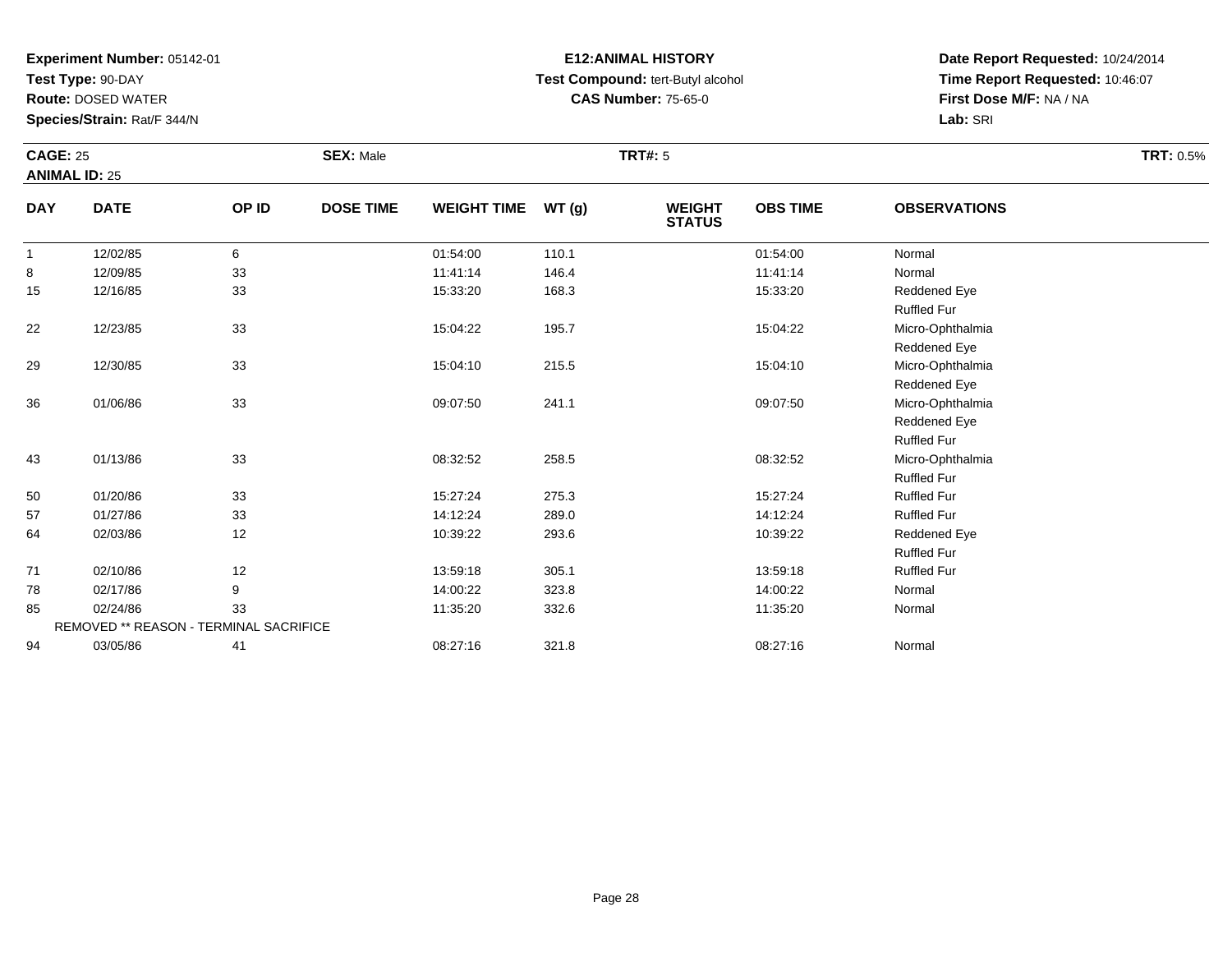**Test Type:** 90-DAY

85

92

**Route:** DOSED WATER

**Species/Strain:** Rat/F 344/N

REMOVED \*\* REASON - TERMINAL SACRIFICE

### **E12:ANIMAL HISTORY Test Compound:** tert-Butyl alcohol **CAS Number:** 75-65-0

**Date Report Requested:** 10/24/2014**Time Report Requested:** 10:46:07**First Dose M/F:** NA / NA**Lab:** SRI

| <b>CAGE: 26</b><br><b>ANIMAL ID: 26</b> |             |       | <b>SEX: Male</b> |                    |       | TRT#: 5                        |                 |                     | <b>TRT: 0.5%</b> |
|-----------------------------------------|-------------|-------|------------------|--------------------|-------|--------------------------------|-----------------|---------------------|------------------|
| <b>DAY</b>                              | <b>DATE</b> | OP ID | <b>DOSE TIME</b> | <b>WEIGHT TIME</b> | WT(g) | <b>WEIGHT</b><br><b>STATUS</b> | <b>OBS TIME</b> | <b>OBSERVATIONS</b> |                  |
|                                         | 12/02/85    | 6     |                  | 01:36:02           | 112.0 |                                | 01:36:02        | Normal              |                  |
| 8                                       | 12/09/85    | 33    |                  | 11:30:02           | 150.8 |                                | 11:30:02        | Normal              |                  |
| 15                                      | 12/16/85    | 33    |                  | 15:28:18           | 171.9 |                                | 15:28:18        | Normal              |                  |
| 22                                      | 12/23/85    | 33    |                  | 14:59:14           | 202.3 |                                | 14:59:14        | Normal              |                  |
| 29                                      | 12/30/85    | 33    |                  | 14:58:50           | 222.8 |                                | 14:58:50        | Normal              |                  |
| 36                                      | 01/06/86    | 33    |                  | 09:18:14           | 242.2 |                                | 09:18:14        | Normal              |                  |
| 43                                      | 01/13/86    | 33    |                  | 08:51:18           | 257.5 |                                | 08:51:18        | <b>Ruffled Fur</b>  |                  |
| 50                                      | 01/20/86    | 33    |                  | 15:22:08           | 278.5 |                                | 15:22:08        | <b>Ruffled Fur</b>  |                  |
| 57                                      | 01/27/86    | 33    |                  | 14:04:10           | 288.3 |                                | 14:04:10        | <b>Ruffled Fur</b>  |                  |
| 64                                      | 02/03/86    | 12    |                  | 10:34:08           | 304.2 |                                | 10:34:08        | <b>Ruffled Fur</b>  |                  |
| 71                                      | 02/10/86    | 12    |                  | 13:47:02           | 310.9 |                                | 13:47:02        | <b>Ruffled Fur</b>  |                  |
| 78                                      | 02/17/86    | 9     |                  | 13:48:20           | 326.2 |                                | 13:48:20        | Normal              |                  |

5 02/24/86 33 3 11:41:44 334.5 11:41:44 11:41:44 Normal

03/03/86 <sup>41</sup> 08:25:38 329.3 08:25:38 Normal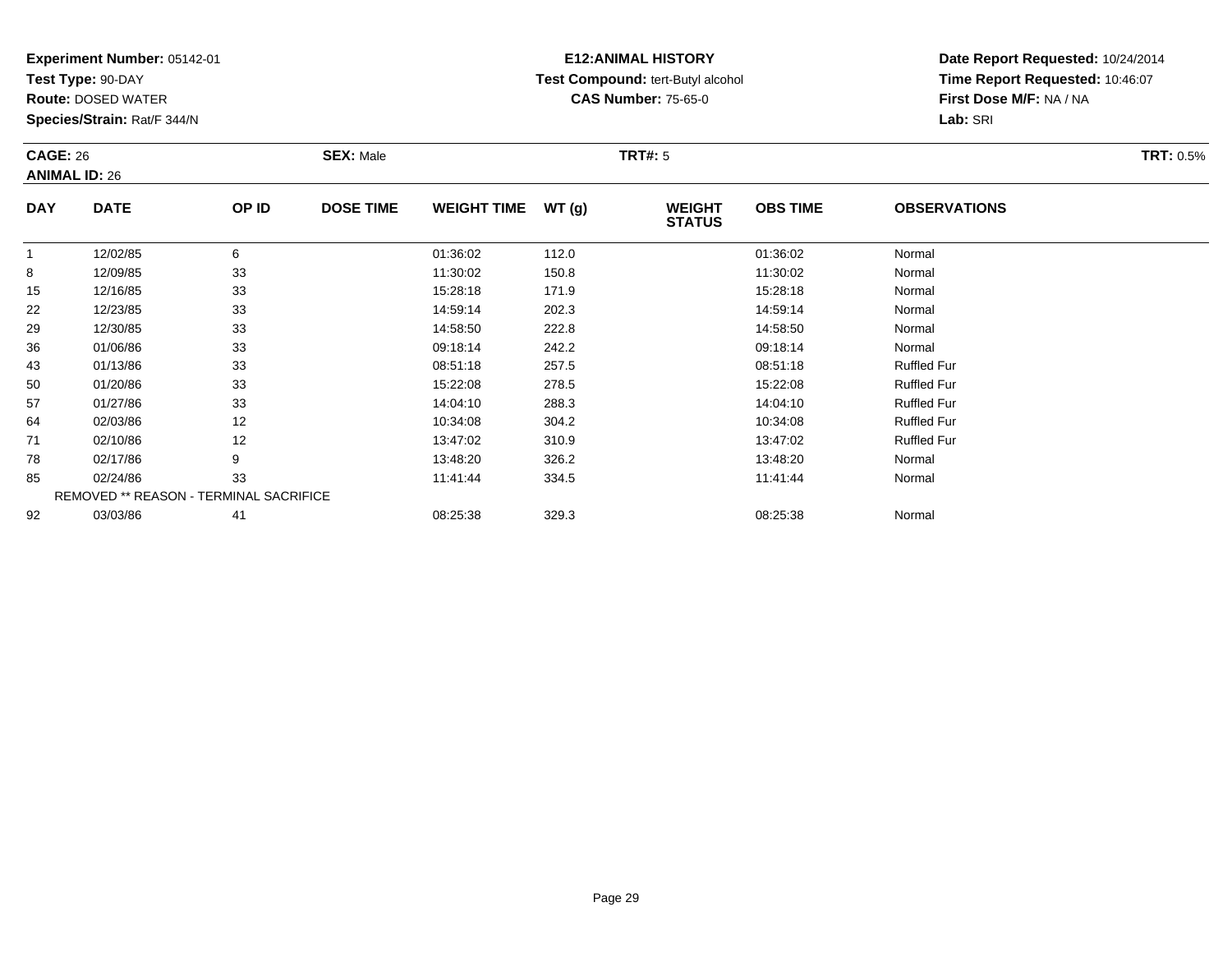**Test Type:** 90-DAY

85

93

REMOVED \*\* REASON - TERMINAL SACRIFICE

**Route:** DOSED WATER

**Species/Strain:** Rat/F 344/N

### **E12:ANIMAL HISTORY Test Compound:** tert-Butyl alcohol **CAS Number:** 75-65-0

**Date Report Requested:** 10/24/2014**Time Report Requested:** 10:46:07**First Dose M/F:** NA / NA**Lab:** SRI

**Opacity Head Tilted** 

**Opacity** 

OpacityRuffled Fur

Micro-Ophthalmia

| <b>CAGE: 27</b><br><b>ANIMAL ID: 27</b> |             |       | <b>SEX: Male</b> |                    |       | <b>TRT#: 5</b>                 |                 |                                | <b>TRT: 0.5%</b> |
|-----------------------------------------|-------------|-------|------------------|--------------------|-------|--------------------------------|-----------------|--------------------------------|------------------|
| <b>DAY</b>                              | <b>DATE</b> | OP ID | <b>DOSE TIME</b> | <b>WEIGHT TIME</b> | WT(g) | <b>WEIGHT</b><br><b>STATUS</b> | <b>OBS TIME</b> | <b>OBSERVATIONS</b>            |                  |
| $\mathbf{1}$                            | 12/02/85    | 6     |                  | 01:38:04           | 126.6 |                                | 01:38:04        | Normal                         |                  |
| 8                                       | 12/09/85    | 33    |                  | 11:31:26           | 158.7 |                                | 11:31:26        | Normal                         |                  |
| 15                                      | 12/16/85    | 33    |                  | 15:28:46           | 177.9 |                                | 15:28:46        | Opacity                        |                  |
| 22                                      | 12/23/85    | 33    |                  | 14:59:42           | 203.9 |                                | 14:59:42        | Opacity                        |                  |
| 29                                      | 12/30/85    | 33    |                  | 14:59:22           | 226.3 |                                | 14:59:22        | Opacity                        |                  |
|                                         |             |       |                  |                    |       |                                |                 | Ruffled Fur                    |                  |
| 36                                      | 01/06/86    | 33    |                  | 09:19:10           | 251.4 |                                | 09:19:10        | Opacity                        |                  |
| 43                                      | 01/13/86    | 33    |                  | 08:51:58           | 271.9 |                                | 08:51:58        | Opacity                        |                  |
|                                         |             |       |                  |                    |       |                                |                 | <b>Ruffled Fur</b>             |                  |
| 50                                      | 01/20/86    | 33    |                  | 15:22:40           | 284.3 |                                | 15:22:40        | Opacity                        |                  |
|                                         |             |       |                  |                    |       |                                |                 | Ruffled Fur                    |                  |
| 57                                      | 01/27/86    | 33    |                  | 13:57:30           | 297.3 |                                | 13:57:30        | Opacity                        |                  |
|                                         |             |       |                  |                    |       |                                |                 | Ruffled Fur                    |                  |
| 64                                      | 02/03/86    | 12    |                  | 10:30:50           | 315.5 |                                | 10:30:50        | Discoloration Right Eye Opaque |                  |
|                                         |             |       |                  |                    |       |                                |                 | <b>Ruffled Fur</b>             |                  |
| 71                                      | 02/10/86    | 12    |                  | 13:48:26           | 328.9 |                                | 13:48:26        | Discoloration Right Eye Opaque |                  |
|                                         |             |       |                  |                    |       |                                |                 | Micro-Ophthalmia               |                  |
|                                         |             |       |                  |                    |       |                                |                 | <b>Ruffled Fur</b>             |                  |
| 78                                      | 02/17/86    | 9     |                  | 13:49:02           | 338.7 |                                | 13:49:02        | <b>Head Tilted</b>             |                  |

5 02/24/86 33 3 11:42:20 348.6 11:42.5 11:42:20 Head Tilted

03/04/86 <sup>41</sup> 08:04:48 339.9 08:04:48 Head Tilted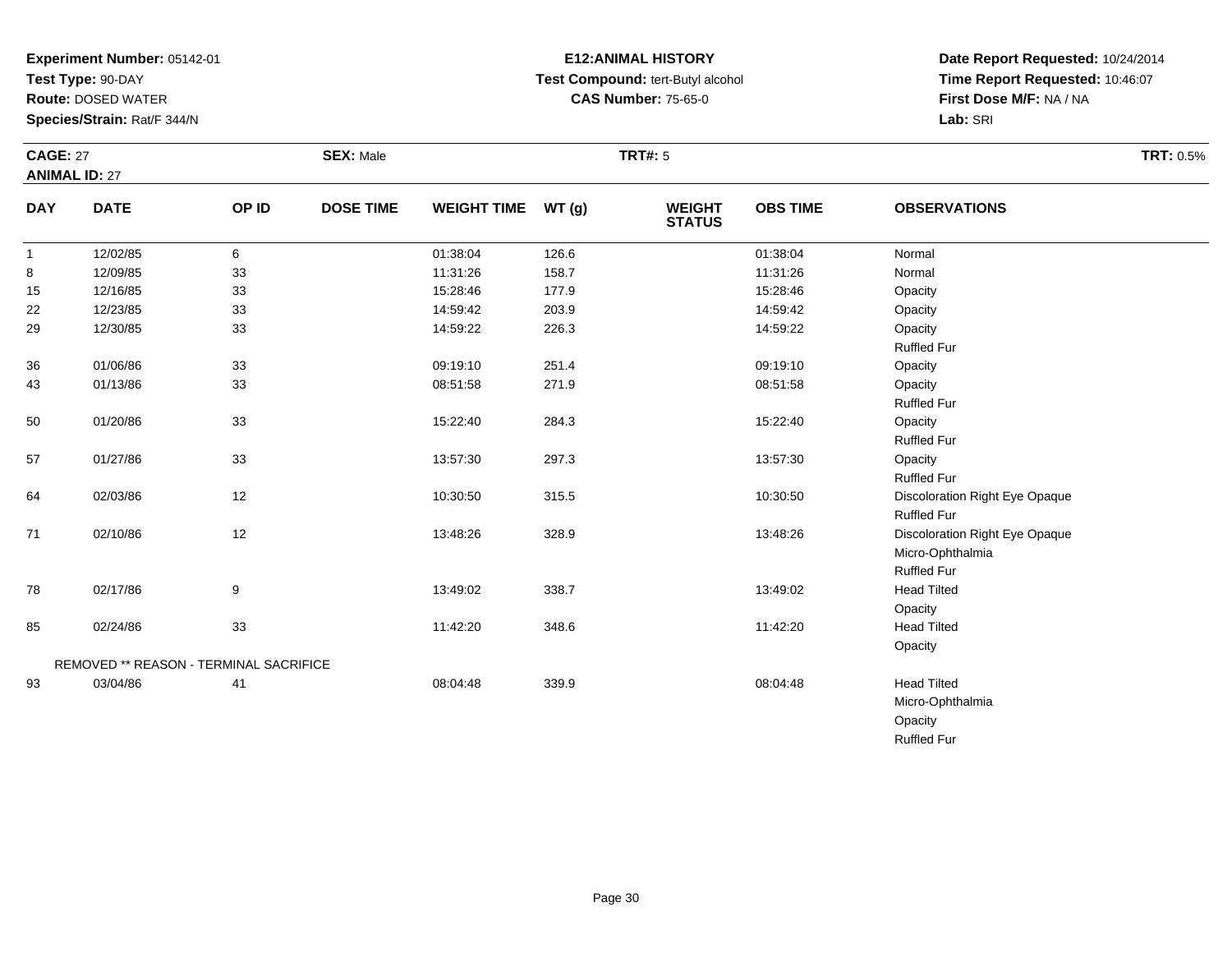**Test Type:** 90-DAY

94

**Route:** DOSED WATER

**Species/Strain:** Rat/F 344/N

# **E12:ANIMAL HISTORY Test Compound:** tert-Butyl alcohol **CAS Number:** 75-65-0

**Date Report Requested:** 10/24/2014**Time Report Requested:** 10:46:07**First Dose M/F:** NA / NA**Lab:** SRI

| <b>CAGE: 28</b><br><b>ANIMAL ID: 28</b> |                                               | <b>SEX: Male</b> |                  | <b>TRT#: 5</b>     |       |                                | <b>TRT: 0.5%</b> |                     |  |
|-----------------------------------------|-----------------------------------------------|------------------|------------------|--------------------|-------|--------------------------------|------------------|---------------------|--|
| <b>DAY</b>                              | <b>DATE</b>                                   | OP ID            | <b>DOSE TIME</b> | <b>WEIGHT TIME</b> | WT(g) | <b>WEIGHT</b><br><b>STATUS</b> | <b>OBS TIME</b>  | <b>OBSERVATIONS</b> |  |
|                                         | 12/02/85                                      | 6                |                  | 01:39:16           | 116.0 |                                | 01:39:16         | Normal              |  |
| 8                                       | 12/09/85                                      | 33               |                  | 11:32:38           | 154.0 |                                | 11:32:38         | Normal              |  |
| 15                                      | 12/16/85                                      | 33               |                  | 15:29:26           | 184.0 |                                | 15:29:26         | Normal              |  |
| 22                                      | 12/23/85                                      | 33               |                  | 15:00:26           | 216.8 |                                | 15:00:26         | Normal              |  |
| 29                                      | 12/30/85                                      | 33               |                  | 15:00:04           | 235.7 |                                | 15:00:04         | Normal              |  |
| 36                                      | 01/06/86                                      | 33               |                  | 09:19:56           | 268.6 |                                | 09:19:56         | Normal              |  |
| 43                                      | 01/13/86                                      | 33               |                  | 08:48:16           | 282.5 |                                | 08:48:16         | <b>Ruffled Fur</b>  |  |
| 50                                      | 01/20/86                                      | 33               |                  | 15:20:22           | 297.1 |                                | 15:20:22         | Normal              |  |
| 57                                      | 01/27/86                                      | 33               |                  | 13:59:08           | 318.8 |                                | 13:59:08         | <b>Ruffled Fur</b>  |  |
| 64                                      | 02/03/86                                      | 12               |                  | 10:32:08           | 331.6 |                                | 10:32:08         | <b>Ruffled Fur</b>  |  |
| 71                                      | 02/10/86                                      | 12               |                  | 13:49:40           | 338.4 |                                | 13:49:40         | <b>Ruffled Fur</b>  |  |
| 78                                      | 02/17/86                                      | 9                |                  | 13:49:34           | 347.2 |                                | 13:49:34         | Normal              |  |
| 85                                      | 02/24/86                                      | 33               |                  | 11:42:58           | 358.9 |                                | 11:42:58         | Normal              |  |
|                                         | <b>REMOVED ** REASON - TERMINAL SACRIFICE</b> |                  |                  |                    |       |                                |                  |                     |  |

4 03/05/86 41 41 07:50:46 352.8 07:50:46 352.8 07:50:46 Normal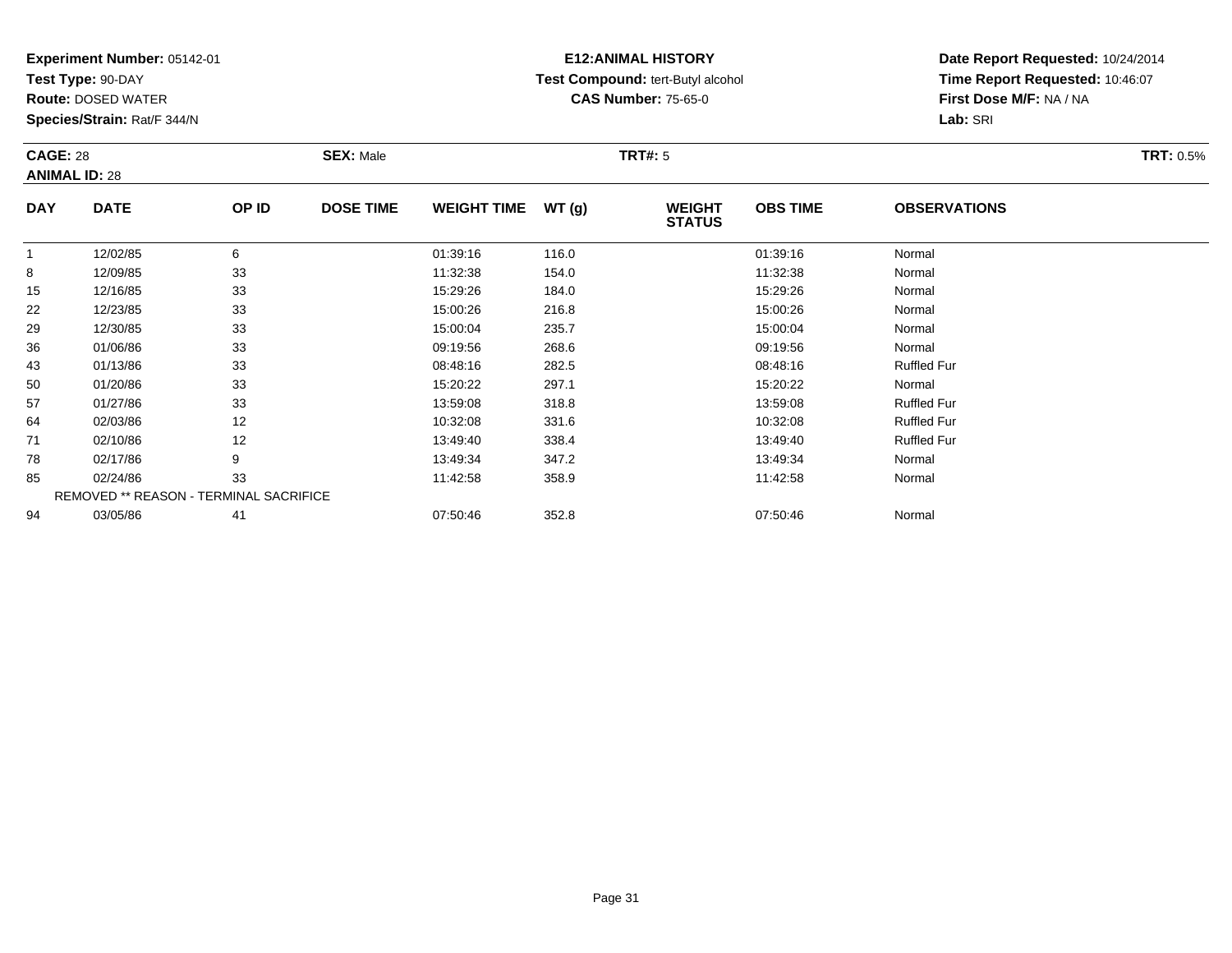**Test Type:** 90-DAY

**Route:** DOSED WATER

**Species/Strain:** Rat/F 344/N

# **E12:ANIMAL HISTORY Test Compound:** tert-Butyl alcohol **CAS Number:** 75-65-0

**Date Report Requested:** 10/24/2014 **Time Report Requested:** 10:46:07**First Dose M/F:** NA / NA**Lab:** SRI

| <b>CAGE: 29</b> |                      |       | <b>SEX: Male</b> |                    |       | <b>TRT#: 5</b>                 |                 |                                | TRT: 0.5% |
|-----------------|----------------------|-------|------------------|--------------------|-------|--------------------------------|-----------------|--------------------------------|-----------|
|                 | <b>ANIMAL ID: 29</b> |       |                  |                    |       |                                |                 |                                |           |
| <b>DAY</b>      | <b>DATE</b>          | OP ID | <b>DOSE TIME</b> | <b>WEIGHT TIME</b> | WT(g) | <b>WEIGHT</b><br><b>STATUS</b> | <b>OBS TIME</b> | <b>OBSERVATIONS</b>            |           |
| $\mathbf{1}$    | 12/02/85             | 6     |                  | 01:40:36           | 112.5 |                                | 01:40:36        | Normal                         |           |
| 8               | 12/09/85             | 33    |                  | 11:34:06           | 149.9 |                                | 11:34:06        | Normal                         |           |
| 15              | 12/16/85             | 33    |                  | 15:30:04           | 178.5 |                                | 15:30:04        | <b>Ruffled Fur</b>             |           |
| 22              | 12/23/85             | 33    |                  | 15:01:02           | 211.2 |                                | 15:01:02        | Normal                         |           |
| 29              | 12/30/85             | 33    |                  | 14:57:26           | 234.1 |                                | 14:57:26        | Opacity                        |           |
| 36              | 01/06/86             | 33    |                  | 09:15:26           | 256.0 |                                | 09:15:26        | Opacity                        |           |
|                 |                      |       |                  |                    |       |                                |                 | <b>Ruffled Fur</b>             |           |
| 43              | 01/13/86             | 33    |                  | 08:49:32           | 271.4 |                                | 08:49:32        | Micro-Ophthalmia               |           |
|                 |                      |       |                  |                    |       |                                |                 | Opacity                        |           |
|                 |                      |       |                  |                    |       |                                |                 | Ruffled Fur                    |           |
| 50              | 01/20/86             | 33    |                  | 15:20:56           | 291.2 |                                | 15:20:56        | <b>Head Tilted</b>             |           |
|                 |                      |       |                  |                    |       |                                |                 | Micro-Ophthalmia               |           |
|                 |                      |       |                  |                    |       |                                |                 | Opacity                        |           |
|                 |                      |       |                  |                    |       |                                |                 | <b>Ruffled Fur</b>             |           |
| 57              | 01/27/86             | 33    |                  | 14:01:34           | 306.3 |                                | 14:01:34        | <b>Head Tilted</b>             |           |
|                 |                      |       |                  |                    |       |                                |                 | Micro-Ophthalmia               |           |
|                 |                      |       |                  |                    |       |                                |                 | Opacity                        |           |
|                 |                      |       |                  |                    |       |                                |                 | <b>Ruffled Fur</b>             |           |
| 64              | 02/03/86             | 12    |                  | 10:32:44           | 307.1 |                                | 10:32:44        | Discoloration Right Eye Opaque |           |
|                 |                      |       |                  |                    |       |                                |                 | <b>Head Tilted</b>             |           |
|                 |                      |       |                  |                    |       |                                |                 | Micro-Ophthalmia               |           |
|                 |                      |       |                  |                    |       |                                |                 | Ruffled Fur                    |           |
| 71              | 02/10/86             | 12    |                  | 13:51:02           | 335.5 |                                | 13:51:02        | Discoloration Right Eye Opaque |           |
|                 |                      |       |                  |                    |       |                                |                 | <b>Head Tilted</b>             |           |
|                 |                      |       |                  |                    |       |                                |                 | Micro-Ophthalmia               |           |
|                 |                      |       |                  |                    |       |                                |                 | Ruffled Fur                    |           |
| 78              | 02/17/86             | 9     |                  | 13:50:36           | 333.3 |                                | 13:50:36        | <b>Head Tilted</b>             |           |
|                 |                      |       |                  |                    |       |                                |                 | Opacity                        |           |
| 85              | 02/24/86             | 33    |                  | 11:43:48           | 357.6 |                                | 11:43:48        | <b>Head Tilted</b>             |           |
|                 |                      |       |                  |                    |       |                                |                 | Opacity                        |           |

REMOVED \*\* REASON - TERMINAL SACRIFICE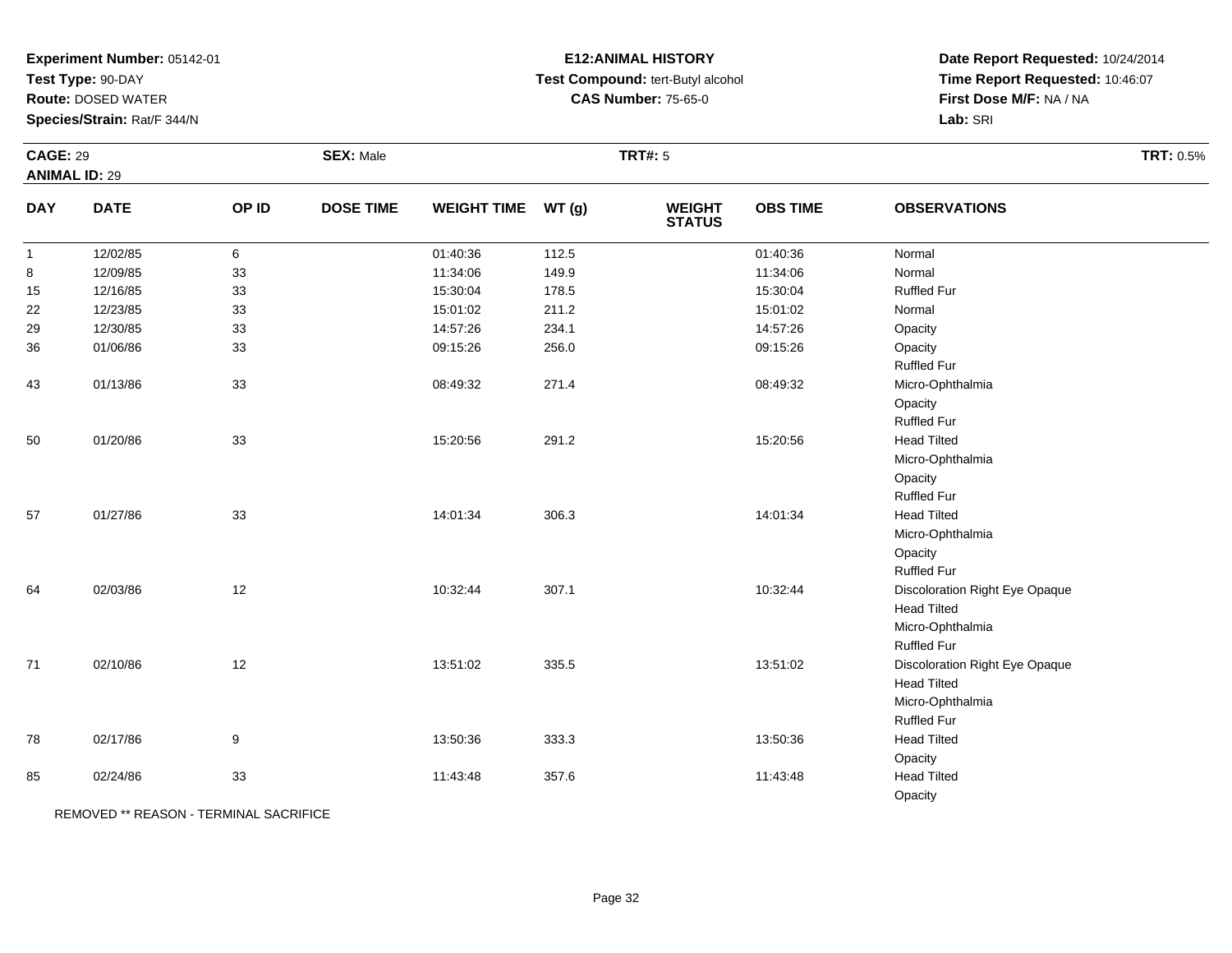| Experiment Number: 05142-01<br>Test Type: 90-DAY<br><b>Route: DOSED WATER</b><br>Species/Strain: Rat/F 344/N |             |       |                  |                    |        | <b>E12: ANIMAL HISTORY</b><br>Test Compound: tert-Butyl alcohol<br><b>CAS Number: 75-65-0</b> | Date Report Requested: 10/24/2014<br>Time Report Requested: 10:46:07<br>First Dose M/F: NA / NA<br>Lab: SRI |                                               |  |
|--------------------------------------------------------------------------------------------------------------|-------------|-------|------------------|--------------------|--------|-----------------------------------------------------------------------------------------------|-------------------------------------------------------------------------------------------------------------|-----------------------------------------------|--|
| <b>CAGE: 29</b><br><b>ANIMAL ID: 29</b>                                                                      |             |       | <b>SEX: Male</b> |                    |        | <b>TRT#: 5</b>                                                                                |                                                                                                             | TRT: 0.5%                                     |  |
| <b>DAY</b>                                                                                                   | <b>DATE</b> | OP ID | <b>DOSE TIME</b> | <b>WEIGHT TIME</b> | WT (a) | <b>WEIGHT</b><br><b>STATUS</b>                                                                | <b>OBS TIME</b>                                                                                             | <b>OBSERVATIONS</b>                           |  |
| 94                                                                                                           | 03/05/86    | 41    |                  | 07:34:38           | 356.5  |                                                                                               | 07:34:38                                                                                                    | Discoloration Right Eye Opaque<br>Head Tilted |  |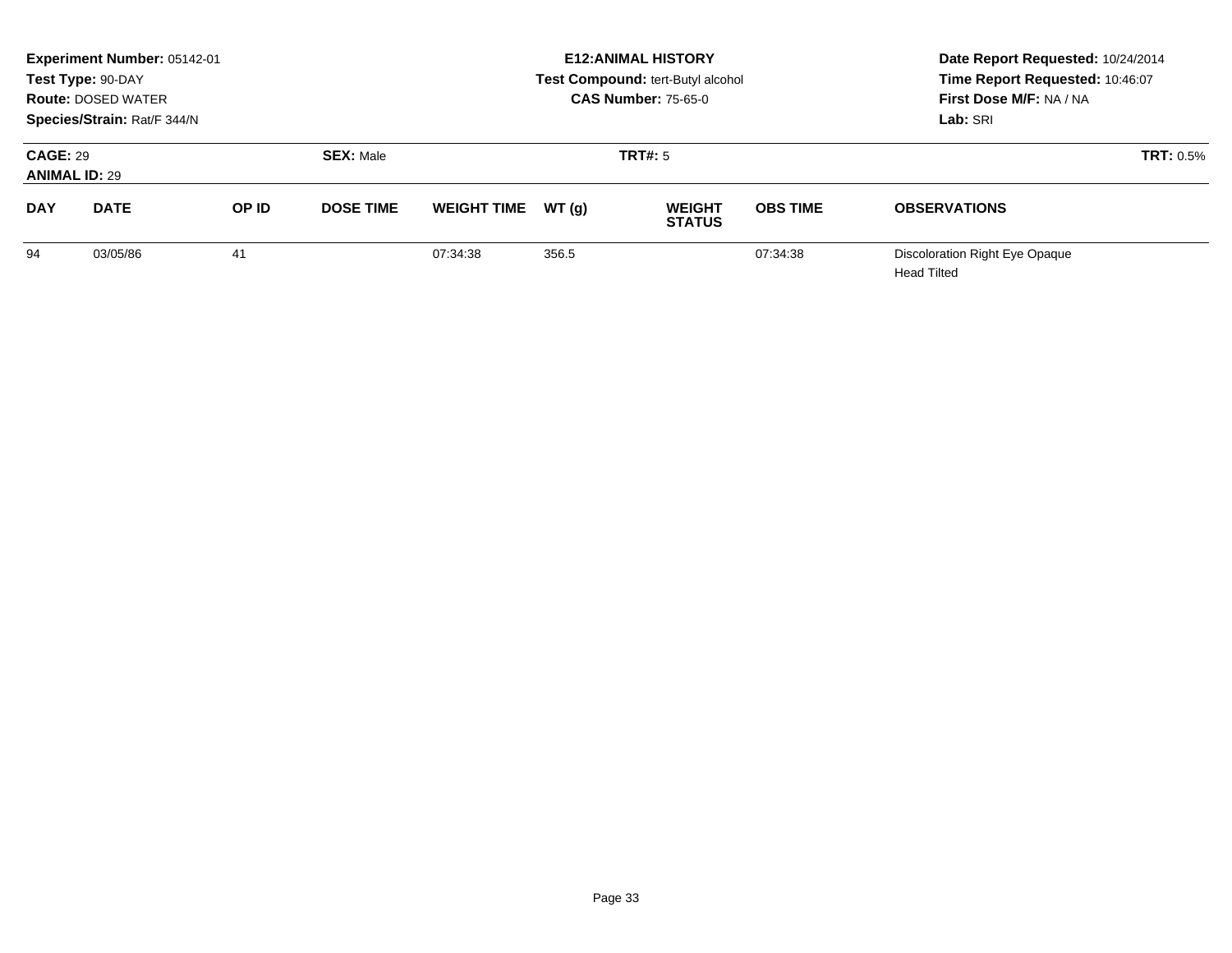**Test Type:** 90-DAY

94

**Route:** DOSED WATER

**Species/Strain:** Rat/F 344/N

# **E12:ANIMAL HISTORY Test Compound:** tert-Butyl alcohol **CAS Number:** 75-65-0

**Date Report Requested:** 10/24/2014**Time Report Requested:** 10:46:07**First Dose M/F:** NA / NA**Lab:** SRI

| <b>CAGE: 30</b><br><b>ANIMAL ID: 30</b> |                                               | <b>SEX: Male</b> |                  |                    | TRT#: 5 |                                |                 | <b>TRT: 0.5%</b>    |  |
|-----------------------------------------|-----------------------------------------------|------------------|------------------|--------------------|---------|--------------------------------|-----------------|---------------------|--|
| <b>DAY</b>                              | <b>DATE</b>                                   | OP ID            | <b>DOSE TIME</b> | <b>WEIGHT TIME</b> | WT(g)   | <b>WEIGHT</b><br><b>STATUS</b> | <b>OBS TIME</b> | <b>OBSERVATIONS</b> |  |
|                                         | 12/02/85                                      | 6                |                  | 01:43:20           | 107.1   |                                | 01:43:20        | Normal              |  |
| 8                                       | 12/09/85                                      | 33               |                  | 11:35:38           | 144.1   |                                | 11:35:38        | Normal              |  |
| 15                                      | 12/16/85                                      | 33               |                  | 15:27:52           | 167.1   |                                | 15:27:52        | <b>Ruffled Fur</b>  |  |
| 22                                      | 12/23/85                                      | 33               |                  | 14:58:32           | 199.4   |                                | 14:58:32        | Normal              |  |
| 29                                      | 12/30/85                                      | 33               |                  | 14:58:08           | 218.3   |                                | 14:58:08        | Normal              |  |
| 36                                      | 01/06/86                                      | 33               |                  | 09:17:12           | 241.1   |                                | 09:17:12        | Normal              |  |
| 43                                      | 01/13/86                                      | 33               |                  | 08:50:34           | 252.7   |                                | 08:50:34        | <b>Ruffled Fur</b>  |  |
| 50                                      | 01/20/86                                      | 33               |                  | 15:21:40           | 272.1   |                                | 15:21:40        | <b>Ruffled Fur</b>  |  |
| 57                                      | 01/27/86                                      | 33               |                  | 14:03:12           | 285.2   |                                | 14:03:12        | <b>Ruffled Fur</b>  |  |
| 64                                      | 02/03/86                                      | 12               |                  | 10:33:32           | 299.8   |                                | 10:33:32        | <b>Ruffled Fur</b>  |  |
| 71                                      | 02/10/86                                      | 12               |                  | 13:52:52           | 310.6   |                                | 13:52:52        | <b>Ruffled Fur</b>  |  |
| 78                                      | 02/17/86                                      | 9                |                  | 13:51:34           | 317.9   |                                | 13:51:34        | Normal              |  |
| 85                                      | 02/24/86                                      | 33               |                  | 11:40:58           | 329.7   |                                | 11:40:58        | Normal              |  |
|                                         | <b>REMOVED ** REASON - TERMINAL SACRIFICE</b> |                  |                  |                    |         |                                |                 |                     |  |

4 03/05/86 41 41 057:32:36 326.9 326.9 07:32:36 07:32:36 Normal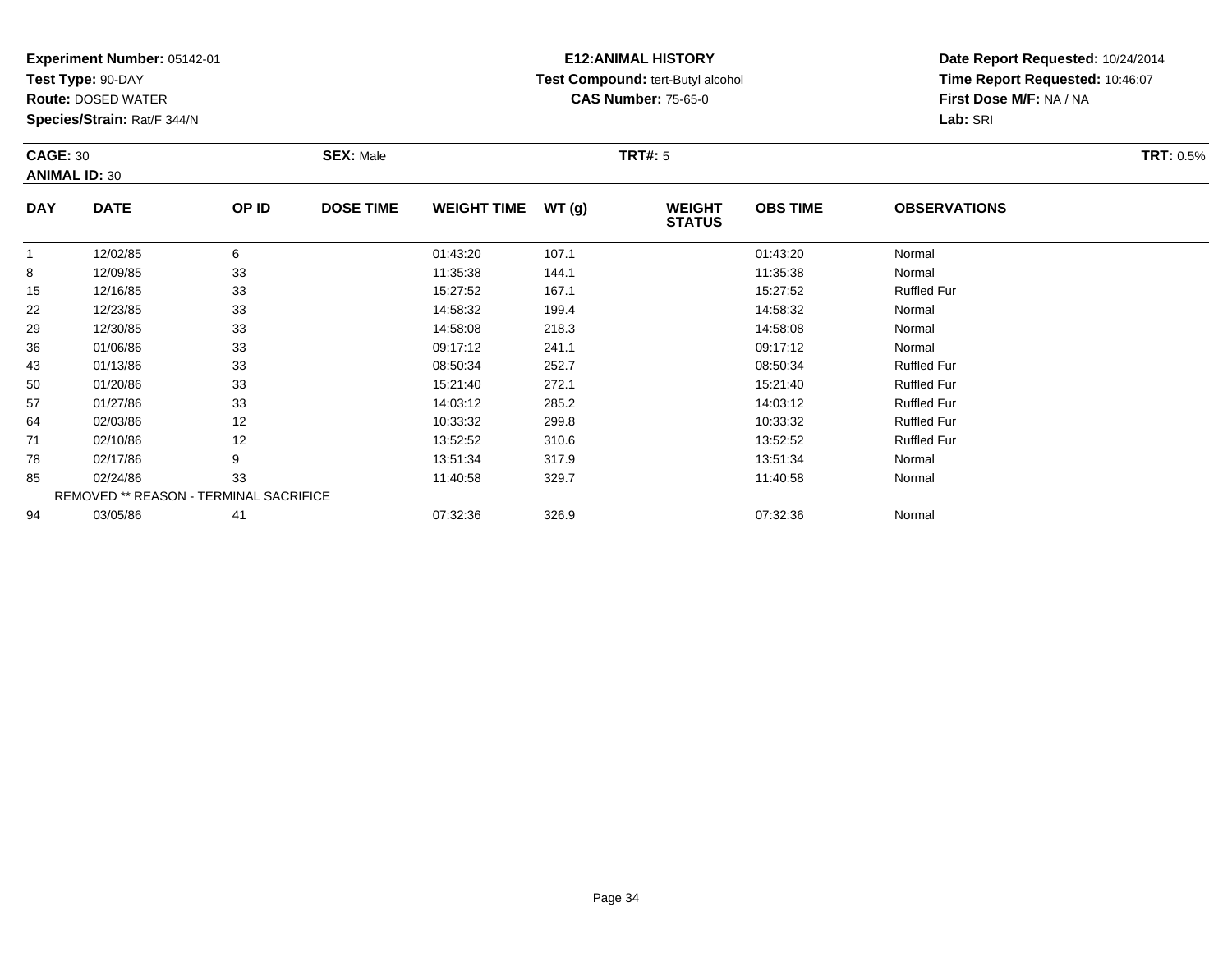**Test Type:** 90-DAY

**Route:** DOSED WATER

**Species/Strain:** Rat/F 344/N

### **E12:ANIMAL HISTORY Test Compound:** tert-Butyl alcohol **CAS Number:** 75-65-0

| <b>CAGE: 31</b><br><b>ANIMAL ID: 31</b> |             |       | <b>SEX: Male</b> |                     |       | <b>TRT#: 7</b>                 | <b>TRT: 1.0%</b> |                     |  |
|-----------------------------------------|-------------|-------|------------------|---------------------|-------|--------------------------------|------------------|---------------------|--|
| <b>DAY</b>                              | <b>DATE</b> | OP ID | <b>DOSE TIME</b> | WEIGHT TIME $WT(g)$ |       | <b>WEIGHT</b><br><b>STATUS</b> | <b>OBS TIME</b>  | <b>OBSERVATIONS</b> |  |
|                                         | 12/02/85    | 6     |                  | 02:15:26            | 113.7 |                                | 02:15:26         | Normal              |  |
| 8                                       | 12/09/85    | 33    |                  | 10:55:36            | 144.8 |                                | 10:55:36         | <b>Ruffled Fur</b>  |  |
| 15                                      | 12/16/85    | 33    |                  | 15:46:30            | 163.4 |                                | 15:46:30         | <b>Ruffled Fur</b>  |  |
| 22                                      | 12/23/85    | 33    |                  | 15:08:26            | 186.1 |                                | 15:08:26         | Normal              |  |
| 29                                      | 12/30/85    | 33    |                  | 14:50:32            | 206.1 |                                | 14:50:32         | <b>Ruffled Fur</b>  |  |

| 29                                            | 12/30/85 | 33 | 14:50:32 | 206.1 | 14:50:32 | <b>Ruffled Fur</b> |  |  |  |  |
|-----------------------------------------------|----------|----|----------|-------|----------|--------------------|--|--|--|--|
| 36                                            | 01/06/86 | 33 | 08:48:24 | 218.4 | 08:48:24 | <b>Ruffled Fur</b> |  |  |  |  |
| 43                                            | 01/13/86 | 33 | 09:08:44 | 223.1 | 09:08:44 | Ataxia             |  |  |  |  |
|                                               |          |    |          |       |          | <b>Ruffled Fur</b> |  |  |  |  |
| 50                                            | 01/20/86 | 33 | 15:33:02 | 237.3 | 15:33:02 | <b>Ruffled Fur</b> |  |  |  |  |
| 57                                            | 01/27/86 | 33 | 13:21:46 | 252.6 | 13:21:46 | <b>Ruffled Fur</b> |  |  |  |  |
| 64                                            | 02/03/86 | 12 | 10:52:04 | 267.3 | 10:52:04 | <b>Ruffled Fur</b> |  |  |  |  |
| 71                                            | 02/10/86 | 12 | 14:16:34 | 269.9 | 14:16:34 | <b>Ruffled Fur</b> |  |  |  |  |
| 78                                            | 02/17/86 | 9  | 13:39:44 | 280.1 | 13:39:44 | Normal             |  |  |  |  |
| 85                                            | 02/24/86 | 33 | 11:56:06 | 293.9 | 11:56:06 | <b>Ruffled Fur</b> |  |  |  |  |
| <b>REMOVED ** REASON - TERMINAL SACRIFICE</b> |          |    |          |       |          |                    |  |  |  |  |
| 93                                            | 03/04/86 | 41 | 08:02:10 | 299.9 | 08:02:10 | <b>Ruffled Fur</b> |  |  |  |  |
|                                               |          |    |          |       |          |                    |  |  |  |  |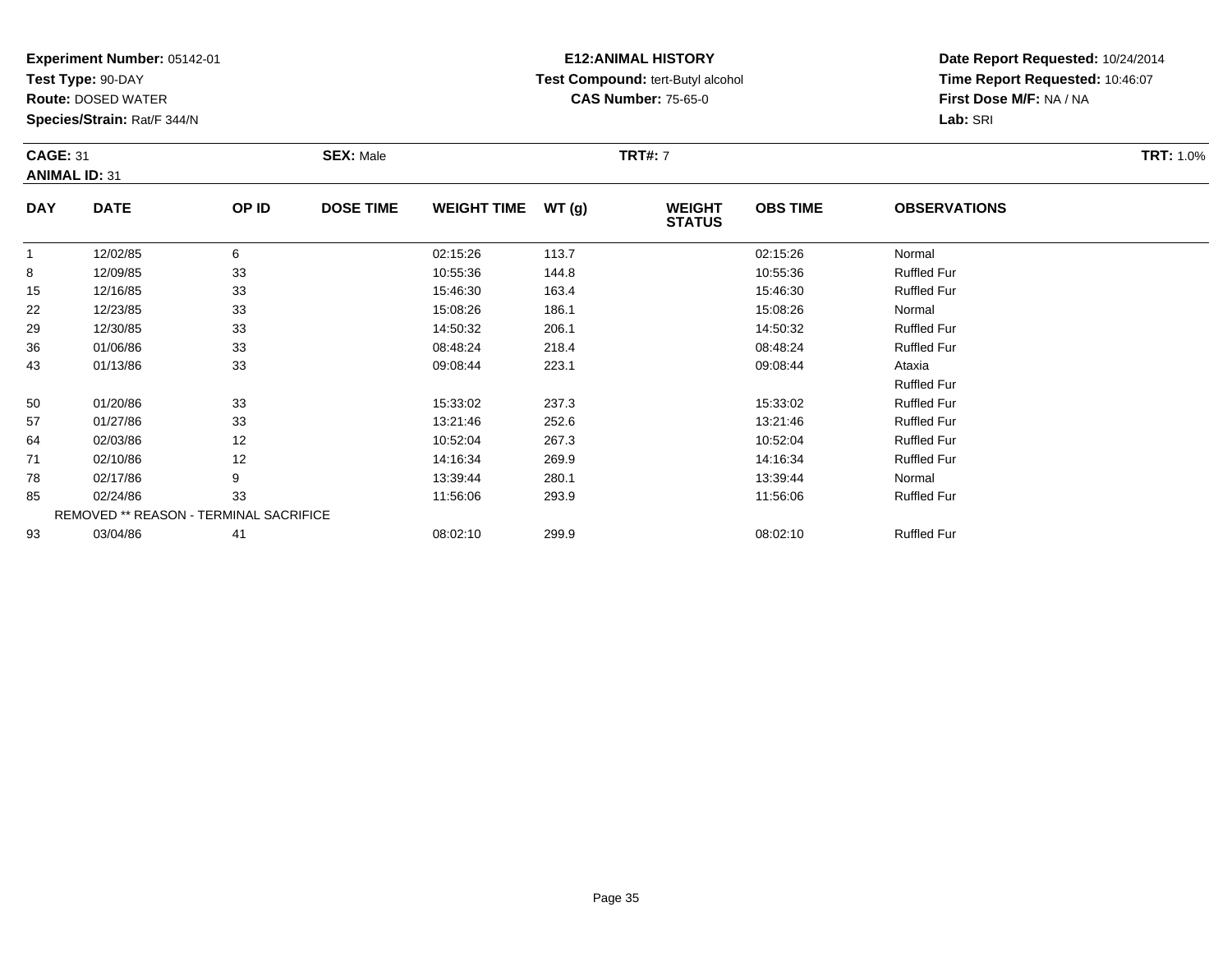**Test Type:** 90-DAY

57

64

71

78

85

93

**Route:** DOSED WATER

**Species/Strain:** Rat/F 344/N

REMOVED \*\* REASON - TERMINAL SACRIFICE

### **E12:ANIMAL HISTORY Test Compound:** tert-Butyl alcohol **CAS Number:** 75-65-0

**Date Report Requested:** 10/24/2014**Time Report Requested:** 10:46:07**First Dose M/F:** NA / NA**Lab:** SRI

| <b>CAGE: 32</b><br><b>ANIMAL ID: 32</b> |             | <b>SEX: Male</b> |                  |                    | <b>TRT#: 7</b> | <b>TRT: 1.0%</b>               |                 |                     |  |
|-----------------------------------------|-------------|------------------|------------------|--------------------|----------------|--------------------------------|-----------------|---------------------|--|
| <b>DAY</b>                              | <b>DATE</b> | OP ID            | <b>DOSE TIME</b> | <b>WEIGHT TIME</b> | WT(g)          | <b>WEIGHT</b><br><b>STATUS</b> | <b>OBS TIME</b> | <b>OBSERVATIONS</b> |  |
| 1                                       | 12/02/85    | 6                |                  | 02:16:44           | 113.7          |                                | 02:16:44        | Normal              |  |
| 8                                       | 12/09/85    | 33               |                  | 10:57:34           | 145.5          |                                | 10:57:34        | Hypoactivity        |  |
| 15                                      | 12/16/85    | 33               |                  | 15:46:56           | 161.3          |                                | 15:46:56        | <b>Ruffled Fur</b>  |  |
| 22                                      | 12/23/85    | 33               |                  | 15:08:54           | 186.5          |                                | 15:08:54        | Normal              |  |
| 29                                      | 12/30/85    | 33               |                  | 14:50:58           | 210.1          |                                | 14:50:58        | Normal              |  |
| 36                                      | 01/06/86    | 33               |                  | 08:49:28           | 227.7          |                                | 08:49:28        | Normal              |  |
| 43                                      | 01/13/86    | 33               |                  | 09:11:38           | 233.2          |                                | 09:11:38        | <b>Ruffled Fur</b>  |  |
| 50                                      | 01/20/86    | 33               |                  | 15:33:50           | 244.1          |                                | 15:33:50        | <b>Ruffled Fur</b>  |  |

7 01/27/86 33 13:13:56 235.1 13:13:56 Ruffled Fur

4 02/03/86 12 12 10:49:36 253.9 10:49 10:49 10:49 253.9 10:49:36 Ruffled Fur

1 02/10/86 12 14:17:58 267.4 14:17:58 Ruffled Fur

03/04/86 <sup>41</sup> 08:22:00 288.5 08:22:00 Ruffled Fur

8 02/17/86 9 9 13:40:44 272.6 13:40 13:40 13:40 13:40 13:40 13:40 13:40:44

5 02/24/86 33 3 11:56:36 281.5 281.5 11:56:36 11:56:36 Normal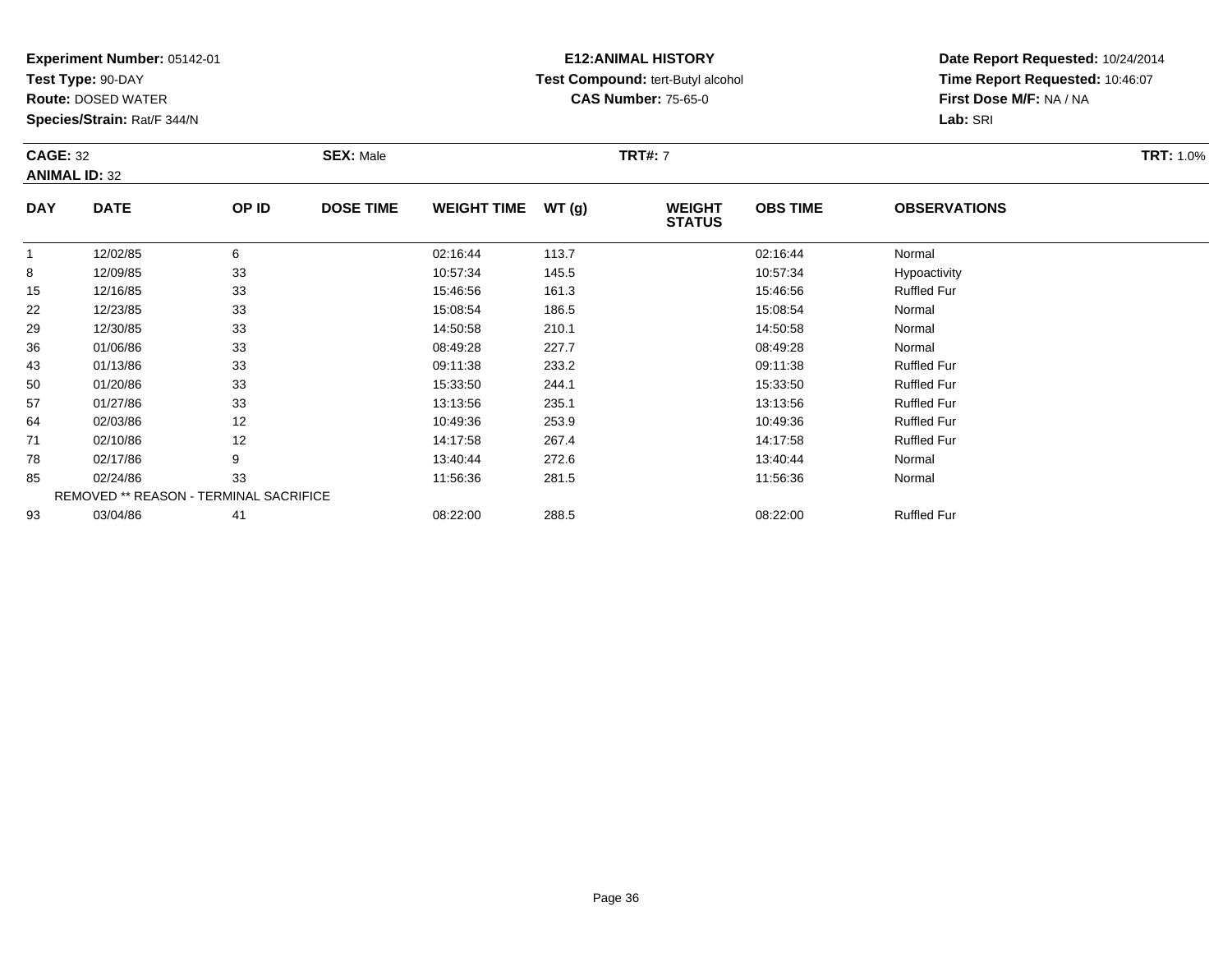**Test Type:** 90-DAY

**Route:** DOSED WATER

**Species/Strain:** Rat/F 344/N

REMOVED \*\* REASON - TERMINAL SACRIFICE

92

### **E12:ANIMAL HISTORY Test Compound:** tert-Butyl alcohol **CAS Number:** 75-65-0

**Date Report Requested:** 10/24/2014**Time Report Requested:** 10:46:07**First Dose M/F:** NA / NA**Lab:** SRI

| <b>CAGE: 33</b><br><b>ANIMAL ID: 33</b> |             |       | <b>SEX: Male</b> |                    |       | <b>TRT#: 7</b>                 |                 |                                                            | <b>TRT: 1.0%</b> |
|-----------------------------------------|-------------|-------|------------------|--------------------|-------|--------------------------------|-----------------|------------------------------------------------------------|------------------|
| <b>DAY</b>                              | <b>DATE</b> | OP ID | <b>DOSE TIME</b> | <b>WEIGHT TIME</b> | WT(g) | <b>WEIGHT</b><br><b>STATUS</b> | <b>OBS TIME</b> | <b>OBSERVATIONS</b>                                        |                  |
| $\overline{1}$                          | 12/02/85    | 6     |                  | 02:18:06           | 117.1 |                                | 02:18:06        | <b>Missing Anatomy Tail</b>                                |                  |
| 8                                       | 12/09/85    | 33    |                  | 10:59:38           | 151.6 |                                | 10:59:38        | Missing Anatomy Tail<br><b>Ruffled Fur</b>                 |                  |
| 15                                      | 12/16/85    | 33    |                  | 15:47:26           | 171.5 |                                | 15:47:26        | Missing Anatomy Tail<br>Reddened Eye<br><b>Ruffled Fur</b> |                  |
| 22                                      | 12/23/85    | 33    |                  | 15:09:24           | 205.8 |                                | 15:09:24        | <b>Missing Anatomy Tail</b><br>Ruffled Fur                 |                  |
| 29                                      | 12/30/85    | 33    |                  | 14:51:32           | 230.0 |                                | 14:51:32        | Missing Anatomy Tail<br><b>Ruffled Fur</b>                 |                  |
| 36                                      | 01/06/86    | 33    |                  | 08:50:26           | 247.8 |                                | 08:50:26        | Missing Anatomy Tail<br><b>Ruffled Fur</b>                 |                  |
| 43                                      | 01/13/86    | 33    |                  | 09:06:08           | 225.6 |                                | 09:06:08        | Missing Anatomy Tail<br><b>Ruffled Fur</b>                 |                  |
| 50                                      | 01/20/86    | 33    |                  | 15:31:06           | 268.7 |                                | 15:31:06        | Missing Anatomy Tail<br><b>Ruffled Fur</b>                 |                  |
| 57                                      | 01/27/86    | 33    |                  | 13:16:52           | 293.4 |                                | 13:16:52        | <b>Missing Anatomy Tail</b><br><b>Ruffled Fur</b>          |                  |
| 64                                      | 02/03/86    | 12    |                  | 10:50:18           | 301.0 |                                | 10:50:18        | Missing Anatomy Tail<br><b>Ruffled Fur</b>                 |                  |
| 71                                      | 02/10/86    | 12    |                  | 14:19:24           | 310.5 |                                | 14:19:24        | Missing Anatomy Tail<br><b>Ruffled Fur</b>                 |                  |
| 78                                      | 02/17/86    | 9     |                  | 13:41:24           | 321.4 |                                | 13:41:24        | <b>Missing Anatomy Tail</b>                                |                  |
| 85                                      | 02/24/86    | 33    |                  | 11:57:00           | 330.8 |                                | 11:57:00        | <b>Missing Anatomy Tail</b>                                |                  |

03/03/86 <sup>41</sup> 08:04:24 334.6 08:04:24 Missing Anatomy Tail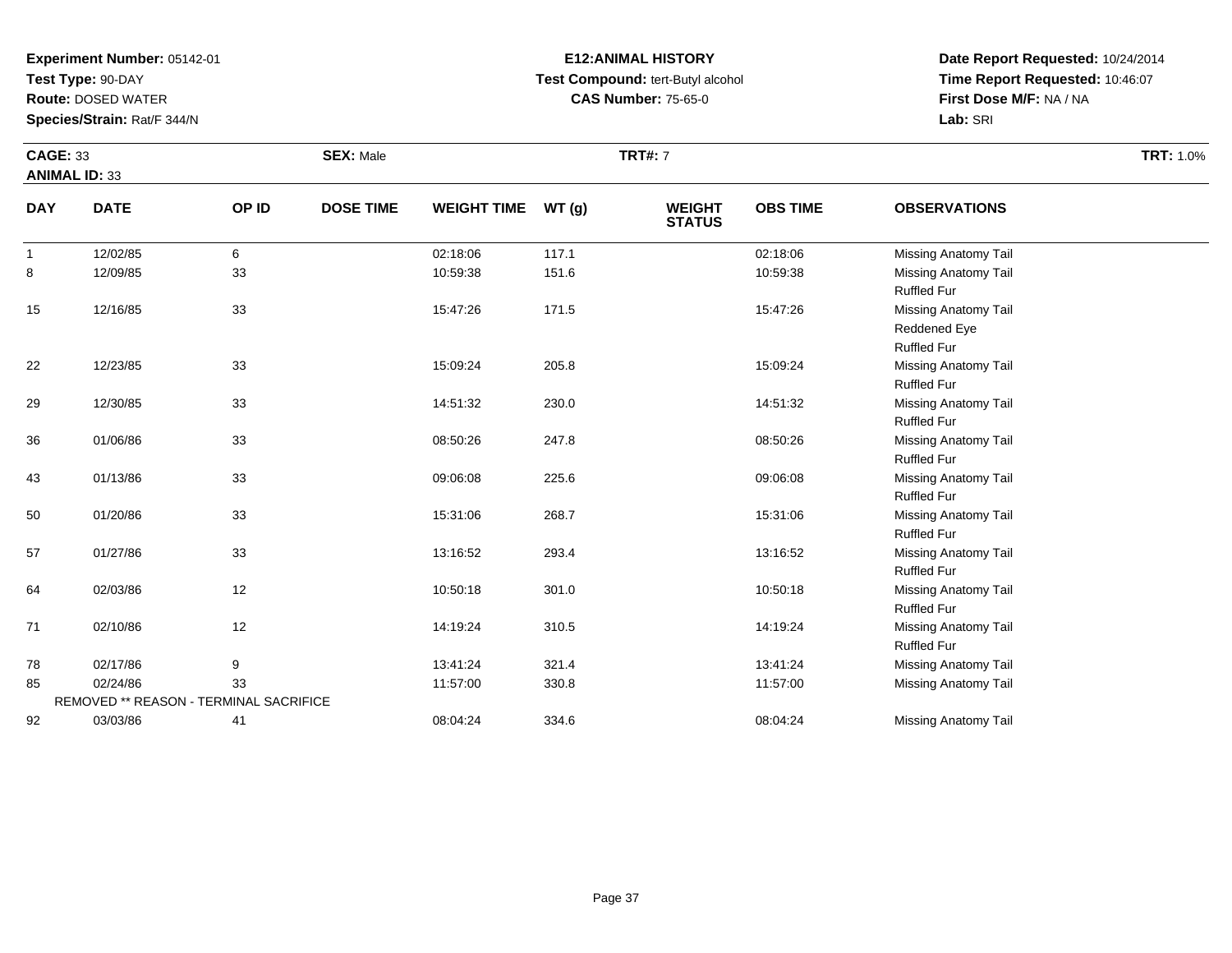**Test Type:** 90-DAY

**Route:** DOSED WATER

**Species/Strain:** Rat/F 344/N

# **E12:ANIMAL HISTORY Test Compound:** tert-Butyl alcohol **CAS Number:** 75-65-0

| <b>CAGE: 34</b> | <b>ANIMAL ID: 34</b> |       | <b>SEX: Male</b> |                    | <b>TRT#:</b> 7 |                                | <b>TRT: 1.0%</b> |                     |  |
|-----------------|----------------------|-------|------------------|--------------------|----------------|--------------------------------|------------------|---------------------|--|
| <b>DAY</b>      | <b>DATE</b>          | OP ID | <b>DOSE TIME</b> | <b>WEIGHT TIME</b> | WT (a)         | <b>WEIGHT</b><br><b>STATUS</b> | <b>OBS TIME</b>  | <b>OBSERVATIONS</b> |  |
|                 | 12/02/85             | 6     |                  | 02:19:54           | 117.8          |                                | 02:19:54         | Normal              |  |
| 8               | 12/09/85             | 33    |                  | 11:01:24           | 152.5          |                                | 11:01:24         | Normal              |  |
| 15              | 12/16/85             | 33    |                  | 15:48:16           | 175.4          |                                | 15:48:16         | Normal              |  |
| 22              | 12/23/85             | 33    |                  | 15:10:12           | 199.4          |                                | 15:10:12         | Normal              |  |
| 29              | 12/30/85             | 33    |                  | 14:49:34           | 216.5          |                                | 14:49:34         | <b>Ruffled Fur</b>  |  |

|    | 12/02/85                                      | 6  | 02:19:54 | 117.8 | 02:19:54 | Normal             |
|----|-----------------------------------------------|----|----------|-------|----------|--------------------|
| 8  | 12/09/85                                      | 33 | 11:01:24 | 152.5 | 11:01:24 | Normal             |
| 15 | 12/16/85                                      | 33 | 15:48:16 | 175.4 | 15:48:16 | Normal             |
| 22 | 12/23/85                                      | 33 | 15:10:12 | 199.4 | 15:10:12 | Normal             |
| 29 | 12/30/85                                      | 33 | 14:49:34 | 216.5 | 14:49:34 | <b>Ruffled Fur</b> |
| 36 | 01/06/86                                      | 33 | 08:44:20 | 237.6 | 08:44:20 | <b>Ruffled Fur</b> |
| 43 | 01/13/86                                      | 33 | 09:07:12 | 244.6 | 09:07:12 | <b>Ruffled Fur</b> |
| 50 | 01/20/86                                      | 33 | 15:31:42 | 259.7 | 15:31:42 | <b>Ruffled Fur</b> |
| 57 | 01/27/86                                      | 33 | 13:19:32 | 277.4 | 13:19:32 | <b>Ruffled Fur</b> |
| 64 | 02/03/86                                      | 12 | 10:50:54 | 279.7 | 10:50:54 | <b>Ruffled Fur</b> |
| 71 | 02/10/86                                      | 12 | 14:21:00 | 292.6 | 14:21:00 | <b>Ruffled Fur</b> |
| 78 | 02/17/86                                      | 9  | 13:42:48 | 295.1 | 13:42:48 | Normal             |
| 85 | 02/24/86                                      | 33 | 11:57:42 | 311.4 | 11:57:42 | <b>Ruffled Fur</b> |
|    | <b>REMOVED ** REASON - TERMINAL SACRIFICE</b> |    |          |       |          |                    |
| 92 | 03/03/86                                      | 41 | 07:57:16 | 313.1 | 07:57:16 | <b>Ruffled Fur</b> |
|    |                                               |    |          |       |          |                    |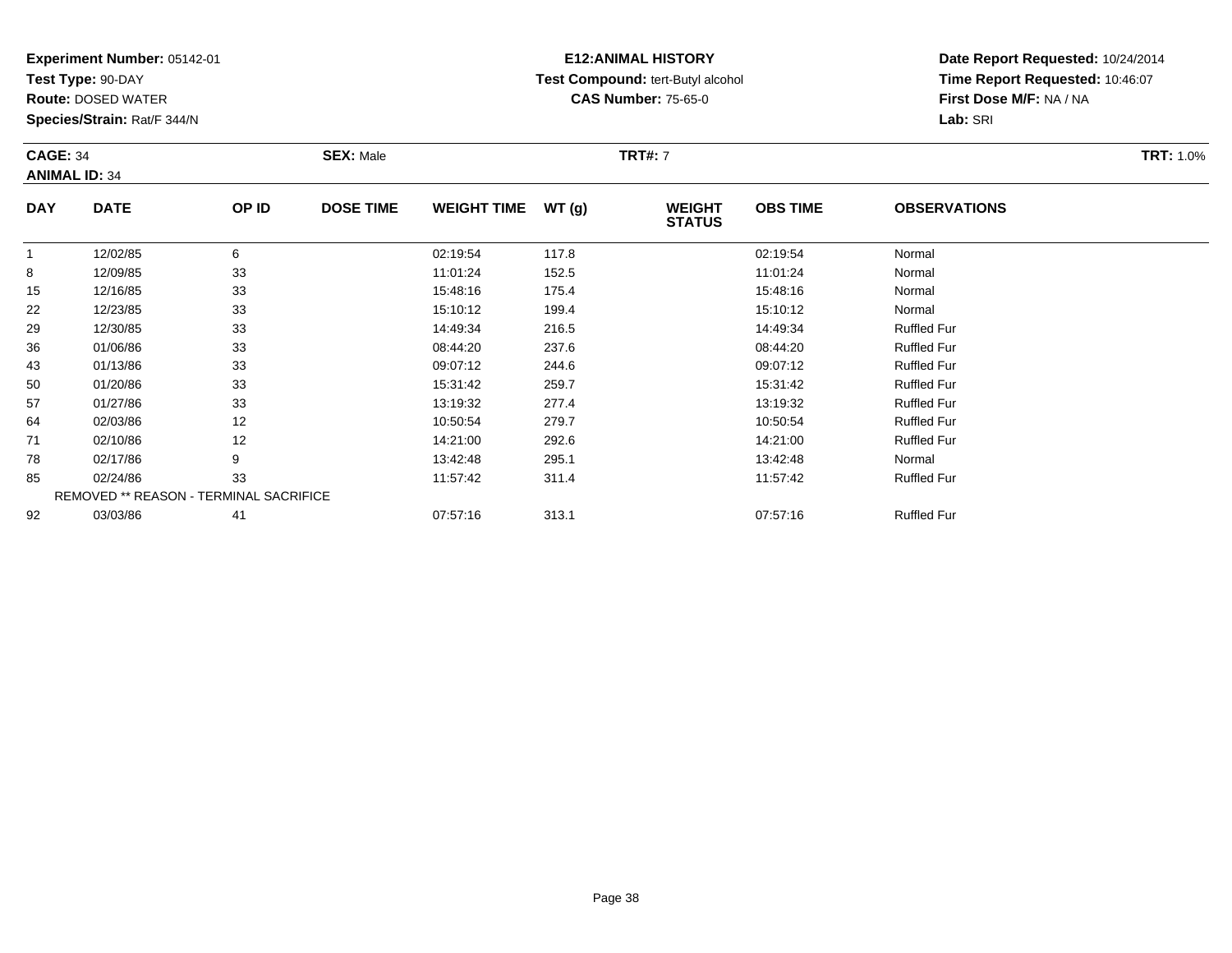**Test Type:** 90-DAY

**Route:** DOSED WATER

**Species/Strain:** Rat/F 344/N

### **E12:ANIMAL HISTORY Test Compound:** tert-Butyl alcohol **CAS Number:** 75-65-0

**Date Report Requested:** 10/24/2014**Time Report Requested:** 10:46:07**First Dose M/F:** NA / NA**Lab:** SRI

|            | <b>CAGE: 35</b><br><b>ANIMAL ID: 35</b> |       | <b>SEX: Male</b> |                    |       | <b>TRT#: 7</b>                 |                 | <b>TRT: 1.0%</b>    |  |
|------------|-----------------------------------------|-------|------------------|--------------------|-------|--------------------------------|-----------------|---------------------|--|
| <b>DAY</b> | <b>DATE</b>                             | OP ID | <b>DOSE TIME</b> | <b>WEIGHT TIME</b> | WT(g) | <b>WEIGHT</b><br><b>STATUS</b> | <b>OBS TIME</b> | <b>OBSERVATIONS</b> |  |
| 1          | 12/02/85                                | 6     |                  | 02:21:38           | 110.7 |                                | 02:21:38        | Normal              |  |
| 8          | 12/09/85                                | 33    |                  | 11:02:48           | 145.6 |                                | 11:02:48        | Normal              |  |
| 15         | 12/16/85                                | 33    |                  | 15:45:42           | 162.0 |                                | 15:45:42        | Hypoactivity        |  |
|            |                                         |       |                  |                    |       |                                |                 | <b>Ruffled Fur</b>  |  |
| 22         | 12/23/85                                | 33    |                  | 15:07:56           | 180.4 |                                | 15:07:56        | Normal              |  |
| 29         | 12/30/85                                | 33    |                  | 14:50:08           | 212.9 |                                | 14:50:08        | Normal              |  |
| 36         | 01/06/86                                | 33    |                  | 08:47:30           | 234.2 |                                | 08:47:30        | Normal              |  |
| 43         | 01/13/86                                | 33    |                  | 09:07:50           | 248.3 |                                | 09:07:50        | Normal              |  |
| 50         | 01/20/86                                | 33    |                  | 15:32:18           | 260.7 |                                | 15:32:18        | <b>Ruffled Fur</b>  |  |
| 57         | 01/27/86                                | 33    |                  | 13:20:26           | 274.0 |                                | 13:20:26        | Discharge Penis     |  |
|            |                                         |       |                  |                    |       |                                |                 | <b>Ruffled Fur</b>  |  |
| 64         | 02/03/86                                | 12    |                  | 10:51:34           | 285.3 |                                | 10:51:34        | <b>Ruffled Fur</b>  |  |
| 71         | 02/10/86                                | 12    |                  | 14:22:36           | 291.1 |                                | 14:22:36        | <b>Ruffled Fur</b>  |  |
| 78         | 02/17/86                                | 9     |                  | 13:43:32           | 302.2 |                                | 13:43:32        | Normal              |  |
| 85         | 02/24/86                                | 33    |                  | 11:55:36           | 315.9 |                                | 11:55:36        | <b>Head Tilted</b>  |  |

| 85 | 02/24/86 | o c                                           | 11:55:36 | 315.9 | 11:55:36 | <b>Head Tiltec</b> |
|----|----------|-----------------------------------------------|----------|-------|----------|--------------------|
|    |          | <b>REMOVED ** REASON - TERMINAL SACRIFICE</b> |          |       |          |                    |
| 92 | 03/03/86 | 41                                            | 08:33:12 | 324.6 | 08:33:12 | <b>Head Tiltec</b> |

Page 39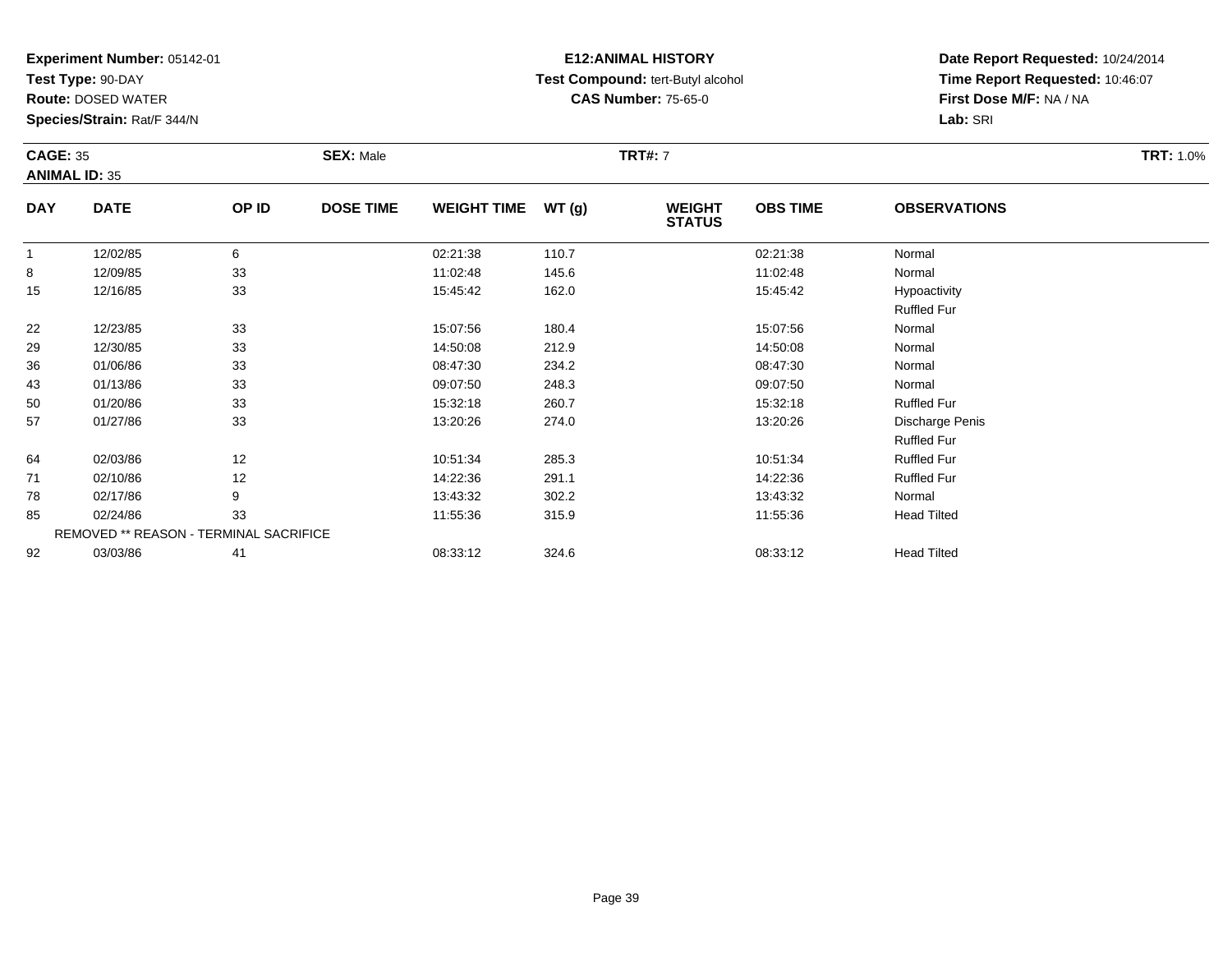**Test Type:** 90-DAY

92

**Route:** DOSED WATER

**Species/Strain:** Rat/F 344/N

REMOVED \*\* REASON - TERMINAL SACRIFICE

### **E12:ANIMAL HISTORY Test Compound:** tert-Butyl alcohol **CAS Number:** 75-65-0

**Date Report Requested:** 10/24/2014**Time Report Requested:** 10:46:08**First Dose M/F:** NA / NA**Lab:** SRI

| <b>CAGE: 36</b><br><b>ANIMAL ID: 36</b> |             | <b>SEX: Male</b> |                  |                    | <b>TRT#: 7</b> | <b>TRT: 1.0%</b>               |                 |                     |  |
|-----------------------------------------|-------------|------------------|------------------|--------------------|----------------|--------------------------------|-----------------|---------------------|--|
| <b>DAY</b>                              | <b>DATE</b> | OP ID            | <b>DOSE TIME</b> | <b>WEIGHT TIME</b> | WT(g)          | <b>WEIGHT</b><br><b>STATUS</b> | <b>OBS TIME</b> | <b>OBSERVATIONS</b> |  |
| 1                                       | 12/02/85    | 6                |                  | 02:27:46           | 107.6          |                                | 02:27:46        | Normal              |  |
| 8                                       | 12/09/85    | 33               |                  | 11:12:16           | 139.9          |                                | 11:12:16        | Normal              |  |
| 15                                      | 12/16/85    | 33               |                  | 15:04:42           | 162.0          |                                | 15:04:42        | <b>Ruffled Fur</b>  |  |
| 22                                      | 12/23/85    | 33               |                  | 14:50:00           | 187.9          |                                | 14:50:00        | Normal              |  |
| 29                                      | 12/30/85    | 33               |                  | 08:59:46           | 211.9          |                                | 08:59:46        | Normal              |  |
| 36                                      | 01/06/86    | 33               |                  | 09:35:20           | 233.0          |                                | 09:35:20        | Normal              |  |
| 43                                      | 01/13/86    | 33               |                  | 10:40:18           | 249.7          |                                | 10:40:18        | <b>Ruffled Fur</b>  |  |
| 50                                      | 01/20/86    | 33               |                  | 16:00:12           | 261.3          |                                | 16:00:12        | <b>Ruffled Fur</b>  |  |
| 57                                      | 01/27/86    | 33               |                  | 15:50:18           | 277.5          |                                | 15:50:18        | Normal              |  |
| 64                                      | 02/03/86    | 12               |                  | 11:06:12           | 285.3          |                                | 11:06:12        | <b>Ruffled Fur</b>  |  |
| 71                                      | 02/10/86    | 12               |                  | 14:55:42           | 291.7          |                                | 14.55.42        | <b>Ruffled Fur</b>  |  |
| 78                                      | 02/17/86    | 9                |                  | 14:44:24           | 304.0          |                                | 14:44:24        | Normal              |  |
| 85                                      | 02/24/86    | 33               |                  | 11:32:30           | 308.6          |                                | 11:32:30        | Normal              |  |

03/03/86 <sup>41</sup> 08:20:14 313.2 08:20:14 Ruffled Fur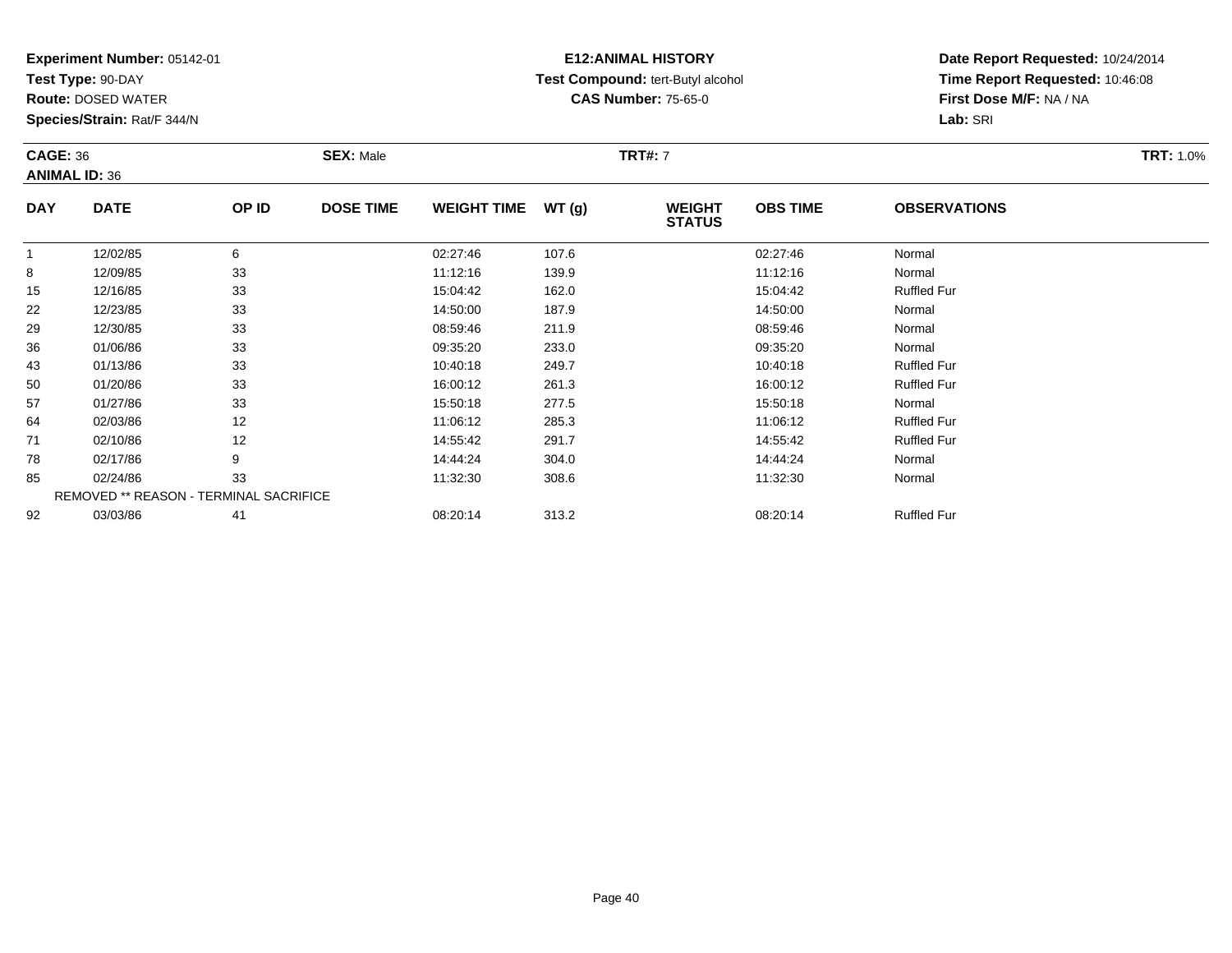**Test Type:** 90-DAY

**Route:** DOSED WATER

**Species/Strain:** Rat/F 344/N

### **E12:ANIMAL HISTORY Test Compound:** tert-Butyl alcohol **CAS Number:** 75-65-0

| <b>CAGE: 37</b>      |                                        |       | <b>SEX: Male</b> |                    |       | <b>TRT#: 7</b>                 |                 |                                                 | <b>TRT: 1.0%</b> |
|----------------------|----------------------------------------|-------|------------------|--------------------|-------|--------------------------------|-----------------|-------------------------------------------------|------------------|
| <b>ANIMAL ID: 37</b> |                                        |       |                  |                    |       |                                |                 |                                                 |                  |
| <b>DAY</b>           | <b>DATE</b>                            | OP ID | <b>DOSE TIME</b> | <b>WEIGHT TIME</b> | WT(g) | <b>WEIGHT</b><br><b>STATUS</b> | <b>OBS TIME</b> | <b>OBSERVATIONS</b>                             |                  |
| $\overline{1}$       | 12/02/85                               | 6     |                  | 02:28:32           | 122.6 |                                | 02:28:32        | Normal                                          |                  |
| 8                    | 12/09/85                               | 33    |                  | 11:14:32           | 157.9 |                                | 11:14:32        | <b>Ruffled Fur</b>                              |                  |
| 15                   | 12/16/85                               | 33    |                  | 15:05:20           | 184.8 |                                | 15:05:20        | Opacity<br>Swelling Right Eye                   |                  |
| 22                   | 12/23/85                               | 33    |                  | 14:50:30           | 202.7 |                                | 14:50:30        | <b>Head Tilted</b>                              |                  |
| 29                   | 12/30/85                               | 33    |                  | 09:01:12           | 228.0 |                                | 09:01:12        | Sore Right Eye<br><b>Head Tilted</b>            |                  |
| 36                   | 01/06/86                               | 33    |                  | 09:36:14           | 245.9 |                                | 09:36:14        | Missing Anatomy Right Eye<br><b>Head Tilted</b> |                  |
| 43                   | 01/13/86                               | 33    |                  | 10:41:16           | 258.8 |                                | 10:41:16        | Missing Anatomy Right Eye<br><b>Head Tilted</b> |                  |
|                      |                                        |       |                  |                    |       |                                |                 | Missing Anatomy Right Eye<br><b>Ruffled Fur</b> |                  |
| 50                   | 01/20/86                               | 33    |                  | 16:01:10           | 278.0 |                                | 16:01:10        | <b>Head Tilted</b><br>Missing Anatomy Right Eye |                  |
| 57                   | 01/27/86                               | 33    |                  | 15:43:20           | 292.3 |                                | 15:43:20        | <b>Ruffled Fur</b><br><b>Head Tilted</b>        |                  |
|                      |                                        |       |                  |                    |       |                                |                 | Missing Anatomy Right Eye<br><b>Ruffled Fur</b> |                  |
| 64                   | 02/03/86                               | 12    |                  | 11:03:36           | 307.7 |                                | 11:03:36        | <b>Head Tilted</b><br>Missing Anatomy Right Eye |                  |
| 71                   | 02/10/86                               | 12    |                  | 14:56:28           | 311.3 |                                | 14:56:28        | <b>Ruffled Fur</b><br><b>Head Tilted</b>        |                  |
|                      |                                        |       |                  |                    |       |                                |                 | Missing Anatomy Right Eye<br><b>Ruffled Fur</b> |                  |
| 78                   | 02/17/86                               | 9     |                  | 14:44:54           | 321.8 |                                | 14:44:54        | <b>Head Tilted</b>                              |                  |
| 85                   | 02/24/86                               | 33    |                  | 11:33:00           | 328.3 |                                | 11:33:00        | Missing Anatomy Right Eye<br><b>Head Tilted</b> |                  |
|                      | REMOVED ** REASON - TERMINAL SACRIFICE |       |                  |                    |       |                                |                 | Missing Anatomy Right Eye                       |                  |
| 94                   | 03/05/86                               | 41    |                  | 07:53:26           | 331.6 |                                | 07:53:26        | <b>Head Tilted</b>                              |                  |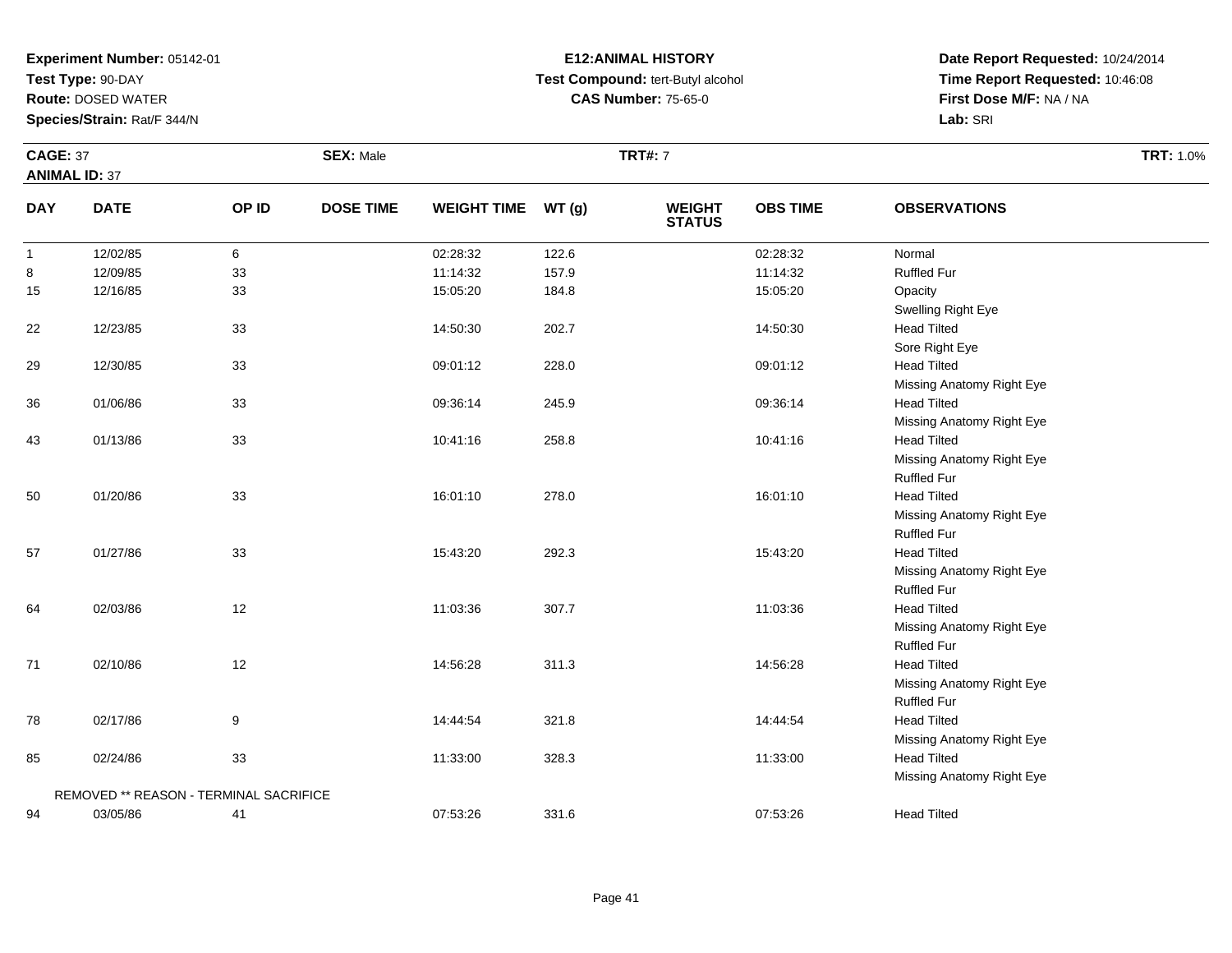|                                         | Experiment Number: 05142-01<br>Test Type: 90-DAY<br><b>Route: DOSED WATER</b><br>Species/Strain: Rat/F 344/N |       |                  | <b>E12: ANIMAL HISTORY</b><br>Test Compound: tert-Butyl alcohol<br><b>CAS Number: 75-65-0</b> |        |                                |                 | Date Report Requested: 10/24/2014<br>Time Report Requested: 10:46:08<br>First Dose M/F: NA / NA<br>Lab: SRI |                  |
|-----------------------------------------|--------------------------------------------------------------------------------------------------------------|-------|------------------|-----------------------------------------------------------------------------------------------|--------|--------------------------------|-----------------|-------------------------------------------------------------------------------------------------------------|------------------|
| <b>CAGE: 37</b><br><b>ANIMAL ID: 37</b> |                                                                                                              |       | <b>SEX: Male</b> |                                                                                               |        | <b>TRT#: 7</b>                 |                 |                                                                                                             | <b>TRT: 1.0%</b> |
| <b>DAY</b>                              | <b>DATE</b>                                                                                                  | OP ID | <b>DOSE TIME</b> | <b>WEIGHT TIME</b>                                                                            | WT (q) | <b>WEIGHT</b><br><b>STATUS</b> | <b>OBS TIME</b> | <b>OBSERVATIONS</b>                                                                                         |                  |
|                                         |                                                                                                              |       |                  |                                                                                               |        |                                |                 | Miccina Anatomy Right Eve                                                                                   |                  |

Missing Anatomy Right EyeRuffled Fur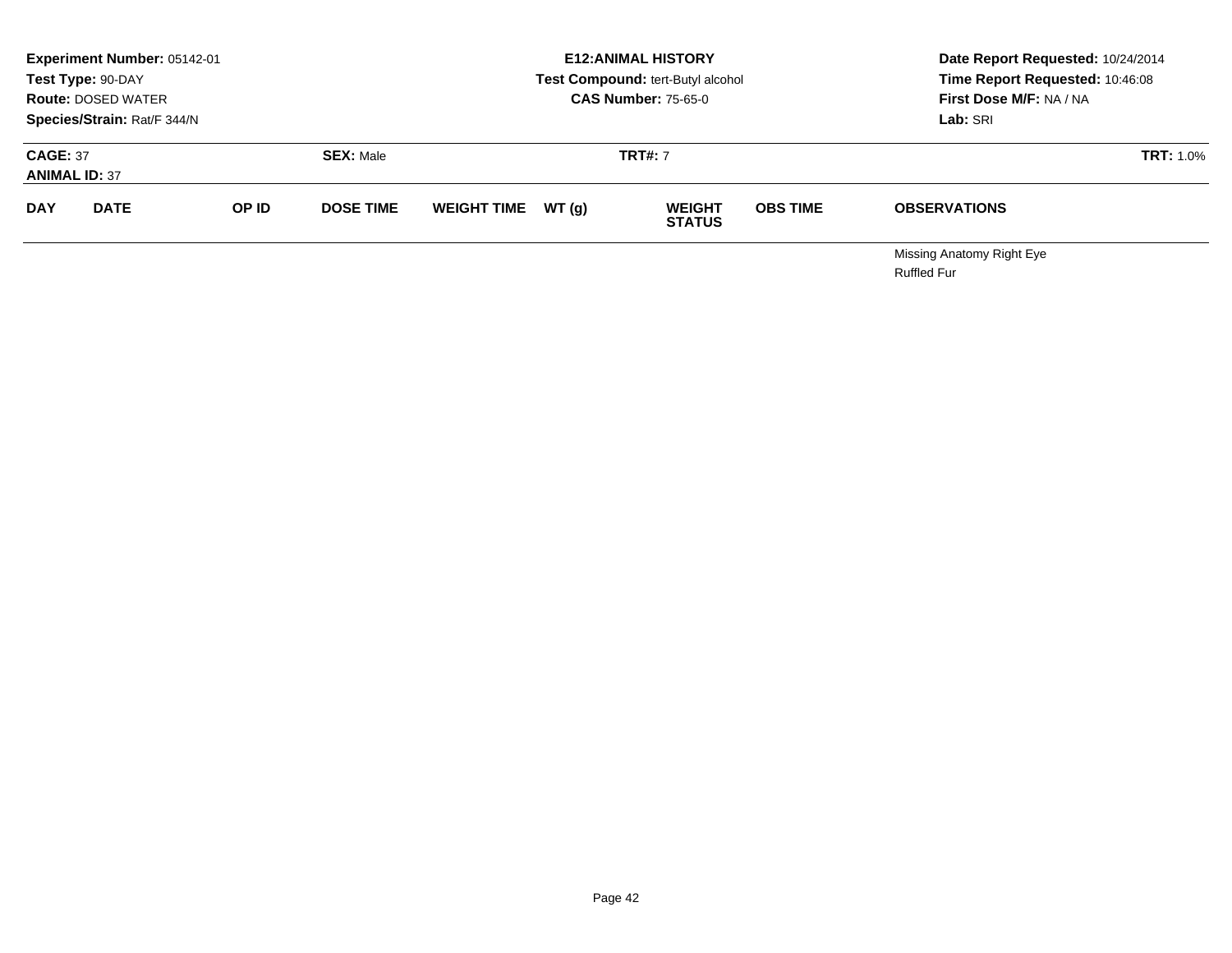**Test Type:** 90-DAY

**Route:** DOSED WATER

**Species/Strain:** Rat/F 344/N

# **E12:ANIMAL HISTORY Test Compound:** tert-Butyl alcohol **CAS Number:** 75-65-0

|                | <b>CAGE: 38</b>                        |         | <b>SEX: Male</b> |                    |       |                                | <b>TRT#: 7</b>  |                                                                                                  |  |  |
|----------------|----------------------------------------|---------|------------------|--------------------|-------|--------------------------------|-----------------|--------------------------------------------------------------------------------------------------|--|--|
|                | <b>ANIMAL ID: 38</b>                   |         |                  |                    |       |                                |                 |                                                                                                  |  |  |
| <b>DAY</b>     | <b>DATE</b>                            | OP ID   | <b>DOSE TIME</b> | <b>WEIGHT TIME</b> | WT(g) | <b>WEIGHT</b><br><b>STATUS</b> | <b>OBS TIME</b> | <b>OBSERVATIONS</b>                                                                              |  |  |
| $\overline{1}$ | 12/02/85                               | $\,6\,$ |                  | 02:29:40           | 111.2 |                                | 02:29:40        | Normal                                                                                           |  |  |
| 8              | 12/09/85                               | 33      |                  | 11:18:52           | 146.2 |                                | 11:18:52        | Normal                                                                                           |  |  |
| 15             | 12/16/85                               | 33      |                  | 15:06:08           | 165.2 |                                | 15:06:08        | Opacity<br>Swelling Right Eye                                                                    |  |  |
| 22             | 12/23/85                               | 33      |                  | 14:51:30           | 193.2 |                                | 14:51:30        | Opacity<br>Sore Right Eye                                                                        |  |  |
| 29             | 12/30/85                               | 33      |                  | 09:03:36           | 218.7 |                                | 09:03:36        | Opacity<br>Sore Right Eye                                                                        |  |  |
| 36             | 01/06/86                               | 33      |                  | 09:37:10           | 235.8 |                                | 09:37:10        | Opacity                                                                                          |  |  |
| 43             | 01/13/86                               | 33      |                  | 10:37:50           | 250.6 |                                | 10:37:50        | <b>Head Tilted</b><br>Opacity<br><b>Ruffled Fur</b>                                              |  |  |
| 50             | 01/20/86                               | 33      |                  | 15:58:10           | 267.0 |                                | 15:58:10        | <b>Head Tilted</b><br>Opacity<br><b>Ruffled Fur</b>                                              |  |  |
| 57             | 01/27/86                               | 33      |                  | 15:45:36           | 282.1 |                                | 15:45:36        | <b>Head Tilted</b><br>Opacity                                                                    |  |  |
| 64             | 02/03/86                               | 12      |                  | 11:04:14           | 293.8 |                                | 11:04:14        | <b>Ruffled Fur</b><br>Discoloration Right Eye Opaque<br><b>Head Tilted</b><br><b>Ruffled Fur</b> |  |  |
| 71             | 02/10/86                               | 12      |                  | 14:57:48           | 326.5 |                                | 14:57:48        | Discoloration Right Eye Opaque<br><b>Head Tilted</b><br><b>Ruffled Fur</b>                       |  |  |
| 78             | 02/17/86                               | 9       |                  | 14:45:28           | 304.6 |                                | 14:45:28        | <b>Head Tilted</b><br>Opacity                                                                    |  |  |
| 85             | 02/24/86                               | 33      |                  | 11:33:28           | 314.2 |                                | 11:33:28        | <b>Head Tilted</b><br>Opacity                                                                    |  |  |
|                | REMOVED ** REASON - TERMINAL SACRIFICE |         |                  |                    |       |                                |                 |                                                                                                  |  |  |
| 92             | 03/03/86                               | 41      |                  | 07:59:40           | 316.2 |                                | 07:59:40        | <b>Head Tilted</b><br>Opacity                                                                    |  |  |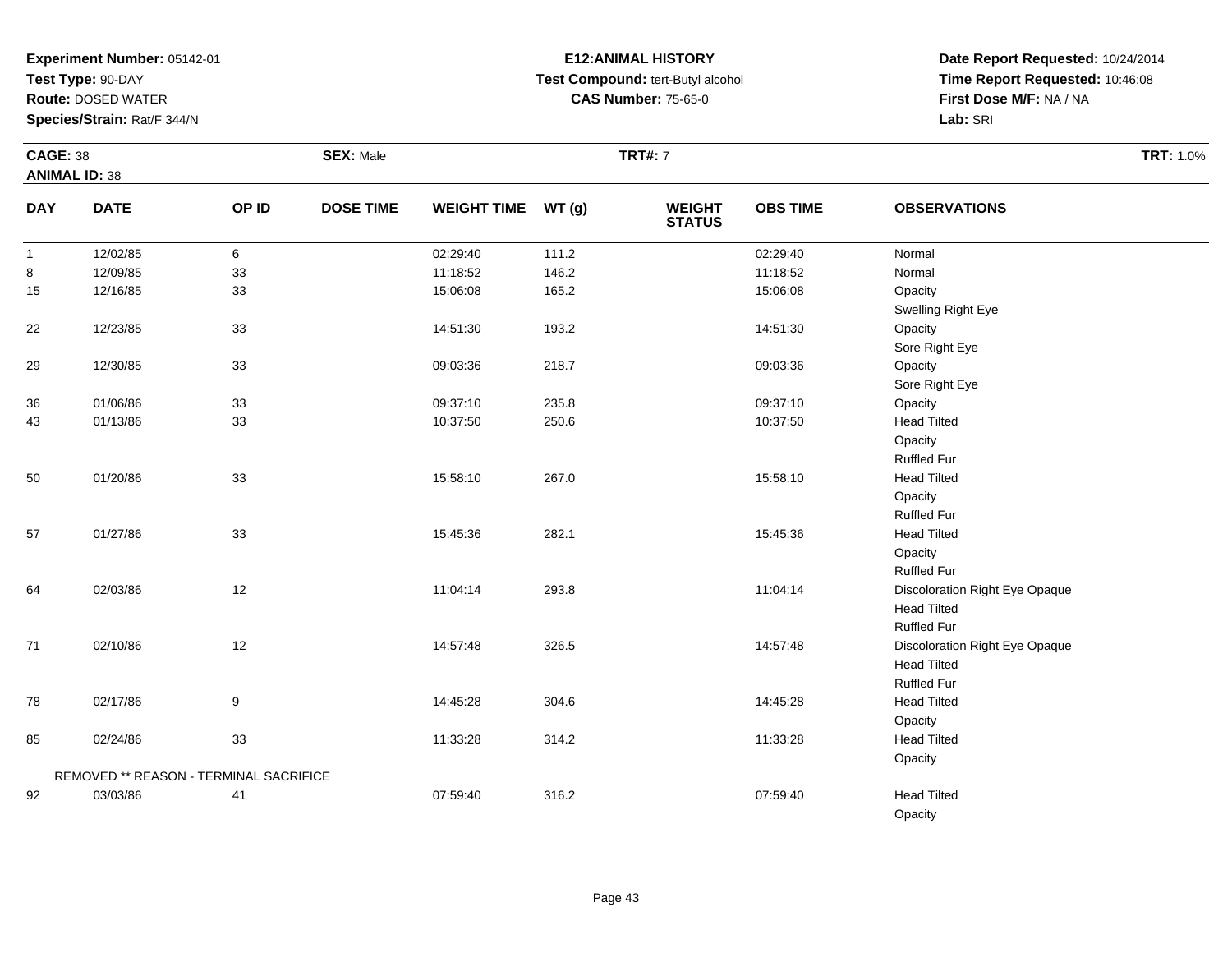|                                         | <b>Experiment Number: 05142-01</b><br>Test Type: 90-DAY<br><b>Route: DOSED WATER</b><br>Species/Strain: Rat/F 344/N |       |                  |                    |       | <b>E12:ANIMAL HISTORY</b><br>Test Compound: tert-Butyl alcohol<br><b>CAS Number: 75-65-0</b> | Date Report Requested: 10/24/2014<br>Time Report Requested: 10:46:08<br><b>First Dose M/F: NA / NA</b><br>Lab: SRI |                     |  |
|-----------------------------------------|---------------------------------------------------------------------------------------------------------------------|-------|------------------|--------------------|-------|----------------------------------------------------------------------------------------------|--------------------------------------------------------------------------------------------------------------------|---------------------|--|
| <b>CAGE: 38</b><br><b>ANIMAL ID: 38</b> |                                                                                                                     |       | <b>SEX: Male</b> |                    |       | <b>TRT#: 7</b>                                                                               |                                                                                                                    | <b>TRT: 1.0%</b>    |  |
| <b>DAY</b>                              | <b>DATE</b>                                                                                                         | OP ID | <b>DOSE TIME</b> | <b>WEIGHT TIME</b> | WT(q) | <b>WEIGHT</b><br><b>STATUS</b>                                                               | <b>OBS TIME</b>                                                                                                    | <b>OBSERVATIONS</b> |  |
|                                         |                                                                                                                     |       |                  |                    |       |                                                                                              |                                                                                                                    |                     |  |

Ruffled Fur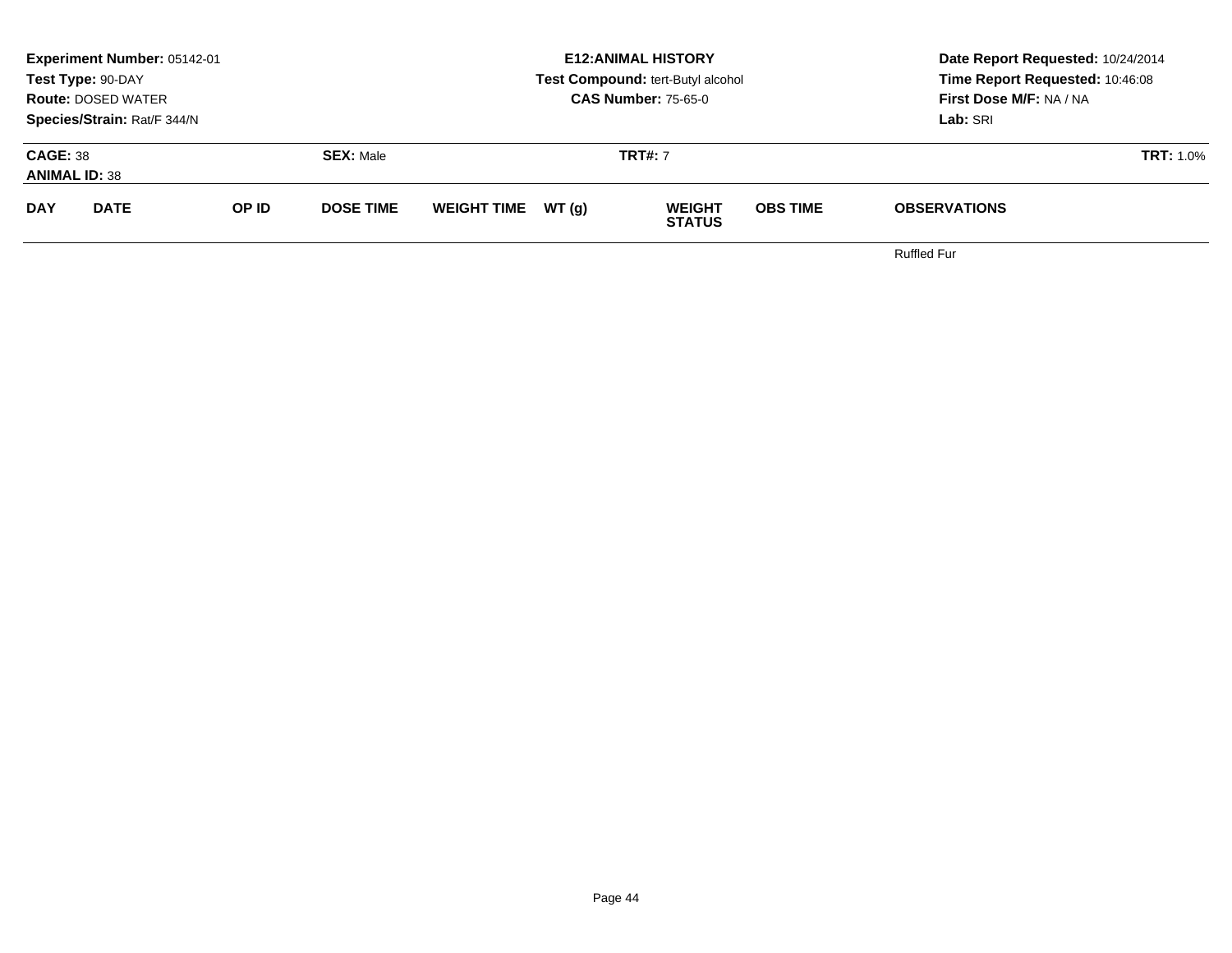**Test Type:** 90-DAY

**Route:** DOSED WATER

**Species/Strain:** Rat/F 344/N

# **E12:ANIMAL HISTORY Test Compound:** tert-Butyl alcohol **CAS Number:** 75-65-0

|              | <b>CAGE: 39</b>                        |        | <b>SEX: Male</b> |                    |       |                                | <b>TRT#: 7</b>  |                     |  |  |
|--------------|----------------------------------------|--------|------------------|--------------------|-------|--------------------------------|-----------------|---------------------|--|--|
|              | <b>ANIMAL ID: 39</b>                   |        |                  |                    |       |                                |                 |                     |  |  |
| <b>DAY</b>   | <b>DATE</b>                            | OP ID  | <b>DOSE TIME</b> | WEIGHT TIME WT (g) |       | <b>WEIGHT</b><br><b>STATUS</b> | <b>OBS TIME</b> | <b>OBSERVATIONS</b> |  |  |
| $\mathbf{1}$ | 12/02/85                               | 6      |                  | 02:30:54           | 120.8 |                                | 02:30:54        | Normal              |  |  |
| 8            | 12/09/85                               | 33     |                  | 11:21:02           | 158.2 |                                | 11:21:02        | Normal              |  |  |
| 15           | 12/16/85                               | $33\,$ |                  | 15:06:56           | 184.0 |                                | 15:06:56        | Normal              |  |  |
| 22           | 12/23/85                               | $33\,$ |                  | 14:52:32           | 214.2 |                                | 14:52:32        | Normal              |  |  |
| 29           | 12/30/85                               | 33     |                  | 08:56:16           | 230.1 |                                | 08:56:16        | <b>Head Tilted</b>  |  |  |
|              |                                        |        |                  |                    |       |                                |                 | Opacity             |  |  |
| 36           | 01/06/86                               | 33     |                  | 09:33:30           | 251.7 |                                | 09:33:30        | <b>Head Tilted</b>  |  |  |
|              |                                        |        |                  |                    |       |                                |                 | Opacity             |  |  |
|              |                                        |        |                  |                    |       |                                |                 | <b>Ruffled Fur</b>  |  |  |
| 43           | 01/13/86                               | 33     |                  | 10:38:50           | 269.9 |                                | 10:38:50        | <b>Head Tilted</b>  |  |  |
|              |                                        |        |                  |                    |       |                                |                 | Opacity             |  |  |
|              |                                        |        |                  |                    |       |                                |                 | <b>Ruffled Fur</b>  |  |  |
| 50           | 01/20/86                               | 33     |                  | 15:58:48           | 288.9 |                                | 15:58:48        | <b>Head Tilted</b>  |  |  |
|              |                                        |        |                  |                    |       |                                |                 | Opacity             |  |  |
|              |                                        |        |                  |                    |       |                                |                 | <b>Ruffled Fur</b>  |  |  |
| 57           | 01/27/86                               | 33     |                  | 15:46:26           | 300.0 |                                | 15:46:26        | <b>Head Tilted</b>  |  |  |
|              |                                        |        |                  |                    |       |                                |                 | Opacity             |  |  |
|              |                                        |        |                  |                    |       |                                |                 | <b>Ruffled Fur</b>  |  |  |
| 64           | 02/03/86                               | 12     |                  | 11:04:56           | 315.2 |                                | 11:04:56        | <b>Head Tilted</b>  |  |  |
|              |                                        |        |                  |                    |       |                                |                 | <b>Ruffled Fur</b>  |  |  |
| 71           | 02/10/86                               | 12     |                  | 14:59:00           | 318.4 |                                | 14:59:00        | <b>Head Tilted</b>  |  |  |
|              |                                        |        |                  |                    |       |                                |                 | <b>Ruffled Fur</b>  |  |  |
| 78           | 02/17/86                               | 9      |                  | 14:46:06           | 325.1 |                                | 14:46:06        | Normal              |  |  |
| 85           | 02/24/86                               | 33     |                  | 11:34:04           | 334.1 |                                | 11:34:04        | <b>Head Tilted</b>  |  |  |
|              |                                        |        |                  |                    |       |                                |                 | Opacity             |  |  |
|              | REMOVED ** REASON - TERMINAL SACRIFICE |        |                  |                    |       |                                |                 |                     |  |  |
| 94           | 03/05/86                               | 41     |                  | 07:28:34           | 348.6 |                                | 07:28:34        | <b>Head Tilted</b>  |  |  |
|              |                                        |        |                  |                    |       |                                |                 | Opacity             |  |  |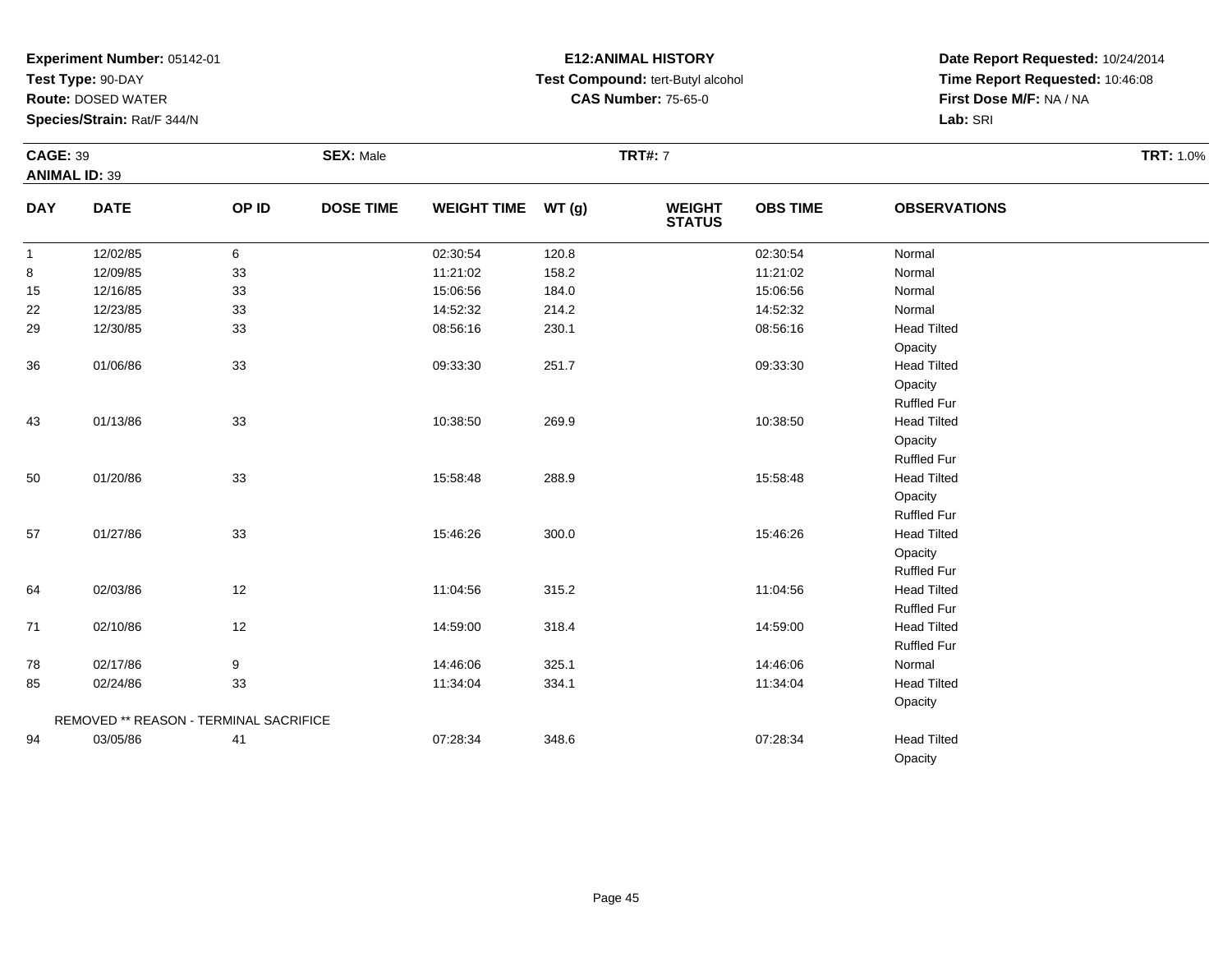**Test Type:** 90-DAY

94

**Route:** DOSED WATER

**Species/Strain:** Rat/F 344/N

# **E12:ANIMAL HISTORY Test Compound:** tert-Butyl alcohol **CAS Number:** 75-65-0

**Date Report Requested:** 10/24/2014**Time Report Requested:** 10:46:08**First Dose M/F:** NA / NA**Lab:** SRI

Opacity

| <b>CAGE: 40</b> | <b>ANIMAL ID: 40</b>                   |       | <b>SEX: Male</b> |                    |       | <b>TRT#: 7</b>                 |                 |                     | <b>TRT: 1.0%</b> |
|-----------------|----------------------------------------|-------|------------------|--------------------|-------|--------------------------------|-----------------|---------------------|------------------|
| <b>DAY</b>      | <b>DATE</b>                            | OP ID | <b>DOSE TIME</b> | WEIGHT TIME WT (g) |       | <b>WEIGHT</b><br><b>STATUS</b> | <b>OBS TIME</b> | <b>OBSERVATIONS</b> |                  |
| $\mathbf{1}$    | 12/02/85                               | 6     |                  | 02:31:54           | 112.7 |                                | 02:31:54        | Normal              |                  |
| 8               | 12/09/85                               | 33    |                  | 11:22:56           | 146.3 |                                | 11:22:56        | Normal              |                  |
| 15              | 12/16/85                               | 33    |                  | 15:03:56           | 157.2 |                                | 15:03:56        | Normal              |                  |
| 22              | 12/23/85                               | 33    |                  | 14:49:20           | 176.5 |                                | 14:49:20        | <b>Ruffled Fur</b>  |                  |
| 29              | 12/30/85                               | 33    |                  | 08:58:36           | 210.6 |                                | 08:58:36        | <b>Head Tilted</b>  |                  |
| 36              | 01/06/86                               | 33    |                  | 09:34:32           | 237.3 |                                | 09:34:32        | <b>Head Tilted</b>  |                  |
| 43              | 01/13/86                               | 33    |                  | 10:39:40           | 250.4 |                                | 10:39:40        | <b>Head Tilted</b>  |                  |
| 50              | 01/20/86                               | 33    |                  | 15:59:28           | 264.8 |                                | 15:59:28        | <b>Head Tilted</b>  |                  |
| 57              | 01/27/86                               | 33    |                  | 15:49:26           | 282.8 |                                | 15:49:26        | <b>Head Tilted</b>  |                  |
|                 |                                        |       |                  |                    |       |                                |                 | <b>Ruffled Fur</b>  |                  |
| 64              | 02/03/86                               | 12    |                  | 11:05:38           | 296.3 |                                | 11:05:38        | <b>Head Tilted</b>  |                  |
|                 |                                        |       |                  |                    |       |                                |                 | <b>Ruffled Fur</b>  |                  |
| 71              | 02/10/86                               | 12    |                  | 14:59:44           | 297.7 |                                | 14:59:44        | <b>Head Tilted</b>  |                  |
|                 |                                        |       |                  |                    |       |                                |                 | <b>Ruffled Fur</b>  |                  |
| 78              | 02/17/86                               | 9     |                  | 14:46:50           | 308.1 |                                | 14:46:50        | Normal              |                  |
| 85              | 02/24/86                               | 33    |                  | 11:31:54           | 311.8 |                                | 11:31:54        | <b>Head Tilted</b>  |                  |
|                 | REMOVED ** REASON - TERMINAL SACRIFICE |       |                  |                    |       |                                |                 |                     |                  |

03/05/86 <sup>41</sup> 08:10:50 305.8 08:10:50 Head Tilted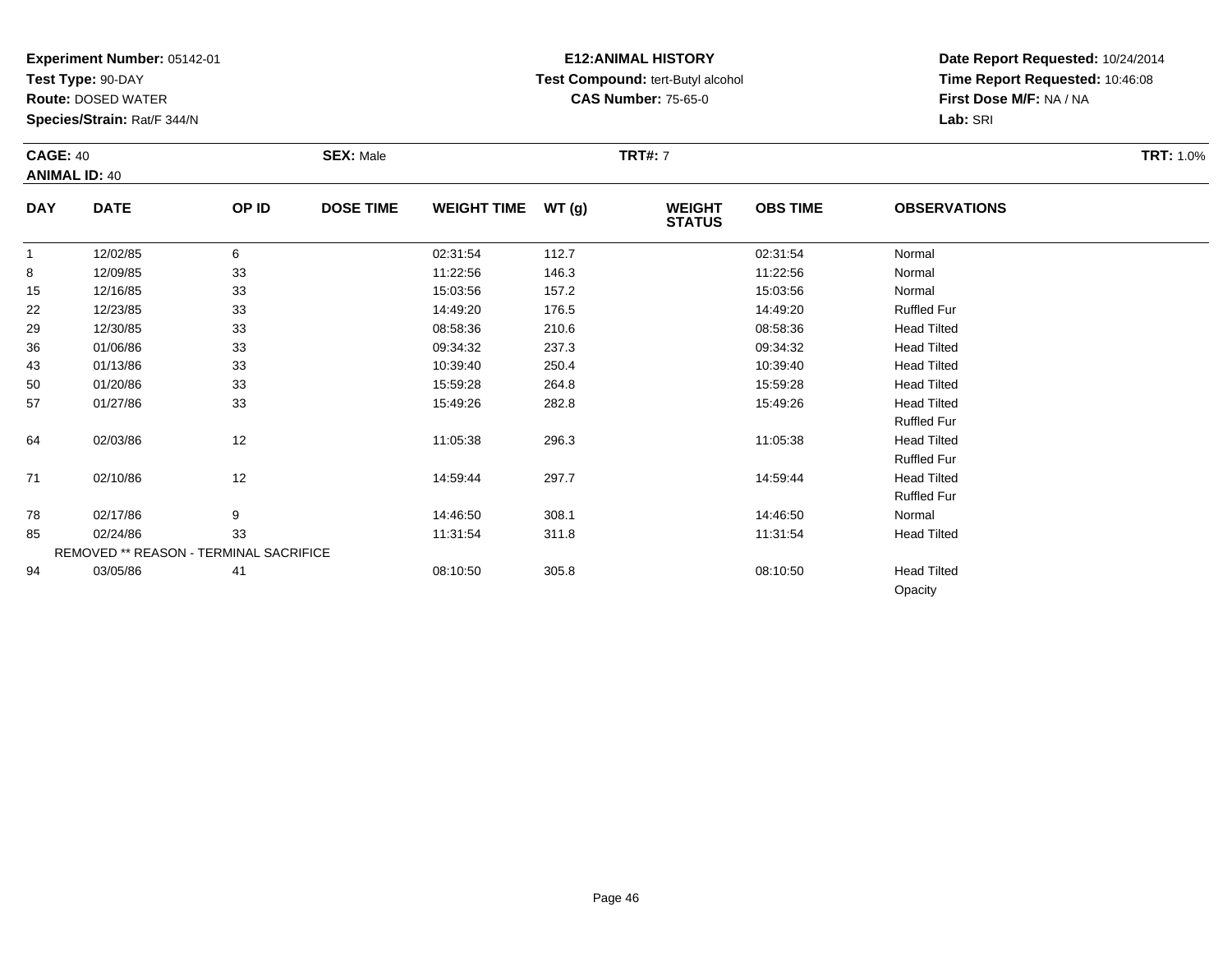**Test Type:** 90-DAY

93

**Route:** DOSED WATER

**Species/Strain:** Rat/F 344/N

### **E12:ANIMAL HISTORY Test Compound:** tert-Butyl alcohol **CAS Number:** 75-65-0

**Date Report Requested:** 10/24/2014**Time Report Requested:** 10:46:08**First Dose M/F:** NA / NA**Lab:** SRI

| <b>CAGE: 41</b><br><b>ANIMAL ID: 41</b> |                                        | <b>SEX: Male</b> |                  | <b>TRT#: 9</b>     |       |                                | <b>TRT: 2.0%</b> |                     |  |
|-----------------------------------------|----------------------------------------|------------------|------------------|--------------------|-------|--------------------------------|------------------|---------------------|--|
| <b>DAY</b>                              | <b>DATE</b>                            | OP ID            | <b>DOSE TIME</b> | <b>WEIGHT TIME</b> | WT(g) | <b>WEIGHT</b><br><b>STATUS</b> | <b>OBS TIME</b>  | <b>OBSERVATIONS</b> |  |
| 1                                       | 12/02/85                               | 6                |                  | 02:47:36           | 124.0 |                                | 02:47:36         | Normal              |  |
| 8                                       | 12/09/85                               | 33               |                  | 10:26:04           | 157.1 |                                | 10:26:04         | Ataxia              |  |
| 15                                      | 12/16/85                               | 33               |                  | 14:05:58           | 175.6 |                                | 14:05:58         | Normal              |  |
| 22                                      | 12/23/85                               | 33               |                  | 13:48:10           | 205.6 |                                | 13:48:10         | Normal              |  |
| 29                                      | 12/30/85                               | 33               |                  | 11:22:36           | 228.3 |                                | 11:22:36         | Normal              |  |
| 36                                      | 01/06/86                               | 33               |                  | 11:21:28           | 243.8 |                                | 11:21:28         | Normal              |  |
| 43                                      | 01/13/86                               | 33               |                  | 13:20:02           | 254.0 |                                | 13:20:02         | <b>Ruffled Fur</b>  |  |
| 50                                      | 01/20/86                               | 33               |                  | 11:57:50           | 266.8 |                                | 11:57:50         | <b>Ruffled Fur</b>  |  |
| 57                                      | 01/27/86                               | 33               |                  | 14:31:02           | 276.1 |                                | 14:31:02         | Reddened Eye        |  |
|                                         |                                        |                  |                  |                    |       |                                |                  | <b>Ruffled Fur</b>  |  |
| 64                                      | 02/03/86                               | 12               |                  | 11:31:18           | 287.3 |                                | 11:31:18         | <b>Ruffled Fur</b>  |  |
| 71                                      | 02/10/86                               | 12               |                  | 14:36:14           | 290.1 |                                | 14:36:14         | <b>Ruffled Fur</b>  |  |
| 78                                      | 02/17/86                               | 9                |                  | 14:08:50           | 301.2 |                                | 14:08:50         | Normal              |  |
| 85                                      | 02/24/86                               | 33               |                  | 11:05:40           | 308.5 |                                | 11:05:40         | <b>Ruffled Fur</b>  |  |
|                                         | REMOVED ** REASON - TERMINAL SACRIFICE |                  |                  |                    |       |                                |                  |                     |  |

03/04/86 <sup>41</sup> 08:39:22 311.7 08:39:22 Ruffled Fur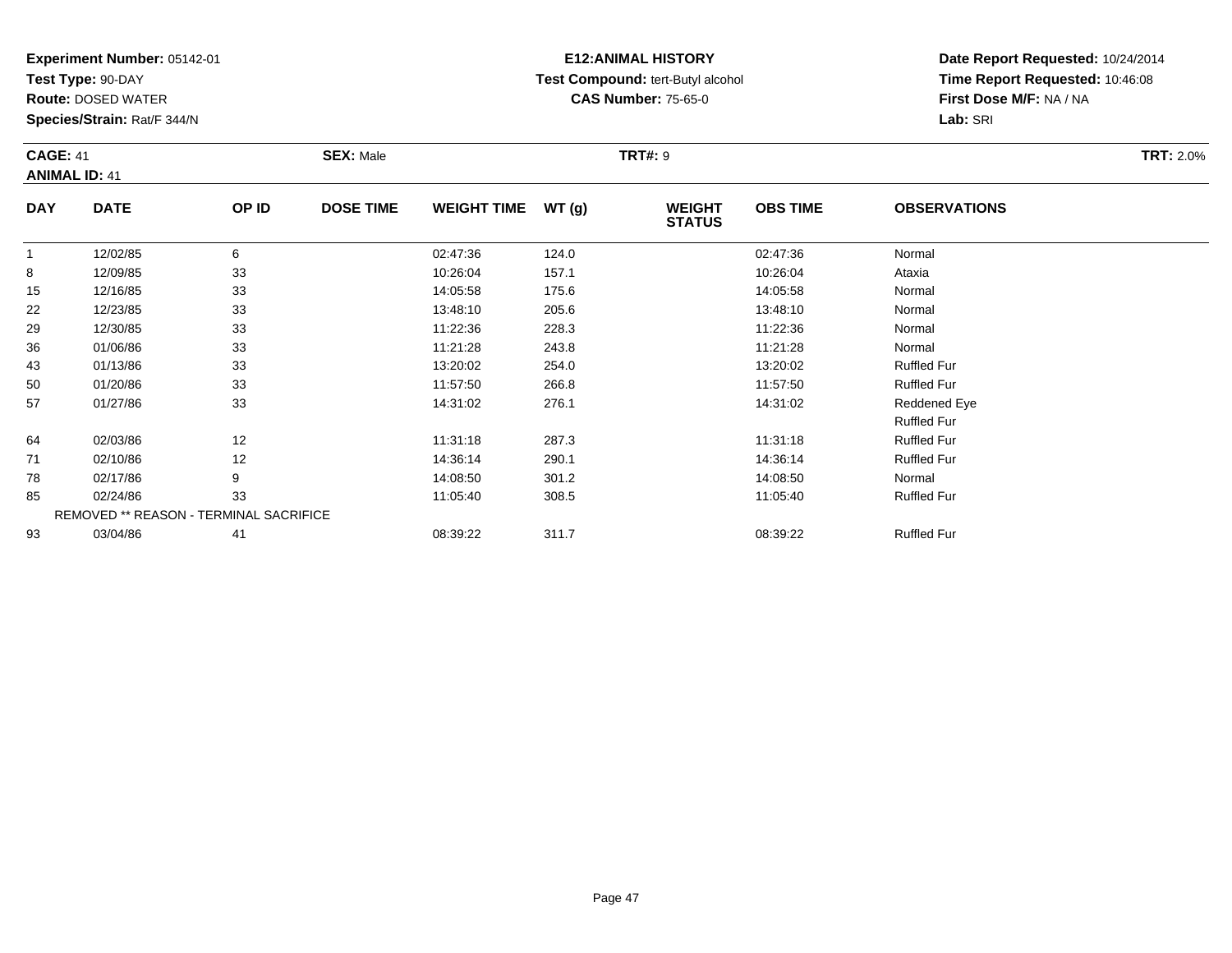**Test Type:** 90-DAY

**Route:** DOSED WATER

**Species/Strain:** Rat/F 344/N

# **E12:ANIMAL HISTORY Test Compound:** tert-Butyl alcohol **CAS Number:** 75-65-0

**Date Report Requested:** 10/24/2014**Time Report Requested:** 10:46:08**First Dose M/F:** NA / NA**Lab:** SRI

Reddened Eye

|              | <b>CAGE: 42</b>      |       | <b>SEX: Male</b> |                    |       | <b>TRT#: 9</b>                 |                 | <b>TRT: 2.0%</b>          |  |
|--------------|----------------------|-------|------------------|--------------------|-------|--------------------------------|-----------------|---------------------------|--|
|              | <b>ANIMAL ID: 42</b> |       |                  |                    |       |                                |                 |                           |  |
| <b>DAY</b>   | <b>DATE</b>          | OP ID | <b>DOSE TIME</b> | <b>WEIGHT TIME</b> | WT(g) | <b>WEIGHT</b><br><b>STATUS</b> | <b>OBS TIME</b> | <b>OBSERVATIONS</b>       |  |
| $\mathbf{1}$ | 12/02/85             | 6     |                  | 02:48:36           | 111.3 |                                | 02:48:36        | Normal                    |  |
| 8            | 12/09/85             | 33    |                  | 10:28:12           | 130.3 |                                | 10:28:12        | <b>Ruffled Fur</b>        |  |
| 15           | 12/16/85             | 33    |                  | 14:13:16           | 148.8 |                                | 14:13:16        | Opacity                   |  |
|              |                      |       |                  |                    |       |                                |                 | Swelling Right Eye        |  |
| 22           | 12/23/85             | 33    |                  | 13:48:52           | 173.0 |                                | 13:48:52        | Sore Right Eye            |  |
| 29           | 12/30/85             | 33    |                  | 11:23:14           | 202.3 |                                | 11:23:14        | Alopecia                  |  |
|              |                      |       |                  |                    |       |                                |                 | Missing Anatomy Right Eye |  |
|              |                      |       |                  |                    |       |                                |                 | Reddened Eye              |  |
| 36           | 01/06/86             | 33    |                  | 11:22:02           | 229.2 |                                | 11:22:02        | <b>Head Tilted</b>        |  |
|              |                      |       |                  |                    |       |                                |                 | Missing Anatomy Right Eye |  |
|              |                      |       |                  |                    |       |                                |                 | Reddened Eye              |  |
|              |                      |       |                  |                    |       |                                |                 | <b>Ruffled Fur</b>        |  |
| 43           | 01/13/86             | 33    |                  | 13:21:24           | 244.2 |                                | 13:21:24        | <b>Head Tilted</b>        |  |
|              |                      |       |                  |                    |       |                                |                 | Missing Anatomy Right Eye |  |
|              |                      |       |                  |                    |       |                                |                 | Reddened Eye              |  |
|              |                      |       |                  |                    |       |                                |                 | <b>Ruffled Fur</b>        |  |
| 50           | 01/20/86             | 33    |                  | 11:58:30           | 257.9 |                                | 11:58:30        | <b>Head Tilted</b>        |  |
|              |                      |       |                  |                    |       |                                |                 | Missing Anatomy Right Eye |  |
|              |                      |       |                  |                    |       |                                |                 | Reddened Eye              |  |
|              |                      |       |                  |                    |       |                                |                 | <b>Ruffled Fur</b>        |  |
| 57           | 01/27/86             | 33    |                  | 14:25:44           | 266.5 |                                | 14:25:44        | <b>Head Tilted</b>        |  |
|              |                      |       |                  |                    |       |                                |                 | Missing Anatomy Right Eye |  |
|              |                      |       |                  |                    |       |                                |                 | Reddened Eye              |  |
|              |                      |       |                  |                    |       |                                |                 | <b>Ruffled Fur</b>        |  |
| 64           | 02/03/86             | 12    |                  | 11:29:16           | 259.5 |                                | 11:29:16        | <b>Head Tilted</b>        |  |
|              |                      |       |                  |                    |       |                                |                 | Missing Anatomy Right Eye |  |
|              |                      |       |                  |                    |       |                                |                 | Reddened Eye              |  |
|              |                      |       |                  |                    |       |                                |                 | <b>Ruffled Fur</b>        |  |
| 71           | 02/10/86             | 12    |                  | 14:37:26           | 286.4 |                                | 14:37:26        | <b>Head Tilted</b>        |  |
|              |                      |       |                  |                    |       |                                |                 | Missing Anatomy Right Eye |  |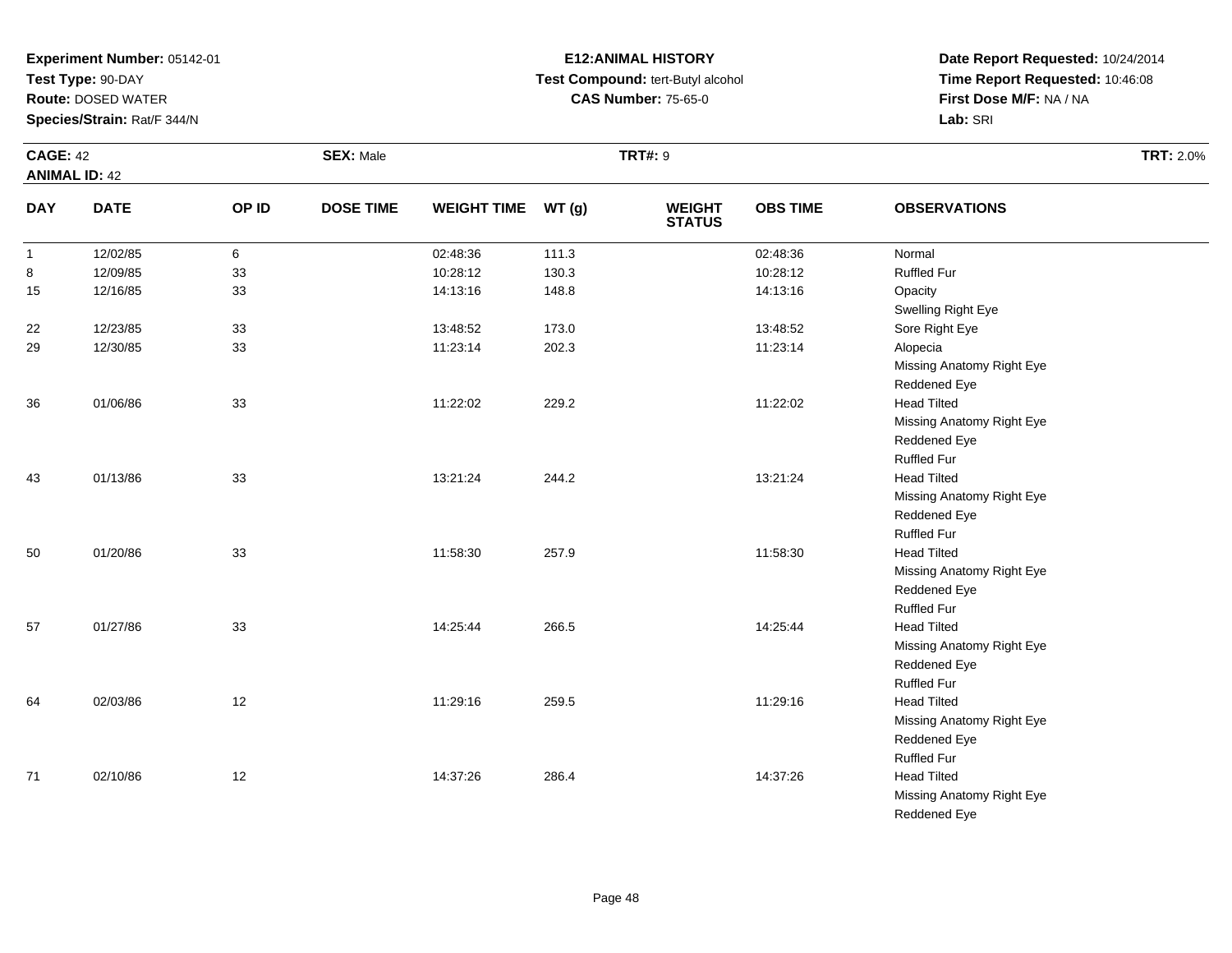|                                         | Experiment Number: 05142-01<br>Test Type: 90-DAY<br><b>Route: DOSED WATER</b><br>Species/Strain: Rat/F 344/N |                                               |                  |                    |                | <b>E12: ANIMAL HISTORY</b><br>Test Compound: tert-Butyl alcohol<br><b>CAS Number: 75-65-0</b> | Date Report Requested: 10/24/2014<br>Time Report Requested: 10:46:08<br>First Dose M/F: NA / NA<br>Lab: SRI |                                                                       |  |
|-----------------------------------------|--------------------------------------------------------------------------------------------------------------|-----------------------------------------------|------------------|--------------------|----------------|-----------------------------------------------------------------------------------------------|-------------------------------------------------------------------------------------------------------------|-----------------------------------------------------------------------|--|
| <b>CAGE: 42</b><br><b>ANIMAL ID: 42</b> |                                                                                                              | <b>SEX: Male</b>                              |                  |                    | <b>TRT#: 9</b> |                                                                                               | <b>TRT: 2.0%</b>                                                                                            |                                                                       |  |
| <b>DAY</b>                              | <b>DATE</b>                                                                                                  | OP ID                                         | <b>DOSE TIME</b> | <b>WEIGHT TIME</b> | WT(g)          | <b>WEIGHT</b><br><b>STATUS</b>                                                                | <b>OBS TIME</b>                                                                                             | <b>OBSERVATIONS</b>                                                   |  |
| 78                                      | 02/17/86                                                                                                     | 9                                             |                  | 14:09:28           | 301.1          |                                                                                               | 14:09:28                                                                                                    | <b>Ruffled Fur</b><br><b>Head Tilted</b><br>Missing Anatomy Right Eye |  |
| 85                                      | 02/24/86                                                                                                     | 33                                            |                  | 11:06:24           | 306.1          |                                                                                               | 11:06:24                                                                                                    | <b>Head Tilted</b><br>Missing Anatomy Right Eye                       |  |
|                                         |                                                                                                              | <b>REMOVED ** REASON - TERMINAL SACRIFICE</b> |                  |                    |                |                                                                                               |                                                                                                             |                                                                       |  |
| 94                                      | 03/05/86                                                                                                     | 41                                            |                  | 07:39:52           | 308.5          |                                                                                               | 07:39:52                                                                                                    | <b>Head Tilted</b><br>Missing Anatomy Right Eye                       |  |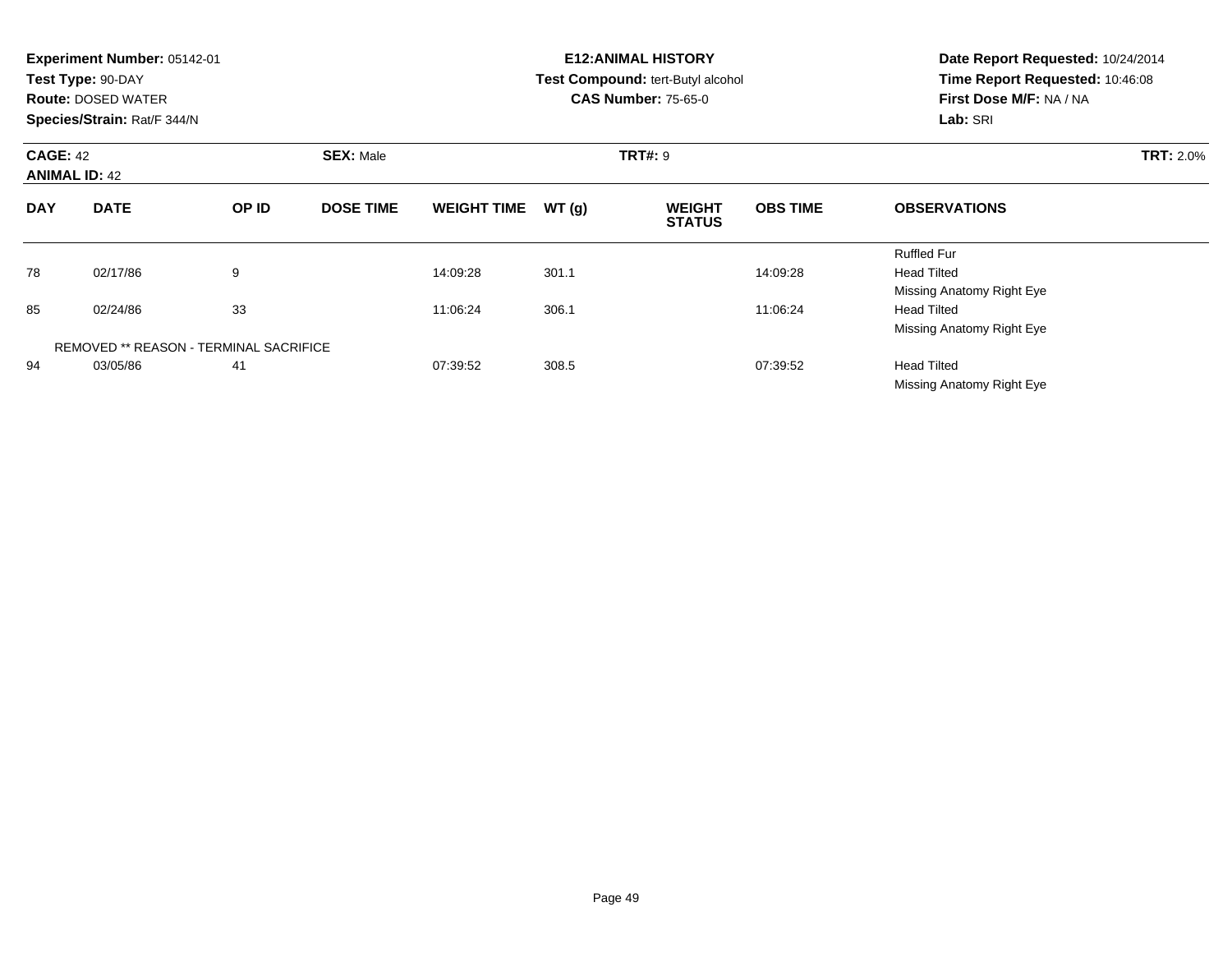**Test Type:** 90-DAY

**Route:** DOSED WATER

**Species/Strain:** Rat/F 344/N

### **E12:ANIMAL HISTORY Test Compound:** tert-Butyl alcohol **CAS Number:** 75-65-0

**Date Report Requested:** 10/24/2014**Time Report Requested:** 10:46:08**First Dose M/F:** NA / NA**Lab:** SRI

| <b>CAGE: 43</b><br><b>ANIMAL ID: 43</b> |             | <b>SEX: Male</b> |                  |                    | <b>TRT#: 9</b> | <b>TRT: 2.0%</b>               |                 |                                    |  |
|-----------------------------------------|-------------|------------------|------------------|--------------------|----------------|--------------------------------|-----------------|------------------------------------|--|
| <b>DAY</b>                              | <b>DATE</b> | OP ID            | <b>DOSE TIME</b> | <b>WEIGHT TIME</b> | WT (g)         | <b>WEIGHT</b><br><b>STATUS</b> | <b>OBS TIME</b> | <b>OBSERVATIONS</b>                |  |
| $\mathbf{1}$                            | 12/02/85    | 6                |                  | 02:51:32           | 114.1          |                                | 02:51:32        | Normal                             |  |
| 8                                       | 12/09/85    | 33               |                  | 10:29:04           | 137.6          |                                | 10:29:04        | Ataxia                             |  |
| 15                                      | 12/16/85    | 33               |                  | 14:15:08           | 160.6          |                                | 14:15:08        | Normal                             |  |
| 22                                      | 12/23/85    | 33               |                  | 13:49:36           | 186.2          |                                | 13:49:36        | Normal                             |  |
| 29                                      | 12/30/85    | 33               |                  | 11:24:26           | 211.4          |                                | 11:24:26        | Normal                             |  |
| 36                                      | 01/06/86    | 33               |                  | 11:22:58           | 231.5          |                                | 11:22:58        | <b>Ruffled Fur</b>                 |  |
| 43                                      | 01/13/86    | 33               |                  | 11:49:26           | 245.8          |                                | 11:49:26        | Hypoactivity<br><b>Ruffled Fur</b> |  |
| 50                                      | 01/20/86    | 33               |                  | 11:54:34           | 257.3          |                                | 11:54:34        | <b>Ruffled Fur</b>                 |  |
| 57                                      | 01/27/86    | 33               |                  | 14:27:08           | 272.0          |                                | 14:27:08        | Opacity<br><b>Ruffled Fur</b>      |  |
| 64                                      | 02/03/86    | 12               |                  | 11:29:52           | 280.1          |                                | 11:29:52        | <b>Ruffled Fur</b>                 |  |
| 71                                      | 02/10/86    | 12               |                  | 14:38:34           | 294.5          |                                | 14:38:34        | <b>Ruffled Fur</b>                 |  |
| 78                                      | 02/17/86    | 9                |                  | 14:10:22           | 301.2          |                                | 14:10:22        | Normal                             |  |

| 78 | 02/17/86 |                                               | 14:10:22 | 301.2 | 14:10:22 | Normal |
|----|----------|-----------------------------------------------|----------|-------|----------|--------|
| 85 | 02/24/86 | วว                                            | 11:07:04 | 301.4 | 11:07:04 | Normal |
|    |          | <b>REMOVED ** REASON - TERMINAL SACRIFICE</b> |          |       |          |        |
| 92 | 03/03/86 |                                               | 08:40:12 | 311.2 | 08:40:12 | Normal |

Page 50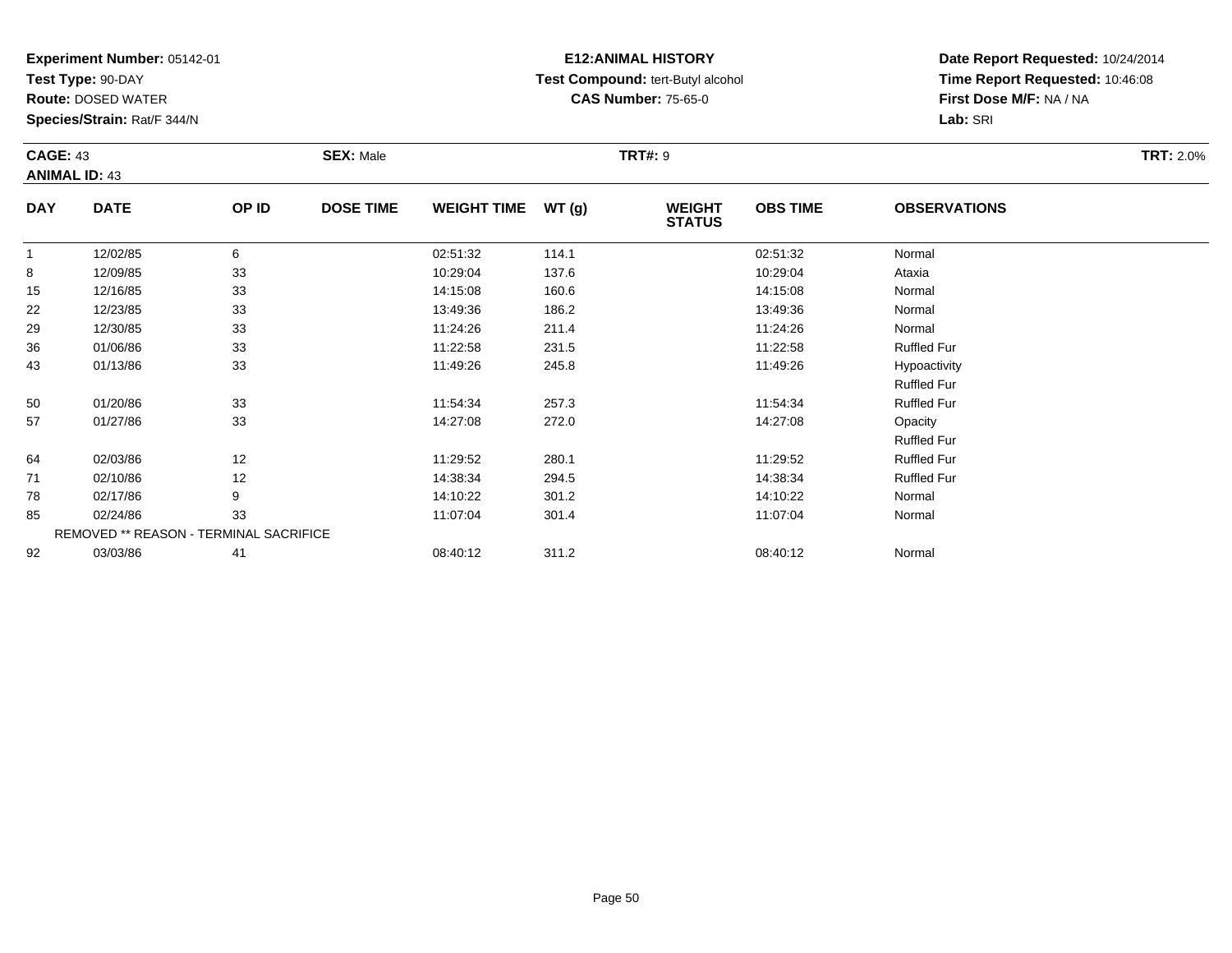**Test Type:** 90-DAY

94

**Route:** DOSED WATER

**Species/Strain:** Rat/F 344/N

### **E12:ANIMAL HISTORY Test Compound:** tert-Butyl alcohol **CAS Number:** 75-65-0

**Date Report Requested:** 10/24/2014**Time Report Requested:** 10:46:08**First Dose M/F:** NA / NA**Lab:** SRI

|            | <b>CAGE: 44</b><br><b>ANIMAL ID: 44</b>       |       | <b>SEX: Male</b> |                    |       | <b>TRT#: 9</b>                 | <b>TRT: 2.0%</b> |                     |  |
|------------|-----------------------------------------------|-------|------------------|--------------------|-------|--------------------------------|------------------|---------------------|--|
| <b>DAY</b> | <b>DATE</b>                                   | OP ID | <b>DOSE TIME</b> | <b>WEIGHT TIME</b> | WT(g) | <b>WEIGHT</b><br><b>STATUS</b> | <b>OBS TIME</b>  | <b>OBSERVATIONS</b> |  |
|            | 12/02/85                                      | 6     |                  | 02:52:26           | 105.3 |                                | 02:52:26         | Normal              |  |
| 8          | 12/09/85                                      | 33    |                  | 10:30:28           | 127.9 |                                | 10:30:28         | Normal              |  |
| 15         | 12/16/85                                      | 33    |                  | 14:15:44           | 148.4 |                                | 14:15:44         | Normal              |  |
| 22         | 12/23/85                                      | 33    |                  | 13:50:52           | 162.6 |                                | 13:50:52         | Normal              |  |
| 29         | 12/30/85                                      | 33    |                  | 11:21:02           | 196.3 |                                | 11:21:02         | Normal              |  |
| 36         | 01/06/86                                      | 33    |                  | 11:19:14           | 210.6 |                                | 11:19:14         | Alopecia            |  |
|            |                                               |       |                  |                    |       |                                |                  | <b>Ruffled Fur</b>  |  |
| 43         | 01/13/86                                      | 33    |                  | 11:50:42           | 223.5 |                                | 11:50:42         | Alopecia            |  |
|            |                                               |       |                  |                    |       |                                |                  | <b>Ruffled Fur</b>  |  |
| 50         | 01/20/86                                      | 33    |                  | 11:55:36           | 239.2 |                                | 11:55:36         | <b>Ruffled Fur</b>  |  |
| 57         | 01/27/86                                      | 33    |                  | 14:28:46           | 245.6 |                                | 14:28:46         | <b>Ruffled Fur</b>  |  |
| 64         | 02/03/86                                      | 12    |                  | 11:30:24           | 255.9 |                                | 11:30:24         | <b>Ruffled Fur</b>  |  |
| 71         | 02/10/86                                      | 12    |                  | 14:39:52           | 256.9 |                                | 14:39:52         | <b>Ruffled Fur</b>  |  |
| 78         | 02/17/86                                      | 9     |                  | 14:11:02           | 270.3 |                                | 14:11:02         | Normal              |  |
| 85         | 02/24/86                                      | 33    |                  | 11:07:44           | 270.1 |                                | 11:07:44         | Reddened Eye        |  |
|            | <b>REMOVED ** REASON - TERMINAL SACRIFICE</b> |       |                  |                    |       |                                |                  |                     |  |

03/05/86 <sup>41</sup> 07:38:14 274.9 07:38:14 Ruffled Fur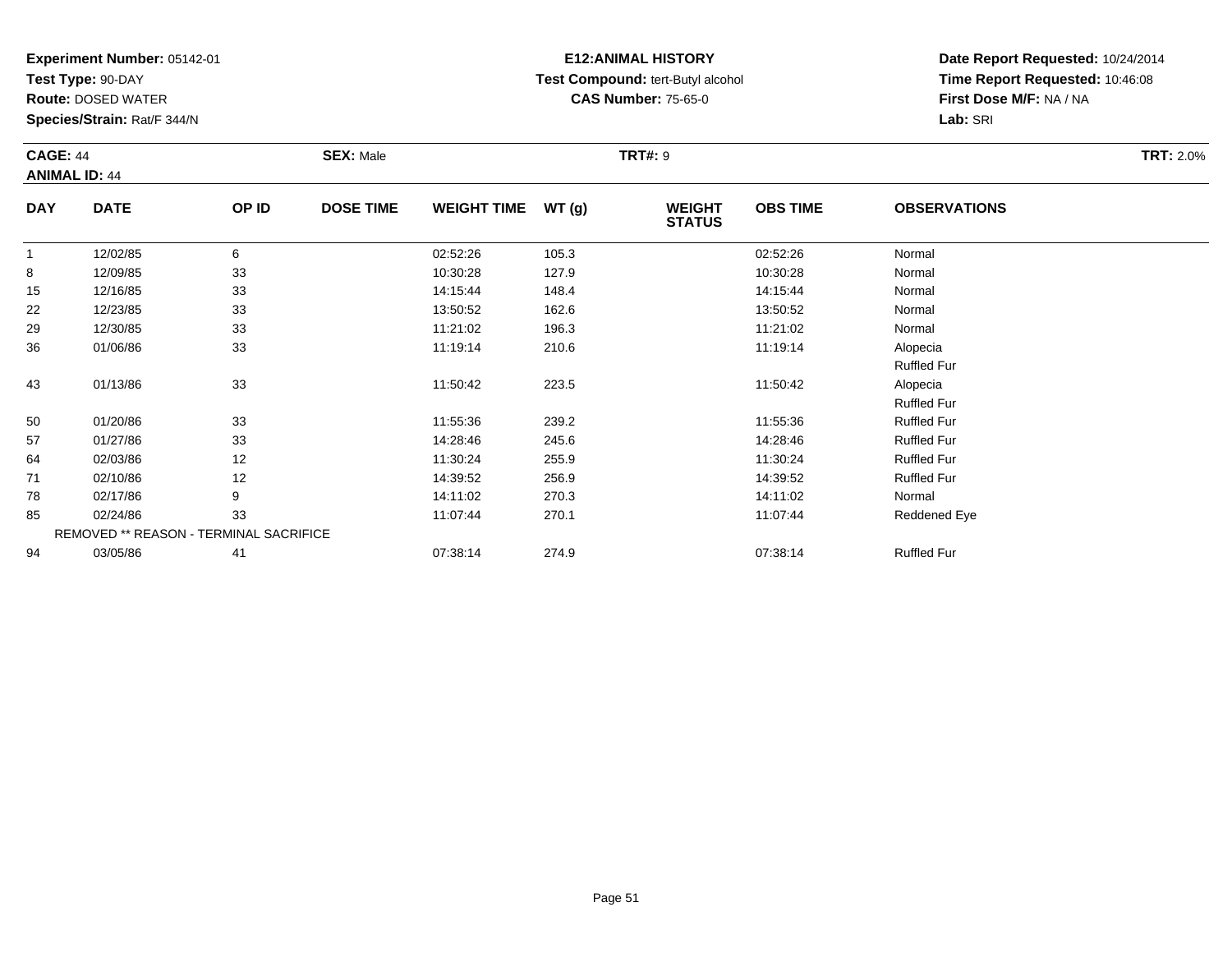**Test Type:** 90-DAY

**Route:** DOSED WATER

**Species/Strain:** Rat/F 344/N

### **E12:ANIMAL HISTORY Test Compound:** tert-Butyl alcohol **CAS Number:** 75-65-0

**Date Report Requested:** 10/24/2014**Time Report Requested:** 10:46:08**First Dose M/F:** NA / NA**Lab:** SRI

|              | <b>CAGE: 45</b><br><b>ANIMAL ID: 45</b> |       | <b>SEX: Male</b> |                    |       | <b>TRT#: 9</b>                 |                 |                     |  |  |  |
|--------------|-----------------------------------------|-------|------------------|--------------------|-------|--------------------------------|-----------------|---------------------|--|--|--|
| <b>DAY</b>   | <b>DATE</b>                             | OP ID | <b>DOSE TIME</b> | <b>WEIGHT TIME</b> | WT(g) | <b>WEIGHT</b><br><b>STATUS</b> | <b>OBS TIME</b> | <b>OBSERVATIONS</b> |  |  |  |
| $\mathbf{1}$ | 12/02/85                                | 6     |                  | 02:53:50           | 120.3 |                                | 02:53:50        | Normal              |  |  |  |
| 8            | 12/09/85                                | 33    |                  | 10:31:32           | 144.0 |                                | 10:31:32        | Reddened Eye        |  |  |  |
| 15           | 12/16/85                                | 33    |                  | 14:05:02           | 157.8 |                                | 14:05:02        | Reddened Eye        |  |  |  |
| 22           | 12/23/85                                | 33    |                  | 13:47:22           | 190.1 |                                | 13:47:22        | Normal              |  |  |  |
| 29           | 12/30/85                                | 33    |                  | 11:22:00           | 219.8 |                                | 11:22:00        | Normal              |  |  |  |
| 36           | 01/06/86                                | 33    |                  | 11:20:36           | 232.0 |                                | 11:20:36        | Normal              |  |  |  |
| 43           | 01/13/86                                | 33    |                  | 11:51:40           | 239.8 |                                | 11:51:40        | Reddened Eye        |  |  |  |
|              |                                         |       |                  |                    |       |                                |                 | <b>Ruffled Fur</b>  |  |  |  |
| 50           | 01/20/86                                | 33    |                  | 11:56:58           | 252.9 |                                | 11:56:58        | <b>Ruffled Fur</b>  |  |  |  |
| 57           | 01/27/86                                | 33    |                  | 14:30:02           | 269.6 |                                | 14:30:02        | Reddened Eye        |  |  |  |
|              |                                         |       |                  |                    |       |                                |                 | <b>Ruffled Fur</b>  |  |  |  |
| 64           | 02/03/86                                | 12    |                  | 11:30:50           | 279.3 |                                | 11:30:50        | <b>Ruffled Fur</b>  |  |  |  |
| 71           | 02/10/86                                | 12    |                  | 14:40:22           | 284.7 |                                | 14:40:22        | <b>Ruffled Fur</b>  |  |  |  |
| 78           | 02/17/86                                | 9     |                  | 14:11:32           | 294.1 |                                | 14:11:32        | Normal              |  |  |  |
| 85           | 02/24/86                                | 33    |                  | 11:04:52           | 301.1 |                                | 11:04:52        | Normal              |  |  |  |

3 03/04/86 41 41 08:50:54 300.9 08:50:54 08:50:54 Normal

REMOVED \*\* REASON - TERMINAL SACRIFICE93

Page 52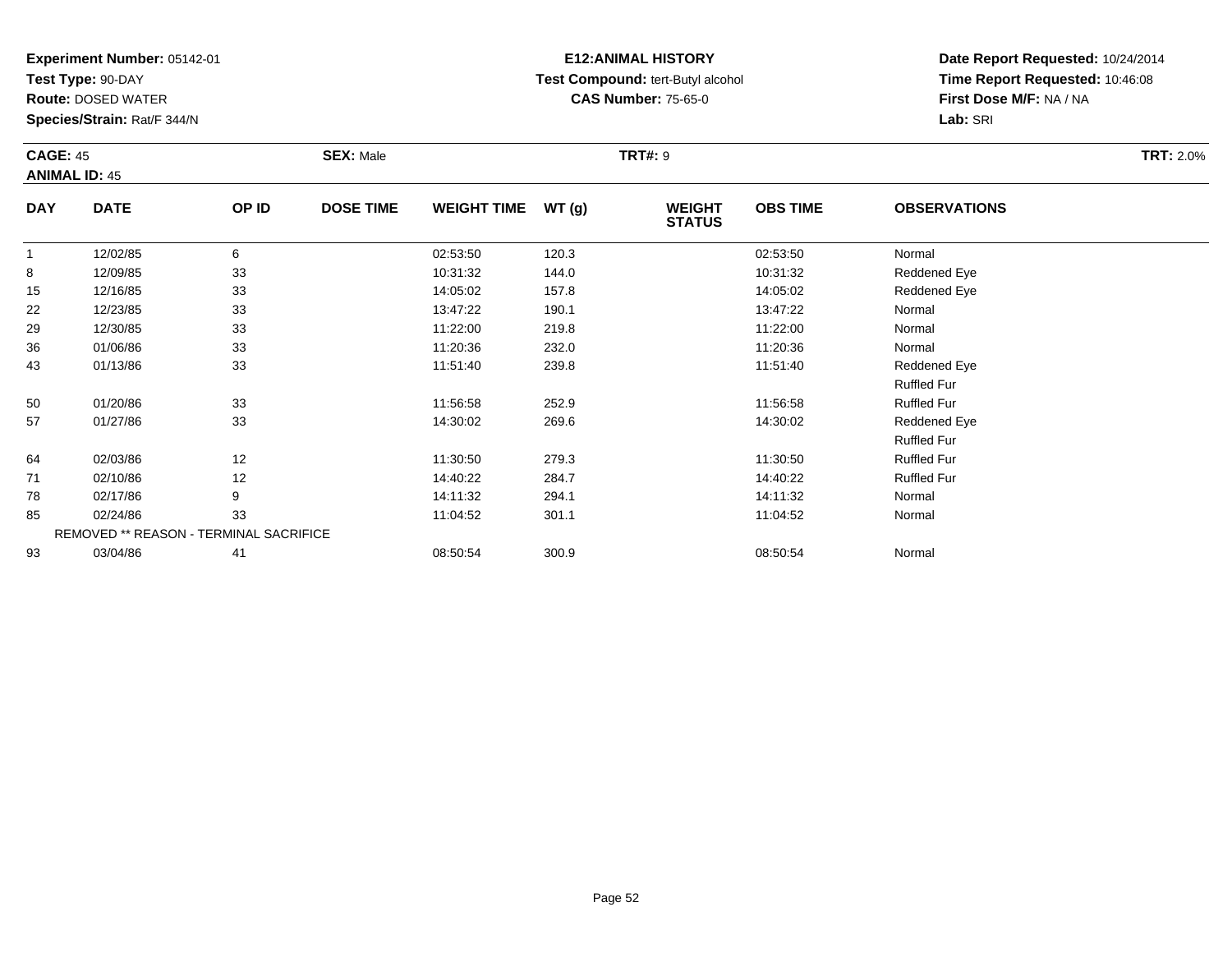**Test Type:** 90-DAY

78

85

93

**Route:** DOSED WATER

**Species/Strain:** Rat/F 344/N

REMOVED \*\* REASON - TERMINAL SACRIFICE

### **E12:ANIMAL HISTORY Test Compound:** tert-Butyl alcohol **CAS Number:** 75-65-0

**Date Report Requested:** 10/24/2014**Time Report Requested:** 10:46:08**First Dose M/F:** NA / NA**Lab:** SRI

| <b>CAGE: 46</b><br><b>ANIMAL ID: 46</b> |             | <b>SEX: Male</b> |                  |                    | <b>TRT#: 9</b> | <b>TRT: 2.0%</b>               |                 |                     |  |
|-----------------------------------------|-------------|------------------|------------------|--------------------|----------------|--------------------------------|-----------------|---------------------|--|
| <b>DAY</b>                              | <b>DATE</b> | OP ID            | <b>DOSE TIME</b> | <b>WEIGHT TIME</b> | WT(g)          | <b>WEIGHT</b><br><b>STATUS</b> | <b>OBS TIME</b> | <b>OBSERVATIONS</b> |  |
|                                         | 12/02/85    | 6                |                  | 02:55:54           | 111.0          |                                | 02:55:54        | Normal              |  |
| 8                                       | 12/09/85    | 33               |                  | 10:43:26           | 129.3          |                                | 10:43:26        | <b>Ruffled Fur</b>  |  |
| 15                                      | 12/16/85    | 33               |                  | 15:17:12           | 146.3          |                                | 15:17:12        | <b>Ruffled Fur</b>  |  |
| 22                                      | 12/23/85    | 33               |                  | 14:39:50           | 181.4          |                                | 14:39:50        | Normal              |  |
| 29                                      | 12/30/85    | 33               |                  | 09:16:56           | 192.5          |                                | 09:16:56        | <b>Ruffled Fur</b>  |  |
| 36                                      | 01/06/86    | 33               |                  | 10:16:24           | 220.9          |                                | 10:16:24        | Normal              |  |
| 43                                      | 01/13/86    | 33               |                  | 10:23:08           | 231.9          |                                | 10:23:08        | <b>Ruffled Fur</b>  |  |
| 50                                      | 01/20/86    | 33               |                  | 15:47:40           | 243.4          |                                | 15:47:40        | <b>Ruffled Fur</b>  |  |
| 57                                      | 01/27/86    | 33               |                  | 15:18:32           | 257.6          |                                | 15:18:32        | <b>Ruffled Fur</b>  |  |
| 64                                      | 02/03/86    | 12               |                  | 11:14:16           | 268.8          |                                | 11:14:16        | <b>Ruffled Fur</b>  |  |
| 71                                      | 02/10/86    | 12               |                  | 15:09:42           | 279.4          |                                | 15:09:42        | <b>Ruffled Fur</b>  |  |

8 02/17/86 9 9 14:53:38 289.9 289.9 14:53:38 Normal

5 02/24/86 33 3 11:23:26 299.9 11:23:26 11:23:26 11:23:26 Normal

03/04/86 <sup>41</sup> 07:41:28 304.8 07:41:28 Normal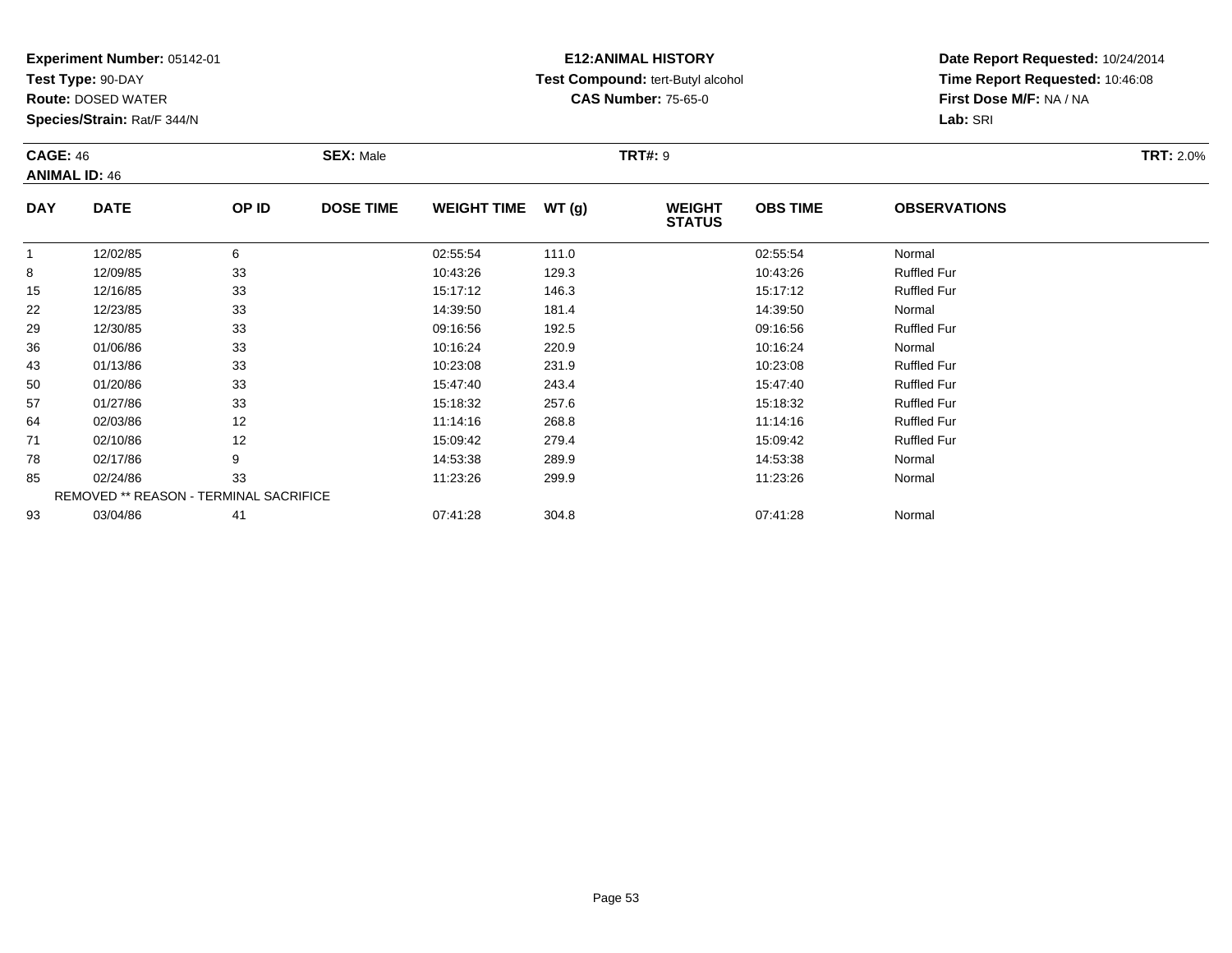**Test Type:** 90-DAY

**Route:** DOSED WATER

**Species/Strain:** Rat/F 344/N

### **E12:ANIMAL HISTORY Test Compound:** tert-Butyl alcohol **CAS Number:** 75-65-0

**Date Report Requested:** 10/24/2014**Time Report Requested:** 10:46:08**First Dose M/F:** NA / NA**Lab:** SRI

#### **CAGE:** 47 **SEX:** Male **TRT#:** <sup>9</sup> **TRT:** 2.0%**ANIMAL ID:** 47**DAY DATE OP IDDOSE TIME WEIGHT TIME WT** (g) **STATUSOBS TIME OBSERVATIONS** 1 12/02/85 <sup>6</sup> 02:56:54 118.0 02:56:54 Normal 88 12/09/85 33 3 10:45:34 147.7 10:45:34 10:45:34 Normal 15 12/16/85 <sup>33</sup> 15:18:38 164.8 15:18:38 Ruffled Fur 222 12/23/85 33 3 14:40:36 189.3 189.3 189.3 14:40:36 Normal 299 12/30/85 33 3 09:17:58 209.3 30 09:17:58 209.3 36

| ∠৬ | 12/JU/00 | აა                                     | <b>09.17.00</b> | 209.3 | <b>09.17.30</b> | <b>NOTHER</b>      |  |
|----|----------|----------------------------------------|-----------------|-------|-----------------|--------------------|--|
| 36 | 01/06/86 | 33                                     | 10:17:36        | 221.8 | 10:17:36        | Normal             |  |
| 43 | 01/13/86 | 33                                     | 10:24:30        | 235.4 | 10:24:30        | <b>Ruffled Fur</b> |  |
| 50 | 01/20/86 | 33                                     | 15:48:48        | 244.9 | 15:48:48        | <b>Ruffled Fur</b> |  |
| 57 | 01/27/86 | 33                                     | 15:14:26        | 254.5 | 15:14:26        | <b>Ruffled Fur</b> |  |
| 64 | 02/03/86 | 12                                     | 11:12:08        | 267.2 | 11:12:08        | <b>Ruffled Fur</b> |  |
| 71 | 02/10/86 | 12                                     | 15:10:28        | 277.2 | 15:10:28        | <b>Ruffled Fur</b> |  |
| 78 | 02/17/86 | 9                                      | 14:54:14        | 282.1 | 14:54:14        | Normal             |  |
| 85 | 02/24/86 | 33                                     | 11:24:00        | 289.9 | 11:24:00        | Normal             |  |
|    |          | REMOVED ** REASON - TERMINAL SACRIFICE |                 |       |                 |                    |  |
| 92 | 03/03/86 | 41                                     | 07:54:32        | 286.3 | 07:54:32        | Normal             |  |
|    |          |                                        |                 |       |                 |                    |  |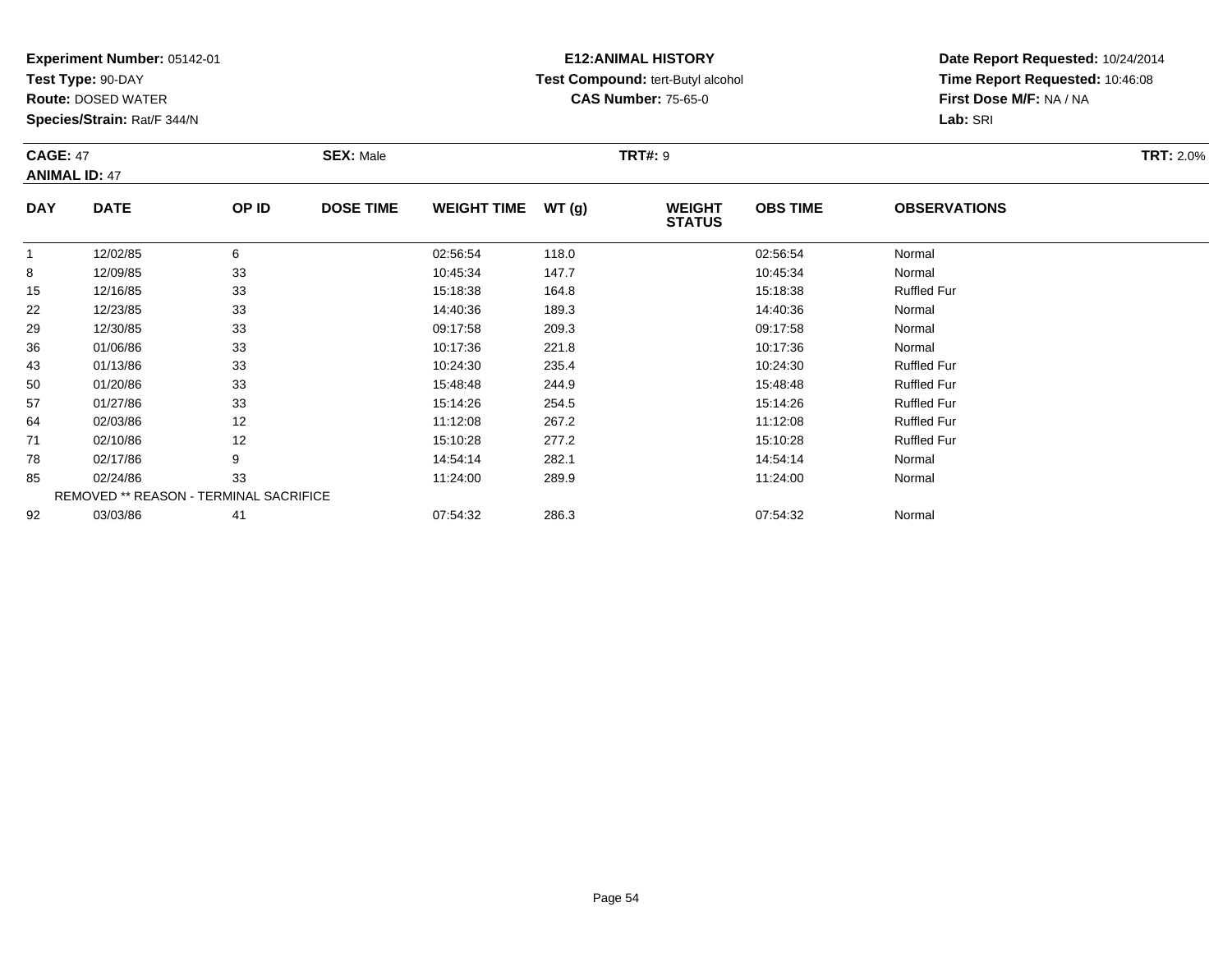**Test Type:** 90-DAY

**Route:** DOSED WATER

**Species/Strain:** Rat/F 344/N

# **E12:ANIMAL HISTORY Test Compound:** tert-Butyl alcohol **CAS Number:** 75-65-0

| <b>CAGE: 48</b> |                                               |       | <b>SEX: Male</b> |                    |       | <b>TRT#: 9</b>                 |                 |                     | <b>TRT: 2.0%</b> |
|-----------------|-----------------------------------------------|-------|------------------|--------------------|-------|--------------------------------|-----------------|---------------------|------------------|
|                 | <b>ANIMAL ID: 48</b>                          |       |                  |                    |       |                                |                 |                     |                  |
| <b>DAY</b>      | <b>DATE</b>                                   | OP ID | <b>DOSE TIME</b> | WEIGHT TIME WT (g) |       | <b>WEIGHT</b><br><b>STATUS</b> | <b>OBS TIME</b> | <b>OBSERVATIONS</b> |                  |
| $\mathbf{1}$    | 12/02/85                                      | 6     |                  | 02:58:00           | 110.5 |                                | 02:58:00        | Normal              |                  |
| 8               | 12/09/85                                      | 33    |                  | 10:47:24           | 131.9 |                                | 10:47:24        | Normal              |                  |
| 15              | 12/16/85                                      | 33    |                  | 15:19:10           | 153.1 |                                | 15:19:10        | Ataxia              |                  |
|                 |                                               |       |                  |                    |       |                                |                 | <b>Ruffled Fur</b>  |                  |
| 22              | 12/23/85                                      | 33    |                  | 14:41:10           | 180.0 |                                | 14:41:10        | <b>Ruffled Fur</b>  |                  |
| 29              | 12/30/85                                      | 33    |                  | 09:18:44           | 204.4 |                                | 09:18:44        | Normal              |                  |
| 36              | 01/06/86                                      | 33    |                  | 10:18:30           | 217.8 |                                | 10:18:30        | <b>Head Tilted</b>  |                  |
| 43              | 01/13/86                                      | 33    |                  | 10:18:16           | 224.3 |                                | 10:18:16        | <b>Head Tilted</b>  |                  |
|                 |                                               |       |                  |                    |       |                                |                 | <b>Ruffled Fur</b>  |                  |
| 50              | 01/20/86                                      | 33    |                  | 14:50:32           | 237.3 |                                | 14:50:32        | <b>Head Tilted</b>  |                  |
|                 |                                               |       |                  |                    |       |                                |                 | <b>Ruffled Fur</b>  |                  |
| 57              | 01/27/86                                      | 33    |                  | 15:15:22           | 246.7 |                                | 15:15:22        | <b>Head Tilted</b>  |                  |
|                 |                                               |       |                  |                    |       |                                |                 | <b>Ruffled Fur</b>  |                  |
| 64              | 02/03/86                                      | 12    |                  | 11:12:40           | 256.2 |                                | 11:12:40        | <b>Head Tilted</b>  |                  |
|                 |                                               |       |                  |                    |       |                                |                 | <b>Ruffled Fur</b>  |                  |
| 71              | 02/10/86                                      | 12    |                  | 15:11:22           | 259.5 |                                | 15:11:22        | <b>Head Tilted</b>  |                  |
|                 |                                               |       |                  |                    |       |                                |                 | <b>Ruffled Fur</b>  |                  |
| 78              | 02/17/86                                      | 9     |                  | 14:54:46           | 268.4 |                                | 14:54:46        | Normal              |                  |
| 85              | 02/24/86                                      | 33    |                  | 11:24:30           | 276.0 |                                | 11:24:30        | <b>Head Tilted</b>  |                  |
|                 |                                               |       |                  |                    |       |                                |                 | <b>Ruffled Fur</b>  |                  |
|                 | <b>REMOVED ** REASON - TERMINAL SACRIFICE</b> |       |                  |                    |       |                                |                 |                     |                  |
| 93              | 03/04/86                                      | 41    |                  | 07:31:28           | 283.3 |                                | 07:31:28        | <b>Head Tilted</b>  |                  |
|                 |                                               |       |                  |                    |       |                                |                 | <b>Ruffled Fur</b>  |                  |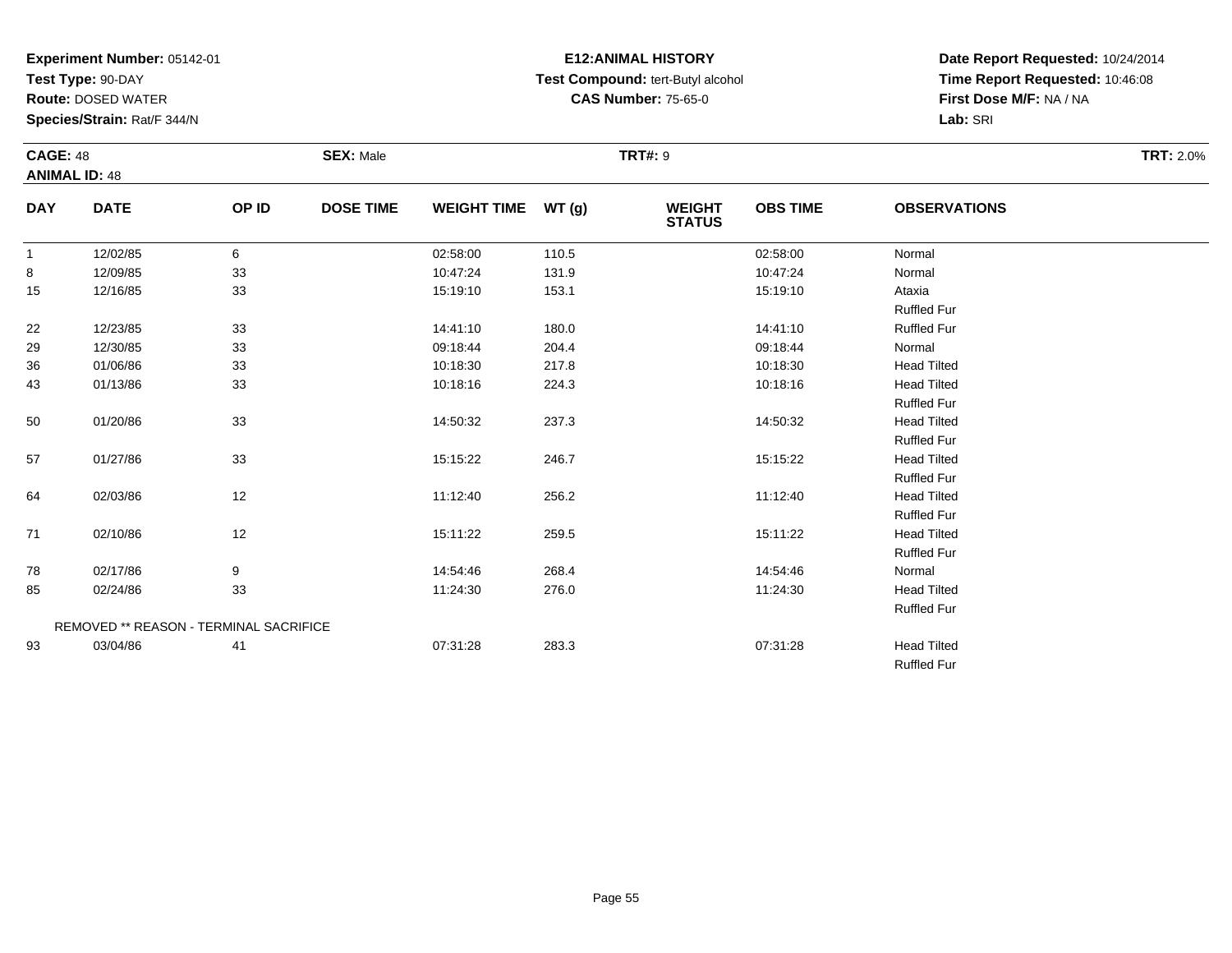**Test Type:** 90-DAY

92

**Route:** DOSED WATER

**Species/Strain:** Rat/F 344/N

### **E12:ANIMAL HISTORY Test Compound:** tert-Butyl alcohol **CAS Number:** 75-65-0

**Date Report Requested:** 10/24/2014**Time Report Requested:** 10:46:08**First Dose M/F:** NA / NA**Lab:** SRI

|              | <b>CAGE: 49</b><br><b>ANIMAL ID: 49</b> |       | <b>SEX: Male</b> |                    |       | <b>TRT#: 9</b>                 |                 | <b>TRT: 2.0%</b>    |  |
|--------------|-----------------------------------------|-------|------------------|--------------------|-------|--------------------------------|-----------------|---------------------|--|
| <b>DAY</b>   | <b>DATE</b>                             | OP ID | <b>DOSE TIME</b> | <b>WEIGHT TIME</b> | WT(g) | <b>WEIGHT</b><br><b>STATUS</b> | <b>OBS TIME</b> | <b>OBSERVATIONS</b> |  |
| $\mathbf{1}$ | 12/02/85                                | 6     |                  | 02:58:42           | 117.0 |                                | 02:58:42        | Normal              |  |
| 8            | 12/09/85                                | 33    |                  | 10:51:34           | 141.5 |                                | 10:51:34        | Normal              |  |
| 15           | 12/16/85                                | 33    |                  | 15:20:54           | 163.0 |                                | 15:20:54        | <b>Ruffled Fur</b>  |  |
| 22           | 12/23/85                                | 33    |                  | 14:41:50           | 190.5 |                                | 14:41:50        | <b>Ruffled Fur</b>  |  |
| 29           | 12/30/85                                | 33    |                  | 09:14:46           | 207.7 |                                | 09:14:46        | <b>Ruffled Fur</b>  |  |
| 36           | 01/06/86                                | 33    |                  | 10:14:46           | 221.3 |                                | 10:14:46        | Normal              |  |
| 43           | 01/13/86                                | 33    |                  | 10:20:02           | 190.0 |                                | 10:20:02        | Hypoactivity        |  |
|              |                                         |       |                  |                    |       |                                |                 | <b>Ruffled Fur</b>  |  |
| 50           | 01/20/86                                | 33    |                  | 14:51:16           | 231.2 |                                | 14:51:16        | <b>Ruffled Fur</b>  |  |
| 57           | 01/27/86                                | 33    |                  | 15:16:16           | 254.9 |                                | 15:16:16        | Discharge Penis     |  |
|              |                                         |       |                  |                    |       |                                |                 | <b>Ruffled Fur</b>  |  |
| 64           | 02/03/86                                | 12    |                  | 11:13:16           | 273.4 |                                | 11:13:16        | <b>Ruffled Fur</b>  |  |
| 71           | 02/10/86                                | 12    |                  | 15:12:14           | 278.0 |                                | 15:12:14        | <b>Ruffled Fur</b>  |  |
| 78           | 02/17/86                                | 9     |                  | 14:55:34           | 281.1 |                                | 14:55:34        | Normal              |  |
| 85           | 02/24/86                                | 33    |                  | 11:25:24           | 288.9 |                                | 11:25:24        | <b>Ruffled Fur</b>  |  |
|              | REMOVED ** REASON - TERMINAL SACRIFICE  |       |                  |                    |       |                                |                 |                     |  |

03/03/86 <sup>41</sup> 08:07:18 294.5 08:07:18 Ruffled Fur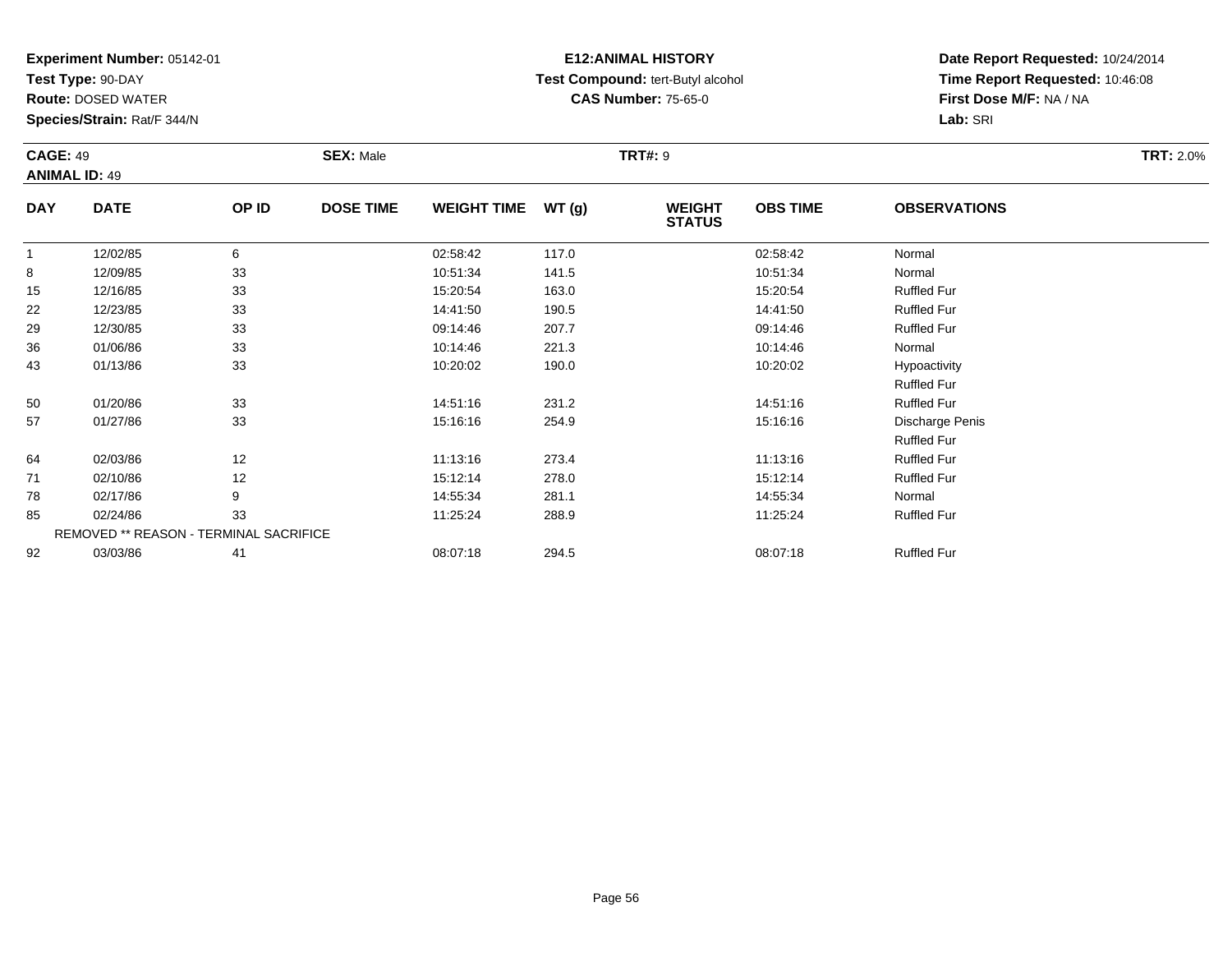**Test Type:** 90-DAY

**Route:** DOSED WATER

**Species/Strain:** Rat/F 344/N

### **E12:ANIMAL HISTORY Test Compound:** tert-Butyl alcohol **CAS Number:** 75-65-0

|              | <b>CAGE: 50</b><br><b>ANIMAL ID: 50</b> |       | <b>SEX: Male</b> |                    |       | <b>TRT#: 9</b>                 | <b>TRT: 2.0%</b> |                     |  |
|--------------|-----------------------------------------|-------|------------------|--------------------|-------|--------------------------------|------------------|---------------------|--|
| <b>DAY</b>   | <b>DATE</b>                             | OP ID | <b>DOSE TIME</b> | WEIGHT TIME WT (g) |       | <b>WEIGHT</b><br><b>STATUS</b> | <b>OBS TIME</b>  | <b>OBSERVATIONS</b> |  |
| $\mathbf{1}$ | 12/02/85                                | 6     |                  | 02:59:32           | 108.0 |                                | 02:59:32         | Normal              |  |
| 8            | 12/09/85                                | 33    |                  | 10:53:16           | 130.5 |                                | 10:53:16         | Ataxia              |  |
| 15           | 12/16/85                                | 33    |                  | 15:16:22           | 144.0 |                                | 15:16:22         | Hypoactivity        |  |
| 22           | 12/23/85                                | 33    |                  | 14:39:00           | 178.6 |                                | 14:39:00         | Ataxia              |  |
|              |                                         |       |                  |                    |       |                                |                  | <b>Ruffled Fur</b>  |  |
| 29           | 12/30/85                                | 33    |                  | 09:15:54           | 203.6 |                                | 09:15:54         | <b>Ruffled Fur</b>  |  |
| 36           | 01/06/86                                | 33    |                  | 10:15:36           | 225.6 |                                | 10:15:36         | Normal              |  |
| 43           | 01/13/86                                | 33    |                  | 10:21:30           | 232.8 |                                | 10:21:30         | Hypoactivity        |  |
|              |                                         |       |                  |                    |       |                                |                  | <b>Ruffled Fur</b>  |  |
| 50           | 01/20/86                                | 33    |                  | 14:51:58           | 239.5 |                                | 14:51:58         | <b>Ruffled Fur</b>  |  |
| 57           | 01/27/86                                | 33    |                  | 15:17:32           | 256.3 |                                | 15:17:32         | <b>Ruffled Fur</b>  |  |
| 64           | 02/03/86                                | 12    |                  | 11:13:46           | 272.3 |                                | 11:13:46         | <b>Ruffled Fur</b>  |  |
| 71           | 02/10/86                                | 12    |                  | 15:12:50           | 284.4 |                                | 15:12:50         | <b>Ruffled Fur</b>  |  |
| 78           | 02/17/86                                | 9     |                  | 14:56:16           | 290.9 |                                | 14:56:16         | Normal              |  |
| 85           | 02/24/86                                | 33    |                  | 11:22:56           | 301.2 |                                | 11:22:56         | Normal              |  |
|              | REMOVED ** REASON - TERMINAL SACRIFICE  |       |                  |                    |       |                                |                  |                     |  |
| 93           | 03/04/86                                | 41    |                  | 07:55:46           | 295.7 |                                | 07:55:46         | Normal              |  |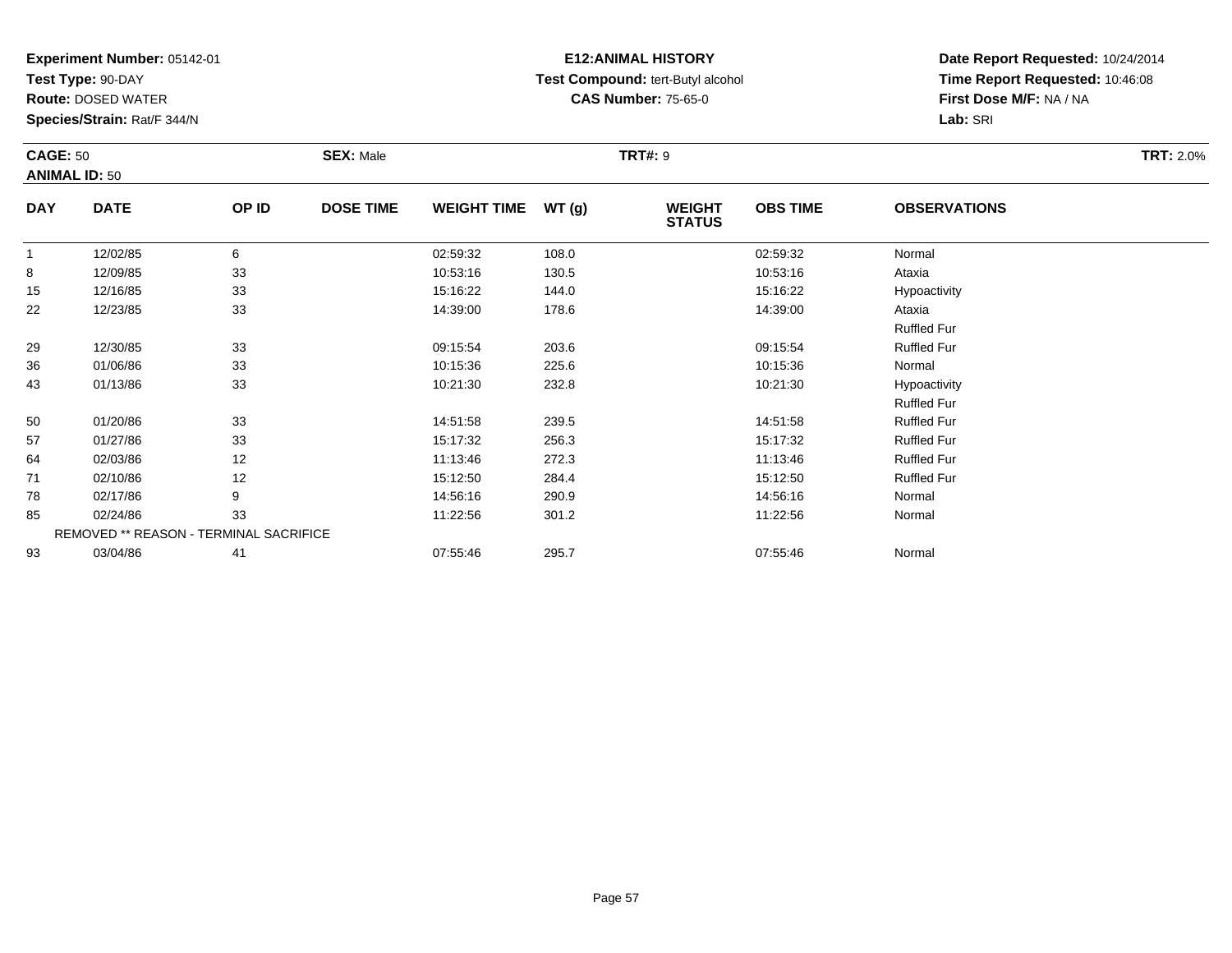**Test Type:** 90-DAY

**Route:** DOSED WATER

**Species/Strain:** Rat/F 344/N

# **E12:ANIMAL HISTORY Test Compound:** tert-Butyl alcohol **CAS Number:** 75-65-0

|              | <b>CAGE: 51</b><br><b>ANIMAL ID: 51</b> |       | <b>SEX: Male</b> |                    |       | <b>TRT#: 11</b>          | <b>TRT: 4.0%</b> |                     |  |
|--------------|-----------------------------------------|-------|------------------|--------------------|-------|--------------------------|------------------|---------------------|--|
| <b>DAY</b>   | <b>DATE</b>                             | OP ID | <b>DOSE TIME</b> | WEIGHT TIME WT (g) |       | <b>WEIGHT<br/>STATUS</b> | <b>OBS TIME</b>  | <b>OBSERVATIONS</b> |  |
| $\mathbf{1}$ | 12/02/85                                | 6     |                  | 03:15:38           | 117.4 |                          | 03:15:38         | Normal              |  |
| 8            | 12/09/85                                | 33    |                  | 10:07:48           | 133.8 |                          | 10:07:48         | Normal              |  |
| 15           | 12/16/85                                | 33    |                  | 14:58:30           | 139.5 |                          | 14:58:30         | Blood In Urine      |  |
|              |                                         |       |                  |                    |       |                          |                  | <b>Ruffled Fur</b>  |  |
| 22           | 12/23/85                                | 33    |                  | 14:34:04           | 109.5 |                          | 14:34:04         | Emaciated           |  |
|              |                                         |       |                  |                    |       |                          |                  | Reddened Eye        |  |
|              |                                         |       |                  |                    |       |                          |                  | Ruffled Fur         |  |
| 29           | 12/30/85                                | 33    |                  | 09:21:24           | 114.3 |                          | 09:21:24         | Ataxia              |  |
|              |                                         |       |                  |                    |       |                          |                  | Emaciated           |  |
|              |                                         |       |                  |                    |       |                          |                  | Reddened Eye        |  |
|              |                                         |       |                  |                    |       |                          |                  | Ruffled Fur         |  |
| 36           | 01/06/86                                | 33    |                  | 10:30:50           | 118.1 |                          | 10:30:50         | Ataxia              |  |
|              |                                         |       |                  |                    |       |                          |                  | Emaciated           |  |
|              |                                         |       |                  |                    |       |                          |                  | Micro-Ophthalmia    |  |
|              |                                         |       |                  |                    |       |                          |                  | Opacity             |  |
|              |                                         |       |                  |                    |       |                          |                  | Pallor              |  |
|              |                                         |       |                  |                    |       |                          |                  | Reddened Eye        |  |
|              |                                         |       |                  |                    |       |                          |                  | <b>Ruffled Fur</b>  |  |
| 43           | 01/13/86                                | 33    |                  | 11:13:16           | 117.0 |                          | 11:13:16         | Ataxia              |  |
|              |                                         |       |                  |                    |       |                          |                  | Emaciated           |  |
|              |                                         |       |                  |                    |       |                          |                  | Micro-Ophthalmia    |  |
|              |                                         |       |                  |                    |       |                          |                  | Opacity             |  |
|              |                                         |       |                  |                    |       |                          |                  | Pallor              |  |
|              |                                         |       |                  |                    |       |                          |                  | Reddened Eye        |  |
|              |                                         |       |                  |                    |       |                          |                  | Ruffled Fur         |  |
| 50           | 01/20/86                                | 33    |                  | 14:41:42           | 101.6 |                          | 14:41:42         | Ataxia              |  |
|              |                                         |       |                  |                    |       |                          |                  | Emaciated           |  |
|              |                                         |       |                  |                    |       |                          |                  | Micro-Ophthalmia    |  |
|              |                                         |       |                  |                    |       |                          |                  | Pallor              |  |
|              |                                         |       |                  |                    |       |                          |                  | Paraphimosis        |  |
|              |                                         |       |                  |                    |       |                          |                  | <b>Ruffled Fur</b>  |  |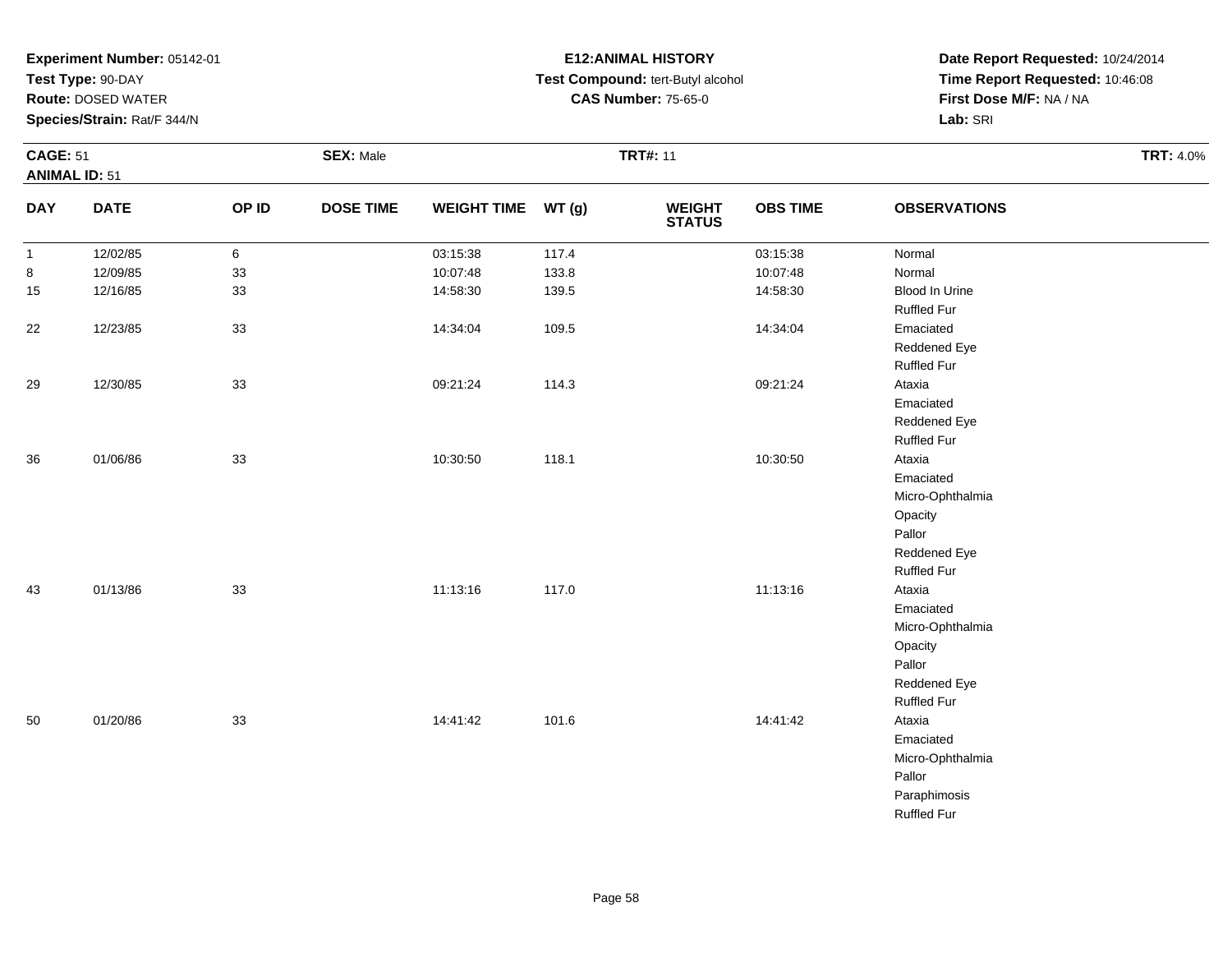|                                         | Experiment Number: 05142-01<br>Test Type: 90-DAY<br><b>Route: DOSED WATER</b><br>Species/Strain: Rat/F 344/N |                                        |                  |                    |                 | <b>E12: ANIMAL HISTORY</b><br>Test Compound: tert-Butyl alcohol<br><b>CAS Number: 75-65-0</b> | Date Report Requested: 10/24/2014<br>Time Report Requested: 10:46:08<br>First Dose M/F: NA / NA<br>Lab: SRI |                                                                                                                                                        |                  |
|-----------------------------------------|--------------------------------------------------------------------------------------------------------------|----------------------------------------|------------------|--------------------|-----------------|-----------------------------------------------------------------------------------------------|-------------------------------------------------------------------------------------------------------------|--------------------------------------------------------------------------------------------------------------------------------------------------------|------------------|
| <b>CAGE: 51</b><br><b>ANIMAL ID: 51</b> |                                                                                                              |                                        | <b>SEX: Male</b> |                    | <b>TRT#: 11</b> |                                                                                               |                                                                                                             |                                                                                                                                                        | <b>TRT: 4.0%</b> |
| <b>DAY</b>                              | <b>DATE</b>                                                                                                  | OP ID                                  | <b>DOSE TIME</b> | <b>WEIGHT TIME</b> | WT(g)           | <b>WEIGHT</b><br><b>STATUS</b>                                                                | <b>OBS TIME</b>                                                                                             | <b>OBSERVATIONS</b>                                                                                                                                    |                  |
|                                         |                                                                                                              | REMOVED ** REASON - MORIBUND SACRIFICE |                  |                    |                 |                                                                                               |                                                                                                             | Urine Stain Brown                                                                                                                                      |                  |
| 50                                      | 01/20/86                                                                                                     | 33                                     |                  | 15:06:02           | 100.8           |                                                                                               | 15:06:02                                                                                                    | Ataxia<br>Dyspnea<br>Emaciated<br>Hypoactivity<br>Hypothermia<br>Micro-Ophthalmia<br>Pallor<br>Paraphimosis<br><b>Ruffled Fur</b><br>Urine Stain Brown |                  |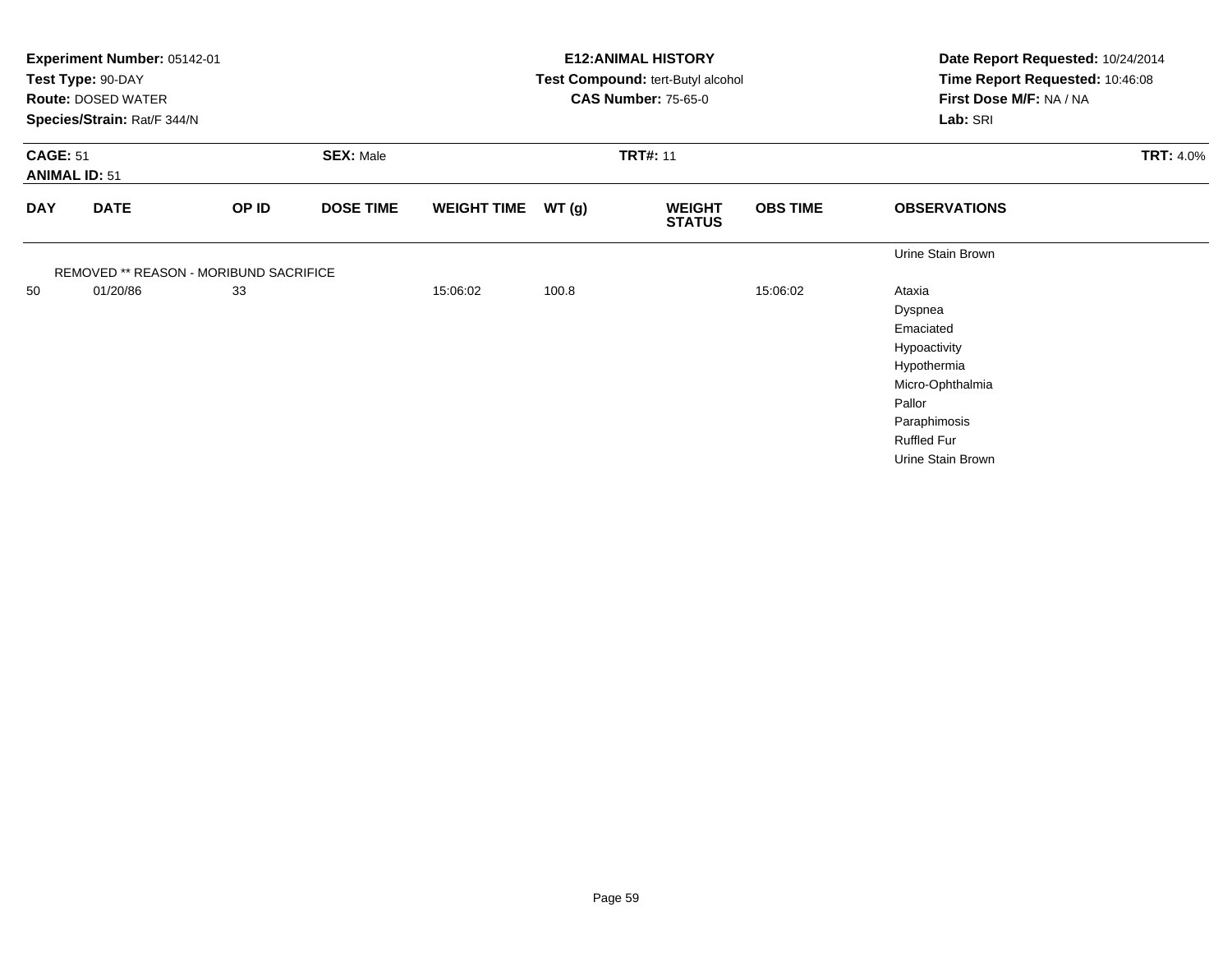**Test Type:** 90-DAY

**Route:** DOSED WATER

**Species/Strain:** Rat/F 344/N

# **E12:ANIMAL HISTORY Test Compound:** tert-Butyl alcohol **CAS Number:** 75-65-0

| <b>CAGE: 52</b> | <b>ANIMAL ID: 52</b>                   |                 | <b>SEX: Male</b> |                    |       | <b>TRT#: 11</b>          | <b>TRT: 4.0%</b> |                     |  |
|-----------------|----------------------------------------|-----------------|------------------|--------------------|-------|--------------------------|------------------|---------------------|--|
| <b>DAY</b>      | <b>DATE</b>                            | OP ID           | <b>DOSE TIME</b> | <b>WEIGHT TIME</b> | WT(g) | <b>WEIGHT<br/>STATUS</b> | <b>OBS TIME</b>  | <b>OBSERVATIONS</b> |  |
| $\mathbf{1}$    | 12/02/85                               | $6\phantom{.0}$ |                  | 03:16:26           | 122.8 |                          | 03:16:26         | Normal              |  |
| 8               | 12/09/85                               | 33              |                  | 10:10:26           | 133.5 |                          | 10:10:26         | Ataxia              |  |
| 15              | 12/16/85                               | 33              |                  | 14:59:16           | 138.6 |                          | 14:59:16         | <b>Ruffled Fur</b>  |  |
| 22              | 12/23/85                               | 33              |                  | 14:35:00           | 121.4 |                          | 14:35:00         | Ataxia              |  |
|                 |                                        |                 |                  |                    |       |                          |                  | Emaciated           |  |
|                 |                                        |                 |                  |                    |       |                          |                  | <b>Head Tilted</b>  |  |
|                 |                                        |                 |                  |                    |       |                          |                  | Micro-Ophthalmia    |  |
|                 |                                        |                 |                  |                    |       |                          |                  | <b>Ruffled Fur</b>  |  |
| 29              | 12/30/85                               | 33              |                  | 09:30:32           | 129.7 |                          | 09:30:32         | Ataxia              |  |
|                 |                                        |                 |                  |                    |       |                          |                  | <b>Head Tilted</b>  |  |
|                 |                                        |                 |                  |                    |       |                          |                  | Hyperactive         |  |
|                 |                                        |                 |                  |                    |       |                          |                  | Paraphimosis        |  |
|                 |                                        |                 |                  |                    |       |                          |                  | <b>Ruffled Fur</b>  |  |
| 36              | 01/06/86                               | 33              |                  | 10:32:12           | 132.6 |                          | 10:32:12         | Ataxia              |  |
|                 |                                        |                 |                  |                    |       |                          |                  | <b>Head Tilted</b>  |  |
|                 |                                        |                 |                  |                    |       |                          |                  | <b>Ruffled Fur</b>  |  |
| 43              | 01/13/86                               | 33              |                  | 11:16:10           | 112.4 |                          | 11:16:10         | Ataxia              |  |
|                 |                                        |                 |                  |                    |       |                          |                  | Emaciated           |  |
|                 |                                        |                 |                  |                    |       |                          |                  | <b>Head Tilted</b>  |  |
|                 |                                        |                 |                  |                    |       |                          |                  | Pallor              |  |
|                 |                                        |                 |                  |                    |       |                          |                  | <b>Ruffled Fur</b>  |  |
| 50              | 01/20/86                               | 33              |                  | 14:47:58           | 100.5 |                          | 14:47:58         | Ataxia              |  |
|                 |                                        |                 |                  |                    |       |                          |                  | Emaciated           |  |
|                 |                                        |                 |                  |                    |       |                          |                  | <b>Head Tilted</b>  |  |
|                 |                                        |                 |                  |                    |       |                          |                  | Hypothermia         |  |
|                 |                                        |                 |                  |                    |       |                          |                  | Micro-Ophthalmia    |  |
|                 |                                        |                 |                  |                    |       |                          |                  | Paraphimosis        |  |
|                 |                                        |                 |                  |                    |       |                          |                  | <b>Ruffled Fur</b>  |  |
|                 | REMOVED ** REASON - MORIBUND SACRIFICE |                 |                  |                    |       |                          |                  |                     |  |
| 50              | 01/20/86                               | 33              |                  | 14:58:40           | 99.8  |                          | 14:58:40         | Ataxia              |  |
|                 |                                        |                 |                  |                    |       |                          |                  | Dyspnea             |  |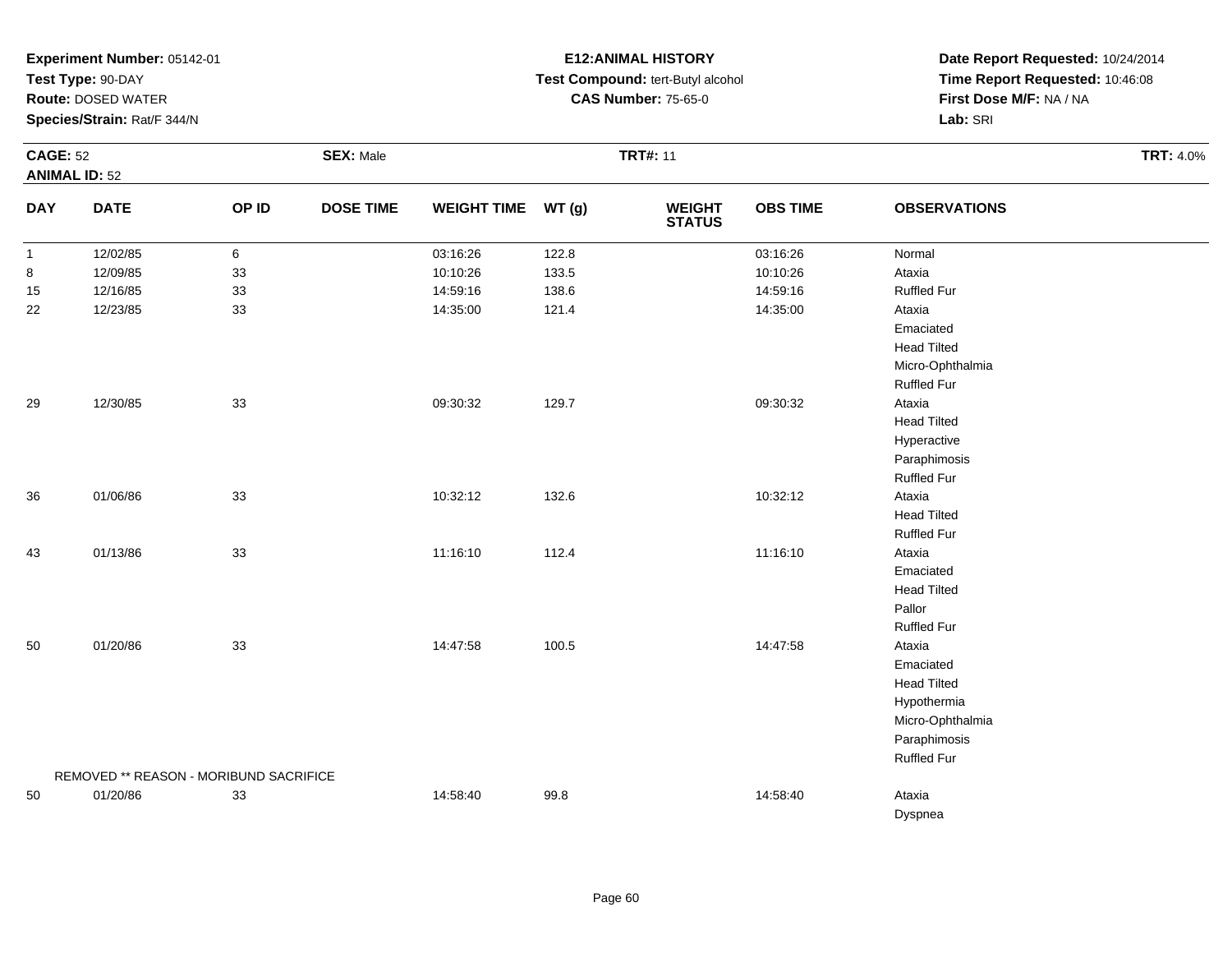|                                         | Experiment Number: 05142-01<br>Test Type: 90-DAY<br><b>Route: DOSED WATER</b><br>Species/Strain: Rat/F 344/N |       |                  |                    |       | <b>E12: ANIMAL HISTORY</b><br>Test Compound: tert-Butyl alcohol<br><b>CAS Number: 75-65-0</b> | Date Report Requested: 10/24/2014<br>Time Report Requested: 10:46:08<br>First Dose M/F: NA / NA<br>Lab: SRI |                                                                                                                          |  |
|-----------------------------------------|--------------------------------------------------------------------------------------------------------------|-------|------------------|--------------------|-------|-----------------------------------------------------------------------------------------------|-------------------------------------------------------------------------------------------------------------|--------------------------------------------------------------------------------------------------------------------------|--|
| <b>CAGE: 52</b><br><b>ANIMAL ID: 52</b> |                                                                                                              |       | <b>SEX: Male</b> |                    |       | <b>TRT#: 11</b>                                                                               |                                                                                                             | <b>TRT: 4.0%</b>                                                                                                         |  |
| <b>DAY</b>                              | <b>DATE</b>                                                                                                  | OP ID | <b>DOSE TIME</b> | <b>WEIGHT TIME</b> | WT(g) | <b>WEIGHT</b><br><b>STATUS</b>                                                                | <b>OBS TIME</b>                                                                                             | <b>OBSERVATIONS</b>                                                                                                      |  |
|                                         |                                                                                                              |       |                  |                    |       |                                                                                               |                                                                                                             | Emaciated<br><b>Head Tilted</b><br>Hypoactivity<br>Hypothermia<br>Micro-Ophthalmia<br>Paraphimosis<br><b>Ruffled Fur</b> |  |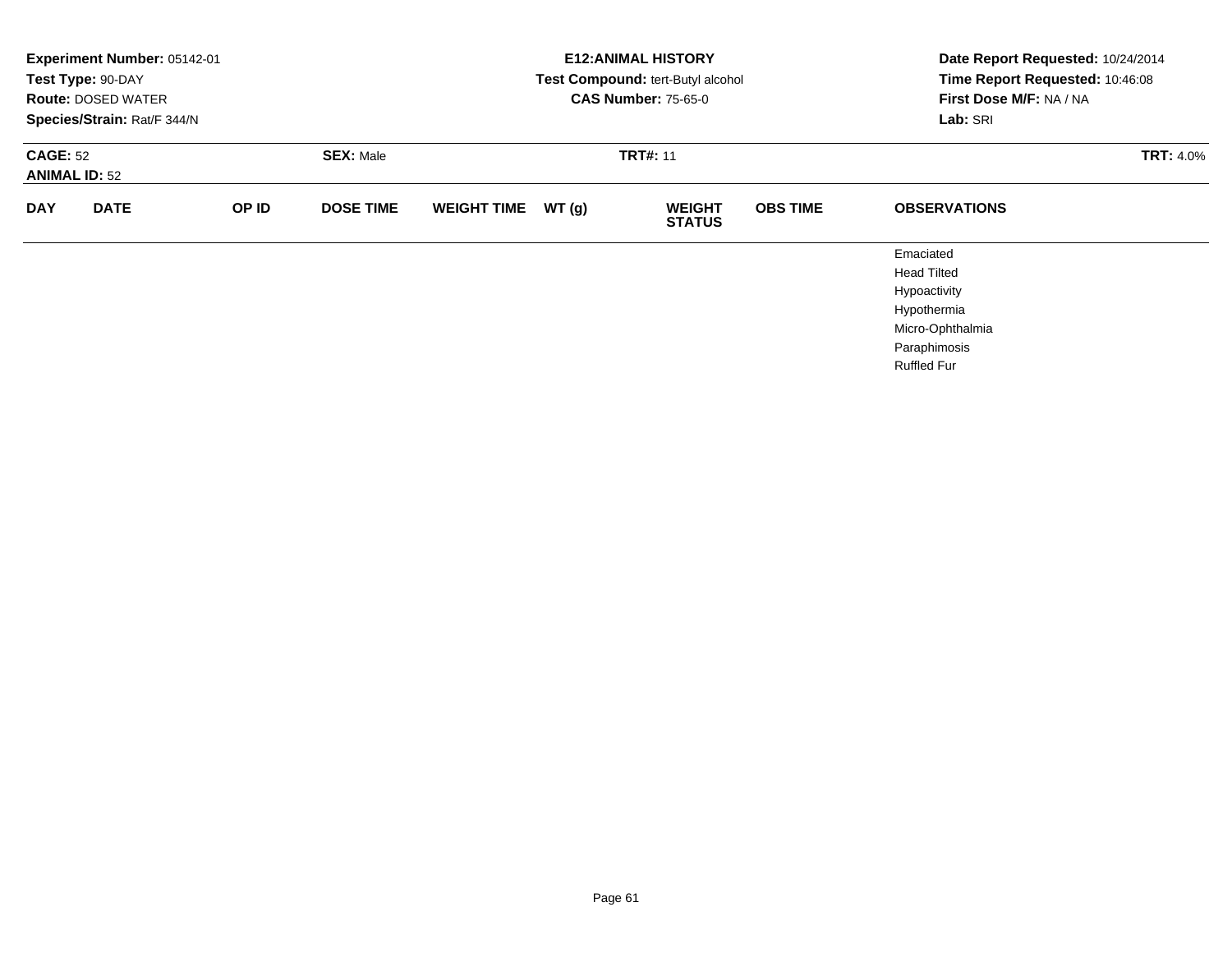**Test Type:** 90-DAY

**Route:** DOSED WATER

**Species/Strain:** Rat/F 344/N

# **E12:ANIMAL HISTORY Test Compound:** tert-Butyl alcohol **CAS Number:** 75-65-0

| <b>CAGE: 53</b><br><b>ANIMAL ID: 53</b> |                                        |       | <b>SEX: Male</b> |                    | <b>TRT#: 11</b> |                                |                 |                       |  |  |
|-----------------------------------------|----------------------------------------|-------|------------------|--------------------|-----------------|--------------------------------|-----------------|-----------------------|--|--|
| <b>DAY</b>                              | <b>DATE</b>                            | OP ID | <b>DOSE TIME</b> | <b>WEIGHT TIME</b> | WT(g)           | <b>WEIGHT</b><br><b>STATUS</b> | <b>OBS TIME</b> | <b>OBSERVATIONS</b>   |  |  |
| $\mathbf{1}$                            | 12/02/85                               | 6     |                  | 03:17:12           | 110.8           |                                | 03:17:12        | Normal                |  |  |
| 8                                       | 12/09/85                               | 33    |                  | 10:12:00           | 109.5           |                                | 10:12:00        | Ataxia                |  |  |
| 15                                      | 12/16/85                               | 33    |                  | 15:00:00           | 113.7           |                                | 15:00:00        | Hypoactivity          |  |  |
|                                         |                                        |       |                  |                    |                 |                                |                 | Reddened Eye          |  |  |
|                                         |                                        |       |                  |                    |                 |                                |                 | <b>Ruffled Fur</b>    |  |  |
| 22                                      | 12/23/85                               | 33    |                  | 14:36:42           | 113.1           |                                | 14:36:42        | Ataxia                |  |  |
|                                         |                                        |       |                  |                    |                 |                                |                 | <b>Ruffled Fur</b>    |  |  |
| 29                                      | 12/30/85                               | 33    |                  | 09:33:18           | 105.0           |                                | 09:33:18        | Ataxia                |  |  |
|                                         |                                        |       |                  |                    |                 |                                |                 | <b>Ruffled Fur</b>    |  |  |
| 36                                      | 01/06/86                               | 33    |                  | 10:33:34           | 88.6            |                                | 10:33:34        | Ataxia                |  |  |
|                                         |                                        |       |                  |                    |                 |                                |                 | Emaciated             |  |  |
|                                         |                                        |       |                  |                    |                 |                                |                 | Paraphimosis          |  |  |
|                                         |                                        |       |                  |                    |                 |                                |                 | <b>Ruffled Fur</b>    |  |  |
|                                         | REMOVED ** REASON - MORIBUND SACRIFICE |       |                  |                    |                 |                                |                 |                       |  |  |
| 40                                      | 01/10/86                               | 33    |                  | 15:22:48           | 78.4            |                                | 15:22:48        | Ataxia                |  |  |
|                                         |                                        |       |                  |                    |                 |                                |                 | <b>Blood In Urine</b> |  |  |
|                                         |                                        |       |                  |                    |                 |                                |                 | Emaciated             |  |  |
|                                         |                                        |       |                  |                    |                 |                                |                 | Hypothermia           |  |  |
|                                         |                                        |       |                  |                    |                 |                                |                 | Micro-Ophthalmia      |  |  |
|                                         |                                        |       |                  |                    |                 |                                |                 | Pallor                |  |  |
|                                         |                                        |       |                  |                    |                 |                                |                 | Paraphimosis          |  |  |
|                                         |                                        |       |                  |                    |                 |                                |                 | <b>Ruffled Fur</b>    |  |  |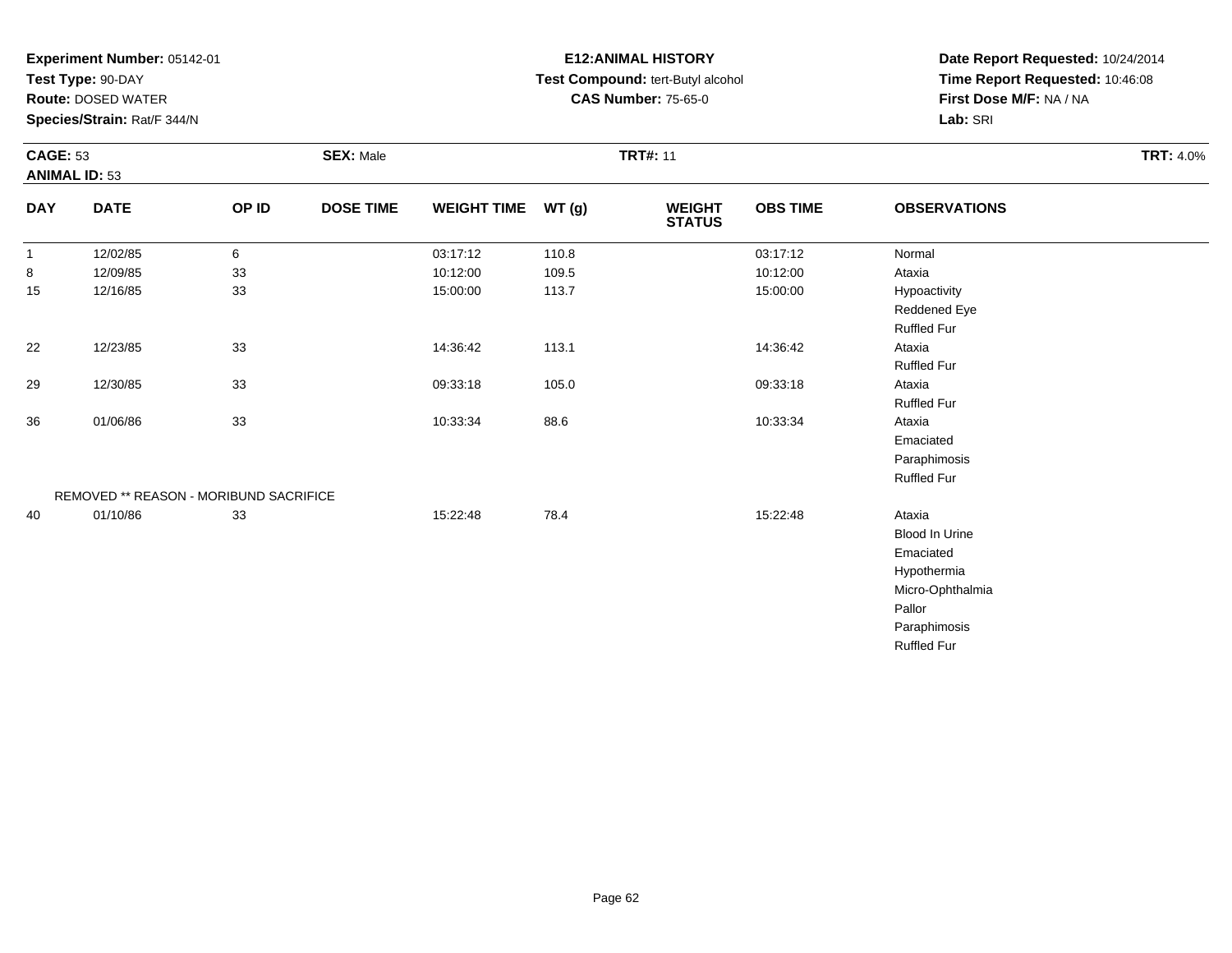| Experiment Number: 05142-01 |  |  |
|-----------------------------|--|--|
|-----------------------------|--|--|

**Test Type:** 90-DAY

**Route:** DOSED WATER

**Species/Strain:** Rat/F 344/N

# **E12:ANIMAL HISTORY Test Compound:** tert-Butyl alcohol **CAS Number:** 75-65-0

| <b>CAGE: 54</b><br><b>ANIMAL ID: 54</b> |                                   | <b>SEX: Male</b> |                  |                    | <b>TRT#: 11</b> | <b>TRT: 4.0%</b>               |                 |                     |  |
|-----------------------------------------|-----------------------------------|------------------|------------------|--------------------|-----------------|--------------------------------|-----------------|---------------------|--|
| <b>DAY</b>                              | <b>DATE</b>                       | OP ID            | <b>DOSE TIME</b> | <b>WEIGHT TIME</b> | WT(g)           | <b>WEIGHT</b><br><b>STATUS</b> | <b>OBS TIME</b> | <b>OBSERVATIONS</b> |  |
|                                         | 12/02/85                          | 6                |                  | 03:18:06           | 105.4           |                                | 03:18:06        | Normal              |  |
| 8                                       | 12/09/85                          | 33               |                  | 10:14:32           | 109.2           |                                | 10:14:32        | <b>Ruffled Fur</b>  |  |
| 15                                      | 12/16/85                          | 33               |                  | 15:01:56           | 94.4            |                                | 15:01:56        | Ataxia              |  |
|                                         |                                   |                  |                  |                    |                 |                                |                 | Pallor              |  |
|                                         |                                   |                  |                  |                    |                 |                                |                 | <b>Ruffled Fur</b>  |  |
| 22                                      | 12/23/85                          | 33               |                  | 14:37:28           | 81.2            |                                | 14:37:28        | Ataxia              |  |
|                                         |                                   |                  |                  |                    |                 |                                |                 | Emaciated           |  |
|                                         |                                   |                  |                  |                    |                 |                                |                 | Pallor              |  |
|                                         |                                   |                  |                  |                    |                 |                                |                 | <b>Ruffled Fur</b>  |  |
|                                         | REMOVED ** REASON - NATURAL DEATH |                  |                  |                    |                 |                                |                 |                     |  |
| 28                                      | 12/29/85                          | 33               |                  | 08:53:04           | 62.0            |                                | 08:53:04        | Normal              |  |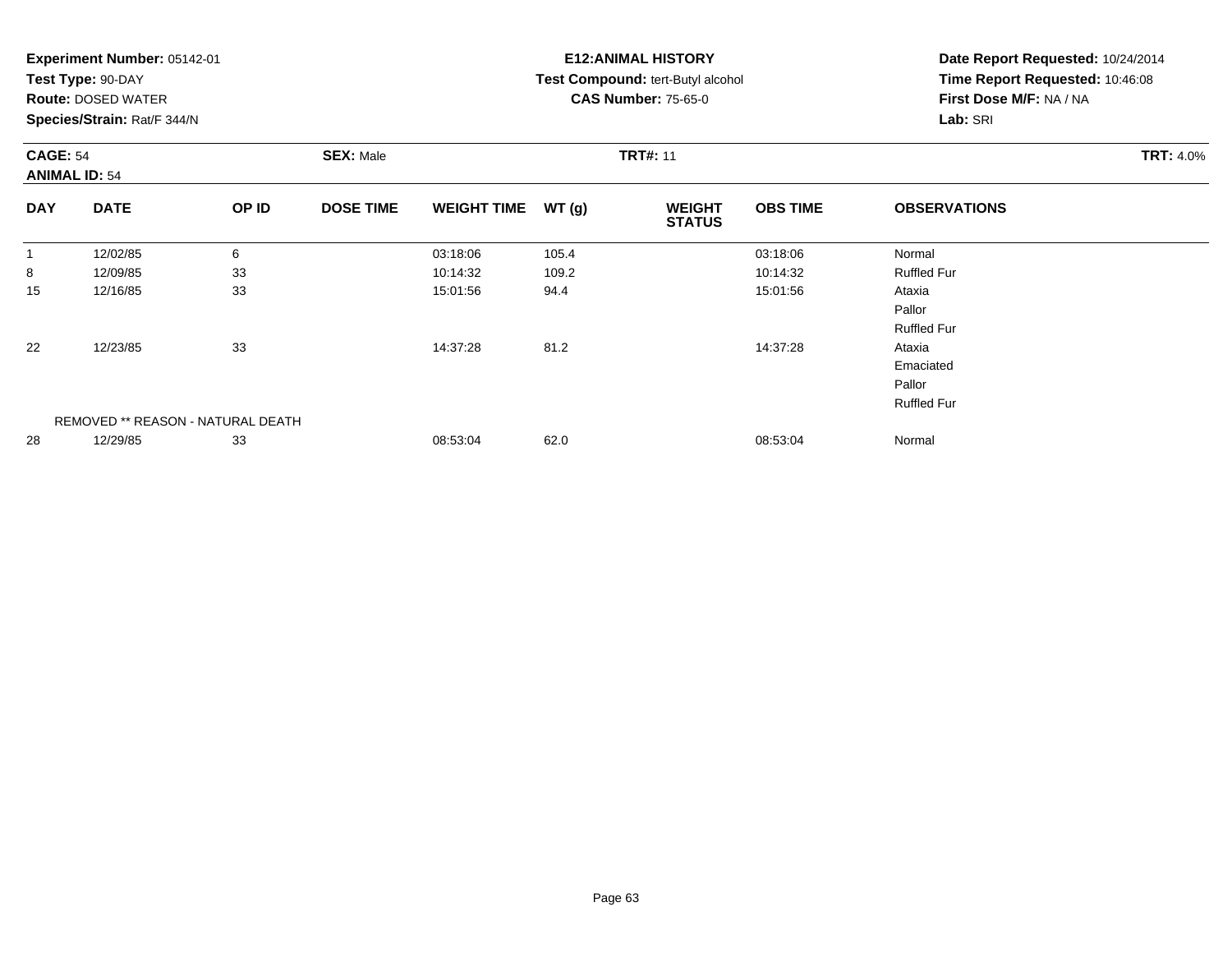**Test Type:** 90-DAY

**Route:** DOSED WATER

**Species/Strain:** Rat/F 344/N

# **E12:ANIMAL HISTORY Test Compound:** tert-Butyl alcohol **CAS Number:** 75-65-0

| <b>CAGE: 55</b> | <b>ANIMAL ID: 55</b>                   |       | <b>SEX: Male</b> |                    |       | <b>TRT#: 11</b>                |                 |                     | <b>TRT: 4.0%</b> |
|-----------------|----------------------------------------|-------|------------------|--------------------|-------|--------------------------------|-----------------|---------------------|------------------|
| <b>DAY</b>      | <b>DATE</b>                            | OP ID | <b>DOSE TIME</b> | <b>WEIGHT TIME</b> | WT(g) | <b>WEIGHT</b><br><b>STATUS</b> | <b>OBS TIME</b> | <b>OBSERVATIONS</b> |                  |
| $\overline{1}$  | 12/02/85                               | 6     |                  | 03:18:50           | 111.0 |                                | 03:18:50        | Normal              |                  |
| 8               | 12/09/85                               | 33    |                  | 10:16:18           | 127.1 |                                | 10:16:18        | <b>Ruffled Fur</b>  |                  |
| 15              | 12/16/85                               | 33    |                  | 14:52:48           | 128.8 |                                | 14:52:48        | Blood In Urine      |                  |
|                 |                                        |       |                  |                    |       |                                |                 | <b>Ruffled Fur</b>  |                  |
| 22              | 12/23/85                               | 33    |                  | 14:32:04           | 116.3 |                                | 14:32:04        | Ataxia              |                  |
|                 |                                        |       |                  |                    |       |                                |                 | <b>Ruffled Fur</b>  |                  |
| 29              | 12/30/85                               | 33    |                  | 09:19:38           | 127.6 |                                | 09:19:38        | Ataxia              |                  |
|                 |                                        |       |                  |                    |       |                                |                 | Opacity             |                  |
|                 |                                        |       |                  |                    |       |                                |                 | <b>Ruffled Fur</b>  |                  |
| 36              | 01/06/86                               | 33    |                  | 10:28:26           | 127.8 |                                | 10:28:26        | Ataxia              |                  |
|                 |                                        |       |                  |                    |       |                                |                 | <b>Ruffled Fur</b>  |                  |
| 43              | 01/13/86                               | 33    |                  | 11:01:26           | 94.5  |                                | 11:01:26        | Ataxia              |                  |
|                 |                                        |       |                  |                    |       |                                |                 | Cyanosis            |                  |
|                 |                                        |       |                  |                    |       |                                |                 | Emaciated           |                  |
|                 |                                        |       |                  |                    |       |                                |                 | Micro-Ophthalmia    |                  |
|                 |                                        |       |                  |                    |       |                                |                 | Ruffled Fur         |                  |
|                 | REMOVED ** REASON - MORIBUND SACRIFICE |       |                  |                    |       |                                |                 |                     |                  |
| 43              | 01/13/86                               | 33    |                  | 13:04:48           | 93.8  |                                | 13:04:48        | Ataxia              |                  |
|                 |                                        |       |                  |                    |       |                                |                 | Cyanosis            |                  |
|                 |                                        |       |                  |                    |       |                                |                 | Emaciated           |                  |
|                 |                                        |       |                  |                    |       |                                |                 | Micro-Ophthalmia    |                  |
|                 |                                        |       |                  |                    |       |                                |                 | <b>Ruffled Fur</b>  |                  |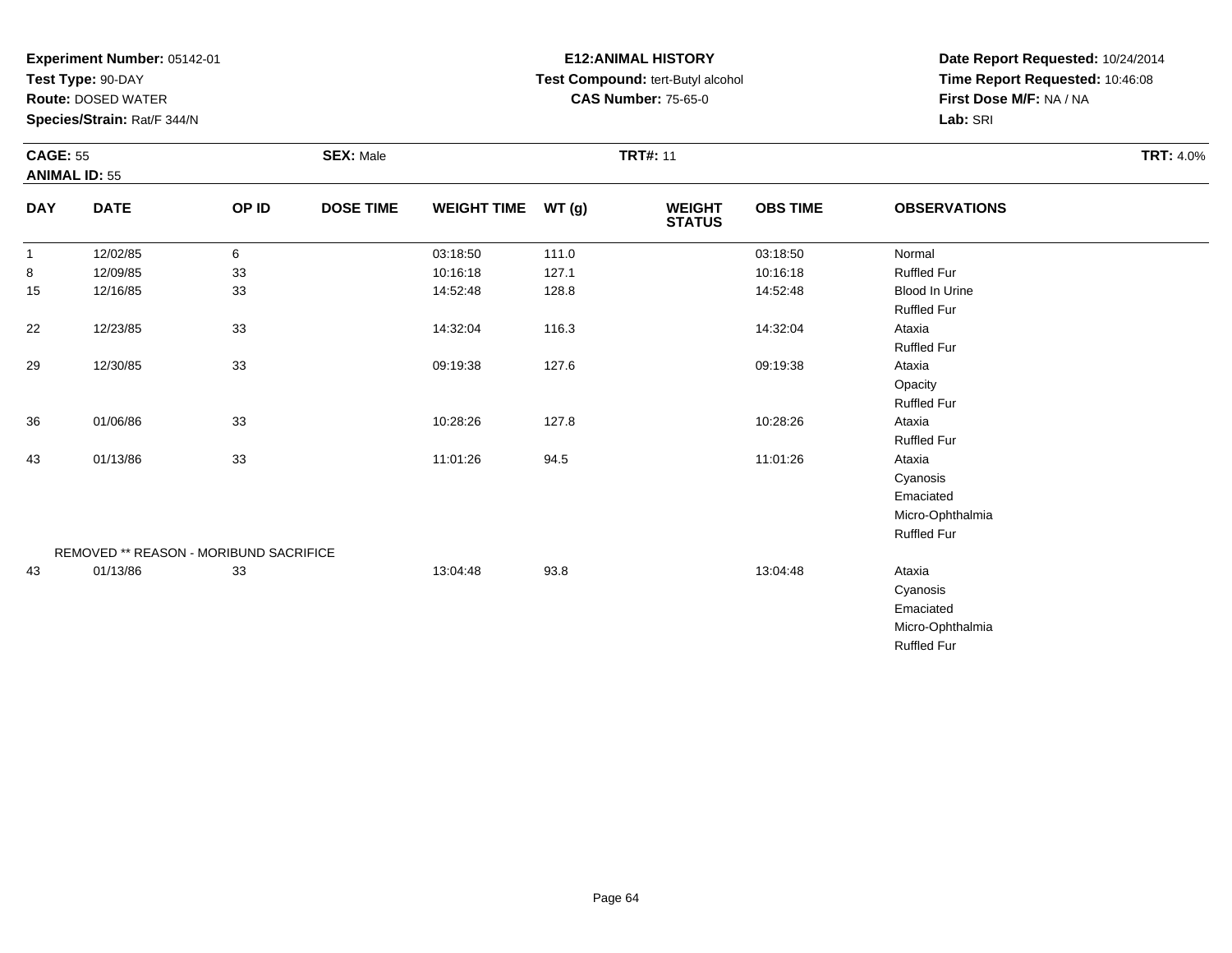**Test Type:** 90-DAY

**Route:** DOSED WATER

**Species/Strain:** Rat/F 344/N

# **E12:ANIMAL HISTORY Test Compound:** tert-Butyl alcohol **CAS Number:** 75-65-0

|              | <b>CAGE: 56</b><br><b>ANIMAL ID: 56</b> |       | <b>SEX: Male</b> |                    |       | <b>TRT#: 11</b>          | <b>TRT: 4.0%</b> |                     |  |
|--------------|-----------------------------------------|-------|------------------|--------------------|-------|--------------------------|------------------|---------------------|--|
| <b>DAY</b>   | <b>DATE</b>                             | OP ID | <b>DOSE TIME</b> | WEIGHT TIME WT (g) |       | <b>WEIGHT<br/>STATUS</b> | <b>OBS TIME</b>  | <b>OBSERVATIONS</b> |  |
| $\mathbf{1}$ | 12/02/85                                | 6     |                  | 03:11:12           | 119.2 |                          | 03:11:12         | Normal              |  |
| 8            | 12/09/85                                | 33    |                  | 09:56:50           | 94.2  |                          | 09:56:50         | Ataxia              |  |
|              |                                         |       |                  |                    |       |                          |                  | Reddened Eye        |  |
| $15\,$       | 12/16/85                                | 33    |                  | 14:43:18           | 99.6  |                          | 14:43:18         | Micro-Ophthalmia    |  |
|              |                                         |       |                  |                    |       |                          |                  | Pallor              |  |
|              |                                         |       |                  |                    |       |                          |                  | Reddened Eye        |  |
|              |                                         |       |                  |                    |       |                          |                  | <b>Ruffled Fur</b>  |  |
| 22           | 12/23/85                                | 33    |                  | 14:20:22           | 83.5  |                          | 14:20:22         | Ataxia              |  |
|              |                                         |       |                  |                    |       |                          |                  | Emaciated           |  |
|              |                                         |       |                  |                    |       |                          |                  | Micro-Ophthalmia    |  |
|              |                                         |       |                  |                    |       |                          |                  | Pallor              |  |
|              |                                         |       |                  |                    |       |                          |                  | Reddened Eye        |  |
|              |                                         |       |                  |                    |       |                          |                  | Ruffled Fur         |  |
|              |                                         |       |                  |                    |       |                          |                  | Sore Mouth          |  |
| 29           | 12/30/85                                | 33    |                  | 10:21:58           | 76.5  |                          | 10:21:58         | Ataxia              |  |
|              |                                         |       |                  |                    |       |                          |                  | Emaciated           |  |
|              |                                         |       |                  |                    |       |                          |                  | Micro-Ophthalmia    |  |
|              |                                         |       |                  |                    |       |                          |                  | Pallor              |  |
|              |                                         |       |                  |                    |       |                          |                  | Paraphimosis        |  |
|              |                                         |       |                  |                    |       |                          |                  | Reddened Eye        |  |
|              |                                         |       |                  |                    |       |                          |                  | <b>Ruffled Fur</b>  |  |
|              |                                         |       |                  |                    |       |                          |                  | Sore Mouth          |  |
|              | REMOVED ** REASON - MORIBUND SACRIFICE  |       |                  |                    |       |                          |                  |                     |  |
| $30\,$       | 12/31/85                                | 33    |                  | 08:17:30           | 75.4  |                          | 08:17:30         | Ataxia              |  |
|              |                                         |       |                  |                    |       |                          |                  | Emaciated           |  |
|              |                                         |       |                  |                    |       |                          |                  | Micro-Ophthalmia    |  |
|              |                                         |       |                  |                    |       |                          |                  | Opacity             |  |
|              |                                         |       |                  |                    |       |                          |                  | Pallor              |  |
|              |                                         |       |                  |                    |       |                          |                  | Paraphimosis        |  |
|              |                                         |       |                  |                    |       |                          |                  | Reddened Eye        |  |
|              |                                         |       |                  |                    |       |                          |                  | <b>Ruffled Fur</b>  |  |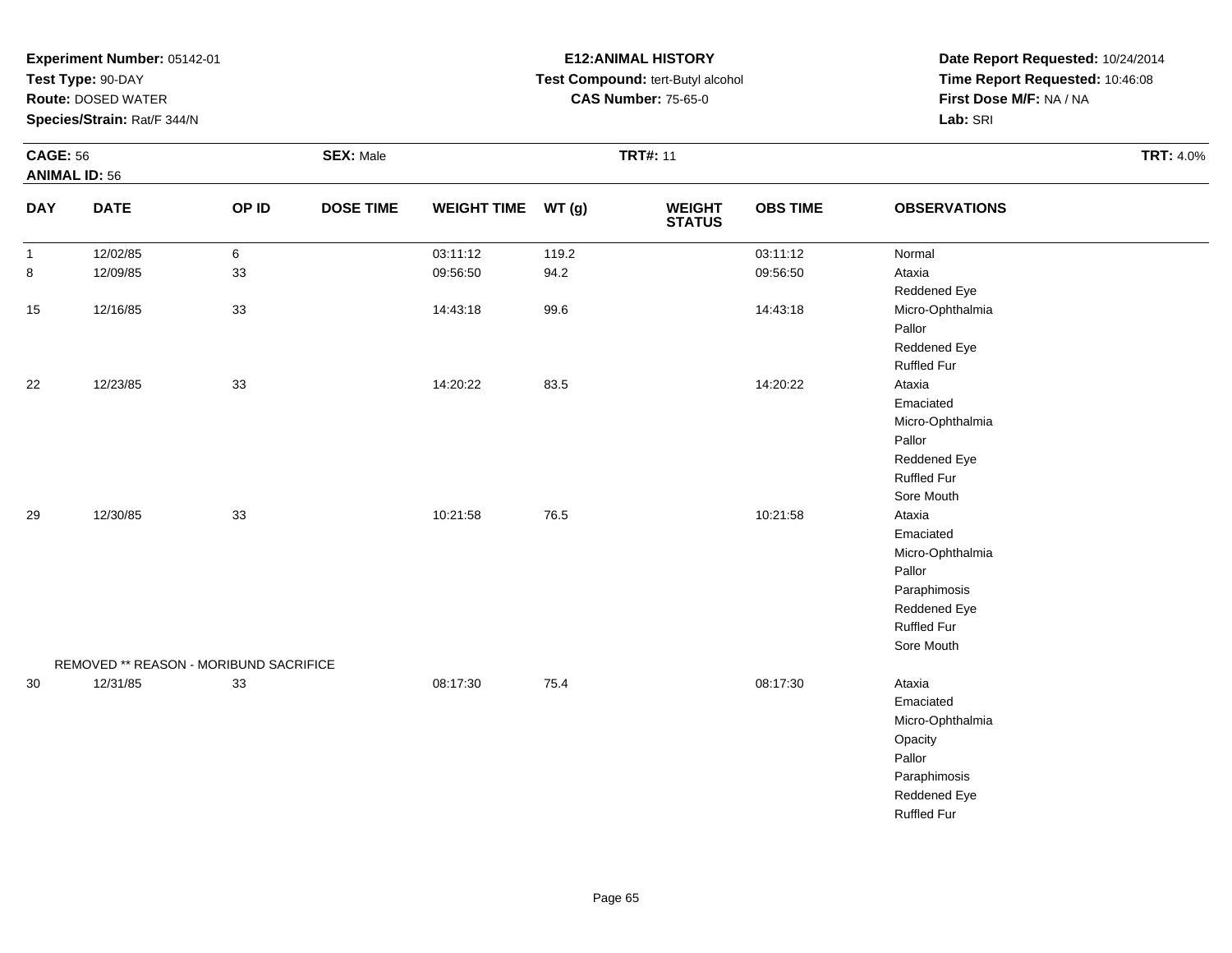|                                         | <b>Experiment Number: 05142-01</b><br>Test Type: 90-DAY<br><b>Route: DOSED WATER</b><br>Species/Strain: Rat/F 344/N |       |                  |                    |        | <b>E12:ANIMAL HISTORY</b><br>Test Compound: tert-Butyl alcohol<br><b>CAS Number: 75-65-0</b> |                 | Date Report Requested: 10/24/2014<br>Time Report Requested: 10:46:08<br><b>First Dose M/F: NA / NA</b><br>Lab: SRI |  |
|-----------------------------------------|---------------------------------------------------------------------------------------------------------------------|-------|------------------|--------------------|--------|----------------------------------------------------------------------------------------------|-----------------|--------------------------------------------------------------------------------------------------------------------|--|
| <b>CAGE: 56</b><br><b>ANIMAL ID: 56</b> |                                                                                                                     |       | <b>SEX: Male</b> |                    |        | <b>TRT#: 11</b>                                                                              |                 | <b>TRT: 4.0%</b>                                                                                                   |  |
| <b>DAY</b>                              | <b>DATE</b>                                                                                                         | OP ID | <b>DOSE TIME</b> | <b>WEIGHT TIME</b> | WT (q) | <b>WEIGHT</b><br><b>STATUS</b>                                                               | <b>OBS TIME</b> | <b>OBSERVATIONS</b>                                                                                                |  |
|                                         |                                                                                                                     |       |                  |                    |        |                                                                                              |                 |                                                                                                                    |  |

Sore Mouth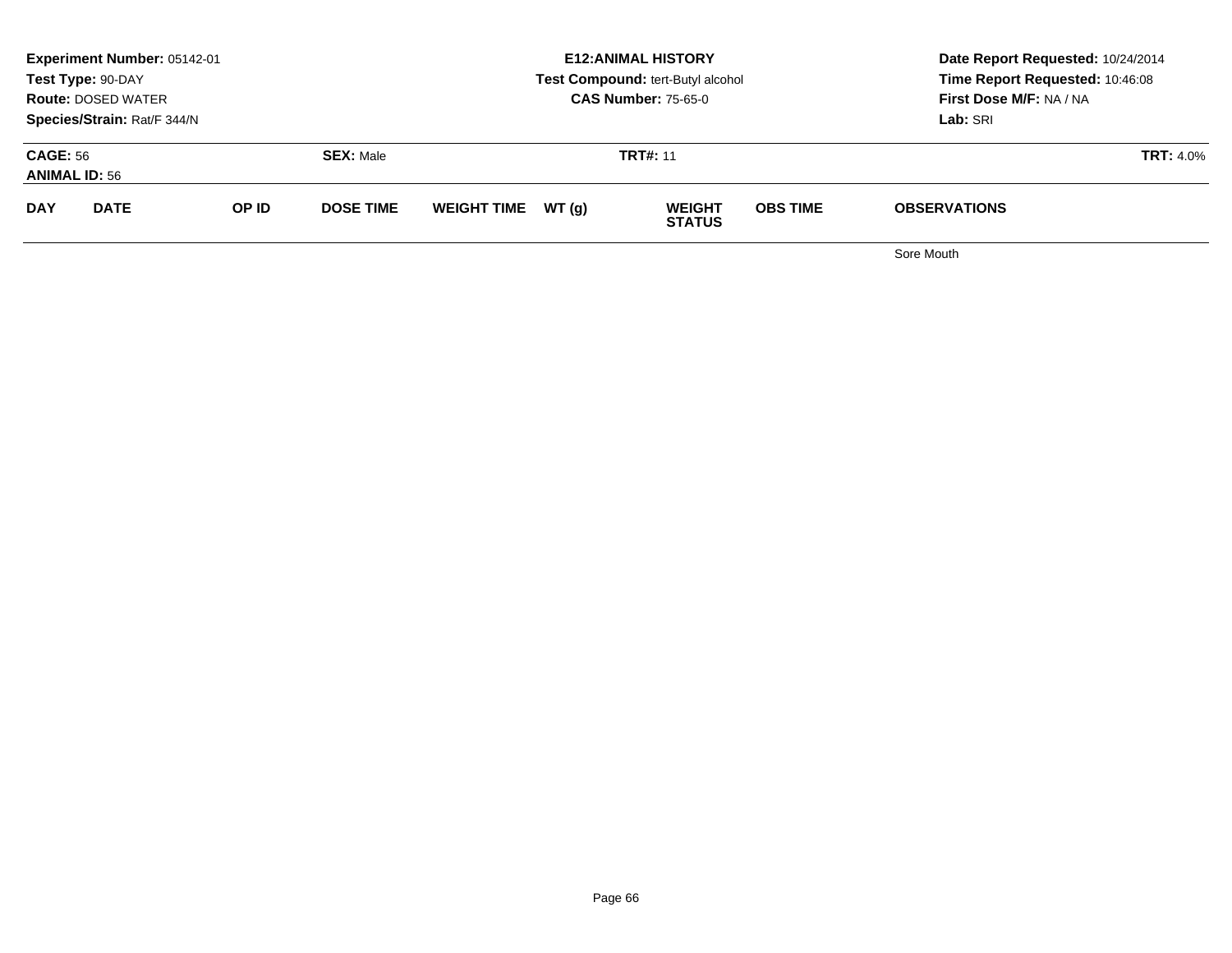**Test Type:** 90-DAY

**Route:** DOSED WATER

**Species/Strain:** Rat/F 344/N

# **E12:ANIMAL HISTORY Test Compound:** tert-Butyl alcohol **CAS Number:** 75-65-0

|              | <b>CAGE: 57</b><br><b>ANIMAL ID: 57</b> |       | <b>SEX: Male</b> |                    |       | <b>TRT#: 11</b>                | <b>TRT: 4.0%</b> |                     |  |
|--------------|-----------------------------------------|-------|------------------|--------------------|-------|--------------------------------|------------------|---------------------|--|
| <b>DAY</b>   | <b>DATE</b>                             | OP ID | <b>DOSE TIME</b> | WEIGHT TIME WT (g) |       | <b>WEIGHT</b><br><b>STATUS</b> | <b>OBS TIME</b>  | <b>OBSERVATIONS</b> |  |
| $\mathbf{1}$ | 12/02/85                                | 6     |                  | 03:11:56           | 118.3 |                                | 03:11:56         | Normal              |  |
| 8            | 12/09/85                                | 33    |                  | 10:01:02           | 112.4 |                                | 10:01:02         | Ataxia              |  |
| 15           | 12/16/85                                | 33    |                  | 14:44:50           | 124.6 |                                | 14:44:50         | Reddened Eye        |  |
|              |                                         |       |                  |                    |       |                                |                  | <b>Ruffled Fur</b>  |  |
| 22           | 12/23/85                                | 33    |                  | 14:23:18           | 114.3 |                                | 14:23:18         | Blood In Urine      |  |
|              |                                         |       |                  |                    |       |                                |                  | Pallor              |  |
|              |                                         |       |                  |                    |       |                                |                  | <b>Ruffled Fur</b>  |  |
| 29           | 12/30/85                                | 33    |                  | 10:39:38           | 110.7 |                                | 10:39:38         | Ataxia              |  |
|              |                                         |       |                  |                    |       |                                |                  | Cyanosis            |  |
|              |                                         |       |                  |                    |       |                                |                  | Emaciated           |  |
|              |                                         |       |                  |                    |       |                                |                  | <b>Ruffled Fur</b>  |  |
| 36           | 01/06/86                                | 33    |                  | 10:41:18           | 119.0 |                                | 10:41:18         | Ataxia              |  |
|              |                                         |       |                  |                    |       |                                |                  | Emaciated           |  |
|              |                                         |       |                  |                    |       |                                |                  | Micro-Ophthalmia    |  |
|              |                                         |       |                  |                    |       |                                |                  | Paraphimosis        |  |
|              |                                         |       |                  |                    |       |                                |                  | <b>Ruffled Fur</b>  |  |
| 43           | 01/13/86                                | 33    |                  | 10:55:08           | 122.9 |                                | 10:55:08         | Ataxia              |  |
|              |                                         |       |                  |                    |       |                                |                  | Emaciated           |  |
|              |                                         |       |                  |                    |       |                                |                  | Pallor              |  |
|              |                                         |       |                  |                    |       |                                |                  | <b>Ruffled Fur</b>  |  |
| 50           | 01/20/86                                | 33    |                  | 14:36:18           | 101.2 |                                | 14:36:18         | Ataxia              |  |
|              |                                         |       |                  |                    |       |                                |                  | Emaciated           |  |
|              |                                         |       |                  |                    |       |                                |                  | Micro-Ophthalmia    |  |
|              |                                         |       |                  |                    |       |                                |                  | Pallor              |  |
|              |                                         |       |                  |                    |       |                                |                  | Paraphimosis        |  |
|              |                                         |       |                  |                    |       |                                |                  | <b>Ruffled Fur</b>  |  |
| 57           | 01/27/86                                | 33    |                  | 15:05:20           | 98.3  |                                | 15:05:20         | Ataxia              |  |
|              |                                         |       |                  |                    |       |                                |                  | Emaciated           |  |
|              |                                         |       |                  |                    |       |                                |                  | Micro-Ophthalmia    |  |
|              |                                         |       |                  |                    |       |                                |                  | Pallor              |  |
|              |                                         |       |                  |                    |       |                                |                  | Paraphimosis        |  |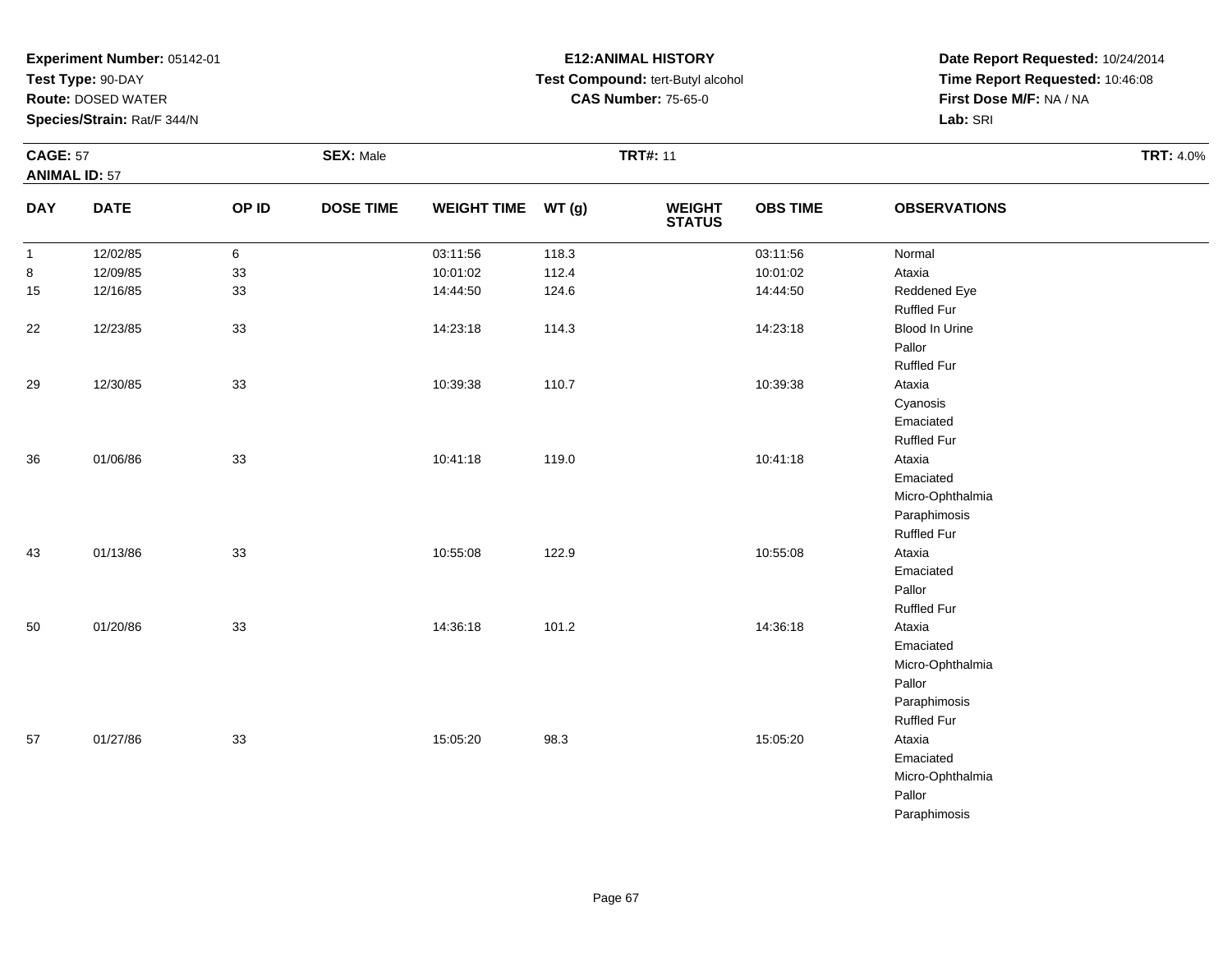|                                         | Experiment Number: 05142-01<br>Test Type: 90-DAY<br><b>Route: DOSED WATER</b><br>Species/Strain: Rat/F 344/N |       |                  |                    |                 | <b>E12: ANIMAL HISTORY</b><br>Test Compound: tert-Butyl alcohol<br><b>CAS Number: 75-65-0</b> | Date Report Requested: 10/24/2014<br>Time Report Requested: 10:46:08<br>First Dose M/F: NA / NA<br>Lab: SRI |                     |                  |
|-----------------------------------------|--------------------------------------------------------------------------------------------------------------|-------|------------------|--------------------|-----------------|-----------------------------------------------------------------------------------------------|-------------------------------------------------------------------------------------------------------------|---------------------|------------------|
| <b>CAGE: 57</b><br><b>ANIMAL ID: 57</b> |                                                                                                              |       | <b>SEX: Male</b> |                    | <b>TRT#: 11</b> |                                                                                               |                                                                                                             |                     | <b>TRT: 4.0%</b> |
| <b>DAY</b>                              | <b>DATE</b>                                                                                                  | OP ID | <b>DOSE TIME</b> | <b>WEIGHT TIME</b> | WT(g)           | <b>WEIGHT</b><br><b>STATUS</b>                                                                | <b>OBS TIME</b>                                                                                             | <b>OBSERVATIONS</b> |                  |
|                                         |                                                                                                              |       |                  |                    |                 |                                                                                               |                                                                                                             | <b>Ruffled Fur</b>  |                  |
| 64                                      | 02/03/86                                                                                                     | 12    |                  | 10:58:00           | 105.6           |                                                                                               | 10:58:00                                                                                                    | Ataxia              |                  |
|                                         |                                                                                                              |       |                  |                    |                 |                                                                                               |                                                                                                             | Emaciated           |                  |
|                                         |                                                                                                              |       |                  |                    |                 |                                                                                               |                                                                                                             | Micro-Ophthalmia    |                  |
|                                         |                                                                                                              |       |                  |                    |                 |                                                                                               |                                                                                                             | Pallor              |                  |
|                                         |                                                                                                              |       |                  |                    |                 |                                                                                               |                                                                                                             | Paraphimosis        |                  |
|                                         |                                                                                                              |       |                  |                    |                 |                                                                                               |                                                                                                             | <b>Ruffled Fur</b>  |                  |
| 71                                      | 02/10/86                                                                                                     | 12    |                  | 14:49:30           | 115.2           |                                                                                               | 14:49:30                                                                                                    | Ataxia              |                  |
|                                         |                                                                                                              |       |                  |                    |                 |                                                                                               |                                                                                                             | Emaciated           |                  |
|                                         |                                                                                                              |       |                  |                    |                 |                                                                                               |                                                                                                             | Micro-Ophthalmia    |                  |
|                                         |                                                                                                              |       |                  |                    |                 |                                                                                               |                                                                                                             | Pallor              |                  |
|                                         |                                                                                                              |       |                  |                    |                 |                                                                                               |                                                                                                             | Paraphimosis        |                  |
|                                         |                                                                                                              |       |                  |                    |                 |                                                                                               |                                                                                                             | <b>Ruffled Fur</b>  |                  |
| 78                                      | 02/17/86                                                                                                     | 9     |                  | 14:37:36           | 91.3            |                                                                                               | 14:37:36                                                                                                    | Emaciated           |                  |
|                                         |                                                                                                              |       |                  |                    |                 |                                                                                               |                                                                                                             | Paraphimosis        |                  |
|                                         | REMOVED ** REASON - MORIBUND SACRIFICE                                                                       |       |                  |                    |                 |                                                                                               |                                                                                                             |                     |                  |
| 81                                      | 02/20/86                                                                                                     | 33    |                  | 11:31:36           | 83.8            |                                                                                               | 11:31:36                                                                                                    | Ataxia              |                  |
|                                         |                                                                                                              |       |                  |                    |                 |                                                                                               |                                                                                                             | Emaciated           |                  |
|                                         |                                                                                                              |       |                  |                    |                 |                                                                                               |                                                                                                             | Pallor              |                  |
|                                         |                                                                                                              |       |                  |                    |                 |                                                                                               |                                                                                                             | Paraphimosis        |                  |
|                                         |                                                                                                              |       |                  |                    |                 |                                                                                               |                                                                                                             | <b>Ruffled Fur</b>  |                  |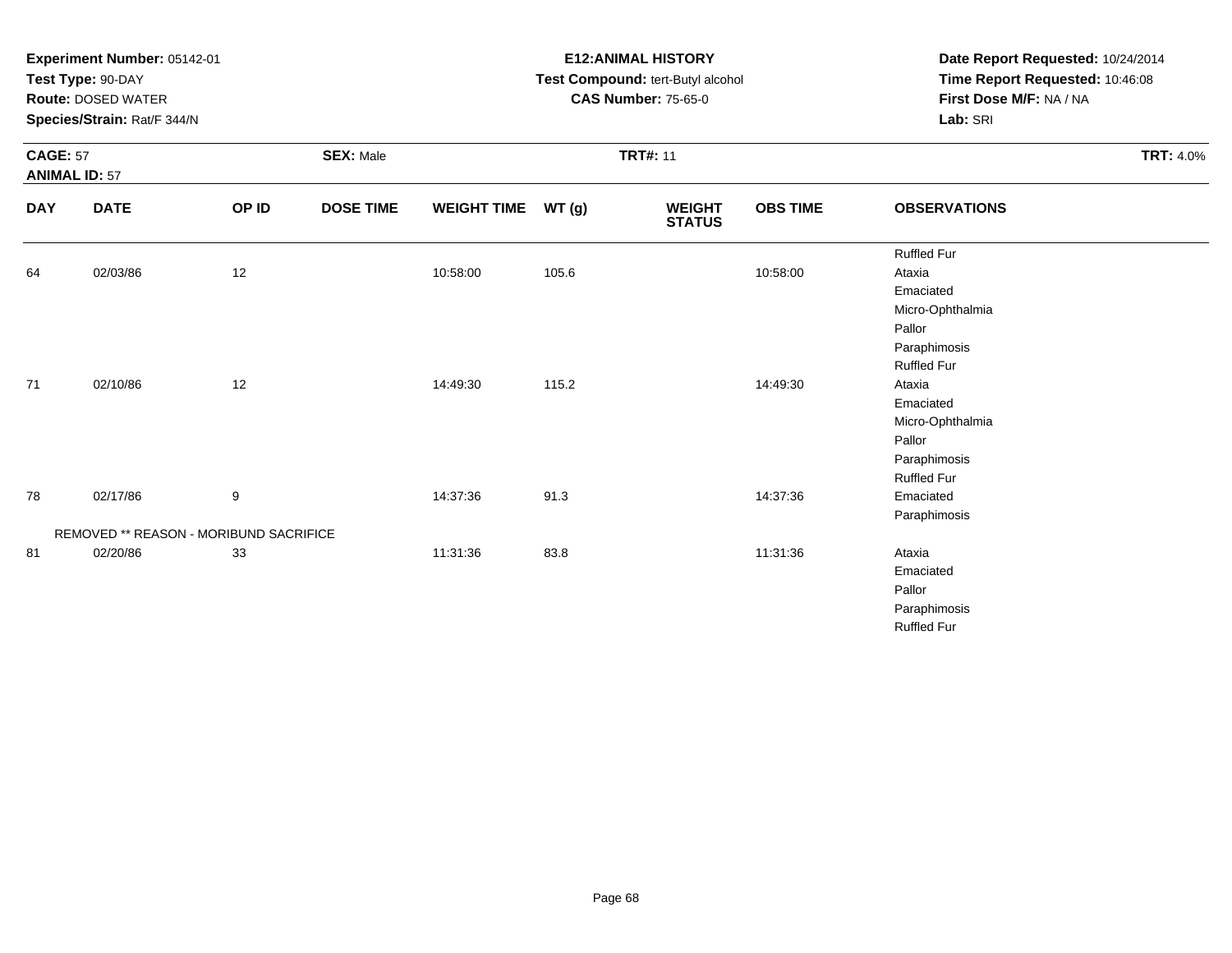**Test Type:** 90-DAY

**Route:** DOSED WATER

**Species/Strain:** Rat/F 344/N

# **E12:ANIMAL HISTORY Test Compound:** tert-Butyl alcohol **CAS Number:** 75-65-0

| <b>CAGE: 58</b><br><b>ANIMAL ID: 58</b> |             |        | <b>SEX: Male</b> |                    |       | <b>TRT#: 11</b>                |                 |                     | <b>TRT: 4.0%</b> |
|-----------------------------------------|-------------|--------|------------------|--------------------|-------|--------------------------------|-----------------|---------------------|------------------|
| <b>DAY</b>                              | <b>DATE</b> | OP ID  | <b>DOSE TIME</b> | WEIGHT TIME WT (g) |       | <b>WEIGHT</b><br><b>STATUS</b> | <b>OBS TIME</b> | <b>OBSERVATIONS</b> |                  |
| $\mathbf{1}$                            | 12/02/85    | 6      |                  | 03:13:04           | 80.3  |                                | 03:13:04        | Normal              |                  |
| $\bf 8$                                 | 12/09/85    | 33     |                  | 10:02:28           | 71.5  |                                | 10:02:28        | Emaciated           |                  |
|                                         |             |        |                  |                    |       |                                |                 | <b>Ruffled Fur</b>  |                  |
| 15                                      | 12/16/85    | 33     |                  | 14:45:58           | 85.9  |                                | 14:45:58        | Ataxia              |                  |
|                                         |             |        |                  |                    |       |                                |                 | Emaciated           |                  |
|                                         |             |        |                  |                    |       |                                |                 | Paraphimosis        |                  |
|                                         |             |        |                  |                    |       |                                |                 | <b>Ruffled Fur</b>  |                  |
| 22                                      | 12/23/85    | 33     |                  | 14:26:30           | 104.7 |                                | 14:26:30        | Ataxia              |                  |
|                                         |             |        |                  |                    |       |                                |                 | <b>Ruffled Fur</b>  |                  |
| 29                                      | 12/30/85    | $33\,$ |                  | 10:46:24           | 93.4  |                                | 10:46:24        | Ataxia              |                  |
|                                         |             |        |                  |                    |       |                                |                 | Emaciated           |                  |
|                                         |             |        |                  |                    |       |                                |                 | <b>Ruffled Fur</b>  |                  |
| 36                                      | 01/06/86    | 33     |                  | 10:43:14           | 105.4 |                                | 10:43:14        | Ataxia              |                  |
|                                         |             |        |                  |                    |       |                                |                 | Emaciated           |                  |
|                                         |             |        |                  |                    |       |                                |                 | Micro-Ophthalmia    |                  |
|                                         |             |        |                  |                    |       |                                |                 | Paraphimosis        |                  |
|                                         |             |        |                  |                    |       |                                |                 | <b>Ruffled Fur</b>  |                  |
| 43                                      | 01/13/86    | 33     |                  | 10:51:06           | 80.9  |                                | 10:51:06        | Ataxia              |                  |
|                                         |             |        |                  |                    |       |                                |                 | Blood In Urine      |                  |
|                                         |             |        |                  |                    |       |                                |                 | Emaciated           |                  |
|                                         |             |        |                  |                    |       |                                |                 | Micro-Ophthalmia    |                  |
|                                         |             |        |                  |                    |       |                                |                 | Pallor              |                  |
|                                         |             |        |                  |                    |       |                                |                 | <b>Ruffled Fur</b>  |                  |
| 50                                      | 01/20/86    | 33     |                  | 14:31:34           | 90.9  |                                | 14:31:34        | Ataxia              |                  |
|                                         |             |        |                  |                    |       |                                |                 | Emaciated           |                  |
|                                         |             |        |                  |                    |       |                                |                 | <b>Head Tilted</b>  |                  |
|                                         |             |        |                  |                    |       |                                |                 | Micro-Ophthalmia    |                  |
|                                         |             |        |                  |                    |       |                                |                 | Pallor              |                  |
|                                         |             |        |                  |                    |       |                                |                 | Paraphimosis        |                  |
|                                         |             |        |                  |                    |       |                                |                 | <b>Ruffled Fur</b>  |                  |
| 57                                      | 01/27/86    | 33     |                  | 15:06:54           | 101.1 |                                | 15:06:54        | Ataxia              |                  |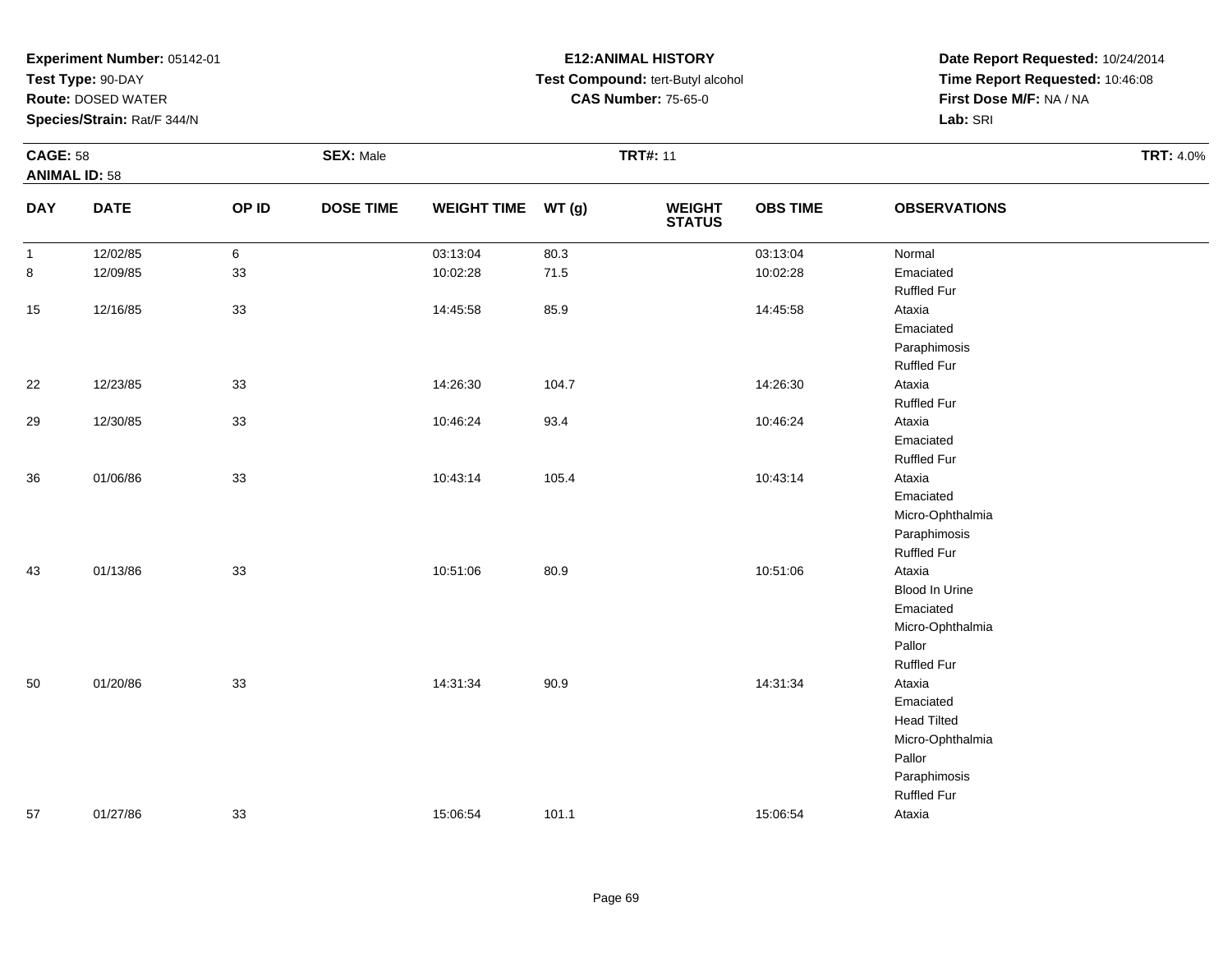| Experiment Number: 05142-01<br>Test Type: 90-DAY<br><b>Route: DOSED WATER</b><br>Species/Strain: Rat/F 344/N |                                                    |       |                  | <b>E12: ANIMAL HISTORY</b><br>Test Compound: tert-Butyl alcohol<br><b>CAS Number: 75-65-0</b> |                 |                                |                 | Date Report Requested: 10/24/2014<br>Time Report Requested: 10:46:08<br>First Dose M/F: NA / NA<br>Lab: SRI |                  |
|--------------------------------------------------------------------------------------------------------------|----------------------------------------------------|-------|------------------|-----------------------------------------------------------------------------------------------|-----------------|--------------------------------|-----------------|-------------------------------------------------------------------------------------------------------------|------------------|
| <b>CAGE: 58</b><br><b>ANIMAL ID: 58</b>                                                                      |                                                    |       | <b>SEX: Male</b> |                                                                                               | <b>TRT#: 11</b> |                                |                 |                                                                                                             | <b>TRT: 4.0%</b> |
| <b>DAY</b>                                                                                                   | <b>DATE</b>                                        | OP ID | <b>DOSE TIME</b> | <b>WEIGHT TIME</b>                                                                            | WT(g)           | <b>WEIGHT</b><br><b>STATUS</b> | <b>OBS TIME</b> | <b>OBSERVATIONS</b>                                                                                         |                  |
|                                                                                                              |                                                    |       |                  |                                                                                               |                 |                                |                 | Emaciated<br>Micro-Ophthalmia<br>Pallor<br>Paraphimosis<br><b>Ruffled Fur</b>                               |                  |
| 64                                                                                                           | 02/03/86                                           | 12    |                  | 10:59:26                                                                                      | 106.4           |                                | 10:59:26        | Ataxia<br>Emaciated<br>Micro-Ophthalmia<br>Pallor<br>Paraphimosis<br><b>Ruffled Fur</b>                     |                  |
| 71                                                                                                           | 02/10/86                                           | 12    |                  | 14:50:34                                                                                      | 101.5           |                                | 14:50:34        | Ataxia<br>Emaciated<br>Micro-Ophthalmia<br>Pallor<br>Paraphimosis<br><b>Ruffled Fur</b>                     |                  |
| 78                                                                                                           | 02/17/86<br>REMOVED ** REASON - MORIBUND SACRIFICE | 9     |                  | 14:39:32                                                                                      | 98.8            |                                | 14:39:32        | Emaciated<br>Paraphimosis                                                                                   |                  |
| 81                                                                                                           | 02/20/86                                           | 33    |                  | 11:35:00                                                                                      | 95.6            |                                | 11:35:00        | Ataxia<br>Emaciated<br>Paraphimosis<br><b>Ruffled Fur</b>                                                   |                  |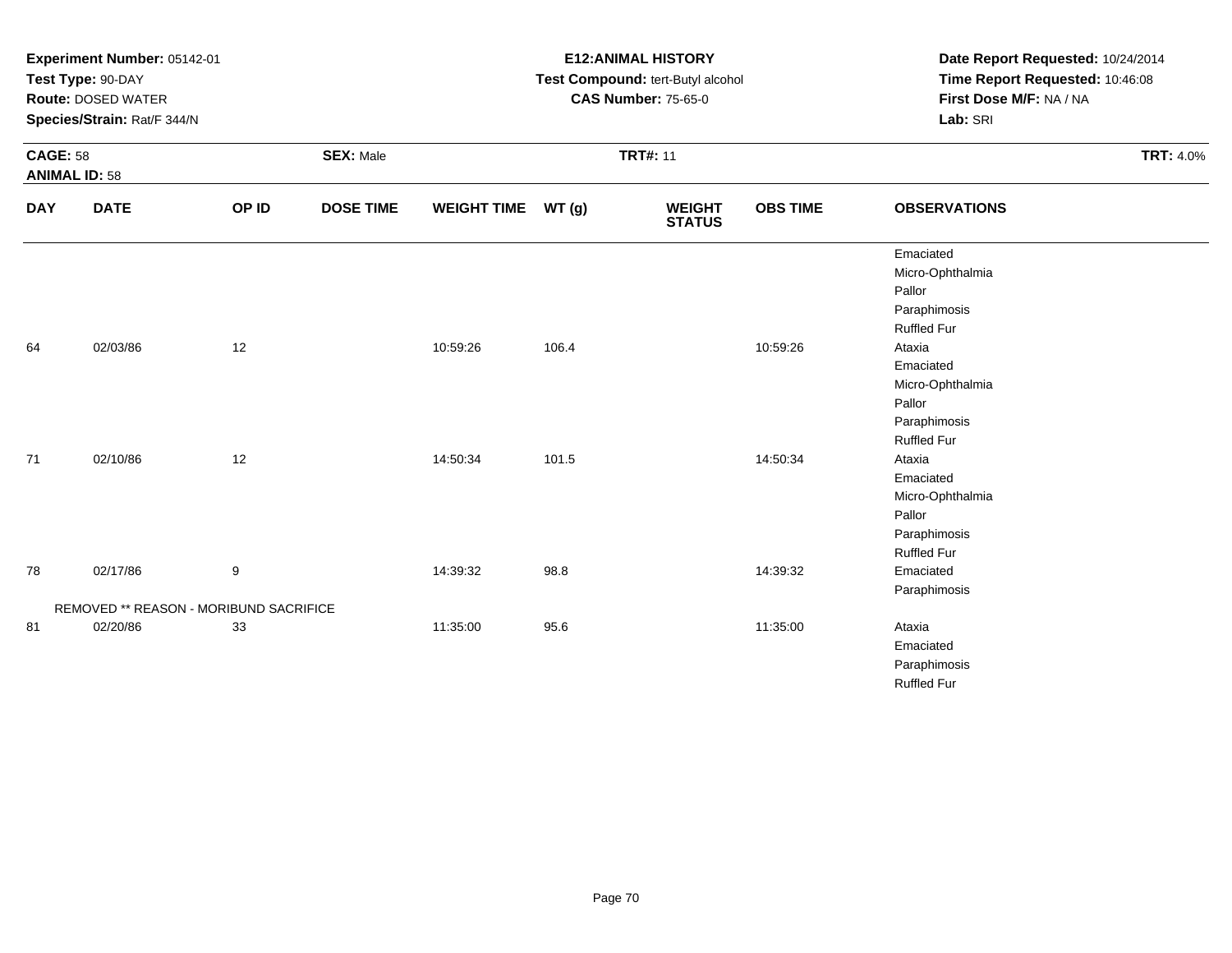**Test Type:** 90-DAY

**Route:** DOSED WATER

**Species/Strain:** Rat/F 344/N

# **E12:ANIMAL HISTORY Test Compound:** tert-Butyl alcohol **CAS Number:** 75-65-0

| <b>CAGE: 59</b><br><b>ANIMAL ID: 59</b> |                                        | <b>SEX: Male</b> |                  |                    | <b>TRT#: 11</b> |                                |                 |                                                                                         |  |
|-----------------------------------------|----------------------------------------|------------------|------------------|--------------------|-----------------|--------------------------------|-----------------|-----------------------------------------------------------------------------------------|--|
| <b>DAY</b>                              | <b>DATE</b>                            | OP ID            | <b>DOSE TIME</b> | <b>WEIGHT TIME</b> | WT(g)           | <b>WEIGHT</b><br><b>STATUS</b> | <b>OBS TIME</b> | <b>OBSERVATIONS</b>                                                                     |  |
| $\mathbf{1}$                            | 12/02/85                               | 6                |                  | 03:13:58           | 116.4           |                                | 03:13:58        | Normal                                                                                  |  |
| 8                                       | 12/09/85                               | 33               |                  | 10:05:02           | 130.6           |                                | 10:05:02        | Ataxia                                                                                  |  |
| 15                                      | 12/16/85                               | 33               |                  | 13:14:20           | 133.8           |                                | 13:14:20        | Normal                                                                                  |  |
| 22                                      | 12/23/85                               | 33               |                  | 14:28:10           | 154.3           |                                | 14:28:10        | Micro-Ophthalmia<br><b>Ruffled Fur</b>                                                  |  |
| 29                                      | 12/30/85                               | 33               |                  | 10:17:56           | 146.1           |                                | 10:17:56        | Ataxia<br>Emaciated<br><b>Ruffled Fur</b>                                               |  |
| 36                                      | 01/06/86                               | 33               |                  | 10:39:48           | 138.2           |                                | 10:39:48        | Ataxia<br>Blood In Urine<br>Emaciated<br><b>Ruffled Fur</b>                             |  |
| 43                                      | 01/13/86                               | 33               |                  | 10:53:18           | 120.8           |                                | 10:53:18        | Ataxia<br>Blood In Urine<br>Emaciated<br>Micro-Ophthalmia<br><b>Ruffled Fur</b>         |  |
| 50                                      | 01/20/86                               | 33               |                  | 14:34:08           | 103.3           |                                | 14:34:08        | Ataxia<br>Emaciated<br>Micro-Ophthalmia<br>Pallor<br>Paraphimosis<br><b>Ruffled Fur</b> |  |
|                                         | REMOVED ** REASON - MORIBUND SACRIFICE |                  |                  |                    |                 |                                |                 |                                                                                         |  |
| 54                                      | 01/24/86                               | 33               |                  | 11:48:40           | 94.1            |                                | 11:48:40        | Ataxia<br>Emaciated<br>Micro-Ophthalmia<br>Pallor<br>Paraphimosis<br><b>Ruffled Fur</b> |  |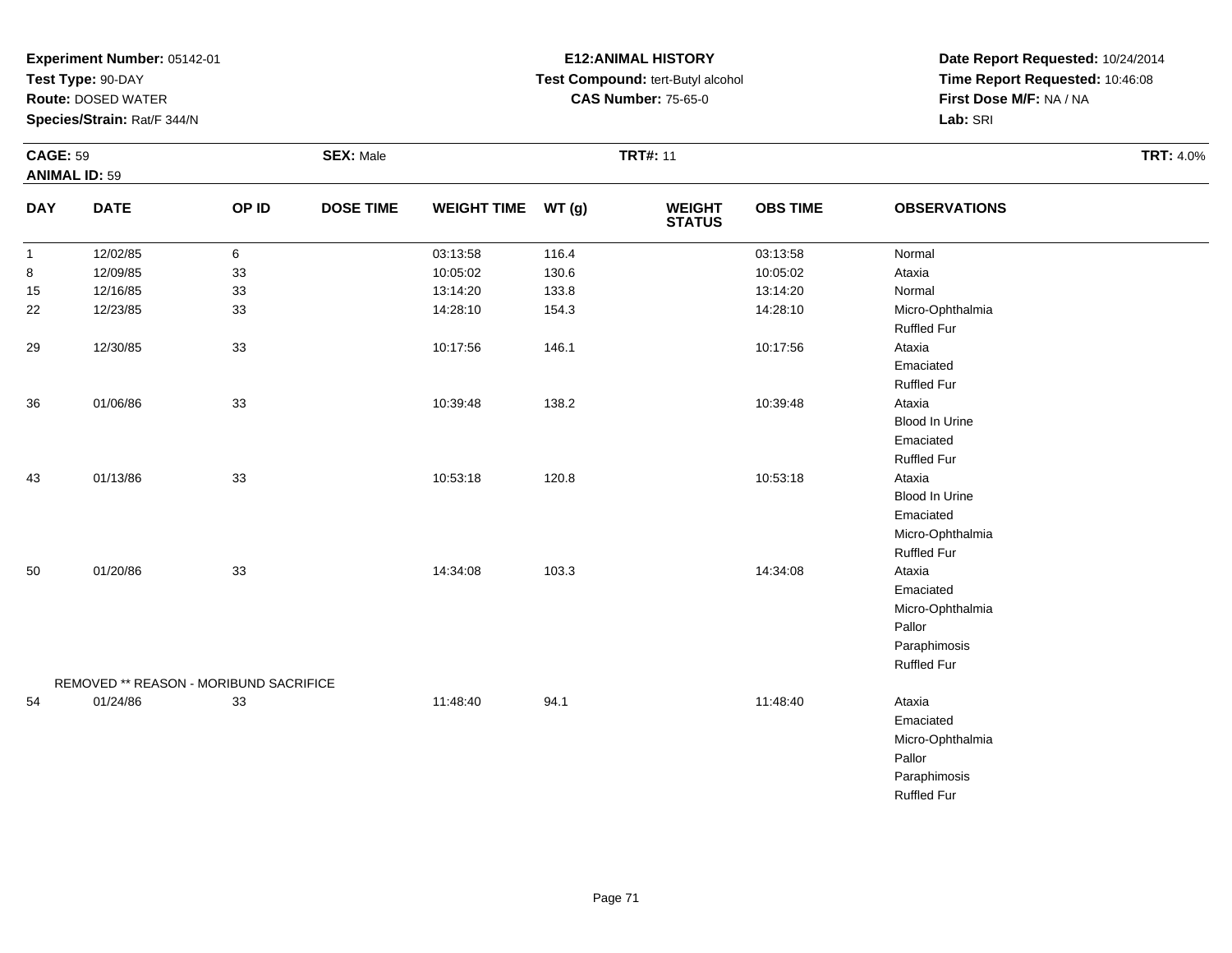**Test Type:** 90-DAY

**Route:** DOSED WATER

**Species/Strain:** Rat/F 344/N

# **E12:ANIMAL HISTORY Test Compound:** tert-Butyl alcohol **CAS Number:** 75-65-0

| <b>CAGE: 60</b><br><b>ANIMAL ID: 60</b> |                                        |       | <b>SEX: Male</b> |                    |       | <b>TRT#: 11</b>                |                 |                     | <b>TRT: 4.0%</b> |
|-----------------------------------------|----------------------------------------|-------|------------------|--------------------|-------|--------------------------------|-----------------|---------------------|------------------|
| <b>DAY</b>                              | <b>DATE</b>                            | OP ID | <b>DOSE TIME</b> | <b>WEIGHT TIME</b> | WT(g) | <b>WEIGHT</b><br><b>STATUS</b> | <b>OBS TIME</b> | <b>OBSERVATIONS</b> |                  |
| $\mathbf{1}$                            | 12/02/85                               | 6     |                  | 03:14:46           | 112.0 |                                | 03:14:46        | Normal              |                  |
| 8                                       | 12/09/85                               | 33    |                  | 10:06:18           | 115.0 |                                | 10:06:18        | Normal              |                  |
| 15                                      | 12/16/85                               | 33    |                  | 14:40:38           | 100.1 |                                | 14:40:38        | Emaciated           |                  |
|                                         |                                        |       |                  |                    |       |                                |                 | Hypoactivity        |                  |
|                                         |                                        |       |                  |                    |       |                                |                 | Ruffled Fur         |                  |
| 22                                      | 12/23/85                               | 33    |                  | 14:18:42           | 101.1 |                                | 14:18:42        | Ataxia              |                  |
|                                         |                                        |       |                  |                    |       |                                |                 | Emaciated           |                  |
|                                         |                                        |       |                  |                    |       |                                |                 | Reddened Eye        |                  |
|                                         |                                        |       |                  |                    |       |                                |                 | Ruffled Fur         |                  |
| 29                                      | 12/30/85                               | 33    |                  | 10:19:54           | 85.9  |                                | 10:19:54        | Ataxia              |                  |
|                                         |                                        |       |                  |                    |       |                                |                 | Emaciated           |                  |
|                                         |                                        |       |                  |                    |       |                                |                 | Micro-Ophthalmia    |                  |
|                                         |                                        |       |                  |                    |       |                                |                 | Reddened Eye        |                  |
|                                         |                                        |       |                  |                    |       |                                |                 | <b>Ruffled Fur</b>  |                  |
|                                         | REMOVED ** REASON - MORIBUND SACRIFICE |       |                  |                    |       |                                |                 |                     |                  |
| 35                                      | 01/05/86                               | 4     |                  | 15:12:04           | 74.1  |                                | 15:12:04        | Ataxia              |                  |
|                                         |                                        |       |                  |                    |       |                                |                 | Discharge Nose      |                  |
|                                         |                                        |       |                  |                    |       |                                |                 | Emaciated           |                  |
|                                         |                                        |       |                  |                    |       |                                |                 | Hypoactivity        |                  |
|                                         |                                        |       |                  |                    |       |                                |                 | Pallor              |                  |
|                                         |                                        |       |                  |                    |       |                                |                 | Paraphimosis        |                  |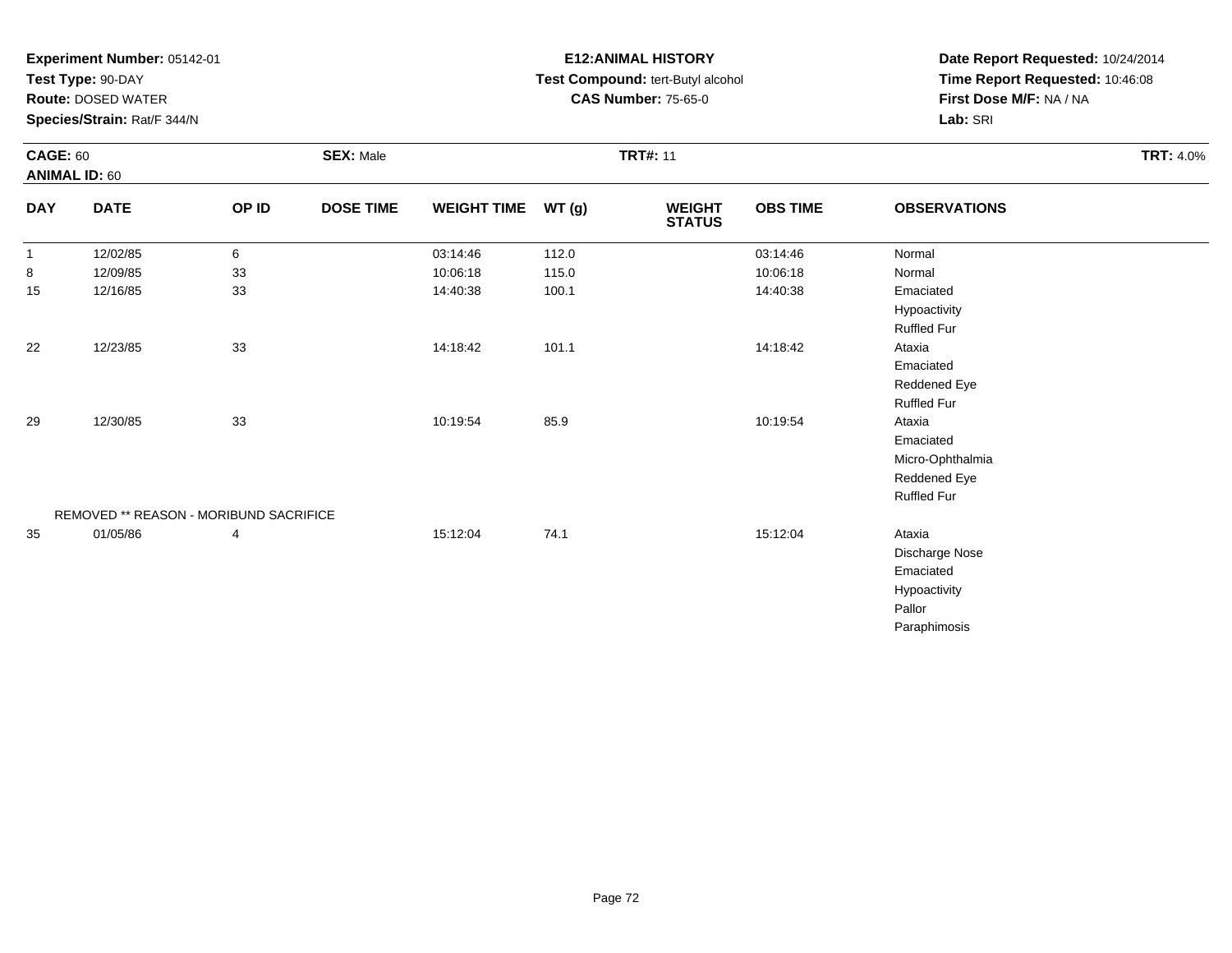**Test Type:** 90-DAY

**Route:** DOSED WATER

**Species/Strain:** Rat/F 344/N

# **E12:ANIMAL HISTORY Test Compound:** tert-Butyl alcohol **CAS Number:** 75-65-0

| <b>CAGE: 61</b> |                                        |       | <b>SEX: Female</b> |                    |       | <b>TRT#:</b> 2                 |                 |                     | <b>TRT: 0.0%</b> |
|-----------------|----------------------------------------|-------|--------------------|--------------------|-------|--------------------------------|-----------------|---------------------|------------------|
|                 | <b>ANIMAL ID: 61</b>                   |       |                    |                    |       |                                |                 |                     |                  |
| <b>DAY</b>      | <b>DATE</b>                            | OP ID | <b>DOSE TIME</b>   | <b>WEIGHT TIME</b> | WT(g) | <b>WEIGHT</b><br><b>STATUS</b> | <b>OBS TIME</b> | <b>OBSERVATIONS</b> |                  |
| -1              | 12/02/85                               | 6     |                    | 11:11:18           | 97.5  |                                | 11:11:18        | Normal              |                  |
| 8               | 12/09/85                               | 33    |                    | 13:26:16           | 114.7 |                                | 13:26:16        | Normal              |                  |
| 15              | 12/16/85                               | 33    |                    | 13:56:46           | 131.5 |                                | 13:56:46        | Normal              |                  |
| 22              | 12/23/85                               | 33    |                    | 13:36:10           | 145.0 |                                | 13:36:10        | <b>Head Tilted</b>  |                  |
| 29              | 12/30/85                               | 33    |                    | 11:13:30           | 157.8 |                                | 11:13:30        | <b>Head Tilted</b>  |                  |
| 36              | 01/06/86                               | 33    |                    | 11:12:28           | 167.1 |                                | 11:12:28        | <b>Head Tilted</b>  |                  |
| 43              | 01/13/86                               | 33    |                    | 11:41:36           | 176.0 |                                | 11:41:36        | <b>Head Tilted</b>  |                  |
| 50              | 01/20/86                               | 33    |                    | 11:48:02           | 185.1 |                                | 11:48:02        | <b>Head Tilted</b>  |                  |
| 57              | 01/27/86                               | 33    |                    | 14:19:34           | 193.6 |                                | 14:19:34        | <b>Head Tilted</b>  |                  |
|                 |                                        |       |                    |                    |       |                                |                 | <b>Ruffled Fur</b>  |                  |
| 64              | 02/03/86                               | 12    |                    | 11:37:00           | 196.6 |                                | 11:37:00        | <b>Head Tilted</b>  |                  |
|                 |                                        |       |                    |                    |       |                                |                 | <b>Ruffled Fur</b>  |                  |
| 71              | 02/10/86                               | 12    |                    | 11:41:26           | 199.2 |                                | 11:41:26        | <b>Head Tilted</b>  |                  |
|                 |                                        |       |                    |                    |       |                                |                 | <b>Ruffled Fur</b>  |                  |
| 78              | 02/17/86                               | 9     |                    | 14:01:34           | 201.6 |                                | 14:01:34        | <b>Head Tilted</b>  |                  |
| 85              | 02/24/86                               | 33    |                    | 11:12:52           | 198.4 |                                | 11:12:52        | <b>Head Tilted</b>  |                  |
|                 | REMOVED ** REASON - TERMINAL SACRIFICE |       |                    |                    |       |                                |                 |                     |                  |
| 94              | 03/05/86                               | 41    |                    | 07:49:22           | 199.9 |                                | 07:49:22        | <b>Head Tilted</b>  |                  |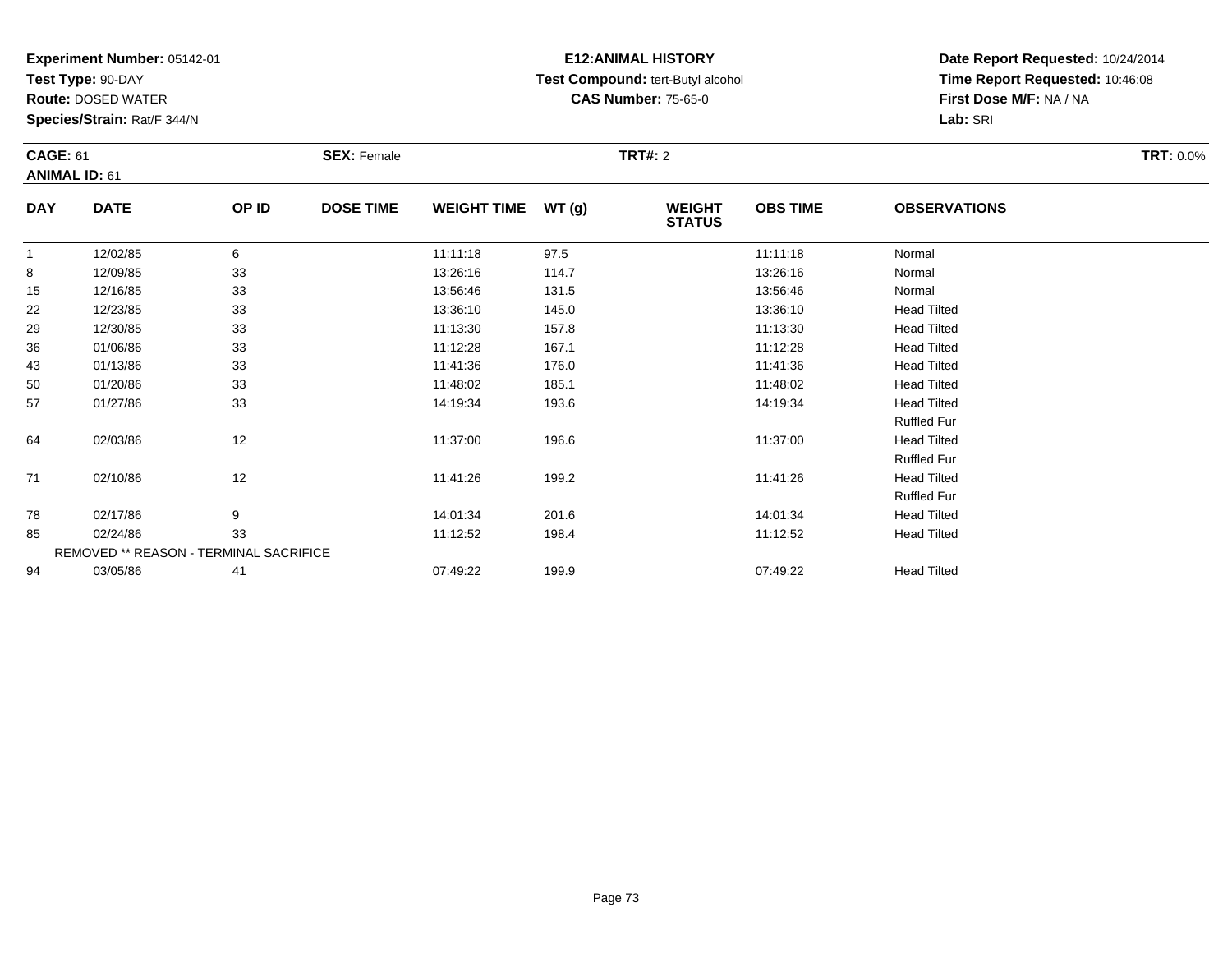**Test Type:** 90-DAY

**Route:** DOSED WATER

**Species/Strain:** Rat/F 344/N

# **E12:ANIMAL HISTORY Test Compound:** tert-Butyl alcohol **CAS Number:** 75-65-0

| <b>CAGE: 62</b> | <b>ANIMAL ID: 62</b>                          |       | <b>SEX: Female</b> |                    |       | <b>TRT#: 2</b>                 |                 |                     | <b>TRT: 0.0%</b> |
|-----------------|-----------------------------------------------|-------|--------------------|--------------------|-------|--------------------------------|-----------------|---------------------|------------------|
| <b>DAY</b>      | <b>DATE</b>                                   | OP ID | <b>DOSE TIME</b>   | <b>WEIGHT TIME</b> | WT(g) | <b>WEIGHT</b><br><b>STATUS</b> | <b>OBS TIME</b> | <b>OBSERVATIONS</b> |                  |
| $\overline{1}$  | 12/02/85                                      | 6     |                    | 11:13:40           | 93.4  |                                | 11:13:40        | Normal              |                  |
| 8               | 12/09/85                                      | 33    |                    | 13:27:56           | 112.7 |                                | 13:27:56        | Normal              |                  |
| 15              | 12/16/85                                      | 33    |                    | 13:57:22           | 126.3 |                                | 13:57:22        | Normal              |                  |
| 22              | 12/23/85                                      | 33    |                    | 13:37:48           | 138.7 |                                | 13:37:48        | Normal              |                  |
| 29              | 12/30/85                                      | 33    |                    | 11:14:12           | 154.6 |                                | 11:14:12        | Normal              |                  |
| 36              | 01/06/86                                      | 33    |                    | 11:13:20           | 157.7 |                                | 11:13:20        | Normal              |                  |
| 43              | 01/13/86                                      | 33    |                    | 11:42:24           | 162.5 |                                | 11:42:24        | Normal              |                  |
| 50              | 01/20/86                                      | 33    |                    | 11:48:46           | 164.3 |                                | 11:48:46        | <b>Ruffled Fur</b>  |                  |
| 57              | 01/27/86                                      | 33    |                    | 14:15:28           | 174.7 |                                | 14:15:28        | Normal              |                  |
| 64              | 02/03/86                                      | 12    |                    | 11:34:34           | 179.7 |                                | 11:34:34        | Normal              |                  |
| 71              | 02/10/86                                      | 12    |                    | 11:43:02           | 184.5 |                                | 11:43:02        | Normal              |                  |
| 78              | 02/17/86                                      | 9     |                    | 14:02:24           | 191.0 |                                | 14:02:24        | Normal              |                  |
| 85              | 02/24/86                                      | 33    |                    | 11:13:30           | 185.4 |                                | 11:13:30        | Normal              |                  |
|                 | <b>REMOVED ** REASON - TERMINAL SACRIFICE</b> |       |                    |                    |       |                                |                 |                     |                  |
| 93              | 03/04/86                                      | 41    |                    | 08:22:54           | 188.8 |                                | 08:22:54        | Normal              |                  |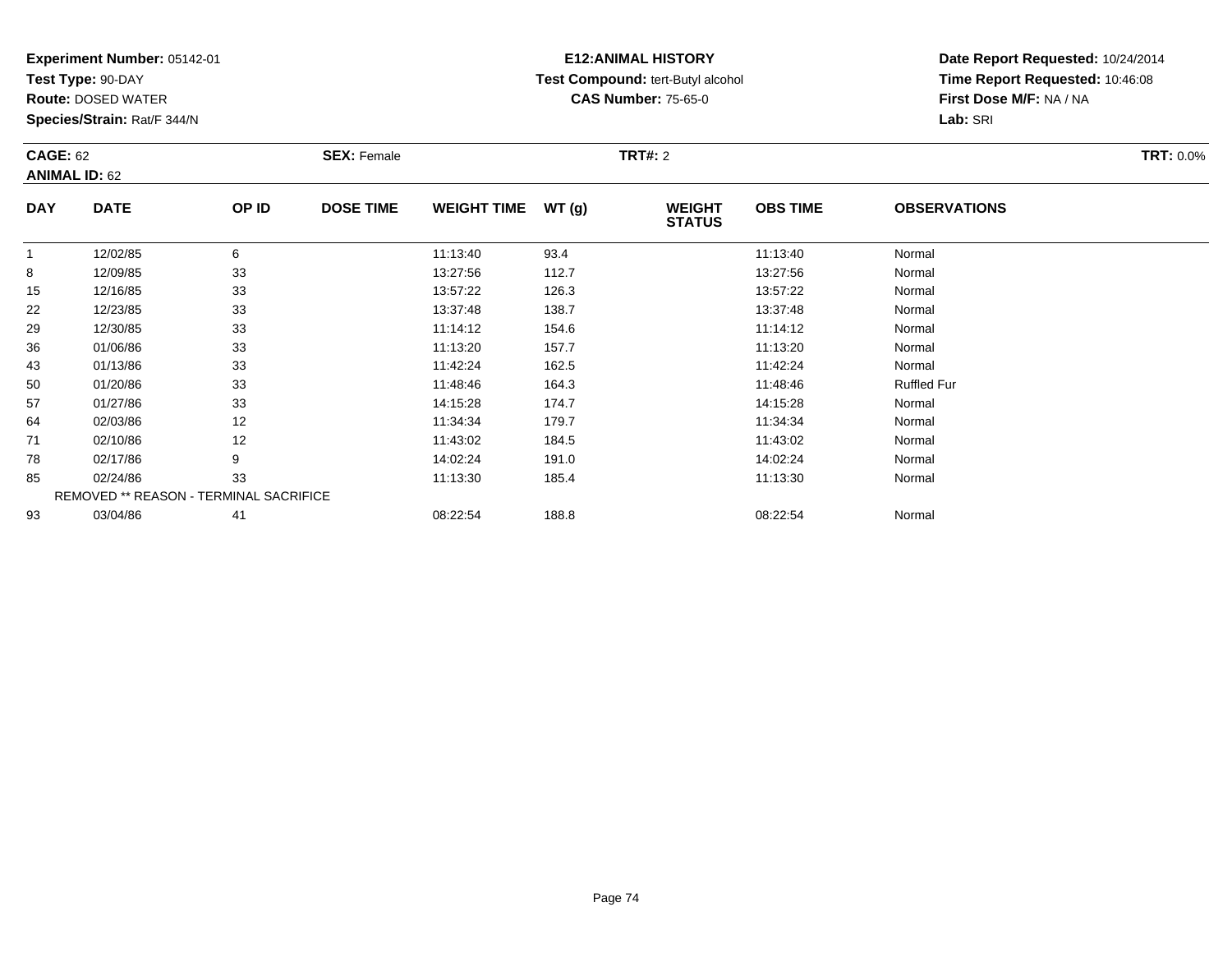**Test Type:** 90-DAY

**Route:** DOSED WATER

**Species/Strain:** Rat/F 344/N

# **E12:ANIMAL HISTORY Test Compound:** tert-Butyl alcohol **CAS Number:** 75-65-0

| <b>CAGE: 63</b>      |             |       | <b>SEX: Female</b> |                    |       | <b>TRT#: 2</b>                 |                 |                           | <b>TRT: 0.0%</b> |
|----------------------|-------------|-------|--------------------|--------------------|-------|--------------------------------|-----------------|---------------------------|------------------|
| <b>ANIMAL ID: 63</b> |             |       |                    |                    |       |                                |                 |                           |                  |
| <b>DAY</b>           | <b>DATE</b> | OP ID | <b>DOSE TIME</b>   | WEIGHT TIME WT (g) |       | <b>WEIGHT</b><br><b>STATUS</b> | <b>OBS TIME</b> | <b>OBSERVATIONS</b>       |                  |
| $\mathbf{1}$         | 12/02/85    | 6     |                    | 11:15:02           | 89.1  |                                | 11:15:02        | Normal                    |                  |
| 8                    | 12/09/85    | 33    |                    | 13:28:42           | 108.1 |                                | 13:28:42        | Normal                    |                  |
| 15                   | 12/16/85    | 33    |                    | 13:58:00           | 120.8 |                                | 13:58:00        | Normal                    |                  |
| 22                   | 12/23/85    | 33    |                    | 13:39:18           | 128.8 |                                | 13:39:18        | Sore Right Eye            |                  |
|                      |             |       |                    |                    |       |                                |                 | Swelling Right Eye        |                  |
| 29                   | 12/30/85    | 33    |                    | 11:14:50           | 142.5 |                                | 11:14:50        | Alopecia                  |                  |
|                      |             |       |                    |                    |       |                                |                 | Discharge Right Eye       |                  |
|                      |             |       |                    |                    |       |                                |                 | Exophthalmos              |                  |
|                      |             |       |                    |                    |       |                                |                 | Swelling Right Eye        |                  |
| 36                   | 01/06/86    | 33    |                    | 11:13:58           | 156.2 |                                | 11:13:58        | Alopecia                  |                  |
|                      |             |       |                    |                    |       |                                |                 | Missing Anatomy Right Eye |                  |
| 43                   | 01/13/86    | 33    |                    | 11:38:14           | 163.0 |                                | 11:38:14        | Alopecia                  |                  |
|                      |             |       |                    |                    |       |                                |                 | <b>Head Tilted</b>        |                  |
|                      |             |       |                    |                    |       |                                |                 | Missing Anatomy Right Eye |                  |
| 50                   | 01/20/86    | 33    |                    | 11:43:40           | 167.5 |                                | 11:43:40        | Alopecia                  |                  |
|                      |             |       |                    |                    |       |                                |                 | <b>Head Tilted</b>        |                  |
|                      |             |       |                    |                    |       |                                |                 | Missing Anatomy Right Eye |                  |
| 57                   | 01/27/86    | 33    |                    | 14:16:12           | 170.3 |                                | 14:16:12        | <b>Head Tilted</b>        |                  |
|                      |             |       |                    |                    |       |                                |                 | Missing Anatomy Right Eye |                  |
|                      |             |       |                    |                    |       |                                |                 | <b>Ruffled Fur</b>        |                  |
| 64                   | 02/03/86    | 12    |                    | 11:35:04           | 174.2 |                                | 11:35:04        | <b>Head Tilted</b>        |                  |
|                      |             |       |                    |                    |       |                                |                 | Missing Anatomy Right Eye |                  |
|                      |             |       |                    |                    |       |                                |                 | Reddened Eye              |                  |
|                      |             |       |                    |                    |       |                                |                 | <b>Ruffled Fur</b>        |                  |
| 71                   | 02/10/86    | $12$  |                    | 11:43:36           | 179.2 |                                | 11:43:36        | <b>Head Tilted</b>        |                  |
|                      |             |       |                    |                    |       |                                |                 | Missing Anatomy Right Eye |                  |
|                      |             |       |                    |                    |       |                                |                 | <b>Ruffled Fur</b>        |                  |
| 78                   | 02/17/86    | 9     |                    | 14:03:04           | 179.5 |                                | 14:03:04        | <b>Head Tilted</b>        |                  |
|                      |             |       |                    |                    |       |                                |                 | Missing Anatomy Right Eye |                  |
| 85                   | 02/24/86    | 33    |                    | 11:14:08           | 176.8 |                                | 11:14:08        | <b>Head Tilted</b>        |                  |
|                      |             |       |                    |                    |       |                                |                 | Missing Anatomy Right Eye |                  |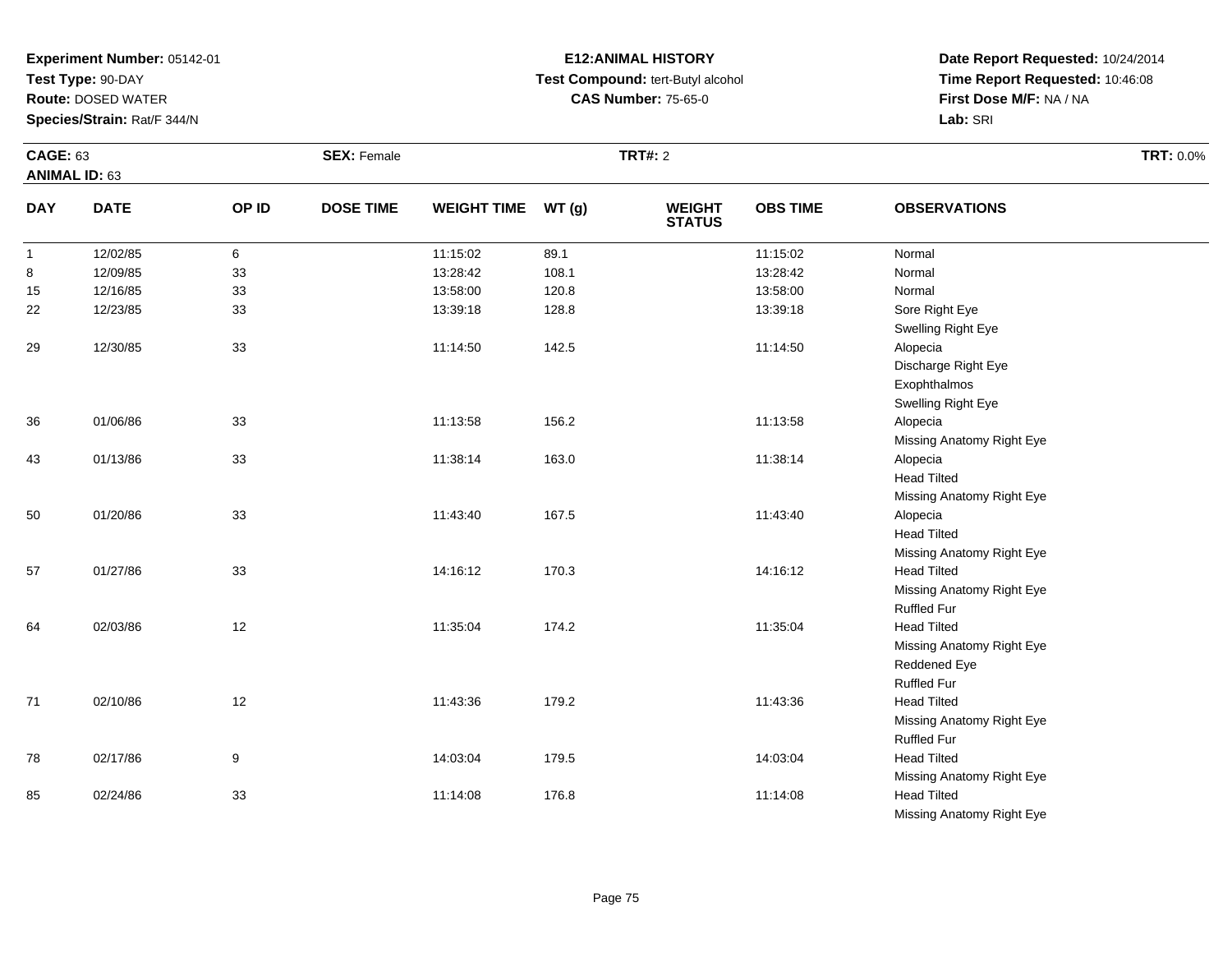|                                         | Experiment Number: 05142-01<br>Test Type: 90-DAY<br><b>Route: DOSED WATER</b><br>Species/Strain: Rat/F 344/N |                                               |                               |                    |        | <b>E12: ANIMAL HISTORY</b><br>Test Compound: tert-Butyl alcohol<br><b>CAS Number: 75-65-0</b> | Date Report Requested: 10/24/2014<br>Time Report Requested: 10:46:08<br>First Dose M/F: NA / NA<br>Lab: SRI |                     |  |
|-----------------------------------------|--------------------------------------------------------------------------------------------------------------|-----------------------------------------------|-------------------------------|--------------------|--------|-----------------------------------------------------------------------------------------------|-------------------------------------------------------------------------------------------------------------|---------------------|--|
| <b>CAGE: 63</b><br><b>ANIMAL ID: 63</b> |                                                                                                              |                                               | <b>SEX: Female</b>            |                    |        | TRT#: 2                                                                                       |                                                                                                             | <b>TRT: 0.0%</b>    |  |
| <b>DAY</b>                              | <b>DATE</b>                                                                                                  | OP ID                                         | <b>DOSE TIME</b>              | <b>WEIGHT TIME</b> | WT (q) | <b>WEIGHT</b><br><b>STATUS</b>                                                                | <b>OBS TIME</b>                                                                                             | <b>OBSERVATIONS</b> |  |
|                                         |                                                                                                              | <b>REMOVED ** REASON - TERMINAL SACRIFICE</b> |                               |                    |        |                                                                                               |                                                                                                             |                     |  |
| 03/03/86<br>92<br>41                    |                                                                                                              |                                               | 08:06:08<br>178.6<br>08:06:08 |                    |        |                                                                                               | <b>Head Tilted</b><br>Missing Anatomy Right Eye                                                             |                     |  |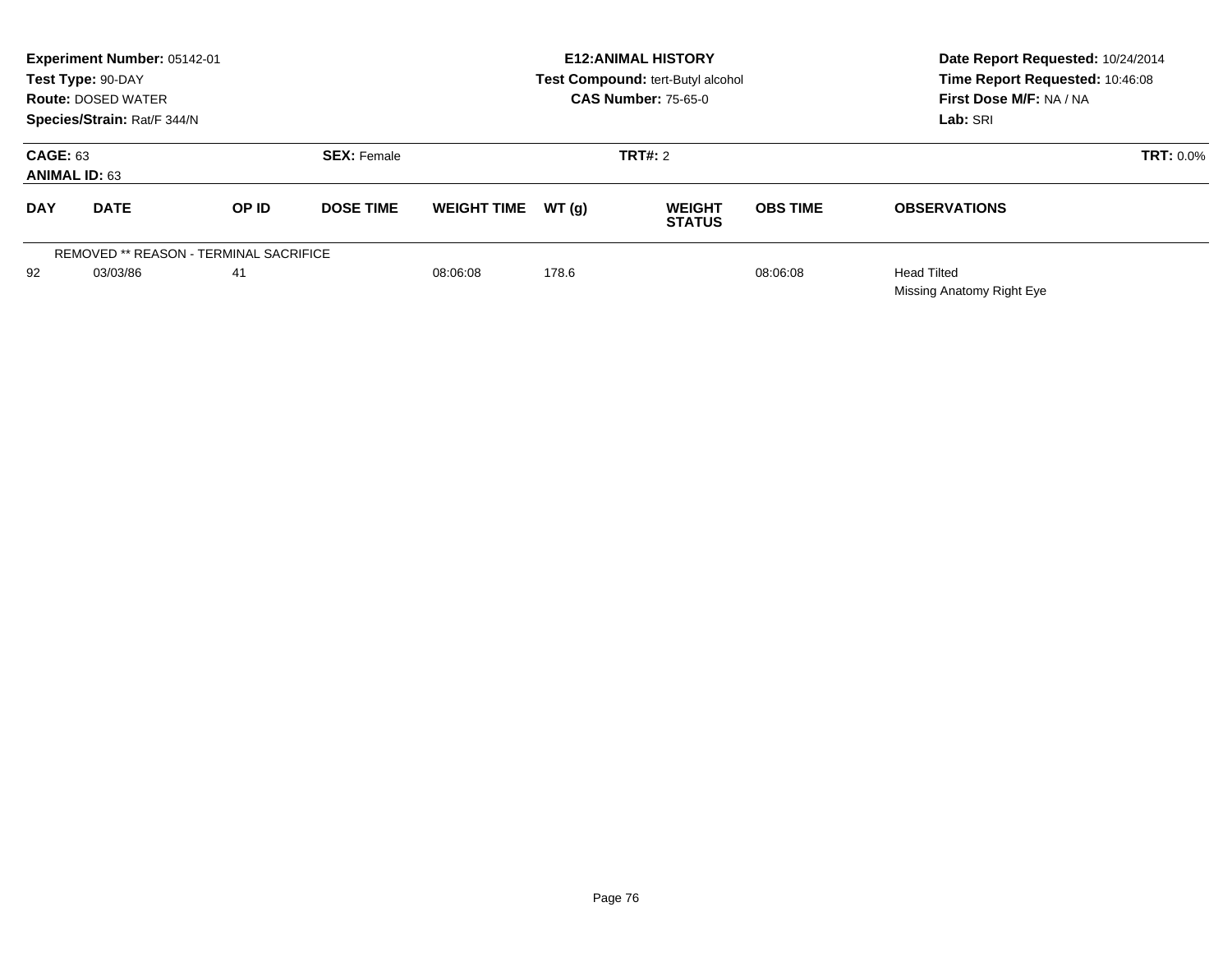**Test Type:** 90-DAY

**Route:** DOSED WATER

**Species/Strain:** Rat/F 344/N

# **E12:ANIMAL HISTORY Test Compound:** tert-Butyl alcohol **CAS Number:** 75-65-0

| <b>CAGE: 64</b> | <b>ANIMAL ID: 64</b>                   |       | <b>SEX: Female</b> |                    |        | <b>TRT#: 2</b>                 |                 |                     | <b>TRT: 0.0%</b> |
|-----------------|----------------------------------------|-------|--------------------|--------------------|--------|--------------------------------|-----------------|---------------------|------------------|
| <b>DAY</b>      | <b>DATE</b>                            | OP ID | <b>DOSE TIME</b>   | <b>WEIGHT TIME</b> | WT (g) | <b>WEIGHT</b><br><b>STATUS</b> | <b>OBS TIME</b> | <b>OBSERVATIONS</b> |                  |
|                 | 12/02/85                               | 6     |                    | 11:16:26           | 92.8   |                                | 11:16:26        | Normal              |                  |
| 8               | 12/09/85                               | 33    |                    | 13:29:34           | 113.1  |                                | 13:29:34        | Normal              |                  |
| 15              | 12/16/85                               | 33    |                    | 13:58:42           | 127.5  |                                | 13:58:42        | Normal              |                  |
| 22              | 12/23/85                               | 33    |                    | 13:41:10           | 135.2  |                                | 13:41:10        | Normal              |                  |
| 29              | 12/30/85                               | 33    |                    | 11:12:02           | 144.1  |                                | 11:12:02        | Normal              |                  |
| 36              | 01/06/86                               | 33    |                    | 11:10:58           | 154.0  |                                | 11:10:58        | <b>Ruffled Fur</b>  |                  |
| 43              | 01/13/86                               | 33    |                    | 11:40:04           | 159.1  |                                | 11:40:04        | Normal              |                  |
| 50              | 01/20/86                               | 33    |                    | 11:46:26           | 167.0  |                                | 11:46:26        | <b>Ruffled Fur</b>  |                  |
| 57              | 01/27/86                               | 33    |                    | 14:17:12           | 170.8  |                                | 14:17:12        | <b>Ruffled Fur</b>  |                  |
| 64              | 02/03/86                               | 12    |                    | 11:35:48           | 177.3  |                                | 11:35:48        | <b>Ruffled Fur</b>  |                  |
| 71              | 02/10/86                               | 12    |                    | 11:46:04           | 180.9  |                                | 11:46:04        | <b>Ruffled Fur</b>  |                  |
| 78              | 02/17/86                               | 9     |                    | 14:03:58           | 181.6  |                                | 14:03:58        | Normal              |                  |
| 85              | 02/24/86                               | 33    |                    | 11:14:54           | 179.5  |                                | 11:14:54        | Normal              |                  |
|                 | REMOVED ** REASON - TERMINAL SACRIFICE |       |                    |                    |        |                                |                 |                     |                  |
| 94              | 03/05/86                               | 41    |                    | 08:30:28           | 183.5  |                                | 08:30:28        | Normal              |                  |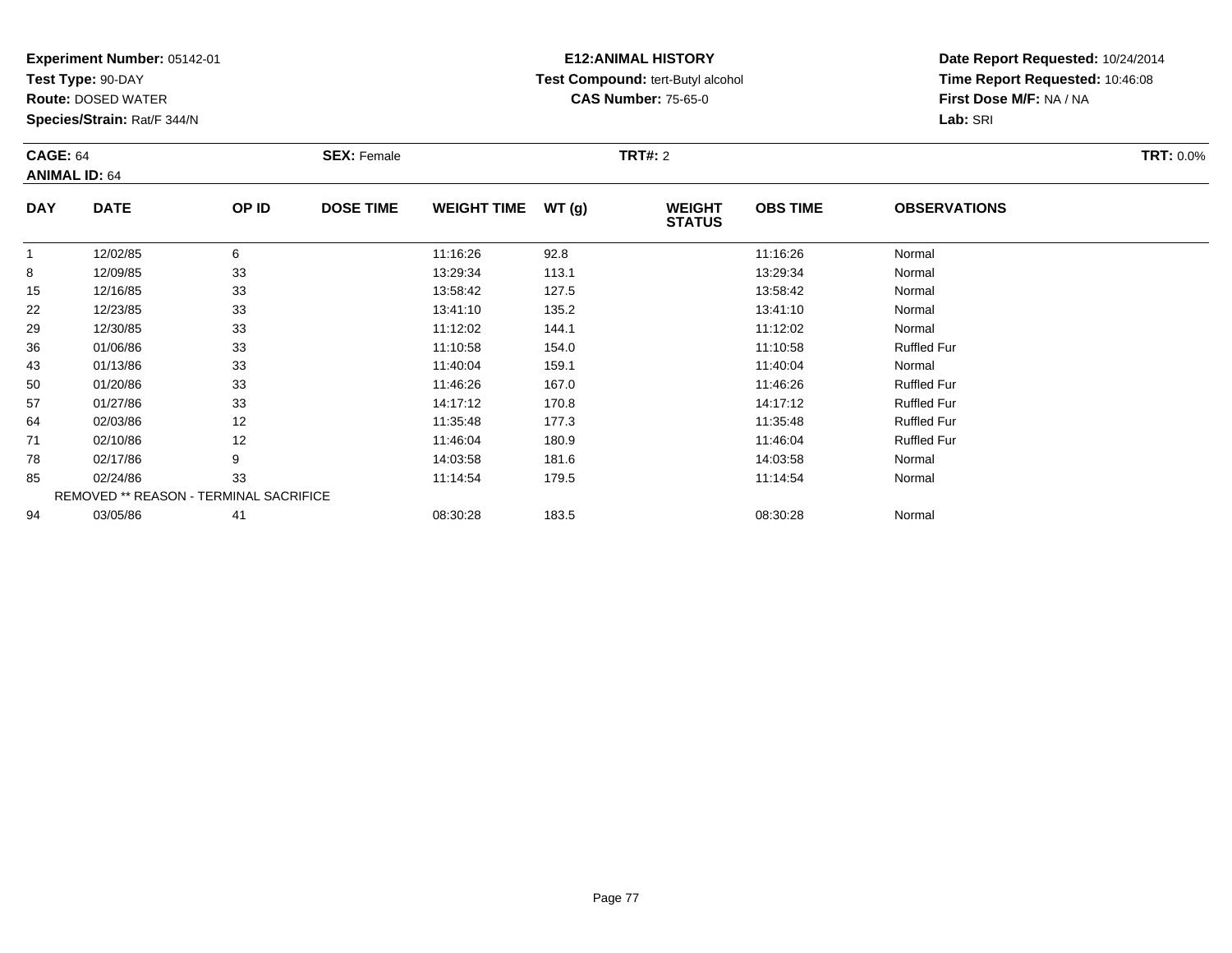**Test Type:** 90-DAY

**Route:** DOSED WATER

**Species/Strain:** Rat/F 344/N

# **E12:ANIMAL HISTORY Test Compound:** tert-Butyl alcohol **CAS Number:** 75-65-0

| <b>CAGE: 65</b> | <b>ANIMAL ID: 65</b>                   |       | <b>SEX: Female</b> |                    |       | <b>TRT#: 2</b>                 |                 |                     | <b>TRT: 0.0%</b> |
|-----------------|----------------------------------------|-------|--------------------|--------------------|-------|--------------------------------|-----------------|---------------------|------------------|
| <b>DAY</b>      | <b>DATE</b>                            | OP ID | <b>DOSE TIME</b>   | <b>WEIGHT TIME</b> | WT(g) | <b>WEIGHT</b><br><b>STATUS</b> | <b>OBS TIME</b> | <b>OBSERVATIONS</b> |                  |
| $\mathbf{1}$    | 12/02/85                               | 6     |                    | 11:18:16           | 91.8  |                                | 11:18:16        | Normal              |                  |
| 8               | 12/09/85                               | 33    |                    | 13:30:10           | 111.3 |                                | 13:30:10        | <b>Ruffled Fur</b>  |                  |
| 15              | 12/16/85                               | 33    |                    | 13:55:12           | 124.0 |                                | 13:55:12        | Normal              |                  |
| 22              | 12/23/85                               | 33    |                    | 13:34:44           | 134.3 |                                | 13:34:44        | Normal              |                  |
| 29              | 12/30/85                               | 33    |                    | 11:12:40           | 147.5 |                                | 11:12:40        | Normal              |                  |
| 36              | 01/06/86                               | 33    |                    | 11:11:52           | 154.4 |                                | 11:11:52        | <b>Ruffled Fur</b>  |                  |
| 43              | 01/13/86                               | 33    |                    | 11:40:54           | 158.8 |                                | 11:40:54        | <b>Ruffled Fur</b>  |                  |
| 50              | 01/20/86                               | 33    |                    | 11:47:18           | 164.9 |                                | 11:47:18        | <b>Ruffled Fur</b>  |                  |
| 57              | 01/27/86                               | 33    |                    | 14:18:22           | 168.9 |                                | 14:18:22        | <b>Ruffled Fur</b>  |                  |
| 64              | 02/03/86                               | 12    |                    | 11:36:24           | 174.0 |                                | 11:36:24        | <b>Ruffled Fur</b>  |                  |
| 71              | 02/10/86                               | 12    |                    | 11:47:08           | 180.1 |                                | 11:47:08        | <b>Ruffled Fur</b>  |                  |
| 78              | 02/17/86                               | 9     |                    | 14:04:38           | 184.4 |                                | 14:04:38        | Normal              |                  |
| 85              | 02/24/86                               | 33    |                    | 11:12:10           | 177.9 |                                | 11:12:10        | Normal              |                  |
|                 | REMOVED ** REASON - TERMINAL SACRIFICE |       |                    |                    |       |                                |                 |                     |                  |
| 92              | 03/03/86                               | 41    |                    | 07:51:28           | 188.5 |                                | 07:51:28        | Normal              |                  |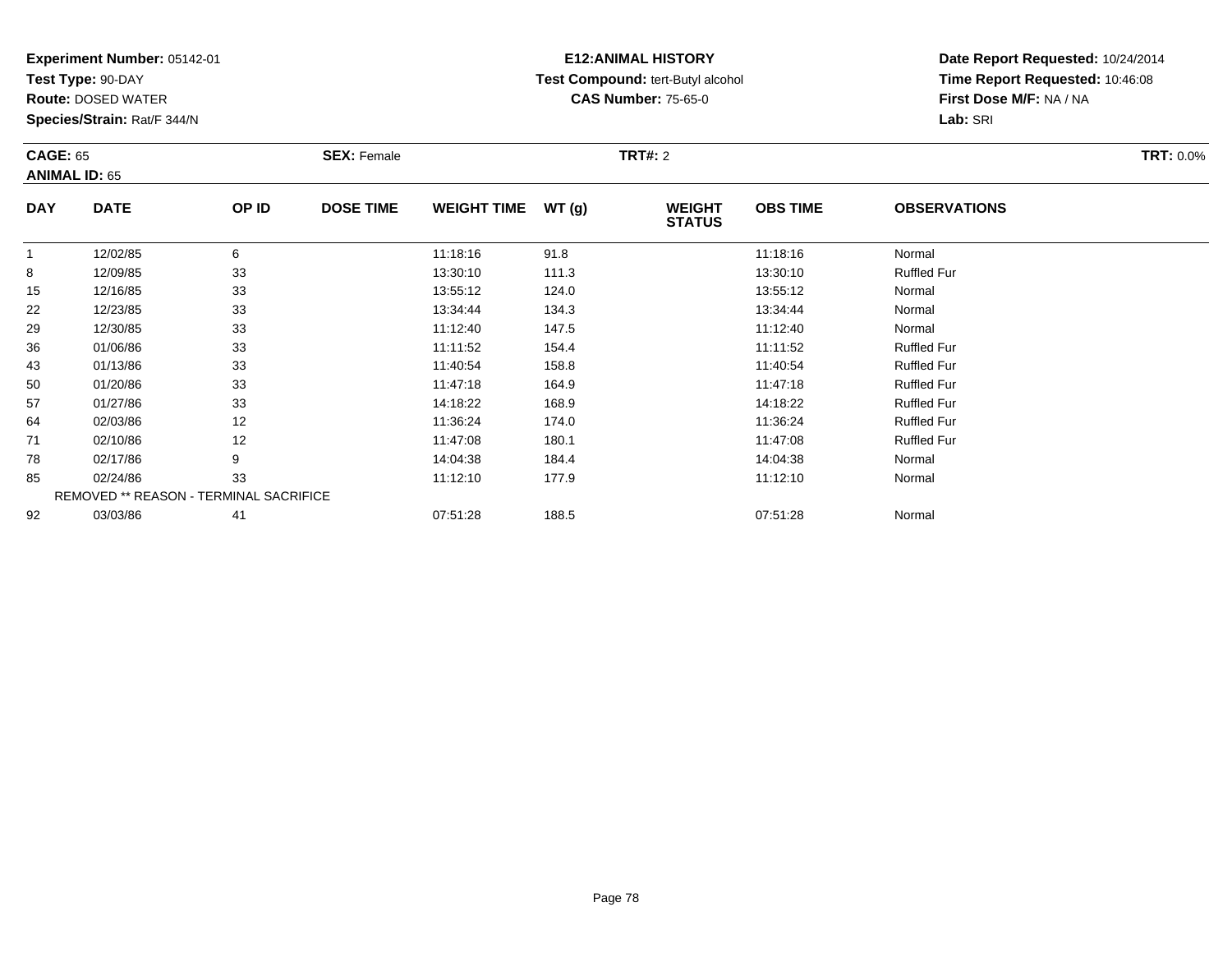**Test Type:** 90-DAY

**Route:** DOSED WATER

**Species/Strain:** Rat/F 344/N

# **E12:ANIMAL HISTORY Test Compound:** tert-Butyl alcohol **CAS Number:** 75-65-0

| <b>CAGE: 66</b> |                                        |       | <b>SEX: Female</b> |                    |       | <b>TRT#: 2</b>                 |                 |                     | <b>TRT: 0.0%</b> |
|-----------------|----------------------------------------|-------|--------------------|--------------------|-------|--------------------------------|-----------------|---------------------|------------------|
|                 | <b>ANIMAL ID: 66</b>                   |       |                    |                    |       |                                |                 |                     |                  |
| <b>DAY</b>      | <b>DATE</b>                            | OP ID | <b>DOSE TIME</b>   | <b>WEIGHT TIME</b> | WT(g) | <b>WEIGHT</b><br><b>STATUS</b> | <b>OBS TIME</b> | <b>OBSERVATIONS</b> |                  |
| $\mathbf{1}$    | 12/02/85                               | 6     |                    | 10:58:28           | 94.2  |                                | 10:58:28        | Normal              |                  |
| 8               | 12/09/85                               | 33    |                    | 13:11:26           | 112.6 |                                | 13:11:26        | Normal              |                  |
| 15              | 12/16/85                               | 33    |                    | 15:38:04           | 125.5 |                                | 15:38:04        | Normal              |                  |
| 22              | 12/23/85                               | 33    |                    | 15:17:38           | 137.5 |                                | 15:17:38        | Normal              |                  |
| 29              | 12/30/85                               | 33    |                    | 13:13:44           | 150.5 |                                | 13:13:44        | Opacity             |                  |
| 36              | 01/06/86                               | 33    |                    | 09:04:12           | 160.9 |                                | 09:04:12        | Opacity             |                  |
| 43              | 01/13/86                               | 33    |                    | 10:16:18           | 165.3 |                                | 10:16:18        | Opacity             |                  |
|                 |                                        |       |                    |                    |       |                                |                 | <b>Ruffled Fur</b>  |                  |
| 50              | 01/20/86                               | 33    |                    | 15:43:16           | 171.9 |                                | 15:43:16        | Opacity             |                  |
|                 |                                        |       |                    |                    |       |                                |                 | <b>Ruffled Fur</b>  |                  |
| 57              | 01/27/86                               | 33    |                    | 13:36:46           | 176.3 |                                | 13:36:46        | Micro-Ophthalmia    |                  |
|                 |                                        |       |                    |                    |       |                                |                 | Opacity             |                  |
|                 |                                        |       |                    |                    |       |                                |                 | <b>Ruffled Fur</b>  |                  |
| 64              | 02/03/86                               | 12    |                    | 10:43:02           | 184.0 |                                | 10:43:02        | Micro-Ophthalmia    |                  |
|                 |                                        |       |                    |                    |       |                                |                 | <b>Ruffled Fur</b>  |                  |
| 71              | 02/10/86                               | 12    |                    | 11:32:30           | 185.8 |                                | 11:32:30        | Micro-Ophthalmia    |                  |
|                 |                                        |       |                    |                    |       |                                |                 | Pallor              |                  |
|                 |                                        |       |                    |                    |       |                                |                 | <b>Ruffled Fur</b>  |                  |
| 78              | 02/17/86                               | 9     |                    | 13:24:38           | 192.0 |                                | 13:24:38        | Normal              |                  |
| 85              | 02/24/86                               | 33    |                    | 11:47:20           | 187.1 |                                | 11:47:20        | <b>Head Tilted</b>  |                  |
|                 |                                        |       |                    |                    |       |                                |                 | Opacity             |                  |
|                 | REMOVED ** REASON - TERMINAL SACRIFICE |       |                    |                    |       |                                |                 |                     |                  |
| 93              | 03/04/86                               | 41    |                    | 08:03:20           | 193.0 |                                | 08:03:20        | <b>Head Tilted</b>  |                  |
|                 |                                        |       |                    |                    |       |                                |                 | Micro-Ophthalmia    |                  |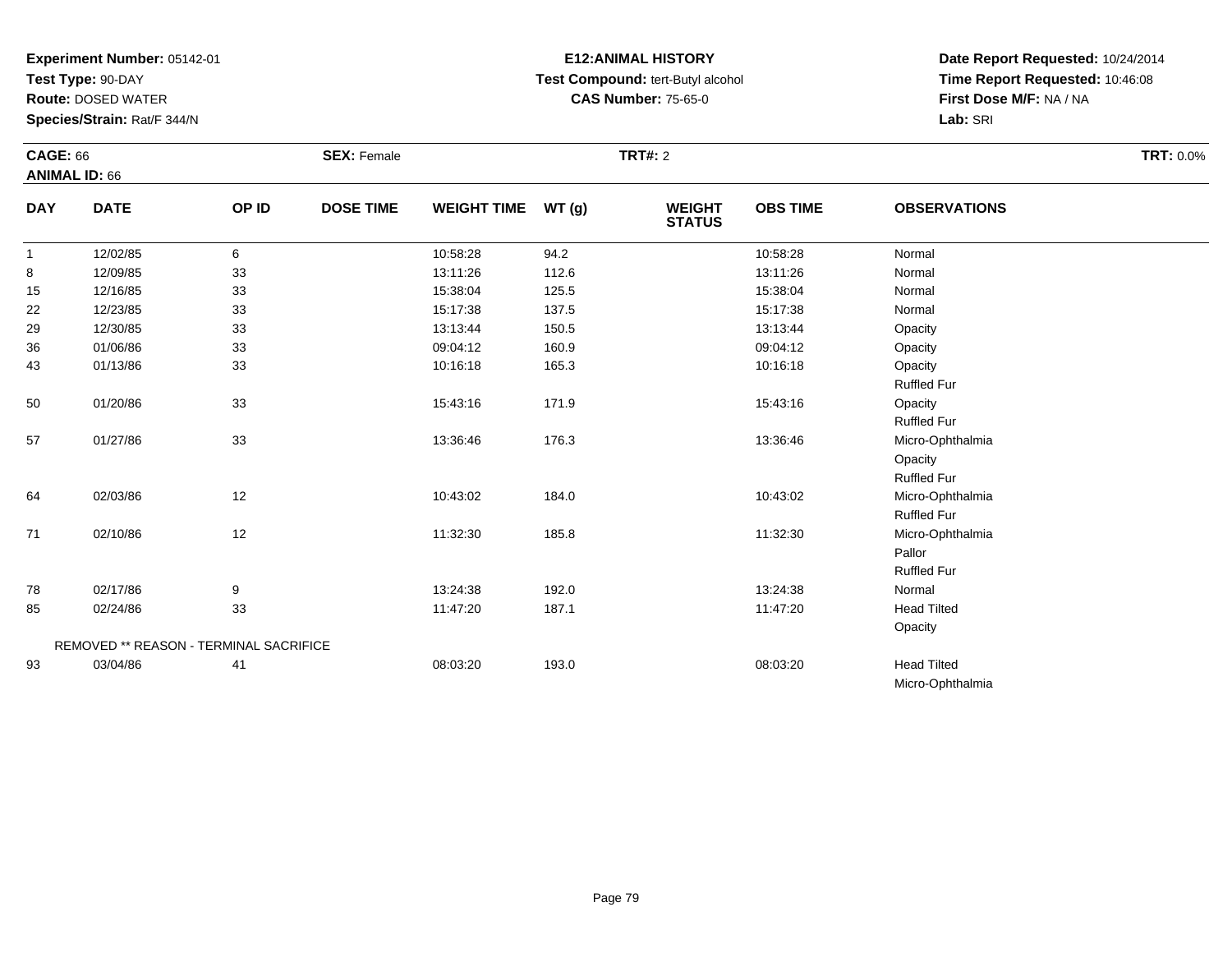**Test Type:** 90-DAY

**Route:** DOSED WATER

**Species/Strain:** Rat/F 344/N

# **E12:ANIMAL HISTORY Test Compound:** tert-Butyl alcohol **CAS Number:** 75-65-0

| <b>CAGE: 67</b>      |                                               |       | <b>SEX: Female</b> |                    |       | <b>TRT#: 2</b>                 |                 |                     | <b>TRT: 0.0%</b> |
|----------------------|-----------------------------------------------|-------|--------------------|--------------------|-------|--------------------------------|-----------------|---------------------|------------------|
| <b>ANIMAL ID: 67</b> |                                               |       |                    |                    |       |                                |                 |                     |                  |
| <b>DAY</b>           | <b>DATE</b>                                   | OP ID | <b>DOSE TIME</b>   | <b>WEIGHT TIME</b> | WT(g) | <b>WEIGHT</b><br><b>STATUS</b> | <b>OBS TIME</b> | <b>OBSERVATIONS</b> |                  |
| $\mathbf{1}$         | 12/02/85                                      | 6     |                    | 11:00:10           | 85.3  |                                | 11:00:10        | Normal              |                  |
| 8                    | 12/09/85                                      | 33    |                    | 13:12:06           | 103.7 |                                | 13:12:06        | Normal              |                  |
| 15                   | 12/16/85                                      | 33    |                    | 15:38:36           | 114.6 |                                | 15:38:36        | Normal              |                  |
| 22                   | 12/23/85                                      | 33    |                    | 15:18:10           | 121.9 |                                | 15:18:10        | Normal              |                  |
| 29                   | 12/30/85                                      | 33    |                    | 13:14:24           | 132.6 |                                | 13:14:24        | Normal              |                  |
| 36                   | 01/06/86                                      | 33    |                    | 09:04:56           | 138.6 |                                | 09:04:56        | Normal              |                  |
| 43                   | 01/13/86                                      | 33    |                    | 10:17:02           | 143.7 |                                | 10:17:02        | Normal              |                  |
| 50                   | 01/20/86                                      | 33    |                    | 15:44:08           | 148.6 |                                | 15:44:08        | Normal              |                  |
| 57                   | 01/27/86                                      | 33    |                    | 13:32:50           | 152.1 |                                | 13:32:50        | Reddened Eye        |                  |
| 64                   | 02/03/86                                      | 12    |                    | 10:40:38           | 157.5 |                                | 10:40:38        | Normal              |                  |
| 71                   | 02/10/86                                      | 12    |                    | 11:34:32           | 162.5 |                                | 11:34:32        | Normal              |                  |
| 78                   | 02/17/86                                      | 9     |                    | 13:27:22           | 165.7 |                                | 13:27:22        | Normal              |                  |
| 85                   | 02/24/86                                      | 33    |                    | 11:47:56           | 162.9 |                                | 11:47:56        | Normal              |                  |
|                      | <b>REMOVED ** REASON - TERMINAL SACRIFICE</b> |       |                    |                    |       |                                |                 |                     |                  |
| 93                   | 03/04/86                                      | 41    |                    | 07:46:32           | 171.6 |                                | 07:46:32        | Normal              |                  |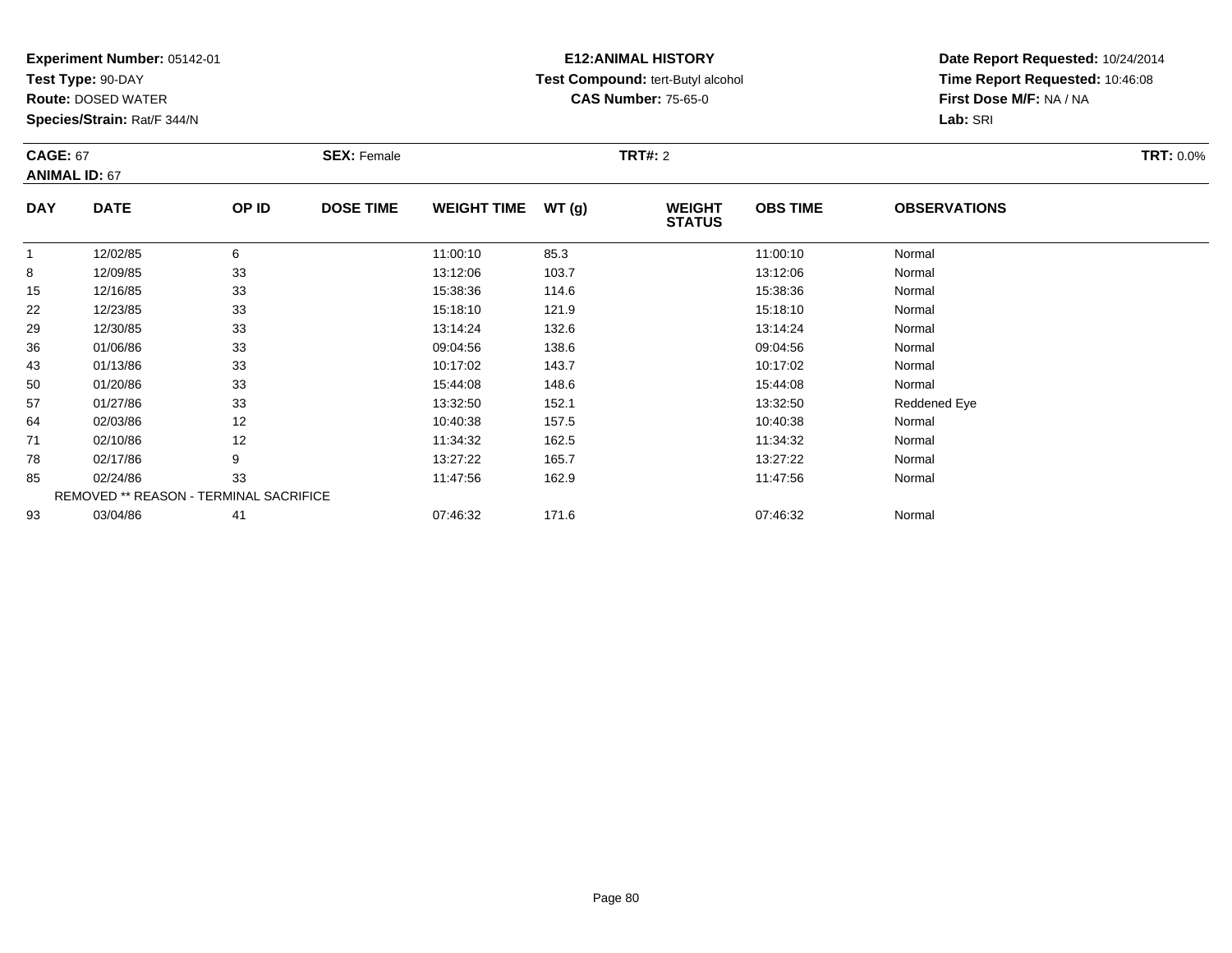**Test Type:** 90-DAY

**Route:** DOSED WATER

**Species/Strain:** Rat/F 344/N

# **E12:ANIMAL HISTORY Test Compound:** tert-Butyl alcohol **CAS Number:** 75-65-0

| <b>CAGE: 68</b><br><b>ANIMAL ID: 68</b> |                                        |       | <b>SEX: Female</b> |                    |       | <b>TRT#: 2</b>                 |                 |                     | <b>TRT: 0.0%</b> |
|-----------------------------------------|----------------------------------------|-------|--------------------|--------------------|-------|--------------------------------|-----------------|---------------------|------------------|
| <b>DAY</b>                              | <b>DATE</b>                            | OP ID | <b>DOSE TIME</b>   | <b>WEIGHT TIME</b> | WT(g) | <b>WEIGHT</b><br><b>STATUS</b> | <b>OBS TIME</b> | <b>OBSERVATIONS</b> |                  |
| 1                                       | 12/02/85                               | 6     |                    | 11:01:22           | 89.0  |                                | 11:01:22        | Normal              |                  |
| 8                                       | 12/09/85                               | 33    |                    | 13:12:40           | 109.0 |                                | 13:12:40        | Normal              |                  |
| 15                                      | 12/16/85                               | 33    |                    | 15:39:08           | 124.9 |                                | 15:39:08        | Normal              |                  |
| 22                                      | 12/23/85                               | 33    |                    | 15:18:52           | 136.0 |                                | 15:18:52        | Normal              |                  |
| 29                                      | 12/30/85                               | 33    |                    | 13:14:56           | 147.7 |                                | 13:14:56        | Normal              |                  |
| 36                                      | 01/06/86                               | 33    |                    | 09:05:40           | 157.7 |                                | 09:05:40        | Normal              |                  |
| 43                                      | 01/13/86                               | 33    |                    | 10:09:54           | 164.2 |                                | 10:09:54        | Normal              |                  |
| 50                                      | 01/20/86                               | 33    |                    | 15:41:18           | 172.2 |                                | 15:41:18        | Normal              |                  |
| 57                                      | 01/27/86                               | 33    |                    | 13:33:52           | 176.9 |                                | 13:33:52        | Normal              |                  |
| 64                                      | 02/03/86                               | 12    |                    | 10:41:06           | 181.7 |                                | 10:41:06        | Normal              |                  |
| 71                                      | 02/10/86                               | 12    |                    | 11:36:08           | 181.9 |                                | 11:36:08        | Normal              |                  |
| 78                                      | 02/17/86                               | 9     |                    | 13:29:10           | 171.4 |                                | 13:29:10        | Normal              |                  |
| 85                                      | 02/24/86                               | 33    |                    | 11:48:22           | 182.1 |                                | 11:48:22        | Normal              |                  |
|                                         | REMOVED ** REASON - TERMINAL SACRIFICE |       |                    |                    |       |                                |                 |                     |                  |
| 94                                      | 03/05/86                               | 41    |                    | 08:12:04           | 190.0 |                                | 08:12:04        | Normal              |                  |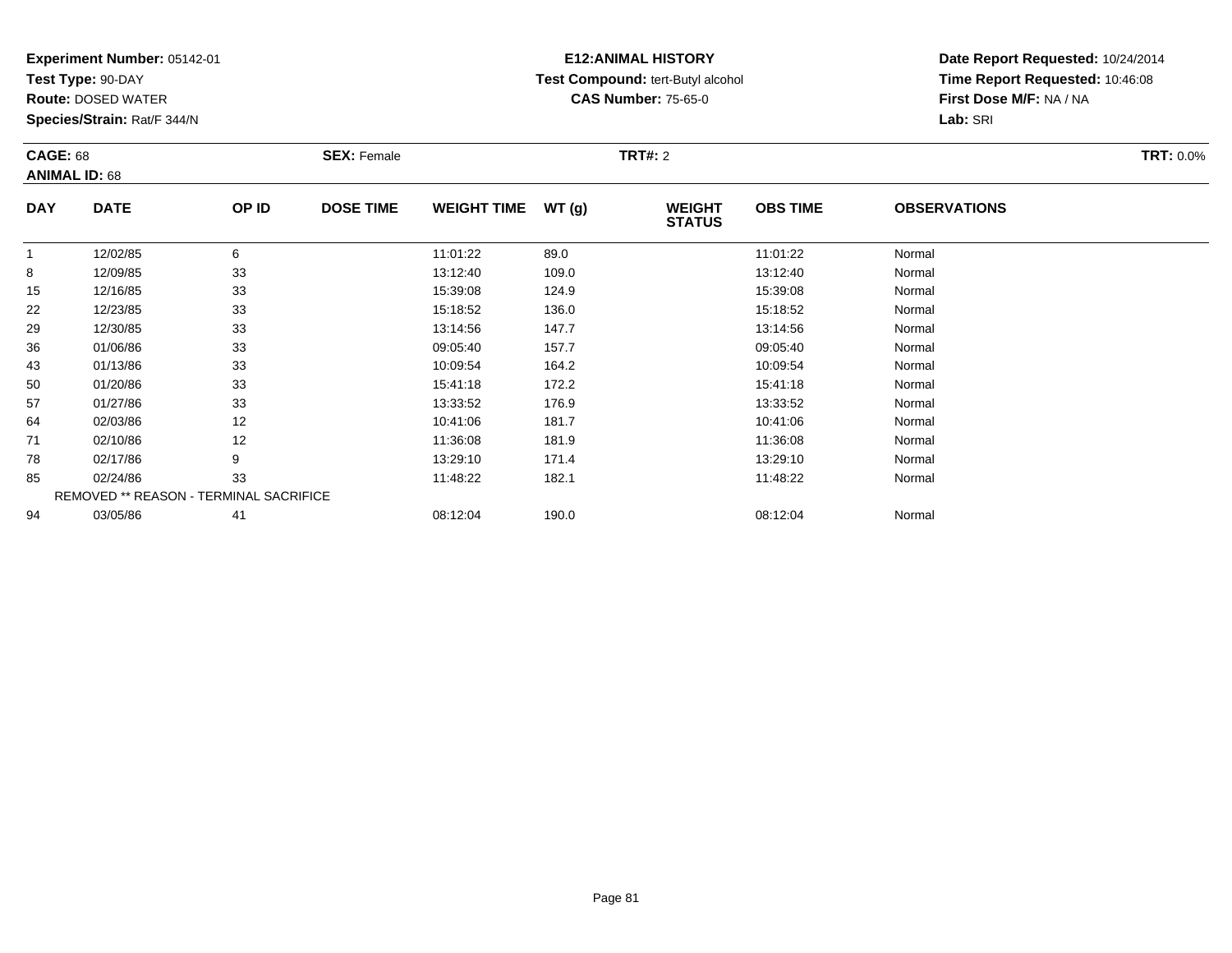**Test Type:** 90-DAY

**Route:** DOSED WATER

**Species/Strain:** Rat/F 344/N

# **E12:ANIMAL HISTORY Test Compound:** tert-Butyl alcohol **CAS Number:** 75-65-0

| <b>CAGE: 69</b> |                                        |       | <b>SEX: Female</b> |                    |       | <b>TRT#: 2</b>                 |                 |                      | <b>TRT: 0.0%</b> |
|-----------------|----------------------------------------|-------|--------------------|--------------------|-------|--------------------------------|-----------------|----------------------|------------------|
|                 | <b>ANIMAL ID: 69</b>                   |       |                    |                    |       |                                |                 |                      |                  |
| <b>DAY</b>      | <b>DATE</b>                            | OP ID | <b>DOSE TIME</b>   | <b>WEIGHT TIME</b> | WT(g) | <b>WEIGHT</b><br><b>STATUS</b> | <b>OBS TIME</b> | <b>OBSERVATIONS</b>  |                  |
|                 | 12/02/85                               | 6     |                    | 11:05:58           | 84.3  |                                | 11:05:58        | Normal               |                  |
| 8               | 12/09/85                               | 33    |                    | 13:13:18           | 103.9 |                                | 13:13:18        | Normal               |                  |
| 15              | 12/16/85                               | 33    |                    | 15:39:42           | 117.0 |                                | 15:39:42        | Normal               |                  |
| 22              | 12/23/85                               | 33    |                    | 15:19:28           | 126.1 |                                | 15:19:28        | Normal               |                  |
| 29              | 12/30/85                               | 33    |                    | 13:11:12           | 138.6 |                                | 13:11:12        | Normal               |                  |
| 36              | 01/06/86                               | 33    |                    | 09:02:34           | 144.5 |                                | 09:02:34        | Normal               |                  |
| 43              | 01/13/86                               | 33    |                    | 10:14:32           | 144.6 |                                | 10:14:32        | Normal               |                  |
| 50              | 01/20/86                               | 33    |                    | 15:41:52           | 151.2 |                                | 15:41:52        | Normal               |                  |
| 57              | 01/27/86                               | 33    |                    | 13:34:42           | 154.0 |                                | 13:34:42        | Normal               |                  |
| 64              | 02/03/86                               | 12    |                    | 10:41:28           | 158.3 |                                | 10:41:28        | Normal               |                  |
| 71              | 02/10/86                               | 12    |                    | 11:37:42           | 161.0 |                                | 11:37:42        | Normal               |                  |
| 78              | 02/17/86                               | 9     |                    | 13:29:52           | 162.0 |                                | 13:29:52        | Normal               |                  |
| 85              | 02/24/86                               | 33    |                    | 11:49:08           | 159.5 |                                | 11:49:08        | Missing Anatomy Tail |                  |
|                 |                                        |       |                    |                    |       |                                |                 | Pallor               |                  |
|                 | REMOVED ** REASON - TERMINAL SACRIFICE |       |                    |                    |       |                                |                 |                      |                  |
| 94              | 03/05/86                               | 41    |                    | 07:47:06           | 165.9 |                                | 07:47:06        | Missing Anatomy Tail |                  |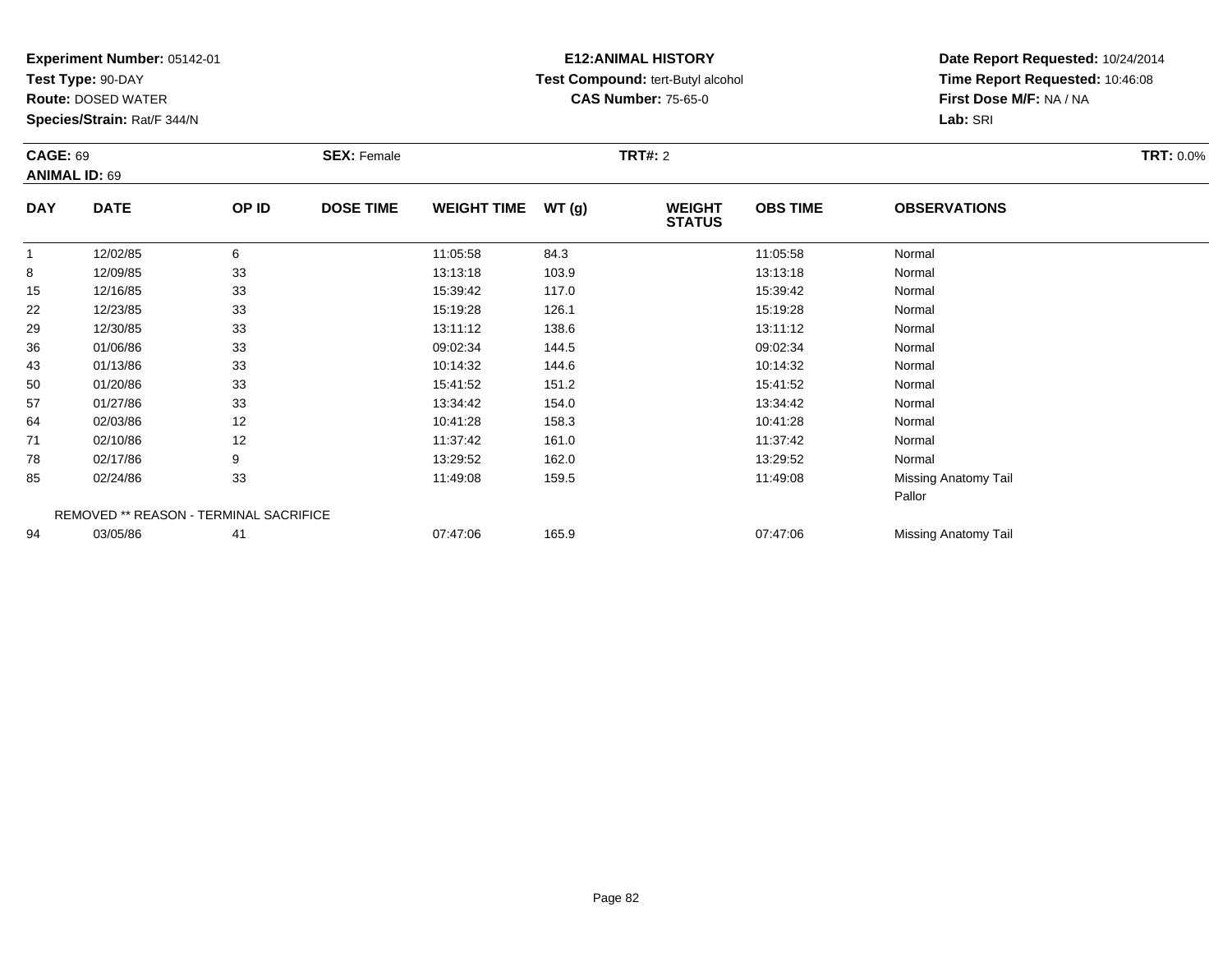**Test Type:** 90-DAY

**Route:** DOSED WATER

**Species/Strain:** Rat/F 344/N

# **E12:ANIMAL HISTORY Test Compound:** tert-Butyl alcohol **CAS Number:** 75-65-0

**Date Report Requested:** 10/24/2014 **Time Report Requested:** 10:46:08**First Dose M/F:** NA / NA**Lab:** SRI

| <b>CAGE: 70</b><br><b>ANIMAL ID: 70</b> |                                        |       | <b>SEX: Female</b> |                    |       | <b>TRT#: 2</b>                 |                 |                     | <b>TRT: 0.0%</b> |
|-----------------------------------------|----------------------------------------|-------|--------------------|--------------------|-------|--------------------------------|-----------------|---------------------|------------------|
| <b>DAY</b>                              | <b>DATE</b>                            | OP ID | <b>DOSE TIME</b>   | WEIGHT TIME WT (g) |       | <b>WEIGHT</b><br><b>STATUS</b> | <b>OBS TIME</b> | <b>OBSERVATIONS</b> |                  |
| $\mathbf{1}$                            | 12/02/85                               | 6     |                    | 11:09:22           | 95.5  |                                | 11:09:22        | Normal              |                  |
| 8                                       | 12/09/85                               | 33    |                    | 13:14:28           | 113.1 |                                | 13:14:28        | Normal              |                  |
| 15                                      | 12/16/85                               | 33    |                    | 15:37:30           | 124.9 |                                | 15:37:30        | Normal              |                  |
| 22                                      | 12/23/85                               | 33    |                    | 15:16:56           | 136.0 |                                | 15:16:56        | Opacity             |                  |
|                                         |                                        |       |                    |                    |       |                                |                 | Reddened Eye        |                  |
| 29                                      | 12/30/85                               | 33    |                    | 13:13:10           | 146.3 |                                | 13:13:10        | Opacity             |                  |
|                                         |                                        |       |                    |                    |       |                                |                 | Reddened Eye        |                  |
| 36                                      | 01/06/86                               | 33    |                    | 09:03:16           | 159.3 |                                | 09:03:16        | Opacity             |                  |
|                                         |                                        |       |                    |                    |       |                                |                 | Reddened Eye        |                  |
| 43                                      | 01/13/86                               | 33    |                    | 10:15:06           | 164.1 |                                | 10:15:06        | <b>Head Tilted</b>  |                  |
|                                         |                                        |       |                    |                    |       |                                |                 | Opacity             |                  |
| 50                                      | 01/20/86                               | 33    |                    | 15:42:32           | 168.9 |                                | 15:42:32        | <b>Head Tilted</b>  |                  |
|                                         |                                        |       |                    |                    |       |                                |                 | Opacity             |                  |
|                                         |                                        |       |                    |                    |       |                                |                 | Reddened Eye        |                  |
|                                         |                                        |       |                    |                    |       |                                |                 | Ruffled Fur         |                  |
| 57                                      | 01/27/86                               | 33    |                    | 13:35:42           | 173.2 |                                | 13:35:42        | <b>Head Tilted</b>  |                  |
|                                         |                                        |       |                    |                    |       |                                |                 | Opacity             |                  |
|                                         |                                        |       |                    |                    |       |                                |                 | Reddened Eye        |                  |
|                                         |                                        |       |                    |                    |       |                                |                 | <b>Ruffled Fur</b>  |                  |
| 64                                      | 02/03/86                               | 12    |                    | 10:41:56           | 181.6 |                                | 10:41:56        | <b>Head Tilted</b>  |                  |
|                                         |                                        |       |                    |                    |       |                                |                 | Micro-Ophthalmia    |                  |
| 71                                      | 02/10/86                               | 12    |                    | 11:39:28           | 182.7 |                                | 11:39:28        | <b>Head Tilted</b>  |                  |
|                                         |                                        |       |                    |                    |       |                                |                 | Micro-Ophthalmia    |                  |
| 78                                      | 02/17/86                               | 9     |                    | 13:30:32           | 188.9 |                                | 13:30:32        | Normal              |                  |
| 85                                      | 02/24/86                               | 33    |                    | 11:46:56           | 184.4 |                                | 11:46:56        | <b>Head Tilted</b>  |                  |
|                                         |                                        |       |                    |                    |       |                                |                 | Opacity             |                  |
|                                         |                                        |       |                    |                    |       |                                |                 | Reddened Eye        |                  |
|                                         | REMOVED ** REASON - TERMINAL SACRIFICE |       |                    |                    |       |                                |                 |                     |                  |
| 93                                      | 03/04/86                               | 41    |                    | 08:10:08           | 197.6 |                                | 08:10:08        | <b>Head Tilted</b>  |                  |
|                                         |                                        |       |                    |                    |       |                                |                 | Opacity             |                  |

Reddened Eye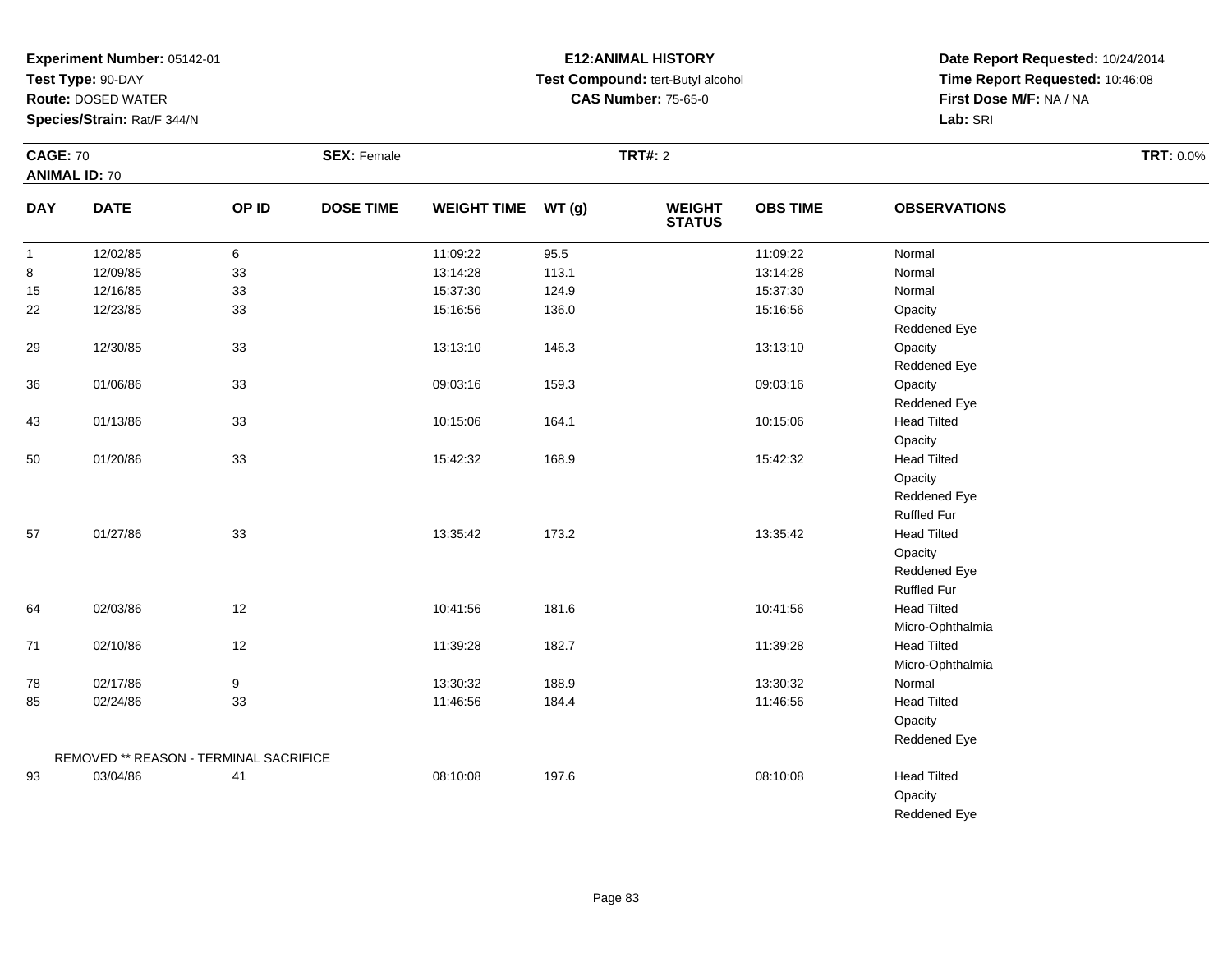**Test Type:** 90-DAY

92

**Route:** DOSED WATER

**Species/Strain:** Rat/F 344/N

REMOVED \*\* REASON - TERMINAL SACRIFICE

#### **E12:ANIMAL HISTORY Test Compound:** tert-Butyl alcohol **CAS Number:** 75-65-0

**Date Report Requested:** 10/24/2014**Time Report Requested:** 10:46:08**First Dose M/F:** NA / NA**Lab:** SRI

| <b>CAGE: 71</b><br><b>ANIMAL ID: 71</b> |             |       | <b>SEX: Female</b> |                    |       | <b>TRT#: 4</b>                 |                 |                     | <b>TRT: 0.25%</b> |
|-----------------------------------------|-------------|-------|--------------------|--------------------|-------|--------------------------------|-----------------|---------------------|-------------------|
| <b>DAY</b>                              | <b>DATE</b> | OP ID | <b>DOSE TIME</b>   | <b>WEIGHT TIME</b> | WT(g) | <b>WEIGHT</b><br><b>STATUS</b> | <b>OBS TIME</b> | <b>OBSERVATIONS</b> |                   |
| $\mathbf{1}$                            | 12/02/85    | 6     |                    | 11:30:02           | 91.2  |                                | 11:30:02        | Normal              |                   |
| 8                                       | 12/09/85    | 33    |                    | 11:58:58           | 113.2 |                                | 11:58:58        | Normal              |                   |
| 15                                      | 12/16/85    | 33    |                    | 15:08:14           | 130.0 |                                | 15:08:14        | Ataxia              |                   |
|                                         |             |       |                    |                    |       |                                |                 | <b>Ruffled Fur</b>  |                   |
| 22                                      | 12/23/85    | 33    |                    | 14:46:58           | 142.3 |                                | 14:46:58        | Normal              |                   |
| 29                                      | 12/30/85    | 33    |                    | 09:06:38           | 151.3 |                                | 09:06:38        | Normal              |                   |
| 36                                      | 01/06/86    | 33    |                    | 10:08:10           | 161.0 |                                | 10:08:10        | Normal              |                   |
| 43                                      | 01/13/86    | 33    |                    | 10:36:26           | 169.3 |                                | 10:36:26        | Normal              |                   |
| 50                                      | 01/20/86    | 33    |                    | 15:53:50           | 177.6 |                                | 15:53:50        | Normal              |                   |
| 57                                      | 01/27/86    | 33    |                    | 15:42:12           | 178.6 |                                | 15:42:12        | Normal              |                   |
| 64                                      | 02/03/86    | 12    |                    | 11:08:40           | 182.0 |                                | 11:08:40        | Normal              |                   |
| 71                                      | 02/10/86    | 12    |                    | 15:00:32           | 188.5 |                                | 15:00:32        | Normal              |                   |
| 78                                      | 02/17/86    | 9     |                    | 14:47:28           | 188.7 |                                | 14:47:28        | Normal              |                   |
| 85                                      | 02/24/86    | 33    |                    | 11:29:22           | 187.7 |                                | 11:29:22        | Normal              |                   |

03/03/86 <sup>41</sup> 08:03:02 195.3 08:03:02 Normal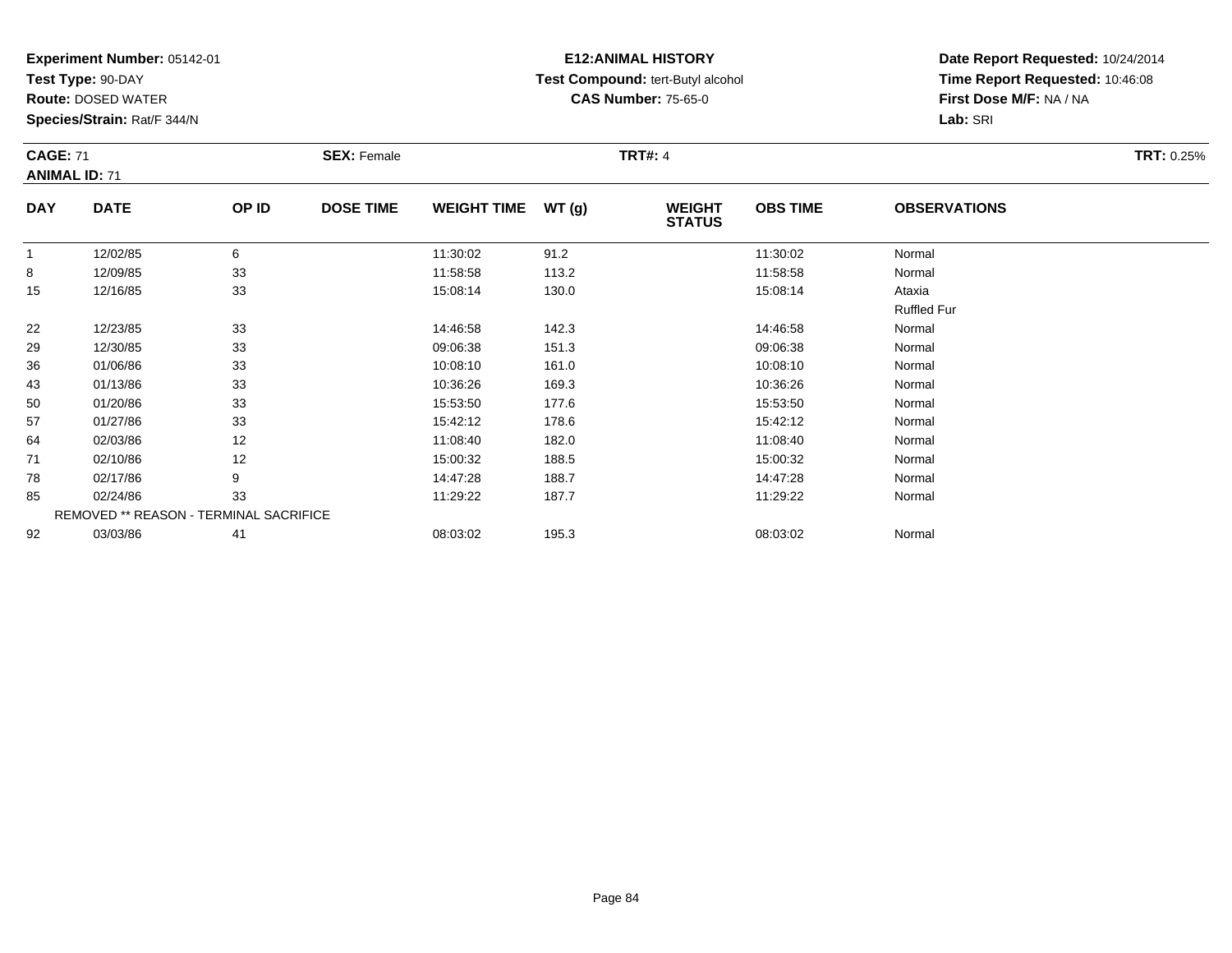**Test Type:** 90-DAY

**Route:** DOSED WATER

**Species/Strain:** Rat/F 344/N

# **E12:ANIMAL HISTORY Test Compound:** tert-Butyl alcohol **CAS Number:** 75-65-0

| <b>CAGE: 72</b><br><b>ANIMAL ID: 72</b> |                                        |       | <b>SEX: Female</b> |                    |       | <b>TRT#: 4</b>                 |                 |                     | <b>TRT: 0.25%</b> |
|-----------------------------------------|----------------------------------------|-------|--------------------|--------------------|-------|--------------------------------|-----------------|---------------------|-------------------|
| <b>DAY</b>                              | <b>DATE</b>                            | OP ID | <b>DOSE TIME</b>   | <b>WEIGHT TIME</b> | WT(g) | <b>WEIGHT</b><br><b>STATUS</b> | <b>OBS TIME</b> | <b>OBSERVATIONS</b> |                   |
| $\mathbf{1}$                            | 12/02/85                               | 6     |                    | 11:31:32           | 90.5  |                                | 11:31:32        | Normal              |                   |
| 8                                       | 12/09/85                               | 33    |                    | 11:59:46           | 104.9 |                                | 11:59:46        | <b>Head Tilted</b>  |                   |
| 15                                      | 12/16/85                               | 33    |                    | 15:09:12           | 117.8 |                                | 15:09:12        | Normal              |                   |
| 22                                      | 12/23/85                               | 33    |                    | 14:47:36           | 128.0 |                                | 14:47:36        | Normal              |                   |
| 29                                      | 12/30/85                               | 33    |                    | 09:07:32           | 136.2 |                                | 09:07:32        | Opacity             |                   |
| 36                                      | 01/06/86                               | 33    |                    | 10:08:58           | 144.0 |                                | 10:08:58        | Opacity             |                   |
| 43                                      | 01/13/86                               | 33    |                    | 10:37:06           | 149.2 |                                | 10:37:06        | Opacity             |                   |
| 50                                      | 01/20/86                               | 33    |                    | 15:54:18           | 156.5 |                                | 15:54:18        | Opacity             |                   |
| 57                                      | 01/27/86                               | 33    |                    | 15:34:44           | 162.7 |                                | 15:34:44        | Opacity             |                   |
| 64                                      | 02/03/86                               | 12    |                    | 11:06:44           | 164.6 |                                | 11:06:44        | Normal              |                   |
| 71                                      | 02/10/86                               | 12    |                    | 15:01:10           | 165.9 |                                | 15:01:10        | Normal              |                   |
| 78                                      | 02/17/86                               | 9     |                    | 14:48:06           | 168.1 |                                | 14:48:06        | Normal              |                   |
| 85                                      | 02/24/86                               | 33    |                    | 11:29:54           | 168.7 |                                | 11:29:54        | Normal              |                   |
|                                         | REMOVED ** REASON - TERMINAL SACRIFICE |       |                    |                    |       |                                |                 |                     |                   |
| 92                                      | 03/03/86                               | 41    |                    | 07:55:56           | 172.0 |                                | 07:55:56        | <b>Head Tilted</b>  |                   |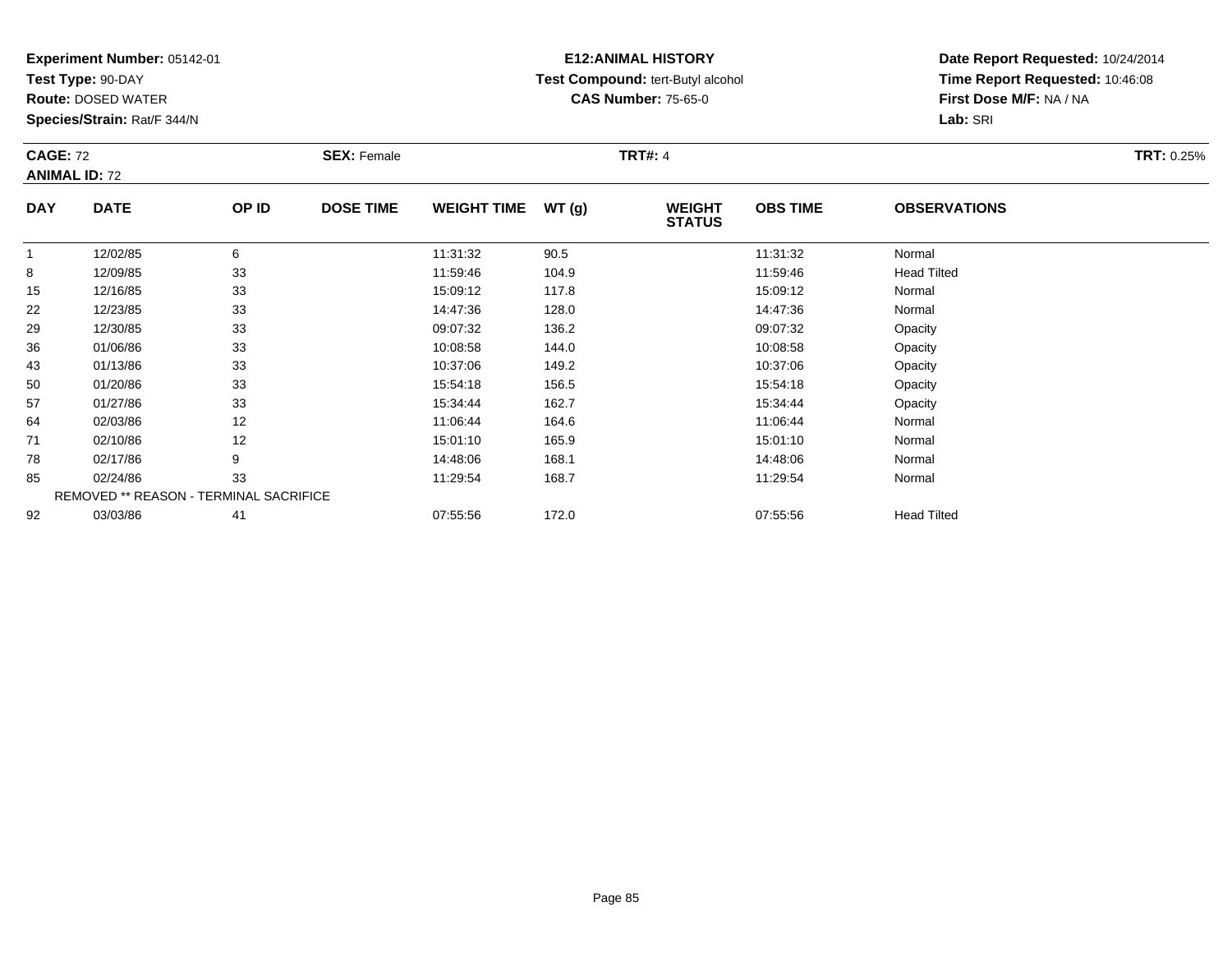**Test Type:** 90-DAY

**Route:** DOSED WATER

**Species/Strain:** Rat/F 344/N

# **E12:ANIMAL HISTORY Test Compound:** tert-Butyl alcohol **CAS Number:** 75-65-0

| <b>CAGE: 73</b><br><b>ANIMAL ID: 73</b> |                                        |       | <b>SEX: Female</b> |                    |       | <b>TRT#: 4</b>                 |                 |                     | <b>TRT: 0.25%</b> |
|-----------------------------------------|----------------------------------------|-------|--------------------|--------------------|-------|--------------------------------|-----------------|---------------------|-------------------|
| <b>DAY</b>                              | <b>DATE</b>                            | OP ID | <b>DOSE TIME</b>   | <b>WEIGHT TIME</b> | WT(g) | <b>WEIGHT</b><br><b>STATUS</b> | <b>OBS TIME</b> | <b>OBSERVATIONS</b> |                   |
| $\mathbf{1}$                            | 12/02/85                               | 6     |                    | 11:33:46           | 91.4  |                                | 11:33:46        | Normal              |                   |
| 8                                       | 12/09/85                               | 33    |                    | 12:00:58           | 114.1 |                                | 12:00:58        | Normal              |                   |
| 15                                      | 12/16/85                               | 33    |                    | 15:09:56           | 131.3 |                                | 15:09:56        | Normal              |                   |
| 22                                      | 12/23/85                               | 33    |                    | 14:48:12           | 144.7 |                                | 14:48:12        | Normal              |                   |
| 29                                      | 12/30/85                               | 33    |                    | 09:08:26           | 154.6 |                                | 09:08:26        | Normal              |                   |
| 36                                      | 01/06/86                               | 33    |                    | 10:09:48           | 168.3 |                                | 10:09:48        | Normal              |                   |
| 43                                      | 01/13/86                               | 33    |                    | 10:33:56           | 173.2 |                                | 10:33:56        | <b>Head Tilted</b>  |                   |
| 50                                      | 01/20/86                               | 33    |                    | 15:52:12           | 185.7 |                                | 15:52:12        | <b>Head Tilted</b>  |                   |
| 57                                      | 01/27/86                               | 33    |                    | 15:39:20           | 189.9 |                                | 15:39:20        | <b>Head Tilted</b>  |                   |
| 64                                      | 02/03/86                               | 12    |                    | 11:07:14           | 198.4 |                                | 11:07:14        | <b>Head Tilted</b>  |                   |
| 71                                      | 02/10/86                               | 12    |                    | 15:01:56           | 196.1 |                                | 15:01:56        | <b>Head Tilted</b>  |                   |
| 78                                      | 02/17/86                               | 9     |                    | 14:48:40           | 201.3 |                                | 14:48:40        | Normal              |                   |
| 85                                      | 02/24/86                               | 33    |                    | 11:30:26           | 198.8 |                                | 11:30:26        | <b>Head Tilted</b>  |                   |
|                                         | REMOVED ** REASON - TERMINAL SACRIFICE |       |                    |                    |       |                                |                 |                     |                   |
| 92                                      | 03/03/86                               | 41    |                    | 08:43:08           | 198.5 |                                | 08:43:08        | <b>Head Tilted</b>  |                   |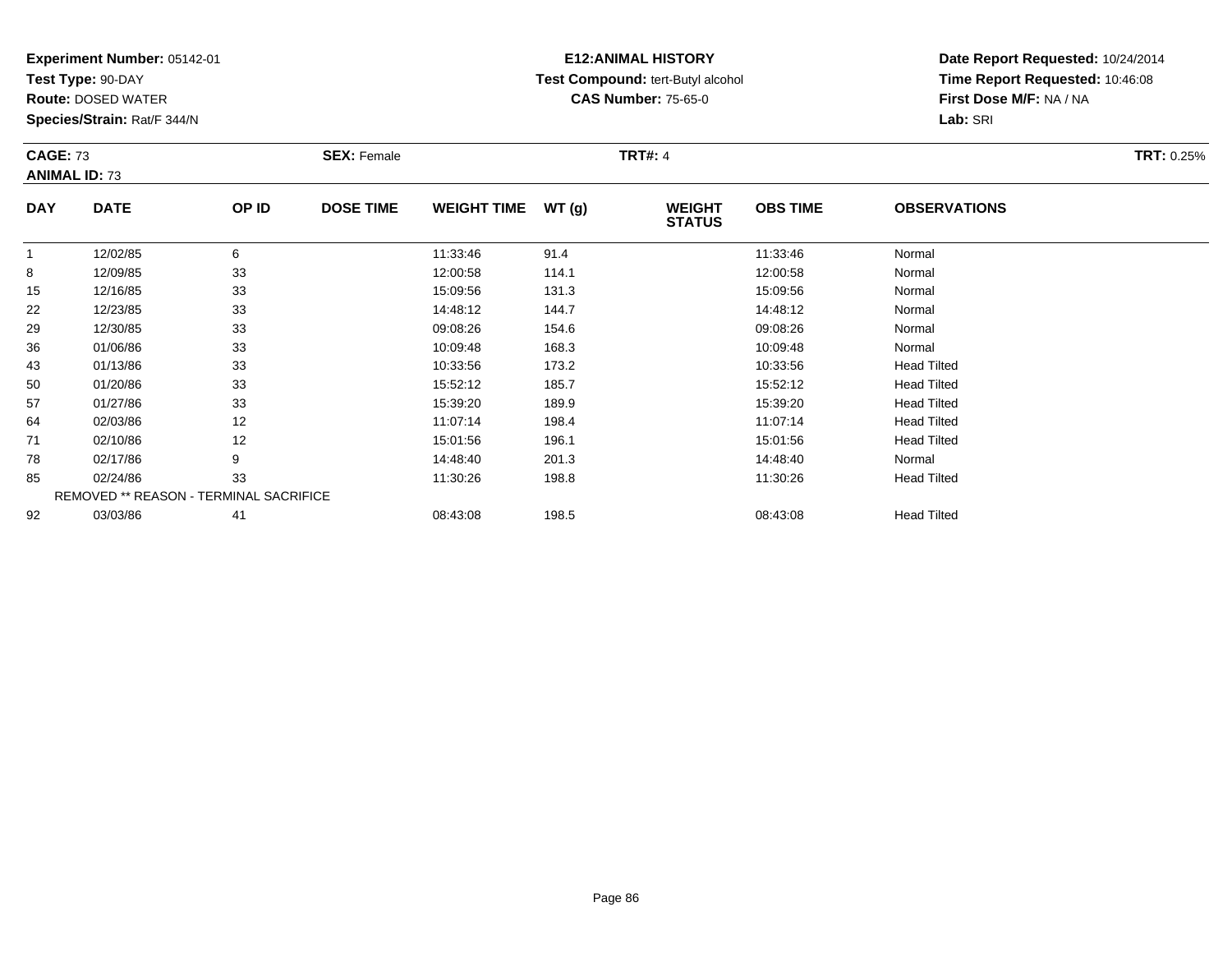**Test Type:** 90-DAY

92

**Route:** DOSED WATER

**Species/Strain:** Rat/F 344/N

# **E12:ANIMAL HISTORY Test Compound:** tert-Butyl alcohol **CAS Number:** 75-65-0

**Date Report Requested:** 10/24/2014**Time Report Requested:** 10:46:08**First Dose M/F:** NA / NA**Lab:** SRI

| <b>CAGE: 74</b> | <b>ANIMAL ID: 74</b>                          |       | <b>SEX: Female</b> |                    |       | <b>TRT#: 4</b>                 |                 |                     | <b>TRT: 0.25%</b> |
|-----------------|-----------------------------------------------|-------|--------------------|--------------------|-------|--------------------------------|-----------------|---------------------|-------------------|
| <b>DAY</b>      | <b>DATE</b>                                   | OP ID | <b>DOSE TIME</b>   | <b>WEIGHT TIME</b> | WT(g) | <b>WEIGHT</b><br><b>STATUS</b> | <b>OBS TIME</b> | <b>OBSERVATIONS</b> |                   |
|                 | 12/02/85                                      | 6     |                    | 11:34:54           | 98.6  |                                | 11:34:54        | Normal              |                   |
| 8               | 12/09/85                                      | 33    |                    | 13:08:20           | 117.7 |                                | 13:08:20        | Normal              |                   |
| 15              | 12/16/85                                      | 33    |                    | 15:10:30           | 134.9 |                                | 15:10:30        | Normal              |                   |
| 22              | 12/23/85                                      | 33    |                    | 14:48:50           | 148.3 |                                | 14:48:50        | Normal              |                   |
| 29              | 12/30/85                                      | 33    |                    | 09:05:04           | 155.7 |                                | 09:05:04        | Normal              |                   |
| 36              | 01/06/86                                      | 33    |                    | 10:05:50           | 164.4 |                                | 10:05:50        | Pallor              |                   |
| 43              | 01/13/86                                      | 33    |                    | 10:34:56           | 174.0 |                                | 10:34:56        | Normal              |                   |
| 50              | 01/20/86                                      | 33    |                    | 15:52:46           | 175.7 |                                | 15:52:46        | Normal              |                   |
| 57              | 01/27/86                                      | 33    |                    | 15:40:06           | 180.8 |                                | 15:40:06        | Normal              |                   |
| 64              | 02/03/86                                      | 12    |                    | 11:07:44           | 184.1 |                                | 11:07:44        | Normal              |                   |
| 71              | 02/10/86                                      | 12    |                    | 15:02:46           | 182.9 |                                | 15:02:46        | Normal              |                   |
| 78              | 02/17/86                                      | 9     |                    | 14:49:12           | 190.6 |                                | 14:49:12        | Normal              |                   |
| 85              | 02/24/86                                      | 33    |                    | 11:31:16           | 177.7 |                                | 11:31:16        | Normal              |                   |
|                 | <b>REMOVED ** REASON - TERMINAL SACRIFICE</b> |       |                    |                    |       |                                |                 |                     |                   |

03/03/86 <sup>41</sup> 07:58:26 191.2 07:58:26 Normal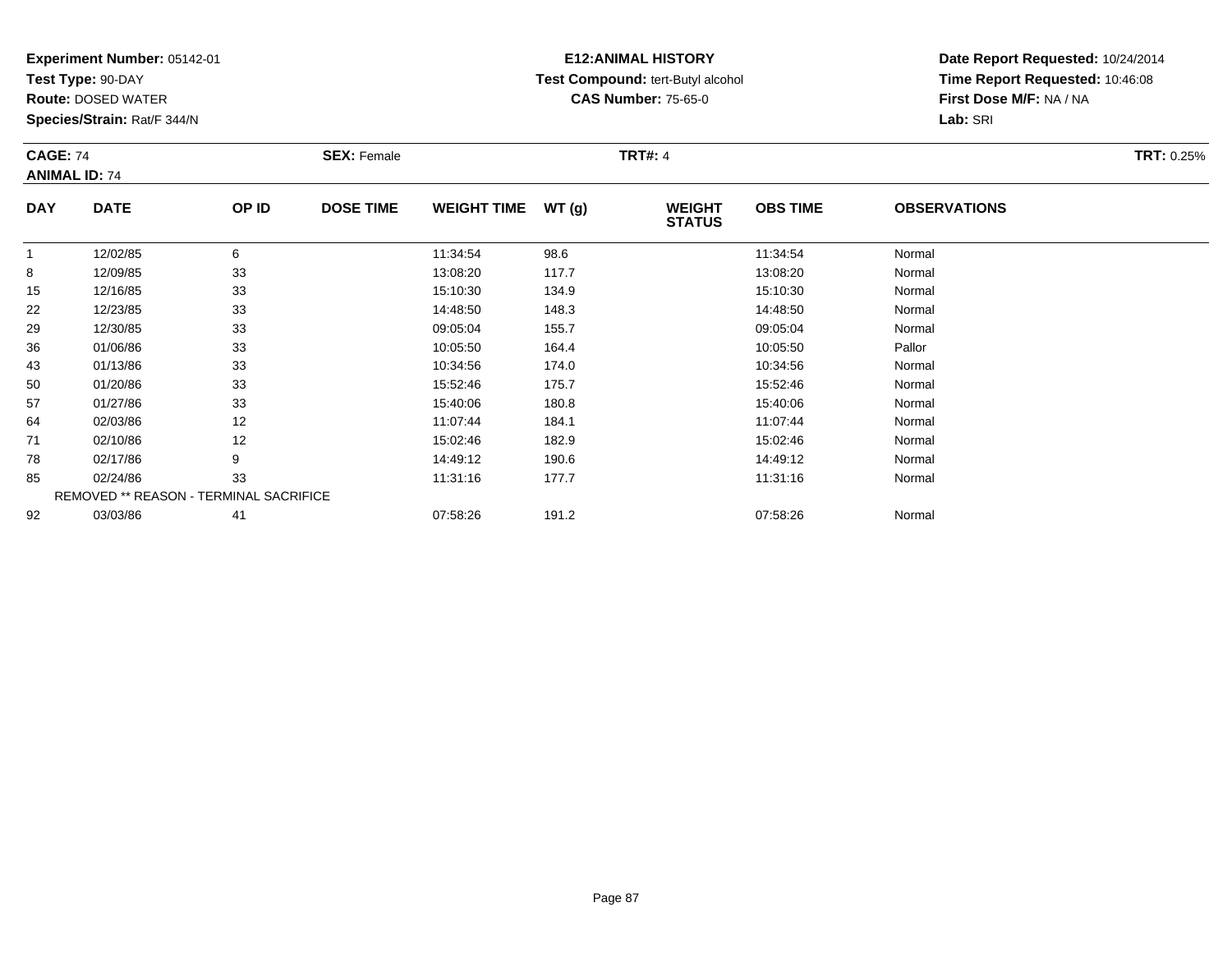**Test Type:** 90-DAY

**Route:** DOSED WATER

**Species/Strain:** Rat/F 344/N

# **E12:ANIMAL HISTORY Test Compound:** tert-Butyl alcohol **CAS Number:** 75-65-0

| <b>CAGE: 75</b><br><b>ANIMAL ID: 75</b> |                                        |       | <b>SEX: Female</b> |                    |       | <b>TRT#: 4</b>                 |                 |                     | <b>TRT: 0.25%</b> |
|-----------------------------------------|----------------------------------------|-------|--------------------|--------------------|-------|--------------------------------|-----------------|---------------------|-------------------|
| <b>DAY</b>                              | <b>DATE</b>                            | OP ID | <b>DOSE TIME</b>   | <b>WEIGHT TIME</b> | WT(g) | <b>WEIGHT</b><br><b>STATUS</b> | <b>OBS TIME</b> | <b>OBSERVATIONS</b> |                   |
| $\mathbf{1}$                            | 12/02/85                               | 6     |                    | 11:36:16           | 87.6  |                                | 11:36:16        | Normal              |                   |
| 8                                       | 12/09/85                               | 33    |                    | 13:10:30           | 103.5 |                                | 13:10:30        | Normal              |                   |
| 15                                      | 12/16/85                               | 33    |                    | 15:07:34           | 117.7 |                                | 15:07:34        | Normal              |                   |
| 22                                      | 12/23/85                               | 33    |                    | 14:46:28           | 130.8 |                                | 14:46:28        | Normal              |                   |
| 29                                      | 12/30/85                               | 33    |                    | 09:05:48           | 143.5 |                                | 09:05:48        | Normal              |                   |
| 36                                      | 01/06/86                               | 33    |                    | 10:07:32           | 153.3 |                                | 10:07:32        | Normal              |                   |
| 43                                      | 01/13/86                               | 33    |                    | 10:35:52           | 158.8 |                                | 10:35:52        | Normal              |                   |
| 50                                      | 01/20/86                               | 33    |                    | 15:53:14           | 165.6 |                                | 15:53:14        | <b>Ruffled Fur</b>  |                   |
| 57                                      | 01/27/86                               | 33    |                    | 15:41:10           | 166.0 |                                | 15:41:10        | Normal              |                   |
| 64                                      | 02/03/86                               | 12    |                    | 11:08:12           | 167.3 |                                | 11:08:12        | <b>Ruffled Fur</b>  |                   |
| 71                                      | 02/10/86                               | 12    |                    | 15:03:24           | 170.6 |                                | 15:03:24        | Normal              |                   |
| 78                                      | 02/17/86                               | 9     |                    | 14:49:50           | 179.3 |                                | 14:49:50        | Normal              |                   |
| 85                                      | 02/24/86                               | 33    |                    | 11:28:50           | 179.1 |                                | 11:28:50        | Normal              |                   |
|                                         | REMOVED ** REASON - TERMINAL SACRIFICE |       |                    |                    |       |                                |                 |                     |                   |
| 94                                      | 03/05/86                               | 41    |                    | 08:09:34           | 184.3 |                                | 08:09:34        | Normal              |                   |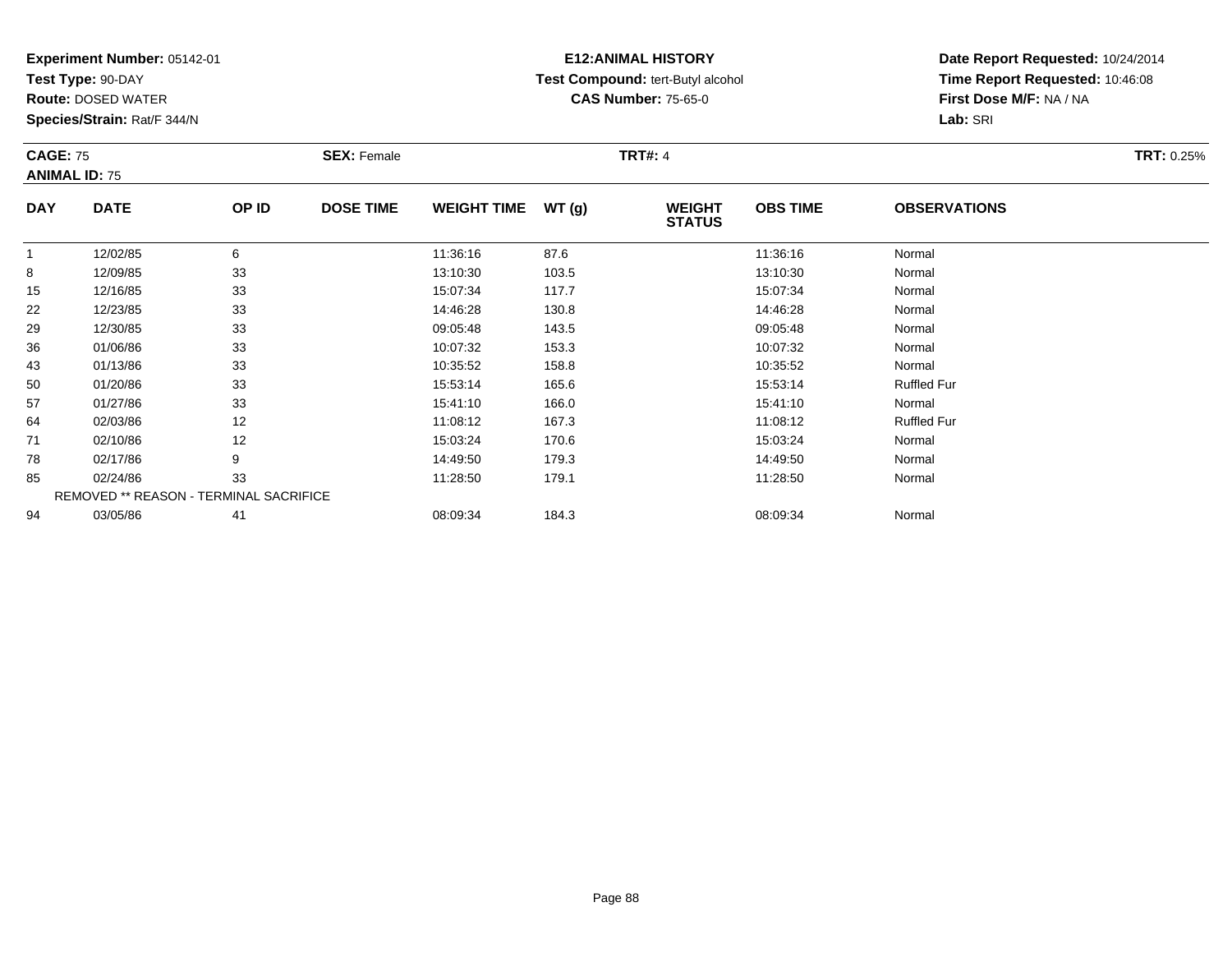**Test Type:** 90-DAY

**Route:** DOSED WATER

**Species/Strain:** Rat/F 344/N

# **E12:ANIMAL HISTORY Test Compound:** tert-Butyl alcohol **CAS Number:** 75-65-0

| <b>CAGE: 76</b> | <b>ANIMAL ID: 76</b>                   |       | <b>SEX: Female</b> |                    |       | <b>TRT#: 4</b>                 |                 |                     | <b>TRT: 0.25%</b> |
|-----------------|----------------------------------------|-------|--------------------|--------------------|-------|--------------------------------|-----------------|---------------------|-------------------|
| <b>DAY</b>      | <b>DATE</b>                            | OP ID | <b>DOSE TIME</b>   | <b>WEIGHT TIME</b> | WT(g) | <b>WEIGHT</b><br><b>STATUS</b> | <b>OBS TIME</b> | <b>OBSERVATIONS</b> |                   |
|                 | 12/02/85                               | 6     |                    | 11:38:00           | 95.8  |                                | 11:38:00        | Normal              |                   |
| 8               | 12/09/85                               | 33    |                    | 11:54:48           | 115.3 |                                | 11:54:48        | Normal              |                   |
| 15              | 12/16/85                               | 33    |                    | 14:49:30           | 128.5 |                                | 14:49:30        | Normal              |                   |
| 22              | 12/23/85                               | 33    |                    | 14:29:18           | 137.8 |                                | 14:29:18        | Normal              |                   |
| 29              | 12/30/85                               | 33    |                    | 10:14:42           | 151.7 |                                | 10:14:42        | Normal              |                   |
| 36              | 01/06/86                               | 33    |                    | 10:36:56           | 159.9 |                                | 10:36:56        | Normal              |                   |
| 43              | 01/13/86                               | 33    |                    | 11:00:02           | 166.7 |                                | 11:00:02        | Normal              |                   |
| 50              | 01/20/86                               | 33    |                    | 14:40:16           | 174.0 |                                | 14:40:16        | Normal              |                   |
| 57              | 01/27/86                               | 33    |                    | 15:13:20           | 178.2 |                                | 15:13:20        | <b>Ruffled Fur</b>  |                   |
| 64              | 02/03/86                               | 12    |                    | 10:57:12           | 181.8 |                                | 10:57:12        | <b>Ruffled Fur</b>  |                   |
| 71              | 02/10/86                               | 12    |                    | 14:51:10           | 180.4 |                                | 14:51:10        | <b>Ruffled Fur</b>  |                   |
| 78              | 02/17/86                               | 9     |                    | 14:40:42           | 183.1 |                                | 14:40:42        | Normal              |                   |
| 85              | 02/24/86                               | 33    |                    | 11:19:54           | 181.3 |                                | 11:19:54        | Normal              |                   |
|                 | REMOVED ** REASON - TERMINAL SACRIFICE |       |                    |                    |       |                                |                 |                     |                   |
| 93              | 03/04/86                               | 41    |                    | 08:41:20           | 187.3 |                                | 08:41:20        | Normal              |                   |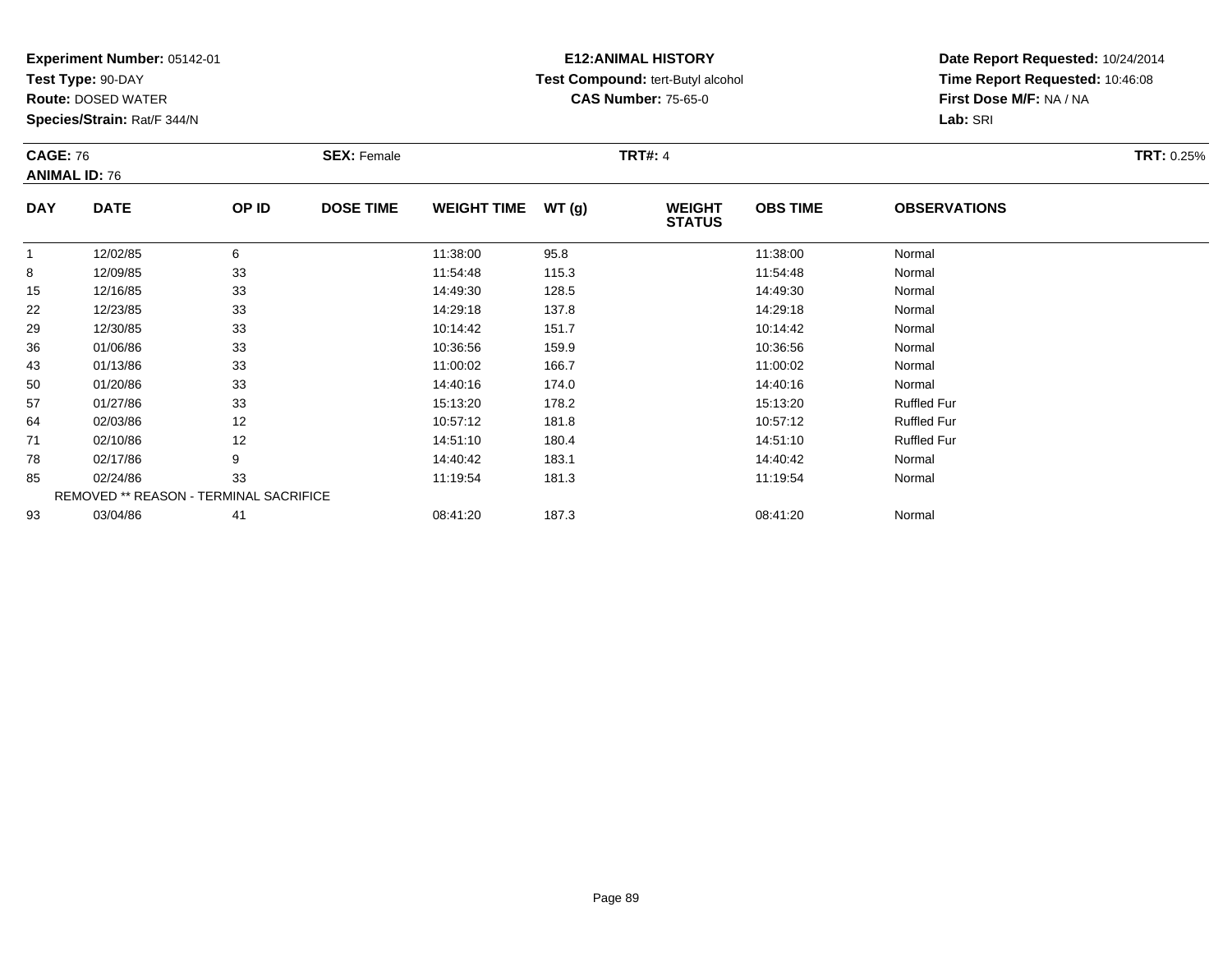**Test Type:** 90-DAY

93

**Route:** DOSED WATER

**Species/Strain:** Rat/F 344/N

# **E12:ANIMAL HISTORY Test Compound:** tert-Butyl alcohol **CAS Number:** 75-65-0

**Date Report Requested:** 10/24/2014**Time Report Requested:** 10:46:08**First Dose M/F:** NA / NA**Lab:** SRI

| <b>CAGE: 77</b> | <b>ANIMAL ID: 77</b>                   |       | <b>SEX: Female</b> |                    |       | <b>TRT#: 4</b>                 |                 |                     | <b>TRT: 0.25%</b> |
|-----------------|----------------------------------------|-------|--------------------|--------------------|-------|--------------------------------|-----------------|---------------------|-------------------|
| <b>DAY</b>      | <b>DATE</b>                            | OP ID | <b>DOSE TIME</b>   | <b>WEIGHT TIME</b> | WT(g) | <b>WEIGHT</b><br><b>STATUS</b> | <b>OBS TIME</b> | <b>OBSERVATIONS</b> |                   |
| 1               | 12/02/85                               | 6     |                    | 11:39:44           | 97.8  |                                | 11:39:44        | Normal              |                   |
| 8               | 12/09/85                               | 33    |                    | 11:55:22           | 118.6 |                                | 11:55:22        | Normal              |                   |
| 15              | 12/16/85                               | 33    |                    | 14:50:06           | 134.1 |                                | 14:50:06        | Normal              |                   |
| 22              | 12/23/85                               | 33    |                    | 14:29:54           | 143.2 |                                | 14:29:54        | Normal              |                   |
| 29              | 12/30/85                               | 33    |                    | 10:15:38           | 156.1 |                                | 10:15:38        | Normal              |                   |
| 36              | 01/06/86                               | 33    |                    | 10:37:46           | 164.3 |                                | 10:37:46        | Normal              |                   |
| 43              | 01/13/86                               | 33    |                    | 11:00:38           | 167.8 |                                | 11:00:38        | Normal              |                   |
| 50              | 01/20/86                               | 33    |                    | 14:40:52           | 172.1 |                                | 14:40:52        | Normal              |                   |
| 57              | 01/27/86                               | 33    |                    | 15:09:20           | 180.0 |                                | 15:09:20        | Normal              |                   |
| 64              | 02/03/86                               | 12    |                    | 10:53:50           | 188.2 |                                | 10:53:50        | Normal              |                   |
| 71              | 02/10/86                               | 12    |                    | 14:52:02           | 190.8 |                                | 14:52:02        | Normal              |                   |
| 78              | 02/17/86                               | 9     |                    | 14:41:16           | 195.9 |                                | 14:41:16        | Normal              |                   |
| 85              | 02/24/86                               | 33    |                    | 11:19:16           | 190.1 |                                | 11:19:16        | Normal              |                   |
|                 | REMOVED ** REASON - TERMINAL SACRIFICE |       |                    |                    |       |                                |                 |                     |                   |

03/04/86 <sup>41</sup> 07:40:10 194.5 07:40:10 Head Tilted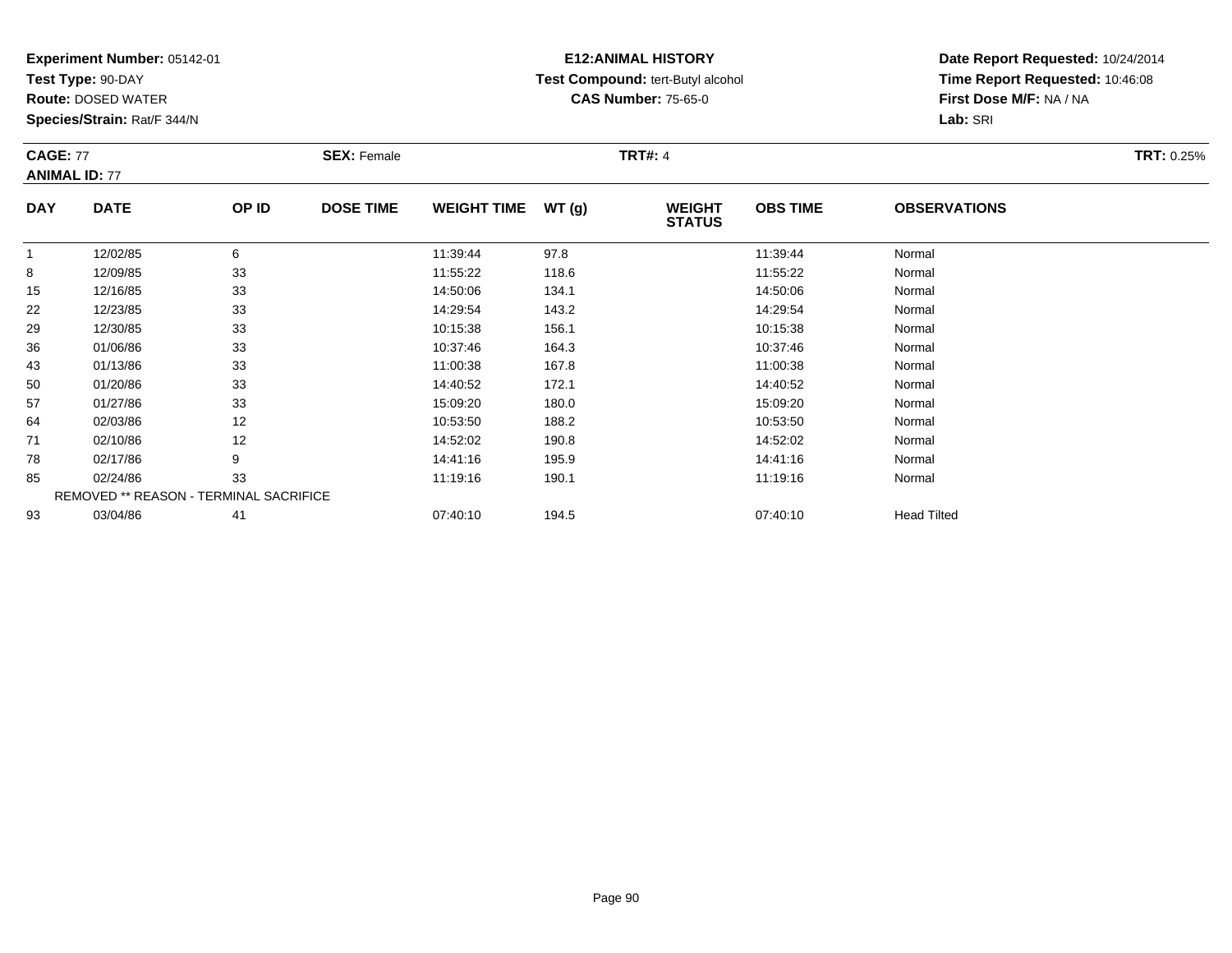**Test Type:** 90-DAY

**Route:** DOSED WATER

**Species/Strain:** Rat/F 344/N

# **E12:ANIMAL HISTORY Test Compound:** tert-Butyl alcohol **CAS Number:** 75-65-0

| <b>CAGE: 78</b> | <b>ANIMAL ID: 78</b>                   |       | <b>SEX: Female</b> |                    |       | <b>TRT#: 4</b>                 |                 |                     | <b>TRT: 0.25%</b> |
|-----------------|----------------------------------------|-------|--------------------|--------------------|-------|--------------------------------|-----------------|---------------------|-------------------|
| <b>DAY</b>      | <b>DATE</b>                            | OP ID | <b>DOSE TIME</b>   | <b>WEIGHT TIME</b> | WT(g) | <b>WEIGHT</b><br><b>STATUS</b> | <b>OBS TIME</b> | <b>OBSERVATIONS</b> |                   |
| $\mathbf{1}$    | 12/02/85                               | 6     |                    | 11:41:02           | 78.7  |                                | 11:41:02        | Normal              |                   |
| 8               | 12/09/85                               | 33    |                    | 11:56:24           | 105.8 |                                | 11:56:24        | Normal              |                   |
| 15              | 12/16/85                               | 33    |                    | 14:50:46           | 121.0 |                                | 14:50:46        | <b>Ruffled Fur</b>  |                   |
| 22              | 12/23/85                               | 33    |                    | 14:30:26           | 136.3 |                                | 14:30:26        | <b>Ruffled Fur</b>  |                   |
| 29              | 12/30/85                               | 33    |                    | 10:16:24           | 149.9 |                                | 10:16:24        | Normal              |                   |
| 36              | 01/06/86                               | 33    |                    | 10:38:38           | 156.2 |                                | 10:38:38        | Normal              |                   |
| 43              | 01/13/86                               | 33    |                    | 10:57:18           | 162.5 |                                | 10:57:18        | Normal              |                   |
| 50              | 01/20/86                               | 33    |                    | 14:37:58           | 169.2 |                                | 14:37:58        | Normal              |                   |
| 57              | 01/27/86                               | 33    |                    | 15:10:16           | 174.2 |                                | 15:10:16        | <b>Ruffled Fur</b>  |                   |
| 64              | 02/03/86                               | 12    |                    | 10:54:42           | 182.7 |                                | 10:54:42        | <b>Ruffled Fur</b>  |                   |
| 71              | 02/10/86                               | 12    |                    | 14:53:00           | 185.0 |                                | 14:53:00        | <b>Ruffled Fur</b>  |                   |
| 78              | 02/17/86                               | 9     |                    | 14:41:56           | 192.5 |                                | 14:41:56        | Normal              |                   |
| 85              | 02/24/86                               | 33    |                    | 11:20:28           | 186.1 |                                | 11:20:28        | Normal              |                   |
|                 | REMOVED ** REASON - TERMINAL SACRIFICE |       |                    |                    |       |                                |                 |                     |                   |
| 93              | 03/04/86                               | 41    |                    | 07:43:24           | 197.6 |                                | 07:43:24        | Normal              |                   |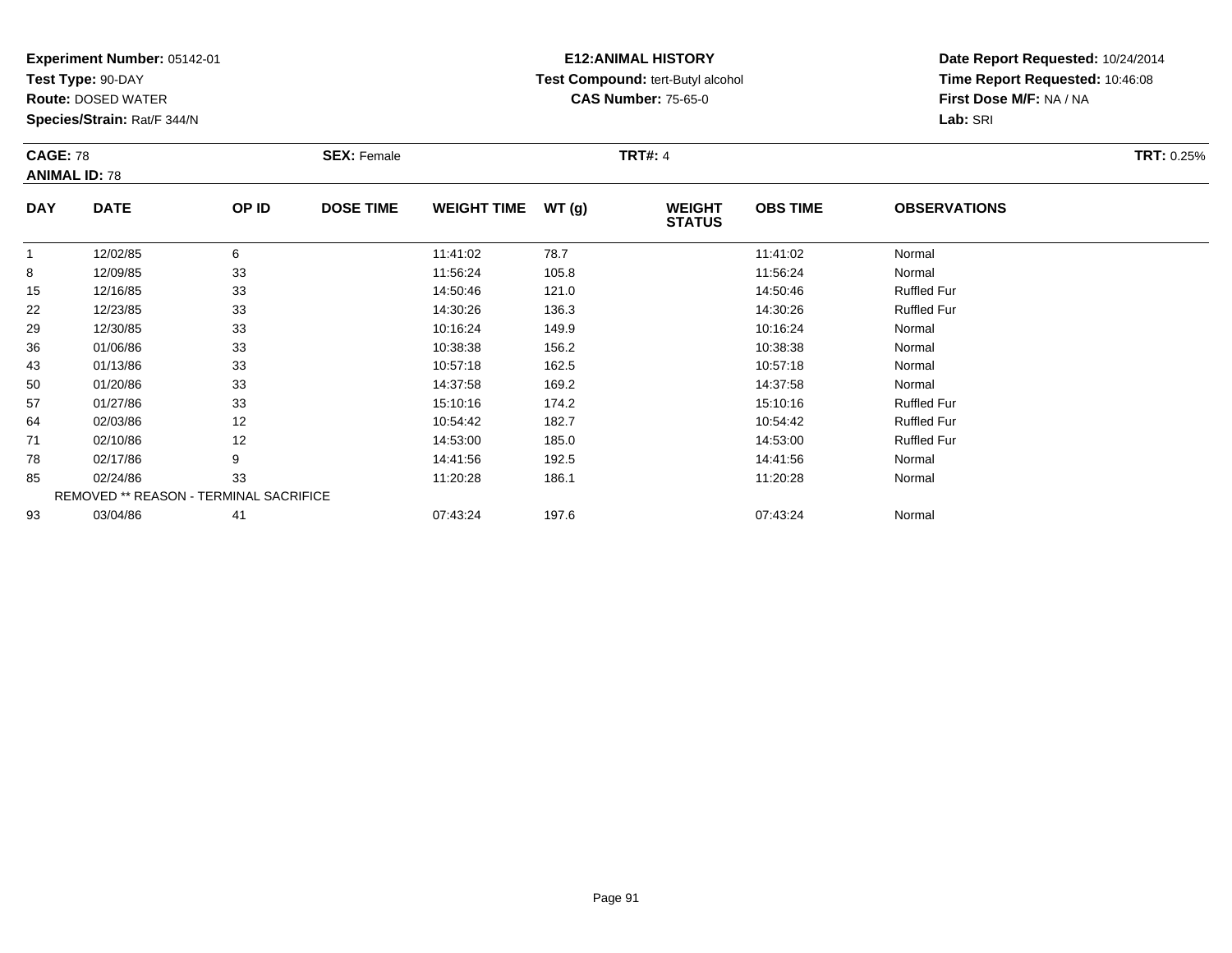**Test Type:** 90-DAY

**Route:** DOSED WATER

**Species/Strain:** Rat/F 344/N

# **E12:ANIMAL HISTORY Test Compound:** tert-Butyl alcohol **CAS Number:** 75-65-0

| <b>CAGE: 79</b> |                                               |       | <b>SEX: Female</b> |                    |        | <b>TRT#: 4</b>                 |                 |                     | <b>TRT: 0.25%</b> |
|-----------------|-----------------------------------------------|-------|--------------------|--------------------|--------|--------------------------------|-----------------|---------------------|-------------------|
|                 | <b>ANIMAL ID: 79</b>                          |       |                    |                    |        |                                |                 |                     |                   |
| <b>DAY</b>      | <b>DATE</b>                                   | OP ID | <b>DOSE TIME</b>   | <b>WEIGHT TIME</b> | WT (g) | <b>WEIGHT</b><br><b>STATUS</b> | <b>OBS TIME</b> | <b>OBSERVATIONS</b> |                   |
| $\mathbf{1}$    | 12/02/85                                      | 6     |                    | 11:42:42           | 93.3   |                                | 11:42:42        | Normal              |                   |
| 8               | 12/09/85                                      | 33    |                    | 11:57:24           | 112.7  |                                | 11:57:24        | Normal              |                   |
| 15              | 12/16/85                                      | 33    |                    | 14:51:42           | 124.4  |                                | 14:51:42        | Normal              |                   |
| 22              | 12/23/85                                      | 33    |                    | 14:31:12           | 131.4  |                                | 14:31:12        | Normal              |                   |
| 29              | 12/30/85                                      | 33    |                    | 10:11:38           | 144.2  |                                | 10:11:38        | Pallor              |                   |
| 36              | 01/06/86                                      | 33    |                    | 10:35:02           | 148.5  |                                | 10:35:02        | Pallor              |                   |
| 43              | 01/13/86                                      | 33    |                    | 10:58:08           | 159.8  |                                | 10:58:08        | Pallor              |                   |
| 50              | 01/20/86                                      | 33    |                    | 14:38:54           | 163.4  |                                | 14:38:54        | Pallor              |                   |
| 57              | 01/27/86                                      | 33    |                    | 15:11:08           | 166.9  |                                | 15:11:08        | <b>Head Tilted</b>  |                   |
|                 |                                               |       |                    |                    |        |                                |                 | Pallor              |                   |
| 64              | 02/03/86                                      | 12    |                    | 10:55:20           | 173.5  |                                | 10:55:20        | <b>Head Tilted</b>  |                   |
|                 |                                               |       |                    |                    |        |                                |                 | Pallor              |                   |
|                 |                                               |       |                    |                    |        |                                |                 | <b>Ruffled Fur</b>  |                   |
| 71              | 02/10/86                                      | 12    |                    | 14:53:46           | 170.9  |                                | 14:53:46        | <b>Head Tilted</b>  |                   |
|                 |                                               |       |                    |                    |        |                                |                 | Pallor              |                   |
|                 |                                               |       |                    |                    |        |                                |                 | Ruffled Fur         |                   |
| 78              | 02/17/86                                      | 9     |                    | 14:42:30           | 171.8  |                                | 14:42:30        | Normal              |                   |
| 85              | 02/24/86                                      | 33    |                    | 11:21:02           | 168.9  |                                | 11:21:02        | <b>Head Tilted</b>  |                   |
|                 | <b>REMOVED ** REASON - TERMINAL SACRIFICE</b> |       |                    |                    |        |                                |                 |                     |                   |
| 94              | 03/05/86                                      | 41    |                    | 07:41:10           | 175.9  |                                | 07:41:10        | Normal              |                   |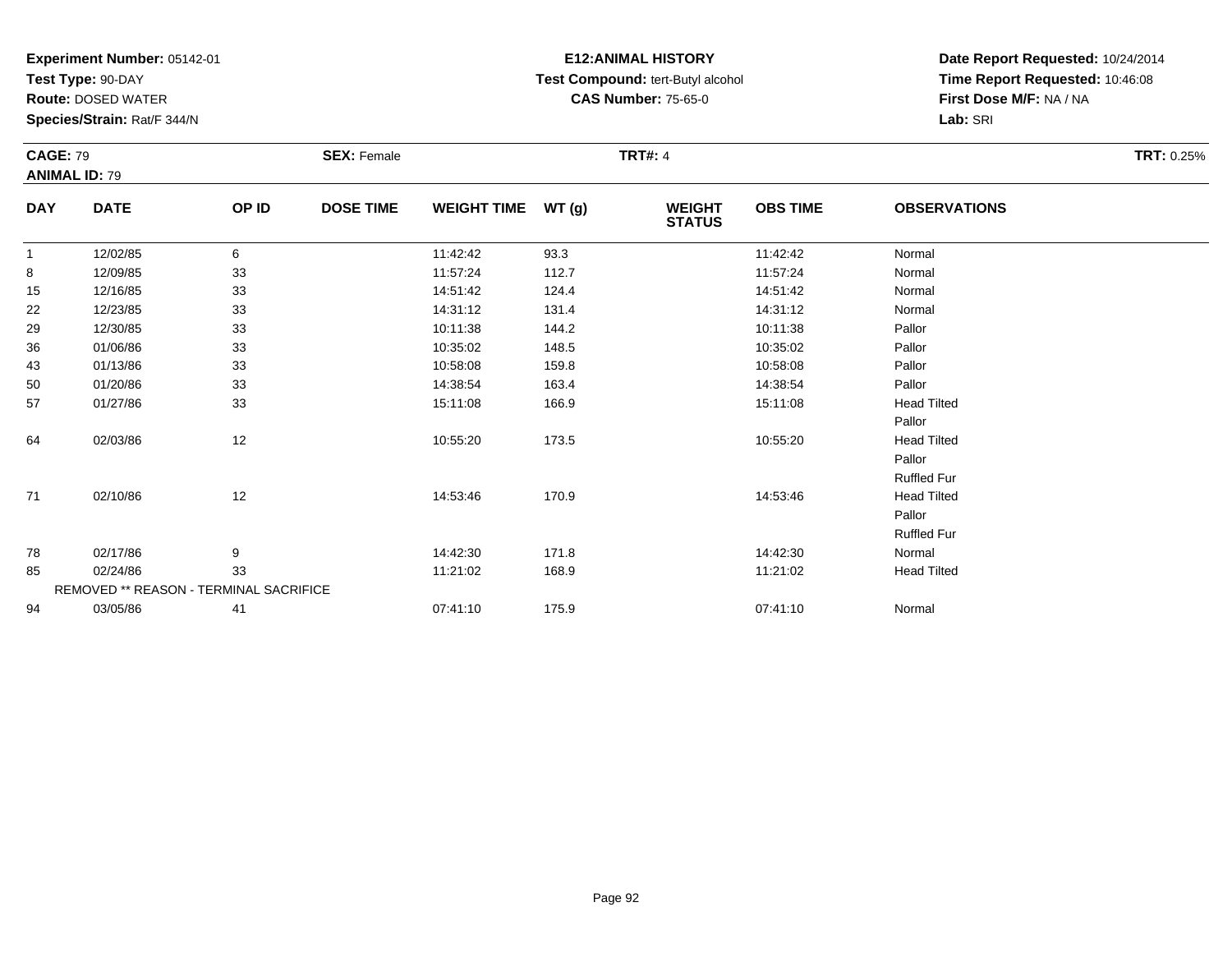**Test Type:** 90-DAY

**Route:** DOSED WATER

**Species/Strain:** Rat/F 344/N

# **E12:ANIMAL HISTORY Test Compound:** tert-Butyl alcohol **CAS Number:** 75-65-0

| <b>CAGE: 80</b> | <b>ANIMAL ID: 80</b>                   |       | <b>SEX: Female</b> |                    |       | <b>TRT#: 4</b>                 |                 |                     | <b>TRT: 0.25%</b> |
|-----------------|----------------------------------------|-------|--------------------|--------------------|-------|--------------------------------|-----------------|---------------------|-------------------|
| <b>DAY</b>      | <b>DATE</b>                            | OP ID | <b>DOSE TIME</b>   | <b>WEIGHT TIME</b> | WT(g) | <b>WEIGHT</b><br><b>STATUS</b> | <b>OBS TIME</b> | <b>OBSERVATIONS</b> |                   |
|                 | 12/02/85                               | 6     |                    | 11:44:06           | 88.7  |                                | 11:44:06        | Normal              |                   |
| 8               | 12/09/85                               | 33    |                    | 11:58:04           | 106.8 |                                | 11:58:04        | Normal              |                   |
| 15              | 12/16/85                               | 33    |                    | 14:48:46           | 119.3 |                                | 14:48:46        | Normal              |                   |
| 22              | 12/23/85                               | 33    |                    | 14:28:50           | 126.2 |                                | 14:28:50        | Normal              |                   |
| 29              | 12/30/85                               | 33    |                    | 10:13:44           | 140.9 |                                | 10:13:44        | Normal              |                   |
| 36              | 01/06/86                               | 33    |                    | 10:36:18           | 153.7 |                                | 10:36:18        | Normal              |                   |
| 43              | 01/13/86                               | 33    |                    | 10:59:26           | 155.0 |                                | 10:59:26        | Normal              |                   |
| 50              | 01/20/86                               | 33    |                    | 14:39:44           | 163.4 |                                | 14:39:44        | Normal              |                   |
| 57              | 01/27/86                               | 33    |                    | 15:52:46           | 168.8 |                                | 15:52:46        | Normal              |                   |
| 64              | 02/03/86                               | 12    |                    | 10:56:44           | 179.2 |                                | 10:56:44        | Normal              |                   |
| 71              | 02/10/86                               | 12    |                    | 14:54:34           | 181.9 |                                | 14:54:34        | Normal              |                   |
| 78              | 02/17/86                               | 9     |                    | 14:43:22           | 189.9 |                                | 14:43:22        | Normal              |                   |
| 85              | 02/24/86                               | 33    |                    | 11:17:56           | 187.1 |                                | 11:17:56        | Normal              |                   |
|                 | REMOVED ** REASON - TERMINAL SACRIFICE |       |                    |                    |       |                                |                 |                     |                   |
| 93              | 03/04/86                               | 41    |                    | 08:45:50           | 191.6 |                                | 08:45:50        | Normal              |                   |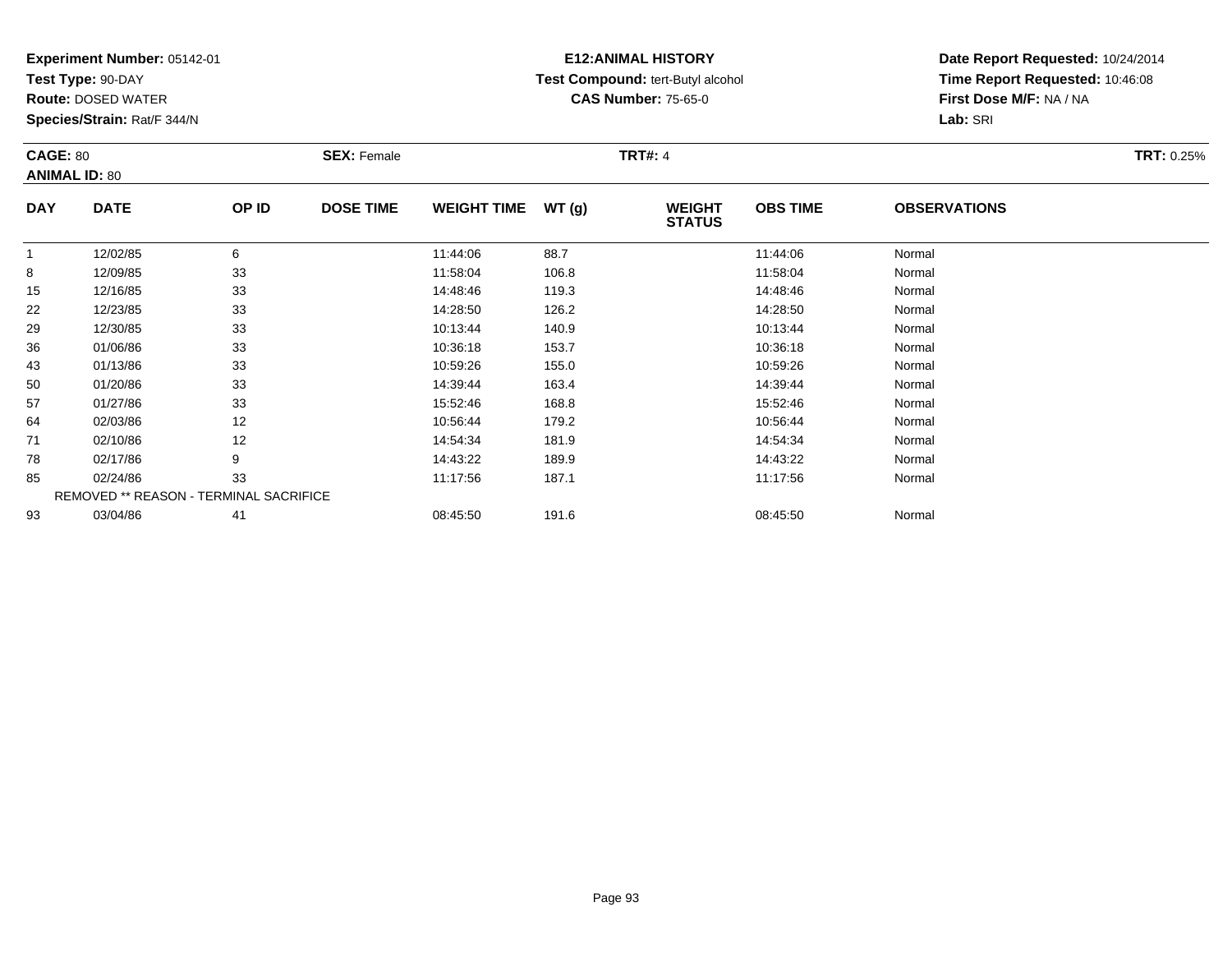**Test Type:** 90-DAY

**Route:** DOSED WATER

**Species/Strain:** Rat/F 344/N

# **E12:ANIMAL HISTORY Test Compound:** tert-Butyl alcohol **CAS Number:** 75-65-0

| <b>CAGE: 81</b> | <b>ANIMAL ID: 81</b> |                                        | <b>SEX: Female</b> |                    |       | <b>TRT#: 6</b>                 |                 |                     | <b>TRT: 0.5%</b> |
|-----------------|----------------------|----------------------------------------|--------------------|--------------------|-------|--------------------------------|-----------------|---------------------|------------------|
| <b>DAY</b>      | <b>DATE</b>          | OP ID                                  | <b>DOSE TIME</b>   | <b>WEIGHT TIME</b> | WT(g) | <b>WEIGHT</b><br><b>STATUS</b> | <b>OBS TIME</b> | <b>OBSERVATIONS</b> |                  |
| 1               | 12/02/85             | 6                                      |                    | 01:55:08           | 87.5  |                                | 01:55:08        | Normal              |                  |
| 8               | 12/09/85             | 33                                     |                    | 11:42:26           | 103.9 |                                | 11:42:26        | Normal              |                  |
| 15              | 12/16/85             | 33                                     |                    | 15:43:52           | 117.2 |                                | 15:43:52        | Normal              |                  |
| 22              | 12/23/85             | 33                                     |                    | 15:11:32           | 130.3 |                                | 15:11:32        | Normal              |                  |
| 29              | 12/30/85             | 33                                     |                    | 14:46:28           | 140.0 |                                | 14:46:28        | Alopecia            |                  |
| 36              | 01/06/86             | 33                                     |                    | 08:53:10           | 150.0 |                                | 08:53:10        | Alopecia            |                  |
| 43              | 01/13/86             | 33                                     |                    | 09:15:24           | 158.9 |                                | 09:15:24        | Alopecia            |                  |
| 50              | 01/20/86             | 33                                     |                    | 15:36:20           | 159.9 |                                | 15:36:20        | Alopecia            |                  |
| 57              | 01/27/86             | 33                                     |                    | 13:26:44           | 162.4 |                                | 13:26:44        | Alopecia            |                  |
|                 |                      |                                        |                    |                    |       |                                |                 | <b>Ruffled Fur</b>  |                  |
| 64              | 02/03/86             | 12                                     |                    | 10:48:50           | 167.8 |                                | 10:48:50        | <b>Ruffled Fur</b>  |                  |
| 71              | 02/10/86             | 12                                     |                    | 13:32:20           | 169.9 |                                | 13:32:20        | <b>Ruffled Fur</b>  |                  |
| 78              | 02/17/86             | 9                                      |                    | 13:36:02           | 171.7 |                                | 13:36:02        | Normal              |                  |
| 85              | 02/24/86             | 33                                     |                    | 11:53:28           | 170.7 |                                | 11:53:28        | Normal              |                  |
|                 |                      | REMOVED ** REASON - TERMINAL SACRIFICE |                    |                    |       |                                |                 |                     |                  |
| 93              | 03/04/86             | 41                                     |                    | 08:01:06           | 179.0 |                                | 08:01:06        | Normal              |                  |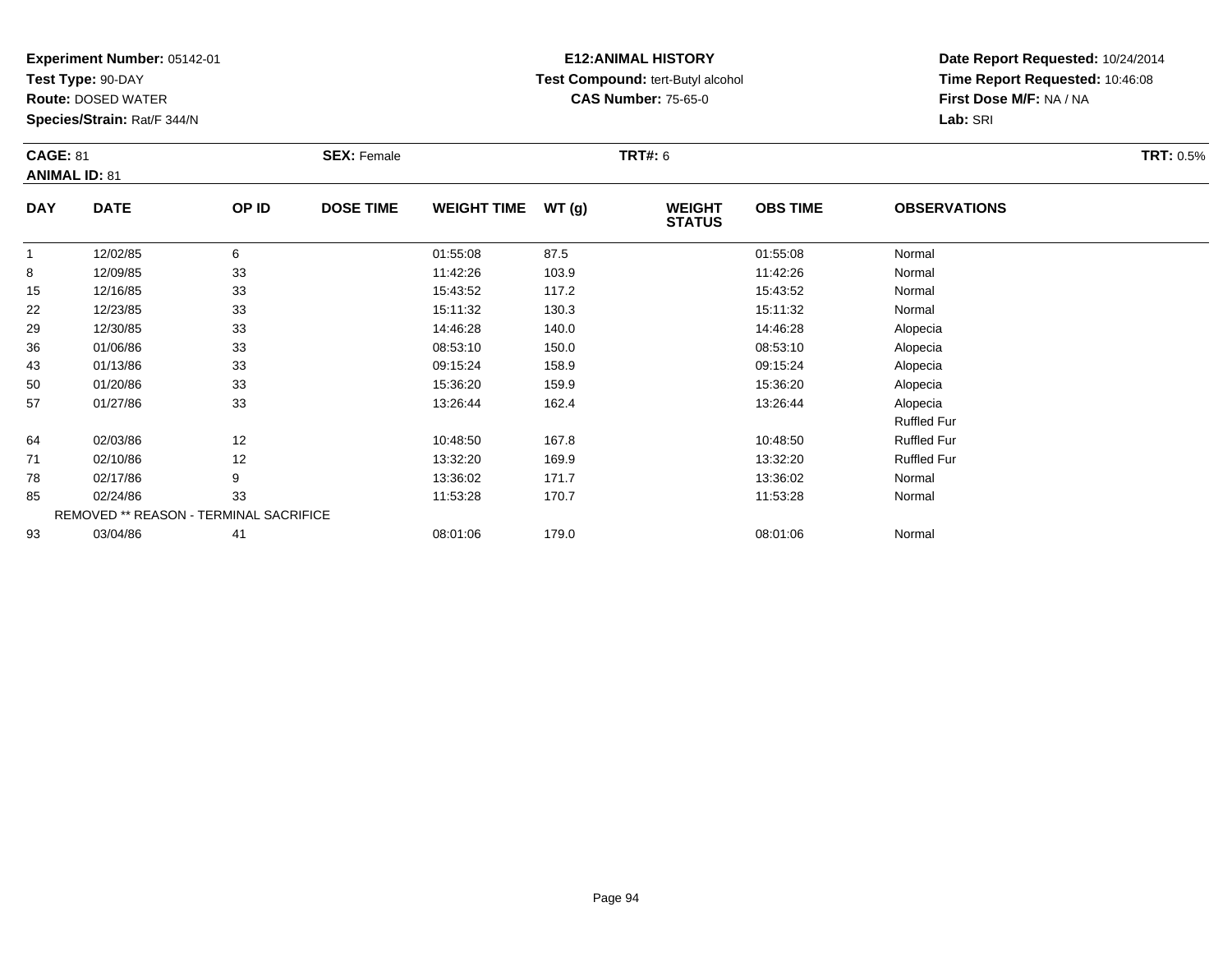**Test Type:** 90-DAY

**Route:** DOSED WATER

**Species/Strain:** Rat/F 344/N

# **E12:ANIMAL HISTORY Test Compound:** tert-Butyl alcohol **CAS Number:** 75-65-0

| <b>CAGE: 82</b> | <b>ANIMAL ID: 82</b>                   |       | <b>SEX: Female</b> |                    |       | <b>TRT#: 6</b> |                 |                     | <b>TRT: 0.5%</b> |
|-----------------|----------------------------------------|-------|--------------------|--------------------|-------|----------------|-----------------|---------------------|------------------|
| <b>DAY</b>      | <b>DATE</b>                            | OP ID | <b>DOSE TIME</b>   | <b>WEIGHT TIME</b> | WT(g) | <b>WEIGHT</b>  | <b>OBS TIME</b> | <b>OBSERVATIONS</b> |                  |
|                 |                                        |       |                    |                    |       | <b>STATUS</b>  |                 |                     |                  |
| $\mathbf{1}$    | 12/02/85                               | 6     |                    | 01:56:16           | 90.8  |                | 01:56:16        | Normal              |                  |
| 8               | 12/09/85                               | 33    |                    | 11:43:16           | 111.7 |                | 11:43:16        | Normal              |                  |
| 15              | 12/16/85                               | 33    |                    | 15:44:18           | 124.3 |                | 15:44:18        | Normal              |                  |
| 22              | 12/23/85                               | 33    |                    | 15:12:02           | 134.2 |                | 15:12:02        | Normal              |                  |
| 29              | 12/30/85                               | 33    |                    | 14:47:22           | 144.3 |                | 14:47:22        | Normal              |                  |
| 36              | 01/06/86                               | 33    |                    | 08:54:08           | 153.8 |                | 08:54:08        | Normal              |                  |
| 43              | 01/13/86                               | 33    |                    | 09:16:12           | 160.6 |                | 09:16:12        | Normal              |                  |
| 50              | 01/20/86                               | 33    |                    | 15:37:00           | 164.2 |                | 15:37:00        | Normal              |                  |
| 57              | 01/27/86                               | 33    |                    | 13:22:48           | 172.7 |                | 13:22:48        | Normal              |                  |
| 64              | 02/03/86                               | 12    |                    | 10:46:38           | 179.5 |                | 10:46:38        | Normal              |                  |
| 71              | 02/10/86                               | 12    |                    | 13:33:40           | 180.5 |                | 13:33:40        | Normal              |                  |
| 78              | 02/17/86                               | 9     |                    | 13:36:44           | 185.5 |                | 13:36:44        | Normal              |                  |
| 85              | 02/24/86                               | 33    |                    | 11:53:54           | 182.9 |                | 11:53:54        | Normal              |                  |
|                 | REMOVED ** REASON - TERMINAL SACRIFICE |       |                    |                    |       |                |                 |                     |                  |
| 94              | 03/05/86                               | 41    |                    | 08:26:10           | 188.9 |                | 08:26:10        | Normal              |                  |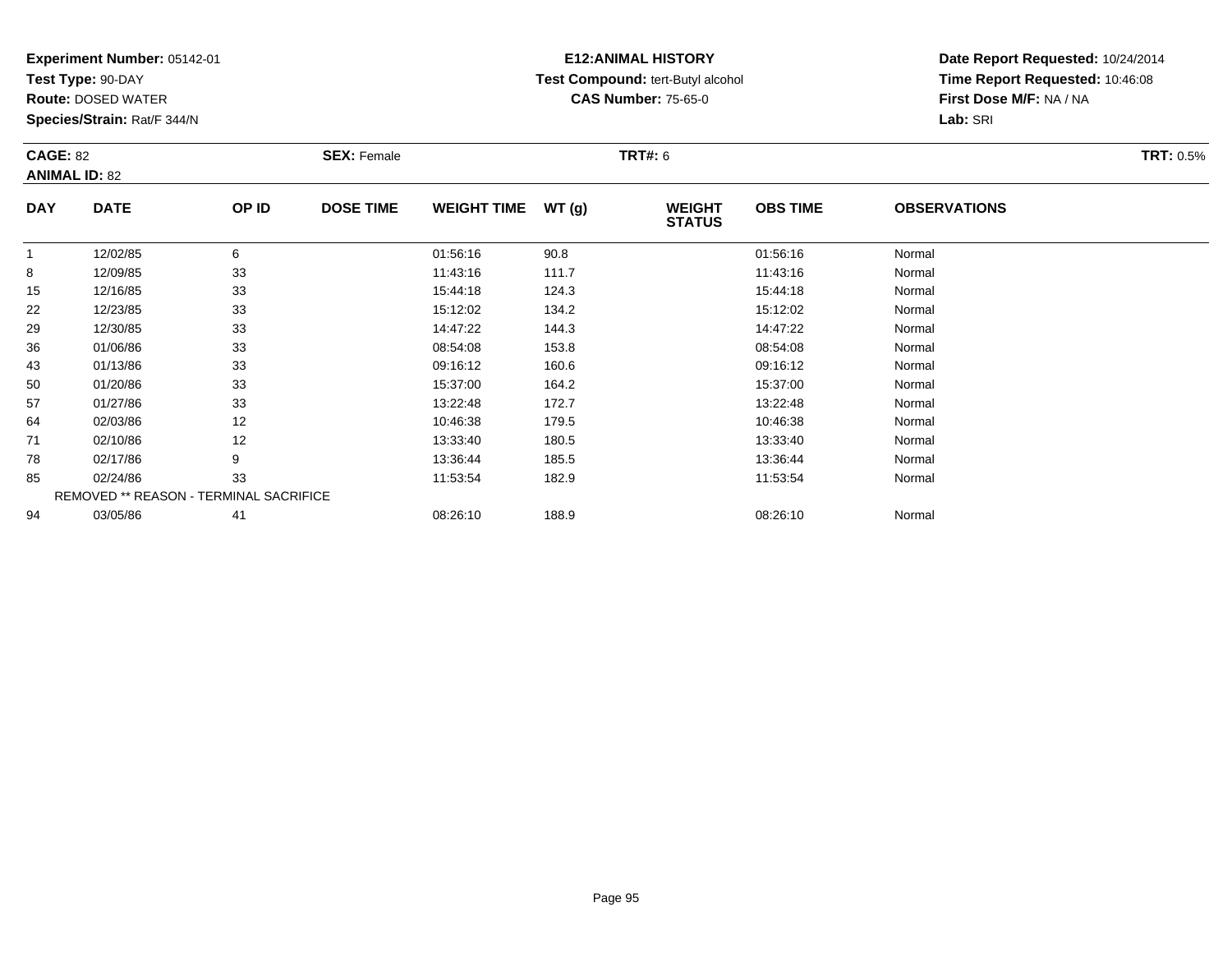**Test Type:** 90-DAY

**Route:** DOSED WATER

**Species/Strain:** Rat/F 344/N

# **E12:ANIMAL HISTORY Test Compound:** tert-Butyl alcohol **CAS Number:** 75-65-0

| <b>CAGE: 83</b> | <b>ANIMAL ID: 83</b>                   |       | <b>SEX: Female</b> |                    |       | <b>TRT#: 6</b>                 |                 |                     | <b>TRT: 0.5%</b> |
|-----------------|----------------------------------------|-------|--------------------|--------------------|-------|--------------------------------|-----------------|---------------------|------------------|
| <b>DAY</b>      | <b>DATE</b>                            | OP ID | <b>DOSE TIME</b>   | <b>WEIGHT TIME</b> | WT(g) | <b>WEIGHT</b><br><b>STATUS</b> | <b>OBS TIME</b> | <b>OBSERVATIONS</b> |                  |
| $\mathbf{1}$    | 12/02/85                               | 6     |                    | 01:57:10           | 91.9  |                                | 01:57:10        | Normal              |                  |
| 8               | 12/09/85                               | 33    |                    | 11:43:58           | 115.2 |                                | 11:43:58        | Normal              |                  |
| 15              | 12/16/85                               | 33    |                    | 15:44:46           | 125.1 |                                | 15:44:46        | Normal              |                  |
| 22              | 12/23/85                               | 33    |                    | 15:12:32           | 136.4 |                                | 15:12:32        | Reddened Eye        |                  |
| 29              | 12/30/85                               | 33    |                    | 14:48:06           | 142.5 |                                | 14:48:06        | <b>Ruffled Fur</b>  |                  |
| 36              | 01/06/86                               | 33    |                    | 08:54:48           | 156.4 |                                | 08:54:48        | <b>Head Tilted</b>  |                  |
| 43              | 01/13/86                               | 33    |                    | 09:12:40           | 158.3 |                                | 09:12:40        | <b>Head Tilted</b>  |                  |
|                 |                                        |       |                    |                    |       |                                |                 | <b>Ruffled Fur</b>  |                  |
| 50              | 01/20/86                               | 33    |                    | 15:34:22           | 160.0 |                                | 15:34:22        | <b>Head Tilted</b>  |                  |
|                 |                                        |       |                    |                    |       |                                |                 | Reddened Eye        |                  |
|                 |                                        |       |                    |                    |       |                                |                 | <b>Ruffled Fur</b>  |                  |
| 57              | 01/27/86                               | 33    |                    | 13:23:58           | 162.2 |                                | 13:23:58        | <b>Head Tilted</b>  |                  |
|                 |                                        |       |                    |                    |       |                                |                 | Reddened Eye        |                  |
|                 |                                        |       |                    |                    |       |                                |                 | <b>Ruffled Fur</b>  |                  |
| 64              | 02/03/86                               | 12    |                    | 10:47:04           | 166.1 |                                | 10:47:04        | <b>Head Tilted</b>  |                  |
|                 |                                        |       |                    |                    |       |                                |                 | Reddened Eye        |                  |
|                 |                                        |       |                    |                    |       |                                |                 | <b>Ruffled Fur</b>  |                  |
| 71              | 02/10/86                               | 12    |                    | 13:34:08           | 168.3 |                                | 13:34:08        | <b>Head Tilted</b>  |                  |
|                 |                                        |       |                    |                    |       |                                |                 | Reddened Eye        |                  |
|                 |                                        |       |                    |                    |       |                                |                 | <b>Ruffled Fur</b>  |                  |
| 78              | 02/17/86                               | 9     |                    | 13:37:26           | 170.2 |                                | 13:37:26        | <b>Head Tilted</b>  |                  |
| 85              | 02/24/86                               | 33    |                    | 11:54:26           | 166.9 |                                | 11:54:26        | <b>Head Tilted</b>  |                  |
|                 | REMOVED ** REASON - TERMINAL SACRIFICE |       |                    |                    |       |                                |                 |                     |                  |
| 92              | 03/03/86                               | 41    |                    | 08:13:34           | 165.7 |                                | 08:13:34        | <b>Head Tilted</b>  |                  |
|                 |                                        |       |                    |                    |       |                                |                 |                     |                  |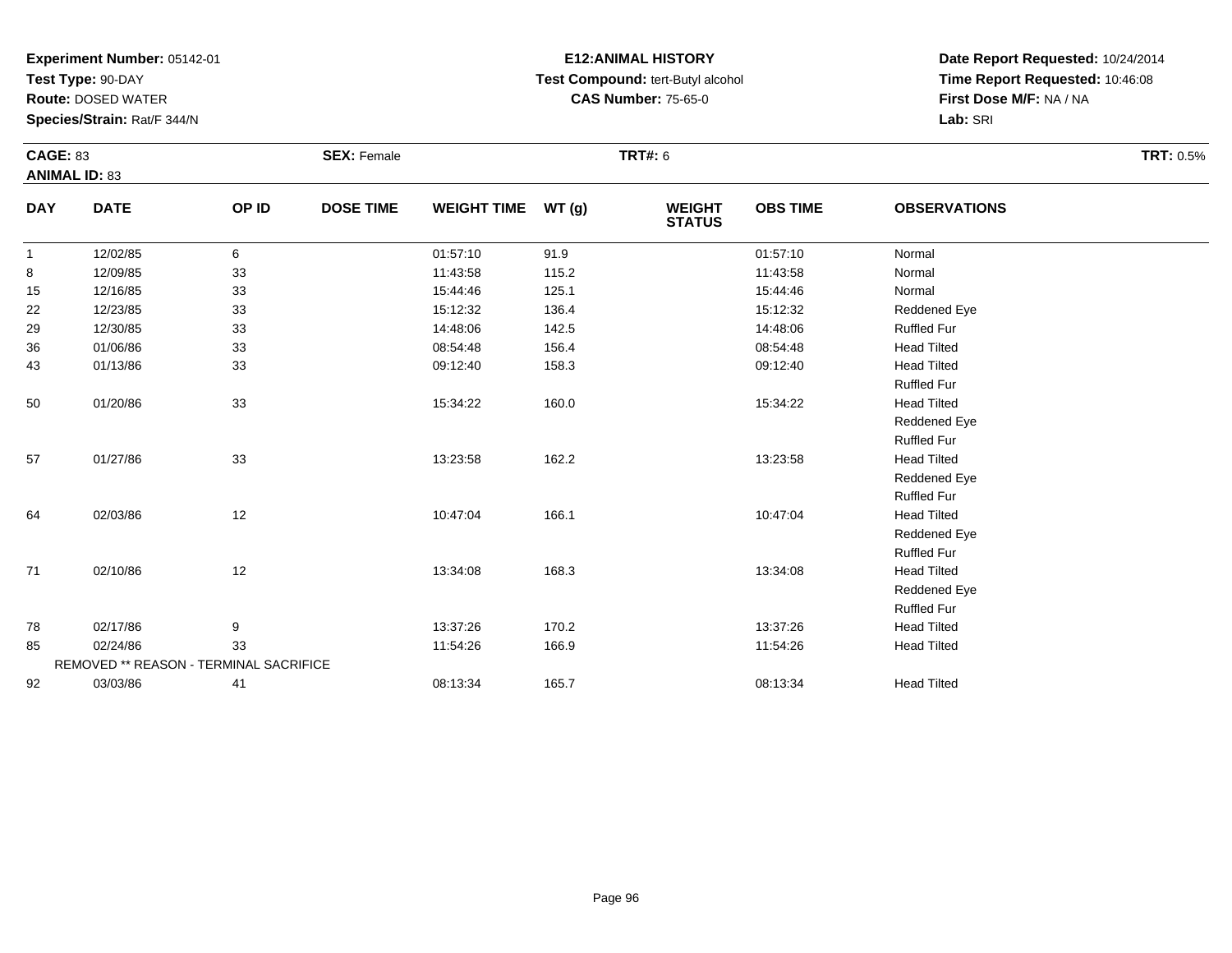**Test Type:** 90-DAY

**Route:** DOSED WATER

**Species/Strain:** Rat/F 344/N

# **E12:ANIMAL HISTORY Test Compound:** tert-Butyl alcohol **CAS Number:** 75-65-0

|            | <b>CAGE: 84</b><br><b>ANIMAL ID: 84</b> |       | <b>SEX: Female</b> |                    |       | <b>TRT#:</b> 6                 | <b>TRT: 0.5%</b> |                     |  |
|------------|-----------------------------------------|-------|--------------------|--------------------|-------|--------------------------------|------------------|---------------------|--|
| <b>DAY</b> | <b>DATE</b>                             | OP ID | <b>DOSE TIME</b>   | <b>WEIGHT TIME</b> | WT(g) | <b>WEIGHT</b><br><b>STATUS</b> | <b>OBS TIME</b>  | <b>OBSERVATIONS</b> |  |
| 1          | 12/02/85                                | 6     |                    | 01:58:16           | 97.0  |                                | 01:58:16         | Normal              |  |
| 8          | 12/09/85                                | 33    |                    | 11:44:44           | 116.1 |                                | 11:44:44         | Normal              |  |
| 15         | 12/16/85                                | 33    |                    | 15:45:14           | 123.5 |                                | 15:45:14         | Normal              |  |
| 22         | 12/23/85                                | 33    |                    | 15:13:10           | 134.0 |                                | 15:13:10         | Normal              |  |
| 29         | 12/30/85                                | 33    |                    | 14:45:28           | 147.1 |                                | 14:45:28         | Normal              |  |
| 36         | 01/06/86                                | 33    |                    | 08:51:54           | 156.6 |                                | 08:51:54         | Normal              |  |
| 43         | 01/13/86                                | 33    |                    | 09:13:44           | 161.2 |                                | 09:13:44         | Normal              |  |
| 50         | 01/20/86                                | 33    |                    | 15:35:00           | 165.2 |                                | 15:35:00         | Normal              |  |
| 57         | 01/27/86                                | 33    |                    | 13:25:02           | 172.0 |                                | 13:25:02         | Normal              |  |
| 64         | 02/03/86                                | 12    |                    | 10:47:36           | 178.3 |                                | 10:47:36         | Normal              |  |
| 71         | 02/10/86                                | 12    |                    | 13:35:28           | 176.9 |                                | 13:35:28         | Normal              |  |
| 78         | 02/17/86                                | 9     |                    | 13:38:16           | 180.7 |                                | 13:38:16         | Normal              |  |
| 85         | 02/24/86                                | 33    |                    | 11:54:56           | 176.2 |                                | 11:54:56         | Normal              |  |
|            | REMOVED ** REASON - TERMINAL SACRIFICE  |       |                    |                    |       |                                |                  |                     |  |
| 92         | 03/03/86                                | 41    |                    | 08:24:18           | 178.9 |                                | 08:24:18         | Normal              |  |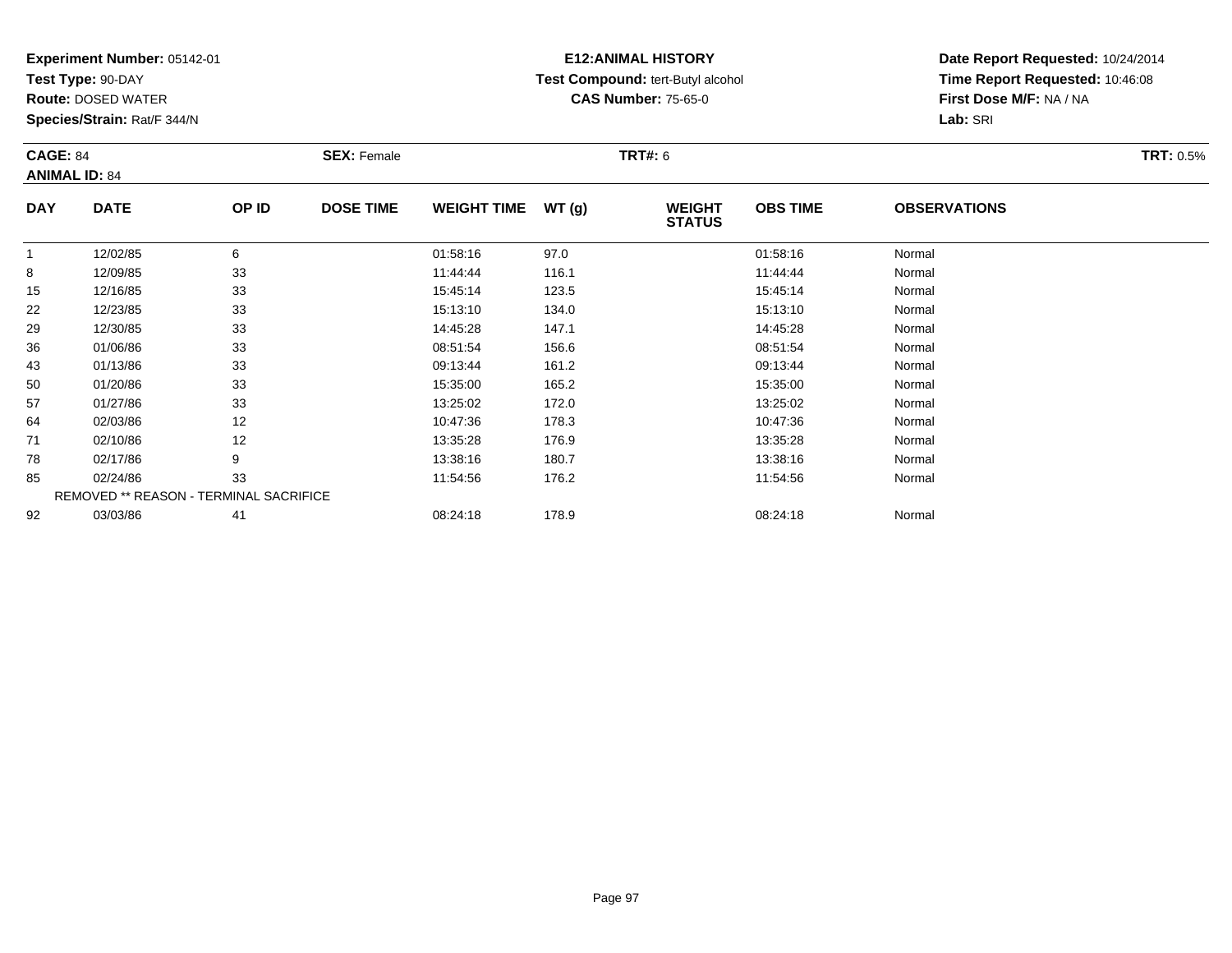**Test Type:** 90-DAY

**Route:** DOSED WATER

**Species/Strain:** Rat/F 344/N

# **E12:ANIMAL HISTORY Test Compound:** tert-Butyl alcohol **CAS Number:** 75-65-0

|            | <b>CAGE: 85</b><br><b>ANIMAL ID: 85</b> |       | <b>SEX: Female</b> |                    |       | <b>TRT#: 6</b>                 | <b>TRT: 0.5%</b> |                     |  |
|------------|-----------------------------------------|-------|--------------------|--------------------|-------|--------------------------------|------------------|---------------------|--|
| <b>DAY</b> | <b>DATE</b>                             | OP ID | <b>DOSE TIME</b>   | <b>WEIGHT TIME</b> | WT(g) | <b>WEIGHT</b><br><b>STATUS</b> | <b>OBS TIME</b>  | <b>OBSERVATIONS</b> |  |
| -1         | 12/02/85                                | 6     |                    | 02:00:24           | 85.0  |                                | 02:00:24         | Normal              |  |
| 8          | 12/09/85                                | 33    |                    | 11:45:34           | 108.5 |                                | 11:45:34         | Normal              |  |
| 15         | 12/16/85                                | 33    |                    | 15:43:24           | 116.4 |                                | 15:43:24         | Normal              |  |
| 22         | 12/23/85                                | 33    |                    | 15:10:44           | 127.3 |                                | 15:10:44         | Normal              |  |
| 29         | 12/30/85                                | 33    |                    | 14:45:58           | 138.0 |                                | 14:45:58         | Normal              |  |
| 36         | 01/06/86                                | 33    |                    | 08:52:32           | 150.6 |                                | 08:52:32         | Normal              |  |
| 43         | 01/13/86                                | 33    |                    | 09:14:28           | 153.6 |                                | 09:14:28         | Normal              |  |
| 50         | 01/20/86                                | 33    |                    | 15:35:44           | 157.7 |                                | 15:35:44         | Normal              |  |
| 57         | 01/27/86                                | 33    |                    | 13:26:00           | 163.2 |                                | 13:26:00         | Normal              |  |
| 64         | 02/03/86                                | 12    |                    | 10:48:18           | 174.2 |                                | 10:48:18         | Normal              |  |
| 71         | 02/10/86                                | 12    |                    | 13:37:02           | 175.6 |                                | 13:37:02         | Normal              |  |
| 78         | 02/17/86                                | 9     |                    | 13:38:54           | 174.9 |                                | 13:38:54         | Normal              |  |
| 85         | 02/24/86                                | 33    |                    | 11:52:52           | 174.5 |                                | 11:52:52         | Normal              |  |
|            | REMOVED ** REASON - TERMINAL SACRIFICE  |       |                    |                    |       |                                |                  |                     |  |
| 94         | 03/05/86                                | 41    |                    | 07:36:30           | 185.4 |                                | 07:36:30         | Normal              |  |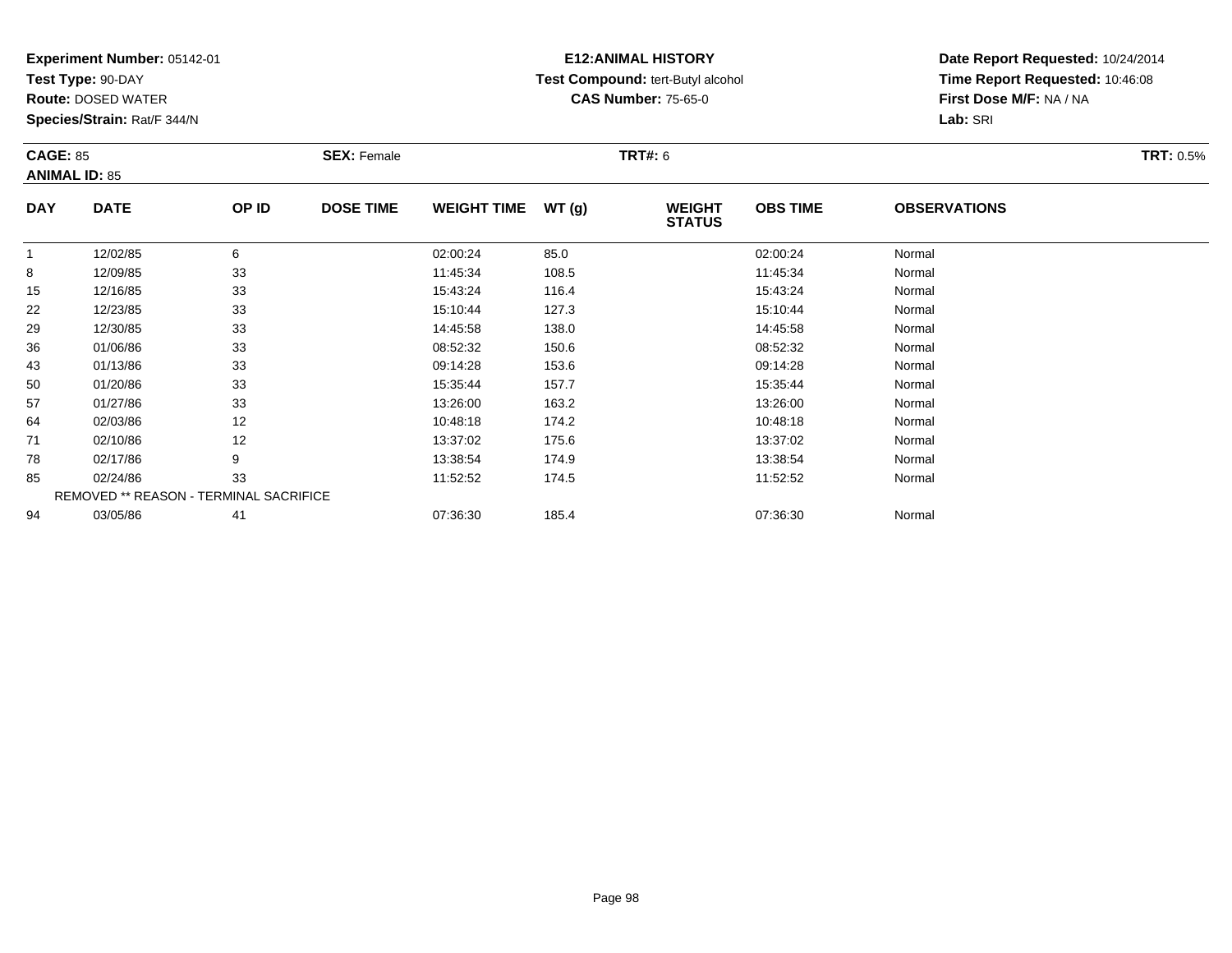**Test Type:** 90-DAY

**Route:** DOSED WATER

**Species/Strain:** Rat/F 344/N

# **E12:ANIMAL HISTORY Test Compound:** tert-Butyl alcohol **CAS Number:** 75-65-0

| <b>CAGE: 86</b> |                                        |       | <b>SEX: Female</b> |                    |       | TRT#: 6                        |                 |                     | <b>TRT: 0.5%</b> |
|-----------------|----------------------------------------|-------|--------------------|--------------------|-------|--------------------------------|-----------------|---------------------|------------------|
|                 | <b>ANIMAL ID: 86</b>                   |       |                    |                    |       |                                |                 |                     |                  |
| <b>DAY</b>      | <b>DATE</b>                            | OP ID | <b>DOSE TIME</b>   | <b>WEIGHT TIME</b> | WT(g) | <b>WEIGHT</b><br><b>STATUS</b> | <b>OBS TIME</b> | <b>OBSERVATIONS</b> |                  |
|                 | 12/02/85                               | 6     |                    | 02:01:32           | 93.4  |                                | 02:01:32        | Normal              |                  |
| 8               | 12/09/85                               | 33    |                    | 11:46:40           | 112.0 |                                | 11:46:40        | Normal              |                  |
| 15              | 12/16/85                               | 33    |                    | 14:32:42           | 128.9 |                                | 14:32:42        | Normal              |                  |
| 22              | 12/23/85                               | 33    |                    | 13:57:04           | 137.9 |                                | 13:57:04        | Normal              |                  |
| 29              | 12/30/85                               | 33    |                    | 10:53:36           | 151.3 |                                | 10:53:36        | Normal              |                  |
| 36              | 01/06/86                               | 33    |                    | 11:08:20           | 157.0 |                                | 11:08:20        | Normal              |                  |
| 43              | 01/13/86                               | 33    |                    | 11:20:02           | 168.2 |                                | 11:20:02        | Normal              |                  |
| 50              | 01/20/86                               | 33    |                    | 14:13:06           | 172.8 |                                | 14:13:06        | Normal              |                  |
| 57              | 01/27/86                               | 33    |                    | 14:41:56           | 178.4 |                                | 14:41:56        | <b>Ruffled Fur</b>  |                  |
| 64              | 02/03/86                               | 12    |                    | 11:25:54           | 181.6 |                                | 11:25:54        | <b>Ruffled Fur</b>  |                  |
| 71              | 02/10/86                               | 12    |                    | 13:39:04           | 183.6 |                                | 13:39:04        | <b>Ruffled Fur</b>  |                  |
| 78              | 02/17/86                               | 9     |                    | 14:25:46           | 186.8 |                                | 14:25:46        | Normal              |                  |
| 85              | 02/24/86                               | 33    |                    | 10:58:00           | 185.6 |                                | 10:58:00        | Normal              |                  |
|                 | REMOVED ** REASON - TERMINAL SACRIFICE |       |                    |                    |       |                                |                 |                     |                  |
| 92              | 03/03/86                               | 41    |                    | 08:18:20           | 191.2 |                                | 08:18:20        | Normal              |                  |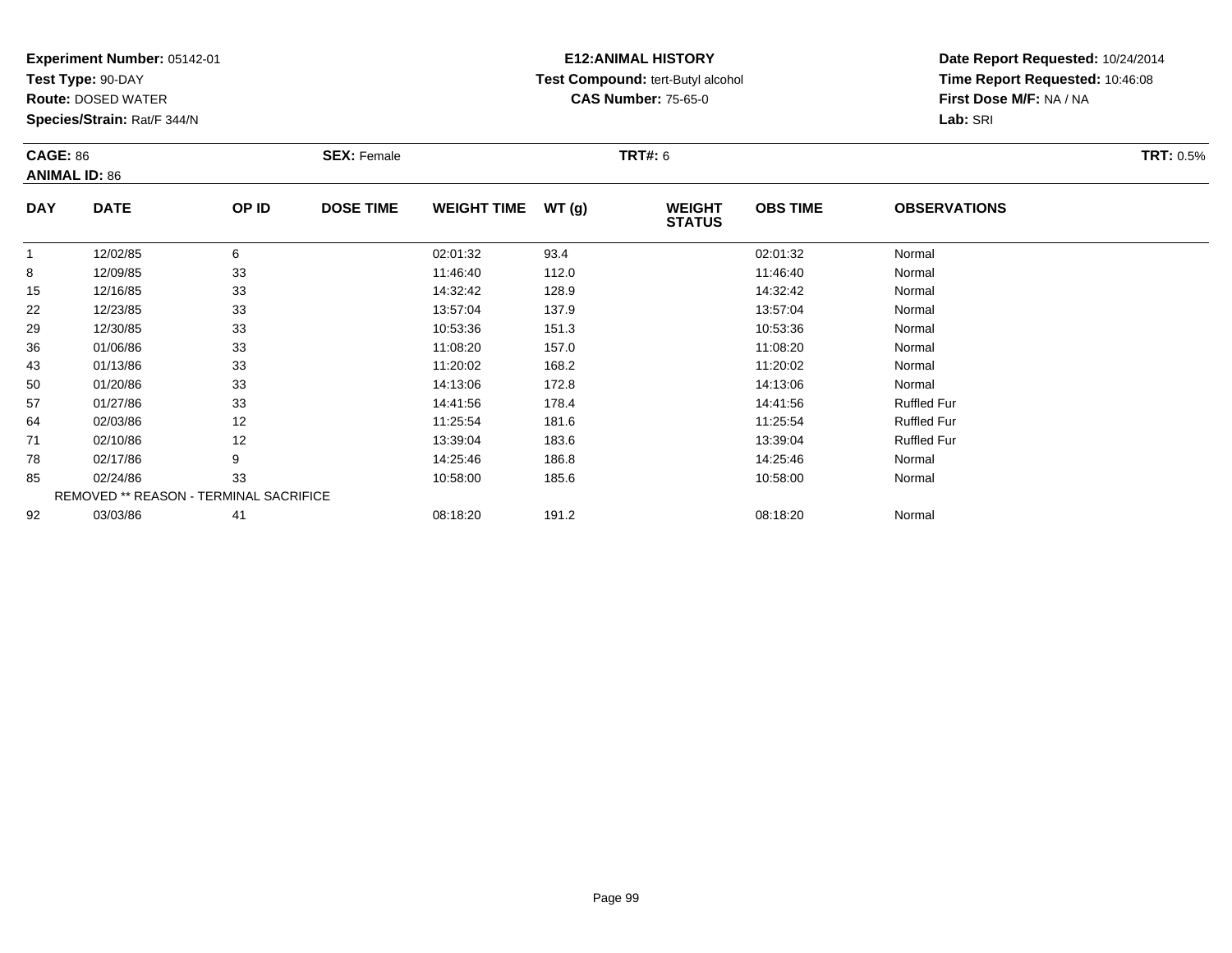**Test Type:** 90-DAY

**Route:** DOSED WATER

**Species/Strain:** Rat/F 344/N

# **E12:ANIMAL HISTORY Test Compound:** tert-Butyl alcohol **CAS Number:** 75-65-0

| <b>CAGE: 87</b> |                      |                                        | <b>SEX: Female</b> |                    |       | <b>TRT#: 6</b>                 |                 |                     | <b>TRT: 0.5%</b> |
|-----------------|----------------------|----------------------------------------|--------------------|--------------------|-------|--------------------------------|-----------------|---------------------|------------------|
|                 | <b>ANIMAL ID: 87</b> |                                        |                    |                    |       |                                |                 |                     |                  |
| <b>DAY</b>      | <b>DATE</b>          | OP ID                                  | <b>DOSE TIME</b>   | <b>WEIGHT TIME</b> | WT(g) | <b>WEIGHT</b><br><b>STATUS</b> | <b>OBS TIME</b> | <b>OBSERVATIONS</b> |                  |
| $\mathbf{1}$    | 12/02/85             | 6                                      |                    | 02:02:26           | 99.0  |                                | 02:02:26        | Normal              |                  |
| 8               | 12/09/85             | 33                                     |                    | 11:47:14           | 119.7 |                                | 11:47:14        | Normal              |                  |
| 15              | 12/16/85             | 33                                     |                    | 14:33:28           | 134.9 |                                | 14:33:28        | Normal              |                  |
| 22              | 12/23/85             | 33                                     |                    | 13:57:50           | 146.7 |                                | 13:57:50        | Normal              |                  |
| 29              | 12/30/85             | 33                                     |                    | 10:54:36           | 163.4 |                                | 10:54:36        | Normal              |                  |
| 36              | 01/06/86             | 33                                     |                    | 11:09:04           | 168.1 |                                | 11:09:04        | Normal              |                  |
| 43              | 01/13/86             | 33                                     |                    | 11:20:50           | 179.6 |                                | 11:20:50        | Normal              |                  |
| 50              | 01/20/86             | 33                                     |                    | 14:13:44           | 181.3 |                                | 14:13:44        | <b>Ruffled Fur</b>  |                  |
| 57              | 01/27/86             | 33                                     |                    | 14:38:04           | 185.8 |                                | 14:38:04        | Normal              |                  |
| 64              | 02/03/86             | 12                                     |                    | 11:23:54           | 195.6 |                                | 11:23:54        | Normal              |                  |
| 71              | 02/10/86             | 12                                     |                    | 13:40:44           | 198.1 |                                | 13:40:44        | Normal              |                  |
| 78              | 02/17/86             | 9                                      |                    | 14:26:26           | 203.5 |                                | 14:26:26        | Reddened Eye        |                  |
| 85              | 02/24/86             | 33                                     |                    | 10:58:34           | 200.4 |                                | 10:58:34        | Normal              |                  |
|                 |                      | REMOVED ** REASON - TERMINAL SACRIFICE |                    |                    |       |                                |                 |                     |                  |
| 93              | 03/04/86             | 41                                     |                    | 08:53:10           | 209.4 |                                | 08:53:10        | Normal              |                  |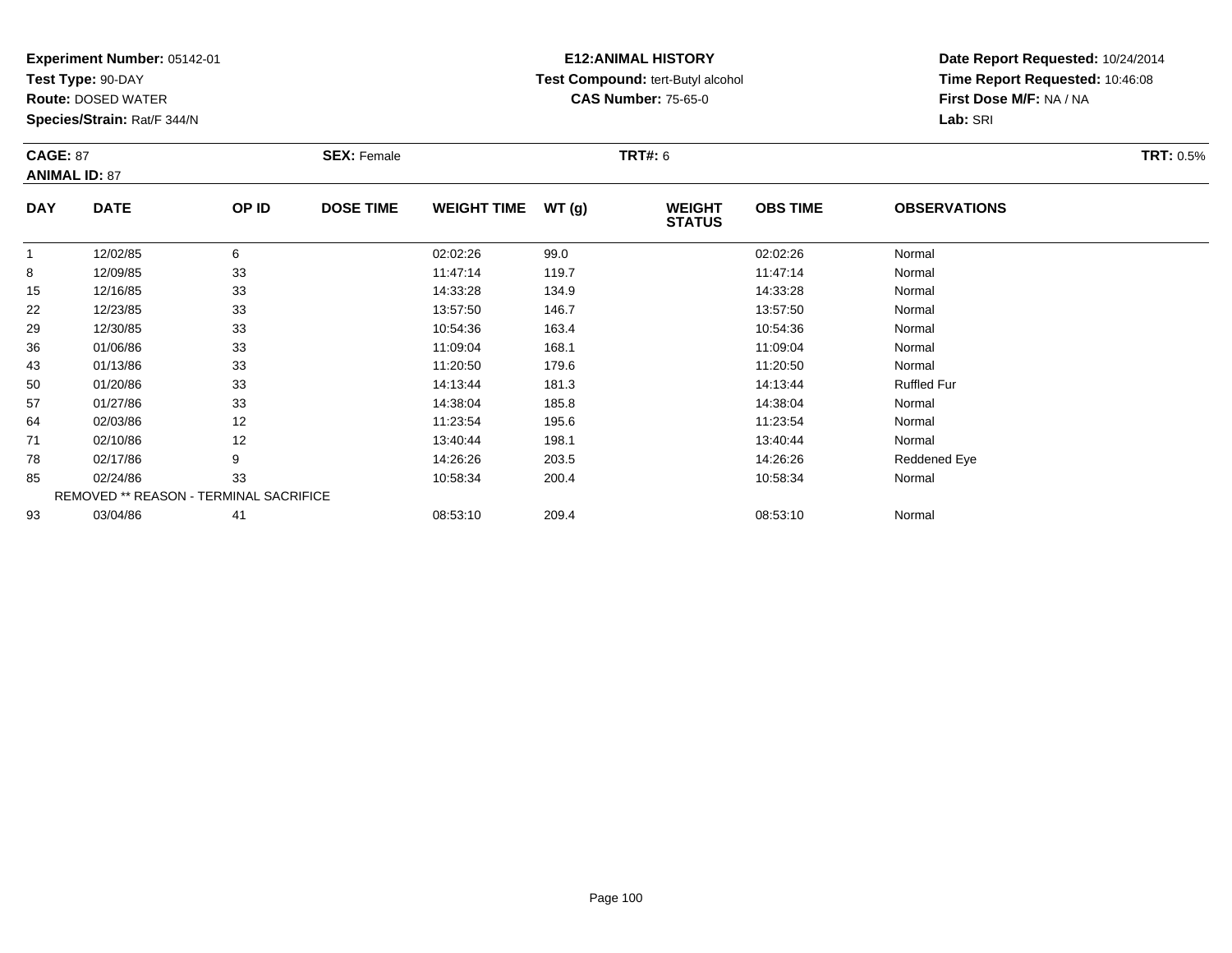**Test Type:** 90-DAY

**Route:** DOSED WATER

**Species/Strain:** Rat/F 344/N

# **E12:ANIMAL HISTORY Test Compound:** tert-Butyl alcohol **CAS Number:** 75-65-0

| <b>CAGE: 88</b> |                                        |       | <b>SEX: Female</b> |                    |       | <b>TRT#:</b> 6                 |                 |                     | <b>TRT: 0.5%</b> |
|-----------------|----------------------------------------|-------|--------------------|--------------------|-------|--------------------------------|-----------------|---------------------|------------------|
|                 | <b>ANIMAL ID: 88</b>                   |       |                    |                    |       |                                |                 |                     |                  |
| <b>DAY</b>      | <b>DATE</b>                            | OP ID | <b>DOSE TIME</b>   | <b>WEIGHT TIME</b> | WT(g) | <b>WEIGHT</b><br><b>STATUS</b> | <b>OBS TIME</b> | <b>OBSERVATIONS</b> |                  |
|                 | 12/02/85                               | 6     |                    | 02:03:58           | 93.0  |                                | 02:03:58        | Normal              |                  |
| 8               | 12/09/85                               | 33    |                    | 11:47:44           | 111.0 |                                | 11:47:44        | Normal              |                  |
| 15              | 12/16/85                               | 33    |                    | 14:34:20           | 126.2 |                                | 14:34:20        | Normal              |                  |
| 22              | 12/23/85                               | 33    |                    | 13:58:40           | 136.5 |                                | 13:58:40        | Normal              |                  |
| 29              | 12/30/85                               | 33    |                    | 10:55:28           | 150.3 |                                | 10:55:28        | Normal              |                  |
| 36              | 01/06/86                               | 33    |                    | 11:09:48           | 157.1 |                                | 11:09:48        | Normal              |                  |
| 43              | 01/13/86                               | 33    |                    | 11:17:48           | 162.9 |                                | 11:17:48        | Normal              |                  |
| 50              | 01/20/86                               | 33    |                    | 13:43:48           | 164.7 |                                | 13:43:48        | Pallor              |                  |
| 57              | 01/27/86                               | 33    |                    | 14:38:58           | 175.3 |                                | 14:38:58        | Reddened Eye        |                  |
| 64              | 02/03/86                               | 12    |                    | 11:24:22           | 172.6 |                                | 11:24:22        | Normal              |                  |
| 71              | 02/10/86                               | 12    |                    | 13:42:18           | 178.4 |                                | 13:42:18        | Normal              |                  |
| 78              | 02/17/86                               | 9     |                    | 14:27:28           | 179.4 |                                | 14:27:28        | Normal              |                  |
| 85              | 02/24/86                               | 33    |                    | 10:59:24           | 175.3 |                                | 10:59:24        | Normal              |                  |
|                 | REMOVED ** REASON - TERMINAL SACRIFICE |       |                    |                    |       |                                |                 |                     |                  |
| 93              | 03/04/86                               | 41    |                    | 07:37:34           | 186.4 |                                | 07:37:34        | Normal              |                  |
|                 |                                        |       |                    |                    |       |                                |                 |                     |                  |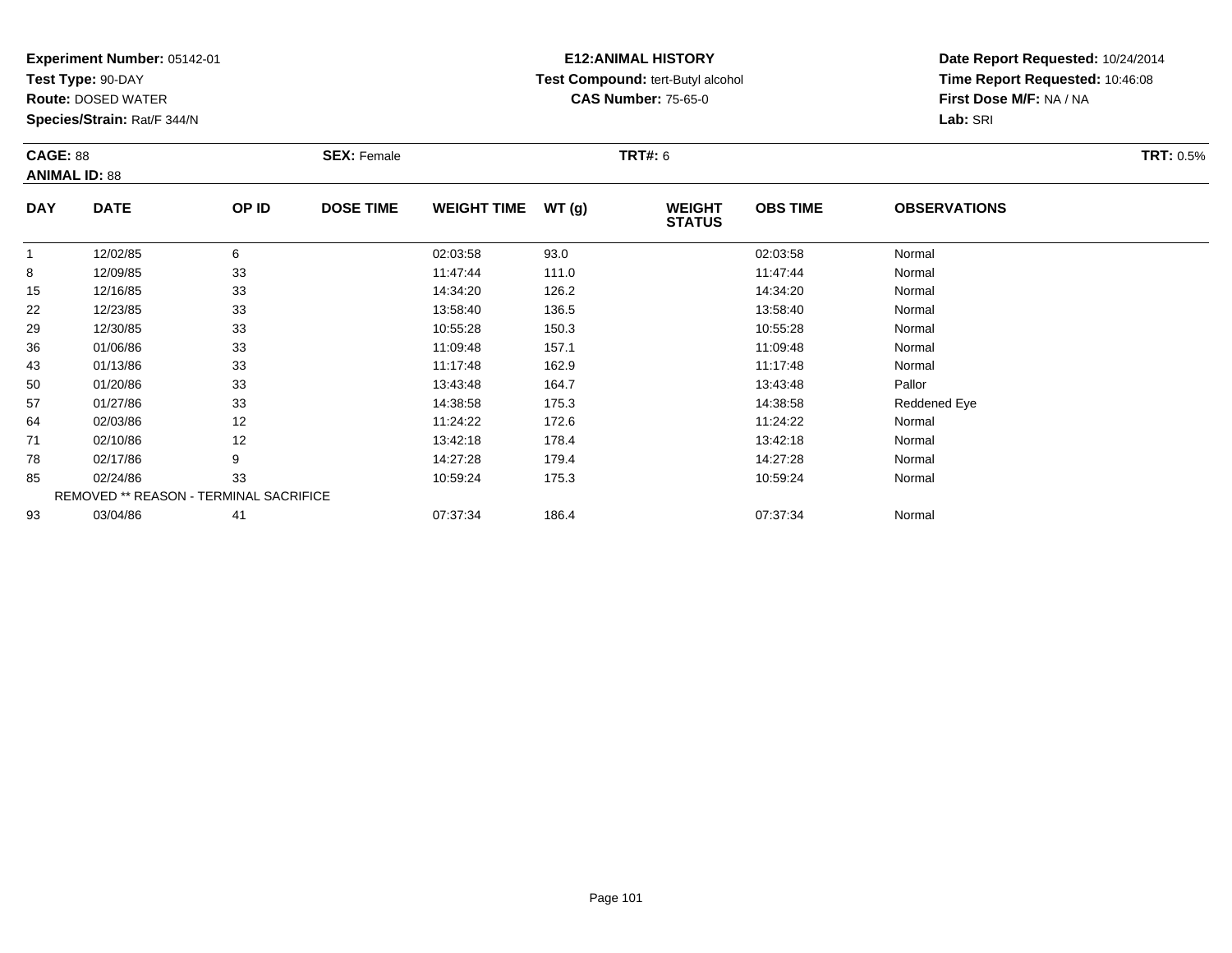**Test Type:** 90-DAY

**Route:** DOSED WATER

**Species/Strain:** Rat/F 344/N

# **E12:ANIMAL HISTORY Test Compound:** tert-Butyl alcohol **CAS Number:** 75-65-0

| <b>CAGE: 89</b> |                                               |       | <b>SEX: Female</b> |                    |       | <b>TRT#:</b> 6                 |                 |                     | <b>TRT:</b> 0.5% |
|-----------------|-----------------------------------------------|-------|--------------------|--------------------|-------|--------------------------------|-----------------|---------------------|------------------|
|                 | <b>ANIMAL ID: 89</b>                          |       |                    |                    |       |                                |                 |                     |                  |
| <b>DAY</b>      | <b>DATE</b>                                   | OP ID | <b>DOSE TIME</b>   | <b>WEIGHT TIME</b> | WT(g) | <b>WEIGHT</b><br><b>STATUS</b> | <b>OBS TIME</b> | <b>OBSERVATIONS</b> |                  |
| $\mathbf{1}$    | 12/02/85                                      | 6     |                    | 02:05:06           | 98.9  |                                | 02:05:06        | Normal              |                  |
| 8               | 12/09/85                                      | 33    |                    | 11:48:20           | 117.4 |                                | 11:48:20        | Normal              |                  |
| 15              | 12/16/85                                      | 33    |                    | 14:35:04           | 134.2 |                                | 14:35:04        | Normal              |                  |
| 22              | 12/23/85                                      | 33    |                    | 13:59:22           | 145.6 |                                | 13:59:22        | Normal              |                  |
| 29              | 12/30/85                                      | 33    |                    | 10:52:10           | 157.5 |                                | 10:52:10        | <b>Head Tilted</b>  |                  |
| 36              | 01/06/86                                      | 33    |                    | 11:06:40           | 167.7 |                                | 11:06:40        | <b>Head Tilted</b>  |                  |
| 43              | 01/13/86                                      | 33    |                    | 11:18:30           | 172.4 |                                | 11:18:30        | <b>Head Tilted</b>  |                  |
| 50              | 01/20/86                                      | 33    |                    | 14:11:00           | 173.6 |                                | 14:11:00        | <b>Head Tilted</b>  |                  |
|                 |                                               |       |                    |                    |       |                                |                 | Opacity             |                  |
|                 |                                               |       |                    |                    |       |                                |                 | <b>Ruffled Fur</b>  |                  |
| 57              | 01/27/86                                      | 33    |                    | 14:39:54           | 179.3 |                                | 14:39:54        | <b>Head Tilted</b>  |                  |
|                 |                                               |       |                    |                    |       |                                |                 | Opacity             |                  |
|                 |                                               |       |                    |                    |       |                                |                 | <b>Ruffled Fur</b>  |                  |
| 64              | 02/03/86                                      | 12    |                    | 11:24:52           | 187.6 |                                | 11:24:52        | <b>Head Tilted</b>  |                  |
|                 |                                               |       |                    |                    |       |                                |                 | <b>Ruffled Fur</b>  |                  |
| 71              | 02/10/86                                      | 12    |                    | 13:43:48           | 189.9 |                                | 13:43:48        | <b>Head Tilted</b>  |                  |
|                 |                                               |       |                    |                    |       |                                |                 | <b>Ruffled Fur</b>  |                  |
| 78              | 02/17/86                                      | 9     |                    | 14:28:06           | 192.6 |                                | 14:28:06        | <b>Head Tilted</b>  |                  |
| 85              | 02/24/86                                      | 33    |                    | 10:59:58           | 187.2 |                                | 10:59:58        | <b>Head Tilted</b>  |                  |
|                 | <b>REMOVED ** REASON - TERMINAL SACRIFICE</b> |       |                    |                    |       |                                |                 |                     |                  |
| 93              | 03/04/86                                      | 41    |                    | 07:45:40           | 193.8 |                                | 07:45:40        | <b>Head Tilted</b>  |                  |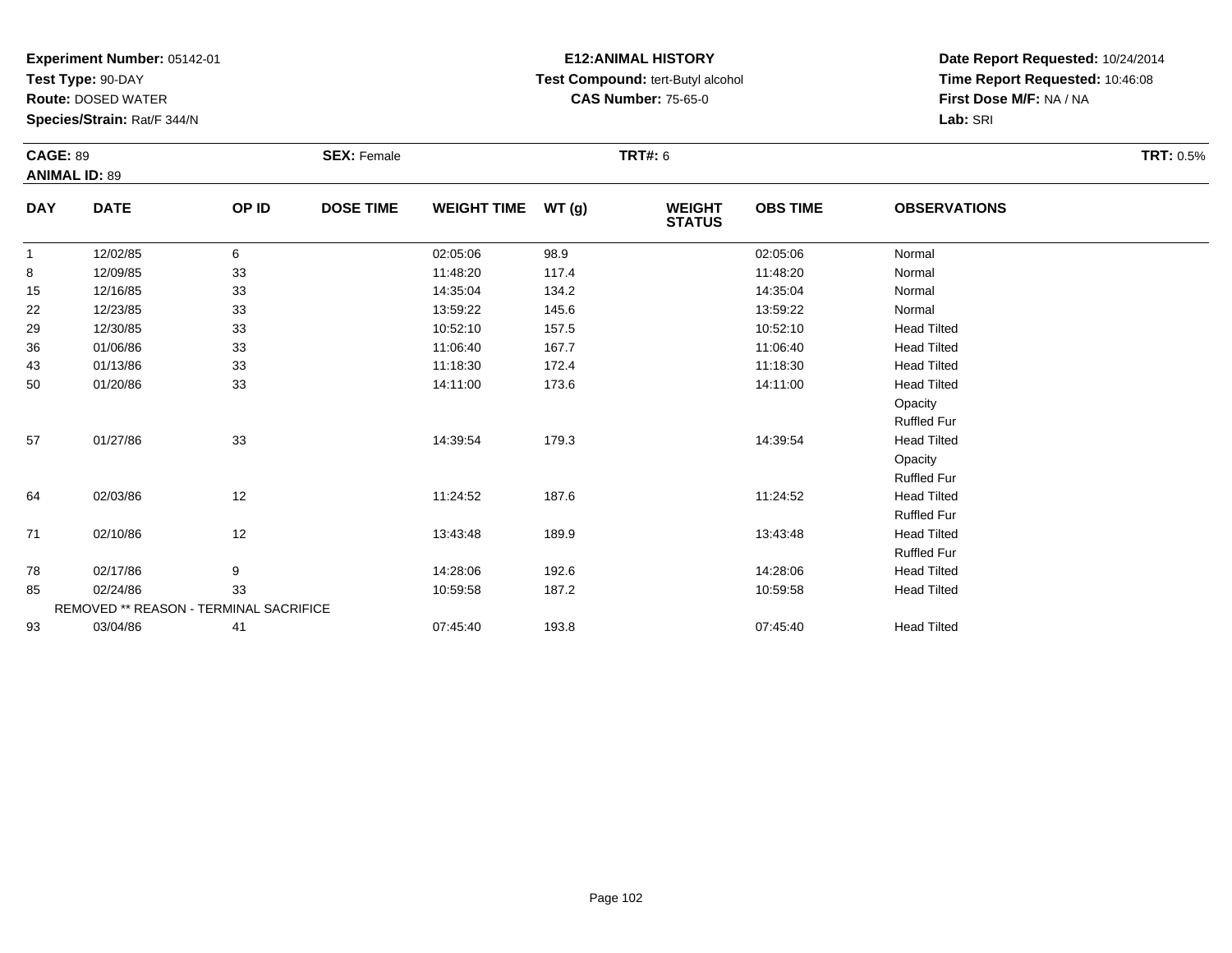**Test Type:** 90-DAY

**Route:** DOSED WATER

**Species/Strain:** Rat/F 344/N

# **E12:ANIMAL HISTORY Test Compound:** tert-Butyl alcohol **CAS Number:** 75-65-0

| <b>CAGE: 90</b><br><b>ANIMAL ID: 90</b> |                                        |       | <b>SEX: Female</b> |                    |       | <b>TRT#: 6</b>                 |                 |                     | <b>TRT: 0.5%</b> |
|-----------------------------------------|----------------------------------------|-------|--------------------|--------------------|-------|--------------------------------|-----------------|---------------------|------------------|
| <b>DAY</b>                              | <b>DATE</b>                            | OP ID | <b>DOSE TIME</b>   | <b>WEIGHT TIME</b> | WT(g) | <b>WEIGHT</b><br><b>STATUS</b> | <b>OBS TIME</b> | <b>OBSERVATIONS</b> |                  |
| $\mathbf{1}$                            | 12/02/85                               | 6     |                    | 02:06:18           | 86.6  |                                | 02:06:18        | Normal              |                  |
| 8                                       | 12/09/85                               | 33    |                    | 11:48:56           | 109.1 |                                | 11:48:56        | Normal              |                  |
| 15                                      | 12/16/85                               | 33    |                    | 14:32:02           | 122.8 |                                | 14:32:02        | Normal              |                  |
| 22                                      | 12/23/85                               | 33    |                    | 13:56:24           | 135.7 |                                | 13:56:24        | Normal              |                  |
| 29                                      | 12/30/85                               | 33    |                    | 10:52:52           | 151.4 |                                | 10:52:52        | Normal              |                  |
| 36                                      | 01/06/86                               | 33    |                    | 11:07:34           | 156.8 |                                | 11:07:34        | Normal              |                  |
| 43                                      | 01/13/86                               | 33    |                    | 11:19:20           | 163.2 |                                | 11:19:20        | Normal              |                  |
| 50                                      | 01/20/86                               | 33    |                    | 14:12:26           | 167.5 |                                | 14:12:26        | Normal              |                  |
| 57                                      | 01/27/86                               | 33    |                    | 14:40:58           | 170.1 |                                | 14:40:58        | Normal              |                  |
| 64                                      | 02/03/86                               | 12    |                    | 11:25:26           | 175.2 |                                | 11:25:26        | Normal              |                  |
| 71                                      | 02/10/86                               | 12    |                    | 13:44:56           | 179.5 |                                | 13:44:56        | Normal              |                  |
| 78                                      | 02/17/86                               | 9     |                    | 14:28:44           | 182.3 |                                | 14:28:44        | Normal              |                  |
| 85                                      | 02/24/86                               | 33    |                    | 10:57:04           | 181.6 |                                | 10:57:04        | Normal              |                  |
|                                         | REMOVED ** REASON - TERMINAL SACRIFICE |       |                    |                    |       |                                |                 |                     |                  |
| 94                                      | 03/05/86                               | 41    |                    | 07:43:24           | 187.0 |                                | 07:43:24        | Normal              |                  |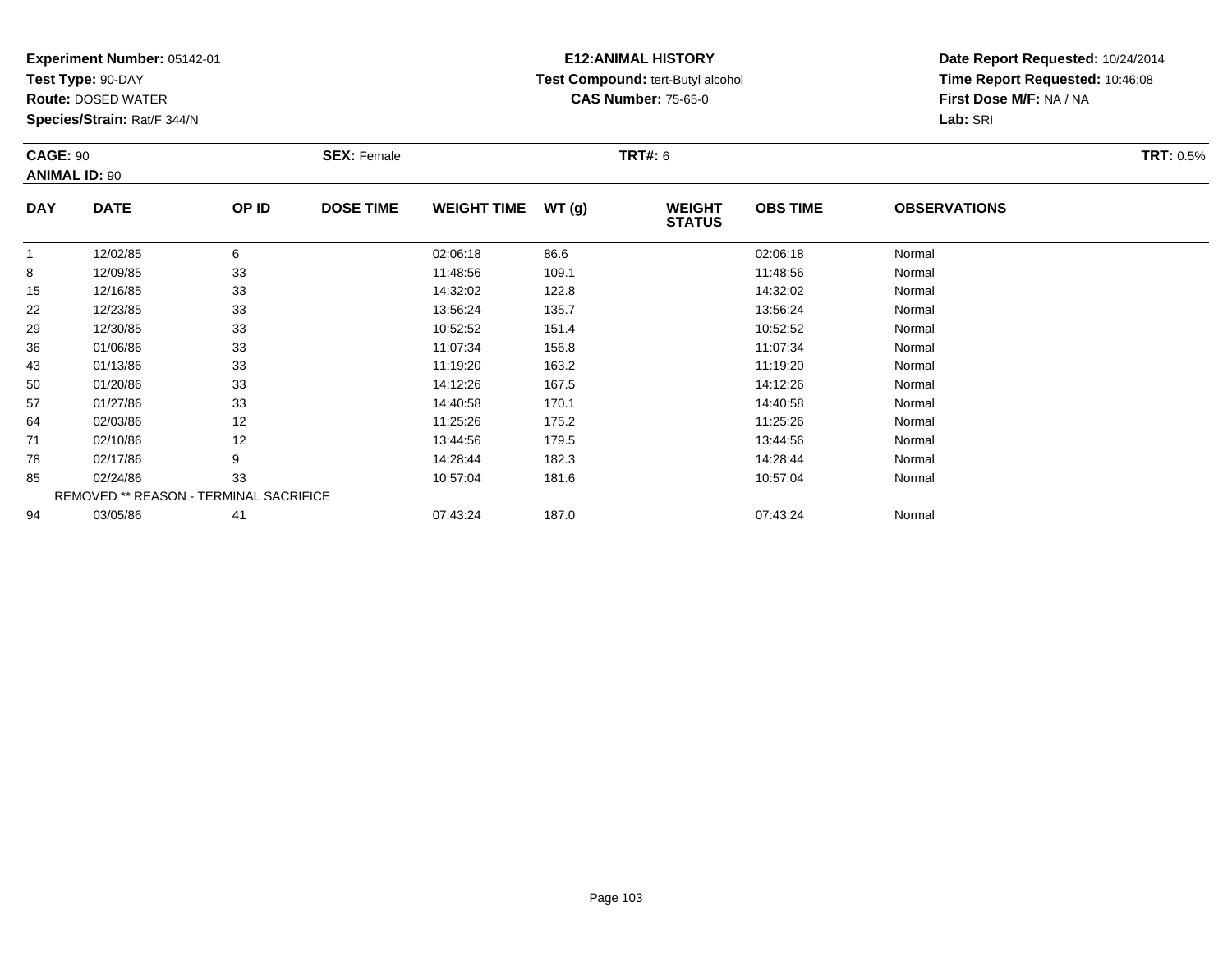**Test Type:** 90-DAY

**Route:** DOSED WATER

**Species/Strain:** Rat/F 344/N

# **E12:ANIMAL HISTORY Test Compound:** tert-Butyl alcohol **CAS Number:** 75-65-0

| <b>CAGE: 91</b> | <b>ANIMAL ID: 91</b>                   |       | <b>SEX: Female</b> |                    |       | <b>TRT#: 8</b>                 |                 |                     | <b>TRT: 1.0%</b> |
|-----------------|----------------------------------------|-------|--------------------|--------------------|-------|--------------------------------|-----------------|---------------------|------------------|
| <b>DAY</b>      | <b>DATE</b>                            | OP ID | <b>DOSE TIME</b>   | <b>WEIGHT TIME</b> | WT(g) | <b>WEIGHT</b><br><b>STATUS</b> | <b>OBS TIME</b> | <b>OBSERVATIONS</b> |                  |
| $\mathbf{1}$    | 12/02/85                               | 6     |                    | 02:23:16           | 94.8  |                                | 02:23:16        | Normal              |                  |
| 8               | 12/09/85                               | 33    |                    | 11:23:46           | 117.8 |                                | 11:23:46        | Normal              |                  |
| 15              | 12/16/85                               | 33    |                    | 15:11:40           | 136.1 |                                | 15:11:40        | Normal              |                  |
| 22              | 12/23/85                               | 33    |                    | 14:43:28           | 145.6 |                                | 14:43:28        | Normal              |                  |
| 29              | 12/30/85                               | 33    |                    | 09:12:00           | 160.9 |                                | 09:12:00        | Normal              |                  |
| 36              | 01/06/86                               | 33    |                    | 10:12:10           | 171.0 |                                | 10:12:10        | Normal              |                  |
| 43              | 01/13/86                               | 33    |                    | 10:31:04           | 175.2 |                                | 10:31:04        | Normal              |                  |
| 50              | 01/20/86                               | 33    |                    | 15:51:02           | 182.7 |                                | 15:51:02        | Normal              |                  |
| 57              | 01/27/86                               | 33    |                    | 15:24:06           | 188.8 |                                | 15:24:06        | Normal              |                  |
| 64              | 02/03/86                               | 12    |                    | 11:11:30           | 192.4 |                                | 11:11:30        | Normal              |                  |
| 71              | 02/10/86                               | 12    |                    | 15:04:26           | 195.0 |                                | 15:04:26        | Normal              |                  |
| 78              | 02/17/86                               | 9     |                    | 14:50:26           | 197.2 |                                | 14:50:26        | Normal              |                  |
| 85              | 02/24/86                               | 33    |                    | 11:26:24           | 195.1 |                                | 11:26:24        | Normal              |                  |
|                 | REMOVED ** REASON - TERMINAL SACRIFICE |       |                    |                    |       |                                |                 |                     |                  |
| 93              | 03/04/86                               | 41    |                    | 08:07:22           | 198.8 |                                | 08:07:22        | Normal              |                  |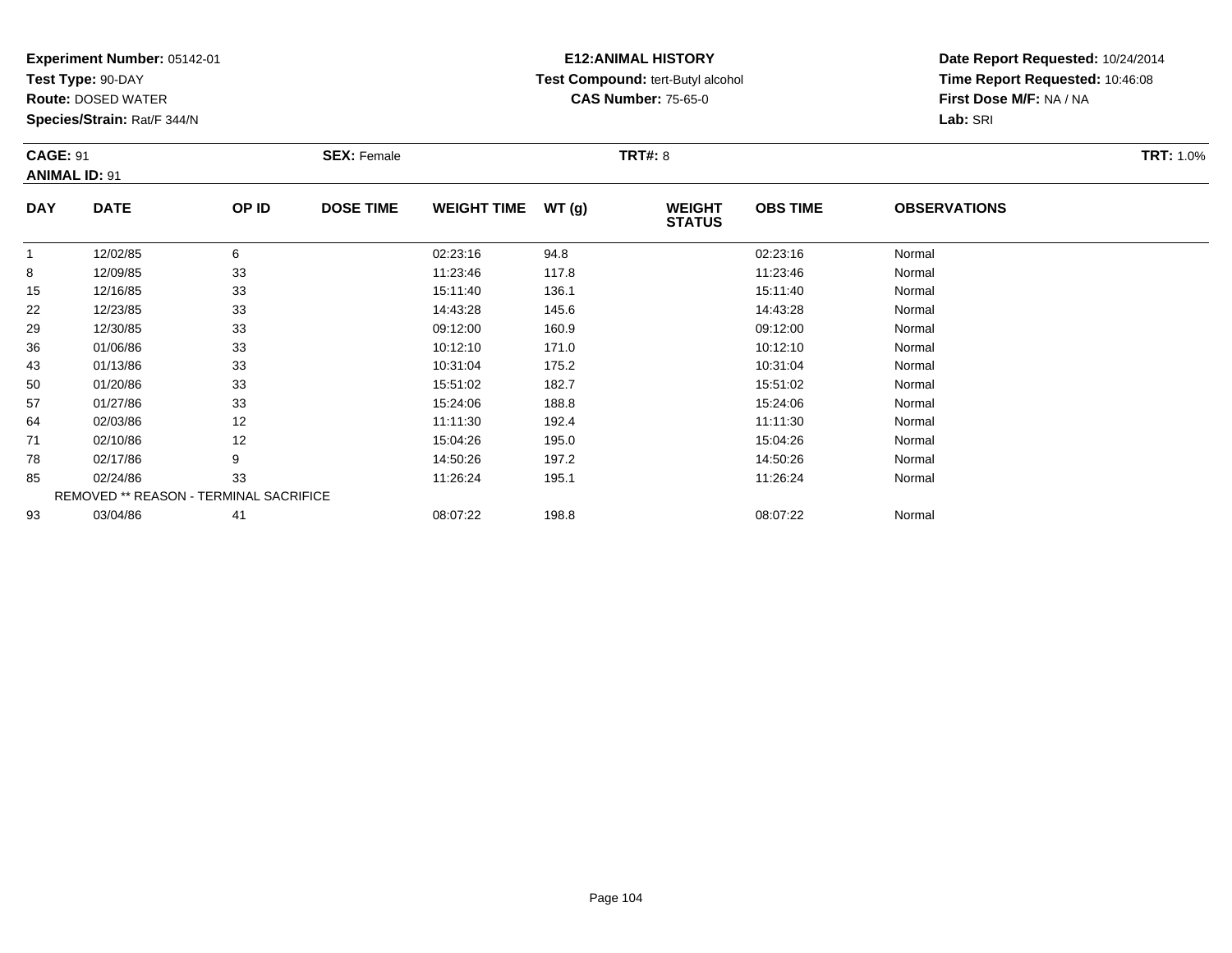**Test Type:** 90-DAY

**Route:** DOSED WATER

**Species/Strain:** Rat/F 344/N

# **E12:ANIMAL HISTORY Test Compound:** tert-Butyl alcohol **CAS Number:** 75-65-0

| <b>CAGE: 92</b> | <b>ANIMAL ID: 92</b>                   |       | <b>SEX: Female</b> |                    |       | <b>TRT#: 8</b>                 |                 |                     | <b>TRT: 1.0%</b> |
|-----------------|----------------------------------------|-------|--------------------|--------------------|-------|--------------------------------|-----------------|---------------------|------------------|
| <b>DAY</b>      | <b>DATE</b>                            | OP ID | <b>DOSE TIME</b>   | <b>WEIGHT TIME</b> | WT(g) | <b>WEIGHT</b><br><b>STATUS</b> | <b>OBS TIME</b> | <b>OBSERVATIONS</b> |                  |
| $\overline{1}$  | 12/02/85                               | 6     |                    | 02:24:28           | 92.7  |                                | 02:24:28        | Normal              |                  |
| 8               | 12/09/85                               | 33    |                    | 11:25:02           | 114.0 |                                | 11:25:02        | Normal              |                  |
| 15              | 12/16/85                               | 33    |                    | 15:12:12           | 126.2 |                                | 15:12:12        | Normal              |                  |
| 22              | 12/23/85                               | 33    |                    | 14:44:04           | 136.2 |                                | 14:44:04        | Normal              |                  |
| 29              | 12/30/85                               | 33    |                    | 09:12:54           | 149.0 |                                | 09:12:54        | Normal              |                  |
| 36              | 01/06/86                               | 33    |                    | 10:12:50           | 158.0 |                                | 10:12:50        | <b>Head Tilted</b>  |                  |
|                 |                                        |       |                    |                    |       |                                |                 | Pallor              |                  |
| 43              | 01/13/86                               | 33    |                    | 10:32:52           | 162.6 |                                | 10:32:52        | <b>Head Tilted</b>  |                  |
| 50              | 01/20/86                               | 33    |                    | 15:51:32           | 170.4 |                                | 15:51:32        | <b>Head Tilted</b>  |                  |
| 57              | 01/27/86                               | 33    |                    | 15:19:42           | 175.0 |                                | 15:19:42        | <b>Head Tilted</b>  |                  |
|                 |                                        |       |                    |                    |       |                                |                 | Pallor              |                  |
| 64              | 02/03/86                               | 12    |                    | 11:09:08           | 179.3 |                                | 11:09:08        | <b>Head Tilted</b>  |                  |
| 71              | 02/10/86                               | 12    |                    | 15:05:28           | 184.9 |                                | 15:05:28        | <b>Head Tilted</b>  |                  |
| 78              | 02/17/86                               | 9     |                    | 14:51:00           | 187.3 |                                | 14:51:00        | Normal              |                  |
| 85              | 02/24/86                               | 33    |                    | 11:26:56           | 180.1 |                                | 11:26:56        | <b>Head Tilted</b>  |                  |
|                 | REMOVED ** REASON - TERMINAL SACRIFICE |       |                    |                    |       |                                |                 |                     |                  |
| 94              | 03/05/86                               | 41    |                    | 08:25:08           | 184.1 |                                | 08:25:08        | <b>Head Tilted</b>  |                  |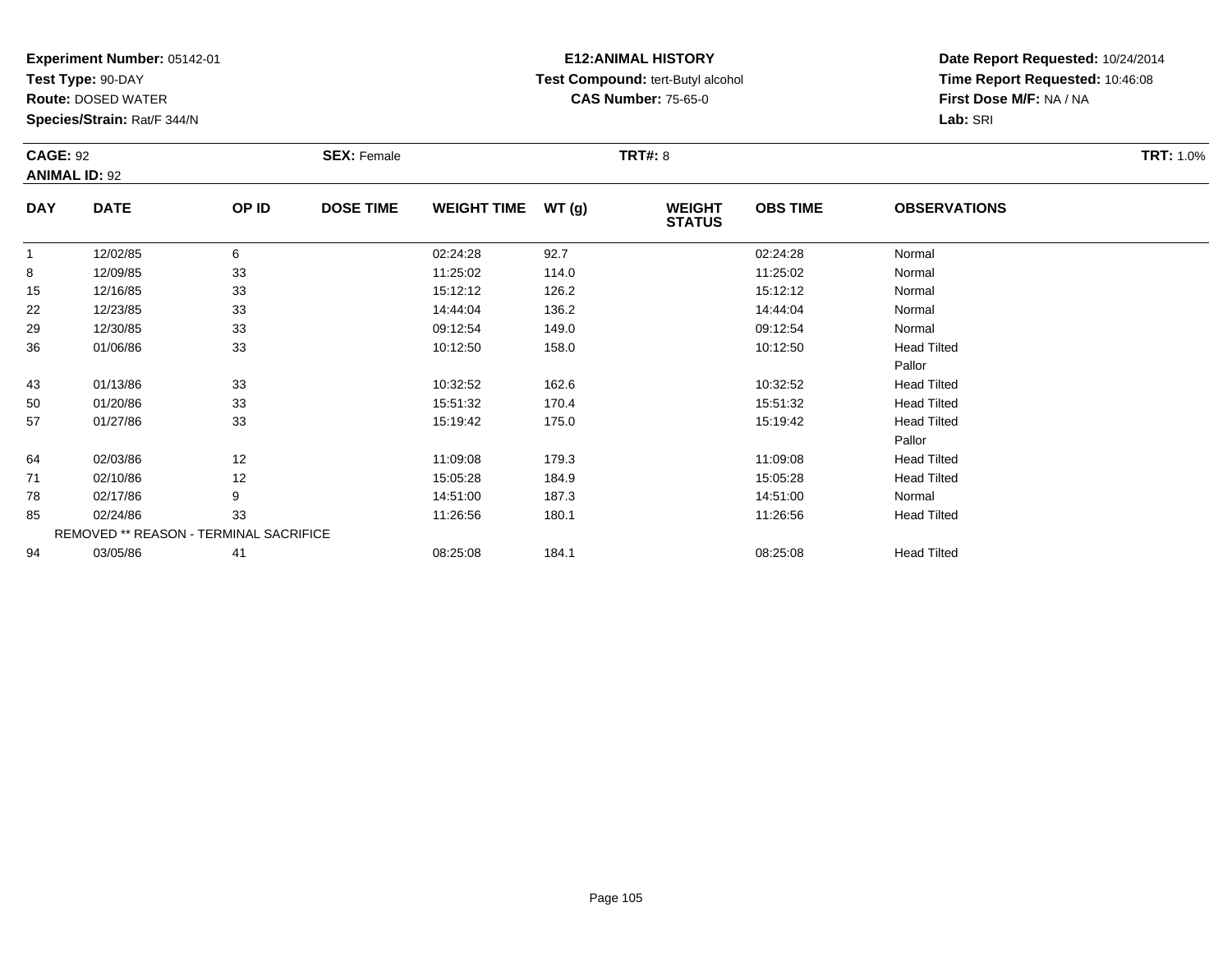**Test Type:** 90-DAY

**Route:** DOSED WATER

**Species/Strain:** Rat/F 344/N

# **E12:ANIMAL HISTORY Test Compound:** tert-Butyl alcohol **CAS Number:** 75-65-0

| <b>CAGE: 93</b><br><b>ANIMAL ID: 93</b> |                                        |       | <b>SEX: Female</b> |                    |       | <b>TRT#: 8</b>                 |                 |                                | <b>TRT: 1.0%</b> |
|-----------------------------------------|----------------------------------------|-------|--------------------|--------------------|-------|--------------------------------|-----------------|--------------------------------|------------------|
| <b>DAY</b>                              | <b>DATE</b>                            | OP ID | <b>DOSE TIME</b>   | <b>WEIGHT TIME</b> | WT(g) | <b>WEIGHT</b><br><b>STATUS</b> | <b>OBS TIME</b> | <b>OBSERVATIONS</b>            |                  |
| $\mathbf{1}$                            | 12/02/85                               | 6     |                    | 02:25:14           | 90.4  |                                | 02:25:14        | Normal                         |                  |
| 8                                       | 12/09/85                               | 33    |                    | 11:26:26           | 109.7 |                                | 11:26:26        | Normal                         |                  |
| 15                                      | 12/16/85                               | 33    |                    | 15:12:50           | 126.9 |                                | 15:12:50        | Normal                         |                  |
| 22                                      | 12/23/85                               | 33    |                    | 14:44:36           | 140.0 |                                | 14:44:36        | <b>Head Tilted</b>             |                  |
| 29                                      | 12/30/85                               | 33    |                    | 09:13:40           | 149.7 |                                | 09:13:40        | <b>Head Tilted</b>             |                  |
|                                         |                                        |       |                    |                    |       |                                |                 | Opacity                        |                  |
| 36                                      | 01/06/86                               | 33    |                    | 10:13:52           | 158.7 |                                | 10:13:52        | <b>Head Tilted</b>             |                  |
|                                         |                                        |       |                    |                    |       |                                |                 | Opacity                        |                  |
|                                         |                                        |       |                    |                    |       |                                |                 | <b>Ruffled Fur</b>             |                  |
| 43                                      | 01/13/86                               | 33    |                    | 10:28:38           | 166.5 |                                | 10:28:38        | <b>Head Tilted</b>             |                  |
|                                         |                                        |       |                    |                    |       |                                |                 | Opacity                        |                  |
| 50                                      | 01/20/86                               | 33    |                    | 15:49:24           | 173.0 |                                | 15:49:24        | <b>Head Tilted</b>             |                  |
|                                         |                                        |       |                    |                    |       |                                |                 | Opacity                        |                  |
| 57                                      | 01/27/86                               | 33    |                    | 15:20:36           | 178.9 |                                | 15:20:36        | <b>Head Tilted</b>             |                  |
|                                         |                                        |       |                    |                    |       |                                |                 | Opacity                        |                  |
| 64                                      | 02/03/86                               | 12    |                    | 11:09:36           | 184.6 |                                | 11:09:36        | Discoloration Right Eye Opaque |                  |
|                                         |                                        |       |                    |                    |       |                                |                 | <b>Head Tilted</b>             |                  |
| 71                                      | 02/10/86                               | 12    |                    | 15:06:16           | 189.1 |                                | 15:06:16        | Discoloration Right Eye Opaque |                  |
|                                         |                                        |       |                    |                    |       |                                |                 | <b>Head Tilted</b>             |                  |
| 78                                      | 02/17/86                               | 9     |                    | 14:51:36           | 196.9 |                                | 14:51:36        | <b>Head Tilted</b>             |                  |
|                                         |                                        |       |                    |                    |       |                                |                 | Opacity                        |                  |
| 85                                      | 02/24/86                               | 33    |                    | 11:27:26           | 190.5 |                                | 11:27:26        | <b>Head Tilted</b>             |                  |
|                                         |                                        |       |                    |                    |       |                                |                 | Opacity                        |                  |
|                                         | REMOVED ** REASON - TERMINAL SACRIFICE |       |                    |                    |       |                                |                 |                                |                  |
| 94                                      | 03/05/86                               | 41    |                    | 08:22:38           | 193.3 |                                | 08:22:38        | Discoloration Right Eye Opaque |                  |
|                                         |                                        |       |                    |                    |       |                                |                 | <b>Head Tilted</b>             |                  |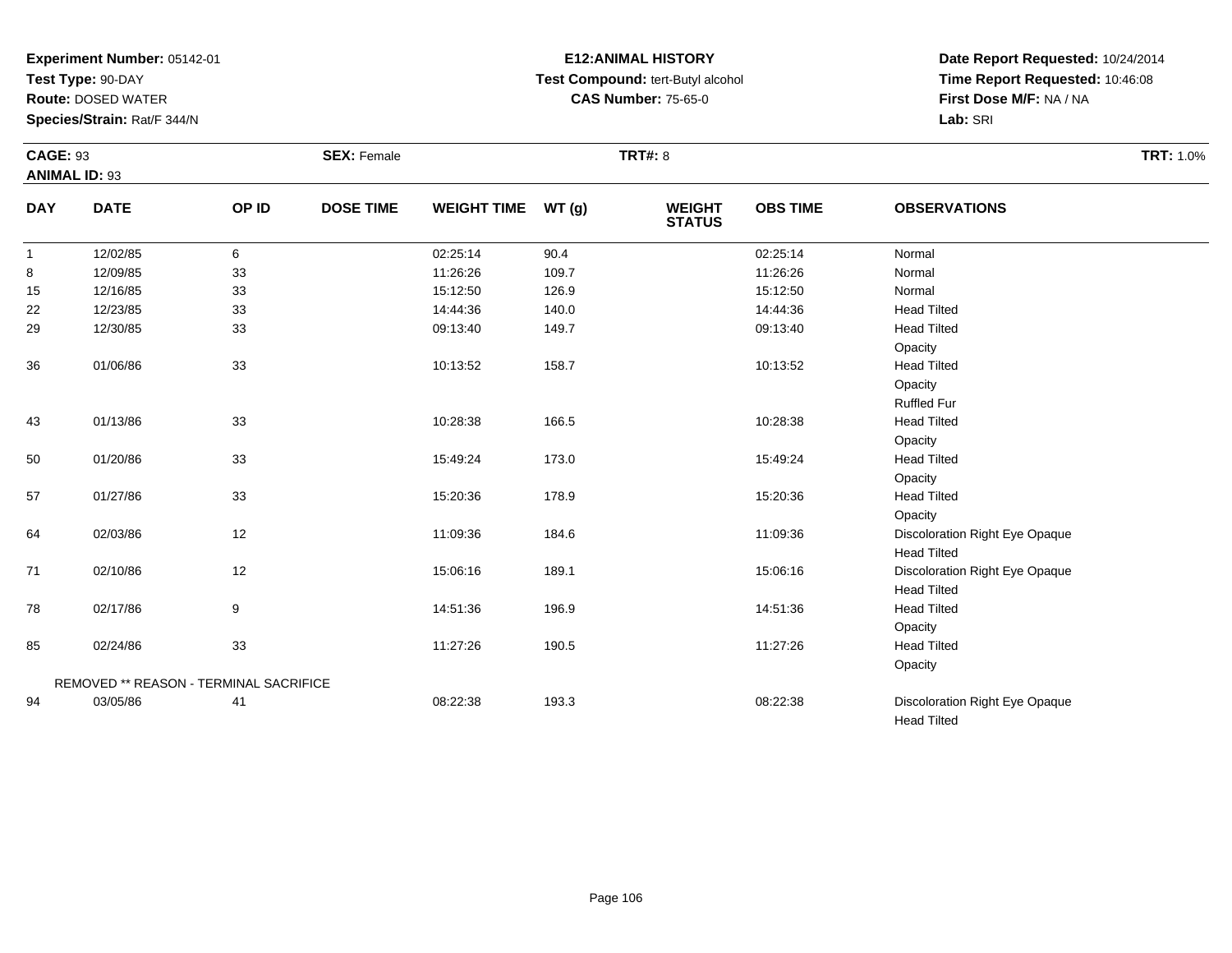**Test Type:** 90-DAY

**Route:** DOSED WATER

**Species/Strain:** Rat/F 344/N

# **E12:ANIMAL HISTORY Test Compound:** tert-Butyl alcohol **CAS Number:** 75-65-0

| <b>CAGE: 94</b>      |                                        |       | <b>SEX: Female</b> |                    |       | <b>TRT#: 8</b>                 |                 |                     | <b>TRT: 1.0%</b> |
|----------------------|----------------------------------------|-------|--------------------|--------------------|-------|--------------------------------|-----------------|---------------------|------------------|
| <b>ANIMAL ID: 94</b> |                                        |       |                    |                    |       |                                |                 |                     |                  |
| <b>DAY</b>           | <b>DATE</b>                            | OP ID | <b>DOSE TIME</b>   | <b>WEIGHT TIME</b> | WT(g) | <b>WEIGHT</b><br><b>STATUS</b> | <b>OBS TIME</b> | <b>OBSERVATIONS</b> |                  |
|                      | 12/02/85                               | 6     |                    | 02:26:02           | 95.1  |                                | 02:26:02        | Normal              |                  |
| 8                    | 12/09/85                               | 33    |                    | 11:28:08           | 115.1 |                                | 11:28:08        | Normal              |                  |
| 15                   | 12/16/85                               | 33    |                    | 15:13:22           | 124.4 |                                | 15:13:22        | Normal              |                  |
| 22                   | 12/23/85                               | 33    |                    | 14:45:48           | 139.1 |                                | 14:45:48        | Normal              |                  |
| 29                   | 12/30/85                               | 33    |                    | 09:09:18           | 148.5 |                                | 09:09:18        | Normal              |                  |
| 36                   | 01/06/86                               | 33    |                    | 10:10:34           | 155.5 |                                | 10:10:34        | <b>Head Tilted</b>  |                  |
| 43                   | 01/13/86                               | 33    |                    | 10:29:30           | 164.2 |                                | 10:29:30        | <b>Head Tilted</b>  |                  |
| 50                   | 01/20/86                               | 33    |                    | 15:50:02           | 174.4 |                                | 15:50:02        | <b>Head Tilted</b>  |                  |
| 57                   | 01/27/86                               | 33    |                    | 15:21:38           | 178.9 |                                | 15:21:38        | <b>Head Tilted</b>  |                  |
|                      |                                        |       |                    |                    |       |                                |                 | Reddened Eye        |                  |
| 64                   | 02/03/86                               | 12    |                    | 11:10:10           | 181.6 |                                | 11:10:10        | <b>Head Tilted</b>  |                  |
| 71                   | 02/10/86                               | 12    |                    | 15:07:22           | 184.8 |                                | 15:07:22        | <b>Head Tilted</b>  |                  |
| 78                   | 02/17/86                               | 9     |                    | 14:52:16           | 187.2 |                                | 14:52:16        | Normal              |                  |
| 85                   | 02/24/86                               | 33    |                    | 11:28:02           | 181.7 |                                | 11:28:02        | <b>Head Tilted</b>  |                  |
|                      | REMOVED ** REASON - TERMINAL SACRIFICE |       |                    |                    |       |                                |                 |                     |                  |
| 92                   | 03/03/86                               | 41    |                    | 08:01:50           | 188.9 |                                | 08:01:50        | <b>Head Tilted</b>  |                  |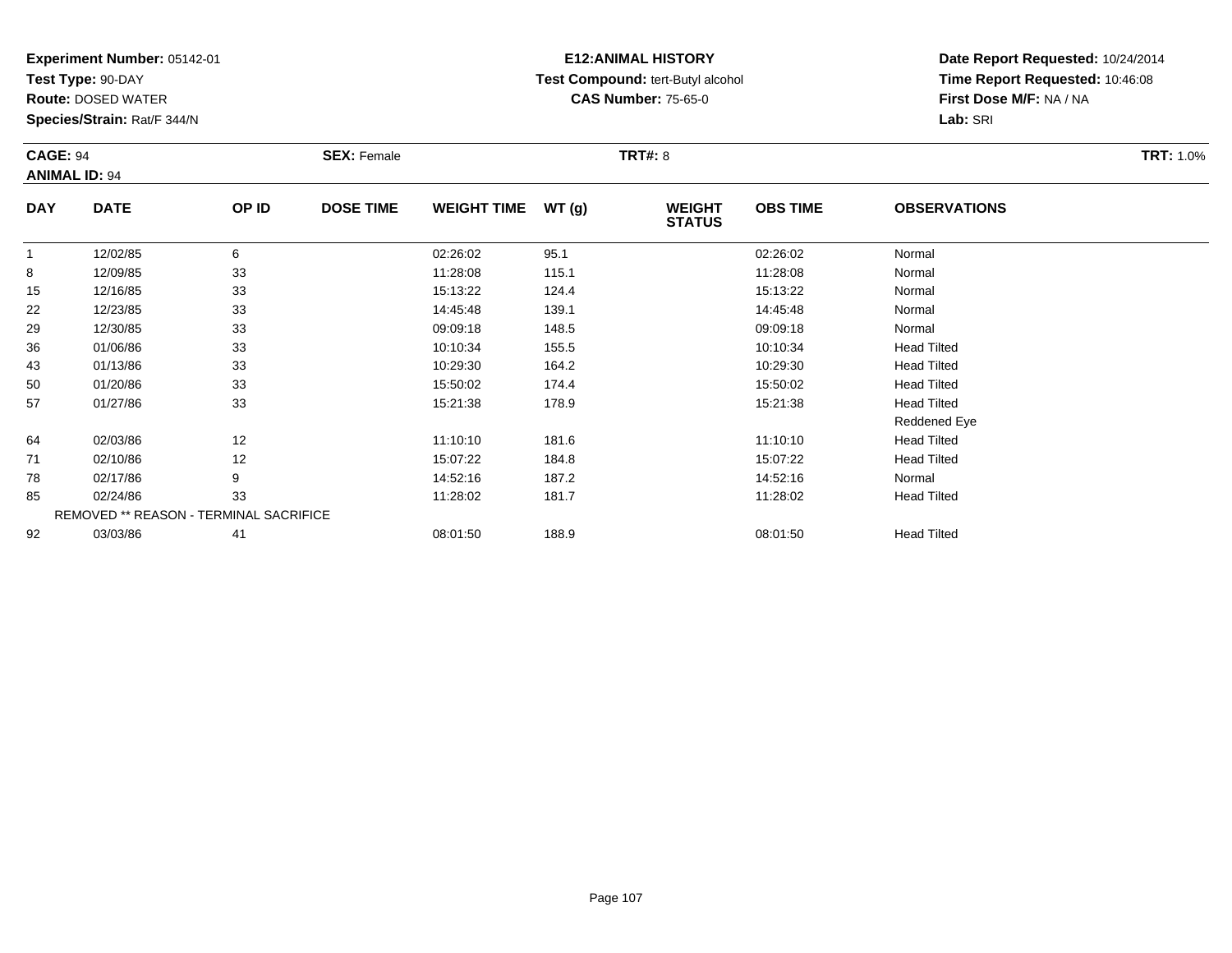**Test Type:** 90-DAY

**Route:** DOSED WATER

**Species/Strain:** Rat/F 344/N

# **E12:ANIMAL HISTORY Test Compound:** tert-Butyl alcohol **CAS Number:** 75-65-0

| <b>CAGE: 95</b> |                                        |       | <b>SEX: Female</b> |                    |       | <b>TRT#: 8</b>                 |                 |                     | <b>TRT: 1.0%</b> |  |
|-----------------|----------------------------------------|-------|--------------------|--------------------|-------|--------------------------------|-----------------|---------------------|------------------|--|
|                 | <b>ANIMAL ID: 95</b>                   |       |                    |                    |       |                                |                 |                     |                  |  |
| <b>DAY</b>      | <b>DATE</b>                            | OP ID | <b>DOSE TIME</b>   | <b>WEIGHT TIME</b> | WT(g) | <b>WEIGHT</b><br><b>STATUS</b> | <b>OBS TIME</b> | <b>OBSERVATIONS</b> |                  |  |
| 1               | 12/02/85                               | 6     |                    | 02:26:56           | 85.4  |                                | 02:26:56        | Normal              |                  |  |
| 8               | 12/09/85                               | 33    |                    | 11:28:46           | 105.5 |                                | 11:28:46        | Normal              |                  |  |
| 15              | 12/16/85                               | 33    |                    | 15:11:00           | 114.9 |                                | 15:11:00        | Normal              |                  |  |
| 22              | 12/23/85                               | 33    |                    | 14:42:28           | 129.4 |                                | 14:42:28        | <b>Head Tilted</b>  |                  |  |
| 29              | 12/30/85                               | 33    |                    | 09:11:04           | 136.8 |                                | 09:11:04        | <b>Head Tilted</b>  |                  |  |
| 36              | 01/06/86                               | 33    |                    | 10:11:28           | 145.9 |                                | 10:11:28        | <b>Head Tilted</b>  |                  |  |
| 43              | 01/13/86                               | 33    |                    | 10:30:02           | 153.5 |                                | 10:30:02        | <b>Head Tilted</b>  |                  |  |
| 50              | 01/20/86                               | 33    |                    | 15:50:34           | 159.3 |                                | 15:50:34        | <b>Head Tilted</b>  |                  |  |
| 57              | 01/27/86                               | 33    |                    | 15:23:12           | 161.4 |                                | 15:23:12        | <b>Head Tilted</b>  |                  |  |
|                 |                                        |       |                    |                    |       |                                |                 | Pallor              |                  |  |
| 64              | 02/03/86                               | 12    |                    | 11:10:54           | 165.8 |                                | 11:10:54        | <b>Head Tilted</b>  |                  |  |
| 71              | 02/10/86                               | 12    |                    | 15:08:56           | 169.7 |                                | 15:08:56        | <b>Head Tilted</b>  |                  |  |
| 78              | 02/17/86                               | 9     |                    | 14:53:00           | 173.8 |                                | 14:53:00        | Normal              |                  |  |
| 85              | 02/24/86                               | 33    |                    | 11:25:56           | 168.2 |                                | 11:25:56        | <b>Head Tilted</b>  |                  |  |
|                 | REMOVED ** REASON - TERMINAL SACRIFICE |       |                    |                    |       |                                |                 |                     |                  |  |
| 92              | 03/03/86                               | 41    |                    | 08:34:32           | 177.3 |                                | 08:34:32        | <b>Head Tilted</b>  |                  |  |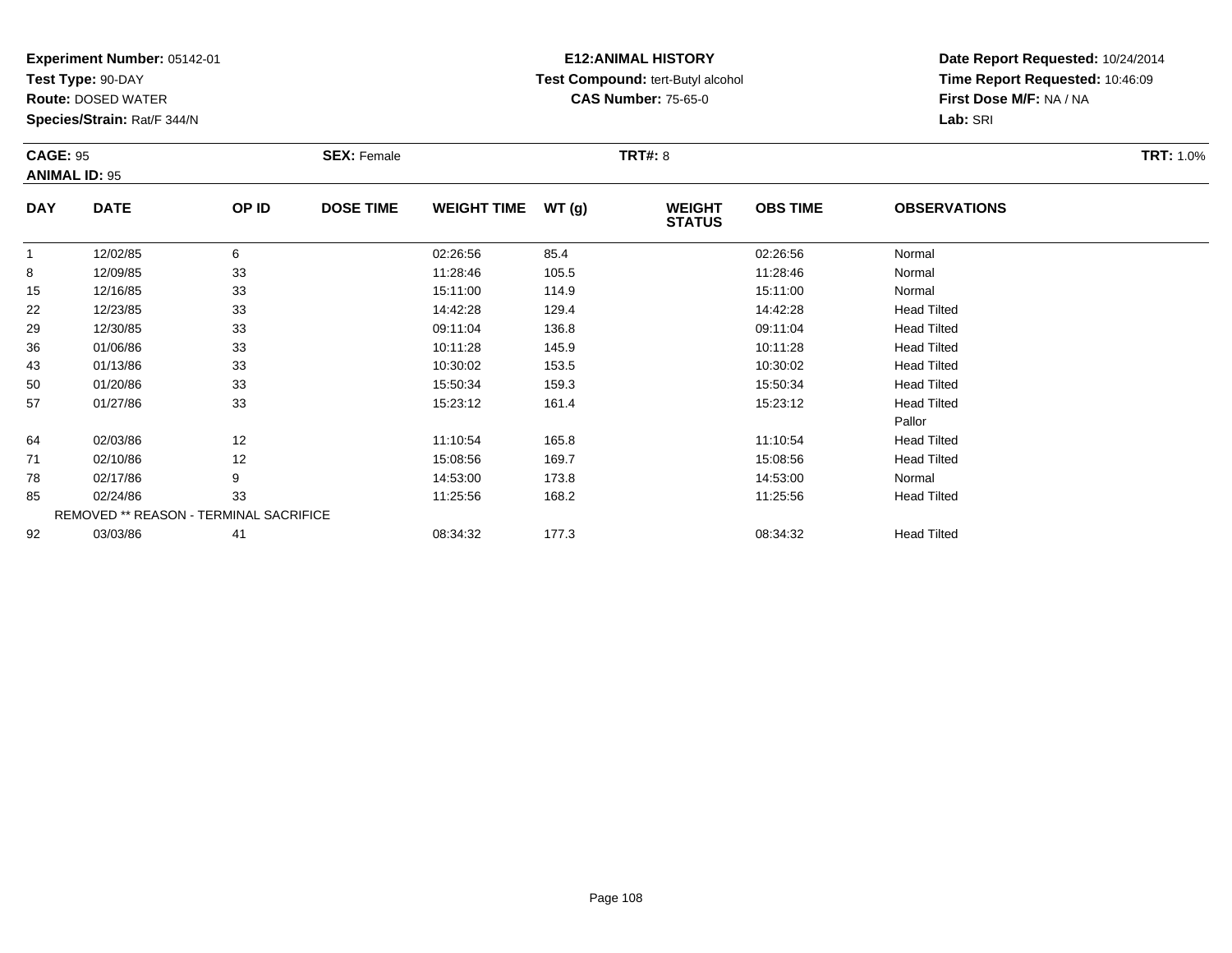**Test Type:** 90-DAY

**Route:** DOSED WATER

**Species/Strain:** Rat/F 344/N

# **E12:ANIMAL HISTORY Test Compound:** tert-Butyl alcohol **CAS Number:** 75-65-0

| <b>CAGE: 96</b> | <b>ANIMAL ID: 96</b>                   |       | <b>SEX: Female</b> |                    |       | <b>TRT#: 8</b>                 |                 |                     | <b>TRT: 1.0%</b> |
|-----------------|----------------------------------------|-------|--------------------|--------------------|-------|--------------------------------|-----------------|---------------------|------------------|
| <b>DAY</b>      | <b>DATE</b>                            | OP ID | <b>DOSE TIME</b>   | <b>WEIGHT TIME</b> | WT(g) | <b>WEIGHT</b><br><b>STATUS</b> | <b>OBS TIME</b> | <b>OBSERVATIONS</b> |                  |
| 1               | 12/02/85                               | 6     |                    | 02:08:36           | 85.1  |                                | 02:08:36        | Normal              |                  |
| 8               | 12/09/85                               | 33    |                    | 11:05:00           | 104.7 |                                | 11:05:00        | Normal              |                  |
| 15              | 12/16/85                               | 33    |                    | 15:31:16           | 119.3 |                                | 15:31:16        | Normal              |                  |
| 22              | 12/23/85                               | 33    |                    | 15:02:16           | 126.5 |                                | 15:02:16        | Normal              |                  |
| 29              | 12/30/85                               | 33    |                    | 15:01:48           | 127.8 |                                | 15:01:48        | Normal              |                  |
| 36              | 01/06/86                               | 33    |                    | 09:13:08           | 143.5 |                                | 09:13:08        | Normal              |                  |
| 43              | 01/13/86                               | 33    |                    | 08:46:04           | 153.8 |                                | 08:46:04        | <b>Ruffled Fur</b>  |                  |
| 50              | 01/20/86                               | 33    |                    | 15:25:10           | 159.8 |                                | 15:25:10        | Normal              |                  |
| 57              | 01/27/86                               | 33    |                    | 14:08:22           | 163.4 |                                | 14:08:22        | Normal              |                  |
| 64              | 02/03/86                               | 12    |                    | 10:37:18           | 168.9 |                                | 10:37:18        | Normal              |                  |
| 71              | 02/10/86                               | 12    |                    | 14:00:54           | 168.3 |                                | 14:00:54        | Normal              |                  |
| 78              | 02/17/86                               | 9     |                    | 13:52:30           | 172.4 |                                | 13:52:30        | Normal              |                  |
| 85              | 02/24/86                               | 33    |                    | 11:38:46           | 170.3 |                                | 11:38:46        | Normal              |                  |
|                 | REMOVED ** REASON - TERMINAL SACRIFICE |       |                    |                    |       |                                |                 |                     |                  |
| 92              | 03/03/86                               | 41    |                    | 08:35:36           | 176.2 |                                | 08:35:36        | Normal              |                  |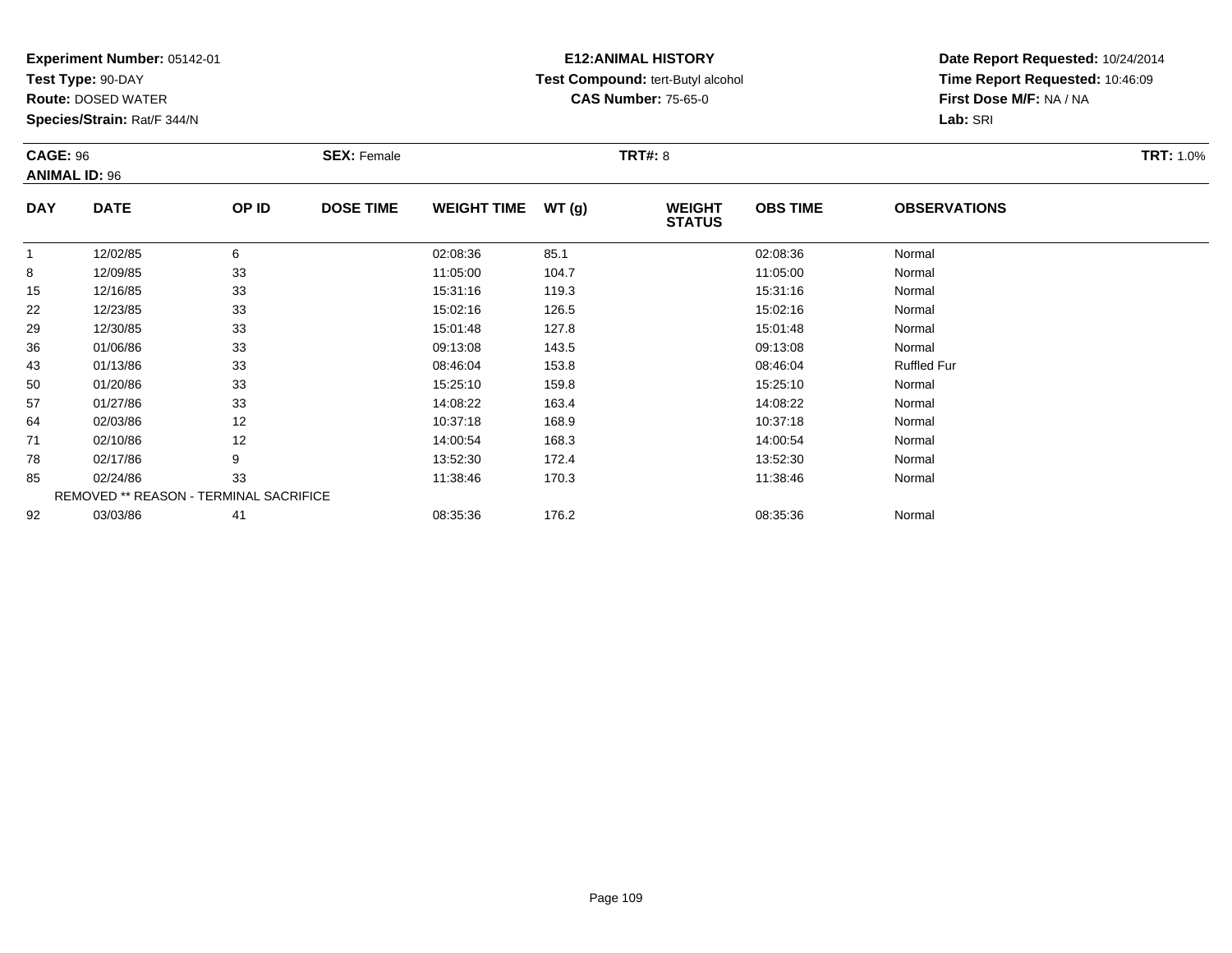**Test Type:** 90-DAY

**Route:** DOSED WATER

**Species/Strain:** Rat/F 344/N

# **E12:ANIMAL HISTORY Test Compound:** tert-Butyl alcohol **CAS Number:** 75-65-0

| <b>CAGE: 97</b> | <b>ANIMAL ID: 97</b>                   |       | <b>SEX: Female</b> |                    |       | <b>TRT#: 8</b>                 |                 |                     | <b>TRT: 1.0%</b> |
|-----------------|----------------------------------------|-------|--------------------|--------------------|-------|--------------------------------|-----------------|---------------------|------------------|
| <b>DAY</b>      | <b>DATE</b>                            | OP ID | <b>DOSE TIME</b>   | <b>WEIGHT TIME</b> | WT(g) | <b>WEIGHT</b><br><b>STATUS</b> | <b>OBS TIME</b> | <b>OBSERVATIONS</b> |                  |
|                 | 12/02/85                               | 6     |                    | 02:10:22           | 90.2  |                                | 02:10:22        | Normal              |                  |
| 8               | 12/09/85                               | 33    |                    | 11:05:56           | 112.2 |                                | 11:05:56        | Normal              |                  |
| 15              | 12/16/85                               | 33    |                    | 15:31:42           | 124.4 |                                | 15:31:42        | Normal              |                  |
| 22              | 12/23/85                               | 33    |                    | 15:02:46           | 134.6 |                                | 15:02:46        | Normal              |                  |
| 29              | 12/30/85                               | 33    |                    | 15:02:22           | 147.4 |                                | 15:02:22        | Alopecia            |                  |
| 36              | 01/06/86                               | 33    |                    | 09:13:52           | 154.5 |                                | 09:13:52        | Alopecia            |                  |
| 43              | 01/13/86                               | 33    |                    | 08:46:54           | 165.5 |                                | 08:46:54        | Normal              |                  |
| 50              | 01/20/86                               | 33    |                    | 15:25:42           | 168.9 |                                | 15:25:42        | Normal              |                  |
| 57              | 01/27/86                               | 33    |                    | 14:05:20           | 169.3 |                                | 14:05:20        | Normal              |                  |
| 64              | 02/03/86                               | 12    |                    | 10:34:40           | 177.8 |                                | 10:34:40        | Normal              |                  |
| 71              | 02/10/86                               | 12    |                    | 14:02:26           | 178.3 |                                | 14:02:26        | Normal              |                  |
| 78              | 02/17/86                               | 9     |                    | 13:53:24           | 180.7 |                                | 13:53:24        | Normal              |                  |
| 85              | 02/24/86                               | 33    |                    | 11:39:12           | 177.9 |                                | 11:39:12        | Normal              |                  |
|                 | REMOVED ** REASON - TERMINAL SACRIFICE |       |                    |                    |       |                                |                 |                     |                  |
| 93              | 03/04/86                               | 41    |                    | 08:19:10           | 186.0 |                                | 08:19:10        | Normal              |                  |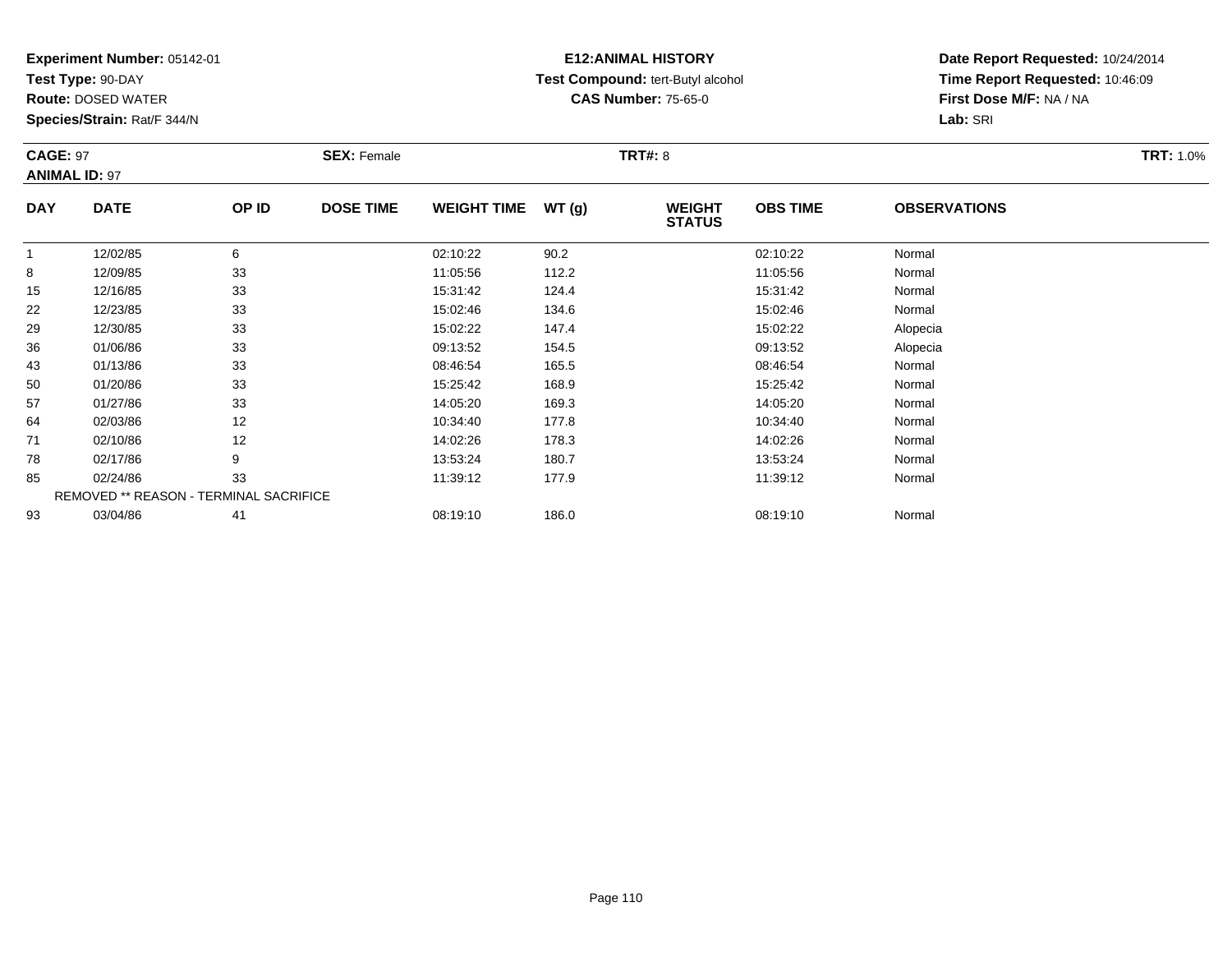**Test Type:** 90-DAY

**Route:** DOSED WATER

**Species/Strain:** Rat/F 344/N

# **E12:ANIMAL HISTORY Test Compound:** tert-Butyl alcohol **CAS Number:** 75-65-0

|              | <b>CAGE: 98</b><br><b>ANIMAL ID: 98</b> |       | <b>SEX: Female</b> |                    |       | <b>TRT#: 8</b>                 | <b>TRT: 1.0%</b> |                     |  |
|--------------|-----------------------------------------|-------|--------------------|--------------------|-------|--------------------------------|------------------|---------------------|--|
| <b>DAY</b>   | <b>DATE</b>                             | OP ID | <b>DOSE TIME</b>   | <b>WEIGHT TIME</b> | WT(g) | <b>WEIGHT</b><br><b>STATUS</b> | <b>OBS TIME</b>  | <b>OBSERVATIONS</b> |  |
| $\mathbf{1}$ | 12/02/85                                | 6     |                    | 02:11:30           | 94.5  |                                | 02:11:30         | Normal              |  |
| 8            | 12/09/85                                | 33    |                    | 11:07:02           | 116.3 |                                | 11:07:02         | Normal              |  |
| 15           | 12/16/85                                | 33    |                    | 15:32:18           | 129.0 |                                | 15:32:18         | Normal              |  |
| 22           | 12/23/85                                | 33    |                    | 15:03:14           | 133.1 |                                | 15:03:14         | Normal              |  |
| 29           | 12/30/85                                | 33    |                    | 15:02:54           | 148.7 |                                | 15:02:54         | Opacity             |  |
| 36           | 01/06/86                                | 33    |                    | 09:14:36           | 158.1 |                                | 09:14:36         | Opacity             |  |
| 43           | 01/13/86                                | 33    |                    | 08:42:30           | 163.7 |                                | 08:42:30         | <b>Head Tilted</b>  |  |
|              |                                         |       |                    |                    |       |                                |                  | Opacity             |  |
| 50           | 01/20/86                                | 33    |                    | 15:23:26           | 171.3 |                                | 15:23:26         | <b>Head Tilted</b>  |  |
|              |                                         |       |                    |                    |       |                                |                  | Opacity             |  |
| 57           | 01/27/86                                | 33    |                    | 14:05:56           | 175.6 |                                | 14:05:56         | <b>Head Tilted</b>  |  |
|              |                                         |       |                    |                    |       |                                |                  | Opacity             |  |
| 64           | 02/03/86                                | 12    |                    | 10:35:10           | 181.0 |                                | 10:35:10         | <b>Head Tilted</b>  |  |
| 71           | 02/10/86                                | 12    |                    | 14:03:42           | 183.9 |                                | 14:03:42         | <b>Head Tilted</b>  |  |
| 78           | 02/17/86                                | 9     |                    | 13:54:02           | 187.5 |                                | 13:54:02         | Normal              |  |
| 85           | 02/24/86                                | 33    |                    | 11:39:40           | 180.4 |                                | 11:39:40         | <b>Head Tilted</b>  |  |
|              |                                         |       |                    |                    |       |                                |                  | Opacity             |  |
|              | REMOVED ** REASON - TERMINAL SACRIFICE  |       |                    |                    |       |                                |                  |                     |  |
| 93           | 03/04/86                                | 41    |                    | 08:56:20           | 187.6 |                                | 08:56:20         | <b>Head Tilted</b>  |  |
|              |                                         |       |                    |                    |       |                                |                  | Opacity             |  |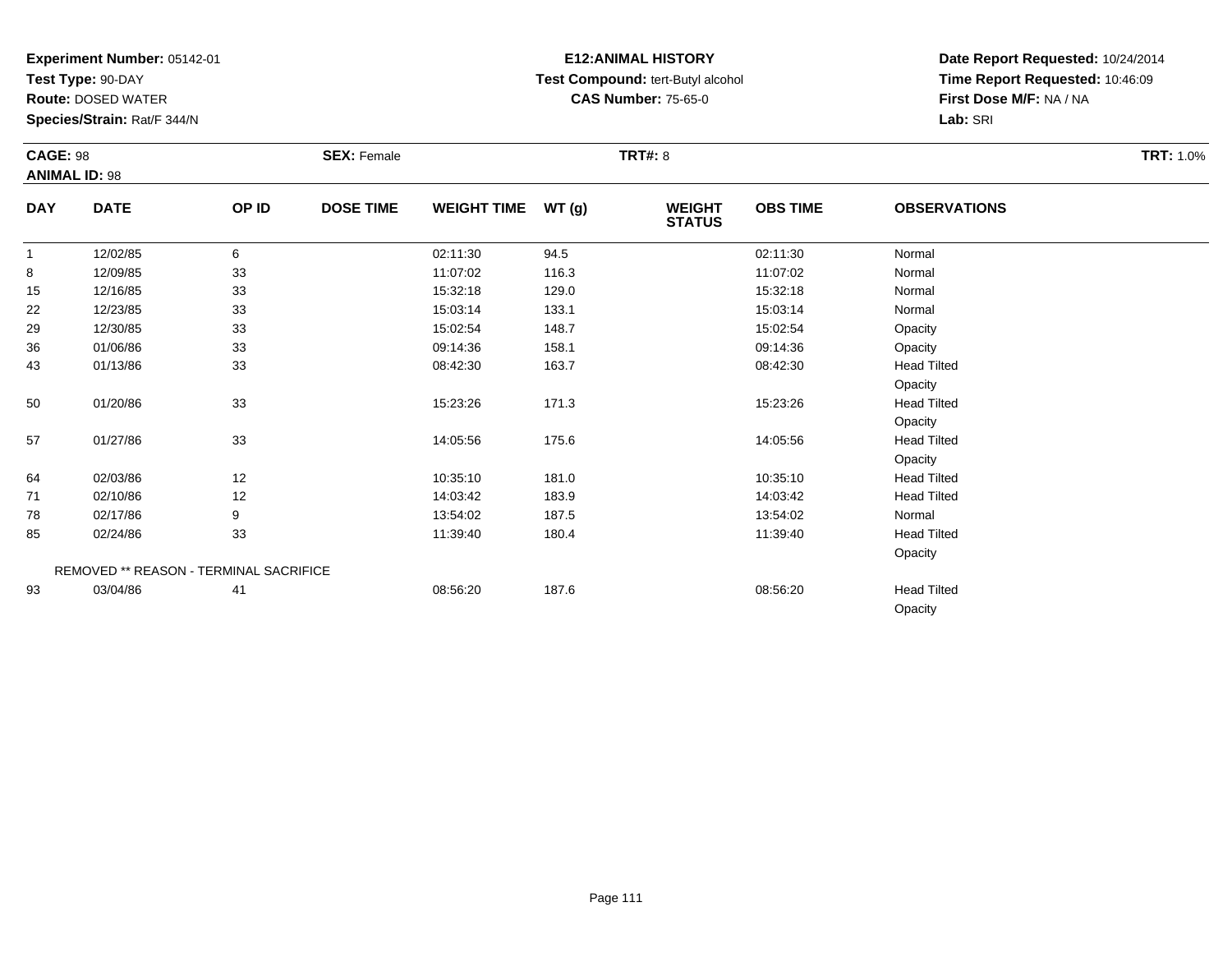**Test Type:** 90-DAY

**Route:** DOSED WATER

**Species/Strain:** Rat/F 344/N

# **E12:ANIMAL HISTORY Test Compound:** tert-Butyl alcohol **CAS Number:** 75-65-0

| <b>CAGE: 99</b> | <b>ANIMAL ID: 99</b>                   |       | <b>SEX: Female</b> |                    |       | <b>TRT#: 8</b>                 |                 |                     | <b>TRT: 1.0%</b> |
|-----------------|----------------------------------------|-------|--------------------|--------------------|-------|--------------------------------|-----------------|---------------------|------------------|
| <b>DAY</b>      | <b>DATE</b>                            | OP ID | <b>DOSE TIME</b>   | <b>WEIGHT TIME</b> | WT(g) | <b>WEIGHT</b><br><b>STATUS</b> | <b>OBS TIME</b> | <b>OBSERVATIONS</b> |                  |
| 1               | 12/02/85                               | 6     |                    | 02:12:54           | 94.3  |                                | 02:12:54        | Normal              |                  |
| 8               | 12/09/85                               | 33    |                    | 11:08:24           | 117.3 |                                | 11:08:24        | <b>Ruffled Fur</b>  |                  |
| 15              | 12/16/85                               | 33    |                    | 15:32:46           | 129.8 |                                | 15:32:46        | Normal              |                  |
| 22              | 12/23/85                               | 33    |                    | 15:03:42           | 140.5 |                                | 15:03:42        | Normal              |                  |
| 29              | 12/30/85                               | 33    |                    | 15:00:38           | 152.4 |                                | 15:00:38        | Normal              |                  |
| 36              | 01/06/86                               | 33    |                    | 09:11:30           | 164.0 |                                | 09:11:30        | <b>Ruffled Fur</b>  |                  |
| 43              | 01/13/86                               | 33    |                    | 08:44:28           | 165.7 |                                | 08:44:28        | Normal              |                  |
| 50              | 01/20/86                               | 33    |                    | 15:24:06           | 175.9 |                                | 15:24:06        | Normal              |                  |
| 57              | 01/27/86                               | 33    |                    | 14:06:56           | 181.6 |                                | 14:06:56        | Normal              |                  |
| 64              | 02/03/86                               | 12    |                    | 10:35:54           | 192.5 |                                | 10:35:54        | Normal              |                  |
| 71              | 02/10/86                               | 12    |                    | 14:05:22           | 194.2 |                                | 14:05:22        | Normal              |                  |
| 78              | 02/17/86                               | 9     |                    | 13:54:48           | 197.6 |                                | 13:54:48        | Normal              |                  |
| 85              | 02/24/86                               | 33    |                    | 11:40:20           | 194.4 |                                | 11:40:20        | Normal              |                  |
|                 | REMOVED ** REASON - TERMINAL SACRIFICE |       |                    |                    |       |                                |                 |                     |                  |
| 94              | 03/05/86                               | 41    |                    | 07:54:34           | 198.9 |                                | 07:54:34        | Normal              |                  |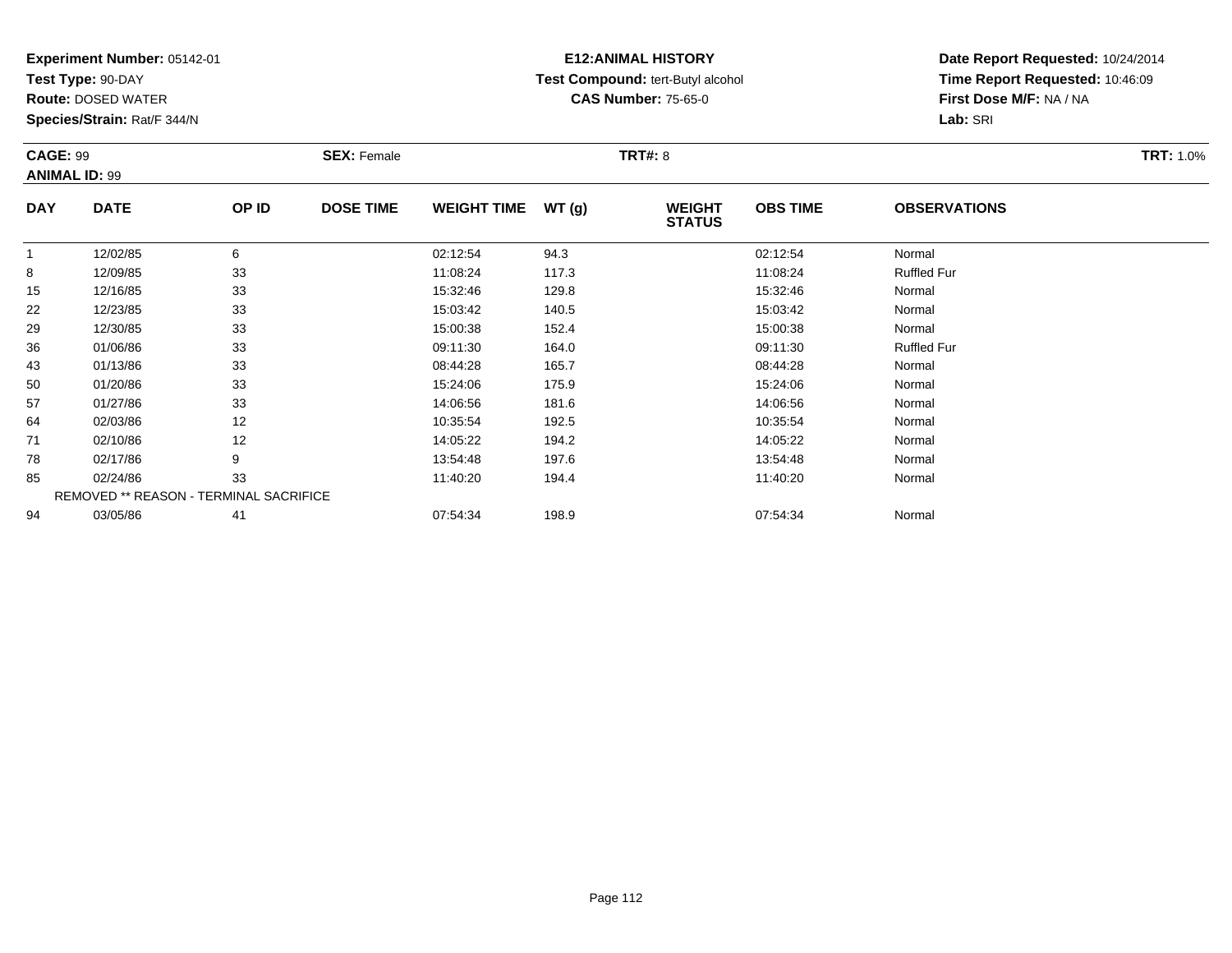**Test Type:** 90-DAY

**Route:** DOSED WATER

**Species/Strain:** Rat/F 344/N

# **E12:ANIMAL HISTORY Test Compound:** tert-Butyl alcohol **CAS Number:** 75-65-0

| <b>CAGE: 100</b> |                                        |       | <b>SEX: Female</b> |                    |       | <b>TRT#: 8</b>                 |                 |                     | <b>TRT: 1.0%</b> |
|------------------|----------------------------------------|-------|--------------------|--------------------|-------|--------------------------------|-----------------|---------------------|------------------|
|                  | <b>ANIMAL ID: 100</b>                  |       |                    |                    |       |                                |                 |                     |                  |
| <b>DAY</b>       | <b>DATE</b>                            | OP ID | <b>DOSE TIME</b>   | <b>WEIGHT TIME</b> | WT(g) | <b>WEIGHT</b><br><b>STATUS</b> | <b>OBS TIME</b> | <b>OBSERVATIONS</b> |                  |
| $\mathbf{1}$     | 12/02/85                               | 6     |                    | 02:14:22           | 88.2  |                                | 02:14:22        | Normal              |                  |
| 8                | 12/09/85                               | 33    |                    | 11:11:02           | 108.6 |                                | 11:11:02        | Normal              |                  |
| 15               | 12/16/85                               | 33    |                    | 15:30:40           | 119.5 |                                | 15:30:40        | Normal              |                  |
| 22               | 12/23/85                               | 33    |                    | 15:01:46           | 130.8 |                                | 15:01:46        | Normal              |                  |
| 29               | 12/30/85                               | 33    |                    | 15:01:18           | 141.6 |                                | 15:01:18        | Normal              |                  |
| 36               | 01/06/86                               | 33    |                    | 09:12:24           | 153.5 |                                | 09:12:24        | Normal              |                  |
| 43               | 01/13/86                               | 33    |                    | 08:45:18           | 159.3 |                                | 08:45:18        | Normal              |                  |
| 50               | 01/20/86                               | 33    |                    | 15:24:36           | 163.7 |                                | 15:24:36        | Normal              |                  |
| 57               | 01/27/86                               | 33    |                    | 14:07:46           | 170.8 |                                | 14:07:46        | Normal              |                  |
| 64               | 02/03/86                               | 12    |                    | 10:36:26           | 170.8 |                                | 10:36:26        | Normal              |                  |
| 71               | 02/10/86                               | 12    |                    | 14:07:00           | 170.3 |                                | 14:07:00        | Normal              |                  |
| 78               | 02/17/86                               | 9     |                    | 13:56:36           | 180.2 |                                | 13:56:36        | Normal              |                  |
| 85               | 02/24/86                               | 33    |                    | 11:38:14           | 171.6 |                                | 11:38:14        | Normal              |                  |
|                  | REMOVED ** REASON - TERMINAL SACRIFICE |       |                    |                    |       |                                |                 |                     |                  |
| 92               | 03/03/86                               | 41    |                    | 08:26:54           | 184.4 |                                | 08:26:54        | Normal              |                  |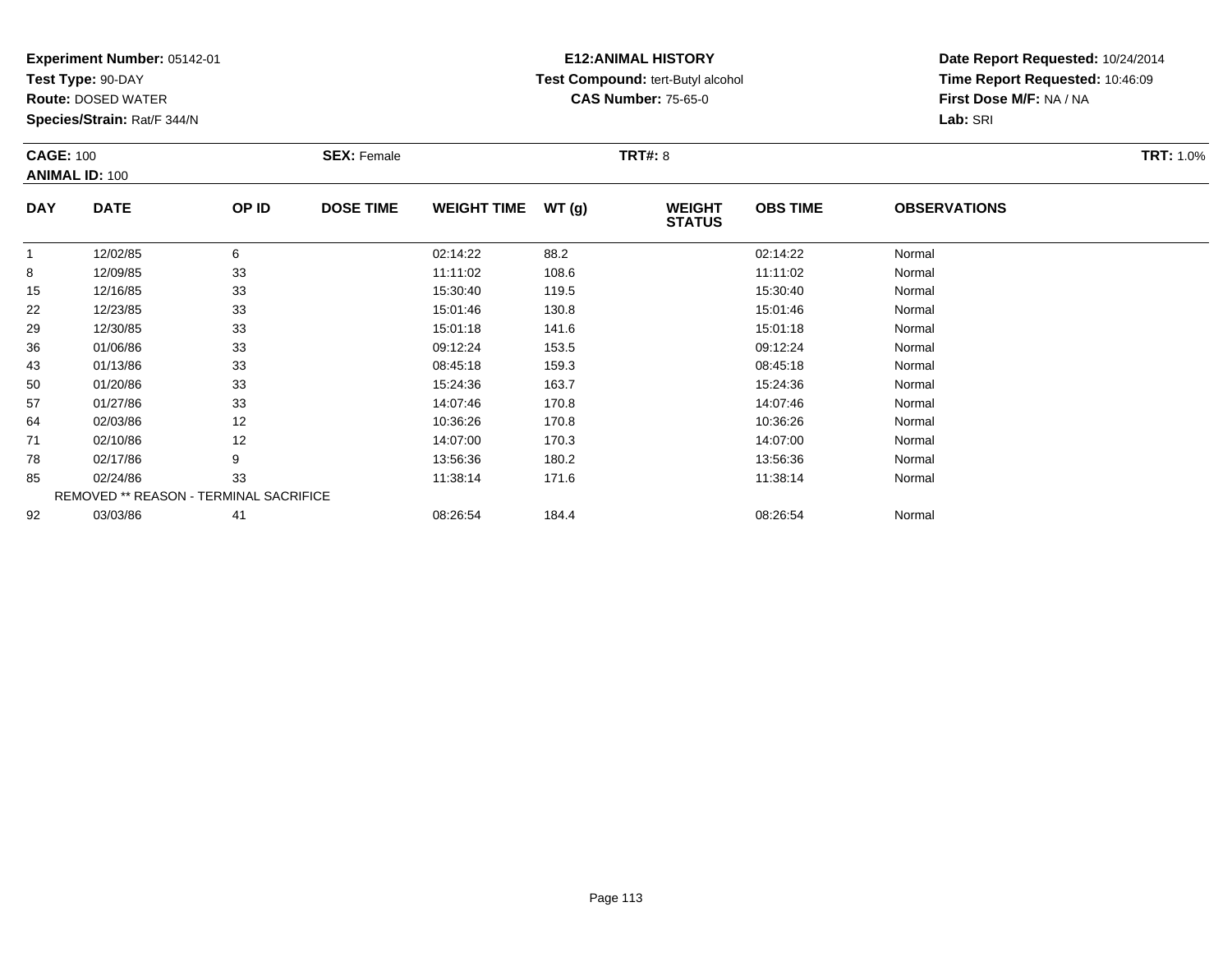**Test Type:** 90-DAY

**Route:** DOSED WATER

**Species/Strain:** Rat/F 344/N

# **E12:ANIMAL HISTORY Test Compound:** tert-Butyl alcohol **CAS Number:** 75-65-0

|              | <b>CAGE: 101</b><br><b>ANIMAL ID: 101</b> |       | <b>SEX: Female</b> |                    |       | <b>TRT#: 10</b>                | <b>TRT: 2.0%</b> |                     |  |
|--------------|-------------------------------------------|-------|--------------------|--------------------|-------|--------------------------------|------------------|---------------------|--|
| <b>DAY</b>   | <b>DATE</b>                               | OP ID | <b>DOSE TIME</b>   | <b>WEIGHT TIME</b> | WT(g) | <b>WEIGHT</b><br><b>STATUS</b> | <b>OBS TIME</b>  | <b>OBSERVATIONS</b> |  |
| $\mathbf{1}$ | 12/02/85                                  | 6     |                    | 02:41:34           | 82.8  |                                | 02:41:34         | Normal              |  |
| 8            | 12/09/85                                  | 33    |                    | 10:33:42           | 98.2  |                                | 10:33:42         | Normal              |  |
| 15           | 12/16/85                                  | 33    |                    | 14:00:40           | 112.1 |                                | 14:00:40         | Normal              |  |
| 22           | 12/23/85                                  | 33    |                    | 13:43:34           | 122.9 |                                | 13:43:34         | Normal              |  |
| 29           | 12/30/85                                  | 33    |                    | 11:18:42           | 135.8 |                                | 11:18:42         | Normal              |  |
| 36           | 01/06/86                                  | 33    |                    | 11:16:54           | 142.8 |                                | 11:16:54         | Normal              |  |
| 43           | 01/13/86                                  | 33    |                    | 11:46:00           | 146.5 |                                | 11:46:00         | Normal              |  |
| 50           | 01/20/86                                  | 33    |                    | 11:52:44           | 154.6 |                                | 11:52:44         | <b>Ruffled Fur</b>  |  |
| 57           | 01/27/86                                  | 33    |                    | 14:24:44           | 158.7 |                                | 14:24:44         | <b>Ruffled Fur</b>  |  |
| 64           | 02/03/86                                  | 12    |                    | 11:34:00           | 166.4 |                                | 11:34:00         | <b>Ruffled Fur</b>  |  |
| 71           | 02/10/86                                  | 12    |                    | 14:29:34           | 169.3 |                                | 14:29:34         | <b>Ruffled Fur</b>  |  |
| 78           | 02/17/86                                  | 9     |                    | 14:05:14           | 174.6 |                                | 14:05:14         | Normal              |  |
| 85           | 02/24/86                                  | 33    |                    | 11:09:20           | 169.3 |                                | 11:09:20         | Normal              |  |
|              | REMOVED ** REASON - TERMINAL SACRIFICE    |       |                    |                    |       |                                |                  |                     |  |
| 93           | 03/04/86                                  | 41    |                    | 07:57:34           | 177.3 |                                | 07:57:34         | Normal              |  |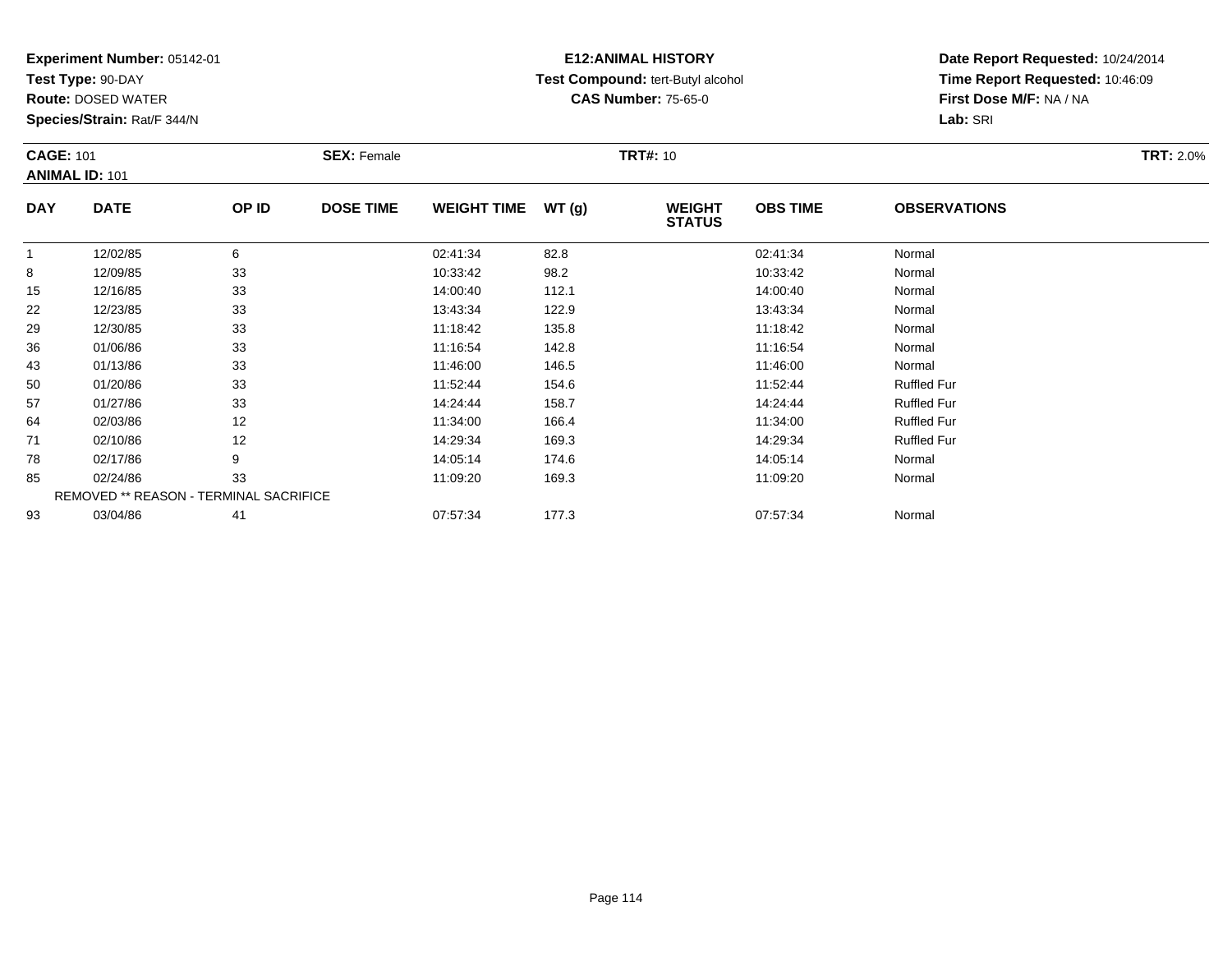**Test Type:** 90-DAY

**Route:** DOSED WATER

**Species/Strain:** Rat/F 344/N

# **E12:ANIMAL HISTORY Test Compound:** tert-Butyl alcohol **CAS Number:** 75-65-0

| <b>CAGE: 102</b> |                                        |       | <b>SEX: Female</b> |                    |       | <b>TRT#: 10</b>                |                 |                     | <b>TRT: 2.0%</b> |
|------------------|----------------------------------------|-------|--------------------|--------------------|-------|--------------------------------|-----------------|---------------------|------------------|
|                  | <b>ANIMAL ID: 102</b>                  |       |                    |                    |       |                                |                 |                     |                  |
| <b>DAY</b>       | <b>DATE</b>                            | OP ID | <b>DOSE TIME</b>   | <b>WEIGHT TIME</b> | WT(g) | <b>WEIGHT</b><br><b>STATUS</b> | <b>OBS TIME</b> | <b>OBSERVATIONS</b> |                  |
| $\mathbf{1}$     | 12/02/85                               | 6     |                    | 02:42:28           | 98.1  |                                | 02:42:28        | Normal              |                  |
| 8                | 12/09/85                               | 33    |                    | 10:35:20           | 115.4 |                                | 10:35:20        | Normal              |                  |
| 15               | 12/16/85                               | 33    |                    | 14:01:36           | 128.3 |                                | 14:01:36        | <b>Ruffled Fur</b>  |                  |
| 22               | 12/23/85                               | 33    |                    | 13:44:58           | 140.9 |                                | 13:44:58        | Normal              |                  |
| 29               | 12/30/85                               | 33    |                    | 11:19:18           | 153.0 |                                | 11:19:18        | Normal              |                  |
| 36               | 01/06/86                               | 33    |                    | 11:17:46           | 160.1 |                                | 11:17:46        | Normal              |                  |
| 43               | 01/13/86                               | 33    |                    | 11:48:16           | 166.8 |                                | 11:48:16        | <b>Ruffled Fur</b>  |                  |
| 50               | 01/20/86                               | 33    |                    | 11:53:42           | 171.8 |                                | 11:53:42        | <b>Ruffled Fur</b>  |                  |
| 57               | 01/27/86                               | 33    |                    | 14:20:28           | 179.6 |                                | 14:20:28        | <b>Ruffled Fur</b>  |                  |
| 64               | 02/03/86                               | 12    |                    | 11:31:54           | 184.0 |                                | 11:31:54        | <b>Ruffled Fur</b>  |                  |
| 71               | 02/10/86                               | 12    |                    | 14:30:42           | 188.0 |                                | 14:30:42        | <b>Ruffled Fur</b>  |                  |
| 78               | 02/17/86                               | 9     |                    | 14:05:46           | 191.7 |                                | 14:05:46        | Normal              |                  |
| 85               | 02/24/86                               | 33    |                    | 11:09:52           | 183.8 |                                | 11:09:52        | Normal              |                  |
|                  | REMOVED ** REASON - TERMINAL SACRIFICE |       |                    |                    |       |                                |                 |                     |                  |
| 92               | 03/03/86                               | 41    |                    | 08:16:24           | 190.2 |                                | 08:16:24        | Normal              |                  |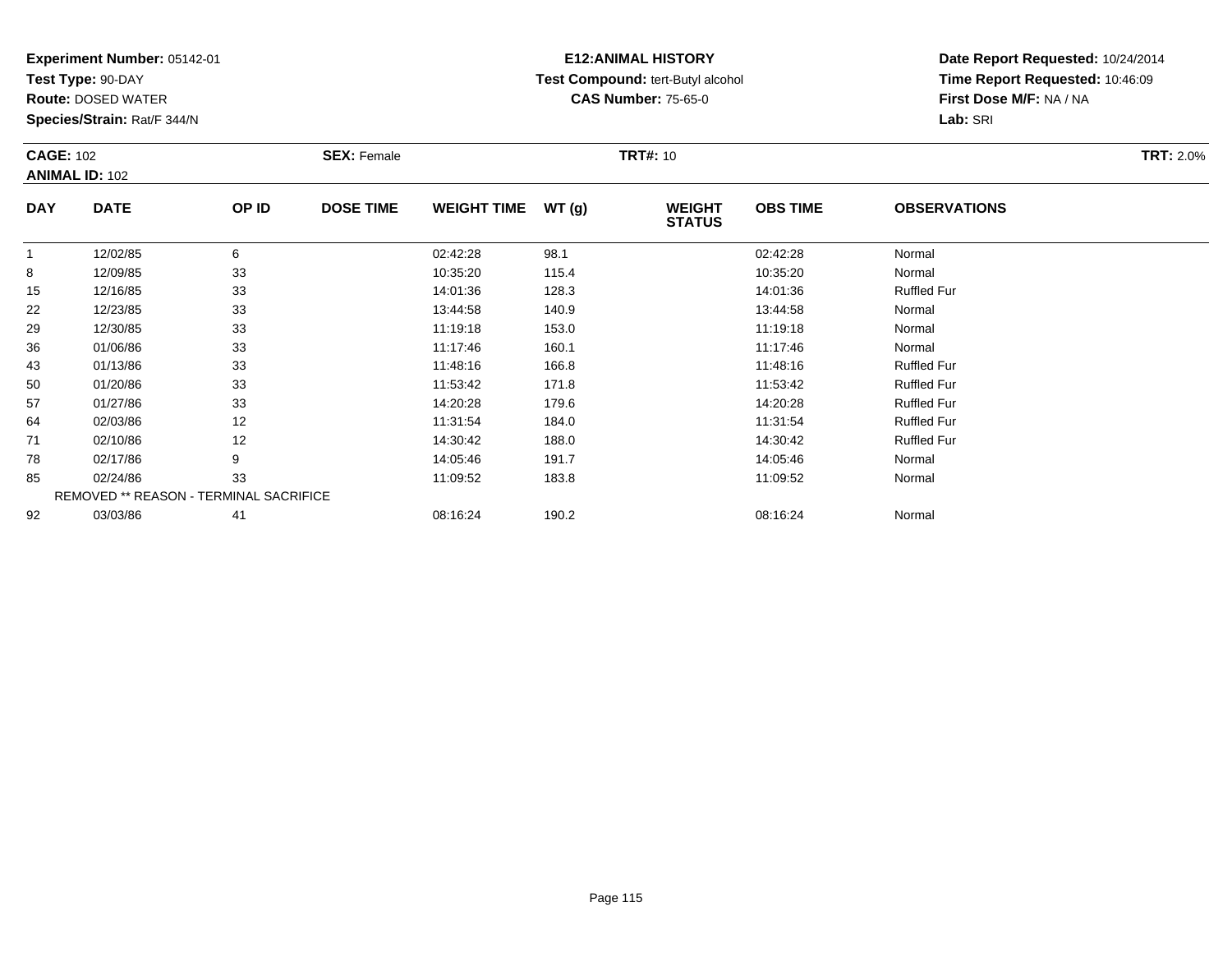**Test Type:** 90-DAY

**Route:** DOSED WATER

**Species/Strain:** Rat/F 344/N

# **E12:ANIMAL HISTORY Test Compound:** tert-Butyl alcohol **CAS Number:** 75-65-0

| <b>CAGE: 103</b> |                                        |       | <b>SEX: Female</b> |                    |       | <b>TRT#: 10</b>                |                 |                     | <b>TRT: 2.0%</b> |
|------------------|----------------------------------------|-------|--------------------|--------------------|-------|--------------------------------|-----------------|---------------------|------------------|
|                  | <b>ANIMAL ID: 103</b>                  |       |                    |                    |       |                                |                 |                     |                  |
| <b>DAY</b>       | <b>DATE</b>                            | OP ID | <b>DOSE TIME</b>   | <b>WEIGHT TIME</b> | WT(g) | <b>WEIGHT</b><br><b>STATUS</b> | <b>OBS TIME</b> | <b>OBSERVATIONS</b> |                  |
| $\mathbf{1}$     | 12/02/85                               | 6     |                    | 02:43:28           | 91.6  |                                | 02:43:28        | Normal              |                  |
| 8                | 12/09/85                               | 33    |                    | 10:36:34           | 103.5 |                                | 10:36:34        | Normal              |                  |
| 15               | 12/16/85                               | 33    |                    | 14:02:52           | 116.1 |                                | 14:02:52        | Normal              |                  |
| 22               | 12/23/85                               | 33    |                    | 13:45:38           | 130.3 |                                | 13:45:38        | Normal              |                  |
| 29               | 12/30/85                               | 33    |                    | 11:20:04           | 140.0 |                                | 11:20:04        | <b>Head Tilted</b>  |                  |
|                  |                                        |       |                    |                    |       |                                |                 | <b>Ruffled Fur</b>  |                  |
| 36               | 01/06/86                               | 33    |                    | 11:18:24           | 154.9 |                                | 11:18:24        | <b>Head Tilted</b>  |                  |
|                  |                                        |       |                    |                    |       |                                |                 | <b>Ruffled Fur</b>  |                  |
| 43               | 01/13/86                               | 33    |                    | 11:43:14           | 165.4 |                                | 11:43:14        | <b>Head Tilted</b>  |                  |
|                  |                                        |       |                    |                    |       |                                |                 | <b>Ruffled Fur</b>  |                  |
| 50               | 01/20/86                               | 33    |                    | 11:49:28           | 167.6 |                                | 11:49:28        | <b>Head Tilted</b>  |                  |
|                  |                                        |       |                    |                    |       |                                |                 | <b>Ruffled Fur</b>  |                  |
| 57               | 01/27/86                               | 33    |                    | 14:21:32           | 172.6 |                                | 14:21:32        | <b>Head Tilted</b>  |                  |
|                  |                                        |       |                    |                    |       |                                |                 | <b>Ruffled Fur</b>  |                  |
| 64               | 02/03/86                               | 12    |                    | 11:32:24           | 178.6 |                                | 11:32:24        | <b>Head Tilted</b>  |                  |
|                  |                                        |       |                    |                    |       |                                |                 | <b>Ruffled Fur</b>  |                  |
| 71               | 02/10/86                               | 12    |                    | 14:32:10           | 182.2 |                                | 14:32:10        | <b>Head Tilted</b>  |                  |
|                  |                                        |       |                    |                    |       |                                |                 | <b>Ruffled Fur</b>  |                  |
| 78               | 02/17/86                               | 9     |                    | 14:06:16           | 190.0 |                                | 14:06:16        | Normal              |                  |
| 85               | 02/24/86                               | 33    |                    | 11:10:24           | 180.3 |                                | 11:10:24        | <b>Head Tilted</b>  |                  |
|                  | REMOVED ** REASON - TERMINAL SACRIFICE |       |                    |                    |       |                                |                 |                     |                  |
| 94               | 03/05/86                               | 41    |                    | 07:33:32           | 184.1 |                                | 07:33:32        | <b>Head Tilted</b>  |                  |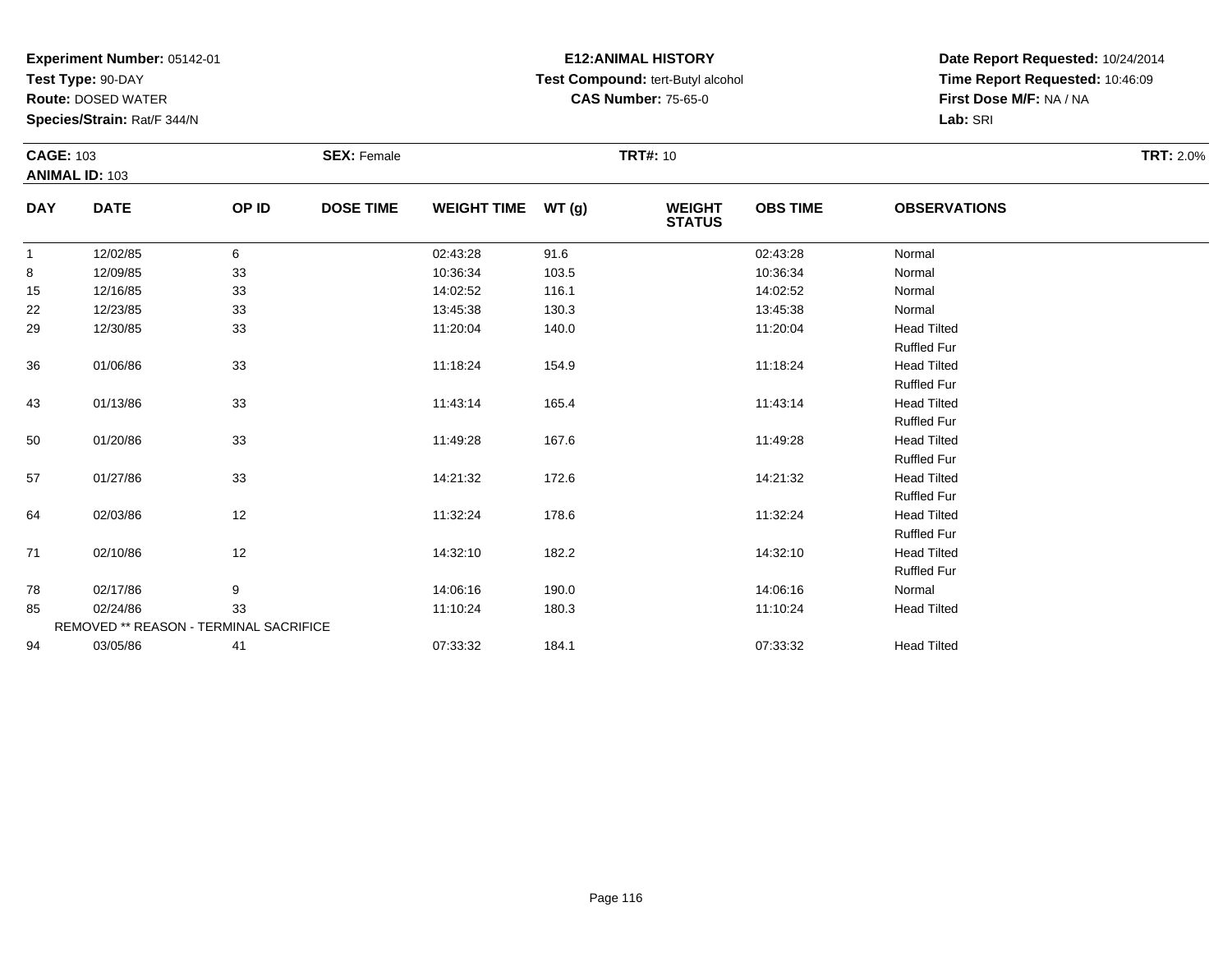**Test Type:** 90-DAY

**Route:** DOSED WATER

**Species/Strain:** Rat/F 344/N

#### **E12:ANIMAL HISTORY Test Compound:** tert-Butyl alcohol **CAS Number:** 75-65-0

| <b>CAGE: 104</b> |                                        |       | <b>SEX: Female</b> |                    |       | <b>TRT#: 10</b>                |                 |                     | <b>TRT: 2.0%</b> |
|------------------|----------------------------------------|-------|--------------------|--------------------|-------|--------------------------------|-----------------|---------------------|------------------|
|                  | <b>ANIMAL ID: 104</b>                  |       |                    |                    |       |                                |                 |                     |                  |
| <b>DAY</b>       | <b>DATE</b>                            | OP ID | <b>DOSE TIME</b>   | <b>WEIGHT TIME</b> | WT(g) | <b>WEIGHT</b><br><b>STATUS</b> | <b>OBS TIME</b> | <b>OBSERVATIONS</b> |                  |
| $\overline{1}$   | 12/02/85                               | 6     |                    | 02:44:46           | 99.2  |                                | 02:44:46        | Normal              |                  |
| 8                | 12/09/85                               | 33    |                    | 10:37:34           | 112.5 |                                | 10:37:34        | Normal              |                  |
| 15               | 12/16/85                               | 33    |                    | 14:03:36           | 126.2 |                                | 14:03:36        | Normal              |                  |
| 22               | 12/23/85                               | 33    |                    | 13:46:34           | 136.0 |                                | 13:46:34        | Normal              |                  |
| 29               | 12/30/85                               | 33    |                    | 11:17:24           | 147.7 |                                | 11:17:24        | <b>Ruffled Fur</b>  |                  |
| 36               | 01/06/86                               | 33    |                    | 11:15:36           | 157.6 |                                | 11:15:36        | Normal              |                  |
| 43               | 01/13/86                               | 33    |                    | 11:44:00           | 162.7 |                                | 11:44:00        | Pallor              |                  |
|                  |                                        |       |                    |                    |       |                                |                 | <b>Ruffled Fur</b>  |                  |
| 50               | 01/20/86                               | 33    |                    | 11:50:10           | 172.0 |                                | 11:50:10        | <b>Ruffled Fur</b>  |                  |
| 57               | 01/27/86                               | 33    |                    | 14:22:28           | 178.3 |                                | 14:22:28        | <b>Ruffled Fur</b>  |                  |
| 64               | 02/03/86                               | 12    |                    | 11:32:52           | 181.0 |                                | 11:32:52        | <b>Ruffled Fur</b>  |                  |
| 71               | 02/10/86                               | 12    |                    | 14:33:14           | 184.8 |                                | 14:33:14        | <b>Ruffled Fur</b>  |                  |
| 78               | 02/17/86                               | 9     |                    | 14:07:18           | 189.3 |                                | 14:07:18        | Normal              |                  |
| 85               | 02/24/86                               | 33    |                    | 11:11:02           | 183.9 |                                | 11:11:02        | Micro-Ophthalmia    |                  |
|                  |                                        |       |                    |                    |       |                                |                 | Opacity             |                  |
|                  | REMOVED ** REASON - TERMINAL SACRIFICE |       |                    |                    |       |                                |                 |                     |                  |
| 92               | 03/03/86                               | 41    |                    | 07:48:18           | 192.1 |                                | 07:48:18        | Micro-Ophthalmia    |                  |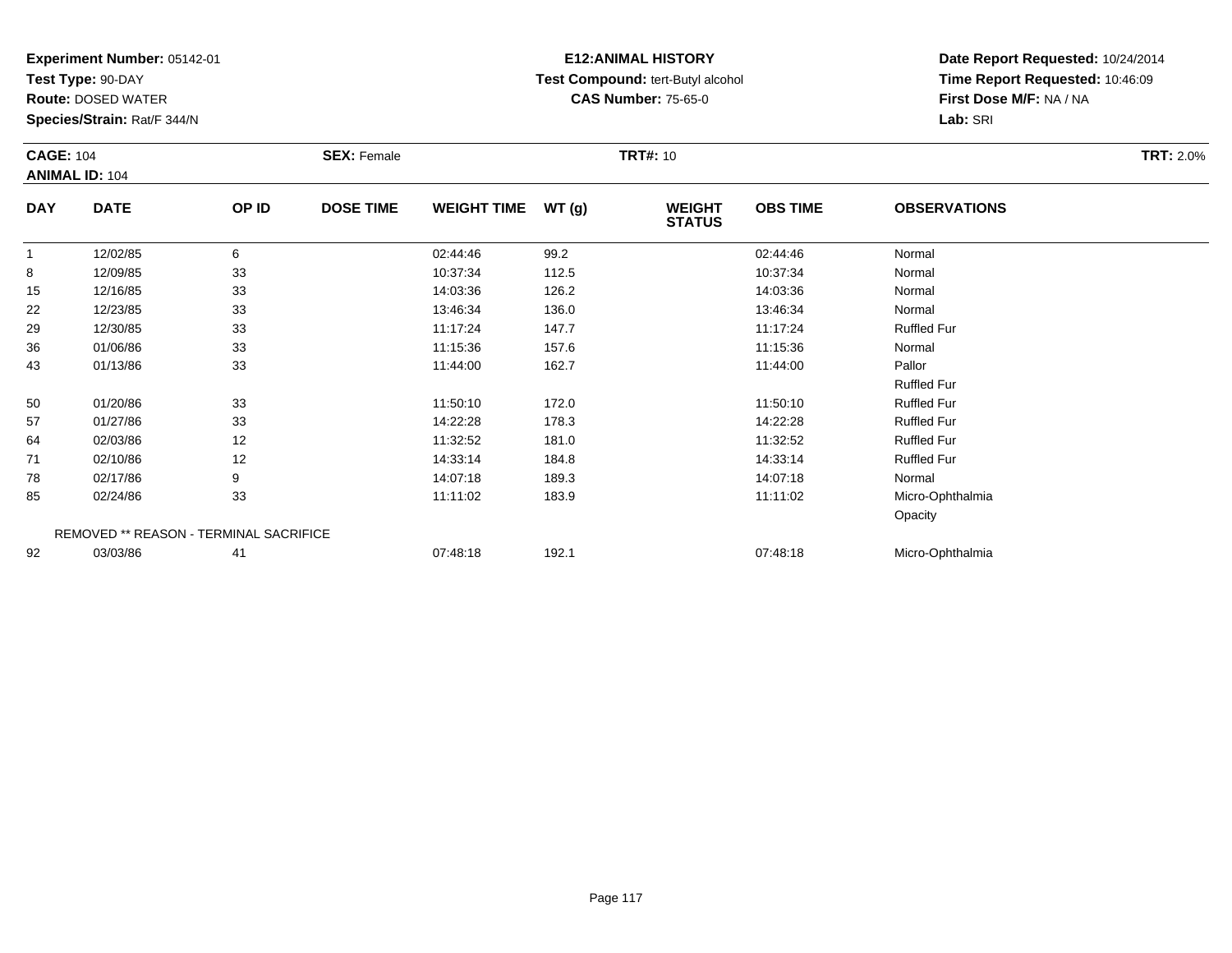**Test Type:** 90-DAY

**Route:** DOSED WATER

**Species/Strain:** Rat/F 344/N

# **E12:ANIMAL HISTORY Test Compound:** tert-Butyl alcohol **CAS Number:** 75-65-0

|              | <b>CAGE: 105</b><br><b>ANIMAL ID: 105</b> |       | <b>SEX: Female</b> |                    |       | <b>TRT#: 10</b>                |                 | <b>TRT: 2.0%</b>    |  |
|--------------|-------------------------------------------|-------|--------------------|--------------------|-------|--------------------------------|-----------------|---------------------|--|
| <b>DAY</b>   | <b>DATE</b>                               | OP ID | <b>DOSE TIME</b>   | <b>WEIGHT TIME</b> | WT(g) | <b>WEIGHT</b><br><b>STATUS</b> | <b>OBS TIME</b> | <b>OBSERVATIONS</b> |  |
| $\mathbf{1}$ | 12/02/85                                  | 6     |                    | 02:46:08           | 88.5  |                                | 02:46:08        | Normal              |  |
| 8            | 12/09/85                                  | 33    |                    | 10:40:58           | 101.0 |                                | 10:40:58        | Ataxia              |  |
| 15           | 12/16/85                                  | 33    |                    | 13:59:40           | 109.4 |                                | 13:59:40        | Normal              |  |
| 22           | 12/23/85                                  | 33    |                    | 13:41:56           | 120.3 |                                | 13:41:56        | Opacity             |  |
| 29           | 12/30/85                                  | 33    |                    | 11:18:00           | 136.6 |                                | 11:18:00        | Opacity             |  |
| 36           | 01/06/86                                  | 33    |                    | 11:16:12           | 145.1 |                                | 11:16:12        | Opacity             |  |
| 43           | 01/13/86                                  | 33    |                    | 11:45:00           | 153.5 |                                | 11:45:00        | Opacity             |  |
| 50           | 01/20/86                                  | 33    |                    | 11:51:34           | 158.3 |                                | 11:51:34        | Opacity             |  |
|              |                                           |       |                    |                    |       |                                |                 | <b>Ruffled Fur</b>  |  |
| 57           | 01/27/86                                  | 33    |                    | 14:23:14           | 163.5 |                                | 14:23:14        | Opacity             |  |
|              |                                           |       |                    |                    |       |                                |                 | <b>Ruffled Fur</b>  |  |
| 64           | 02/03/86                                  | 12    |                    | 11:33:26           | 165.8 |                                | 11:33:26        | Reddened Eye        |  |
|              |                                           |       |                    |                    |       |                                |                 | <b>Ruffled Fur</b>  |  |
| 71           | 02/10/86                                  | 12    |                    | 14:34:42           | 164.6 |                                | 14:34:42        | <b>Ruffled Fur</b>  |  |
| 78           | 02/17/86                                  | 9     |                    | 14:08:10           | 171.0 |                                | 14:08:10        | Normal              |  |
| 85           | 02/24/86                                  | 33    |                    | 11:08:28           | 165.4 |                                | 11:08:28        | <b>Head Tilted</b>  |  |
|              |                                           |       |                    |                    |       |                                |                 | Opacity             |  |
|              | REMOVED ** REASON - TERMINAL SACRIFICE    |       |                    |                    |       |                                |                 |                     |  |
| 92           | 03/03/86                                  | 41    |                    | 08:31:56           | 177.8 |                                | 08:31:56        | <b>Head Tilted</b>  |  |
|              |                                           |       |                    |                    |       |                                |                 | Opacity             |  |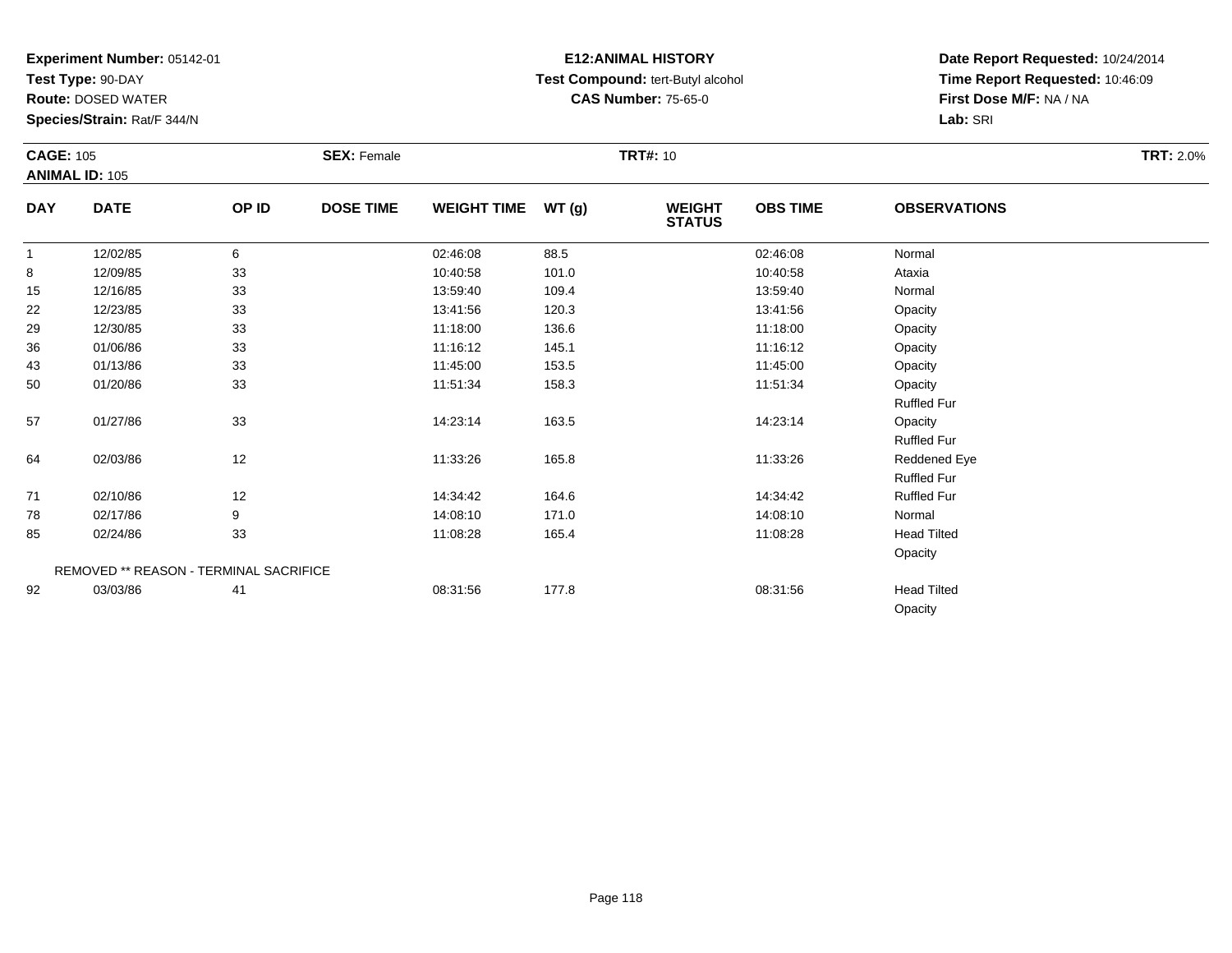**Test Type:** 90-DAY

**Route:** DOSED WATER

**Species/Strain:** Rat/F 344/N

# **E12:ANIMAL HISTORY Test Compound:** tert-Butyl alcohol **CAS Number:** 75-65-0

|            | <b>CAGE: 106</b><br><b>ANIMAL ID: 106</b> |       | <b>SEX: Female</b> |                    |       | <b>TRT#: 10</b>                | <b>TRT: 2.0%</b> |                     |  |
|------------|-------------------------------------------|-------|--------------------|--------------------|-------|--------------------------------|------------------|---------------------|--|
| <b>DAY</b> | <b>DATE</b>                               | OP ID | <b>DOSE TIME</b>   | <b>WEIGHT TIME</b> | WT(g) | <b>WEIGHT</b><br><b>STATUS</b> | <b>OBS TIME</b>  | <b>OBSERVATIONS</b> |  |
|            | 12/02/85                                  | 6     |                    | 02:34:24           | 91.4  |                                | 02:34:24         | Normal              |  |
| 8          | 12/09/85                                  | 33    |                    | 10:18:18           | 105.1 |                                | 10:18:18         | Normal              |  |
| 15         | 12/16/85                                  | 33    |                    | 15:40:54           | 117.2 |                                | 15:40:54         | Normal              |  |
| 22         | 12/23/85                                  | 33    |                    | 15:14:14           | 131.3 |                                | 15:14:14         | Normal              |  |
| 29         | 12/30/85                                  | 33    |                    | 14:43:38           | 141.5 |                                | 14:43:38         | Normal              |  |
| 36         | 01/06/86                                  | 33    |                    | 08:59:38           | 150.7 |                                | 08:59:38         | Normal              |  |
| 43         | 01/13/86                                  | 33    |                    | 09:23:16           | 151.7 |                                | 09:23:16         | <b>Head Tilted</b>  |  |
|            |                                           |       |                    |                    |       |                                |                  | <b>Ruffled Fur</b>  |  |
| 50         | 01/20/86                                  | 33    |                    | 15:39:48           | 160.6 |                                | 15:39:48         | <b>Head Tilted</b>  |  |
| 57         | 01/27/86                                  | 33    |                    | 13:31:54           | 168.0 |                                | 13:31:54         | <b>Head Tilted</b>  |  |
|            |                                           |       |                    |                    |       |                                |                  | Reddened Eye        |  |
| 64         | 02/03/86                                  | 12    |                    | 10:46:00           | 169.1 |                                | 10:46:00         | Exophthalmos        |  |
|            |                                           |       |                    |                    |       |                                |                  | Reddened Eye        |  |
| 71         | 02/10/86                                  | 12    |                    | 13:24:34           | 172.3 |                                | 13:24:34         | Reddened Eye        |  |
| 78         | 02/17/86                                  | 9     |                    | 13:31:18           | 177.8 |                                | 13:31:18         | Reddened Eye        |  |
| 85         | 02/24/86                                  | 33    |                    | 11:50:32           | 172.8 |                                | 11:50:32         | Reddened Eye        |  |
|            | REMOVED ** REASON - TERMINAL SACRIFICE    |       |                    |                    |       |                                |                  |                     |  |
| 93         | 03/04/86                                  | 41    |                    | 08:24:54           | 179.3 |                                | 08:24:54         | <b>Head Tilted</b>  |  |
|            |                                           |       |                    |                    |       |                                |                  | Opacity             |  |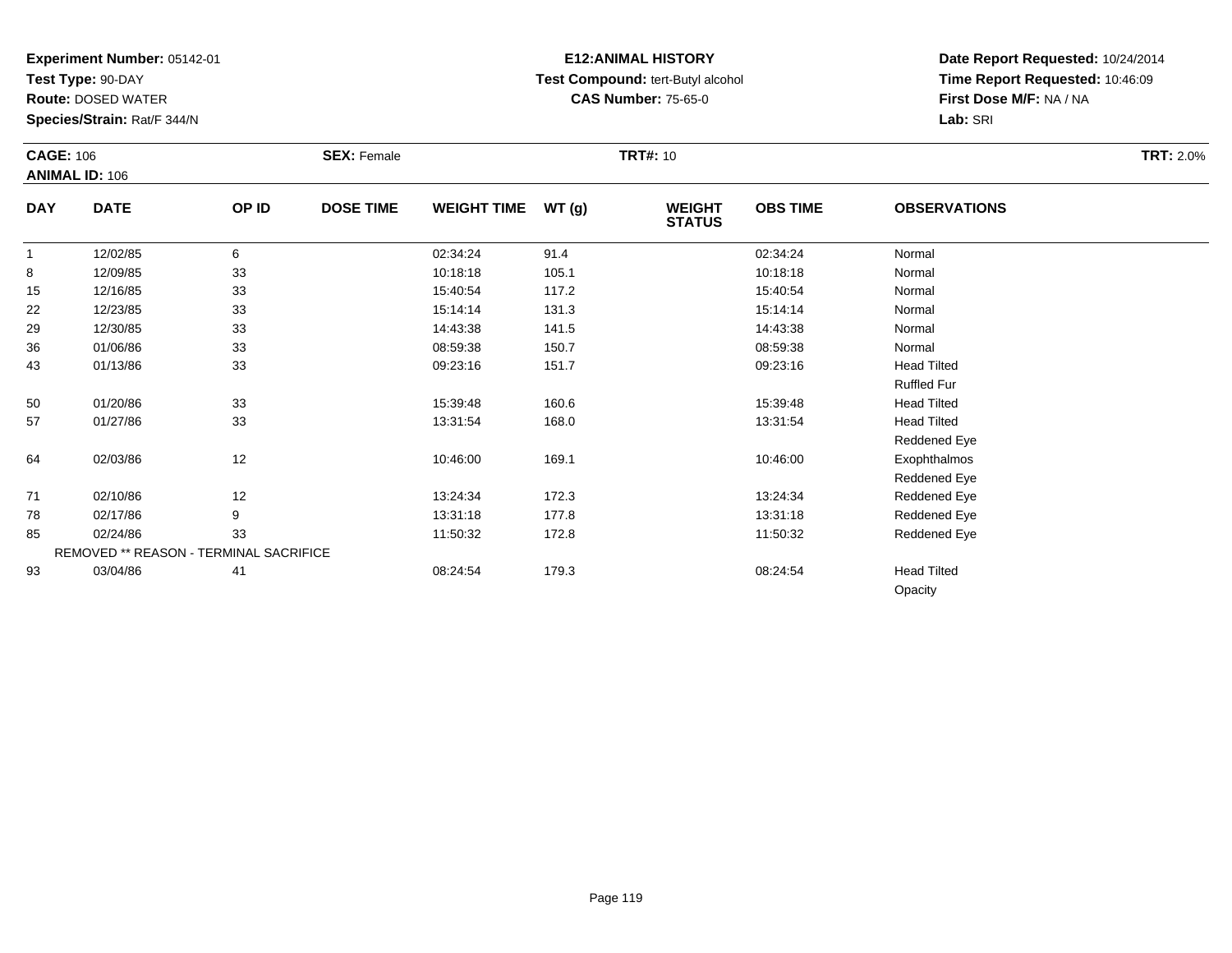**Test Type:** 90-DAY

**Route:** DOSED WATER

**Species/Strain:** Rat/F 344/N

# **E12:ANIMAL HISTORY Test Compound:** tert-Butyl alcohol **CAS Number:** 75-65-0

| <b>CAGE: 107</b> | <b>ANIMAL ID: 107</b> |                                        | <b>SEX: Female</b> |                    |       | <b>TRT#: 10</b>                |                 |                     | <b>TRT: 2.0%</b> |
|------------------|-----------------------|----------------------------------------|--------------------|--------------------|-------|--------------------------------|-----------------|---------------------|------------------|
| <b>DAY</b>       | <b>DATE</b>           | OP ID                                  | <b>DOSE TIME</b>   | <b>WEIGHT TIME</b> | WT(g) | <b>WEIGHT</b><br><b>STATUS</b> | <b>OBS TIME</b> | <b>OBSERVATIONS</b> |                  |
|                  | 12/02/85              | 6                                      |                    | 02:36:22           | 95.8  |                                | 02:36:22        | Normal              |                  |
| 8                | 12/09/85              | 33                                     |                    | 10:19:22           | 107.4 |                                | 10:19:22        | Normal              |                  |
| 15               | 12/16/85              | 33                                     |                    | 15:41:28           | 119.7 |                                | 15:41:28        | Normal              |                  |
| 22               | 12/23/85              | 33                                     |                    | 15:14:50           | 131.2 |                                | 15:14:50        | Normal              |                  |
| 29               | 12/30/85              | 33                                     |                    | 14:44:10           | 145.2 |                                | 14:44:10        | Pallor              |                  |
| 36               | 01/06/86              | 33                                     |                    | 09:00:38           | 154.0 |                                | 09:00:38        | Normal              |                  |
| 43               | 01/13/86              | 33                                     |                    | 09:24:12           | 159.7 |                                | 09:24:12        | <b>Ruffled Fur</b>  |                  |
| 50               | 01/20/86              | 33                                     |                    | 15:40:44           | 166.7 |                                | 15:40:44        | Normal              |                  |
| 57               | 01/27/86              | 33                                     |                    | 13:27:46           | 170.4 |                                | 13:27:46        | Normal              |                  |
| 64               | 02/03/86              | 12                                     |                    | 10:43:44           | 175.6 |                                | 10:43:44        | Normal              |                  |
| 71               | 02/10/86              | 12                                     |                    | 13:26:08           | 173.0 |                                | 13:26:08        | Normal              |                  |
| 78               | 02/17/86              | 9                                      |                    | 13:32:08           | 175.5 |                                | 13:32:08        | Reddened Eye        |                  |
| 85               | 02/24/86              | 33                                     |                    | 11:51:10           | 173.2 |                                | 11:51:10        | Reddened Eye        |                  |
|                  |                       | REMOVED ** REASON - TERMINAL SACRIFICE |                    |                    |       |                                |                 |                     |                  |
| 92               | 03/03/86              | 41                                     |                    | 08:28:14           | 178.2 |                                | 08:28:14        | Normal              |                  |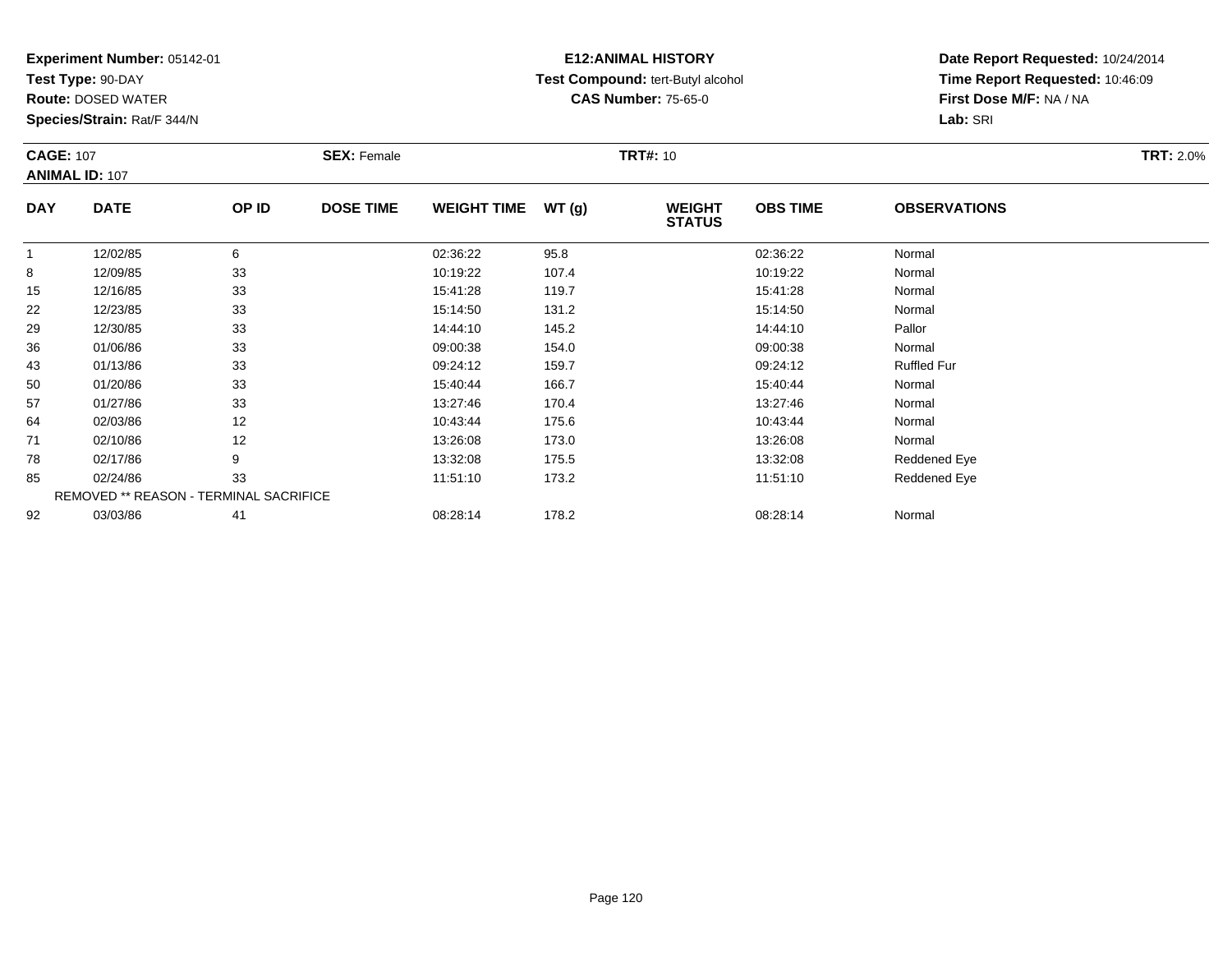**Test Type:** 90-DAY

**Route:** DOSED WATER

**Species/Strain:** Rat/F 344/N

# **E12:ANIMAL HISTORY Test Compound:** tert-Butyl alcohol **CAS Number:** 75-65-0

|              | <b>CAGE: 108</b><br><b>ANIMAL ID: 108</b> |       | <b>SEX: Female</b> |                    |       | <b>TRT#: 10</b>                |                 | <b>TRT: 2.0%</b>    |  |
|--------------|-------------------------------------------|-------|--------------------|--------------------|-------|--------------------------------|-----------------|---------------------|--|
| <b>DAY</b>   | <b>DATE</b>                               | OP ID | <b>DOSE TIME</b>   | <b>WEIGHT TIME</b> | WT(g) | <b>WEIGHT</b><br><b>STATUS</b> | <b>OBS TIME</b> | <b>OBSERVATIONS</b> |  |
| $\mathbf{1}$ | 12/02/85                                  | 6     |                    | 02:38:22           | 93.4  |                                | 02:38:22        | Normal              |  |
| 8            | 12/09/85                                  | 33    |                    | 10:21:48           | 108.0 |                                | 10:21:48        | Normal              |  |
| 15           | 12/16/85                                  | 33    |                    | 15:42:10           | 122.6 |                                | 15:42:10        | Normal              |  |
| 22           | 12/23/85                                  | 33    |                    | 15:15:18           | 135.2 |                                | 15:15:18        | <b>Head Tilted</b>  |  |
| 29           | 12/30/85                                  | 33    |                    | 14:44:48           | 146.5 |                                | 14:44:48        | <b>Head Tilted</b>  |  |
| 36           | 01/06/86                                  | 33    |                    | 09:01:34           | 154.7 |                                | 09:01:34        | <b>Head Tilted</b>  |  |
|              |                                           |       |                    |                    |       |                                |                 | <b>Ruffled Fur</b>  |  |
| 43           | 01/13/86                                  | 33    |                    | 09:16:54           | 164.4 |                                | 09:16:54        | <b>Head Tilted</b>  |  |
|              |                                           |       |                    |                    |       |                                |                 | <b>Ruffled Fur</b>  |  |
| 50           | 01/20/86                                  | 33    |                    | 15:37:46           | 168.3 |                                | 15:37:46        | <b>Head Tilted</b>  |  |
| 57           | 01/27/86                                  | 33    |                    | 13:28:42           | 173.6 |                                | 13:28:42        | <b>Head Tilted</b>  |  |
| 64           | 02/03/86                                  | 12    |                    | 10:44:14           | 177.8 |                                | 10:44:14        | <b>Head Tilted</b>  |  |
| 71           | 02/10/86                                  | 12    |                    | 13:27:28           | 180.6 |                                | 13:27:28        | <b>Head Tilted</b>  |  |
| 78           | 02/17/86                                  | 9     |                    | 13:33:00           | 185.3 |                                | 13:33:00        | <b>Head Tilted</b>  |  |
| 85           | 02/24/86                                  | 33    |                    | 11:51:40           | 180.2 |                                | 11:51:40        | <b>Head Tilted</b>  |  |
|              | REMOVED ** REASON - TERMINAL SACRIFICE    |       |                    |                    |       |                                |                 |                     |  |
| 92           | 03/03/86                                  | 41    |                    | 07:41:32           | 190.5 |                                | 07:41:32        | <b>Head Tilted</b>  |  |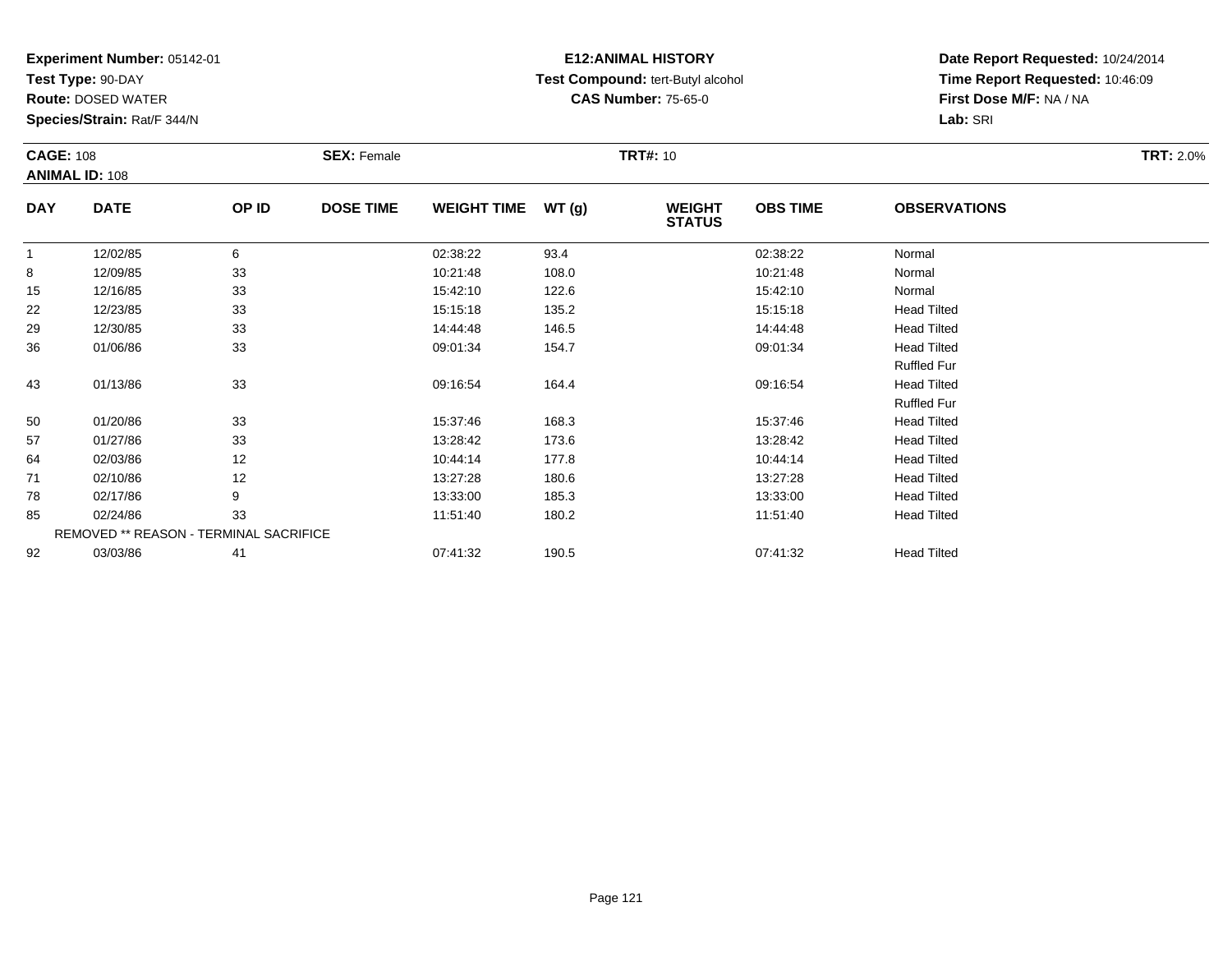**Test Type:** 90-DAY

**Route:** DOSED WATER

**Species/Strain:** Rat/F 344/N

# **E12:ANIMAL HISTORY Test Compound:** tert-Butyl alcohol **CAS Number:** 75-65-0

| <b>CAGE: 109</b> |                                        |       | <b>SEX: Female</b> |                    |       | <b>TRT#: 10</b>                |                 |                     | <b>TRT: 2.0%</b> |
|------------------|----------------------------------------|-------|--------------------|--------------------|-------|--------------------------------|-----------------|---------------------|------------------|
|                  | <b>ANIMAL ID: 109</b>                  |       |                    |                    |       |                                |                 |                     |                  |
| <b>DAY</b>       | <b>DATE</b>                            | OP ID | <b>DOSE TIME</b>   | <b>WEIGHT TIME</b> | WT(g) | <b>WEIGHT</b><br><b>STATUS</b> | <b>OBS TIME</b> | <b>OBSERVATIONS</b> |                  |
|                  | 12/02/85                               | 6     |                    | 02:39:20           | 98.5  |                                | 02:39:20        | Normal              |                  |
| 8                | 12/09/85                               | 33    |                    | 10:23:26           | 115.5 |                                | 10:23:26        | Normal              |                  |
| 15               | 12/16/85                               | 33    |                    | 15:42:44           | 128.3 |                                | 15:42:44        | Normal              |                  |
| 22               | 12/23/85                               | 33    |                    | 15:16:20           | 141.8 |                                | 15:16:20        | Normal              |                  |
| 29               | 12/30/85                               | 33    |                    | 14:41:34           | 152.3 |                                | 14:41:34        | Normal              |                  |
| 36               | 01/06/86                               | 33    |                    | 08:55:54           | 161.1 |                                | 08:55:54        | Ataxia              |                  |
|                  |                                        |       |                    |                    |       |                                |                 | Tachypnea           |                  |
| 43               | 01/13/86                               | 33    |                    | 09:19:58           | 166.4 |                                | 09:19:58        | Tachypnea           |                  |
| 50               | 01/20/86                               | 33    |                    | 15:38:24           | 170.4 |                                | 15:38:24        | Normal              |                  |
| 57               | 01/27/86                               | 33    |                    | 13:29:48           | 178.3 |                                | 13:29:48        | Normal              |                  |
| 64               | 02/03/86                               | 12    |                    | 10:45:02           | 179.4 |                                | 10:45:02        | Normal              |                  |
| 71               | 02/10/86                               | 12    |                    | 13:28:52           | 186.2 |                                | 13:28:52        | Normal              |                  |
| 78               | 02/17/86                               | 9     |                    | 13:33:52           | 188.4 |                                | 13:33:52        | Normal              |                  |
| 85               | 02/24/86                               | 33    |                    | 11:52:18           | 180.5 |                                | 11:52:18        | Normal              |                  |
|                  | REMOVED ** REASON - TERMINAL SACRIFICE |       |                    |                    |       |                                |                 |                     |                  |
| 93               | 03/04/86                               | 41    |                    | 07:50:36           | 190.1 |                                | 07:50:36        | Normal              |                  |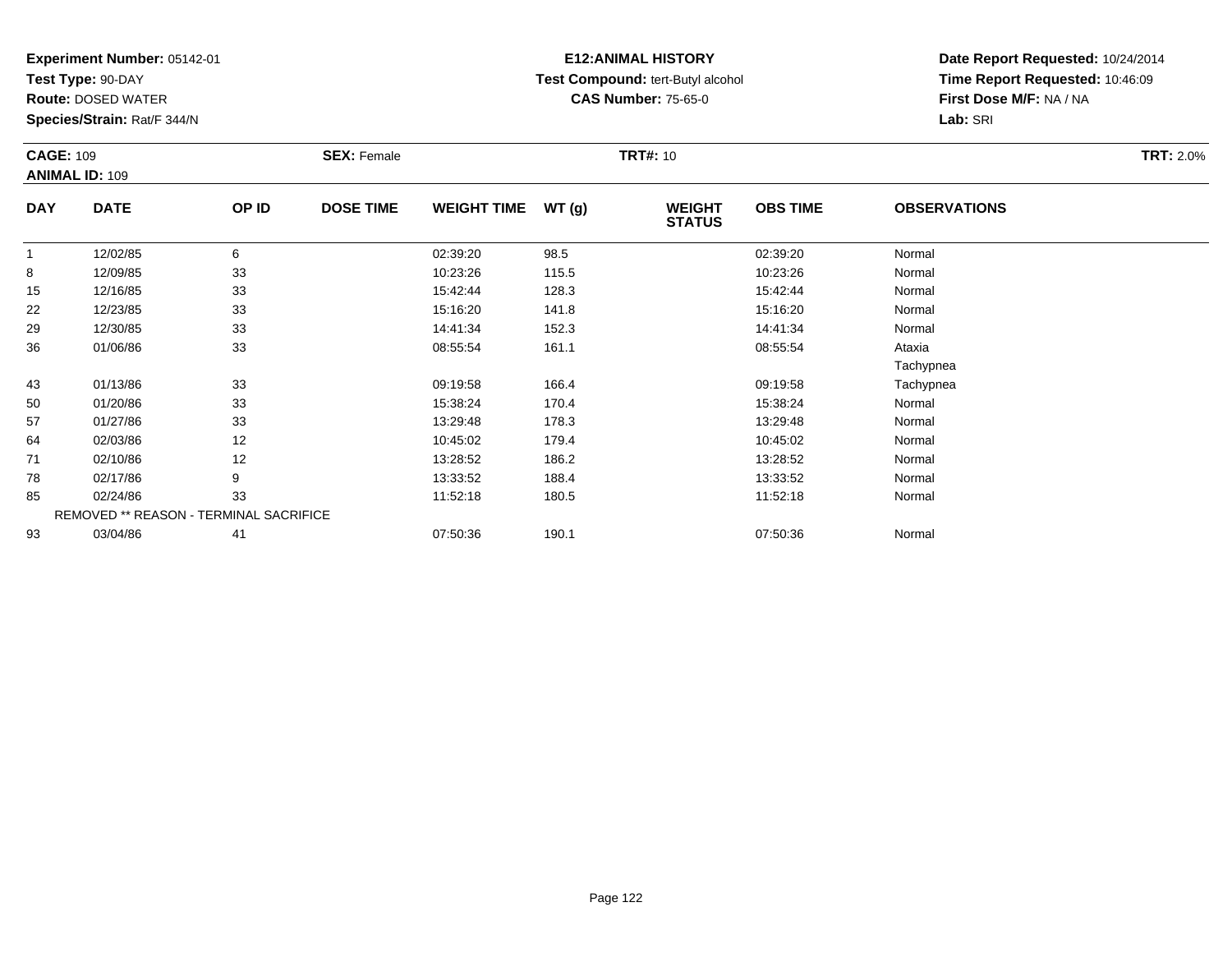**Test Type:** 90-DAY

**Route:** DOSED WATER

**Species/Strain:** Rat/F 344/N

# **E12:ANIMAL HISTORY Test Compound:** tert-Butyl alcohol **CAS Number:** 75-65-0

| <b>CAGE: 110</b> | <b>ANIMAL ID: 110</b>                  |       | <b>SEX: Female</b> |                    |       | <b>TRT#: 10</b>                |                 |                     | <b>TRT: 2.0%</b> |
|------------------|----------------------------------------|-------|--------------------|--------------------|-------|--------------------------------|-----------------|---------------------|------------------|
| <b>DAY</b>       | <b>DATE</b>                            | OP ID | <b>DOSE TIME</b>   | <b>WEIGHT TIME</b> | WT(g) | <b>WEIGHT</b><br><b>STATUS</b> | <b>OBS TIME</b> | <b>OBSERVATIONS</b> |                  |
| $\mathbf{1}$     | 12/02/85                               | 6     |                    | 02:40:08           | 90.0  |                                | 02:40:08        | Normal              |                  |
| 8                | 12/09/85                               | 33    |                    | 10:24:12           | 107.9 |                                | 10:24:12        | Normal              |                  |
| 15               | 12/16/85                               | 33    |                    | 15:40:18           | 119.7 |                                | 15:40:18        | Normal              |                  |
| 22               | 12/23/85                               | 33    |                    | 15:13:42           | 128.8 |                                | 15:13:42        | Normal              |                  |
| 29               | 12/30/85                               | 33    |                    | 14:43:10           | 138.1 |                                | 14:43:10        | Normal              |                  |
| 36               | 01/06/86                               | 33    |                    | 08:58:52           | 146.6 |                                | 08:58:52        | Normal              |                  |
| 43               | 01/13/86                               | 33    |                    | 09:22:20           | 156.4 |                                | 09:22:20        | Normal              |                  |
| 50               | 01/20/86                               | 33    |                    | 15:39:14           | 163.3 |                                | 15:39:14        | Normal              |                  |
| 57               | 01/27/86                               | 33    |                    | 13:30:58           | 170.2 |                                | 13:30:58        | Normal              |                  |
| 64               | 02/03/86                               | 12    |                    | 10:45:32           | 173.9 |                                | 10:45:32        | Normal              |                  |
| 71               | 02/10/86                               | 12    |                    | 13:30:30           | 176.6 |                                | 13:30:30        | Normal              |                  |
| 78               | 02/17/86                               | 9     |                    | 13:34:44           | 176.0 |                                | 13:34:44        | Normal              |                  |
| 85               | 02/24/86                               | 33    |                    | 11:50:02           | 170.8 |                                | 11:50:02        | Normal              |                  |
|                  | REMOVED ** REASON - TERMINAL SACRIFICE |       |                    |                    |       |                                |                 |                     |                  |
| 94               | 03/05/86                               | 41    |                    | 07:52:16           | 182.0 |                                | 07:52:16        | Normal              |                  |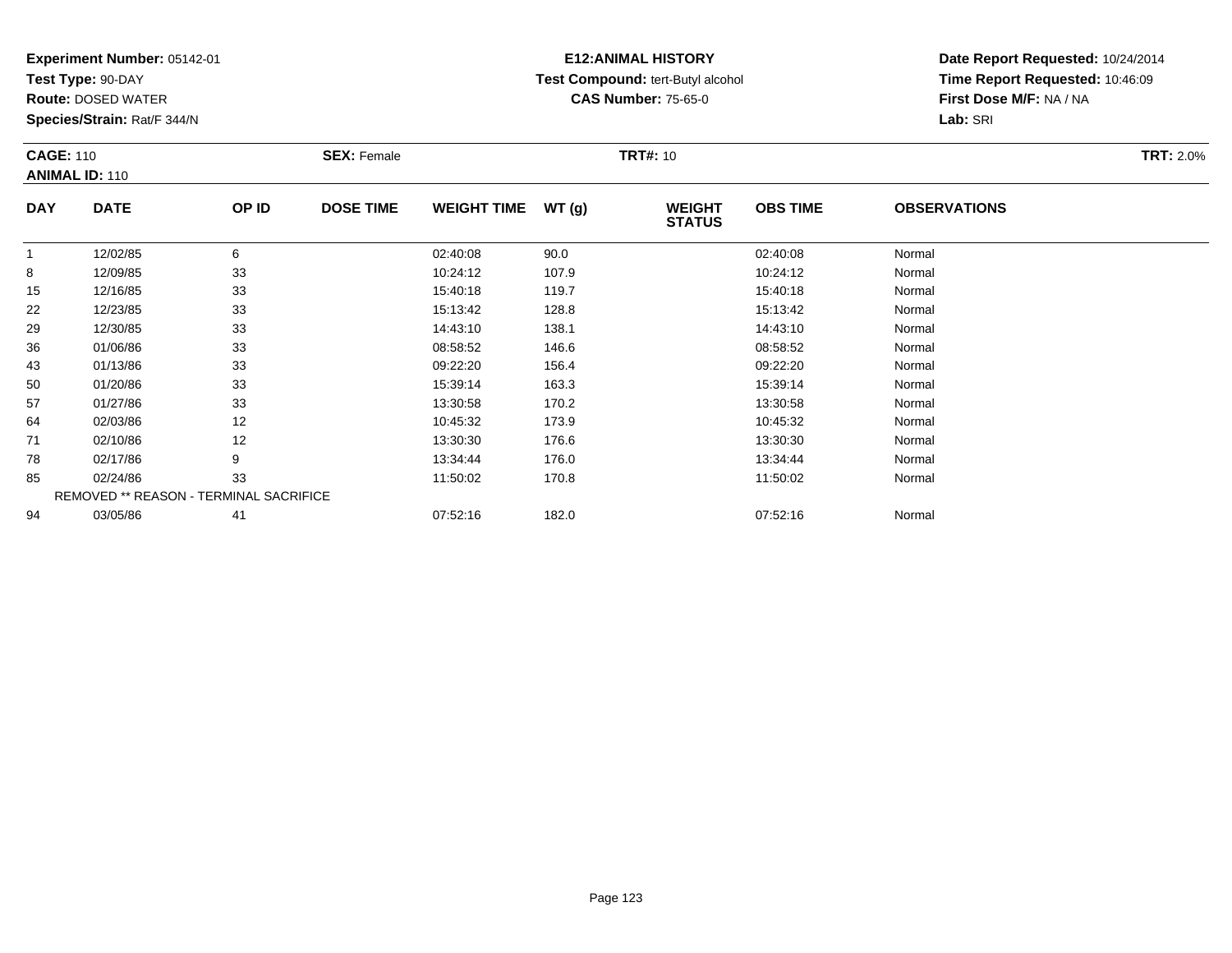**Test Type:** 90-DAY

**Route:** DOSED WATER

**Species/Strain:** Rat/F 344/N

# **E12:ANIMAL HISTORY Test Compound:** tert-Butyl alcohol **CAS Number:** 75-65-0

| <b>CAGE: 111</b> |                       |                  |                                                              |       |                                |                 |                       | <b>TRT: 4.0%</b> |
|------------------|-----------------------|------------------|--------------------------------------------------------------|-------|--------------------------------|-----------------|-----------------------|------------------|
|                  |                       |                  |                                                              |       |                                |                 |                       |                  |
| <b>DATE</b>      | OP ID                 | <b>DOSE TIME</b> |                                                              |       | <b>WEIGHT</b><br><b>STATUS</b> | <b>OBS TIME</b> | <b>OBSERVATIONS</b>   |                  |
| 12/02/85         | 6                     |                  | 03:06:38                                                     | 84.3  |                                | 03:06:38        | Normal                |                  |
| 12/09/85         | 33                    |                  | 09:46:44                                                     | 97.3  |                                | 09:46:44        | Ataxia                |                  |
| 12/16/85         | 33                    |                  | 14:23:58                                                     | 105.3 |                                | 14:23:58        | Normal                |                  |
| 12/23/85         | 33                    |                  | 14:06:54                                                     | 112.6 |                                | 14:06:54        | <b>Blood In Urine</b> |                  |
| 12/30/85         | 33                    |                  | 11:05:24                                                     | 115.5 |                                | 11:05:24        | Ataxia                |                  |
|                  |                       |                  |                                                              |       |                                |                 | <b>Ruffled Fur</b>    |                  |
| 01/06/86         | 33                    |                  | 10:58:34                                                     | 112.7 |                                | 10:58:34        | Ataxia                |                  |
|                  |                       |                  |                                                              |       |                                |                 | Reddened Eye          |                  |
|                  |                       |                  |                                                              |       |                                |                 | <b>Ruffled Fur</b>    |                  |
| 01/13/86         | 33                    |                  | 11:29:36                                                     | 120.3 |                                | 11:29:36        | Ataxia                |                  |
|                  |                       |                  |                                                              |       |                                |                 | <b>Ruffled Fur</b>    |                  |
| 01/20/86         | 33                    |                  | 14:22:12                                                     | 133.3 |                                | 14:22:12        | Ataxia                |                  |
|                  |                       |                  |                                                              |       |                                |                 | Emaciated             |                  |
|                  |                       |                  |                                                              |       |                                |                 | <b>Ruffled Fur</b>    |                  |
| 01/27/86         | 33                    |                  | 14:52:40                                                     | 131.3 |                                | 14:52:40        | Ataxia                |                  |
|                  |                       |                  |                                                              |       |                                |                 | Emaciated             |                  |
|                  |                       |                  |                                                              |       |                                |                 | Micro-Ophthalmia      |                  |
|                  |                       |                  |                                                              |       |                                |                 | <b>Ruffled Fur</b>    |                  |
|                  |                       |                  |                                                              |       |                                |                 | Urine Stain Yellow    |                  |
| 02/03/86         | 12                    |                  | 11:20:02                                                     | 148.2 |                                | 11:20:02        | Ataxia                |                  |
|                  |                       |                  |                                                              |       |                                |                 | Emaciated             |                  |
|                  |                       |                  |                                                              |       |                                |                 | <b>Ruffled Fur</b>    |                  |
| 02/10/86         | 12                    |                  | 14:24:44                                                     | 157.3 |                                | 14:24:44        | Ataxia                |                  |
|                  |                       |                  |                                                              |       |                                |                 | Emaciated             |                  |
|                  |                       |                  |                                                              |       |                                |                 | <b>Ruffled Fur</b>    |                  |
| 02/17/86         | 9                     |                  | 14:19:10                                                     | 158.5 |                                | 14:19:10        | Normal                |                  |
| 02/24/86         | 33                    |                  | 10:50:22                                                     | 153.6 |                                | 10:50:22        | <b>Ruffled Fur</b>    |                  |
|                  |                       |                  |                                                              |       |                                |                 |                       |                  |
| 03/05/86         | 41                    |                  | 07:46:10                                                     | 162.0 |                                | 07:46:10        | <b>Ruffled Fur</b>    |                  |
|                  | <b>ANIMAL ID: 111</b> |                  | <b>SEX: Female</b><br>REMOVED ** REASON - TERMINAL SACRIFICE |       | WEIGHT TIME WT (g)             | <b>TRT#: 12</b> |                       |                  |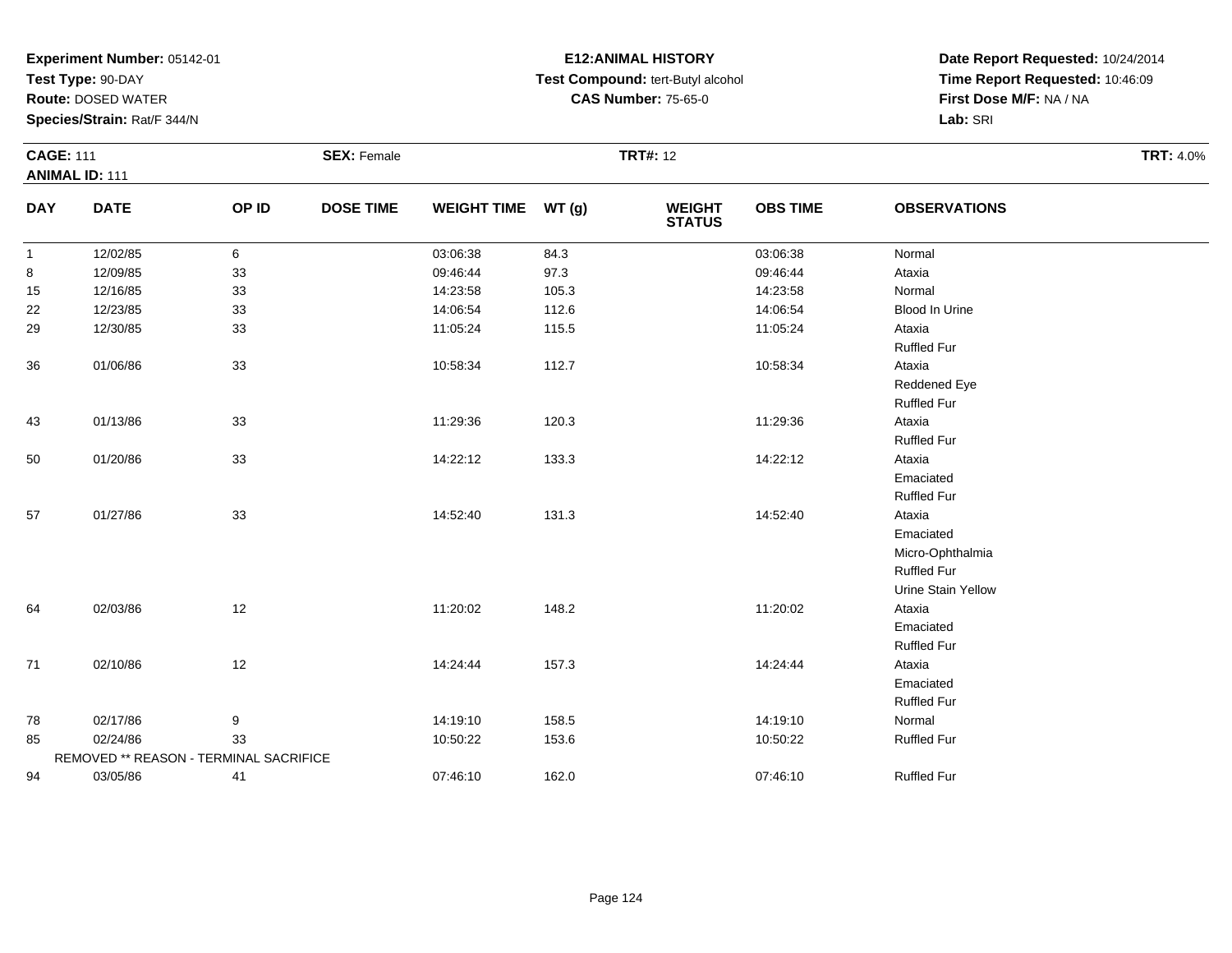**Test Type:** 90-DAY

**Route:** DOSED WATER

**Species/Strain:** Rat/F 344/N

# **E12:ANIMAL HISTORY Test Compound:** tert-Butyl alcohol **CAS Number:** 75-65-0

|              | <b>CAGE: 112</b><br><b>ANIMAL ID: 112</b> |       | <b>SEX: Female</b> |                    |       | <b>TRT#: 12</b>                |                 | <b>TRT: 4.0%</b>    |  |
|--------------|-------------------------------------------|-------|--------------------|--------------------|-------|--------------------------------|-----------------|---------------------|--|
| <b>DAY</b>   | <b>DATE</b>                               | OP ID | <b>DOSE TIME</b>   | WEIGHT TIME WT (g) |       | <b>WEIGHT</b><br><b>STATUS</b> | <b>OBS TIME</b> | <b>OBSERVATIONS</b> |  |
| $\mathbf{1}$ | 12/02/85                                  | 6     |                    | 03:07:22           | 93.1  |                                | 03:07:22        | Normal              |  |
| 8            | 12/09/85                                  | 33    |                    | 09:48:16           | 93.9  |                                | 09:48:16        | Ataxia              |  |
| 15           | 12/16/85                                  | 33    |                    | 14:25:02           | 100.1 |                                | 14:25:02        | Ataxia              |  |
|              |                                           |       |                    |                    |       |                                |                 | <b>Ruffled Fur</b>  |  |
| $22\,$       | 12/23/85                                  | 33    |                    | 14:08:14           | 120.1 |                                | 14:08:14        | <b>Ruffled Fur</b>  |  |
| 29           | 12/30/85                                  | 33    |                    | 11:06:42           | 111.1 |                                | 11:06:42        | Ataxia              |  |
|              |                                           |       |                    |                    |       |                                |                 | Pallor              |  |
| 36           | 01/06/86                                  | 33    |                    | 11:00:28           | 104.4 |                                | 11:00:28        | Ataxia              |  |
|              |                                           |       |                    |                    |       |                                |                 | Reddened Eye        |  |
|              |                                           |       |                    |                    |       |                                |                 | <b>Ruffled Fur</b>  |  |
| 43           | 01/13/86                                  | 33    |                    | 11:30:42           | 87.8  |                                | 11:30:42        | Ataxia              |  |
|              |                                           |       |                    |                    |       |                                |                 | Emaciated           |  |
|              |                                           |       |                    |                    |       |                                |                 | Pallor              |  |
|              |                                           |       |                    |                    |       |                                |                 | <b>Ruffled Fur</b>  |  |
| 50           | 01/20/86                                  | 33    |                    | 14:23:34           | 89.0  |                                | 14:23:34        | Ataxia              |  |
|              |                                           |       |                    |                    |       |                                |                 | Emaciated           |  |
|              |                                           |       |                    |                    |       |                                |                 | Pallor              |  |
|              |                                           |       |                    |                    |       |                                |                 | <b>Ruffled Fur</b>  |  |
|              |                                           |       |                    |                    |       |                                |                 | Urine Stain Yellow  |  |
| 57           | 01/27/86                                  | 33    |                    | 14:48:36           | 83.6  |                                | 14:48:36        | Ataxia              |  |
|              |                                           |       |                    |                    |       |                                |                 | Emaciated           |  |
|              |                                           |       |                    |                    |       |                                |                 | Micro-Ophthalmia    |  |
|              |                                           |       |                    |                    |       |                                |                 | <b>Ruffled Fur</b>  |  |
|              |                                           |       |                    |                    |       |                                |                 | Urine Stain Brown   |  |
| 64           | 02/03/86                                  | 12    |                    | 11:17:40           | 82.9  |                                | 11:17:40        | Ataxia              |  |
|              |                                           |       |                    |                    |       |                                |                 | Emaciated           |  |
|              |                                           |       |                    |                    |       |                                |                 | Micro-Ophthalmia    |  |
|              |                                           |       |                    |                    |       |                                |                 | Pallor              |  |
|              |                                           |       |                    |                    |       |                                |                 | <b>Ruffled Fur</b>  |  |
|              |                                           |       |                    |                    |       |                                |                 | Urine Stain Brown   |  |
| 71           | 02/10/86                                  | 12    |                    | 14:26:18           | 78.4  |                                | 14:26:18        | Ataxia              |  |
|              |                                           |       |                    |                    |       |                                |                 |                     |  |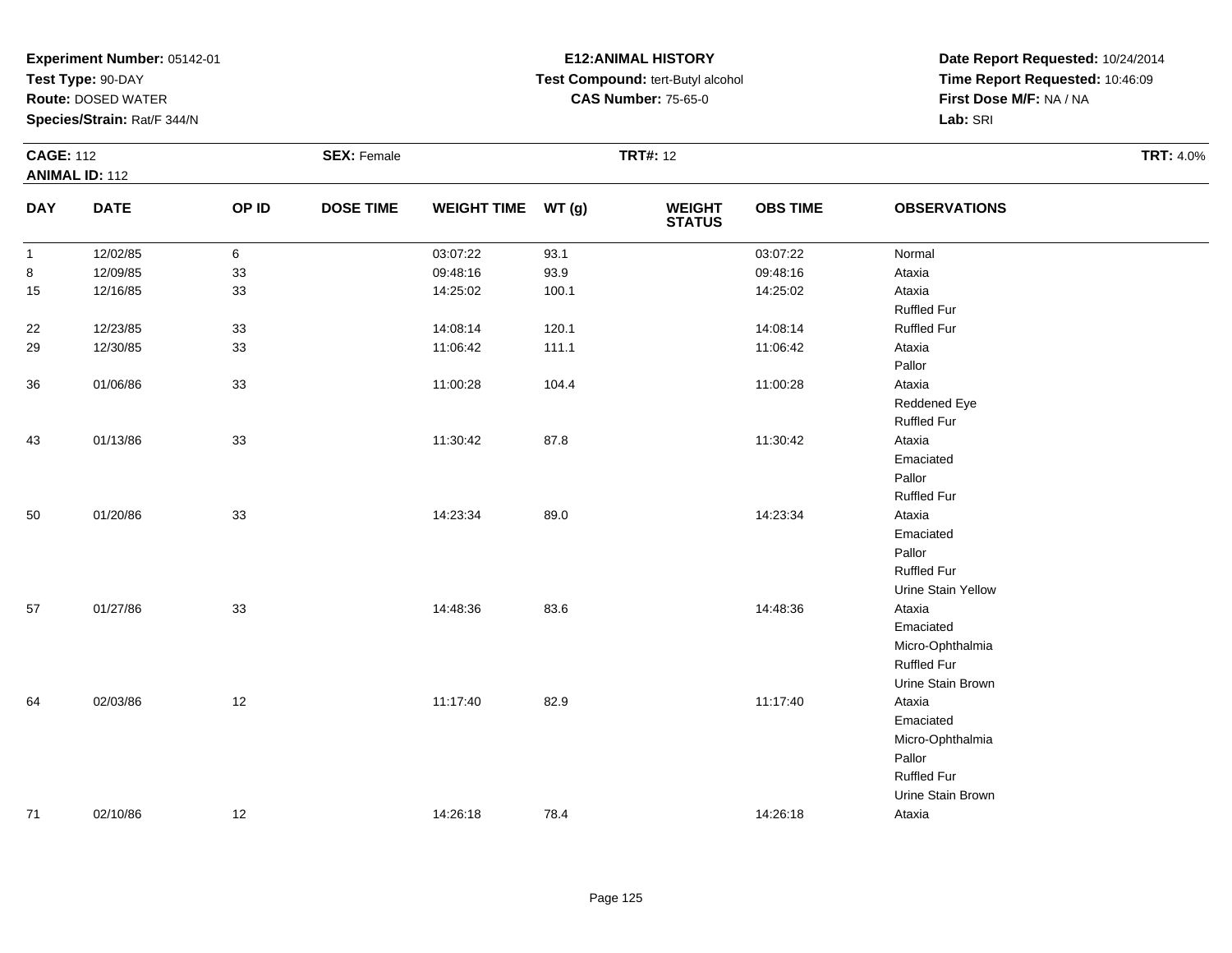|                                           | Experiment Number: 05142-01<br>Test Type: 90-DAY<br><b>Route: DOSED WATER</b><br>Species/Strain: Rat/F 344/N |                    |                  |                    |                 | <b>E12: ANIMAL HISTORY</b><br>Test Compound: tert-Butyl alcohol<br><b>CAS Number: 75-65-0</b> |                 | Date Report Requested: 10/24/2014<br>Time Report Requested: 10:46:09<br>First Dose M/F: NA / NA<br>Lab: SRI |  |
|-------------------------------------------|--------------------------------------------------------------------------------------------------------------|--------------------|------------------|--------------------|-----------------|-----------------------------------------------------------------------------------------------|-----------------|-------------------------------------------------------------------------------------------------------------|--|
| <b>CAGE: 112</b><br><b>ANIMAL ID: 112</b> |                                                                                                              | <b>SEX: Female</b> |                  |                    | <b>TRT#: 12</b> |                                                                                               |                 | <b>TRT: 4.0%</b>                                                                                            |  |
| <b>DAY</b>                                | <b>DATE</b>                                                                                                  | OP ID              | <b>DOSE TIME</b> | <b>WEIGHT TIME</b> | WT(g)           | <b>WEIGHT</b><br><b>STATUS</b>                                                                | <b>OBS TIME</b> | <b>OBSERVATIONS</b>                                                                                         |  |
|                                           |                                                                                                              |                    |                  |                    |                 |                                                                                               |                 | Emaciated<br>Micro-Ophthalmia<br>Pallor<br><b>Ruffled Fur</b><br>Urine Stain Brown                          |  |
| 78                                        | 02/17/86                                                                                                     | 9                  |                  | 14:19:50           | 79.1            |                                                                                               | 14:19:50        | Emaciated<br><b>Ruffled Fur</b><br>Urine Stain Brown                                                        |  |
|                                           | REMOVED ** REASON - MORIBUND SACRIFICE                                                                       |                    |                  |                    |                 |                                                                                               |                 |                                                                                                             |  |
| 81                                        | 02/20/86                                                                                                     | 33                 |                  | 11:27:08           | 78.0            |                                                                                               | 11:27:08        | Ataxia<br>Emaciated<br><b>Ruffled Fur</b><br>Urine Stain Brown                                              |  |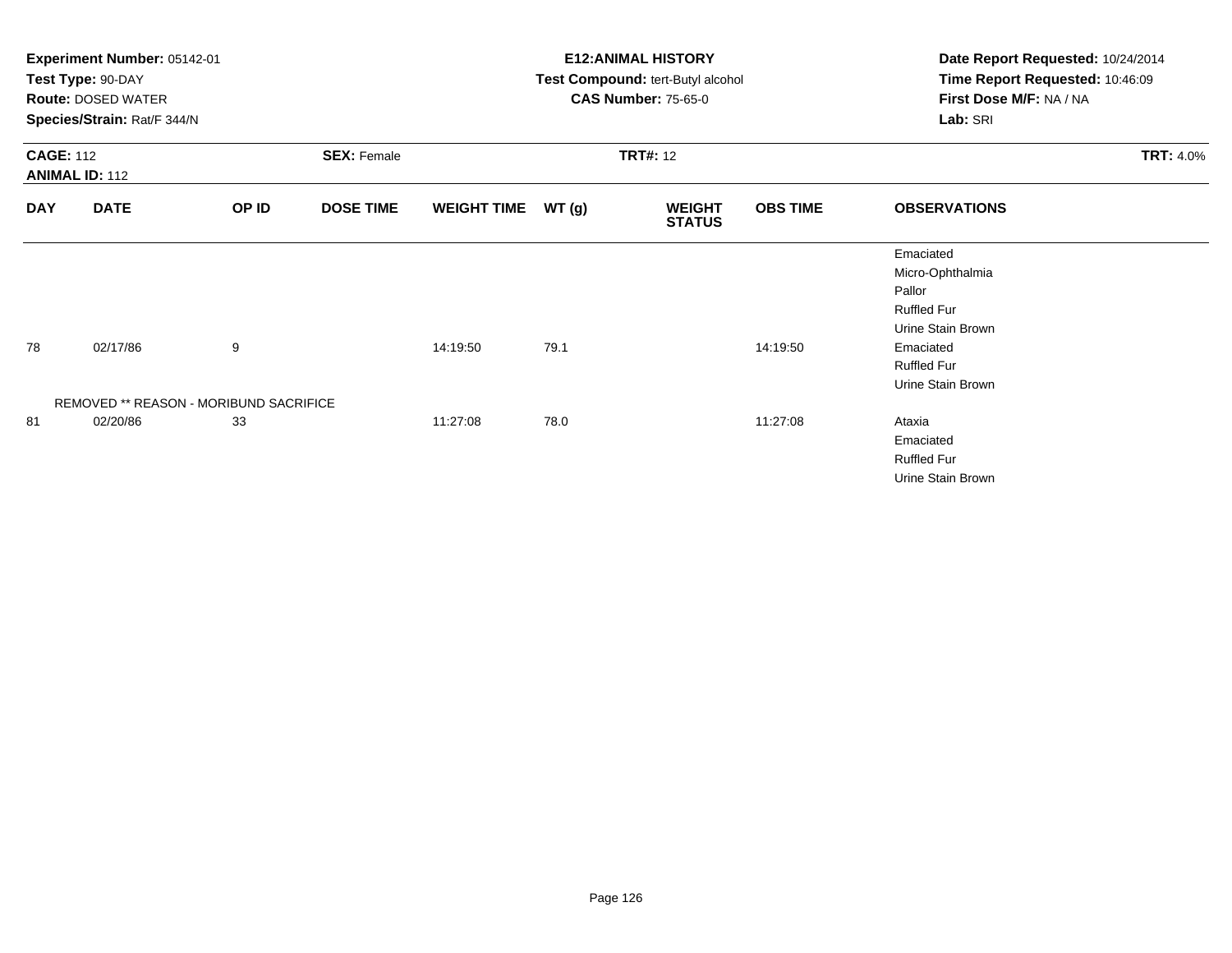|            | Experiment Number: 05142-01<br>Test Type: 90-DAY<br><b>Route: DOSED WATER</b><br>Species/Strain: Rat/F 344/N |                                        |                    |                      |              | <b>E12: ANIMAL HISTORY</b><br>Test Compound: tert-Butyl alcohol<br><b>CAS Number: 75-65-0</b> | Date Report Requested: 10/24/2014<br>Time Report Requested: 10:46:09<br>First Dose M/F: NA / NA<br>Lab: SRI |                                                                                               |
|------------|--------------------------------------------------------------------------------------------------------------|----------------------------------------|--------------------|----------------------|--------------|-----------------------------------------------------------------------------------------------|-------------------------------------------------------------------------------------------------------------|-----------------------------------------------------------------------------------------------|
|            | <b>CAGE: 113</b><br><b>ANIMAL ID: 113</b>                                                                    |                                        | <b>SEX: Female</b> | <b>TRT#: 12</b>      |              |                                                                                               |                                                                                                             | <b>TRT: 4.0%</b>                                                                              |
| <b>DAY</b> | <b>DATE</b>                                                                                                  | OP ID                                  | <b>DOSE TIME</b>   | <b>WEIGHT TIME</b>   | WT(g)        | <b>WEIGHT</b><br><b>STATUS</b>                                                                | <b>OBS TIME</b>                                                                                             | <b>OBSERVATIONS</b>                                                                           |
| 1<br>8     | 12/02/85<br>12/09/85                                                                                         | 6<br>33                                |                    | 03:08:32<br>09:50:34 | 92.5<br>98.5 |                                                                                               | 03:08:32<br>09:50:34                                                                                        | Normal<br>Normal                                                                              |
|            |                                                                                                              | REMOVED ** REASON - MORIBUND SACRIFICE |                    |                      |              |                                                                                               |                                                                                                             |                                                                                               |
| 12         | 12/13/85                                                                                                     | 33                                     |                    | 13:23:44             | 101.0        |                                                                                               | 13:23:44                                                                                                    | Comatose<br>Hypothermia<br>Limb Paralysis Limb<br>Micro-Ophthalmia<br>Polyuria<br>Prostration |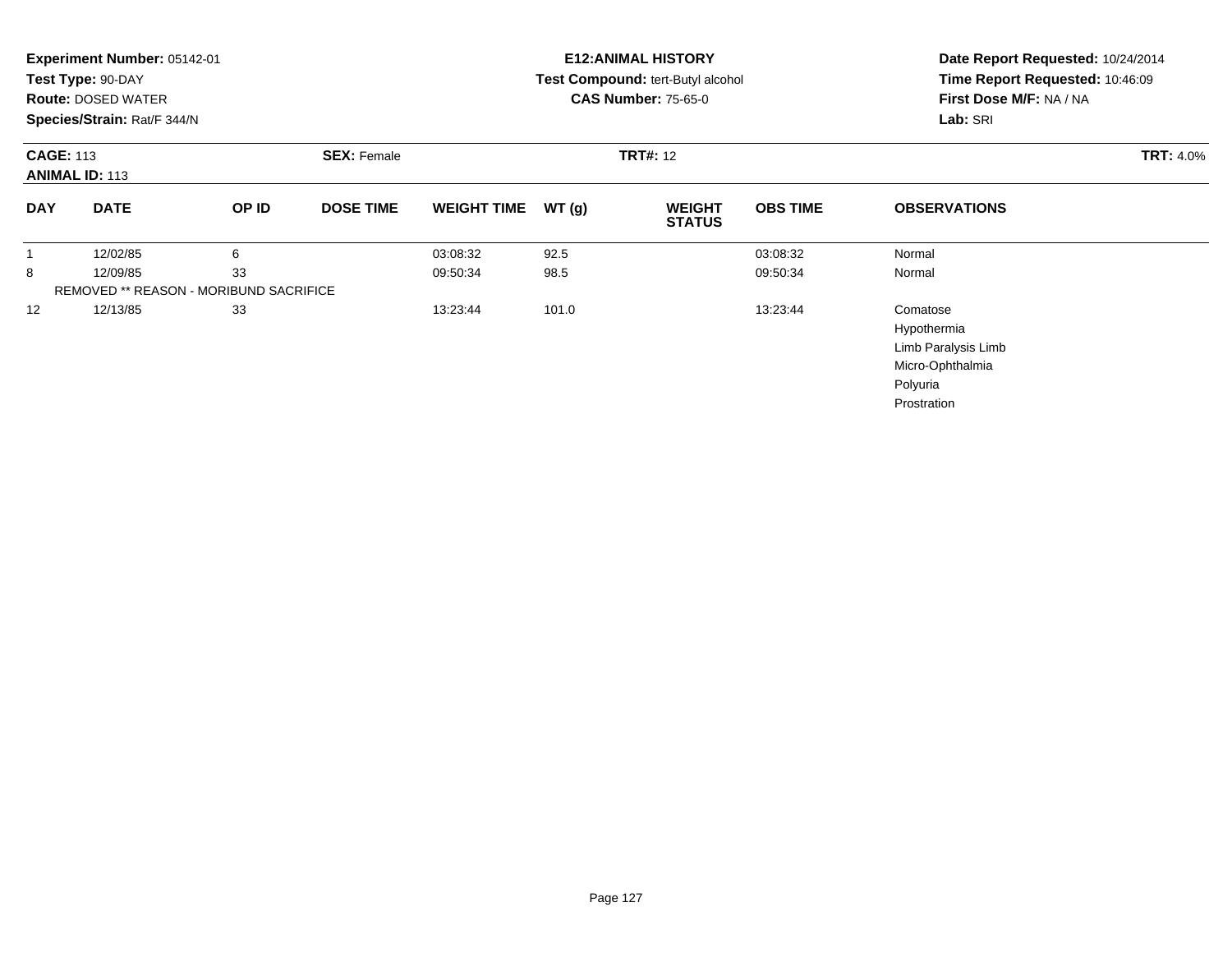**Test Type:** 90-DAY

**Route:** DOSED WATER

**Species/Strain:** Rat/F 344/N

# **E12:ANIMAL HISTORY Test Compound:** tert-Butyl alcohol **CAS Number:** 75-65-0

|              | <b>CAGE: 114</b><br><b>ANIMAL ID: 114</b> |       | <b>SEX: Female</b> |                    |      | <b>TRT#: 12</b>                |                 | <b>TRT: 4.0%</b>    |  |
|--------------|-------------------------------------------|-------|--------------------|--------------------|------|--------------------------------|-----------------|---------------------|--|
| <b>DAY</b>   | <b>DATE</b>                               | OP ID | <b>DOSE TIME</b>   | WEIGHT TIME WT (g) |      | <b>WEIGHT</b><br><b>STATUS</b> | <b>OBS TIME</b> | <b>OBSERVATIONS</b> |  |
| $\mathbf{1}$ | 12/02/85                                  | 6     |                    | 03:09:20           | 89.5 |                                | 03:09:20        | Normal              |  |
| 8            | 12/09/85                                  | 33    |                    | 09:53:30           | 86.6 |                                | 09:53:30        | Normal              |  |
| 15           | 12/16/85                                  | 33    |                    | 14:26:50           | 88.8 |                                | 14:26:50        | <b>Ruffled Fur</b>  |  |
| 22           | 12/23/85                                  | 33    |                    | 14:09:32           | 91.5 |                                | 14:09:32        | Ataxia              |  |
|              |                                           |       |                    |                    |      |                                |                 | Pallor              |  |
|              |                                           |       |                    |                    |      |                                |                 | <b>Ruffled Fur</b>  |  |
| 29           | 12/30/85                                  | 33    |                    | 11:02:18           | 88.8 |                                | 11:02:18        | Ataxia              |  |
|              |                                           |       |                    |                    |      |                                |                 | Emaciated           |  |
|              |                                           |       |                    |                    |      |                                |                 | Hyperactive         |  |
|              |                                           |       |                    |                    |      |                                |                 | <b>Ruffled Fur</b>  |  |
| 36           | 01/06/86                                  | 33    |                    | 10:55:00           | 81.2 |                                | 10:55:00        | Ataxia              |  |
|              |                                           |       |                    |                    |      |                                |                 | Emaciated           |  |
|              |                                           |       |                    |                    |      |                                |                 | Micro-Ophthalmia    |  |
|              |                                           |       |                    |                    |      |                                |                 | Pallor              |  |
|              |                                           |       |                    |                    |      |                                |                 | <b>Ruffled Fur</b>  |  |
|              |                                           |       |                    |                    |      |                                |                 | Urine Stain Yellow  |  |
| 43           | 01/13/86                                  | 33    |                    | 11:26:16           | 78.1 |                                | 11:26:16        | Ataxia              |  |
|              |                                           |       |                    |                    |      |                                |                 | Emaciated           |  |
|              |                                           |       |                    |                    |      |                                |                 | Pallor              |  |
|              |                                           |       |                    |                    |      |                                |                 | <b>Ruffled Fur</b>  |  |
|              |                                           |       |                    |                    |      |                                |                 | Urine Stain Yellow  |  |
| 50           | 01/20/86                                  | 33    |                    | 14:18:38           | 82.5 |                                | 14:18:38        | Ataxia              |  |
|              |                                           |       |                    |                    |      |                                |                 | Emaciated           |  |
|              |                                           |       |                    |                    |      |                                |                 | Opacity             |  |
|              |                                           |       |                    |                    |      |                                |                 | Pallor              |  |
|              |                                           |       |                    |                    |      |                                |                 | <b>Ruffled Fur</b>  |  |
|              |                                           |       |                    |                    |      |                                |                 | Urine Stain Yellow  |  |
|              | REMOVED ** REASON - MORIBUND SACRIFICE    |       |                    |                    |      |                                |                 |                     |  |
| 54           | 01/24/86                                  | 33    |                    | 11:31:02           | 79.3 |                                | 11:31:02        | Ataxia              |  |
|              |                                           |       |                    |                    |      |                                |                 | Emaciated           |  |
|              |                                           |       |                    |                    |      |                                |                 | Opacity             |  |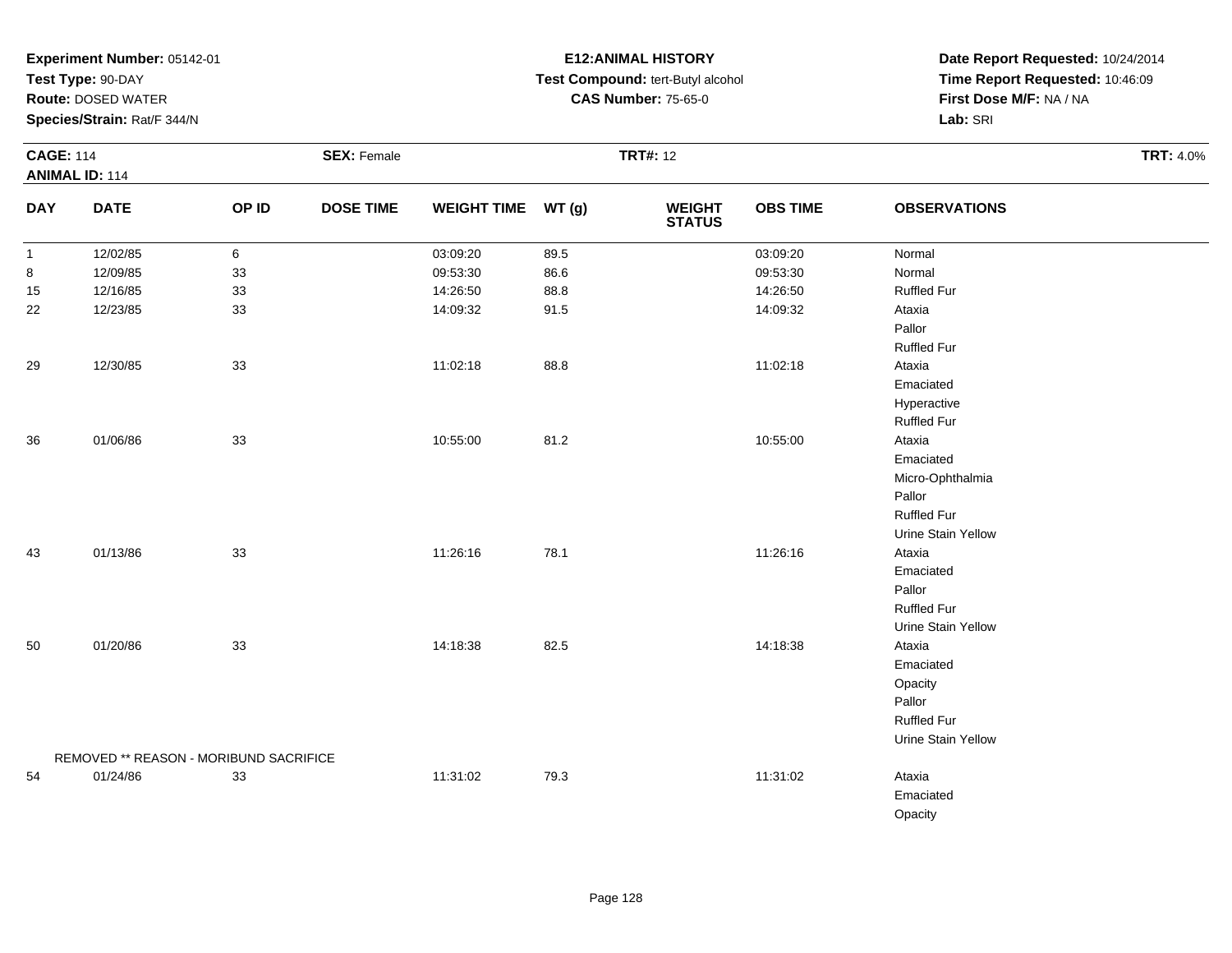|                                           | Experiment Number: 05142-01<br>Test Type: 90-DAY<br><b>Route: DOSED WATER</b><br>Species/Strain: Rat/F 344/N |       |                    |                    |        | <b>E12: ANIMAL HISTORY</b><br>Test Compound: tert-Butyl alcohol<br><b>CAS Number: 75-65-0</b> |                 | Date Report Requested: 10/24/2014<br>Time Report Requested: 10:46:09<br><b>First Dose M/F: NA / NA</b><br>Lab: SRI |  |
|-------------------------------------------|--------------------------------------------------------------------------------------------------------------|-------|--------------------|--------------------|--------|-----------------------------------------------------------------------------------------------|-----------------|--------------------------------------------------------------------------------------------------------------------|--|
| <b>CAGE: 114</b><br><b>ANIMAL ID: 114</b> |                                                                                                              |       | <b>SEX: Female</b> |                    |        | <b>TRT#: 12</b>                                                                               |                 | <b>TRT: 4.0%</b>                                                                                                   |  |
| <b>DAY</b>                                | <b>DATE</b>                                                                                                  | OP ID | <b>DOSE TIME</b>   | <b>WEIGHT TIME</b> | WT (a) | <b>WEIGHT</b><br><b>STATUS</b>                                                                | <b>OBS TIME</b> | <b>OBSERVATIONS</b>                                                                                                |  |
|                                           |                                                                                                              |       |                    |                    |        |                                                                                               |                 | Pallor<br><b>Ruffled Fur</b>                                                                                       |  |

Urine Stain Brown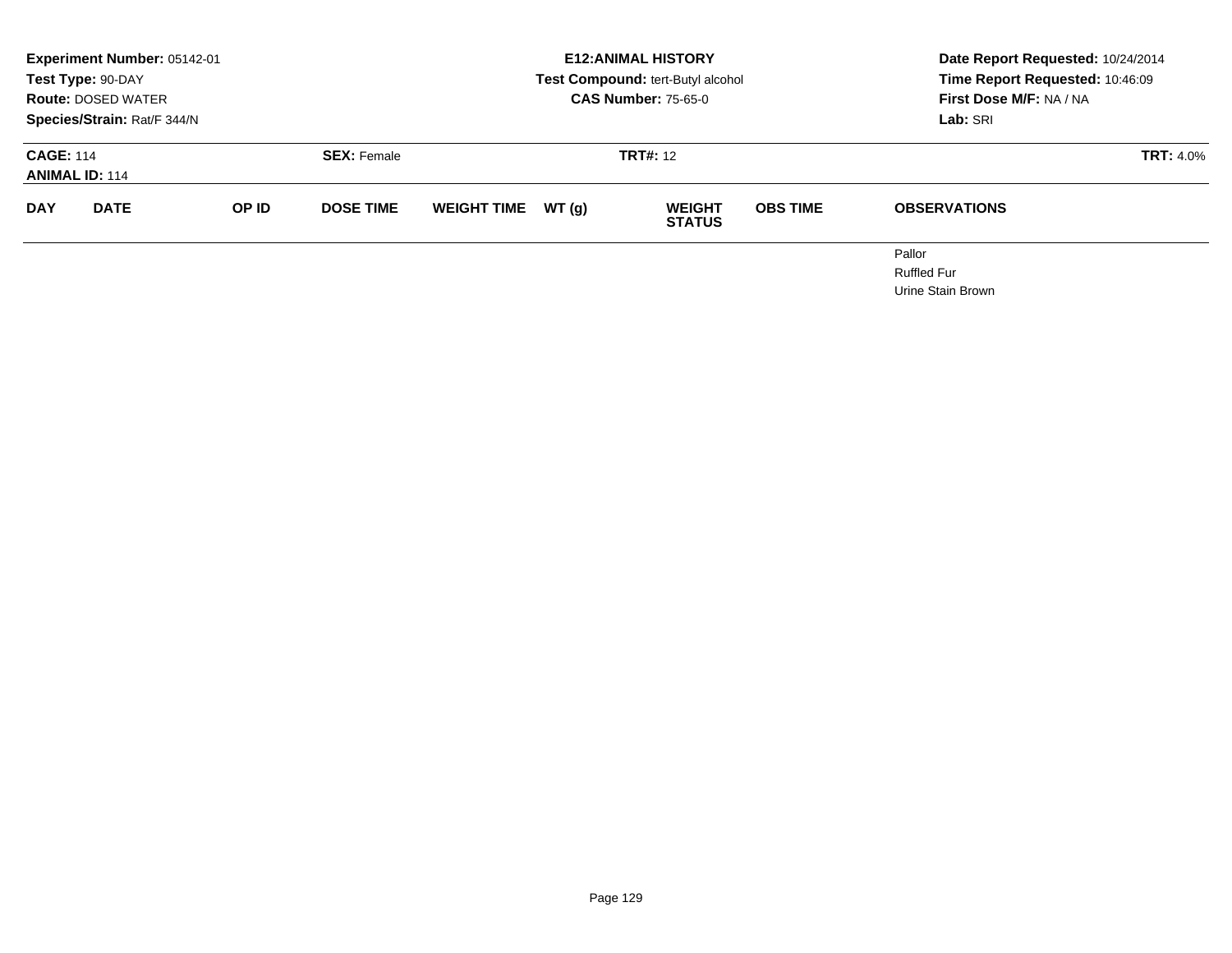**Test Type:** 90-DAY

**Route:** DOSED WATER

**Species/Strain:** Rat/F 344/N

# **E12:ANIMAL HISTORY Test Compound:** tert-Butyl alcohol **CAS Number:** 75-65-0

| <b>CAGE: 115</b> | <b>ANIMAL ID: 115</b> |       | <b>SEX: Female</b> |                    |       | <b>TRT#: 12</b>                |                 |                     | <b>TRT: 4.0%</b> |
|------------------|-----------------------|-------|--------------------|--------------------|-------|--------------------------------|-----------------|---------------------|------------------|
| <b>DAY</b>       | <b>DATE</b>           | OP ID | <b>DOSE TIME</b>   | WEIGHT TIME WT (g) |       | <b>WEIGHT</b><br><b>STATUS</b> | <b>OBS TIME</b> | <b>OBSERVATIONS</b> |                  |
| $\mathbf{1}$     | 12/02/85              | 6     |                    | 03:10:08           | 91.5  |                                | 03:10:08        | Normal              |                  |
| 8                | 12/09/85              | 33    |                    | 09:55:32           | 95.5  |                                | 09:55:32        | Normal              |                  |
| 15               | 12/16/85              | 33    |                    | 14:22:32           | 98.2  |                                | 14:22:32        | <b>Ruffled Fur</b>  |                  |
| 22               | 12/23/85              | 33    |                    | 14:04:48           | 110.9 |                                | 14:04:48        | <b>Ruffled Fur</b>  |                  |
| 29               | 12/30/85              | 33    |                    | 11:04:22           | 127.5 |                                | 11:04:22        | Ataxia              |                  |
|                  |                       |       |                    |                    |       |                                |                 | Opacity             |                  |
|                  |                       |       |                    |                    |       |                                |                 | <b>Ruffled Fur</b>  |                  |
| $36\,$           | 01/06/86              | 33    |                    | 10:57:18           | 140.8 |                                | 10:57:18        | Ataxia              |                  |
|                  |                       |       |                    |                    |       |                                |                 | Opacity             |                  |
|                  |                       |       |                    |                    |       |                                |                 | <b>Ruffled Fur</b>  |                  |
| 43               | 01/13/86              | 33    |                    | 11:28:38           | 146.8 |                                | 11:28:38        | Ataxia              |                  |
|                  |                       |       |                    |                    |       |                                |                 | Opacity             |                  |
|                  |                       |       |                    |                    |       |                                |                 | <b>Ruffled Fur</b>  |                  |
| $50\,$           | 01/20/86              | 33    |                    | 14:21:04           | 117.4 |                                | 14:21:04        | Ataxia              |                  |
|                  |                       |       |                    |                    |       |                                |                 | Emaciated           |                  |
|                  |                       |       |                    |                    |       |                                |                 | Opacity             |                  |
|                  |                       |       |                    |                    |       |                                |                 | <b>Ruffled Fur</b>  |                  |
| 57               | 01/27/86              | 33    |                    | 14:50:30           | 100.6 |                                | 14:50:30        | Ataxia              |                  |
|                  |                       |       |                    |                    |       |                                |                 | Emaciated           |                  |
|                  |                       |       |                    |                    |       |                                |                 | Micro-Ophthalmia    |                  |
|                  |                       |       |                    |                    |       |                                |                 | Pallor              |                  |
|                  |                       |       |                    |                    |       |                                |                 | Ruffled Fur         |                  |
|                  |                       |       |                    |                    |       |                                |                 | Urine Stain Yellow  |                  |
| 64               | 02/03/86              | 12    |                    | 11:18:52           | 113.2 |                                | 11:18:52        | Ataxia              |                  |
|                  |                       |       |                    |                    |       |                                |                 | Emaciated           |                  |
|                  |                       |       |                    |                    |       |                                |                 | Micro-Ophthalmia    |                  |
|                  |                       |       |                    |                    |       |                                |                 | Pallor              |                  |
|                  |                       |       |                    |                    |       |                                |                 | <b>Ruffled Fur</b>  |                  |
|                  |                       |       |                    |                    |       |                                |                 | Urine Stain Yellow  |                  |
| 71               | 02/10/86              | 12    |                    | 14:27:28           | 108.9 |                                | 14:27:28        | Ataxia              |                  |
|                  |                       |       |                    |                    |       |                                |                 | Emaciated           |                  |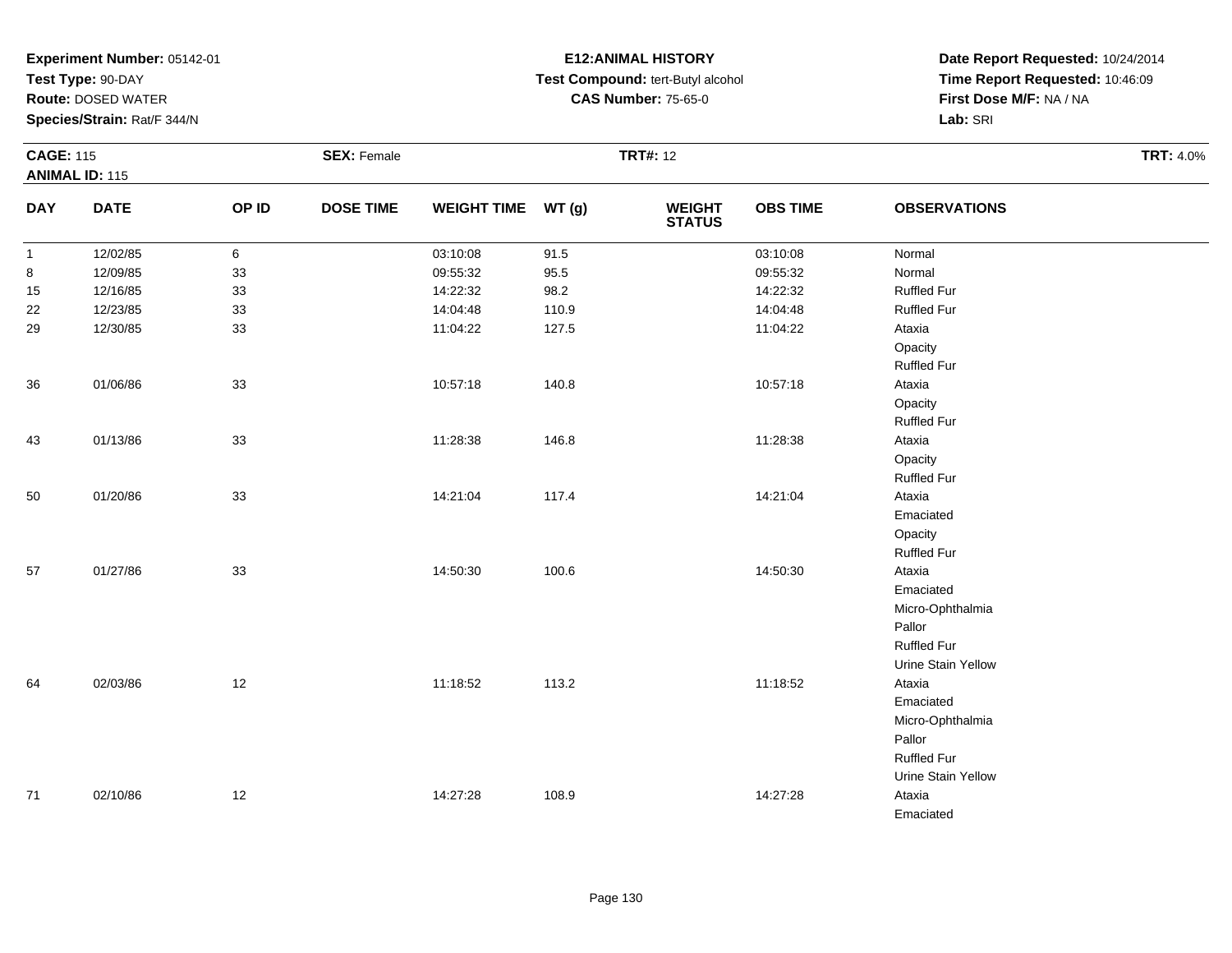|                                           | Experiment Number: 05142-01<br>Test Type: 90-DAY<br><b>Route: DOSED WATER</b><br>Species/Strain: Rat/F 344/N |                    |                  |                    |                 | <b>E12: ANIMAL HISTORY</b><br>Test Compound: tert-Butyl alcohol<br><b>CAS Number: 75-65-0</b> |                 | Date Report Requested: 10/24/2014<br>Time Report Requested: 10:46:09<br>First Dose M/F: NA / NA<br>Lab: SRI |  |
|-------------------------------------------|--------------------------------------------------------------------------------------------------------------|--------------------|------------------|--------------------|-----------------|-----------------------------------------------------------------------------------------------|-----------------|-------------------------------------------------------------------------------------------------------------|--|
| <b>CAGE: 115</b><br><b>ANIMAL ID: 115</b> |                                                                                                              | <b>SEX: Female</b> |                  |                    | <b>TRT#: 12</b> |                                                                                               |                 | <b>TRT: 4.0%</b>                                                                                            |  |
| <b>DAY</b>                                | <b>DATE</b>                                                                                                  | OP ID              | <b>DOSE TIME</b> | <b>WEIGHT TIME</b> | WT(g)           | <b>WEIGHT</b><br><b>STATUS</b>                                                                | <b>OBS TIME</b> | <b>OBSERVATIONS</b>                                                                                         |  |
|                                           |                                                                                                              |                    |                  |                    |                 |                                                                                               |                 | Micro-Ophthalmia<br>Pallor<br><b>Ruffled Fur</b>                                                            |  |
| 78                                        | 02/17/86                                                                                                     | 9                  |                  | 14:20:50           | 103.6           |                                                                                               | 14:20:50        | Emaciated<br><b>Ruffled Fur</b><br>Urine Stain Brown                                                        |  |
|                                           | REMOVED ** REASON - MORIBUND SACRIFICE                                                                       |                    |                  |                    |                 |                                                                                               |                 |                                                                                                             |  |
| 81                                        | 02/20/86                                                                                                     | 33                 |                  | 11:18:22           | 108.7           |                                                                                               | 11:18:22        | Ataxia<br>Emaciated<br>Micro-Ophthalmia<br><b>Ruffled Fur</b><br>Urine Stain Brown                          |  |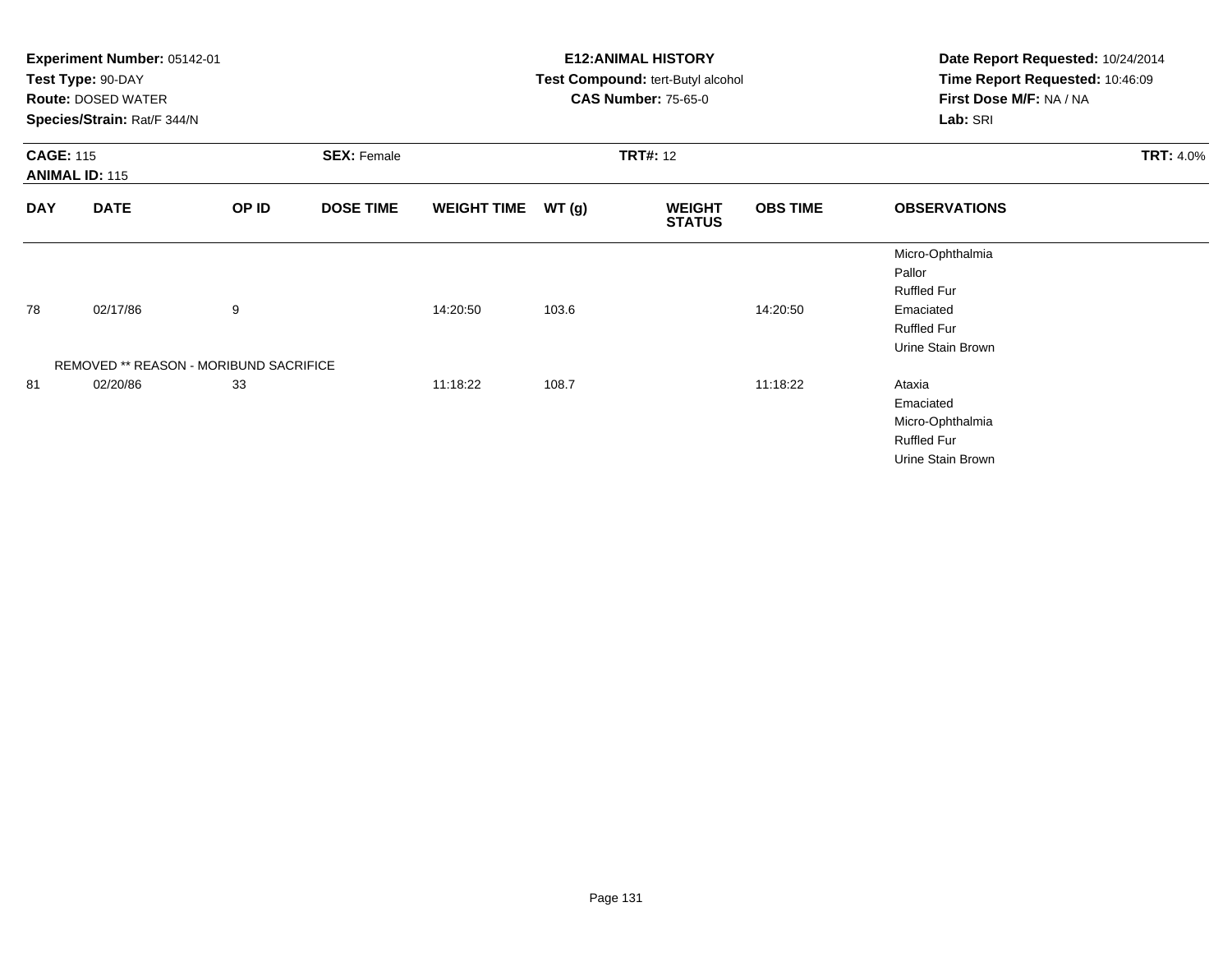**Test Type:** 90-DAY

**Route:** DOSED WATER

**Species/Strain:** Rat/F 344/N

# **E12:ANIMAL HISTORY Test Compound:** tert-Butyl alcohol **CAS Number:** 75-65-0

|              | <b>CAGE: 116</b><br><b>ANIMAL ID: 116</b> |        | <b>SEX: Female</b> |                    |       | <b>TRT#: 12</b>                |                 | <b>TRT: 4.0%</b>      |  |
|--------------|-------------------------------------------|--------|--------------------|--------------------|-------|--------------------------------|-----------------|-----------------------|--|
| <b>DAY</b>   | <b>DATE</b>                               | OP ID  | <b>DOSE TIME</b>   | WEIGHT TIME WT (g) |       | <b>WEIGHT</b><br><b>STATUS</b> | <b>OBS TIME</b> | <b>OBSERVATIONS</b>   |  |
| $\mathbf{1}$ | 12/02/85                                  | 6      |                    | 03:00:36           | 96.9  |                                | 03:00:36        | Normal                |  |
| 8            | 12/09/85                                  | $33\,$ |                    | 09:22:06           | 96.4  |                                | 09:22:06        | Normal                |  |
| 15           | 12/16/85                                  | 33     |                    | 15:24:34           | 103.8 |                                | 15:24:34        | Ataxia                |  |
| 22           | 12/23/85                                  | 33     |                    | 14:54:54           | 110.4 |                                | 14:54:54        | Ataxia                |  |
|              |                                           |        |                    |                    |       |                                |                 | <b>Ruffled Fur</b>    |  |
| 29           | 12/30/85                                  | 33     |                    | 14:54:48           | 122.1 |                                | 14:54:48        | Ataxia                |  |
|              |                                           |        |                    |                    |       |                                |                 | <b>Ruffled Fur</b>    |  |
| 36           | 01/06/86                                  | 33     |                    | 09:28:34           | 129.5 |                                | 09:28:34        | Ataxia                |  |
|              |                                           |        |                    |                    |       |                                |                 | <b>Blood In Urine</b> |  |
|              |                                           |        |                    |                    |       |                                |                 | <b>Ruffled Fur</b>    |  |
| 43           | 01/13/86                                  | 33     |                    | 09:01:18           | 105.9 |                                | 09:01:18        | Ataxia                |  |
|              |                                           |        |                    |                    |       |                                |                 | Blood In Urine        |  |
|              |                                           |        |                    |                    |       |                                |                 | Reddened Eye          |  |
|              |                                           |        |                    |                    |       |                                |                 | <b>Ruffled Fur</b>    |  |
| 50           | 01/20/86                                  | 33     |                    | 15:18:16           | 98.7  |                                | 15:18:16        | Ataxia                |  |
|              |                                           |        |                    |                    |       |                                |                 | Emaciated             |  |
|              |                                           |        |                    |                    |       |                                |                 | Micro-Ophthalmia      |  |
|              |                                           |        |                    |                    |       |                                |                 | <b>Ruffled Fur</b>    |  |
|              |                                           |        |                    |                    |       |                                |                 | Urine Stain Brown     |  |
| 57           | 01/27/86                                  | 33     |                    | 13:55:34           | 94.6  |                                | 13:55:34        | Ataxia                |  |
|              |                                           |        |                    |                    |       |                                |                 | Emaciated             |  |
|              |                                           |        |                    |                    |       |                                |                 | <b>Ruffled Fur</b>    |  |
|              |                                           |        |                    |                    |       |                                |                 | Urine Stain Brown     |  |
| 64           | 02/03/86                                  | 12     |                    | 10:29:20           | 83.5  |                                | 10:29:20        | Ataxia                |  |
|              |                                           |        |                    |                    |       |                                |                 | Emaciated             |  |
|              |                                           |        |                    |                    |       |                                |                 | Pallor                |  |
|              |                                           |        |                    |                    |       |                                |                 | <b>Ruffled Fur</b>    |  |
| 71           | 02/10/86                                  | 12     |                    | 14:10:04           | 90.2  |                                | 14:10:04        | Ataxia                |  |
|              |                                           |        |                    |                    |       |                                |                 | Emaciated             |  |
|              |                                           |        |                    |                    |       |                                |                 | Micro-Ophthalmia      |  |
|              |                                           |        |                    |                    |       |                                |                 | Pallor                |  |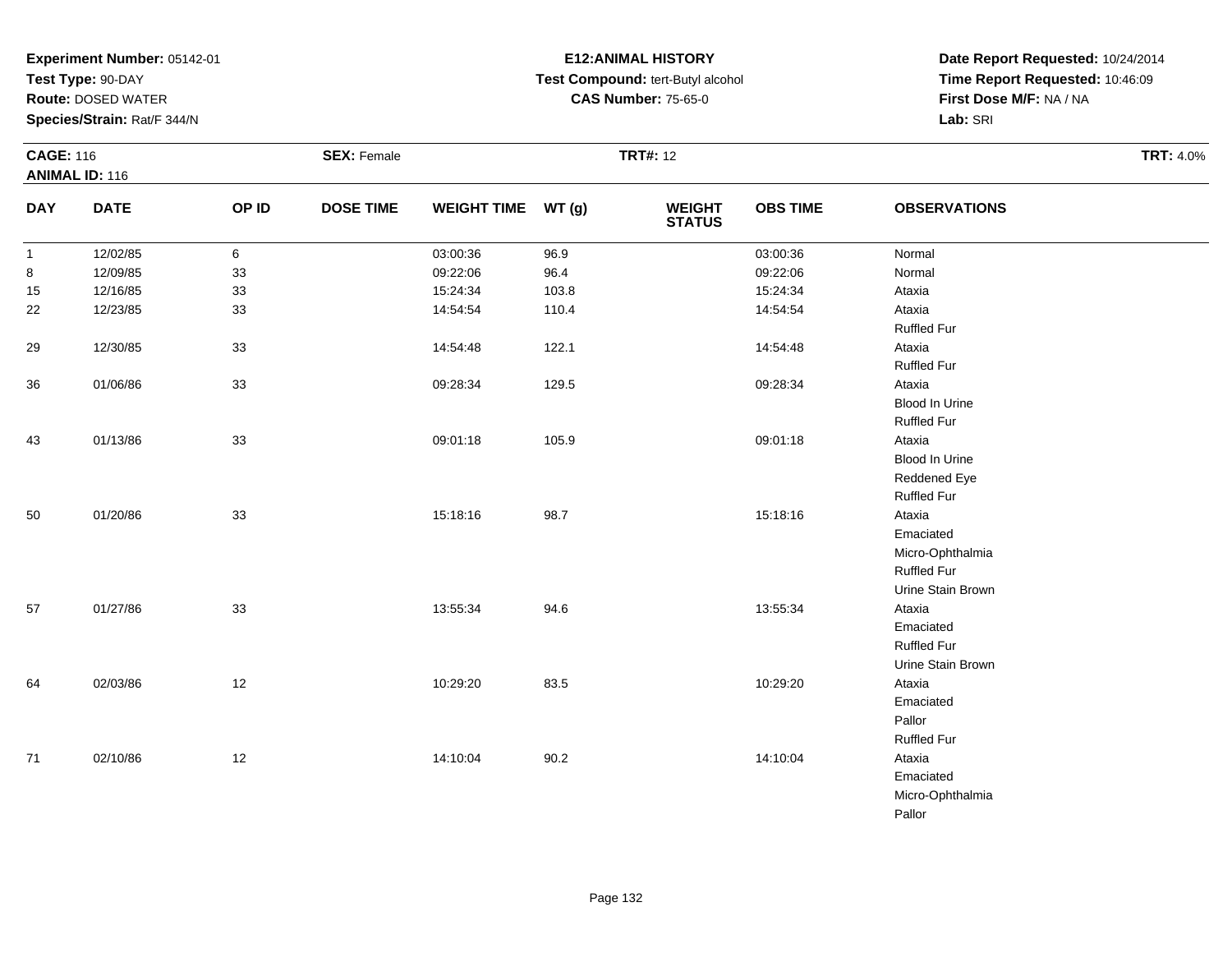|                                           | Experiment Number: 05142-01<br>Test Type: 90-DAY<br><b>Route: DOSED WATER</b><br>Species/Strain: Rat/F 344/N |                    |                  |                    |       | <b>E12: ANIMAL HISTORY</b><br>Test Compound: tert-Butyl alcohol<br><b>CAS Number: 75-65-0</b> | Date Report Requested: 10/24/2014<br>Time Report Requested: 10:46:09<br>First Dose M/F: NA / NA<br>Lab: SRI |                     |  |
|-------------------------------------------|--------------------------------------------------------------------------------------------------------------|--------------------|------------------|--------------------|-------|-----------------------------------------------------------------------------------------------|-------------------------------------------------------------------------------------------------------------|---------------------|--|
| <b>CAGE: 116</b><br><b>ANIMAL ID: 116</b> |                                                                                                              | <b>SEX: Female</b> |                  | <b>TRT#: 12</b>    |       |                                                                                               | <b>TRT: 4.0%</b>                                                                                            |                     |  |
| <b>DAY</b>                                | <b>DATE</b>                                                                                                  | OP ID              | <b>DOSE TIME</b> | <b>WEIGHT TIME</b> | WT(g) | <b>WEIGHT</b><br><b>STATUS</b>                                                                | <b>OBS TIME</b>                                                                                             | <b>OBSERVATIONS</b> |  |
|                                           |                                                                                                              |                    |                  |                    |       |                                                                                               |                                                                                                             | <b>Ruffled Fur</b>  |  |
| 78                                        | 02/17/86                                                                                                     | 9                  |                  | 13:44:30           | 103.7 |                                                                                               | 13:44:30                                                                                                    | Emaciated           |  |
|                                           |                                                                                                              |                    |                  |                    |       |                                                                                               |                                                                                                             | <b>Ruffled Fur</b>  |  |
| 85                                        | 02/24/86                                                                                                     | 33                 |                  | 11:45:18           | 103.0 |                                                                                               | 11:45:18                                                                                                    | Emaciated           |  |
|                                           |                                                                                                              |                    |                  |                    |       |                                                                                               |                                                                                                             | <b>Ruffled Fur</b>  |  |
|                                           |                                                                                                              |                    |                  |                    |       |                                                                                               |                                                                                                             | Urine Stain Brown   |  |
|                                           | <b>REMOVED ** REASON - TERMINAL SACRIFICE</b>                                                                |                    |                  |                    |       |                                                                                               |                                                                                                             |                     |  |
| 93                                        | 03/04/86                                                                                                     | 41                 |                  | 07:53:36           | 98.7  |                                                                                               | 07:53:36                                                                                                    | Emaciated           |  |
|                                           |                                                                                                              |                    |                  |                    |       |                                                                                               |                                                                                                             | <b>Ruffled Fur</b>  |  |
|                                           |                                                                                                              |                    |                  |                    |       |                                                                                               |                                                                                                             | Urine Stain Brown   |  |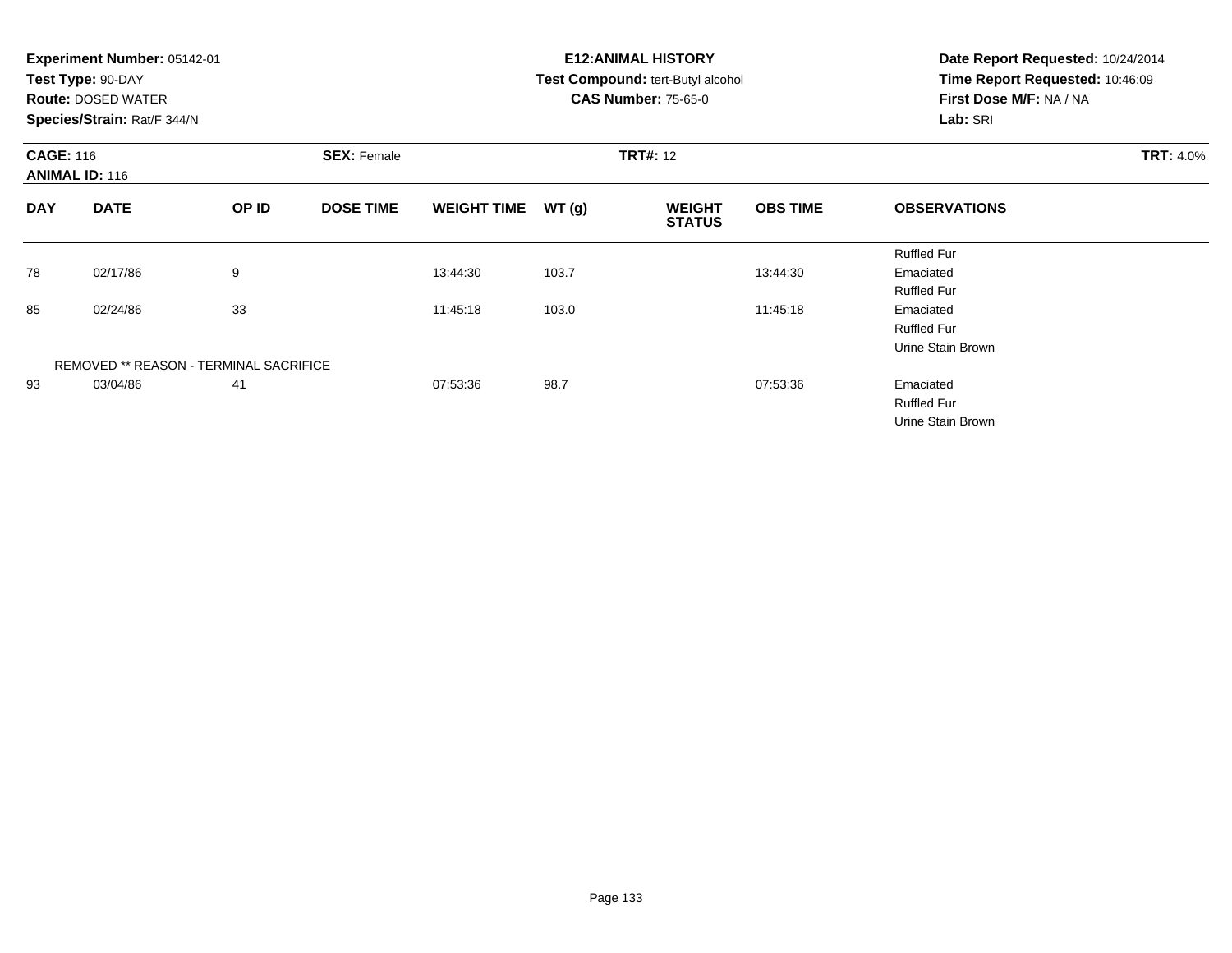**Test Type:** 90-DAY

**Route:** DOSED WATER

**Species/Strain:** Rat/F 344/N

# **E12:ANIMAL HISTORY Test Compound:** tert-Butyl alcohol **CAS Number:** 75-65-0

| <b>CAGE: 117</b> |                                        | <b>SEX: Female</b> |                  |                    | <b>TRT#: 12</b> |                                |                 |                     |  |
|------------------|----------------------------------------|--------------------|------------------|--------------------|-----------------|--------------------------------|-----------------|---------------------|--|
|                  | <b>ANIMAL ID: 117</b>                  |                    |                  |                    |                 |                                |                 |                     |  |
| <b>DAY</b>       | <b>DATE</b>                            | OP ID              | <b>DOSE TIME</b> | <b>WEIGHT TIME</b> | WT(g)           | <b>WEIGHT</b><br><b>STATUS</b> | <b>OBS TIME</b> | <b>OBSERVATIONS</b> |  |
| $\mathbf{1}$     | 12/02/85                               | 6                  |                  | 03:01:44           | 96.4            |                                | 03:01:44        | Normal              |  |
| 8                | 12/09/85                               | 33                 |                  | 09:30:54           | 104.8           |                                | 09:30:54        | Normal              |  |
| 15               | 12/16/85                               | 33                 |                  | 15:25:04           | 115.3           |                                | 15:25:04        | Ataxia              |  |
|                  |                                        |                    |                  |                    |                 |                                |                 | <b>Ruffled Fur</b>  |  |
| 22               | 12/23/85                               | 33                 |                  | 14:55:30           | 125.7           |                                | 14:55:30        | Normal              |  |
| 29               | 12/30/85                               | 33                 |                  | 14:55:40           | 139.2           |                                | 14:55:40        | Normal              |  |
| 36               | 01/06/86                               | 33                 |                  | 09:30:50           | 148.7           |                                | 09:30:50        | Ataxia              |  |
| 43               | 01/13/86                               | 33                 |                  | 09:03:56           | 144.5           |                                | 09:03:56        | Ataxia              |  |
| 50               | 01/20/86                               | 33                 |                  | 15:19:42           | 145.5           |                                | 15:19:42        | Ataxia              |  |
|                  |                                        |                    |                  |                    |                 |                                |                 | <b>Ruffled Fur</b>  |  |
| 57               | 01/27/86                               | 33                 |                  | 13:46:40           | 158.0           |                                | 13:46:40        | Ataxia              |  |
|                  |                                        |                    |                  |                    |                 |                                |                 | Hyperactive         |  |
|                  |                                        |                    |                  |                    |                 |                                |                 | <b>Ruffled Fur</b>  |  |
| 64               | 02/03/86                               | 12                 |                  | 10:22:54           | 163.5           |                                | 10:22:54        | Ataxia              |  |
|                  |                                        |                    |                  |                    |                 |                                |                 | Emaciated           |  |
|                  |                                        |                    |                  |                    |                 |                                |                 | <b>Ruffled Fur</b>  |  |
| 71               | 02/10/86                               | 12                 |                  | 14:12:36           | 153.9           |                                | 14:12:36        | Ataxia              |  |
|                  |                                        |                    |                  |                    |                 |                                |                 | Emaciated           |  |
|                  |                                        |                    |                  |                    |                 |                                |                 | Reddened Eye        |  |
|                  |                                        |                    |                  |                    |                 |                                |                 | <b>Ruffled Fur</b>  |  |
| 78               | 02/17/86                               | 9                  |                  | 13:46:20           | 165.3           |                                | 13:46:20        | Normal              |  |
| 85               | 02/24/86                               | 33                 |                  | 11:46:12           | 162.4           |                                | 11:46:12        | Normal              |  |
|                  | REMOVED ** REASON - TERMINAL SACRIFICE |                    |                  |                    |                 |                                |                 |                     |  |
| 92               | 03/03/86                               | 41                 |                  | 08:41:32           | 167.4           |                                | 08:41:32        | Normal              |  |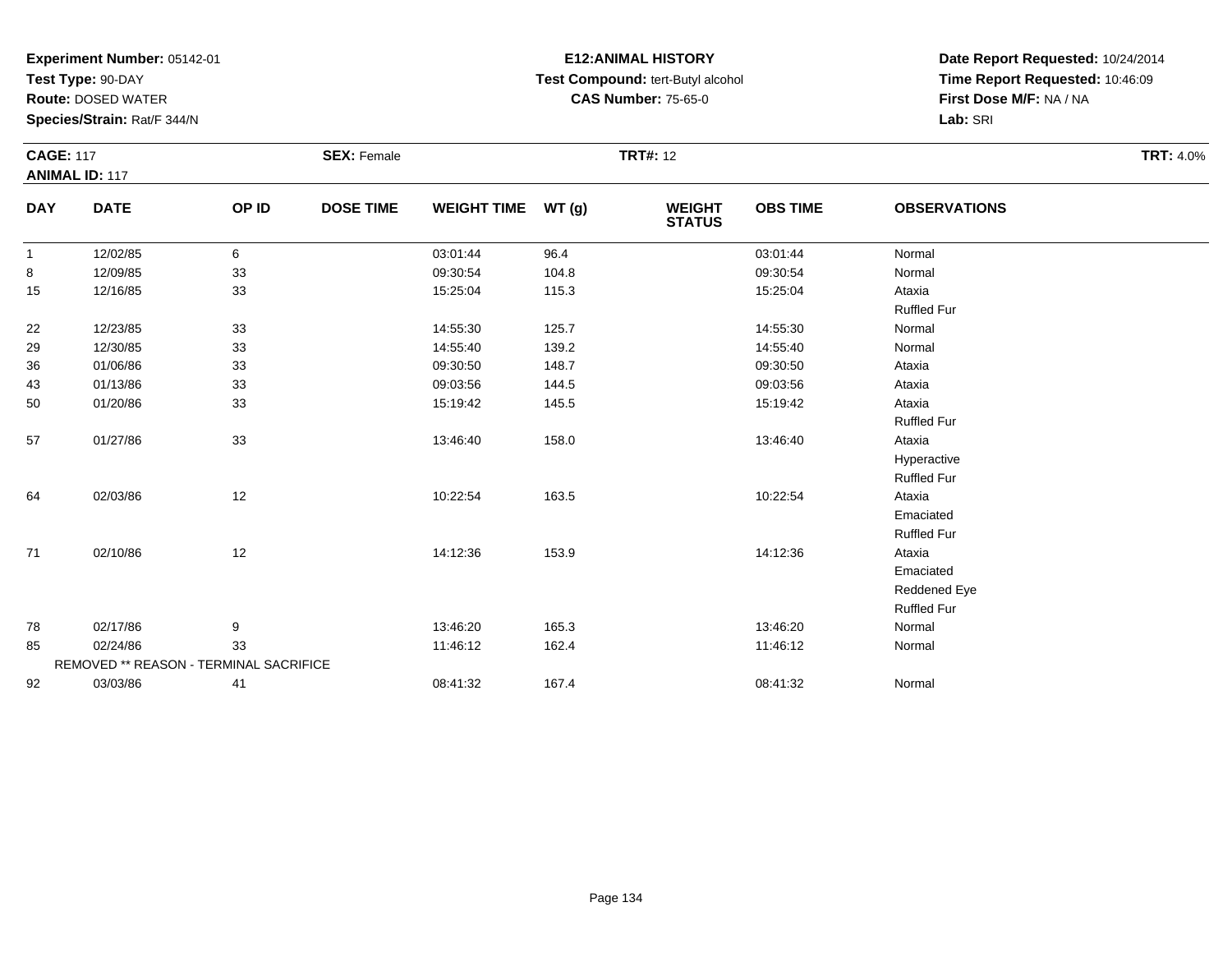**Test Type:** 90-DAY

**Route:** DOSED WATER

**Species/Strain:** Rat/F 344/N

# **E12:ANIMAL HISTORY Test Compound:** tert-Butyl alcohol **CAS Number:** 75-65-0

| <b>CAGE: 118</b><br><b>ANIMAL ID: 118</b> |                                        |       | <b>SEX: Female</b> |                    |       | <b>TRT#: 12</b>                |                 |                     |  |  |  |
|-------------------------------------------|----------------------------------------|-------|--------------------|--------------------|-------|--------------------------------|-----------------|---------------------|--|--|--|
| <b>DAY</b>                                | <b>DATE</b>                            | OP ID | <b>DOSE TIME</b>   | <b>WEIGHT TIME</b> | WT(g) | <b>WEIGHT</b><br><b>STATUS</b> | <b>OBS TIME</b> | <b>OBSERVATIONS</b> |  |  |  |
| $\mathbf{1}$                              | 12/02/85                               | 6     |                    | 03:02:38           | 90.4  |                                | 03:02:38        | Normal              |  |  |  |
| 8                                         | 12/09/85                               | 33    |                    | 09:37:16           | 81.3  |                                | 09:37:16        | Ataxia              |  |  |  |
| 15                                        | 12/16/85                               | 33    |                    | 15:25:48           | 77.8  |                                | 15:25:48        | Ataxia              |  |  |  |
|                                           |                                        |       |                    |                    |       |                                |                 | Emaciated           |  |  |  |
|                                           |                                        |       |                    |                    |       |                                |                 | Hyperactive         |  |  |  |
|                                           |                                        |       |                    |                    |       |                                |                 | <b>Ruffled Fur</b>  |  |  |  |
| 22                                        | 12/23/85                               | 33    |                    | 14:56:18           | 86.3  |                                | 14:56:18        | <b>Ruffled Fur</b>  |  |  |  |
| 29                                        | 12/30/85                               | 33    |                    | 14:56:20           | 88.1  |                                | 14:56:20        | Ataxia              |  |  |  |
|                                           |                                        |       |                    |                    |       |                                |                 | Pallor              |  |  |  |
|                                           |                                        |       |                    |                    |       |                                |                 | <b>Ruffled Fur</b>  |  |  |  |
| 36                                        | 01/06/86                               | 33    |                    | 09:31:50           | 78.1  |                                | 09:31:50        | Ataxia              |  |  |  |
|                                           |                                        |       |                    |                    |       |                                |                 | Emaciated           |  |  |  |
|                                           |                                        |       |                    |                    |       |                                |                 | Pallor              |  |  |  |
|                                           |                                        |       |                    |                    |       |                                |                 | Ruffled Fur         |  |  |  |
| 43                                        | 01/13/86                               | 33    |                    | 08:53:46           | 77.3  |                                | 08:53:46        | Ataxia              |  |  |  |
|                                           |                                        |       |                    |                    |       |                                |                 | Emaciated           |  |  |  |
|                                           |                                        |       |                    |                    |       |                                |                 | Hyperactive         |  |  |  |
|                                           |                                        |       |                    |                    |       |                                |                 | Pallor              |  |  |  |
|                                           |                                        |       |                    |                    |       |                                |                 | <b>Ruffled Fur</b>  |  |  |  |
| 50                                        | 01/20/86                               | 33    |                    | 15:13:22           | 68.0  |                                | 15:13:22        | Ataxia              |  |  |  |
|                                           |                                        |       |                    |                    |       |                                |                 | Emaciated           |  |  |  |
|                                           |                                        |       |                    |                    |       |                                |                 | Hyperactive         |  |  |  |
|                                           |                                        |       |                    |                    |       |                                |                 | Pallor              |  |  |  |
|                                           |                                        |       |                    |                    |       |                                |                 | <b>Ruffled Fur</b>  |  |  |  |
|                                           |                                        |       |                    |                    |       |                                |                 | Urine Stain Brown   |  |  |  |
|                                           | REMOVED ** REASON - MORIBUND SACRIFICE |       |                    |                    |       |                                |                 |                     |  |  |  |
| 54                                        | 01/24/86                               | 33    |                    | 10:45:46           | 62.6  |                                | 10:45:46        | Ataxia              |  |  |  |
|                                           |                                        |       |                    |                    |       |                                |                 | Emaciated           |  |  |  |
|                                           |                                        |       |                    |                    |       |                                |                 | Pallor              |  |  |  |
|                                           |                                        |       |                    |                    |       |                                |                 | <b>Ruffled Fur</b>  |  |  |  |
|                                           |                                        |       |                    |                    |       |                                |                 | Urine Stain Yellow  |  |  |  |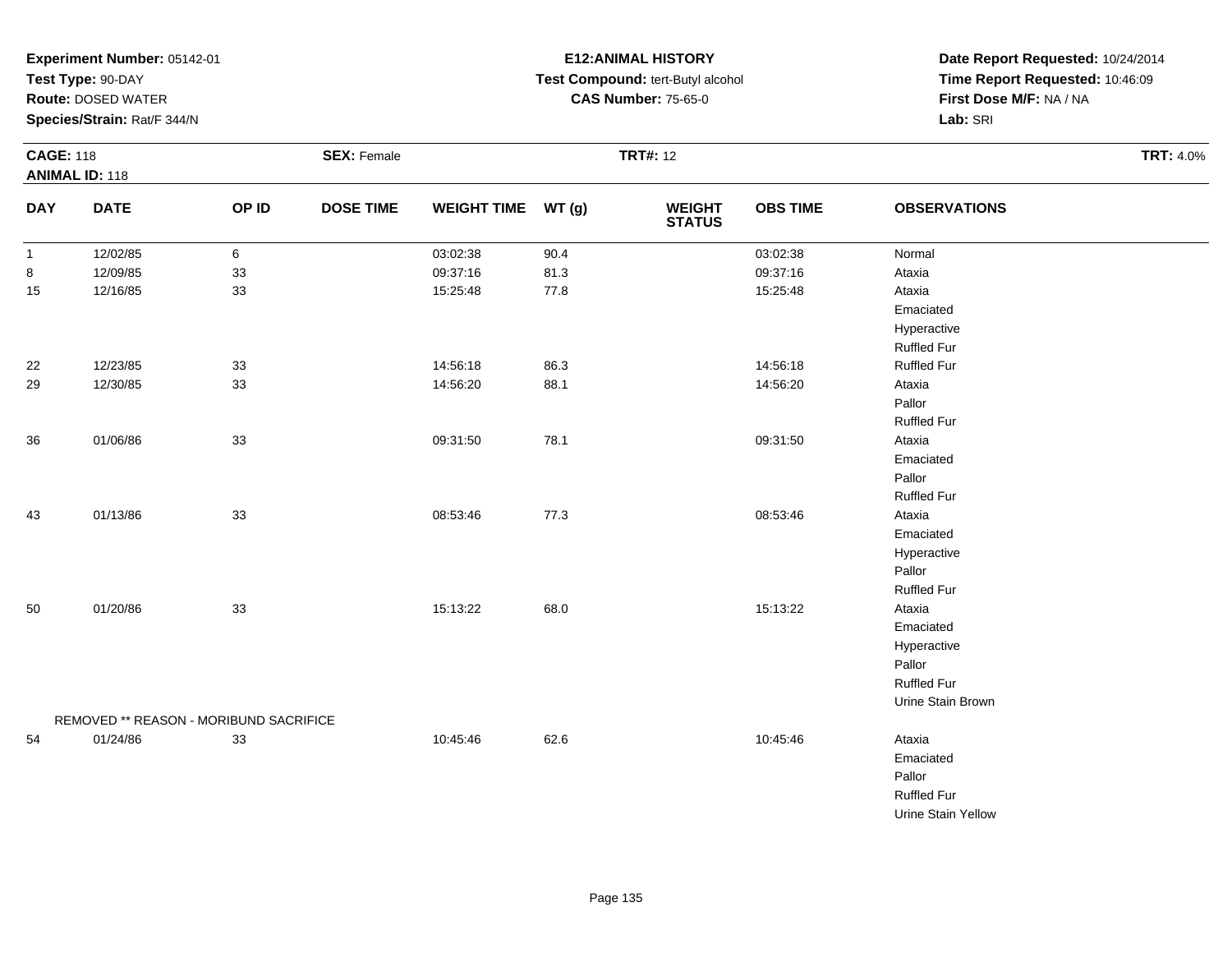**Test Type:** 90-DAY

**Route:** DOSED WATER

**Species/Strain:** Rat/F 344/N

# **E12:ANIMAL HISTORY Test Compound:** tert-Butyl alcohol **CAS Number:** 75-65-0

| <b>CAGE: 119</b><br><b>ANIMAL ID: 119</b> |             | <b>SEX: Female</b> |                  |                    | <b>TRT#: 12</b> | <b>TRT: 4.0%</b>               |                 |                     |  |
|-------------------------------------------|-------------|--------------------|------------------|--------------------|-----------------|--------------------------------|-----------------|---------------------|--|
| <b>DAY</b>                                | <b>DATE</b> | OP ID              | <b>DOSE TIME</b> | WEIGHT TIME WT (g) |                 | <b>WEIGHT</b><br><b>STATUS</b> | <b>OBS TIME</b> | <b>OBSERVATIONS</b> |  |
| $\mathbf{1}$                              | 12/02/85    | 6                  |                  | 03:04:14           | 87.3            |                                | 03:04:14        | Normal              |  |
| 8                                         | 12/09/85    | 33                 |                  | 09:40:32           | 95.8            |                                | 09:40:32        | Normal              |  |
| 15                                        | 12/16/85    | 33                 |                  | 15:27:06           | 103.7           |                                | 15:27:06        | Ataxia              |  |
| 22                                        | 12/23/85    | 33                 |                  | 14:57:34           | 111.7           |                                | 14:57:34        | Ataxia              |  |
| 29                                        | 12/30/85    | 33                 |                  | 14:52:20           | 108.4           |                                | 14:52:20        | Ataxia              |  |
|                                           |             |                    |                  |                    |                 |                                |                 | Micro-Ophthalmia    |  |
|                                           |             |                    |                  |                    |                 |                                |                 | Reddened Eye        |  |
|                                           |             |                    |                  |                    |                 |                                |                 | <b>Ruffled Fur</b>  |  |
| 36                                        | 01/06/86    | 33                 |                  | 09:21:22           | 102.7           |                                | 09:21:22        | Ataxia              |  |
|                                           |             |                    |                  |                    |                 |                                |                 | Micro-Ophthalmia    |  |
|                                           |             |                    |                  |                    |                 |                                |                 | Pallor              |  |
|                                           |             |                    |                  |                    |                 |                                |                 | Reddened Eye        |  |
|                                           |             |                    |                  |                    |                 |                                |                 | <b>Ruffled Fur</b>  |  |
| 43                                        | 01/13/86    | 33                 |                  | 08:56:40           | 103.2           |                                | 08:56:40        | Ataxia              |  |
|                                           |             |                    |                  |                    |                 |                                |                 | Emaciated           |  |
|                                           |             |                    |                  |                    |                 |                                |                 | Pallor              |  |
|                                           |             |                    |                  |                    |                 |                                |                 | <b>Ruffled Fur</b>  |  |
|                                           |             |                    |                  |                    |                 |                                |                 | Urine Stain Yellow  |  |
| $50\,$                                    | 01/20/86    | 33                 |                  | 15:15:32           | 95.3            |                                | 15:15:32        | Ataxia              |  |
|                                           |             |                    |                  |                    |                 |                                |                 | Emaciated           |  |
|                                           |             |                    |                  |                    |                 |                                |                 | Micro-Ophthalmia    |  |
|                                           |             |                    |                  |                    |                 |                                |                 | Pallor              |  |
|                                           |             |                    |                  |                    |                 |                                |                 | <b>Ruffled Fur</b>  |  |
|                                           |             |                    |                  |                    |                 |                                |                 | Urine Stain Yellow  |  |
| 57                                        | 01/27/86    | 33                 |                  | 13:49:28           | 85.3            |                                | 13:49:28        | Ataxia              |  |
|                                           |             |                    |                  |                    |                 |                                |                 | Emaciated           |  |
|                                           |             |                    |                  |                    |                 |                                |                 | Micro-Ophthalmia    |  |
|                                           |             |                    |                  |                    |                 |                                |                 | Pallor              |  |
|                                           |             |                    |                  |                    |                 |                                |                 | <b>Ruffled Fur</b>  |  |
|                                           |             |                    |                  |                    |                 |                                |                 | Urine Stain Brown   |  |
| 64                                        | 02/03/86    | 12                 |                  | 10:25:30           | 84.3            |                                | 10:25:30        | Ataxia              |  |
|                                           |             |                    |                  |                    |                 |                                |                 |                     |  |

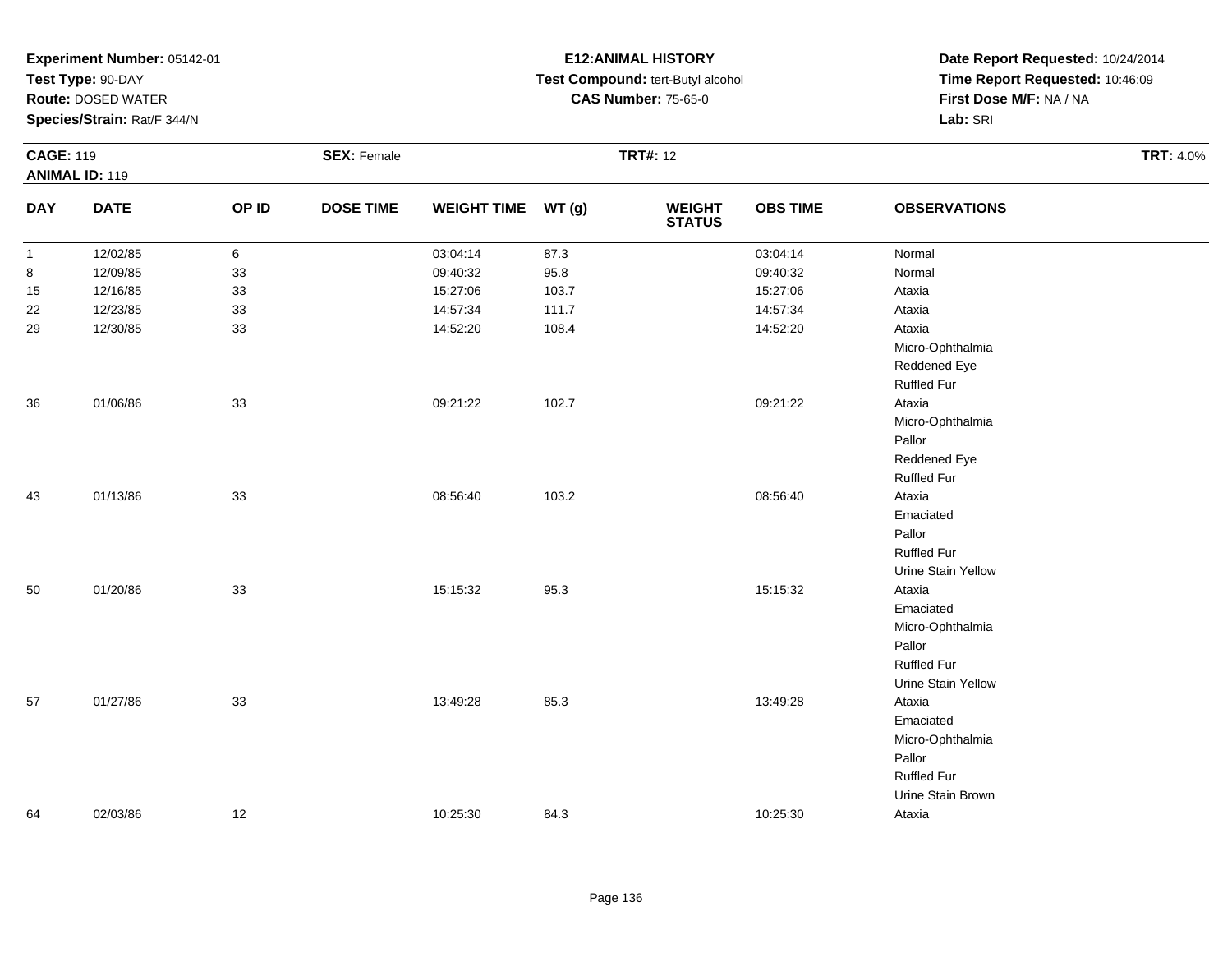|                                           | Experiment Number: 05142-01<br>Test Type: 90-DAY<br><b>Route: DOSED WATER</b><br>Species/Strain: Rat/F 344/N |                                   |                                       |                    |       | <b>E12: ANIMAL HISTORY</b><br>Test Compound: tert-Butyl alcohol<br><b>CAS Number: 75-65-0</b> | Date Report Requested: 10/24/2014<br>Time Report Requested: 10:46:09<br>First Dose M/F: NA / NA<br>Lab: SRI |                                                                                                                   |  |
|-------------------------------------------|--------------------------------------------------------------------------------------------------------------|-----------------------------------|---------------------------------------|--------------------|-------|-----------------------------------------------------------------------------------------------|-------------------------------------------------------------------------------------------------------------|-------------------------------------------------------------------------------------------------------------------|--|
| <b>CAGE: 119</b><br><b>ANIMAL ID: 119</b> |                                                                                                              |                                   | <b>SEX: Female</b><br><b>TRT#: 12</b> |                    |       |                                                                                               |                                                                                                             | <b>TRT: 4.0%</b>                                                                                                  |  |
| <b>DAY</b>                                | <b>DATE</b>                                                                                                  | OP ID                             | <b>DOSE TIME</b>                      | <b>WEIGHT TIME</b> | WT(g) | <b>WEIGHT</b><br><b>STATUS</b>                                                                | <b>OBS TIME</b>                                                                                             | <b>OBSERVATIONS</b>                                                                                               |  |
|                                           |                                                                                                              | REMOVED ** REASON - NATURAL DEATH |                                       |                    |       |                                                                                               |                                                                                                             | Emaciated<br>Hyperactive<br>Micro-Ophthalmia<br>Pallor<br>Reddened Eye<br><b>Ruffled Fur</b><br>Urine Stain Brown |  |
| 70                                        | 02/09/86                                                                                                     | 33                                |                                       | 08:45:58           | 62.5  |                                                                                               | 08:45:58                                                                                                    | Urine Stain Brown                                                                                                 |  |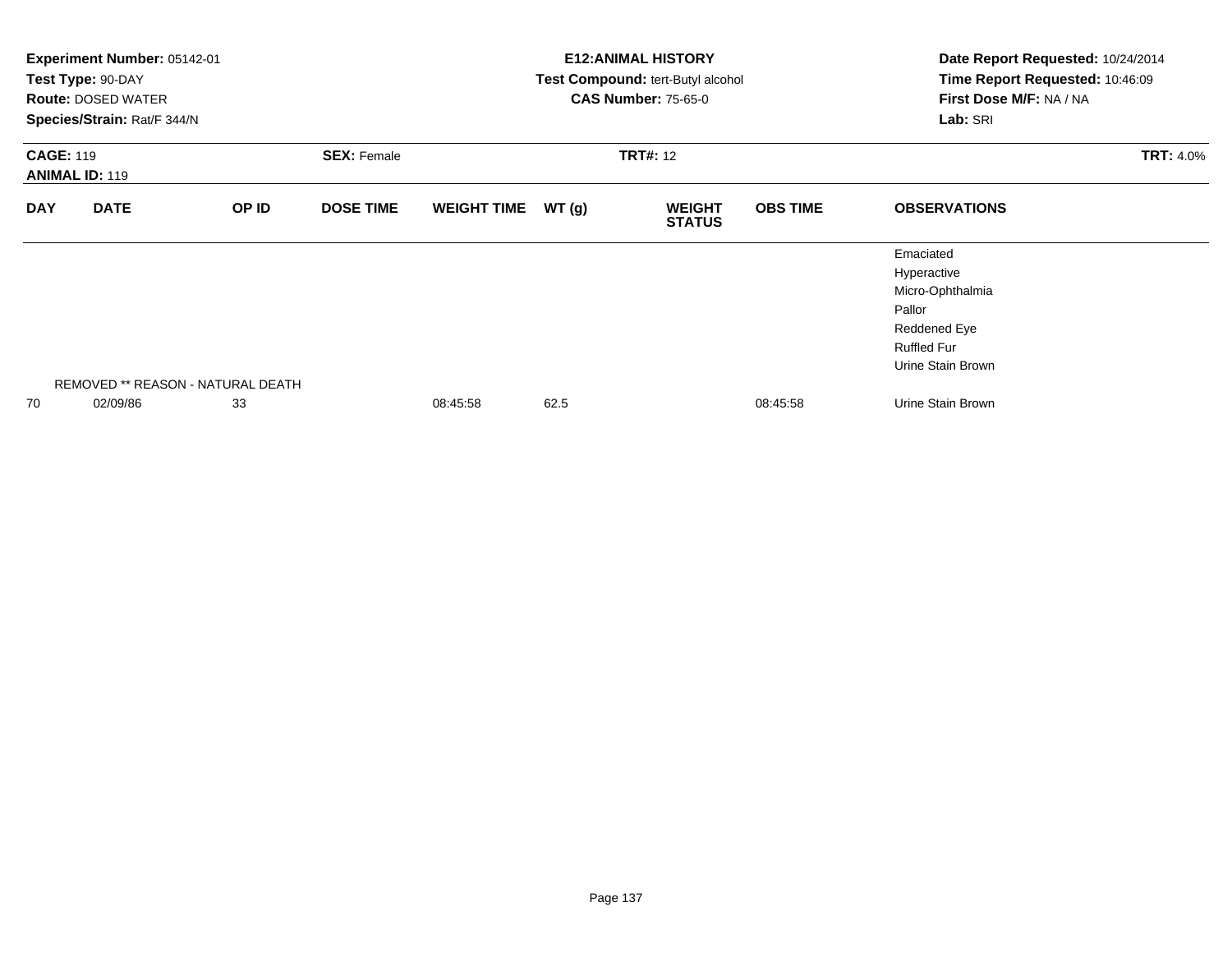**Test Type:** 90-DAY

**Route:** DOSED WATER

**Species/Strain:** Rat/F 344/N

# **E12:ANIMAL HISTORY Test Compound:** tert-Butyl alcohol **CAS Number:** 75-65-0

| <b>CAGE: 120</b><br><b>ANIMAL ID: 120</b> |             | <b>SEX: Female</b> |                  |                    |       | <b>TRT#: 12</b>          |                 |                           | <b>TRT: 4.0%</b> |
|-------------------------------------------|-------------|--------------------|------------------|--------------------|-------|--------------------------|-----------------|---------------------------|------------------|
| <b>DAY</b>                                | <b>DATE</b> | OP ID              | <b>DOSE TIME</b> | <b>WEIGHT TIME</b> | WT(g) | <b>WEIGHT<br/>STATUS</b> | <b>OBS TIME</b> | <b>OBSERVATIONS</b>       |                  |
| $\mathbf{1}$                              | 12/02/85    | 6                  |                  | 03:05:20           | 91.6  |                          | 03:05:20        | Normal                    |                  |
| 8                                         | 12/09/85    | 33                 |                  | 09:43:40           | 93.5  |                          | 09:43:40        | Normal                    |                  |
| 15                                        | 12/16/85    | 33                 |                  | 15:22:56           | 98.8  |                          | 15:22:56        | Ruffled Fur               |                  |
| 22                                        | 12/23/85    | 33                 |                  | 14:53:52           | 98.1  |                          | 14:53:52        | <b>Head Tilted</b>        |                  |
|                                           |             |                    |                  |                    |       |                          |                 | <b>Ruffled Fur</b>        |                  |
|                                           |             |                    |                  |                    |       |                          |                 | Sore Right Eye            |                  |
| 29                                        | 12/30/85    | 33                 |                  | 14:53:24           | 100.3 |                          | 14:53:24        | Alopecia                  |                  |
|                                           |             |                    |                  |                    |       |                          |                 | Ataxia                    |                  |
|                                           |             |                    |                  |                    |       |                          |                 | Exophthalmos              |                  |
|                                           |             |                    |                  |                    |       |                          |                 | Reddened Eye              |                  |
|                                           |             |                    |                  |                    |       |                          |                 | <b>Ruffled Fur</b>        |                  |
|                                           |             |                    |                  |                    |       |                          |                 | Swelling Right Eye        |                  |
| 36                                        | 01/06/86    | 33                 |                  | 09:24:34           | 103.8 |                          | 09:24:34        | Alopecia                  |                  |
|                                           |             |                    |                  |                    |       |                          |                 | Ataxia                    |                  |
|                                           |             |                    |                  |                    |       |                          |                 | Hyperactive               |                  |
|                                           |             |                    |                  |                    |       |                          |                 | Missing Anatomy Right Eye |                  |
|                                           |             |                    |                  |                    |       |                          |                 | Pallor                    |                  |
|                                           |             |                    |                  |                    |       |                          |                 | <b>Ruffled Fur</b>        |                  |
|                                           |             |                    |                  |                    |       |                          |                 | Sore Tail                 |                  |
| 43                                        | 01/13/86    | 33                 |                  | 08:58:36           | 110.7 |                          | 08:58:36        | Alopecia                  |                  |
|                                           |             |                    |                  |                    |       |                          |                 | Ataxia                    |                  |
|                                           |             |                    |                  |                    |       |                          |                 | <b>Head Tilted</b>        |                  |
|                                           |             |                    |                  |                    |       |                          |                 | Missing Anatomy Right Eye |                  |
|                                           |             |                    |                  |                    |       |                          |                 | Pallor                    |                  |
|                                           |             |                    |                  |                    |       |                          |                 | <b>Ruffled Fur</b>        |                  |
|                                           |             |                    |                  |                    |       |                          |                 | Sore Tail                 |                  |
| 50                                        | 01/20/86    | 33                 |                  | 15:17:02           | 122.3 |                          | 15:17:02        | Alopecia                  |                  |
|                                           |             |                    |                  |                    |       |                          |                 | Ataxia                    |                  |
|                                           |             |                    |                  |                    |       |                          |                 | <b>Head Tilted</b>        |                  |
|                                           |             |                    |                  |                    |       |                          |                 | Missing Anatomy Right Eye |                  |
|                                           |             |                    |                  |                    |       |                          |                 | <b>Ruffled Fur</b>        |                  |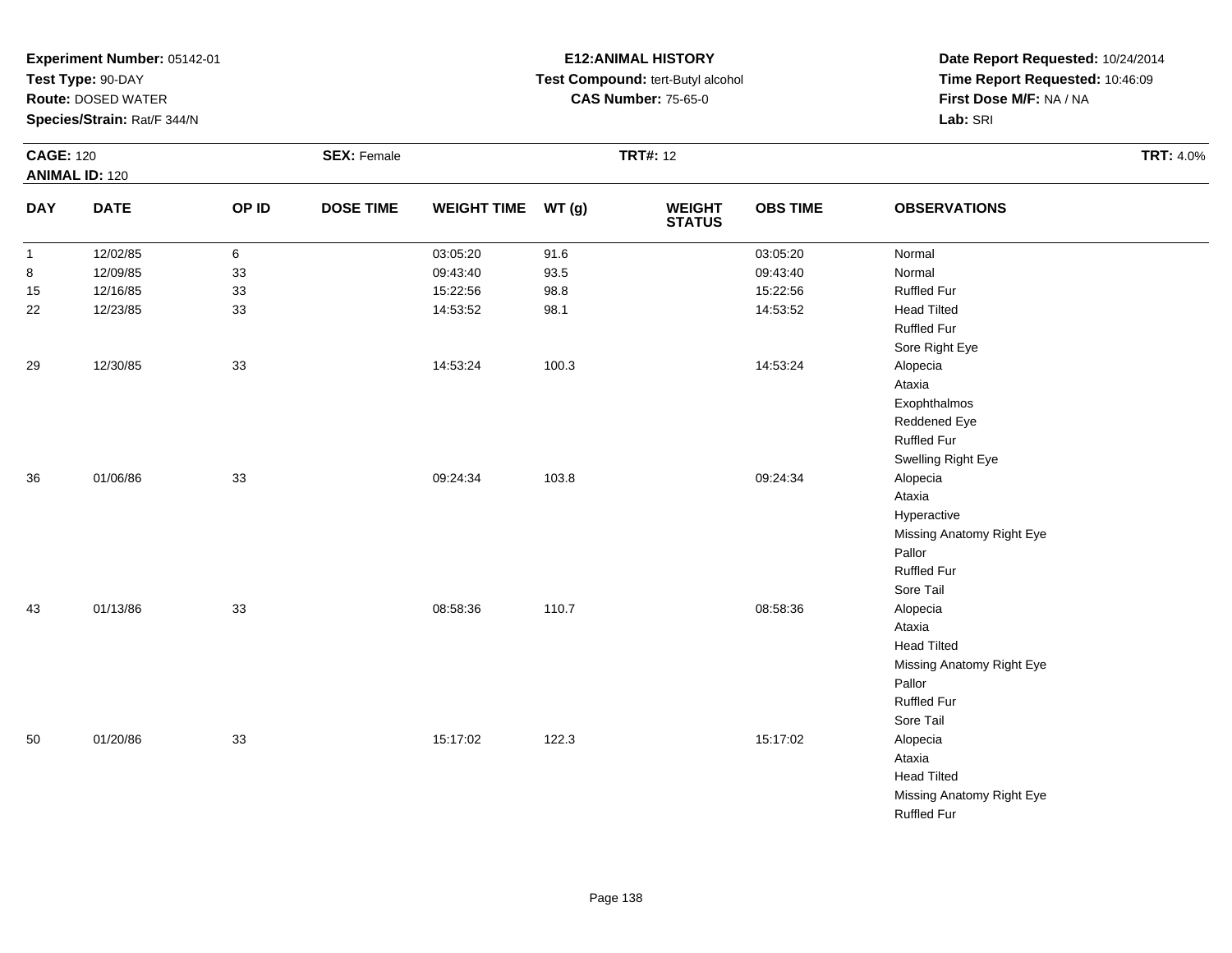| <b>CAGE: 120</b> | Experiment Number: 05142-01<br>Test Type: 90-DAY<br><b>Route: DOSED WATER</b><br>Species/Strain: Rat/F 344/N<br><b>ANIMAL ID: 120</b> |                  | <b>SEX: Female</b> |                    |       | <b>E12:ANIMAL HISTORY</b><br>Test Compound: tert-Butyl alcohol<br><b>CAS Number: 75-65-0</b><br><b>TRT#: 12</b> | Date Report Requested: 10/24/2014<br>Time Report Requested: 10:46:09<br>First Dose M/F: NA / NA<br>Lab: SRI<br><b>TRT: 4.0%</b> |                                                                                                                       |
|------------------|---------------------------------------------------------------------------------------------------------------------------------------|------------------|--------------------|--------------------|-------|-----------------------------------------------------------------------------------------------------------------|---------------------------------------------------------------------------------------------------------------------------------|-----------------------------------------------------------------------------------------------------------------------|
| <b>DAY</b>       | <b>DATE</b>                                                                                                                           | OP ID            | <b>DOSE TIME</b>   | <b>WEIGHT TIME</b> | WT(g) | <b>WEIGHT</b><br><b>STATUS</b>                                                                                  | <b>OBS TIME</b>                                                                                                                 | <b>OBSERVATIONS</b>                                                                                                   |
| 57               | 01/27/86                                                                                                                              | 33               |                    | 13:52:04           | 118.2 |                                                                                                                 | 13:52:04                                                                                                                        | Sore Tail<br>Alopecia<br>Ataxia<br>Emaciated<br><b>Head Tilted</b><br>Missing Anatomy Right Eye<br><b>Ruffled Fur</b> |
| 64               | 02/03/86                                                                                                                              | 12               |                    | 10:27:26           | 137.3 |                                                                                                                 | 10:27:26                                                                                                                        | Alopecia<br>Ataxia<br>Emaciated<br><b>Head Tilted</b><br>Missing Anatomy Right Eye<br><b>Ruffled Fur</b>              |
| 71               | 02/10/86                                                                                                                              | 12               |                    | 14:13:58           | 146.1 |                                                                                                                 | 14:13:58                                                                                                                        | Alopecia<br>Ataxia<br>Emaciated<br><b>Head Tilted</b><br>Missing Anatomy Right Eye<br><b>Ruffled Fur</b>              |
| 78               | 02/17/86                                                                                                                              | $\boldsymbol{9}$ |                    | 13:47:20           | 152.7 |                                                                                                                 | 13:47:20                                                                                                                        | <b>Head Tilted</b><br>Missing Anatomy Right Eye                                                                       |
| 85               | 02/24/86                                                                                                                              | 33               |                    | 11:44:34           | 146.2 |                                                                                                                 | 11:44:34                                                                                                                        | <b>Head Tilted</b><br>Missing Anatomy Right Eye                                                                       |
|                  | REMOVED ** REASON - TERMINAL SACRIFICE                                                                                                |                  |                    |                    |       |                                                                                                                 |                                                                                                                                 |                                                                                                                       |
| 93               | 03/04/86                                                                                                                              | 41               |                    | 08:36:10           | 155.7 |                                                                                                                 | 08:36:10                                                                                                                        | <b>Head Tilted</b><br>Missing Anatomy Right Eye                                                                       |

**E12:ANIMAL HISTORY**